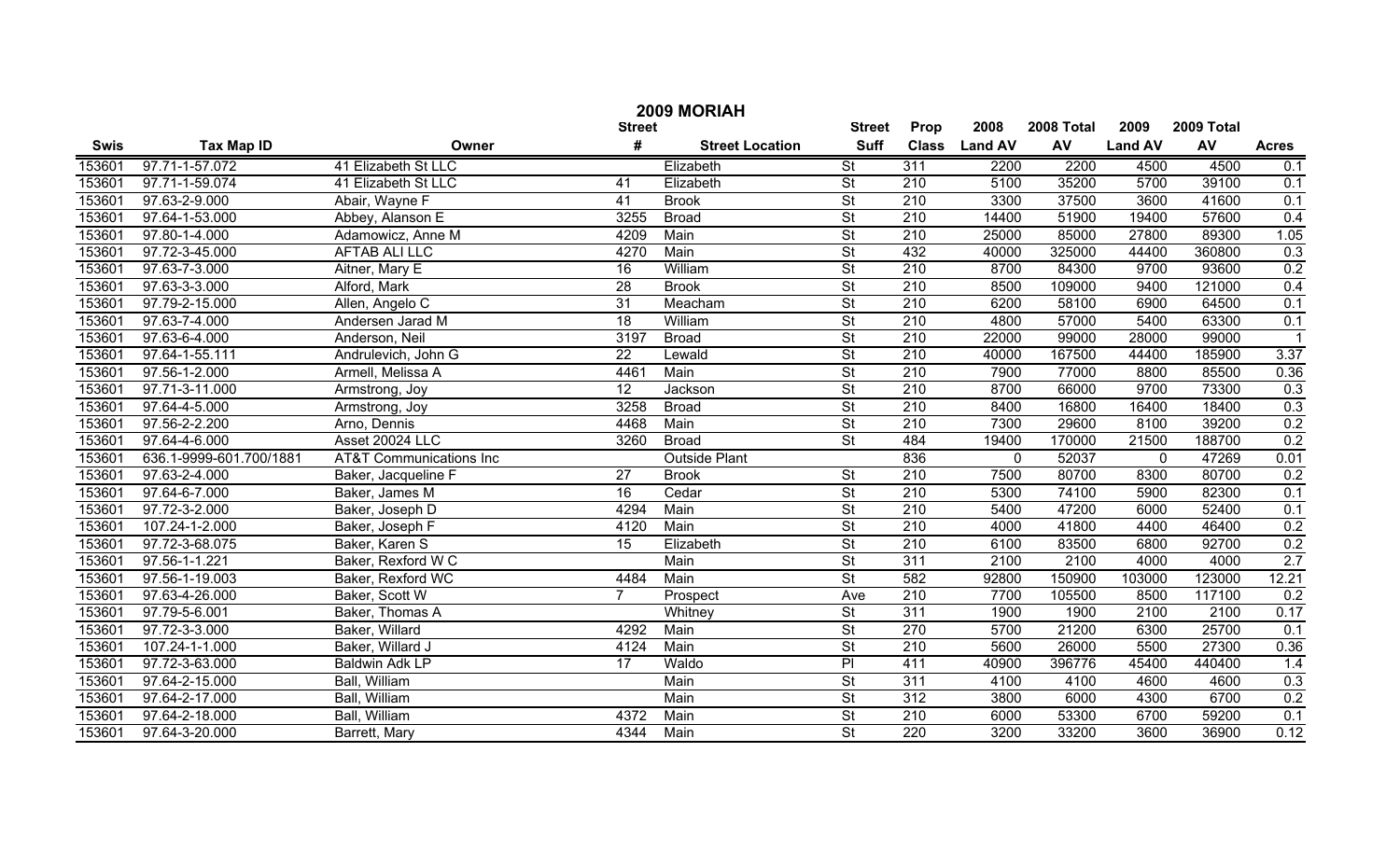|             | 2009 MORIAH             |                               |               |                        |                          |                  |                |            |                |            |                  |  |
|-------------|-------------------------|-------------------------------|---------------|------------------------|--------------------------|------------------|----------------|------------|----------------|------------|------------------|--|
|             |                         |                               | <b>Street</b> |                        | <b>Street</b>            | Prop             | 2008           | 2008 Total | 2009           | 2009 Total |                  |  |
| <b>Swis</b> | <b>Tax Map ID</b>       | Owner                         | #             | <b>Street Location</b> | <b>Suff</b>              | <b>Class</b>     | <b>Land AV</b> | AV         | <b>Land AV</b> | AV         | <b>Acres</b>     |  |
| 153601      | 97.72-1-8.000           | <b>Baxter Properties LLC</b>  | 4299          | Main                   | St                       | 483              | 10500          | 104400     | 11700          | 115900     | 0.1              |  |
| 153601      | 97.56-2-1.000           | Bay State Cemetery            | 4468          | Main                   | $\overline{\mathsf{St}}$ | 695              | 13300          | 13300      | 14800          | 14800      | 0.2              |  |
| 153601      | 636.1-9999-713.000/1881 | <b>BCE</b> Nexxia Corporation |               | 888888 Outside Plant   |                          | 836              | $\mathbf 0$    | 50380      | $\mathbf 0$    | 49116      | 0.01             |  |
| 153601      | 97.72-3-16.001          | Beeman, Mary C                |               | Elizabeth              | $\overline{\mathsf{St}}$ | 311              | 1700           | 1700       | 1900           | 1900       | 0.1              |  |
| 153601      | 97.72-3-46.001          | Beeman, Mary C                | 5             | Elizabeth              | $\overline{\mathsf{St}}$ | 210              | 5200           | 51900      | 5800           | 57600      | 0.1              |  |
| 153601      | 97.72-3-52.001          | Beeman, Randy C               |               | Main                   | $\overline{\mathsf{St}}$ | 311              | 600            | 600        | 700            | 700        | 0.08             |  |
| 153601      | 97.72-3-5.000           | Beeman, Ricki L               | 7             | Shea                   | Ln                       | 210              | 4900           | 11700      | 5500           | 13000      | 0.1              |  |
| 153601      | 97.72-3-53.001          | Belden & Edwards Inc          | 4263          | Main                   | $\overline{\mathsf{St}}$ | 483              | 10100          | 29500      | 11200          | 32700      | 0.1              |  |
| 153601      | 97.72-3-48.046          | Belden & Edwards Inc          | 4264          | Main                   | $\overline{\mathsf{St}}$ | 421              | 57100          | 194800     | 70000          | 296200     | 3.71             |  |
| 153601      | 97.72-3-33.000          | Belden, Charles               | 11            | Greeley                | Ln                       | 210              | 5100           | 54200      | 5700           | 60200      | 0.1              |  |
| 153601      | 97.72-1-6.001           | Belzer, Peter                 |               | Grove                  | $\overline{\mathsf{St}}$ | 311              | 15000          | 15000      | 16600          | 16600      | 1.2              |  |
| 153601      | 97.72-1-16.000          | Belzer, Peter R               | 19            | Grove                  | $\overline{\mathsf{St}}$ | $\overline{210}$ | 8200           | 86600      | 9100           | 99600      | 0.3              |  |
| 153601      | 97.71-1-45.000          | Benedict, Violet R            |               | Second                 | Ln                       | 311              | 4700           | 4700       | 5200           | 5200       | 0.1              |  |
| 153601      | 97.71-1-44.000          | Benedict, Violet R            | 15            | Second                 | Ln                       | $\overline{210}$ | 6100           | 61000      | 6800           | 67700      | 0.1              |  |
| 153601      | 97.79-1-5.200           | Bergeron, Andre               | 49            | <b>Bridge</b>          | $\overline{\mathsf{St}}$ | 210              | 18700          | 106300     | 20800          | 118000     | 0.76             |  |
| 153601      | 97.79-2-8.000           | Bezon, Frank M Jr             | 18            | Tobey                  | $\overline{\mathsf{St}}$ | 210              | 9500           | 60100      | 10500          | 66700      | 0.4              |  |
| 153601      | 97.79-4-2.000           | Bezon, Frank M Jr             | 23            | Haven                  | Ln                       | 210              | 9500           | 56200      | 10600          | 62400      | 0.5              |  |
| 153601      | 107.23-1-2.000          | Bezon, Frank M Jr             | 4133          | Main                   | $\overline{\mathsf{St}}$ | 484              | 9900           | 37500      | 11000          | 41600      | 0.9              |  |
| 153601      | 97.79-2-17.000          | Bezon, Martin Jr              | 19            | Tobey                  | $\overline{\mathsf{St}}$ | $\overline{210}$ | 8700           | 82600      | 9700           | 91700      | 0.49             |  |
| 153601      | 97.71-1-40.000          | Bezon, Michael G              | 21            | College                | $\overline{\mathsf{St}}$ | 220              | 7200           | 49300      | 8000           | 54700      | 0.2              |  |
| 153601      | 97.71-2-1.000           | Bezon, Michael G              |               | College                | $\overline{\mathsf{St}}$ | $\overline{312}$ | 5200           | 8500       | 5700           | 9400       | 0.3              |  |
| 153601      | 97.72-3-50.110          | Bigelow, Rene                 | 21            | Elizabeth              | $\overline{\mathsf{St}}$ | $\overline{270}$ | 14500          | 69000      | 16100          | 76600      | 5.75             |  |
| 153601      | 97.64-6-21.000          | Blais, Justin                 | 4322          | Main                   | $\overline{\mathsf{St}}$ | 481              | 5600           | 110000     | 12000          | 122100     | 0.1              |  |
| 153601      | 97.79-4-3.000           | Blaise, Frank                 | 21            | Haven                  | Ln                       | 210              | 9900           | 57800      | 11000          | 64200      | 0.5              |  |
| 153601      | 97.63-3-2.000           | Blaise, Linda                 | 26            | <b>Brook</b>           | $\overline{\mathsf{St}}$ | 210              | 8200           | 44000      | 9100           | 48800      | 0.3              |  |
| 153601      | 97.64-4-15.000          | Bodette, Joseph A             | 9             | Church                 | $\overline{\mathsf{St}}$ | 210              | 6800           | 100300     | 9000           | 115300     | 0.1              |  |
| 153601      | 97.79-2-23.000          | Bolton, Kateri L              | 9             | Meacham                | $\overline{\mathsf{St}}$ | 210              | 10100          | 94200      | 11200          | 122400     | 0.5              |  |
| 153601      | 97.79-3-3.110           | Boucher, Michael E            | 24            | Meacham                | $\overline{\mathsf{St}}$ | 210              | 45000          | 154800     | 49900          | 154800     | 6.21             |  |
| 153601      | 97.71-1-42.000          | Boucher, Michael E            | 9             | Second                 | Ln                       | 210              | 4900           | 84100      | 5500           | 93400      | 0.1              |  |
| 153601      | 97.63-3-1.000           | Boucher, William J            | 14            | <b>Brook</b>           | $\overline{\mathsf{St}}$ | $\overline{210}$ | 9200           | 74300      | 10200          | 82500      | 0.4              |  |
| 153601      | 97.79-5-3.000           | Boutilier, Randall W          | 232           | Whitney                | $\overline{\mathsf{St}}$ | $\overline{210}$ | 12200          | 54300      | 13600          | 60300      | $\overline{1.1}$ |  |
| 153601      | 97.56-2-15.000          | Boyle, Hannah                 | 24            | Tunnel                 | Ave                      | $\overline{210}$ | 7400           | 28300      | 8200           | 31400      | 0.2              |  |
| 153601      | 97.64-1-42.000          | Boyle, Ralph A                | 3             | Star                   | Way                      | $\overline{210}$ | 5600           | 59800      | 6200           | 66400      | 0.2              |  |
| 153601      | 97.64-3-16.000          | Boyle, Robert                 | 4338          | Main                   | $\overline{\mathsf{St}}$ | 210              | 20100          | 69400      | 22300          | 77000      | 0.5              |  |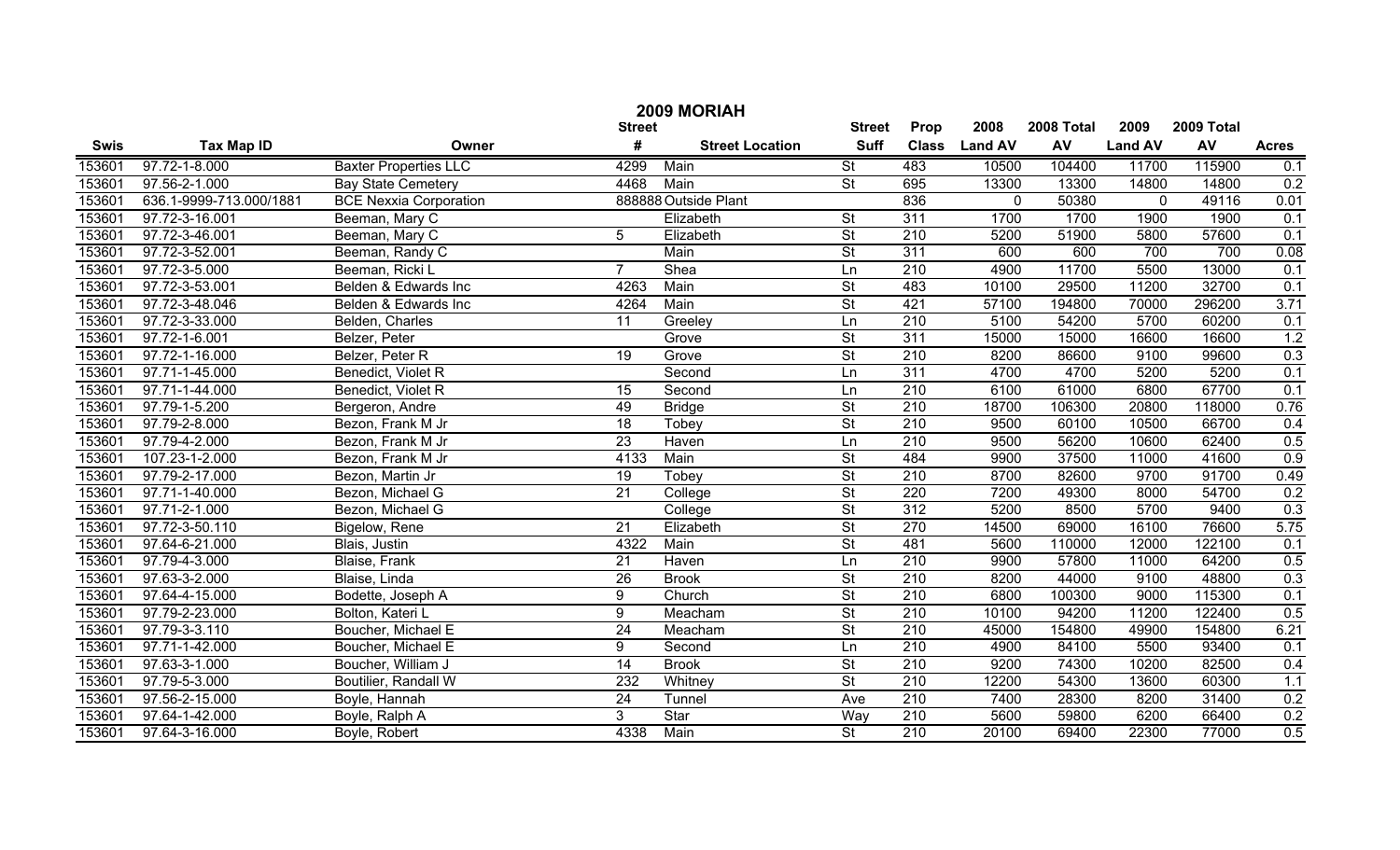|             | 2009 MORIAH             |                          |                 |                        |                          |                  |                |            |                |            |                  |  |
|-------------|-------------------------|--------------------------|-----------------|------------------------|--------------------------|------------------|----------------|------------|----------------|------------|------------------|--|
|             |                         |                          | <b>Street</b>   |                        | <b>Street</b>            | Prop             | 2008           | 2008 Total | 2009           | 2009 Total |                  |  |
| <b>Swis</b> | <b>Tax Map ID</b>       | Owner                    | #               | <b>Street Location</b> | <b>Suff</b>              | <b>Class</b>     | <b>Land AV</b> | AV         | <b>Land AV</b> | AV         | <b>Acres</b>     |  |
| 153601      | 97.64-3-4.000           | Boyle, Thomas J          |                 | Lookout                | Ln                       | 210              | 21300          | 63500      | 26000          | 73000      | 0.5              |  |
| 153601      | 97.63-5-4.000           | Boyle, William F Jr      | $\overline{18}$ | Spring                 | $\overline{\mathsf{St}}$ | $\overline{210}$ | 12600          | 110000     | 14000          | 115000     | 0.3              |  |
| 153601      | 97.64-6-11.000          | Brace, Leonard J         | $\overline{26}$ | Cedar                  | $\overline{\mathsf{St}}$ | $\overline{210}$ | 19800          | 74800      | 23600          | 86200      | 0.25             |  |
| 153601      | 97.79-3-5.000           | Brassard, Bruce          | $\overline{38}$ | Meacham                | $\overline{\mathsf{St}}$ | 210              | 8300           | 57200      | 9200           | 63500      | 0.4              |  |
| 153601      | 97.79-3-4.000           | Brassard, Bruce          |                 | Meacham                | St                       | 311              | 4400           | 4400       | 4900           | 4900       | 0.1              |  |
| 153601      | 97.79-5-12.002          | Breen, James L           | 292             | Whitney                | $\overline{\mathsf{St}}$ | 210              | 13000          | 60200      | 14400          | 66800      | 1.86             |  |
| 153601      | 97.79-2-24.000          | Breeyear, Timothy R      | 5               | Meacham                | $\overline{\mathsf{St}}$ | 210              | 8400           | 66700      | 9300           | 74000      | 0.3              |  |
| 153601      | 97.64-1-45.200          | Brislin, William         | 3269            | <b>Broad</b>           | St                       | 220              | 4100           | 45300      | 4600           | 50300      | 0.23             |  |
| 153601      | 97.72-4-5.000           | Brooks, James            | 4217            | Main                   | St                       | 210              | 15300          | 84000      | 24000          | 105200     | 0.4              |  |
| 153601      | 97.63-3-4.000           | Brooks, Kathleen         | 32              | <b>Brook</b>           | $\overline{\mathsf{St}}$ | 210              | 6000           | 48600      | 6600           | 53900      | 0.1              |  |
| 153601      | 97.63-2-5.000           | Brown, Theodore F III    | $\overline{29}$ | <b>Brook</b>           | $\overline{\mathsf{St}}$ | $\overline{210}$ | 7700           | 45100      | 8600           | 50100      | 0.2              |  |
| 153601      | 97.63-1-4.000           | Bryant, Charles M Sr     | 11              | William                | $\overline{\mathsf{St}}$ | 220              | 6600           | 65800      | 7300           | 73000      | 0.2              |  |
| 153601      | 97.72-1-1.200           | Bryant, Charles M Sr     | 8               | Henry                  | $\overline{\mathsf{St}}$ | 411              | 8400           | 95000      | 9400           | 105500     | 0.14             |  |
| 153601      | 97.63-7-7.000           | Bryant, Colleen A        | $\overline{28}$ | William                | $\overline{\mathsf{St}}$ | 210              | 24000          | 152200     | 28800          | 168900     | 0.7              |  |
| 153601      | 97.63-8-3.000           | Bryant, Daniel           | 3208            | <b>Broad</b>           | $\overline{\mathsf{St}}$ | 210              | 23200          | 90500      | 25800          | 100500     | 1.7              |  |
| 153601      | 97.63-4-3.000           | Bryant, Edward T         | 48              | <b>Brook</b>           | $\overline{\mathsf{St}}$ | 210              | 7500           | 47900      | 8400           | 53200      | 0.3              |  |
| 153601      | 97.64-1-3.000           | Bryant, Timothy          | 65              | Spring                 | $\overline{\mathsf{St}}$ | 210              | 40600          | 165700     | 49000          | 181900     | 2.86             |  |
| 153601      | 97.64-2-21.211          | Bryant, William C        |                 | Main                   | $\overline{\mathsf{St}}$ | 311              | 30400          | 30400      | 36500          | 36500      | 1.75             |  |
| 153601      | 97.64-2-2.120           | Bryant, William C        | 4394            | Main                   | $\overline{\mathsf{St}}$ | 484              | 41100          | 104100     | 45700          | 115600     | 1.04             |  |
| 153601      | 97.64-1-8.000           | Bryant, William C        | 34              | Spring                 | $\overline{\mathsf{St}}$ | 210              | 28100          | 144000     | 31200          | 159800     | 0.6              |  |
| 153601      | 97.71-1-68.000          | Bullock, John Jr         | $\overline{33}$ | Elizabeth              | $\overline{\mathsf{St}}$ | 210              | 6100           | 43000      | 6700           | 47700      | 0.1              |  |
| 153601      | 97.71-1-67.000          | Bullock, John Jr         |                 | Elizabeth              | $\overline{\mathsf{St}}$ | $\overline{311}$ | 5100           | 5100       | 5700           | 5700       | 0.2              |  |
| 153601      | 97.72-1-15.000          | Burke, Russell           | 18              | Henry                  | $\overline{\mathsf{St}}$ | 210              | 6700           | 49300      | 7400           | 54700      | 0.2              |  |
| 153601      | 97.71-1-58.073          | Burlingame, Charles      | 45              | Elizabeth              | $\overline{\mathsf{St}}$ | 210              | 5200           | 43200      | 5800           | 48000      | 0.1              |  |
| 153601      | 97.72-3-60.000          | Burlingame, Raymond J Sr | 5               | Park                   | $\overline{P}$           | 210              | 7200           | 18400      | 8000           | 20400      | 0.2              |  |
| 153601      | 97.71-1-60.075          | Burlingame, Robert       | 51              | Elizabeth              | $\overline{\mathsf{St}}$ | 210              | 8400           | 39900      | 9300           | 44300      | 0.32             |  |
| 153601      | 97.72-1-3.000           | Burns, Thomas M Jr       | 10              | Henry                  | $\overline{\mathsf{St}}$ | 210              | 12100          | 25000      | 13500          | 27800      | 0.2              |  |
| 153601      | 97.72-2-9.000           | <b>Burton Darlene F</b>  | 16              | Elizabeth              | $\overline{\mathsf{St}}$ | 210              | 7100           | 53500      | 7900           | 59400      | 0.2              |  |
| 153601      | 107.24-1-3.000          | Burton, Robert           | 4118            | Main                   | $\overline{\mathsf{St}}$ | 210              | 7400           | 58300      | 8200           | 64700      | 0.2              |  |
| 153601      | 636.1-9999-705.820/1881 | Cable & Wireless Inc     |                 | <b>Outside Plant</b>   |                          | 836              | 0              | 3130       | $\mathbf{0}$   | 3094       | 0.01             |  |
| 153601      | 97.72-3-66.000          | Capuano, Joseph          | 4239            | Main                   | $\overline{\mathsf{St}}$ | $\overline{210}$ | 12800          | 82800      | 14200          | 91900      | $\overline{1.6}$ |  |
| 153601      | 97.63-4-19.000          | Capuano, Joseph P        | 3229            | <b>Broad</b>           | $\overline{\mathsf{St}}$ | $\overline{270}$ | 5800           | 32700      | 6400           | 36300      | 0.2              |  |
| 153601      | 97.63-2-3.000           | Capuano, Michael         | 25              | <b>Brook</b>           | $\overline{\mathsf{St}}$ | $\overline{210}$ | 7600           | 82800      | 8400           | 95200      | 0.2              |  |
| 153601      | 97.79-5-13.000          | Carpenter, William T     | 4147            | Main                   | $\overline{\mathsf{St}}$ | $\overline{210}$ | 9800           | 114900     | 10800          | 139800     | 0.5              |  |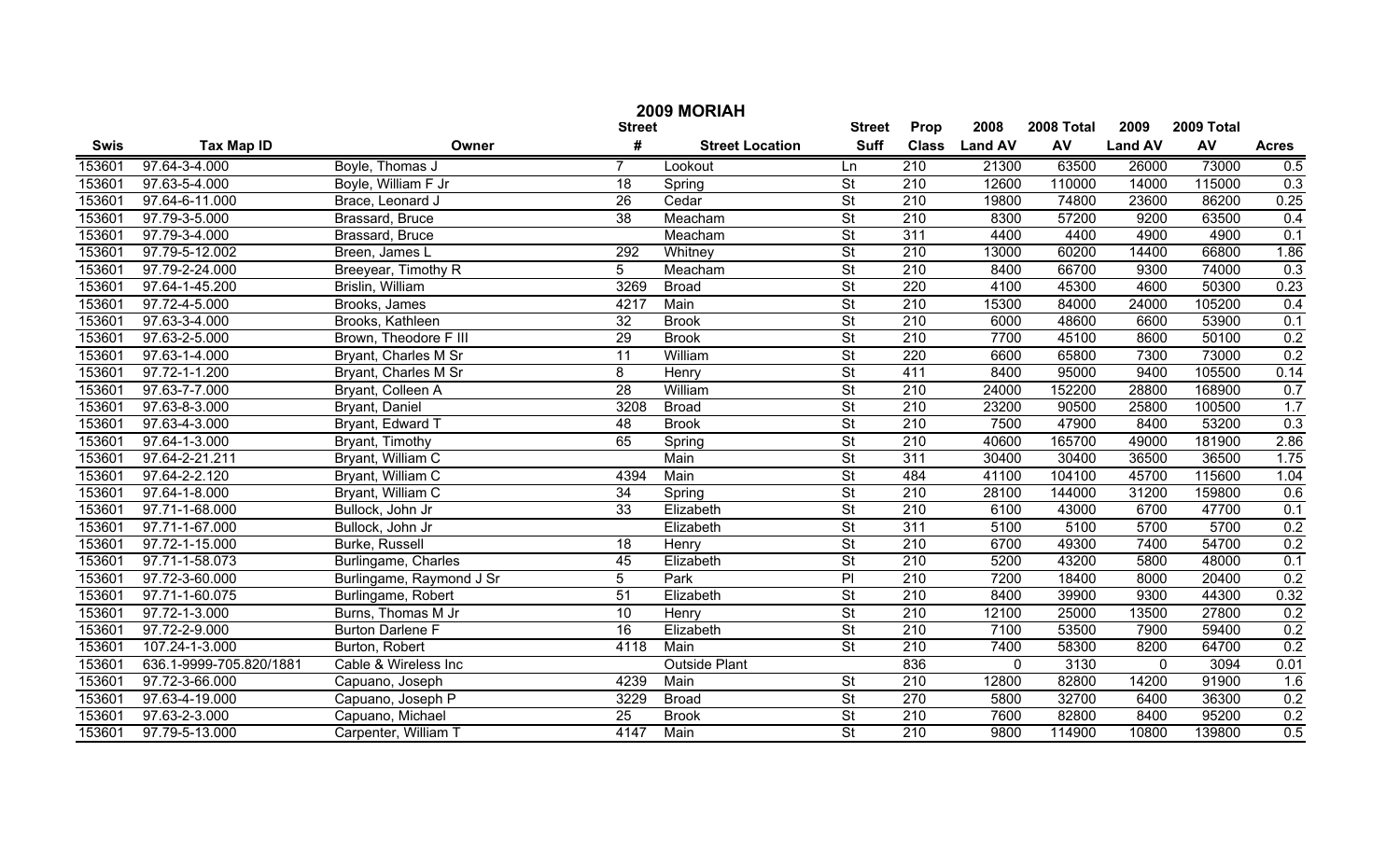|             | 2009 MORIAH       |                             |                 |                        |                          |                  |                |            |                |            |              |  |
|-------------|-------------------|-----------------------------|-----------------|------------------------|--------------------------|------------------|----------------|------------|----------------|------------|--------------|--|
|             |                   |                             | <b>Street</b>   |                        | <b>Street</b>            | Prop             | 2008           | 2008 Total | 2009           | 2009 Total |              |  |
| <b>Swis</b> | <b>Tax Map ID</b> | Owner                       | #               | <b>Street Location</b> | <b>Suff</b>              | <b>Class</b>     | <b>Land AV</b> | AV         | <b>Land AV</b> | AV         | <b>Acres</b> |  |
| 153601      | 97.63-4-15.000    | Carr, James                 |                 | Spring                 | $\overline{\mathsf{St}}$ | 210              | 7100           | 43900      | 7900           | 48700      | 0.2          |  |
| 153601      | 97.71-1-47.000    | Carr, Rollin E Jr           | 24              | First                  | Ln                       | 210              | 6200           | 33300      | 6900           | 37000      | 0.14         |  |
| 153601      | 97.71-1-39.000    | Carson, Spring              | 6               | Second                 | Ln                       | 210              | 7400           | 86700      | 8200           | 96200      | 0.2          |  |
| 153601      | 97.79-3-8.000     | <b>Cedar Point Cemetery</b> | 289             | Whitney                | $\overline{\mathsf{St}}$ | 695              | 23700          | 23700      | 26300          | 26300      | 0.6          |  |
| 153601      | 97.64-1-20.000    | Celotti, George             |                 | Locke                  | $\overline{\mathsf{St}}$ | 311              | 5900           | 5900       | 6500           | 6500       | 0.3          |  |
| 153601      | 97.63-7-6.000     | Celotti, Joseph R           | 26              | William                | $\overline{\mathsf{St}}$ | 210              | 10000          | 81900      | 21500          | 95300      | 0.47         |  |
| 153601      | 97.64-1-5.000     | Celotti, Michael            | 50              | Spring                 | $\overline{\mathsf{St}}$ | 210              | 31400          | 114600     | 38900          | 133800     | 0.33         |  |
| 153601      | 97.64-1-21.000    | Celotti, Michael J          | 4359            | Main                   | $\overline{\mathsf{St}}$ | 220              | 4900           | 78700      | 5500           | 87400      | 0.1          |  |
| 153601      | 97.64-1-22.000    | Celotti, Michael J          |                 | Locke                  | $\overline{\mathsf{St}}$ | 311              | 2700           | 2700       | 3000           | 3000       | 0.1          |  |
| 153601      | 97.72-3-11.000    | Champ 2000.com Inc          | 19              | Rice                   | Ln                       | $\overline{210}$ | 3800           | 51600      | 4200           | 57300      | 0.09         |  |
| 153601      | 97.64-5-3.000     | Cheney, David P             | 6               | Church                 | $\overline{\mathsf{St}}$ | 421              | 11300          | 157600     | 11300          | 125000     | 0.2          |  |
| 153601      | 97.63-2-11.000    | Childs, Norman A            | 45              | <b>Brook</b>           | $\overline{\mathsf{St}}$ | $\overline{210}$ | 8500           | 49300      | 9400           | 54700      | 0.23         |  |
| 153601      | 97.79-4-6.000     | Childs, Raymond             | 9               | Haven                  | Ln                       | $\overline{210}$ | 9200           | 48400      | 10200          | 53700      | 0.5          |  |
| 153601      | 97.72-3-28.000    | Chilton, Dale W             | $\overline{20}$ | Rice                   | Ln                       | $\overline{210}$ | 5900           | 60500      | 6600           | 78400      | 0.1          |  |
| 153601      | 97.79-2-6.000     | Clark, Angie                | 24              | Jackson                | $\overline{\mathsf{St}}$ | $\overline{210}$ | 7500           | 36900      | 8400           | 41000      | 0.2          |  |
| 153601      | 97.63-1-2.003     | Clark, Mark                 | 9               | William                | $\overline{\mathsf{St}}$ | $\overline{210}$ | 15700          | 72500      | 24200          | 93500      | 4.3          |  |
| 153601      | 97.71-2-5.200     | Clark, Thomas               | 8               | Oak                    | Ln                       | 270              | 5900           | 25100      | 6600           | 27900      | 0.1          |  |
| 153601      | 97.79-1-11.000    | Clarke, Karen L             | 39              | <b>Bridge</b>          | $\overline{\mathsf{St}}$ | $\overline{210}$ | 6700           | 47200      | 7400           | 52400      | 0.2          |  |
| 153601      | 97.71-1-6.100     | Clodgo, Steve               | 3140            | <b>Broad</b>           | $\overline{\mathsf{St}}$ | $\overline{210}$ | 11600          | 100600     | 12900          | 111700     | 0.86         |  |
| 153601      | 97.79-3-14.000    | Cochran, Kevin N            | 263             | Whitney                | $\overline{\mathsf{St}}$ | $\overline{210}$ | 9900           | 72900      | 11000          | 80900      | 0.5          |  |
| 153601      | 97.64-1-55.112    | Collins, Frederick          | 21              | Lewald                 | $\overline{\mathsf{St}}$ | $\overline{210}$ | 17000          | 112400     | 18900          | 112400     | 0.38         |  |
| 153601      | 97.71-3-7.000/1   | Condon, James               |                 | Waldo                  | P                        | $\overline{210}$ | $\mathbf 0$    | 80800      | $\overline{0}$ | 89700      | 0.01         |  |
| 153601      | 97.71-3-7.000     | Condon, James E             | 12              | Waldo                  | PI                       | $\overline{210}$ | 9800           | 55100      | 10900          | 61200      | 0.41         |  |
| 153601      | 107.23-1-7.000    | Conley, Lincoln H           |                 | Edgemont               | Rd                       | 311              | 2000           | 2000       | 2200           | 2200       | 2.7          |  |
| 153601      | 97.72-1-18.000    | Considine, Thomas G Jr      | 12              | Henry                  | $\overline{\mathsf{St}}$ | $\overline{210}$ | 6600           | 44400      | 7300           | 49300      | 0.2          |  |
| 153601      | 97.64-6-13.000    | Cook, James T               | 30              | Cedar                  | $\overline{\mathsf{St}}$ | $\overline{210}$ | 22300          | 69800      | 26700          | 82300      | 0.4          |  |
| 153601      | 97.79-4-11.000    | Cook, James T               | 229             | Whitney                | $\overline{\mathsf{St}}$ | $\overline{210}$ | 10800          | 65500      | 12000          | 72700      | 0.8          |  |
| 153601      | 97.72-2-3.000     | Cook, Susan G               | 22              | Grove                  | $\overline{\mathsf{St}}$ | $\overline{210}$ | 5500           | 78800      | 6100           | 108500     | 0.1          |  |
| 153601      | 97.72-2-2.000     | Cook, Susan G               |                 | Grove                  | $\overline{\mathsf{St}}$ | $\overline{311}$ | 5800           | 5800       | 6400           | 6400       | 0.2          |  |
| 153601      | 97.72-1-17.000    | Cooke, Charles              | 14              | Henry                  | $\overline{\mathsf{St}}$ | 210              | 8200           | 64100      | 9200           | 76700      | 0.3          |  |
| 153601      | 97.71-1-25.200    | Cooke, Gary                 |                 | Third                  | Ln                       | 311              | 4400           | 4400       | 4900           | 4900       | 0.3          |  |
| 153601      | 97.71-1-35.000    | Cooke, Gary                 | $\overline{19}$ | Third                  | Ln                       | $\overline{210}$ | 9500           | 72800      | 10500          | 80800      | 0.7          |  |
| 153601      | 97.64-1-49.000    | Cooke, Gary S               | 3265            | <b>Broad</b>           | $\overline{\mathsf{St}}$ | 482              | 13800          | 118200     | 19900          | 131200     | 0.2          |  |
| 153601      | 97.71-1-34.000    | Cooke, Gary S               | 15              | Third                  | Ln                       | $\overline{210}$ | 5600           | 40500      | 6300           | 45000      | 0.1          |  |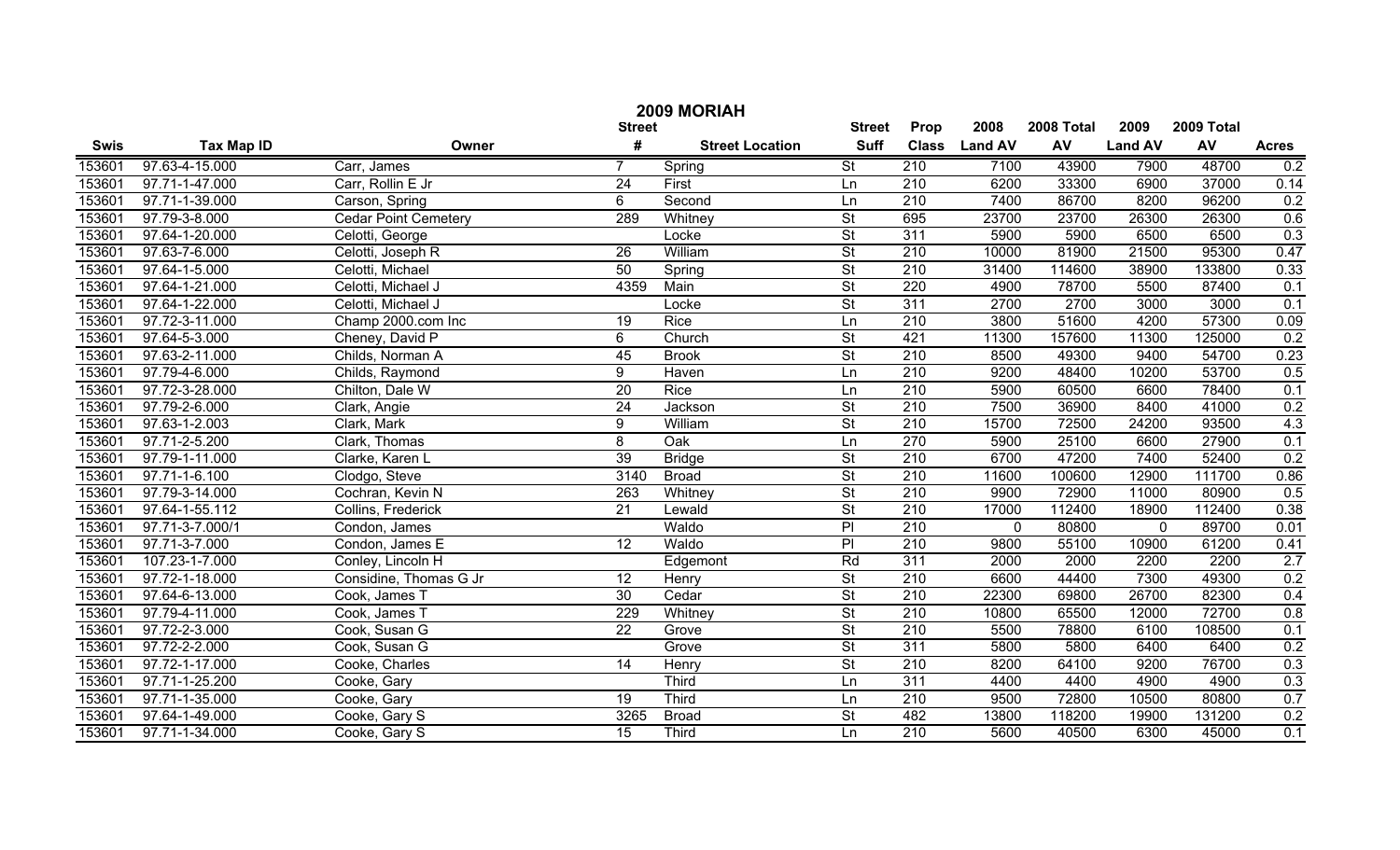| 2009 MORIAH |                   |                          |                 |                        |                          |                  |                |            |                |            |              |
|-------------|-------------------|--------------------------|-----------------|------------------------|--------------------------|------------------|----------------|------------|----------------|------------|--------------|
|             |                   |                          | <b>Street</b>   |                        | <b>Street</b>            | Prop             | 2008           | 2008 Total | 2009           | 2009 Total |              |
| <b>Swis</b> | <b>Tax Map ID</b> | Owner                    | #               | <b>Street Location</b> | <b>Suff</b>              | <b>Class</b>     | <b>Land AV</b> | AV         | <b>Land AV</b> | AV         | <b>Acres</b> |
| 153601      | 97.72-2-18.000    | Craig, Jeffrey           | 10              | Ridge                  | Ln                       | 210              | 5100           | 35000      | 5600           | 38800      | 0.1          |
| 153601      | 97.64-2-13.000    | Crisan, Dusan            | 4364            | Main                   | $\overline{\mathsf{St}}$ | 220              | 11700          | 110700     | 13000          | 133300     | 0.88         |
| 153601      | 97.71-1-56.061    | Crosby, Casey            | 23              | First                  | Ln                       | 210              | 25000          | 130500     | 27800          | 144900     | 1.04         |
| 153601      | 97.64-4-3.100     | Curran James R           | 3252            | <b>Broad</b>           | St                       | 220              | 9900           | 125000     | 15000          | 118000     | 0.22         |
| 153601      | 107.23-1-9.000    | Curran, James R          |                 | Edgemont               | Rd                       | 311              | 600            | 600        | 700            | 700        | 0.25         |
| 153601      | 107.23-1-5.122    | Curran, James R          | 435             | Edgemont               | Rd                       | 210              | 14200          | 135000     | 15700          | 149800     | 1.2          |
| 153601      | 107.23-1-5.112    | Curran, Richard J        |                 | Edgemont               | Rd                       | 311              | 600            | 600        | 700            | 700        | 0.24         |
| 153601      | 97.71-1-43.000    | Curtis, Amy              | 13              | Second                 | Ln                       | 210              | 6200           | 54800      | 6900           | 60800      | 0.1          |
| 153601      | 97.63-3-11.000    | Cutting, Peter           | $\overline{25}$ | William                | St                       | 210              | 8300           | 61800      | 9200           | 68600      | 0.3          |
| 153601      | 97.72-3-51.000/1  | D&H Railway Co           |                 | Main                   | $\overline{\mathsf{St}}$ | 843              | 2500           | 2500       | 2500           | 2500       | 1.2          |
| 153601      | 97.79-1-8.000     | Daby-Merrill Fawn M      | 43              | <b>Bridge</b>          | $\overline{\mathsf{St}}$ | 210              | 7700           | 86600      | 8500           | 96100      | 0.81         |
| 153601      | 97.72-3-1.000     | Dake Bros Inc            | 4300            | Main                   | $\overline{\mathsf{St}}$ | 486              | 39400          | 519400     | 43700          | 576500     | 0.4          |
| 153601      | 97.79-2-3.000     | Daly, George C           | 30              | Tobey                  | $\overline{\mathsf{St}}$ | 210              | 10400          | 87000      | 11600          | 103700     | 0.6          |
| 153601      | 97.64-3-14.000    | Danforth, Toby W         | 4336            | Main                   | $\overline{\mathsf{St}}$ | 312              | 9700           | 11000      | 10800          | 12200      | 0.1          |
| 153601      | 97.63-1-1.000     | Danforth, Toby W         |                 | William                | $\overline{\mathsf{St}}$ | 311              | 900            | 900        | 1000           | 1000       | 0.2          |
| 153601      | 97.64-3-13.000    | Danforth, Toby W         | 4334            | Main                   | $\overline{\mathsf{St}}$ | $\overline{210}$ | 3900           | 56800      | 4300           | 63000      | 0.03         |
| 153601      | 97.64-2-6.000     | Darcy, Kevin             | $\overline{4}$  | Lookout                | Ln                       | 210              | 21200          | 65000      | 25500          | 74700      | 0.3          |
| 153601      | 97.63-6-6.000     | Dattilio, Daniel L       | 3185            | <b>Broad</b>           | $\overline{\mathsf{St}}$ | $\overline{210}$ | 7400           | 94900      | 8200           | 98100      | 0.2          |
| 153601      | 97.64-6-5.000     | Davenport, Mark          | $\overline{14}$ | Cedar                  | $\overline{\mathsf{St}}$ | 210              | 8000           | 110300     | 8800           | 122400     | 0.17         |
| 153601      | 97.71-1-19.000    | Davis, Richard H         | 3184            | <b>Broad</b>           | $\overline{\mathsf{St}}$ | $\overline{210}$ | 10200          | 56000      | 11400          | 62200      | 0.69         |
| 153601      | 97.72-3-43.000    | deAvila, Michael J       | 8               | Greeley                | Ln                       | $\overline{210}$ | 6100           | 71900      | 6800           | 79800      | 0.16         |
| 153601      | 97.71-1-31.000    | Decker, Althea W         | $\overline{9}$  | Third                  | Ln                       | 210              | 5900           | 42200      | 6500           | 46800      | 0.1          |
| 153601      | 97.71-1-32.000    | Decker, Terrie L         | $\overline{11}$ | Third                  | Ln                       | 210              | 6000           | 29600      | 6700           | 95900      | 0.1          |
| 153601      | 97.71-3-5.000     | DeFelice, John M         | 5               | Waldo                  | $\overline{P}$           | 210              | 8000           | 114000     | 8800           | 126500     | 0.24         |
| 153601      | 97.72-3-12.000    | DeFelice, Mary E         | $\overline{21}$ | Rice                   | Ln                       | 210              | 4800           | 48500      | 5300           | 53800      | 0.13         |
| 153601      | 97.71-3-15.000    | DeFelice, Rebecca J      | $\overline{71}$ | <b>Bridge</b>          | $\overline{\mathsf{St}}$ | 210              | 5200           | 47600      | 5700           | 52800      | 0.1          |
| 153601      | 97.63-8-11.000    | DeFelice, Robert T       | 61              | College                | $\overline{\mathsf{St}}$ | 210              | 9800           | 65600      | 10900          | 72800      | 0.5          |
| 153601      | 97.64-1-17.000    | DeMarais, David J        | 4367            | Main                   | $\overline{\mathsf{St}}$ | 210              | 5900           | 63800      | 6500           | 70800      | 0.2          |
| 153601      | 97.56-1-11.000    | DePaoli, Charles M       | 4391            | Main                   | $\overline{\mathsf{St}}$ | 210              | 11500          | 83700      | 12800          | 92900      | 0.85         |
| 153601      | 97.71-1-70.000    | DeSany, Peter L          |                 | Elizabeth              | $\overline{\mathsf{St}}$ | 311              | 4100           | 4100       | 4600           | 4600       | 0.1          |
| 153601      | 97.64-6-18.000    | Design Directors JAW LLC | 4314            | Main                   | St                       | 482              | 6100           | 124100     | 14000          | 137800     | 0.1          |
| 153601      | 97.56-1-14.000    | Devito, Donald A II      | $\overline{72}$ | Spring                 | St                       | 210              | 30000          | 110100     | 36000          | 132100     | 0.6          |
| 153601      | 97.64-1-15.000    | <b>DG Port Henry LLC</b> | 4375            | Main                   | $\overline{\mathsf{St}}$ | 452              | 165000         | 165000     | 199200         | 817200     | 1.2          |
| 153601      | 97.63-6-5.000     | DiMattia, Steven         | 3191            | <b>Broad</b>           | $\overline{\mathsf{St}}$ | $\overline{210}$ | 14600          | 143000     | 16200          | 158700     | 0.5          |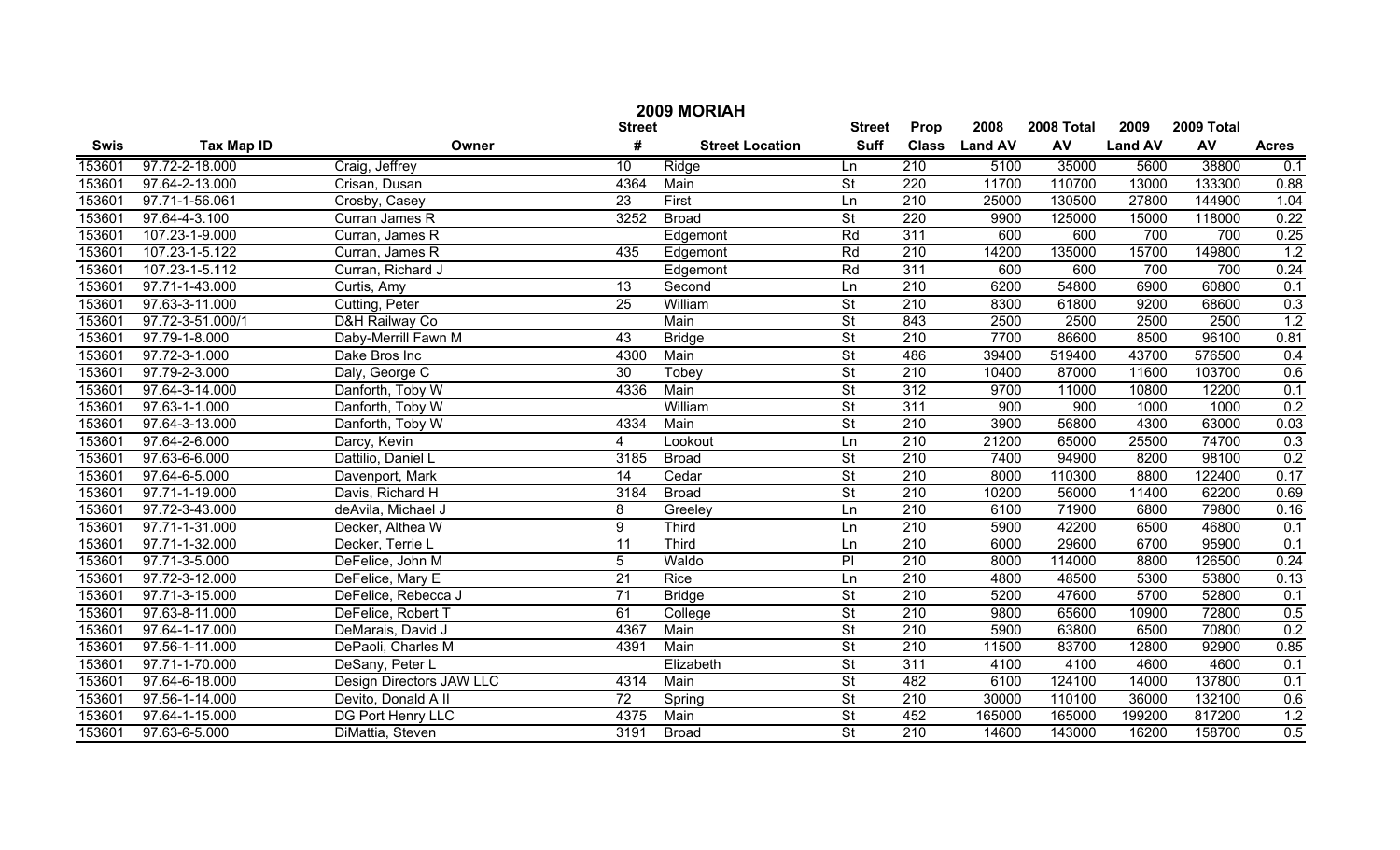|             | 2009 MORIAH       |                                    |                 |                        |                          |              |                |            |                |            |                  |  |
|-------------|-------------------|------------------------------------|-----------------|------------------------|--------------------------|--------------|----------------|------------|----------------|------------|------------------|--|
|             |                   |                                    | <b>Street</b>   |                        | <b>Street</b>            | Prop         | 2008           | 2008 Total | 2009           | 2009 Total |                  |  |
| <b>Swis</b> | <b>Tax Map ID</b> | Owner                              | #               | <b>Street Location</b> | <b>Suff</b>              | <b>Class</b> | <b>Land AV</b> | AV         | <b>Land AV</b> | AV         | <b>Acres</b>     |  |
| 153601      | 97.64-1-43.000    | Dossantos, Ana                     |                 | Star                   | Way                      | 482          | 13700          | 43000      | 15200          | 47700      | 0.1              |  |
| 153601      | 97.64-1-54.000    | Dragoon, Rita                      | $\overline{37}$ | Lewald                 | $\overline{\mathsf{St}}$ | 210          | 6800           | 95900      | 7500           | 106400     | 0.2              |  |
| 153601      | 97.79-3-7.000     | Drake, James F Jr                  | 297             | Whitney                | $\overline{\mathsf{St}}$ | 210          | 10200          | 65800      | 11300          | 73000      | 0.5              |  |
| 153601      | 97.80-1-6.008     | Drake, James F Jr                  | 44              | Meacham                | $\overline{\mathsf{St}}$ | 270          | 6900           | 24700      | 7600           | 27400      | 0.2              |  |
| 153601      | 97.64-1-29.000    | Duncan Hermanson Corp              | 4343            | Main                   | $\overline{\mathsf{St}}$ | 220          | 6000           | 43100      | 6600           | 35000      | 0.1              |  |
| 153601      | 97.64-1-35.000    | Duncan Hermanson Corp              | 4329            | Main                   | $\overline{\mathsf{St}}$ | 481          | 11400          | 168700     | 12700          | 187300     | 0.1              |  |
| 153601      | 97.64-1-37.000    | Duncan Hermanson Corp              | 6               | Star                   | Way                      | 210          | 4700           | 38000      | 5200           | 42200      | 0.1              |  |
| 153601      | 97.64-1-46.000    | Duncan Hermanson Corp              |                 | Star                   | Way                      | 210          | 4700           | 38000      | 5200           | 42200      | 0.15             |  |
| 153601      | 97.64-3-11.000    | Duncan Hermanson Corp              | 4326            | Main                   | $\overline{\mathsf{St}}$ | 482          | 14600          | 204300     | 16200          | 226800     | 0.2              |  |
| 153601      | 97.64-3-12.000    | Duncan Hermanson Corp              |                 | Main                   | $\overline{\mathsf{St}}$ | 330          | 7200           | 7200       | 8000           | 8000       | 0.06             |  |
| 153601      | 97.64-6-8.000     | Duncan Hermanson Corp              | $\overline{18}$ | Cedar                  | $\overline{\mathsf{St}}$ | 220          | 6700           | 70800      | 7400           | 78600      | 0.2              |  |
| 153601      | 97.71-3-4.000     | Dupuis, Carol A                    | $\overline{7}$  | Waldo                  | $\overline{P}$           | 210          | 7700           | 62700      | 8500           | 69600      | 0.2              |  |
| 153601      | 97.79-2-9.000     | Dupuis, Esther F                   | $\overline{28}$ | Jackson                | $\overline{\mathsf{St}}$ | 210          | 7600           | 67500      | 8400           | 74900      | 0.2              |  |
| 153601      | 97.64-1-25.000    | Duross, Ernest T                   | 4349            | Main                   | $\overline{\mathsf{St}}$ | 210          | 11300          | 136000     | 17000          | 156400     | 0.3              |  |
| 153601      | 97.72-3-15.000    | Dziedziul, Augustin                | $\overline{33}$ | Rice                   | Ln                       | 210          | 18000          | 120500     | 20000          | 133800     | 0.16             |  |
| 153601      | 97.64-2-16.002    | Easter, John S                     | 4378            | Main                   | $\overline{\mathsf{St}}$ | 210          | 8700           | 55700      | 9600           | 59100      | 2.1              |  |
| 153601      | 97.72-3-32.000    | Edwards, Thomas F                  |                 | Greeley                | Ln                       | 311          | 4800           | 4800       | 5300           | 5300       | 0.2              |  |
| 153601      | 97.72-3-41.000    | Edwards, Thomas F                  | $\overline{12}$ | Greeley                | Ln                       | 210          | 5900           | 64900      | 6500           | 72000      | 0.1              |  |
| 153601      | 97.72-3-58.000    | Edwards, Wallace                   | 4242            | Main                   | $\overline{\mathsf{St}}$ | 431          | 32100          | 106300     | 35600          | 118000     | 0.7              |  |
| 153601      | 97.72-3-61.000    | Edwards, Wallace                   |                 | Main                   | $\overline{\mathsf{St}}$ | 330          | 6300           | 6300       | 7000           | 7000       | 0.5              |  |
| 153601      | 97.79-5-11.000    | Edwards, Wallace M                 | 286             | Whitney                | $\overline{\mathsf{St}}$ | 210          | 12800          | 88100      | 14900          | 105700     | 1.5              |  |
| 153601      | 97.63-4-27.000    | Eisenberg, John H                  | 3               | Prospect               | Ave                      | 210          | 7700           | 51900      | 8500           | 57600      | 0.2              |  |
| 153601      | 97.63-8-10.016    | Eliopoulos, Thomas                 |                 | College                | $\overline{\mathsf{St}}$ | 592          | 8300           | 8300       | 9200           | 9200       | 0.6              |  |
| 153601      | 97.63-8-9.014     | Eliopoulos, Thomas                 | $\overline{47}$ | College                | $\overline{\mathsf{St}}$ | 330          | 48000          | 48000      | 53300          | 53300      | 3.8              |  |
| 153601      | 97.71-3-2.000     | Emru, Stephen                      | $\overline{11}$ | Waldo                  | $\overline{P}$           | 210          | 12600          | 89700      | 14000          | 99600      | 1.3              |  |
| 153601      | 97.72-3-65.000    | Ess, John O                        | $\overline{15}$ | Waldo                  | $\overline{P}$           | 210          | 10300          | 60300      | 11400          | 66900      | 0.7              |  |
| 153601      | 97.72-3-64.000    | Ess, John O                        |                 | Waldo                  | $\overline{P}$           | 311          | 2400           | 2400       | 2700           | 2700       | 0.1              |  |
| 153601      | 97.63-6-8.000     | <b>Essex Co ARC Facilities Inc</b> | 5               | Hummingbird            | Way                      | 210          | 14300          | 162600     | 15900          | 180500     |                  |  |
| 153601      | 97.56-1-12.000    | Essex Co Facilities Inc            |                 | Main                   | $\overline{\mathsf{St}}$ | 311          | 17100          | 17100      | 19000          | 19000      | 5.05             |  |
| 153601      | 97.56-1-13.000    | <b>Essex Co Facilities Inc</b>     | 74              | Spring                 | $\overline{\mathsf{St}}$ | 210          | 35000          | 135500     | 42000          | 162600     |                  |  |
| 153601      | 97.56-3-1.200     | <b>Essex Co Facilities Inc</b>     |                 | Main                   | $\overline{\mathsf{St}}$ | 614          | 11800          | 11800      | 13100          | 13100      | 0.07             |  |
| 153601      | 97.56-2-7.120     | <b>Essex Co Facilities Inc</b>     | 4452            | Main                   | $\overline{\mathsf{St}}$ | 230          | 22600          | 114500     | 25100          | 127100     | $\overline{1.1}$ |  |
| 153601      | 97.56-2-7.200     | <b>Essex Co Facilities Inc</b>     | 4450            | Main                   | $\overline{\mathsf{St}}$ | 614          | 38800          | 396200     | 43100          | 235000     | 1.34             |  |
| 153601      | 97.64-6-1.000     | <b>Essex Co Facilities Inc</b>     |                 | Main                   | $\overline{\mathsf{St}}$ | 481          | 5900           | 230800     | 20000          | 256200     | 0.1              |  |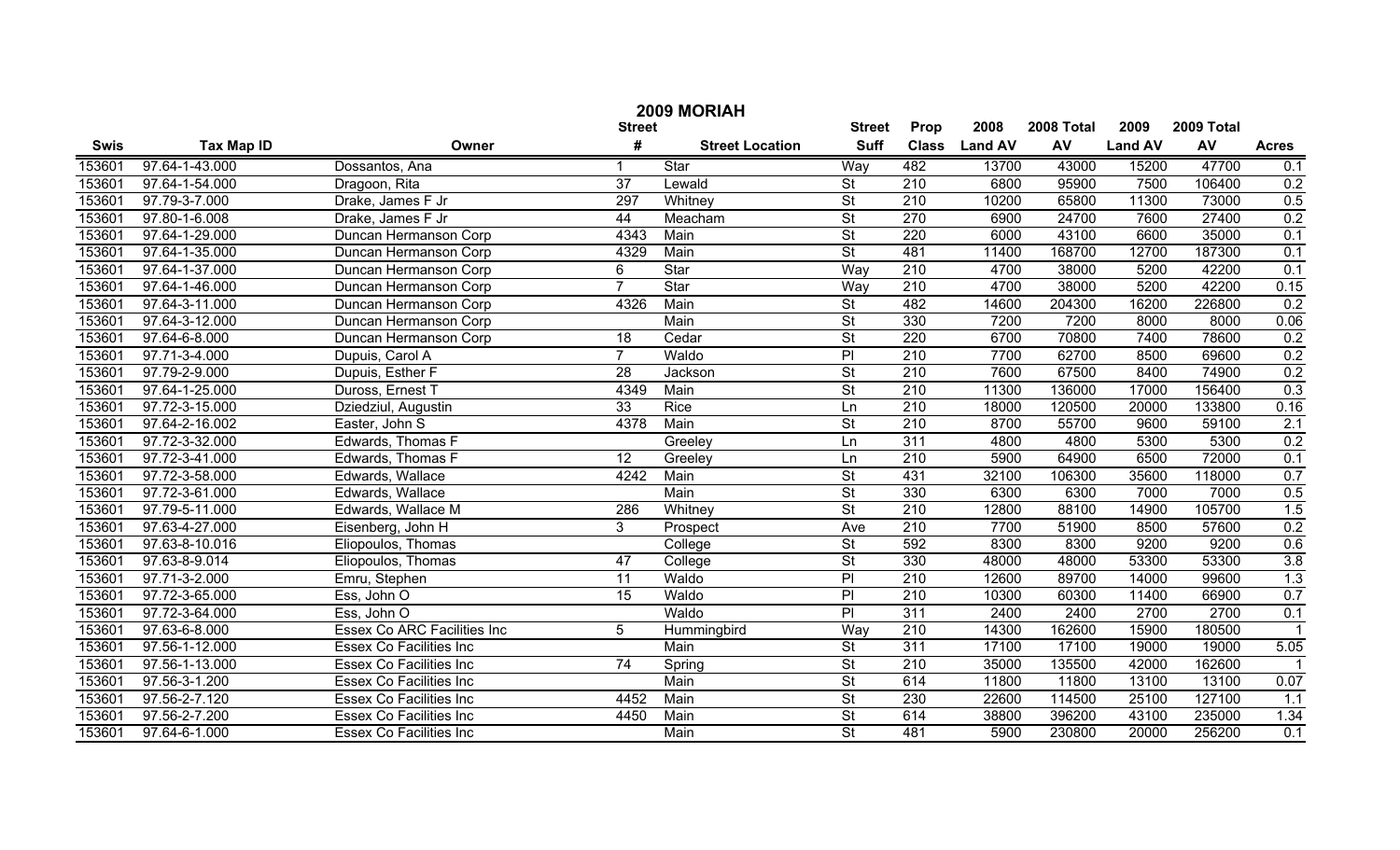|             | 2009 MORIAH       |                                |                 |                        |                          |                  |                |            |                |            |              |  |
|-------------|-------------------|--------------------------------|-----------------|------------------------|--------------------------|------------------|----------------|------------|----------------|------------|--------------|--|
|             |                   |                                | <b>Street</b>   |                        | <b>Street</b>            | Prop             | 2008           | 2008 Total | 2009           | 2009 Total |              |  |
| <b>Swis</b> | <b>Tax Map ID</b> | Owner                          | #               | <b>Street Location</b> | <b>Suff</b>              | <b>Class</b>     | <b>Land AV</b> | <b>AV</b>  | <b>Land AV</b> | AV         | <b>Acres</b> |  |
| 153601      | 97.64-4-1.000     | <b>Essex Co Facilities Inc</b> | 3248            | <b>Broad</b>           | $\overline{\mathsf{St}}$ | 614              | 14300          | 112000     | 15900          | 124300     | 0.2          |  |
| 153601      | 97.64-6-15.120    | Essex Co Facilities Inc        | 8               | <b>Saint Patricks</b>  | $\overline{P}$           | 614              | 63100          | 1254500    | 70000          | 1392500    | 2.9          |  |
| 153601      | 97.64-6-15.130    | Essex Co Facilities Inc        |                 | <b>Saint Patricks</b>  | $\overline{P}$           | 330              | 43000          | 43000      | 47700          | 47700      | 1.6          |  |
| 153601      | 97.64-6-15.200    | <b>Essex Co Facilities Inc</b> | 8               | <b>Saint Patricks</b>  | $\overline{P}$           | 614              | 20000          | 610600     | 22200          | 677800     | 0.4          |  |
| 153601      | 97.79-3-2.000     | <b>Essex Co Facilities Inc</b> | $\overline{14}$ | Meacham                | $\overline{\mathsf{St}}$ | 614              | 22500          | 142700     | 25000          | 158400     | 1.1          |  |
| 153601      | 97.79-1-4.000     | Evens, Mark J                  | $\overline{59}$ | <b>Bridge</b>          | $\overline{\mathsf{St}}$ | 220              | 16500          | 55000      | 18400          | 61100      | 0.5          |  |
| 153601      | 97.72-3-8.000     | Fahy, Maureen L                | $\overline{9}$  | Shea                   | Ln                       | 210              | 3400           | 70000      | 4900           | 72100      | 0.16         |  |
| 153601      | 97.56-1-5.000     | Favino, Martin J               | 4449            | Main                   | <b>St</b>                | 210              | 7300           | 67100      | 8100           | 74500      | 0.3          |  |
| 153601      | 97.64-7-5.000     | <b>Federal Property</b>        |                 | <b>Dock</b>            | Ln                       | 330              | 500300         | 500300     | 600360         | 600360     | 1.2          |  |
| 153601      | 97.79-4-9.000     | Feith, Christopher J           | 235             | Whitney                | $\overline{\mathsf{St}}$ | 210              | 11800          | 63500      | 13100          | 70500      |              |  |
| 153601      | 97.71-1-66.000    | Ferguson, Linda C              |                 | Elizabeth              | $\overline{St}$          | 311              | 28300          | 28300      | 31400          | 31400      | 0.3          |  |
| 153601      | 97.64-1-10.000    | Ferguson, Robert A             | 25              | Lewald                 | $\overline{St}$          | 210              | 30000          | 190000     | 33300          | 210900     | 1.53         |  |
| 153601      | 97.63-8-2.000     | Ferguson, Thomas N             |                 | <b>Broad</b>           | $\overline{St}$          | 311              | 900            | 900        | 1000           | 1000       | 0.5          |  |
| 153601      | 97.63-8-1.000     | Ferguson, Thomas N             | 3 <sup>1</sup>  | Ledgetop               | Ln                       | 210              | 18900          | 132900     | 21000          | 147500     | 0.4          |  |
| 153601      | 97.63-4-11.000    | Fessler, Scott C               | $\overline{15}$ | Spring                 | $\overline{St}$          | $\overline{210}$ | 7200           | 47200      | 8000           | 52400      | 0.2          |  |
| 153601      | 97.71-3-21.100    | Fields, Charles                | 11              | Jackson                | $\overline{\mathsf{St}}$ | 210              | 13100          | 76700      | 14500          | 85100      | 1.65         |  |
| 153601      | 97.72-3-25.076    | Fields, Pamela J               | $\overline{25}$ | Elizabeth              | $\overline{\mathsf{St}}$ | 270              | 6300           | 18500      | 7000           | 20500      | 0.2          |  |
| 153601      | 97.64-3-10.000    | Fields, Pamela J               | $\overline{7}$  | Cedar                  | $\overline{\mathsf{St}}$ | 411              | 7900           | 78800      | 9500           | 87500      | 0.2          |  |
| 153601      | 97.56-2-13.100    | Finnessey, Richard             | 10              | Tunnel                 | Ave                      | 210              | 16400          | 88400      | 18200          | 98100      | 0.92         |  |
| 153601      | 97.72-3-10.000    | Finnessey, Thomas J            | 18              | Rice                   | Ln                       | 210              | 4100           | 28800      | 4600           | 32000      | 0.1          |  |
| 153601      | 97.72-3-7.000     | Finnessey, Thomas J            | 10              | Rice                   | Ln                       | 210              | 3200           | 66000      | 3600           | 73300      | 0.1          |  |
| 153601      | 97.63-3-6.000     | Firlik, James                  | 6               | Prospect               | Ave                      | 210              | 7700           | 55600      | 8600           | 61700      | 0.2          |  |
| 153601      | 97.64-4-13.000    | First Presbyterian Church      | $\overline{19}$ | Church                 | $\overline{\mathsf{St}}$ | 620              | 31800          | 341800     | 35300          | 379400     | 0.5          |  |
| 153601      | 97.56-2-4.000     | Fisher, Evangeline J           | 4462            | Main                   | $\overline{\mathsf{St}}$ | 210              | 8300           | 44400      | 9200           | 49300      | 0.3          |  |
| 153601      | 97.71-1-37.000    | Flanigan, Kevin M              | 14              | Second                 | Ln                       | $\overline{210}$ | 6100           | 34700      | 6800           | 58500      | 0.1          |  |
| 153601      | 97.63-6-1.000     | Flanigan, Michelle             | 42              | Hummingbird            | Way                      | 421              | 49900          | 252500     | 55400          | 280300     | 11.9         |  |
| 153601      | 107.24-1-6.000    | Fleming, Linda F               |                 | Main                   | $\overline{\mathsf{St}}$ | 312              | 9000           | 11200      | 10000          | 12400      | 0.4          |  |
| 153601      | 107.24-1-5.000    | Fleming, Linda F               |                 | Main                   | $\overline{\mathsf{St}}$ | $\overline{312}$ | 5300           | 7200       | 5900           | 8000       | 0.7          |  |
| 153601      | 107.24-1-4.000    | Fleming, Linda F               | 4104            | Main                   | $\overline{\mathsf{St}}$ | 210              | 10700          | 79500      | 11800          | 88200      | 0.6          |  |
| 153601      | 107.24-2-4.000    | Fleming, Linda F               |                 | NYS Route 9N           |                          | 311              | 800            | 800        | 900            | 900        | -1           |  |
| 153601      | 97.72-4-3.000     | Fleming, Randy                 | 4223            | Main                   | $\overline{\mathsf{St}}$ | 435              | 21300          | 98600      | 23600          | 109400     | 0.4          |  |
| 153601      | 107.23-1-4.000    | <b>FMB Holdings LLC</b>        | 4123            | Main                   | $\overline{\mathsf{St}}$ | 411              | 24000          | 142000     | 26600          | 157600     | 0.7          |  |
| 153601      | 107.23-1-3.000    | <b>FMB Holdings LLC</b>        | 4113            | Main                   | $\overline{\mathsf{St}}$ | 449              | 17800          | 25000      | 19800          | 27800      | 0.9          |  |
| 153601      | 97.64-1-31.002    | Fowlkes, James C               | $\overline{17}$ | Lewald                 | $\overline{\mathsf{St}}$ | $\overline{210}$ | 9900           | 106700     | 11000          | 118400     | 0.24         |  |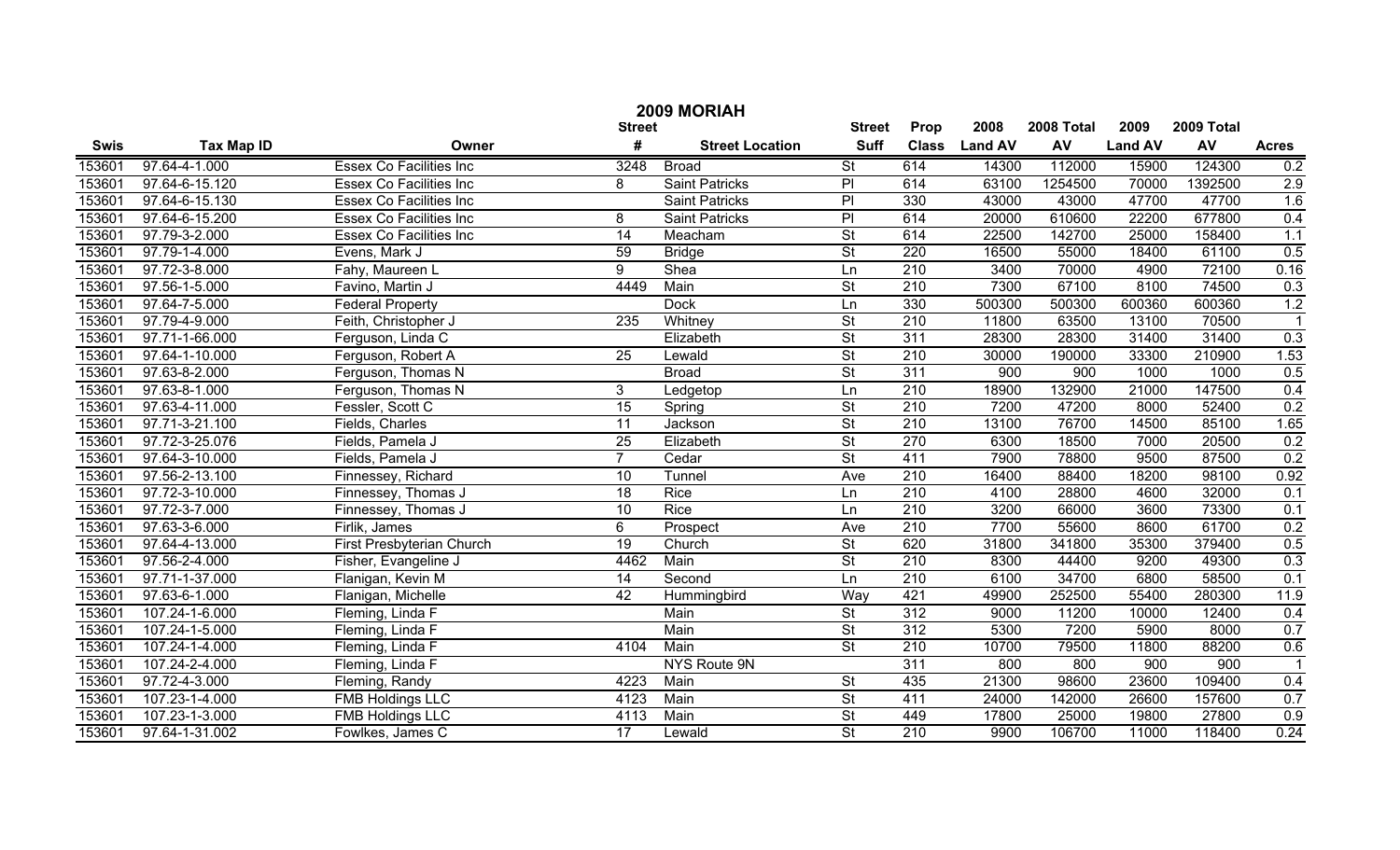|             | 2009 MORIAH       |                            |                 |                        |                          |                  |                |            |                |            |                |  |  |
|-------------|-------------------|----------------------------|-----------------|------------------------|--------------------------|------------------|----------------|------------|----------------|------------|----------------|--|--|
|             |                   |                            | <b>Street</b>   |                        | <b>Street</b>            | Prop             | 2008           | 2008 Total | 2009           | 2009 Total |                |  |  |
| <b>Swis</b> | <b>Tax Map ID</b> | Owner                      | #               | <b>Street Location</b> | <b>Suff</b>              | <b>Class</b>     | <b>Land AV</b> | <b>AV</b>  | <b>Land AV</b> | AV         | <b>Acres</b>   |  |  |
| 153601      | 97.79-2-10.000    | Fuller, John W             | $\overline{32}$ | Jackson                | $\overline{\mathsf{St}}$ | 210              | 9700           | 52200      | 10700          | 57900      | 0.4            |  |  |
| 153601      | 97.72-4-1.000     | Gajewski, Joseph A         | $\overline{20}$ | Waldo                  | $\overline{P}$           | $\overline{210}$ | 8800           | 94200      | 9800           | 104600     | 0.4            |  |  |
| 153601      | 97.71-1-53.000    | Gajewski, William          | 9               | First                  | Ln                       | 270              | 8500           | 25500      | 9400           | 28300      | 0.4            |  |  |
| 153601      | 97.71-1-55.000    | Gajewski, William J        | 17              | First                  | Ln                       | 210              | 7700           | 54800      | 8500           | 60800      | 0.27           |  |  |
| 153601      | 97.71-1-1.000     | Garneau, Danny A           |                 | <b>Broad</b>           | St                       | 720              | 2100           | 2100       | 2300           | 2300       | 0.1            |  |  |
| 153601      | 97.63-2-14.000    | Garnica, Luis M            | 55              | <b>Brook</b>           | $\overline{\mathsf{St}}$ | 210              | 11200          | 113300     | 12500          | 125800     | 0.71           |  |  |
| 153601      | 97.71-1-69.000    | Garrison, Christine        | $\overline{35}$ | Elizabeth              | $\overline{\mathsf{St}}$ | 210              | 5400           | 64200      | 6000           | 71300      | 0.1            |  |  |
| 153601      | 97.56-4-1.000     | Generous Ralph E           |                 | Main                   | St                       | 312              | 16400          | 20600      | 18200          | 22900      | 0.7            |  |  |
| 153601      | 97.56-2-2.100     | Genier, Francis W          |                 | Main                   | St                       | 220              | 7900           | 33700      | 8800           | 37400      | 0.3            |  |  |
| 153601      | 97.56-1-3.000     | Genier, Francis W          | 4457            | Main                   | $\overline{\mathsf{St}}$ | 210              | 8100           | 26700      | 9000           | 29600      | 0.3            |  |  |
| 153601      | 97.56-1-18.000    | Genier, Francis W          |                 | Main                   | $\overline{\mathsf{St}}$ | 311              | 1200           | 1200       | 1300           | 1300       | 0.6            |  |  |
| 153601      | 97.56-2-3.000     | Genier, Madeline           | 4464            | Main                   | $\overline{\mathsf{St}}$ | 311              | 400            | 400        | 400            | 400        | 0.3            |  |  |
| 153601      | 97.72-1-9.000     | Genier, Patrick            | 24              | Henry                  | $\overline{\mathsf{St}}$ | 270              | 9300           | 69500      | 10300          | 77100      | 0.2            |  |  |
| 153601      | 97.79-2-4.000     | Gibbs, Stephen             | 26              | Tobey                  | $\overline{\mathsf{St}}$ | 210              | 8200           | 56600      | 9100           | 62800      | 0.3            |  |  |
| 153601      | 97.72-2-6.000     | Gifaldi, Carl A Jr         | 4273            | Main                   | $\overline{\mathsf{St}}$ | 230              | 11000          | 103400     | 12200          | 114800     | 0.7            |  |  |
| 153601      | 97.71-1-16.000    | Gilbo, Elizabeth           | 19              | Sherman Park           | $\overline{P}$           | 210              | 13500          | 104900     | 14900          | 116400     | 2.9            |  |  |
| 153601      | 97.71-1-12.000    | Gilbo, Frank S             | 18              | Sherman Park           | $\overline{P}$           | 210              | 9400           | 84600      | 10400          | 93900      | 0.5            |  |  |
| 153601      | 97.71-1-17.000    | Gilbo, James               | 11              | Sherman Park           | $\overline{P}$           | 270              | 10500          | 46300      | 11700          | 35900      | 1.4            |  |  |
| 153601      | 97.71-1-10.000    | Gilbo, Joseph              | 6               | Sherman Park           | PI                       | 210              | 8900           | 111400     | 9900           | 123700     | 0.5            |  |  |
| 153601      | 97.63-6-7.000     | Gilbo, Lila A              | 3183            | <b>Broad</b>           | $\overline{\mathsf{St}}$ | 210              | 7400           | 69000      | 8200           | 76600      | 0.2            |  |  |
| 153601      | 97.71-1-18.000    | Gilbo, Mary G              |                 | <b>Broad</b>           | $\overline{\mathsf{St}}$ | $\overline{311}$ | 7400           | 7400       | 8200           | 8200       | 0.9            |  |  |
| 153601      | 97.64-4-7.108     | Gilbo, Peter J             | 3264            | <b>Broad</b>           | $\overline{\mathsf{St}}$ | 481              | 25000          | 220100     | 27700          | 217500     | 0.4            |  |  |
| 153601      | 97.71-1-16.000/1  | Gilbo, Stanley III         | 17              | Sherman Park           | PI                       | $\overline{270}$ | 300            | 5000       | 400            | 5600       | 0.01           |  |  |
| 153601      | 97.71-1-28.000    | Ginocchio, Louis F         | 5               | <b>Third</b>           | Ln                       | 280              | 7000           | 52600      | 9500           | 74500      | 0.35           |  |  |
| 153601      | 97.72-4-8.000     | Glebus, Matthew J          |                 | Jackson                | $\overline{\mathsf{St}}$ | $\overline{311}$ | 3700           | 3700       | 6000           | 6000       | 0.2            |  |  |
| 153601      | 97.72-4-7.000     | Glebus, Matthew J          | 35              | Jackson                | $\overline{\mathsf{St}}$ | 210              | 7200           | 67300      | 8000           | 74700      | 0.2            |  |  |
| 153601      | 97.64-5-10.000    | Glens Falls Ntnl Bank Co   | 4307            | Main                   | $\overline{\mathsf{St}}$ | 462              | 23600          | 477300     | 28000          | 548900     | 0.1            |  |  |
| 153601      | 97.64-1-45.100    | Gonyo, Douglas             | 3266            | <b>Broad</b>           | $\overline{\mathsf{St}}$ | 482              | 6400           | 107400     | 7100           | 119200     | 0.03           |  |  |
| 153601      | 97.64-1-47.001    | Goralczyk, Aaron D         | 46              | Spring                 | $\overline{\mathsf{St}}$ | $\overline{210}$ | 35000          | 121600     | 38900          | 139800     | 0.95           |  |  |
| 153601      | 97.63-3-5.000     | Goyette, Timothy           | $\overline{36}$ | <b>Brook</b>           | $\overline{\mathsf{St}}$ | $\overline{210}$ | 8500           | 40000      | 9400           | 93100      | 0.3            |  |  |
| 153601      | 97.79-3-6.000     | Grant, Harold R            |                 | Main                   | $\overline{\mathsf{St}}$ | $\overline{311}$ | 7700           | 7700       | 8500           | 8500       | $\overline{1}$ |  |  |
| 153601      | 97.64-7-2.000     | <b>Griffith Energy Inc</b> |                 | <b>Dock</b>            | Ln                       | 441              | 70300          | 132200     | 140000         | 355000     | 6.4            |  |  |
| 153601      | 97.64-7-3.000     | <b>Griffith Energy Inc</b> |                 | <b>Dock</b>            | Ln                       | 330              | 16500          | 16500      | 25100          | 25100      | 0.6            |  |  |
| 153601      | 97.79-3-3.130     | <b>Guerin Ernest</b>       |                 | <b>Bridge</b>          | $\overline{\mathsf{St}}$ | $\overline{312}$ | 17000          | 21000      | 18900          | 23300      | 2.8            |  |  |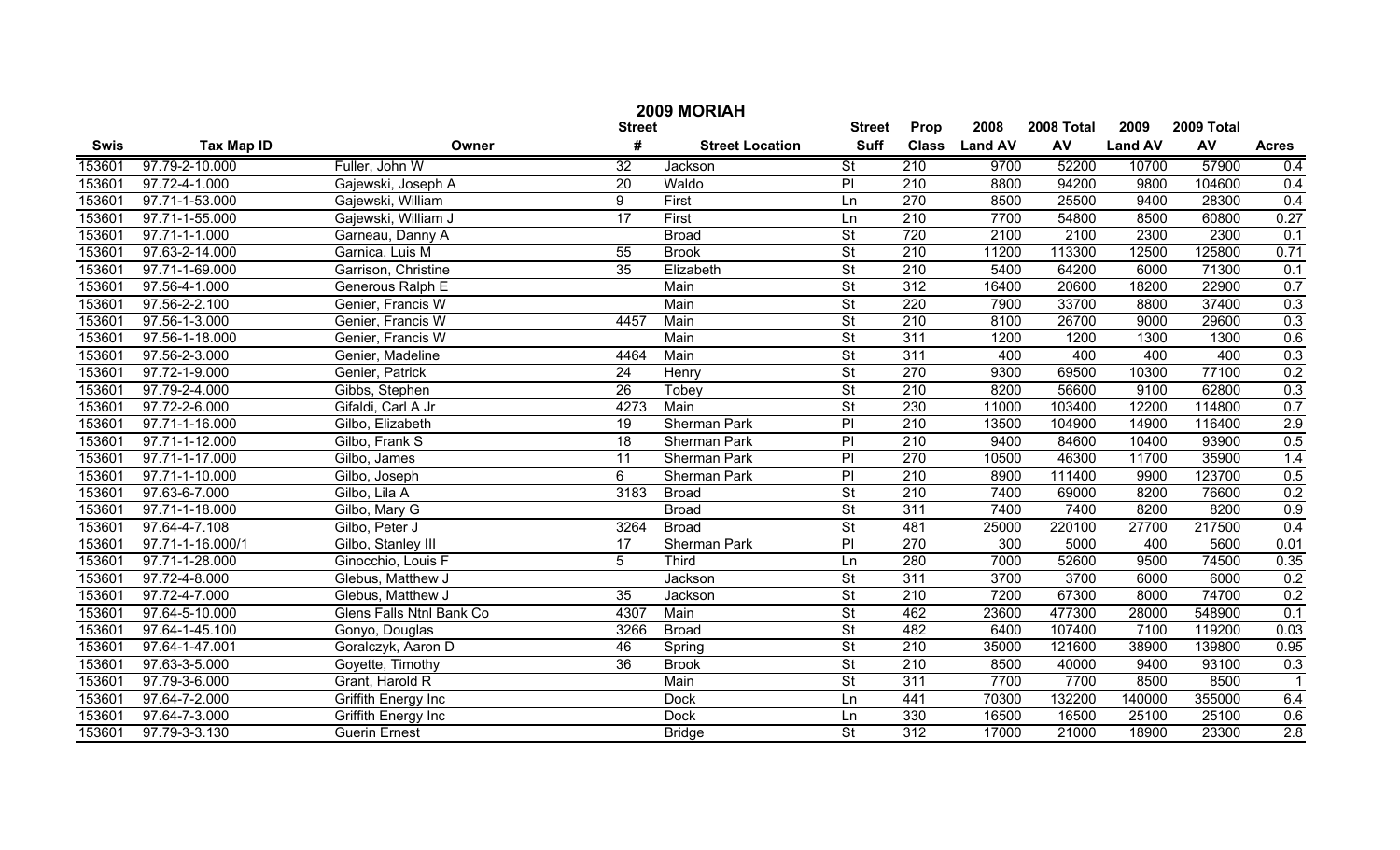|             | 2009 MORIAH       |                             |                 |                        |                          |                  |                |            |                |            |              |  |
|-------------|-------------------|-----------------------------|-----------------|------------------------|--------------------------|------------------|----------------|------------|----------------|------------|--------------|--|
|             |                   |                             | <b>Street</b>   |                        | <b>Street</b>            | Prop             | 2008           | 2008 Total | 2009           | 2009 Total |              |  |
| <b>Swis</b> | <b>Tax Map ID</b> | Owner                       | #               | <b>Street Location</b> | <b>Suff</b>              | <b>Class</b>     | <b>Land AV</b> | AV         | <b>Land AV</b> | AV         | <b>Acres</b> |  |
| 153601      | 97.79-3-16.000    | Guerin, Ernest G            | $\overline{30}$ | <b>Bridge</b>          | St                       | 220              | 11900          | 80800      | 13200          | 89700      |              |  |
| 153601      | 97.72-3-27.000    | Hamilton, John P            | $\overline{22}$ | Rice                   | Ln                       | $\overline{210}$ | 5800           | 50000      | 6400           | 55500      | 0.1          |  |
| 153601      | 97.71-2-9.000     | Hanchett, Ward              | $\overline{12}$ | College                | $\overline{\mathsf{St}}$ | $\overline{220}$ | 5900           | 72700      | 6600           | 80700      | 0.1          |  |
| 153601      | 97.64-1-61.000    | Hansen, Erik R              | 3245            | <b>Broad</b>           | $\overline{\mathsf{St}}$ | 210              | 4700           | 44600      | 7300           | 49500      | 0.1          |  |
| 153601      | 97.56-2-5.000     | Hanson, Raymond B           | 4458            | Main                   | $\overline{\mathsf{St}}$ | 210              | 5500           | 46300      | 6100           | 51400      | 0.1          |  |
| 153601      | 97.72-2-5.000     | Harland, John J             |                 | Main                   | $\overline{\mathsf{St}}$ | 483              | 21600          | 250000     | 24000          | 277500     | 0.5          |  |
| 153601      | 97.72-2-1.000     | Harland, John J             | 4277            | Main                   | $\overline{\mathsf{St}}$ | 471              | 32500          | 125400     | 36100          | 139200     | 3.6          |  |
| 153601      | 97.79-3-13.000    | Harrington, John R          | 267             | Whitney                | $\overline{\mathsf{St}}$ | 210              | 9600           | 95600      | 10600          | 106100     | 0.5          |  |
| 153601      | 97.63-4-10.000    | Harris, Aaron               |                 | Spring                 | $\overline{\mathsf{St}}$ | 311              | 35000          | 35000      | 38800          | 38800      | 0.4          |  |
| 153601      | 97.72-3-6.000     | Hayat, Saleem               | 6               | Rice                   | Ln                       | $\overline{210}$ | 2600           | 3200       | 2900           | 12500      | 0.1          |  |
| 153601      | 97.56-1-8.000     | <b>Heavenly Heights LLC</b> | 4427            | Main                   | $\overline{\mathsf{St}}$ | $\overline{210}$ | 20300          | 111900     | 22500          | 124200     | 0.66         |  |
| 153601      | 97.71-3-3.000     | Henderson Ryan M            | 9               | Waldo                  | PI                       | $\overline{210}$ | 6700           | 92000      | 7400           | 102100     | 0.2          |  |
| 153601      | 97.64-1-2.000     | Henry, Deborah              | 53              | Spring                 | $\overline{\mathsf{St}}$ | $\overline{210}$ | 38000          | 136000     | 45000          | 163200     | 2.1          |  |
| 153601      | 97.63-4-24.000    | Hickey, William             | 11              | Prospect               | Ave                      | $\overline{210}$ | 6900           | 48000      | 7700           | 53300      | 0.2          |  |
| 153601      | 97.63-7-2.001     | Horrell, Michael            | 10              | Stone                  | $\overline{\mathsf{St}}$ | 418              | 95000          | 450000     | 105400         | 299000     | 5.13         |  |
| 153601      | 97.64-2-22.000    | Horton, Frank W             | 4388            | Main                   | $\overline{\mathsf{St}}$ | $\overline{210}$ | 7500           | 34100      | 8400           | 37900      | 0.2          |  |
| 153601      | 97.63-8-13.000    | Hoyenski, William J         | 51              | College                | $\overline{\mathsf{St}}$ | 220              | 8900           | 97900      | 9900           | 108700     | 0.3          |  |
| 153601      | 97.79-2-21.001    | Hubbard, William R          | 3               | Meacham                | $\overline{\mathsf{St}}$ | $\overline{210}$ | 10200          | 90900      | 11300          | 100900     | 0.5          |  |
| 153601      | 97.72-3-30.000    | Hughes James A              | 4280            | Main                   | $\overline{\mathsf{St}}$ | $\overline{210}$ | 16800          | 143300     | 18700          | 159100     | 0.6          |  |
| 153601      | 97.71-1-41.000    | Hughes, Oscar               | 15              | College                | $\overline{\mathsf{St}}$ | 220              | 5300           | 57500      | 5900           | 63800      | 0.1          |  |
| 153601      | 97.71-1-52.000    | Hyatt, Melvin K             | 5               | $\overline{C}$ ollege  | $\overline{\mathsf{St}}$ | $\overline{210}$ | 5900           | 52400      | 6600           | 58200      | 0.1          |  |
| 153601      | 97.71-3-18.000    | Ingleston, Theresa M        | $\overline{73}$ | <b>Bridge</b>          | $\overline{\mathsf{St}}$ | $\overline{210}$ | 7600           | 91400      | 8500           | 101500     | 0.4          |  |
| 153601      | 97.79-1-7.152     | <b>Ivey Deandre</b>         | 21              | <b>Bridge</b>          | $\overline{\mathsf{St}}$ | 270              | 7200           | 34800      | 8000           | 38600      | 0.23         |  |
| 153601      | 97.79-5-9.000     | Jacques, Lawrence           | 268             | Whitney                | $\overline{\mathsf{St}}$ | $\overline{210}$ | 12500          | 78800      | 17500          | 87500      | 1.2          |  |
| 153601      | 97.64-4-7.208     | Jarvis, George T            | 3262            | <b>Broad</b>           | $\overline{\mathsf{St}}$ | 422              | 7200           | 79500      | 9600           | 88200      | 0.1          |  |
| 153601      | 97.63-2-2.000     | Jerdo Stewart S             | 21              | <b>Brook</b>           | $\overline{\mathsf{St}}$ | $\overline{210}$ | 7600           | 47400      | 8400           | 52600      | 0.2          |  |
| 153601      | 97.72-2-10.000    | Jerdo, Stewart S            | $\overline{22}$ | Elizabeth              | $\overline{\mathsf{St}}$ | 210              | 7000           | 33400      | 7800           | 37100      | 0.2          |  |
| 153601      | 97.63-8-6.000     | Jones, Charles E            | 3216            | <b>Broad</b>           | $\overline{\mathsf{St}}$ | 483              | 18700          | 170400     | 29100          | 195900     | 0.4          |  |
| 153601      | 97.64-5-7.000     | Jurkiewicz, Walt            | 16              | Church                 | $\overline{\mathsf{St}}$ | $\overline{210}$ | 9000           | 120000     | 11000          | 129600     | 0.2          |  |
| 153601      | 97.64-1-11.000    | Kadric, Mumin               | $\overline{13}$ | Locke                  | $\overline{\mathsf{St}}$ | $\overline{210}$ | 20000          | 156300     | 26800          | 156300     | 0.8          |  |
| 153601      | 97.80-1-5.002     | Karkoski, Emil F            | 4201            | Main                   | $\overline{\mathsf{St}}$ | 423              | 19700          | 59100      | 21900          | 65600      | 0.4          |  |
| 153601      | 97.63-2-15.100    | Karkoski, Emil F            | 47              | Spring                 | $\overline{\mathsf{St}}$ | $\overline{210}$ | 22800          | 77300      | 27800          | 88900      | 0.7          |  |
| 153601      | 97.79-1-3.001     | Kazlo, Joseph D             |                 | Whitney                | $\overline{\mathsf{St}}$ | 311              | 14000          | 14000      | 15500          | 15500      | 7.9          |  |
| 153601      | 97.64-1-1.000     | Kelly, Jeffrey G            | 51              | Spring                 | $\overline{\mathsf{St}}$ | $\overline{210}$ | 26800          | 141200     | 29700          | 156700     | 0.3          |  |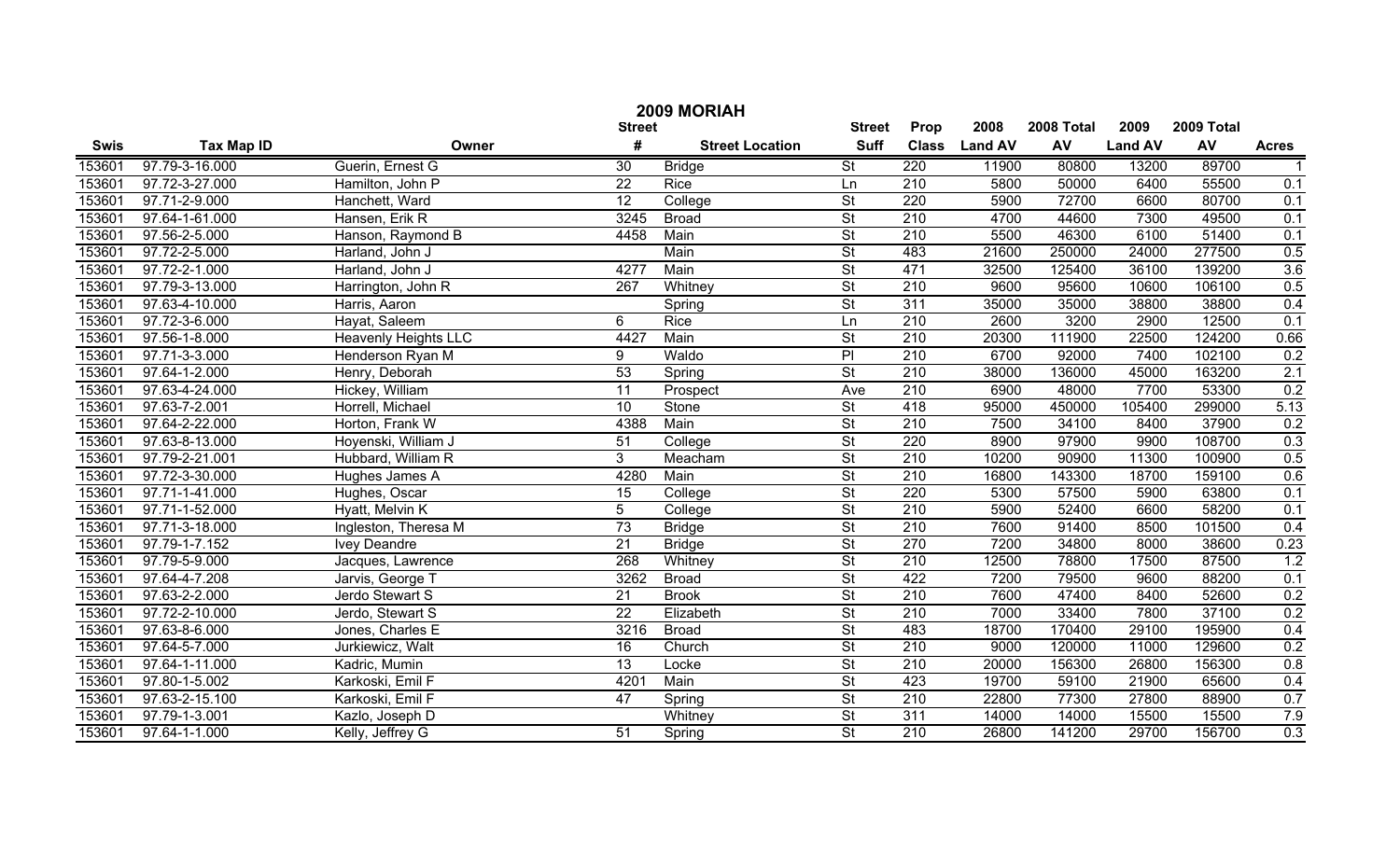| 2009 MORIAH |                   |                               |                  |                        |                          |                  |                |            |                |            |                |
|-------------|-------------------|-------------------------------|------------------|------------------------|--------------------------|------------------|----------------|------------|----------------|------------|----------------|
|             |                   |                               | <b>Street</b>    |                        | <b>Street</b>            | Prop             | 2008           | 2008 Total | 2009           | 2009 Total |                |
| <b>Swis</b> | <b>Tax Map ID</b> | Owner                         | #                | <b>Street Location</b> | <b>Suff</b>              | <b>Class</b>     | <b>Land AV</b> | AV         | <b>Land AV</b> | AV         | <b>Acres</b>   |
| 153601      | 97.63-8-4.000     | Ketchum, George               | 3212             | <b>Broad</b>           | $\overline{\mathsf{St}}$ | 210              | 25000          | 185500     | 29500          | 119500     | 0.5            |
| 153601      | 97.63-4-1.000     | Kimball, Earl F               | 40               | <b>Brook</b>           | $\overline{\mathsf{St}}$ | 210              | 6200           | 73000      | 6900           | 81000      | 0.15           |
| 153601      | 97.71-3-14.000    | King, Arnold                  | $\overline{2}$   | Jackson                | $\overline{\mathsf{St}}$ | 210              | 5800           | 52300      | 6500           | 58100      | 0.1            |
| 153601      | 97.79-2-1.000     | King, Edward A                | $\overline{70}$  | <b>Bridge</b>          | $\overline{\mathsf{St}}$ | 210              | 9100           | 66200      | 10100          | 73500      | 0.3            |
| 153601      | 97.79-1-14.000    | King, John J                  | $\overline{29}$  | <b>Bridge</b>          | $\overline{\mathsf{St}}$ | 312              | 13900          | 29400      | 15400          | 32600      | 4.4            |
| 153601      | 97.71-3-17.000    | King, Ralph                   |                  | Pine                   | Ln                       | 210              | 6200           | 28400      | 6900           | 31500      | 0.2            |
| 153601      | 97.63-2-10.000    | Knepp, Lester J Jr            | 43               | <b>Brook</b>           | $\overline{\mathsf{St}}$ | 220              | 6800           | 107000     | 7600           | 118800     | 0.2            |
| 153601      | 97.72-3-67.002    | <b>Knights Of Columbus</b>    | 4253             | Main                   | $\overline{\mathsf{St}}$ | 534              | 29800          | 134600     | 33100          | 149400     | 1.92           |
| 153601      | 97.71-3-12.000    | Knof, Hazel M                 | 6                | Jackson                | $\overline{\mathsf{St}}$ | 210              | 9700           | 51900      | 10800          | 57600      | 0.5            |
| 153601      | 97.72-3-17.002    | Koch, Bruce E                 | $\overline{37}$  | Rice                   | Ln                       | $\overline{210}$ | 20000          | 82200      | 25000          | 98600      | 0.2            |
| 153601      | 97.72-3-20.000    | Koch, Edward                  | 36               | Rice                   | Ln                       | 210              | 6400           | 21200      | 17000          | 60000      | 0.1            |
| 153601      | 97.56-3-2.103     | Koch, William S               | $\overline{38}$  | Tunnel                 | Ave                      | 210              | 29600          | 171800     | 35500          | 197600     | 1.14           |
| 153601      | 97.56-2-8.100     | Koch, William S               | $\overline{37}$  | Tunnel                 | Ave                      | 210              | 13200          | 51700      | 14700          | 57400      | 0.85           |
| 153601      | 97.56-2-8.200     | Koch, William S               |                  | Tunnel                 | Ave                      | 311              | 15800          | 15800      | 17500          | 17500      | 0.78           |
| 153601      | 97.79-5-10.000    | Kolodzey, Charles J           | 274              | Whitney                | $\overline{\mathsf{St}}$ | $\overline{210}$ | 11200          | 104800     | 14400          | 120200     | 0.8            |
| 153601      | 97.79-5-5.002     | Kolodzey, Patricia A          | 244              | Whitney                | $\overline{\mathsf{St}}$ | 210              | 12400          | 84000      | 17000          | 93200      | 1.4            |
| 153601      | 97.79-5-7.000     | Kolodzey, Timothy F           | $\overline{252}$ | Whitney                | $\overline{\mathsf{St}}$ | 210              | 14300          | 54800      | 25000          | 63000      | 3.1            |
| 153601      | 97.56-1-1.222     | Kottmann, Markus              |                  | Main                   | $\overline{\mathsf{St}}$ | 311              | 10400          | 10400      | 11500          | 11500      | 0.89           |
| 153601      | 97.79-5-2.000     | Kudlacik, Edward              |                  | Whitney                | $\overline{\mathsf{St}}$ | 311              | 12700          | 12700      | 23000          | 23000      | 3.8            |
| 153601      | 97.79-4-1.000     | Kudlacik, Edward              |                  | Whitney                | $\overline{\mathsf{St}}$ | 311              | 5900           | 5900       | 6500           | 6500       | $\overline{2}$ |
| 153601      | 107.23-1-1.000    | Kudlacik, Edward              |                  | Main                   | $\overline{\mathsf{St}}$ | 311              | 17600          | 17600      | 19500          | 19500      | 28.24          |
| 153601      | 97.79-1-10.000    | Kuzminski, Steve              | $\overline{45}$  | <b>Bridge</b>          | $\overline{\mathsf{St}}$ | $\overline{210}$ | 11000          | 87400      | 12200          | 97000      | 0.35           |
| 153601      | 97.72-3-62.000    | Laduc, Michael C              | 4235             | Main                   | $\overline{\mathsf{St}}$ | 210              | 17400          | 140200     | 19300          | 126000     | 0.5            |
| 153601      | 97.72-2-15.000    | LaFountain, John              | 9                | Oak                    | Ln                       | 210              | 5800           | 117500     | 6400           | 117500     | 0.1            |
| 153601      | 97.79-5-8.000     | Lake Champlain Fish Game Club | 264              | Whitney                | $\overline{\mathsf{St}}$ | 534              | 35700          | 49700      | 39700          | 55200      | 4.5            |
| 153601      | 97.64-1-56.000    | Langey, Eileen M              | $\overline{14}$  | Lewald                 | $\overline{\mathsf{St}}$ | 210              | 7200           | 75300      | 8000           | 83600      | 0.2            |
| 153601      | 97.63-8-5.000     | Langey, Michael P             | 3214             | <b>Broad</b>           | $\overline{\mathsf{St}}$ | 210              | 22000          | 161500     | 29100          | 185800     | 0.4            |
| 153601      | 97.63-6-2.000     | Lapier Cheryl F               | 4                | Wine Cliff             | Way                      | 210              | 8800           | 119800     | 9800           | 133000     | 0.3            |
| 153601      | 97.63-7-1.002     | Lapier James E                | 4                | William                | $\overline{\mathsf{St}}$ | 210              | 18800          | 134900     | 20800          | 149700     | 1.3            |
| 153601      | 97.63-5-7.002     | LaPier, Joanne                | 6                | Spring                 | $\overline{\mathsf{St}}$ | 210              | 4600           | 32900      | 5100           | 36500      | 0.12           |
| 153601      | 97.79-3-12.000    | LaPointe, Desiree             | 269              | Whitney                | $\overline{\mathsf{St}}$ | 210              | 9500           | 52300      | 10600          | 68000      | 0.4            |
| 153601      | 97.64-2-8.000     | Laport, Larry P               | 9                | Lookout                | Ln                       | 210              | 21300          | 73000      | 25500          | 73000      | 0.3            |
| 153601      | 97.72-4-6.000     | Larmore, Linda N              | $\overline{37}$  | Jackson                | $\overline{\mathsf{St}}$ | 210              | 7500           | 43000      | 8300           | 47700      | 0.2            |
| 153601      | 97.79-2-11.000    | Larmore, Mary I               | $\overline{14}$  | Tobey                  | $\overline{\mathsf{St}}$ | 210              | 7200           | 34900      | 8000           | 58700      | 0.2            |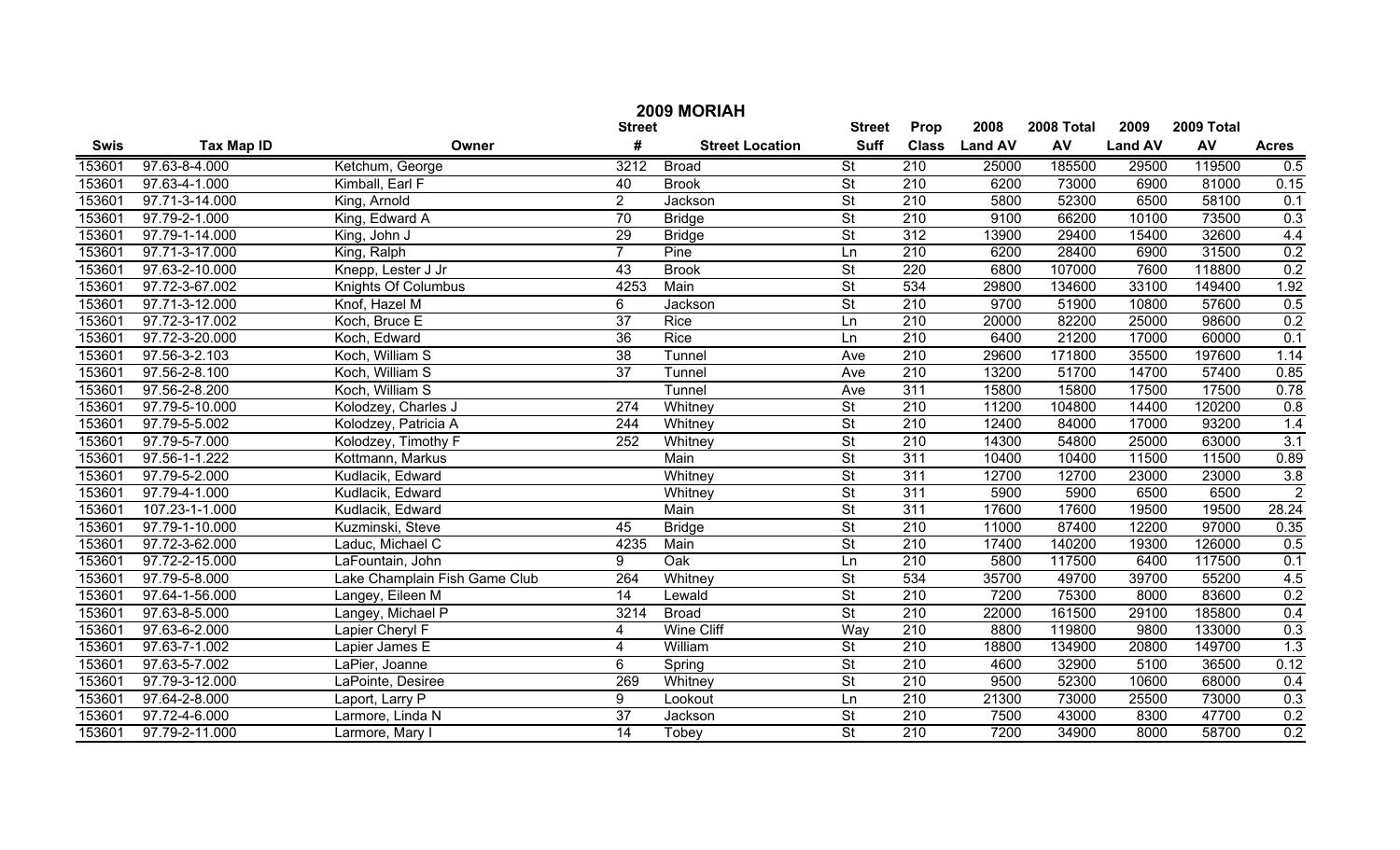|             | 2009 MORIAH             |                           |                 |                        |                          |                  |                |            |                |            |                |  |
|-------------|-------------------------|---------------------------|-----------------|------------------------|--------------------------|------------------|----------------|------------|----------------|------------|----------------|--|
|             |                         |                           | <b>Street</b>   |                        | <b>Street</b>            | Prop             | 2008           | 2008 Total | 2009           | 2009 Total |                |  |
| <b>Swis</b> | <b>Tax Map ID</b>       | Owner                     | #               | <b>Street Location</b> | <b>Suff</b>              | <b>Class</b>     | <b>Land AV</b> | AV         | <b>Land AV</b> | AV         | <b>Acres</b>   |  |
| 153601      | 97.71-3-9.000           | Larmore, Ralph R          | $\overline{22}$ | Jackson                | $\overline{\mathsf{St}}$ | 210              | 8100           | 48700      | 9000           | 54100      | 0.3            |  |
| 153601      | 97.71-1-26.000          | LaTour Victor             | 6               | <b>Third</b>           | Ln                       | 210              | 10900          | 84000      | 12100          | 93200      | 0.6            |  |
| 153601      | 97.72-1-14.000          | Launderville Benjamin T   | 20              | Henry                  | $\overline{\mathsf{St}}$ | 210              | 6000           | 56500      | 6600           | 62700      | 0.2            |  |
| 153601      | 97.72-3-14.000          | Laware, James R           | $\overline{31}$ | <b>Rice</b>            | Ln                       | 210              | 6100           | 37800      | 6800           | 42000      | 0.1            |  |
| 153601      | 97.72-3-44.000          | Leavy, George             | 4274            | Main                   | St                       | 210              | 6500           | 71900      | 7200           | 79800      | 0.22           |  |
| 153601      | 97.64-6-19.000          | Lee House Dev Corp Inc    | 4316            | Main                   | St                       | 482              | 7700           | 117200     | 16000          | 130700     | 0.2            |  |
| 153601      | 97.64-6-20.000          | Lee House Ltd Partnership | 4318            | Main                   | St                       | 411              | 25000          | 920000     | 28000          | 317500     | 0.44           |  |
| 153601      | 97.64-1-18.000          | Leise, Shirley A          | 4365            | Main                   | St                       | 210              | 5800           | 101300     | 6400           | 112400     | 0.2            |  |
| 153601      | 97.63-3-10.000          | Lentze, Monika            | 29              | William                | St                       | 210              | 8500           | 115200     | 9500           | 127900     | 0.3            |  |
| 153601      | 97.64-1-59.001          | Leveille, Robert          | 9               | Lewald                 | $\overline{\mathsf{St}}$ | 210              | 8500           | 85600      | 9400           | 95000      | 0.33           |  |
| 153601      | 636.1-9999-760.700/1881 | Level 3 Communications    |                 | <b>Outside Plant</b>   |                          | 836              | 0              | 139637     | $\mathbf 0$    | 141025     | $\pmb{0}$      |  |
| 153601      | 97.72-2-7.000           | Ligotino, Kathleen M      | 4267            | Main                   | $\overline{\mathsf{St}}$ | 210              | 8200           | 96100      | 9100           | 106700     | 0.5            |  |
| 153601      | 97.63-4-2.000           | Longo, Deborah F          | 46              | <b>Brook</b>           | $\overline{\mathsf{St}}$ | 210              | 6900           | 69000      | 7700           | 76600      | 0.2            |  |
| 153601      | 97.56-1-6.000           | Lovell, Sandra B          |                 | Main                   | $\overline{\mathsf{St}}$ | 311              | 24800          | 24800      | 27500          | 27500      | $\overline{2}$ |  |
| 153601      | 97.56-1-7.000           | Lovell, Sandra B          | 4433            | Main                   | $\overline{\mathsf{St}}$ | 220              | 16100          | 45100      | 17900          | 50100      | 0.6            |  |
| 153601      | 97.64-1-30.333          | Lowther, Conrad B         | 4341            | Main                   | $\overline{\mathsf{St}}$ | 210              | 9200           | 85100      | 10300          | 94500      | 0.4            |  |
| 153601      | 97.79-2-7.000           | Mandy, Donald C           | 26              | Jackson                | $\overline{\mathsf{St}}$ | 210              | 7500           | 60800      | 8300           | 67500      | 0.2            |  |
| 153601      | 97.71-1-33.000          | Manfred, Amy M            | $\overline{13}$ | Third                  | Ln                       | 210              | 6200           | 55800      | 6800           | 61900      | 0.2            |  |
| 153601      | 97.72-1-7.000           | Manfred, Maria K          | 4301            | Main                   | $\overline{\mathsf{St}}$ | 210              | 18400          | 70300      | 20400          | 78000      | 0.2            |  |
| 153601      | 97.72-3-34.000          | Manley, Morris            | 13              | Greeley                | Ln                       | 210              | 5600           | 48600      | 6200           | 53900      | 0.1            |  |
| 153601      | 97.72-2-16.000          | Manley, Raymond C         | $\overline{7}$  | Oak                    | Ln                       | 210              | 5900           | 33500      | 6600           | 37200      | 0.1            |  |
| 153601      | 97.63-4-4.100           | Manley, Rebecca J         | 50              | <b>Brook</b>           | $\overline{\mathsf{St}}$ | $\overline{210}$ | 9200           | 96900      | 10300          | 107600     | 0.42           |  |
| 153601      | 97.71-1-20.000          | Manley, Thomas            | 3190            | <b>Broad</b>           | $\overline{\mathsf{St}}$ | $\overline{210}$ | 13000          | 71500      | 16900          | 85800      | 2.5            |  |
| 153601      | 97.72-2-14.000          | Manley, Thomas J          | 11              | Oak                    | Ln                       | 210              | 7000           | 35000      | 7700           | 38800      | 0.2            |  |
| 153601      | 97.79-5-4.000           | Martin, Frank             | 236             | Whitney                | $\overline{\mathsf{St}}$ | $\overline{210}$ | 13000          | 90000      | 14400          | 99900      | 1.7            |  |
| 153601      | 97.71-1-11.000          | Mascarenas John M         | 12              | Sherman Park           | $\overline{P}$           | $\overline{210}$ | 9300           | 78000      | 10300          | 86600      | 0.6            |  |
| 153601      | 97.71-3-8.000           | Masterson, Colleen        | 25              | Jackson                | $\overline{\mathsf{St}}$ | 210              | 8800           | 48600      | 11400          | 68400      | 0.4            |  |
| 153601      | 97.71-1-46.000          | Maye, Alfred H            |                 | Second                 | Ln                       | $\overline{311}$ | 5000           | 5000       | 5600           | 5600       | 0.1            |  |
| 153601      | 97.72-3-21.000          | Maye, Suzanne P           | 34              | Rice                   | Ln                       | 210              | 8000           | 54000      | 17000          | 62100      | 0.1            |  |
| 153601      | 97.56-1-10.000          | Mayer, Albert             | 4389            | Main                   | $\overline{\mathsf{St}}$ | $\overline{210}$ | 9300           | 59000      | 10300          | 65500      | 0.44           |  |
| 153601      | 97.71-1-6.200           | Mayer, Bernice A          | 3142            | <b>Broad</b>           | $\overline{\mathsf{St}}$ | $\overline{210}$ | 11400          | 63700      | 12600          | 70700      | 0.9            |  |
| 153601      | 97.64-3-8.021           | McCaughin, Patricia       | 4346            | Main                   | $\overline{\mathsf{St}}$ | $\overline{210}$ | 2100           | 23000      | 6400           | 26500      | 0.12           |  |
| 153601      | 97.72-3-13.000          | McCaughin, Timothy C      | $\overline{27}$ | <b>Rice</b>            | Ln                       | $\overline{210}$ | 7400           | 36800      | 8200           | 40800      | 0.16           |  |
| 153601      | 97.71-1-8.000           | McDonald, Thomas W Jr     | 3160            | <b>Broad</b>           | $\overline{\mathsf{St}}$ | $\overline{210}$ | 16400          | 116800     | 25500          | 134300     | 4.2            |  |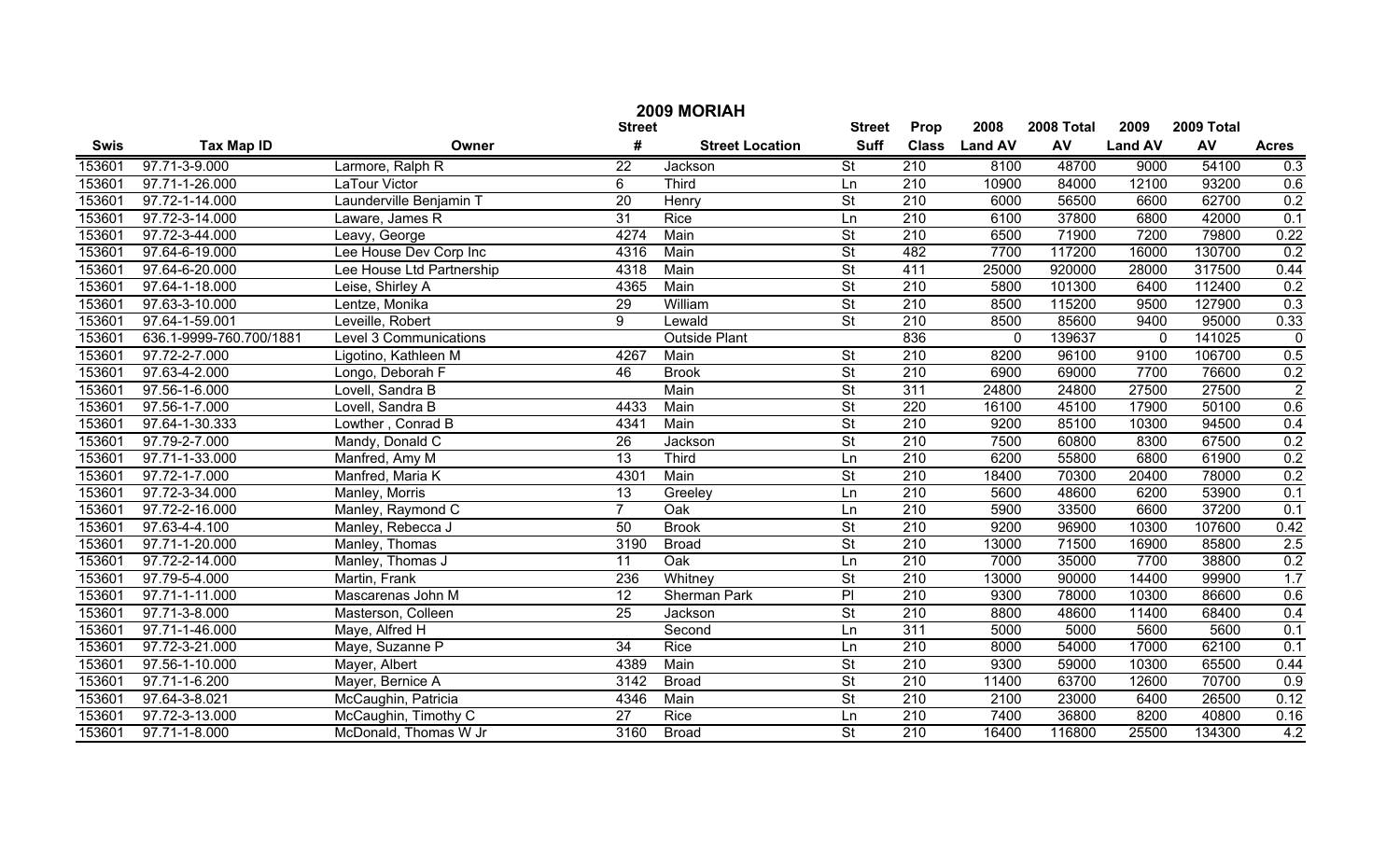|        | 2009 MORIAH             |                       |                 |                        |                          |                  |                |            |                |            |                |  |  |
|--------|-------------------------|-----------------------|-----------------|------------------------|--------------------------|------------------|----------------|------------|----------------|------------|----------------|--|--|
|        |                         |                       | <b>Street</b>   |                        | <b>Street</b>            | Prop             | 2008           | 2008 Total | 2009           | 2009 Total |                |  |  |
| Swis   | <b>Tax Map ID</b>       | Owner                 | #               | <b>Street Location</b> | <b>Suff</b>              | <b>Class</b>     | <b>Land AV</b> | AV         | <b>Land AV</b> | AV         | <b>Acres</b>   |  |  |
| 153601 | 97.72-4-2.000           | McDonough, Ruth       | $\overline{22}$ | Waldo                  | P                        | 210              | 7100           | 66000      | 7900           | 73300      | 0.2            |  |  |
| 153601 | 97.72-3-29.000          | McEvilla, Greg A      | 4286            | Main                   | $\overline{\mathsf{St}}$ | 210              | 10400          | 70100      | 11500          | 77800      | 0.6            |  |  |
| 153601 | 97.72-2-8.000           | McGrath, Jennifer C   | 14              | Elizabeth              | $\overline{\mathsf{St}}$ | 210              | 7400           | 58100      | 8200           | 64500      | 0.3            |  |  |
| 153601 | 97.79-2-2.100           | McGuiness, Mrs George | 66              | <b>Bridge</b>          | $\overline{\mathsf{St}}$ | 311              | 5100           | 5100       | 5700           | 5700       | 1.39           |  |  |
| 153601 | 97.72-2-4.000           | McKinstry, Lohr       | 4283            | Main                   | $\overline{\mathsf{St}}$ | 210              | 7700           | 120100     | 12000          | 135000     | 0.3            |  |  |
| 153601 | 97.63-2-1.000           | McLaughlin, Deborah A | 19              | <b>Brook</b>           | $\overline{\mathsf{St}}$ | 210              | 9500           | 38800      | 10600          | 43100      | 0.4            |  |  |
| 153601 | 97.79-3-11.000          | McLaughlin, Joan      | 273             | Whitney                | $\overline{\mathsf{St}}$ | 210              | 8500           | 58300      | 10200          | 70100      | 0.3            |  |  |
| 153601 | 97.63-4-6.000           | McLaughlin, Judy      | 29              | Spring                 | $\overline{\mathsf{St}}$ | 210              | 10000          | 74300      | 11100          | 82500      | 0.7            |  |  |
| 153601 | 97.56-2-7.110           | McLean Judson P       | 4454            | Main                   | $\overline{\mathsf{St}}$ | 210              | 25000          | 195100     | 32000          | 109500     | 1.96           |  |  |
| 153601 | 97.56-3-1.100           | McLean Judson P       |                 | Main                   | $\overline{\mathsf{St}}$ | 311              | 1200           | 1200       | 1300           | 1300       | 0.06           |  |  |
| 153601 | 97.72-2-11.000          | McMurtry, Dorothy     | 24              | Elizabeth              | $\overline{\mathsf{St}}$ | 220              | 5500           | 37600      | 6100           | 41700      | 0.1            |  |  |
| 153601 | 97.72-2-12.000          | McMurtry, Dorothy     | $\overline{12}$ | Oak                    | Ln                       | 270              | 8400           | 25400      | 9300           | 28200      | 0.4            |  |  |
| 153601 | 97.64-5-4.000           | McMurtry, Dorothy J   | $\overline{12}$ | Church                 | $\overline{\mathsf{St}}$ | 230              | 5100           | 80400      | 5600           | 89200      | 0.1            |  |  |
| 153601 | 97.63-5-9.000           | Meaker, Thomas W      | 3243            | <b>Broad</b>           | $\overline{\mathsf{St}}$ | 482              | 21400          | 289000     | 21400          | 230000     | 0.6            |  |  |
| 153601 | 97.64-6-2.000           | Meaker, Thomas W      | 6               | Cedar                  | $\overline{\mathsf{St}}$ | 482              | 14000          | 124300     | 15600          | 130000     | 0.1            |  |  |
| 153601 | 97.64-6-3.000           | Meaker, Thomas W      |                 | Champlain              | $\overline{Dr}$          | 311              | 3700           | 3700       | 4100           | 4100       | 0.1            |  |  |
| 153601 | 97.72-3-40.000          | Michener, Gary J      | 16              | Greeley                | Ln                       | $\overline{220}$ | 7100           | 52300      | 7900           | 58100      | 0.21           |  |  |
| 153601 | 97.72-3-37.038          | Mimas, Walter J       | 23              | Greeley                | Ln                       | 210              | 19600          | 125800     | 25300          | 140900     | 0.7            |  |  |
| 153601 | 97.63-4-17.000          | Minogue, Seamus       | 3235            | <b>Broad</b>           | $\overline{\mathsf{St}}$ | 330              | 5700           | 5700       | 6300           | 6300       | 0.1            |  |  |
| 153601 | 97.63-4-25.000          | Miron, Edward D       | 9               | Prospect               | Ave                      | 210              | 7600           | 78800      | 8500           | 87500      | 0.2            |  |  |
| 153601 | 97.63-6-3.000           | Mitchell, William N   | 13              | Stone                  | $\overline{\mathsf{St}}$ | 210              | 35000          | 140500     | 48000          | 156700     | 2.3            |  |  |
| 153601 | 97.71-1-5.000           | Montagnola, Helen     | $\overline{57}$ | Elizabeth              | $\overline{\mathsf{St}}$ | 210              | 11900          | 73600      | 13200          | 81700      | 1.05           |  |  |
| 153601 | 97.64-1-48.001          | Montbriand, Alan Jr   | 13              | Lewald                 | $\overline{\mathsf{St}}$ | 210              | 8000           | 78400      | 8900           | 87000      | 0.3            |  |  |
| 153601 | 97.79-1-2.002           | Moorby, Glenn         | 63              | <b>Bridge</b>          | $\overline{\mathsf{St}}$ | 210              | 9300           | 60200      | 10300          | 66800      | 0.8            |  |  |
| 153601 | 97.71-1-21.000          | Moore, Ilyes M        | 3196            | <b>Broad</b>           | $\overline{\mathsf{St}}$ | 210              | 8040           | 68234      | 8900           | 75700      | 0.3            |  |  |
| 153601 | 97.64-6-17.000          | Moore Greg            | 5               | <b>Saint Patricks</b>  | $\overline{P}$           | 422              | 7400           | 124800     | 12700          | 95000      | 0.1            |  |  |
| 153601 | 97.56-1-17.100          | Moore, Margaret M     | 59              | Spring                 | $\overline{\mathsf{St}}$ | $\overline{210}$ | 31600          | 147000     | 37000          | 176400     | 0.46           |  |  |
| 153601 | 97.71-1-27.000          | Morin, Jan P          | 29              | College                | $\overline{\mathsf{St}}$ | 210              | 8900           | 90600      | 9900           | 100600     | 0.4            |  |  |
| 153601 | 97.71-1-25.100          | Morrissey, Richard    | $\overline{16}$ | <b>Third</b>           | Ln                       | 210              | 9800           | 80100      | 10900          | 79900      | 0.55           |  |  |
| 153601 | 97.72-3-36.000          | Munson, Clyde D       | 21              | Greeley                | Ln                       | 210              | 7100           | 70300      | 7800           | 78000      | 0.2            |  |  |
| 153601 | 97.79-2-16.000          | Mydlarz, Mary         | 15              | Tobey                  | $\overline{\mathsf{St}}$ | 210              | 11000          | 56800      | 12200          | 63000      | 0.72           |  |  |
| 153601 | 97.56-2-12.000          | <b>National Grid</b>  |                 | Main                   | $\overline{\mathsf{St}}$ | 311              | 9000           | 9000       | 9000           | 9000       | 0.65           |  |  |
| 153601 | 97.79-5-1.000           | <b>National Grid</b>  |                 | Whitney                | $\overline{\mathsf{St}}$ | 884              | 2446           | 2446       | 2446           | 2446       | 0.1            |  |  |
| 153601 | 636.1-9999-132.350/1001 | <b>National Grid</b>  |                 | Ticonderoga Republic 2 |                          | 882              | $\mathbf 0$    | 1685       | $\mathbf 0$    | 1808       | $\overline{0}$ |  |  |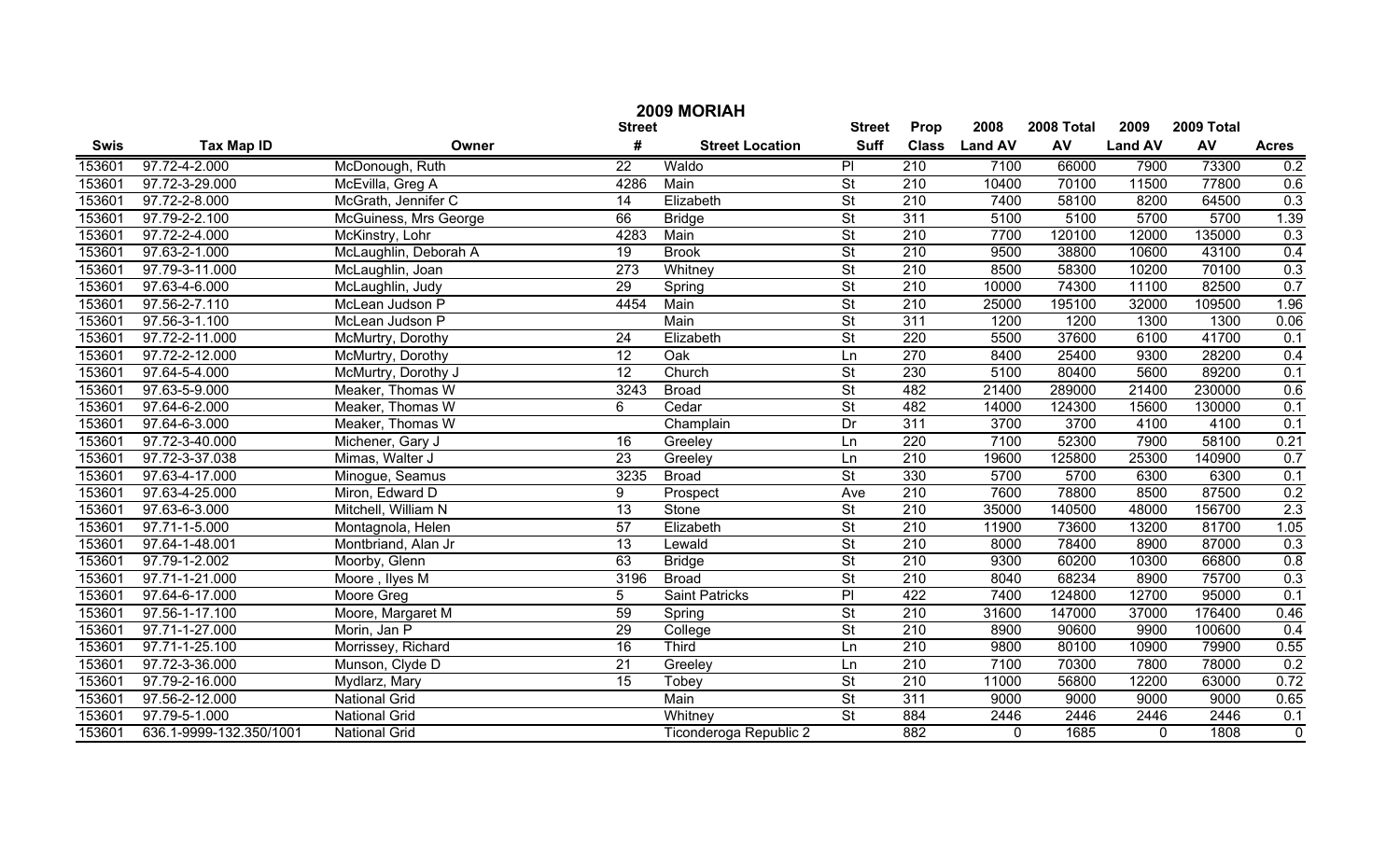|             | 2009 MORIAH                |                       |                 |                        |                          |                  |                |                  |                  |                  |                  |  |
|-------------|----------------------------|-----------------------|-----------------|------------------------|--------------------------|------------------|----------------|------------------|------------------|------------------|------------------|--|
|             |                            |                       | <b>Street</b>   |                        | <b>Street</b>            | Prop             | 2008           | 2008 Total       | 2009             | 2009 Total       |                  |  |
| <b>Swis</b> | <b>Tax Map ID</b>          | Owner                 | #               | <b>Street Location</b> | <b>Suff</b>              | <b>Class</b>     | <b>Land AV</b> | AV               | <b>Land AV</b>   | AV               | <b>Acres</b>     |  |
| 153601      | 636.1-9999-132.350/1881    | <b>National Grid</b>  |                 | <b>Outside Plant</b>   |                          | 884              | 0              | 123857           | $\mathbf 0$      | 151853           | $\boldsymbol{0}$ |  |
| 153601      | 97.72-3-35.000             | Nesbitt, Ronald       | 17              | Greeley                | Ln                       | $\overline{210}$ | 6100           | 54000            | 6700             | 59900            | 0.2              |  |
| 153601      | 97.72-3-26.000             | Newell, David         | $\overline{24}$ | <b>Rice</b>            | Ln                       | 210              | 6600           | 73900            | 7300             | 82000            | 0.2              |  |
| 153601      | 97.63-6-12.000             | Nolan, George J       | $\overline{31}$ | Hummingbird            | Way                      | 210              | 14000          | 95200            | 15600            | 105700           | 1.5              |  |
| 153601      | 97.63-5-2.000              | OBanion, Timothy W    | 24              | Spring                 | $\overline{\mathsf{St}}$ | 210              | 7600           | 90000            | 8400             | 99900            | 0.2              |  |
| 153601      | 97.79-2-5.000              | OConnor, Elizabeth    | $\overline{22}$ | Tobey                  | $\overline{\mathsf{St}}$ | 220              | 8200           | 77900            | 9100             | 86500            | 0.3              |  |
| 153601      | 97.80-1-3.003              | Old Chimney LLC       |                 | Main                   | $\overline{\mathsf{St}}$ | 311              | 13000          | 13000            | 14400            | 14400            | 1.1              |  |
| 153601      | 97.80-2-1.003              | Old Chimney LLC       | $\overline{5}$  | Harbour                | Ln                       | 570              | 667700         | 875000           | 1200000          | 1350000          | 33.05            |  |
| 153601      | 97.71-3-1.000              | Old Chimney LLC       |                 | Main                   | $\overline{\mathsf{St}}$ | 311              | 49900          | 49900            | 55400            | 55400            | 8.4              |  |
| 153601      | 97.64-1-58.002             | Old Chimney LLC       |                 | <b>Broad</b>           | $\overline{St}$          | 311              | 8600           | 8600             | 5000             | 5000             | 0.3              |  |
| 153601      | 97.71-2-10.000             | Paquette, Lawrence    | 14              | College                | $\overline{St}$          | 280              | 8400           | 125700           | 9300             | 139500           | 0.3              |  |
| 153601      | 97.64-4-12.000             | Paradox Partners LLC  | 4315            | Main                   | $\overline{St}$          | 482              | 17800          | 113000           | 19700            | 125400           | 0.2              |  |
| 153601      | 97.64-4-14.000             | Parah, Charles E      | 11              | Church                 | $\overline{St}$          | 210              | 10100          | 118000           | 16400            | 135700           | 0.3              |  |
| 153601      | 97.72-3-47.000             | Pare, John            | 4258            | Main                   | $\overline{St}$          | 454              | 41100          | 115600           | 45600            | 128300           | 1.47             |  |
| 153601      | 97.79-3-15.000             | Patch, Andrew         | $\overline{22}$ | <b>Bridge</b>          | $\overline{\mathsf{St}}$ | 270              | 8900           | 19200            | 9900             | 21300            | 0.4              |  |
| 153601      | 97.63-3-9.000              | Patenaude, Rae        | $\overline{20}$ | Prospect               | Ave                      | $\overline{210}$ | 11800          | 81300            | 13100            | 90200            | 0.4              |  |
| 153601      | 97.63-4-22.000             | Peck, Michael F       | $\overline{19}$ | Prospect               | Ave                      | 220              | 26300          | 129900           | 29200            | 144200           | 0.6              |  |
| 153601      | 97.63-5-5.000              | Pelkey, Philip J      | $\overline{14}$ | Spring                 | $\overline{St}$          | $\overline{210}$ | 14400          | 141000           | 16000            | 139500           | 0.6              |  |
| 153601      | 107.23-1-6.000             | Pereau, Clarence      |                 | Main                   | $\overline{\mathsf{St}}$ | 311              | 200            | $\overline{200}$ | $\overline{200}$ | $\overline{200}$ | 0.1              |  |
| 153601      | 97.64-2-12.000             | Petro, Adam J         | 4356            | Main                   | $\overline{St}$          | 411              | 26500          | 101200           | 29400            | 112300           | 0.5              |  |
| 153601      | 97.64-4-3.200              | Petro, Adam J Jr      |                 | <b>Broad</b>           | $\overline{St}$          | 311              | 2500           | 2500             | 2800             | 2800             | 0.12             |  |
| 153601      | 97.64-4-16.000             | Petro, Adam J Jr      | $\overline{7}$  | Church                 | $\overline{\mathsf{St}}$ | $\overline{210}$ | 10100          | 99500            | 14300            | 113400           | 0.24             |  |
| 153601      | 97.64-1-40.000             | Petro, William H Sr   | $\overline{11}$ | Star                   | Way                      | 270              | 5600           | 18300            | 6200             | 20300            | 0.3              |  |
| 153601      | 97.64-1-39.000             | Petro, William Sr     | $\overline{17}$ | Star                   | Way                      | 312              | 4900           | 26500            | 5400             | 29400            | 0.1              |  |
| 153601      | 97.63-6-13.000             | Pilger, Margaret G    | 25              | Hummingbird            | Way                      | 210              | 11200          | 65600            | 12400            | 72800            | 1.2              |  |
| 153601      | 97.79-4-10.000             | <b>Plouffe Gerard</b> | 233             | Whitney                | $\overline{St}$          | 210              | 10000          | 53100            | 11100            | 58900            | 0.9              |  |
| 153601      | 97.79-4-5.000              | Pockette, Charlene A  | 11              | Haven                  | Ln                       | $\overline{210}$ | 8400           | 64200            | 9400             | 71300            | 0.3              |  |
| 153601      | 97.79-1-6.151              | Pockette, Charlene A  |                 | Haven                  | Ln                       | 312              | 9800           | 20200            | 10900            | 22400            | 1.1              |  |
| 153601      | $\overline{97.56-1-1.240}$ | Polinsky, Andrew Jr   |                 | Main                   | $\overline{\mathsf{St}}$ | 311              | 400            | 400              | 400              | 400              | 0.3              |  |
| 153601      | 97.64-7-1.000              | Port Henry Beach      | 54              | <b>Dock</b>            | Ln                       | 582              | 1320000        | 1400000          | 1584000          | 1680000          | 13.2             |  |
| 153601      | 97.64-5-6.000              | Port Henry Fire Dept  | $\overline{14}$ | Church                 | $\overline{\mathsf{St}}$ | 662              | 12300          | 201300           | 13600            | 223400           | 0.3              |  |
| 153601      | 97.64-2-1.000              | Port Henry Oil Corp   | $\overline{24}$ | <b>Dock</b>            | Ln                       | 330              | 6500           | 6500             | 7200             | 7200             | 0.1              |  |
| 153601      | 97.71-3-13.000             | Porter, Margaret M    | 4               | Jackson                | $\overline{\mathsf{St}}$ | 210              | 7700           | 146000           | 8600             | 146000           | 0.2              |  |
| 153601      | 97.64-4-17.019             | Potskowski, Janice    | 56              | College                | $\overline{\mathsf{St}}$ | 220              | 7600           | 79200            | 8400             | 66600            | 0.2              |  |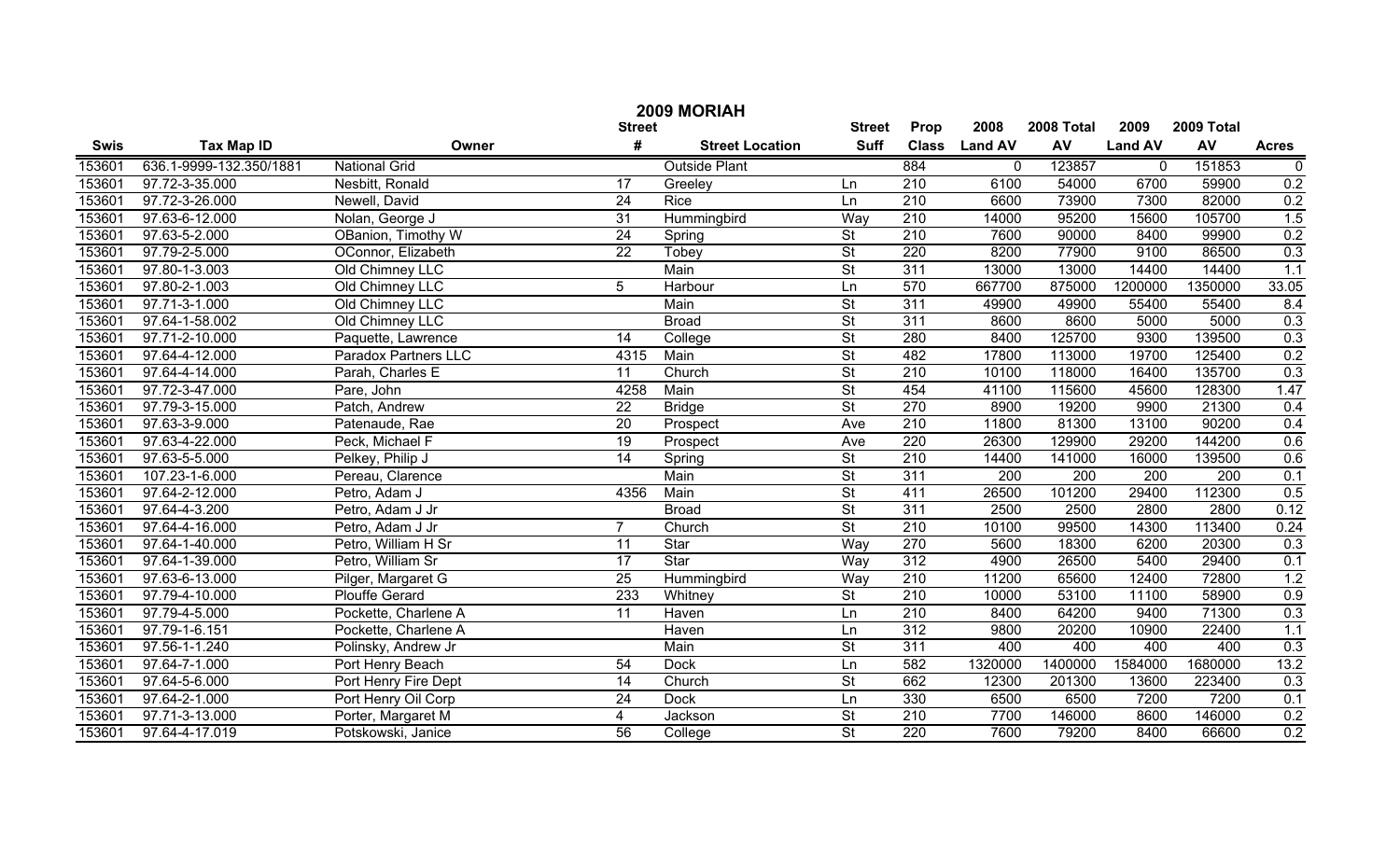| 2009 MORIAH |                    |                        |                 |                        |                          |                  |                |            |                |            |              |
|-------------|--------------------|------------------------|-----------------|------------------------|--------------------------|------------------|----------------|------------|----------------|------------|--------------|
|             |                    |                        | <b>Street</b>   |                        | <b>Street</b>            | Prop             | 2008           | 2008 Total | 2009           | 2009 Total |              |
| <b>Swis</b> | <b>Tax Map ID</b>  | Owner                  | #               | <b>Street Location</b> | <b>Suff</b>              | <b>Class</b>     | <b>Land AV</b> | AV         | <b>Land AV</b> | AV         | <b>Acres</b> |
| 153601      | 97.64-4-8.018      | Potskowski, William J  | 3               | Church                 | $\overline{\mathsf{St}}$ | 210              | 8600           | 115000     | 13100          | 121000     | 0.22         |
| 153601      | 97.64-3-9.008      | Potskowski, William J  |                 | Champlain              | Dr                       | 311              | 4700           | 4700       | 5700           | 5700       | 0.12         |
| 153601      | 107.23-1-8.000     | Potter, George A       |                 | Edgemont               | Rd                       | 311              | 500            | 500        | 600            | 600        | 0.2          |
| 153601      | 97.64-5-2.000      | Pratt, Linda           | 4               | Henry                  | St                       | 270              | 6600           | 27800      | 7400           | 30900      | 0.2          |
| 153601      | 97.72-1-1.100      | Pratt, Linda           | 42              | College                | St                       | 271              | 8700           | 29500      | 9600           | 32700      | 0.38         |
| 153601      | 97.72-1-2.000      | Pratt, Linda           | 40              | College                | St                       | 270              | 7200           | 17600      | 8000           | 19500      | 0.2          |
| 153601      | 97.79-1-13.000     | Pray, Rebecca A        | $\overline{37}$ | <b>Bridge</b>          | St                       | 210              | 10100          | 87700      | 11200          | 97300      | 0.5          |
| 153601      | 97.79-3-3.142      | Prouty, Edwin C        | 251             | Whitney                | St                       | 210              | 15000          | 117200     | 16700          | 117200     | 2.56         |
| 153601      | 97.79-3-3.141      | Prouty, Edwin H        | 255             | Whitney                | St                       | 210              | 13500          | 158400     | 15000          | 173900     | 1.57         |
| 153601      | 97.71-2-2.000      | Provoncha, Richard T   | $\overline{20}$ | College                | $\overline{\mathsf{St}}$ | 210              | 7400           | 67300      | 8200           | 74700      | 0.2          |
| 153601      | 97.79-4-4.000      | Putnam, Charles J Jr   | $\overline{15}$ | Haven                  | Ln                       | $\overline{210}$ | 9700           | 58400      | 10700          | 64800      | 0.4          |
| 153601      | 97.56-1-4.000      | Raymond, Guy           | 4455            | Main                   | $\overline{\mathsf{St}}$ | 210              | 7000           | 52500      | 7800           | 58300      | 0.2          |
| 153601      | 97.71-1-54.002     | Raynor, Jane T         | 48              | Elizabeth              | $\overline{\mathsf{St}}$ | 210              | 8700           | 52900      | 9600           | 58700      | 0.33         |
| 153601      | 97.63-1-3.005      | Reed, Kristie E        | 3 <sup>1</sup>  | <b>Brook</b>           | $\overline{\mathsf{St}}$ | $\overline{210}$ | 11900          | 60400      | 13200          | 67000      | 0.9          |
| 153601      | 97.56-1-15.000     | Reed, Paul W           | 69              | Spring                 | $\overline{\mathsf{St}}$ | $\overline{210}$ | 35200          | 128100     | 42200          | 153700     | 1.1          |
| 153601      | 97.63-8-8.910      | Reeder, Charles E III  | 3226            | <b>Broad</b>           | $\overline{\mathsf{St}}$ | 210              | 13100          | 114100     | 13100          | 114100     | 1.85         |
| 153601      | 97.63-8-8.910/2009 | Reeder, Charles E III  | 3226            | <b>Broad</b>           | $\overline{\mathsf{St}}$ | $\overline{210}$ |                |            | 13100          | 114100     |              |
| 153601      | 97.64-1-14.000     | Reisner Austin D       | 4381            | Main                   | St                       | 280              | 9400           | 115600     | 10400          | 128300     | 0.3          |
| 153601      | 97.63-3-8.000      | Riccio, Dennis         | $\overline{14}$ | Prospect               | Ave                      | 210              | 10500          | 115000     | 11700          | 127700     | 0.6          |
| 153601      | 97.63-4-9.000      | Rice Norma J           | 21              | Spring                 | $\overline{\mathsf{St}}$ | 210              | 7300           | 66400      | 15000          | 73700      | 0.5          |
| 153601      | 97.63-8-7.000      | Rice, Arthur L         | 3220            | <b>Broad</b>           | $\overline{\mathsf{St}}$ | $\overline{210}$ | 13100          | 87900      | 14600          | 97600      | 0.3          |
| 153601      | 97.71-1-9.000      | Rich, Dallas A III     | 3170            | <b>Broad</b>           | $\overline{\mathsf{St}}$ | 210              | 9300           | 107500     | 10300          | 119300     | 0.4          |
| 153601      | 97.71-1-22.000     | Rich, Dallas A IV      | $\overline{13}$ | Ledgetop               | Ln                       | 210              | 25000          | 105800     | 33000          | 121600     | 1.5          |
| 153601      | 97.64-1-9.000      | Ritchey, Robert        | $\overline{32}$ | Spring                 | $\overline{\mathsf{St}}$ | $\overline{210}$ | 12100          | 108000     | 13500          | 119900     | 0.6          |
| 153601      | 97.72-3-38.100     | Robbins, Kenneth M     | 9               | Elizabeth              | $\overline{\mathsf{St}}$ | $\overline{210}$ | 10700          | 69000      | 11900          | 76600      | 0.22         |
| 153601      | 97.63-5-3.000      | Robertson, Inez        | $\overline{22}$ | Spring                 | $\overline{\mathsf{St}}$ | 210              | 7800           | 56200      | 8700           | 62400      | 0.2          |
| 153601      | 97.72-1-12.000     | Robinson, James A      | 4289            | Main                   | $\overline{\mathsf{St}}$ | 210              | 8100           | 109900     | 9000           | 122000     | 0.27         |
| 153601      | 97.71-2-5.100      | Rochon, Joseph         | 6               | Oak                    | Ln                       | 220              | 7100           | 98800      | 7900           | 109700     | 0.2          |
| 153601      | 97.64-3-6.000      | Rock, Barry W          |                 | Cedar                  | $\overline{\mathsf{St}}$ | 311              | 8300           | 8300       | 9900           | 9900       | 0.1          |
| 153601      | 97.64-3-2.000      | Rock, Paul K           | 19              | Cedar                  | $\overline{\mathsf{St}}$ | 210              | 5300           | 28300      | 10600          | 39650      | 0.1          |
| 153601      | 97.63-4-14.000     | Rock, Timothy          | 9               | Spring                 | St                       | 210              | 2500           | 19700      | 2800           | 21900      | 0.1          |
| 153601      | 97.63-2-13.000     | Rockey, John W Jr      | 53              | <b>Brook</b>           | St                       | 210              | 8700           | 59100      | 9700           | 65600      | 0.3          |
| 153601      | 97.71-1-14.000     | Rockville Pictures Inc |                 | <b>Broad</b>           | $\overline{\mathsf{St}}$ | 322              | 162500         | 162500     | 162500         | 162500     | 65           |
| 153601      | 97.63-4-5.000      | Rodriguez, Mary        | $\overline{33}$ | Spring                 | $\overline{\mathsf{St}}$ | $\overline{210}$ | 9300           | 65000      | 10400          | 72200      | 0.5          |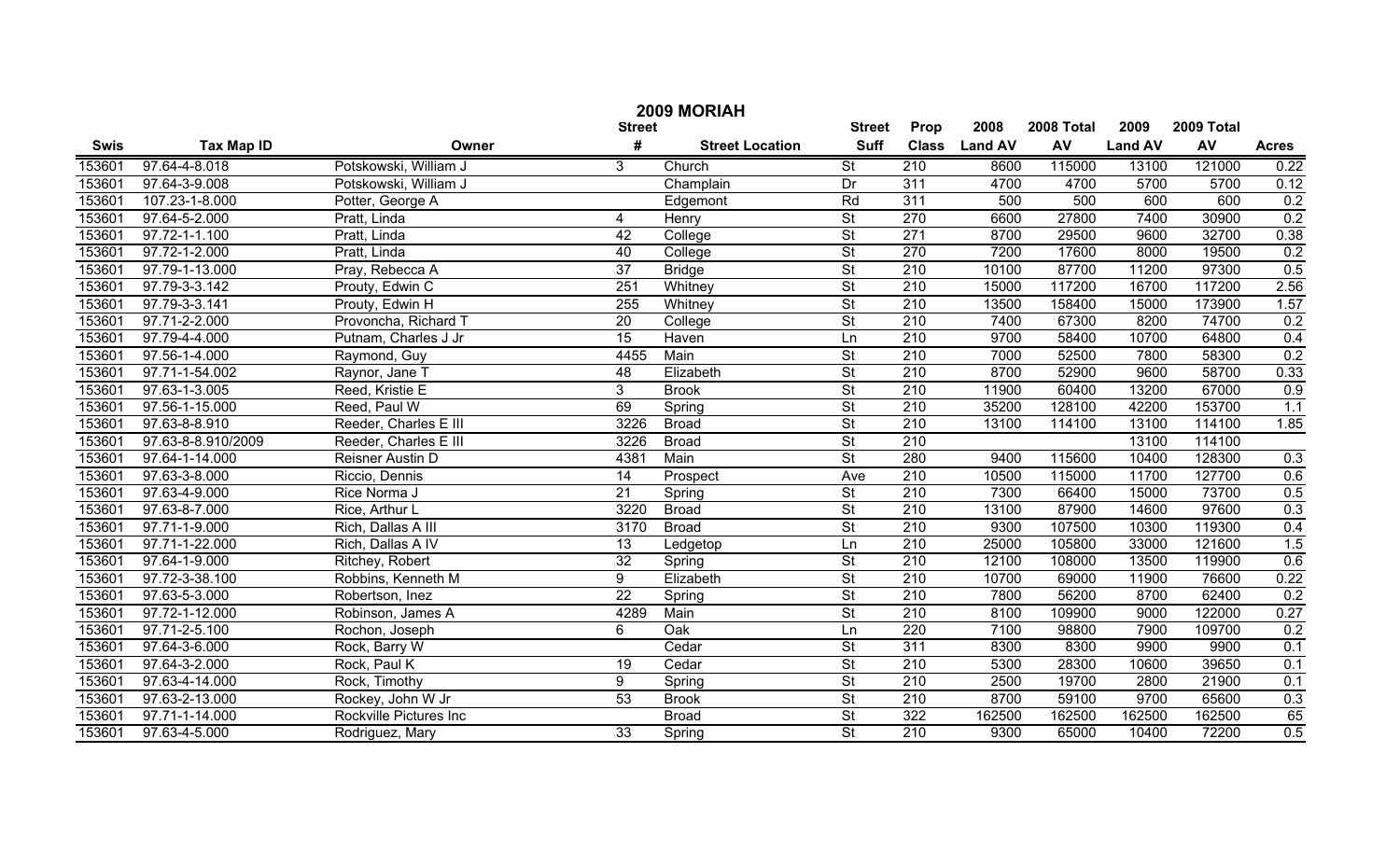|             | 2009 MORIAH       |                         |                 |                        |                          |                  |                |            |                |            |                  |  |
|-------------|-------------------|-------------------------|-----------------|------------------------|--------------------------|------------------|----------------|------------|----------------|------------|------------------|--|
|             |                   |                         | <b>Street</b>   |                        | <b>Street</b>            | Prop             | 2008           | 2008 Total | 2009           | 2009 Total |                  |  |
| <b>Swis</b> | <b>Tax Map ID</b> | Owner                   | #               | <b>Street Location</b> | <b>Suff</b>              | <b>Class</b>     | <b>Land AV</b> | <b>AV</b>  | <b>Land AV</b> | AV         | <b>Acres</b>     |  |
| 153601      | 97.63-4-4.200     | Rodriguez, Mary A       |                 | Spring                 | $\overline{\mathsf{St}}$ | 311              | 3100           | 3100       | 3400           | 3400       | 0.16             |  |
| 153601      | 97.79-3-1.000     | Rodriguez, Nestor D     | $\overline{2}$  | Meacham                | $\overline{\mathsf{St}}$ | $\overline{270}$ | 7800           | 18100      | 8700           | 20100      | 0.2              |  |
| 153601      | 97.79-3-3.200     | Rodriguez, Nestor D     | 8               | Meacham                | $\overline{\mathsf{St}}$ | 210              | 17700          | 108700     | 19700          | 120700     | 0.98             |  |
| 153601      | 107.23-1-5.300    | Rodriguez, Nestor D     | 4109            | Main                   | $\overline{\mathsf{St}}$ | 210              | 9500           | 24300      | 10600          | 27000      | 0.4              |  |
| 153601      | 97.71-1-48.000    | Rollins, Brian G        | 18              | First                  | Ln                       | 210              | 9100           | 160000     | 10100          | 140000     | 0.28             |  |
| 153601      | 97.63-3-13.000    | Rollins, Wesley A       | $\overline{19}$ | William                | $\overline{\mathsf{St}}$ | 210              | 7600           | 98200      | 8400           | 98200      | 0.5              |  |
| 153601      | 97.64-6-10.000    | Rootes, David           | $\overline{36}$ | Cedar                  | $\overline{\mathsf{St}}$ | 210              | 4700           | 45300      | 5200           | 50300      | 0.1              |  |
| 153601      | 97.64-5-5.000     | Ross, Ian               | 3               | Henry                  | $\overline{\mathsf{St}}$ | 210              | 6000           | 92000      | 6600           | 96000      | 0.1              |  |
| 153601      | 97.64-1-23.001    | Ross, Laurie            | 15              | Lewald                 | St                       | 210              | 5600           | 74300      | 6200           | 82500      | 0.1              |  |
| 153601      | 97.64-1-16.000    | Ross, Wallace G         | 4371            | Main                   | $\overline{\mathsf{St}}$ | 220              | 10300          | 40000      | 12500          | 73900      | 0.6              |  |
| 153601      | 97.63-5-8.000     | Ross, Wallace G         | 3239            | <b>Broad</b>           | $\overline{\mathsf{St}}$ | 210              | 4200           | 25000      | 4700           | 27800      | 0.1              |  |
| 153601      | 97.79-1-5.100     | Rowe, John F            | 51              | <b>Bridge</b>          | $\overline{\mathsf{St}}$ | 210              | 7600           | 60200      | 8400           | 66800      | 0.31             |  |
| 153601      | 97.64-1-6.000     | Roy, Roberta M          | 48              | Spring                 | $\overline{\mathsf{St}}$ | $\overline{210}$ | 33100          | 122200     | 35900          | 140500     | 0.25             |  |
| 153601      | 97.63-2-12.000    | Rushby, Walter T        | 49              | <b>Brook</b>           | $\overline{\mathsf{St}}$ | $\overline{210}$ | 8600           | 72000      | 9500           | 79900      | 0.42             |  |
| 153601      | 97.72-2-13.000    | Ryan, Eric              | $\overline{12}$ | Ridge                  | Ln                       | 210              | 4100           | 37400      | 4500           | 41500      | 0.1              |  |
| 153601      | 97.64-1-33.067    | Saba, Lesley            | 4325            | Main                   | $\overline{\mathsf{St}}$ | 481              | 6100           | 152900     | 6800           | 169700     | 0.1              |  |
| 153601      | 97.72-3-55.000    | Salerno, Paul J Jr      | $\overline{32}$ | Park                   | $\overline{P}$           | 210              | 33000          | 115000     | 38000          | 132200     | 1.3              |  |
| 153601      | 97.72-3-50.210    | Salerno, Paul J Jr      |                 | Main                   | $\overline{\mathsf{St}}$ | 311              | 25000          | 25000      | 28800          | 28800      | 3.96             |  |
| 153601      | 97.72-3-39.000    | Salerno, Paul J Jr      | 20              | Greeley                | Ln                       | 210              | 18800          | 117900     | 29100          | 135600     | 0.78             |  |
| 153601      | 97.72-3-49.000    | Salerno, Paul J Jr      |                 | Greeley                | Ln                       | 311              | 25000          | 25000      | 28800          | 28800      | $\overline{4}$   |  |
| 153601      | 97.72-3-38.200    | Salerno, Paul J Sr      |                 | Elizabeth              | $\overline{\mathsf{St}}$ | 311              | 200            | 200        | 200            | 200        | 0.08             |  |
| 153601      | 97.72-1-5.002     | Saunders Jeffrey W      | 17              | Henry                  | $\overline{\mathsf{St}}$ | 210              | 6200           | 84700      | 6900           | 94000      | 0.2              |  |
| 153601      | 97.71-3-16.000    | Saunders, Charles E     | 5               | Pine                   | Ln                       | 210              | 6200           | 20200      | 6900           | 22400      | $\overline{0.3}$ |  |
| 153601      | 97.79-1-1.000     | Saunders, Charles E     | 67              | <b>Bridge</b>          | $\overline{\mathsf{St}}$ | 210              | 5500           | 27500      | 6100           | 27500      | 0.24             |  |
| 153601      | 97.79-3-9.000     | Schaefer, Odean D       | 281             | Whitney                | $\overline{\mathsf{St}}$ | 210              | 11800          | 94600      | 15300          | 113500     |                  |  |
| 153601      | 97.63-4-12.000    | Scorsome, Lorraine      | 13              | Spring                 | $\overline{\mathsf{St}}$ | 210              | 4500           | 33300      | 5000           | 37000      | 0.1              |  |
| 153601      | 97.79-2-19.000    | Scott, Gary A           | 3               | Ormsbee                | Rd                       | 210              | 12000          | 129800     | 13300          | 133700     | 0.3              |  |
| 153601      | 97.64-1-50.000    | Scozzafava, James J     | 3263            | <b>Broad</b>           | $\overline{\mathsf{St}}$ | 483              | 7500           | 91400      | 12000          | 101500     | 0.1              |  |
| 153601      | 97.64-1-51.003    | Scozzafava, James J     | 3261            | <b>Broad</b>           | $\overline{\mathsf{St}}$ | 210              | 12100          | 95300      | 25000          | 114400     | 1.12             |  |
| 153601      | 97.64-5-1.000     | Scozzafava, James J     | $\overline{2}$  | Church                 | $\overline{\mathsf{St}}$ | $\overline{210}$ | 7600           | 97400      | 10100          | 116900     | 0.1              |  |
| 153601      | 97.72-3-69.100    | Scozzafava, Thomas R    | 4261            | Main                   | $\overline{\mathsf{St}}$ | 220              | 10300          | 90400      | 20500          | 110000     | 0.52             |  |
| 153601      | 97.63-5-1.000     | Sec of Veterans Affairs | 26              | Spring                 | $\overline{\mathsf{St}}$ | $\overline{210}$ | 11400          | 122000     | 12600          | 135400     | 0.4              |  |
| 153601      | 97.71-1-23.100    | Sheffer, Richard A      | 21              | Third                  | Ln                       | $\overline{210}$ | 26300          | 109600     | 39500          | 136700     | 5.8              |  |
| 153601      | 97.63-3-7.000     | Sheldon, John T         | $\overline{10}$ | Prospect               | Ave                      | $\overline{210}$ | 7700           | 56200      | 8600           | 64600      | 0.2              |  |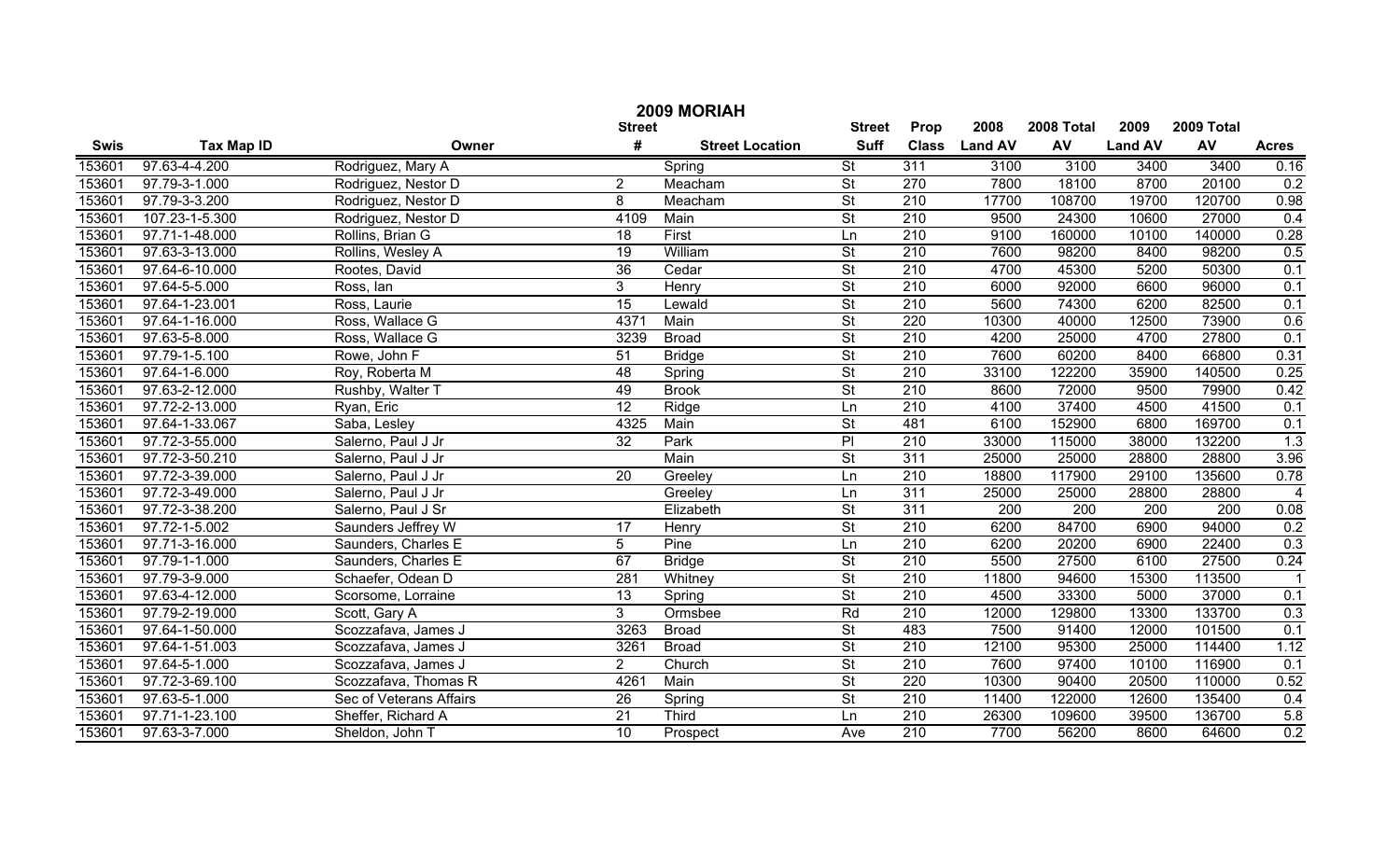|             | 2009 MORIAH       |                             |                 |                        |                          |                  |                |            |                |            |              |  |
|-------------|-------------------|-----------------------------|-----------------|------------------------|--------------------------|------------------|----------------|------------|----------------|------------|--------------|--|
|             |                   |                             | <b>Street</b>   |                        | <b>Street</b>            | Prop             | 2008           | 2008 Total | 2009           | 2009 Total |              |  |
| <b>Swis</b> | <b>Tax Map ID</b> | Owner                       | #               | <b>Street Location</b> | <b>Suff</b>              | <b>Class</b>     | <b>Land AV</b> | AV         | <b>Land AV</b> | AV         | <b>Acres</b> |  |
| 153601      | 97.64-5-9.000     | <b>Sherman Free Library</b> | $\overline{20}$ | Church                 | $\overline{\mathsf{St}}$ | 611              | 16100          | 168400     | 17800          | 186900     | 0.1          |  |
| 153601      | 97.64-6-16.000    | Sherman V Allen RE LLC      | 4308            | Main                   | $\overline{\mathsf{St}}$ | 454              | 40900          | 934300     | 45400          | 1037100    | 1.4          |  |
| 153601      | 97.71-1-13.000    | Shpur, Timothy              |                 | <b>Broad</b>           | $\overline{\mathsf{St}}$ | 311              | 8700           | 8700       | 9700           | 9700       | 0.7          |  |
| 153601      | 97.71-1-15.000    | Shpur, Timothy E            | $\overline{32}$ | <b>Sherman Park</b>    | $\overline{P}$           | 210              | 11400          | 69100      | 12700          | 76700      | 1.7          |  |
| 153601      | 97.71-1-49.000    | Shutts, James W Jr          | 16              | First                  | Ln                       | 210              | 6100           | 79300      | 6700           | 88000      | 0.14         |  |
| 153601      | 97.72-3-24.025    | Sieger, Debra               | 26              | <b>Rice</b>            | Ln                       | 210              | 6400           | 59400      | 7100           | 65900      | 0.2          |  |
| 153601      | 97.71-1-38.000    | Siili, Alan T               | 10              | Second                 | Ln                       | 210              | 6100           | 41400      | 6800           | 36000      | 0.1          |  |
| 153601      | 97.63-4-13.000    | Simpson, Johanne M          | 11              | Spring                 | $\overline{\mathsf{St}}$ | 210              | 2700           | 17100      | 3000           | 19000      | 0.1          |  |
| 153601      | 97.71-1-64.001    | Simpson, Johanne M          | 39              | Elizabeth              | $\overline{\mathsf{St}}$ | 210              | 3800           | 38800      | 4300           | 43100      | 0.1          |  |
| 153601      | 97.64-1-12.000    | Slattery, Andrew M          | 4363            | Main                   | $\overline{\mathsf{St}}$ | $\overline{210}$ | 21200          | 109900     | 23500          | 122000     | $\sqrt{3}$   |  |
| 153601      | 97.64-1-38.000    | Slycord, Frank C            |                 | Main                   | $\overline{\mathsf{St}}$ | 311              | 1900           | 1900       | 2100           | 2100       | 0.3          |  |
| 153601      | 97.64-1-32.000    | Slycord, Frank C            |                 | Main                   | $\overline{\mathsf{St}}$ | 431              | 1200           | 2500       | 1400           | 2800       | 0.1          |  |
| 153601      | 97.64-1-34.000    | Slycord, Frank C            | 4331            | Main                   | $\overline{\mathsf{St}}$ | 483              | 4900           | 91700      | 5500           | 101800     | 0.1          |  |
| 153601      | 97.71-1-36.000    | Slycord, Frank C            | 16              | Second                 | Ln                       | $\overline{210}$ | 7000           | 33200      | 7800           | 40200      | 0.3          |  |
| 153601      | 97.71-1-63.000    | Smith, Jennifer             | 56              | Elizabeth              | $\overline{\mathsf{St}}$ | $\overline{210}$ | 8000           | 51000      | 8000           | 51000      | 0.3          |  |
| 153601      | 97.71-2-3.000     | Smith, Phillip D            | 6               | Ridge                  | Ln                       | $\overline{210}$ | 4100           | 44700      | 4500           | 49600      | 0.1          |  |
| 153601      | 97.63-4-20.000    | Snow, Benjamin J            |                 | Prospect               | Ave                      | 311              | 5100           | 5100       | 5700           | 5700       | 0.2          |  |
| 153601      | 97.63-4-21.000    | Snow, Benjamin L            | 23              | Prospect               | Ave                      | 210              | 13600          | 85000      | 15100          | 94400      | 0.4          |  |
| 153601      | 97.64-1-44.000    | Spitzer, Lesley             | 4325            | Main                   | $\overline{\mathsf{St}}$ | 481              | 6600           | 21700      | 7300           | 24100      | 0.03         |  |
| 153601      | 97.63-6-9.000     | Sprague, Karen              | 3167            | <b>Broad</b>           | $\overline{\mathsf{St}}$ | $\overline{210}$ | 11100          | 102400     | 12400          | 113700     | 0.7          |  |
| 153601      | 97.71-1-61.076    | Sprague, Sandra             | 53              | Elizabeth              | $\overline{\mathsf{St}}$ | $\overline{210}$ | 5500           | 52000      | 6100           | 57700      | 0.12         |  |
| 153601      | 97.72-1-4.000     | Sprinkle Virginia           | 11              | Henry                  | $\overline{\mathsf{St}}$ | $\overline{210}$ | 5900           | 56200      | 6600           | 62400      | 0.2          |  |
| 153601      | 97.64-6-15.300    | St Patricks Church          |                 | Cedar                  | $\overline{\mathsf{St}}$ | 210              | 28300          | 175900     | 31400          | 195200     | 0.2          |  |
| 153601      | 97.64-6-15.110    | <b>St Patricks Church</b>   | 12              | <b>Saint Patricks</b>  | P                        | 620              | 66300          | 941400     | 73600          | 1045000    | 3.5          |  |
| 153601      | 97.64-6-9.000     | <b>St Patricks Church</b>   |                 | Cedar                  | $\overline{\mathsf{St}}$ | 330              | 13100          | 13100      | 14500          | 14500      | 0.1          |  |
| 153601      | 97.64-6-6.000     | <b>St Patricks Church</b>   |                 | Cedar                  | $\overline{\mathsf{St}}$ | 330              | 11900          | 11900      | 13200          | 13200      | 0.1          |  |
| 153601      | 97.64-1-60.000    | St Pierre, Gary A           | 3249            | <b>Broad</b>           | $\overline{\mathsf{St}}$ | 210              | 5600           | 69800      | 7300           | 77500      | 0.1          |  |
| 153601      | 97.79-2-2.200     | St Pierre, James N          | 62              | <b>Bridge</b>          | $\overline{\mathsf{St}}$ | 210              | 11400          | 105700     | 12600          | 117300     | 0.8          |  |
| 153601      | 97.64-4-11.000    | Stahl, Robert J             | 4317            | Main                   | $\overline{\mathsf{St}}$ | 482              | 7100           | 108300     | 15000          | 120200     | 0.1          |  |
| 153601      | 97.64-7-4.000     | State Of New York           |                 | <b>Dock</b>            | Ln                       | 682              | 326200         | 333400     | 391400         | 400800     | 4.6          |  |
| 153601      | 97.56-6-1.000     | <b>State Of New York</b>    |                 | <b>Dock</b>            | Ln                       | 330              | 221500         | 221500     | 245900         | 245900     | 0.3          |  |
| 153601      | 97.56-5-2.001     | State Of New York           | 35              | <b>Dock</b>            | Ln                       | 330              | 247700         | 247700     | 274900         | 274900     | 0.5          |  |
| 153601      | 97.72-3-42.000    | Stoddard, Terry A           | 10              | Greeley                | Ln                       | $\overline{210}$ | 5700           | 67500      | 6300           | 74900      | 0.12         |  |
| 153601      | 97.72-3-22.000    | Suddard, Katherine          | $\overline{32}$ | Rice                   | Ln                       | $\overline{210}$ | 6600           | 41100      | 7300           | 45600      | 0.2          |  |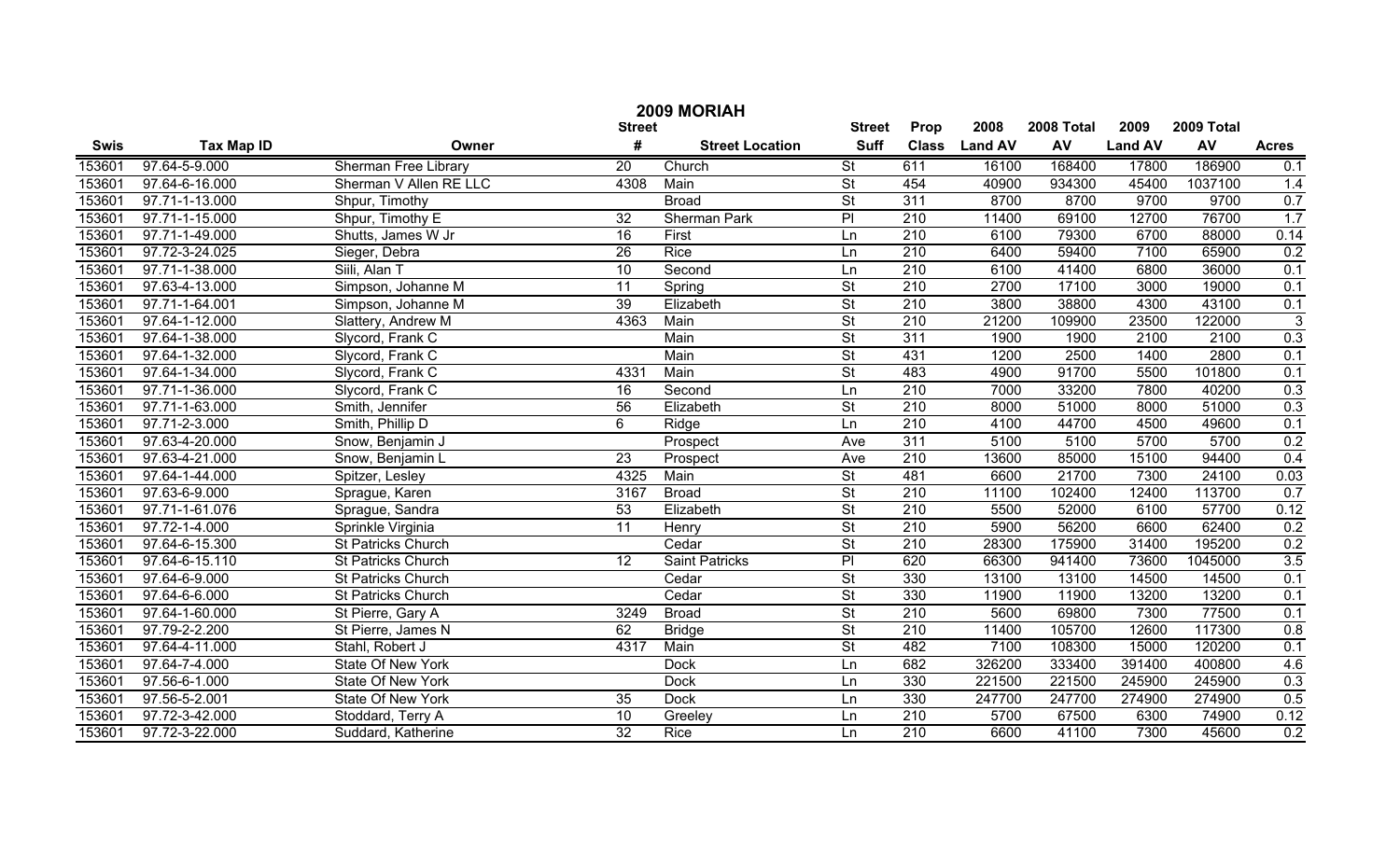| 2009 MORIAH |                         |                                 |                 |                        |                          |                  |                |            |                |            |              |
|-------------|-------------------------|---------------------------------|-----------------|------------------------|--------------------------|------------------|----------------|------------|----------------|------------|--------------|
|             |                         |                                 | <b>Street</b>   |                        | <b>Street</b>            | Prop             | 2008           | 2008 Total | 2009           | 2009 Total |              |
| <b>Swis</b> | <b>Tax Map ID</b>       | Owner                           | #               | <b>Street Location</b> | <b>Suff</b>              | <b>Class</b>     | <b>Land AV</b> | AV         | <b>Land AV</b> | AV         | <b>Acres</b> |
| 153601      | 97.64-1-13.000          | Supernault, Clarence            | 4385            | Main                   | $\overline{\mathsf{St}}$ | 210              | 9200           | 77500      | 10200          | 86000      | 0.6          |
| 153601      | 97.56-2-13.200          | Swan, Kristina                  | $\overline{15}$ | <b>Dock</b>            | Ln                       | 484              | 46300          | 87600      | 51400          | 97200      | 0.74         |
| 153601      | 97.71-1-65.000          | Sweet, Janice M                 | 44              | Elizabeth              | $\overline{\mathsf{St}}$ | 210              | 7100           | 58800      | 7900           | 65300      | 0.2          |
| 153601      | 97.72-3-23.000          | <b>Taft Properties LLC</b>      | 28              | <b>Rice</b>            | Ln                       | 280              | 6900           | 99200      | 7600           | 110100     | 0.2          |
| 153601      | 97.71-1-50.000          | Tatro-Grant, Wendy              | $\overline{12}$ | First                  | Ln                       | 210              | 6100           | 55700      | 6700           | 61800      | 0.1          |
| 153601      | 97.64-2-20.000          | Tellefsen, Erik                 | 4380            | Main                   | $\overline{\mathsf{St}}$ | 210              | 17900          | 86100      | 19900          | 95600      | 1.5          |
| 153601      | 636.1-9999-701.800/1881 | <b>Telus Communications Inc</b> |                 | 888888 Outside Plant   |                          | 831              | 0              | 4794       | $\mathbf 0$    | 3916       | 0.01         |
| 153601      | 97.56-1-1.100           | <b>Terra Mountain LLC</b>       |                 | Main                   | $\overline{\mathsf{St}}$ | 910              | 34000          | 34000      | 37700          | 37700      | 21.1         |
| 153601      | 97.56-1-1.210           | <b>Terra Mountain LLC</b>       |                 | Main                   | $\overline{\mathsf{St}}$ | 910              | 90300          | 90300      | 100200         | 100200     | 81.77        |
| 153601      | 97.56-1-9.000           | Terra Mountain LLC              | 4421            | Main                   | $\overline{\mathsf{St}}$ | 210              | 12200          | 24700      | 13500          | 27400      | 1.3          |
| 153601      | 97.63-8-12.000          | Tesar, Ann G                    | 55              | College                | $\overline{\mathsf{St}}$ | 210              | 11200          | 85900      | 12400          | 95300      | 0.8          |
| 153601      | 97.79-4-8.000           | Tesar, Donald B                 | 241             | Whitney                | $\overline{St}$          | 210              | 15000          | 177900     | 16700          | 225800     | 1.1          |
| 153601      | 97.80-1-7.000           | Ticonderoga Federal Credit      | 43              | Meacham                | $\overline{St}$          | 462              | 160000         | 1050000    | 160000         | 1050000    | 0.78         |
| 153601      | 97.71-3-10.000          | Tom, Pasquel                    | 16              | Jackson                | $\overline{St}$          | 210              | 10100          | 72100      | 11200          | 82900      | 0.5          |
| 153601      | 107.24-2-3.000          | <b>Town Of Moriah</b>           |                 | NYS Route 9N           |                          | 330              | 469000         | 469000     | 520600         | 520600     | 3.4          |
| 153601      | 107.24-3-1.000          | Town Of Moriah                  |                 | NYS Route 9N           |                          | 312              | 154800         | 437800     | 171900         | 486000     | 7.5          |
| 153601      | 107.24-2-2.000          | Town Of Moriah                  |                 | NYS Route 9N           |                          | 330              | 11900          | 11900      | 13200          | 13200      | 0.8          |
| 153601      | 107.24-2-1.000          | Town Of Moriah                  |                 | NYS Route 9N           |                          | $\overline{312}$ | 34200          | 39200      | 37900          | 43500      | 2.6          |
| 153601      | 97.80-2-3.000           | Town Of Moriah                  | 60              | Bulwagga               | Dr                       | 312              | 118800         | 200100     | 131900         | 222100     | 10.3         |
| 153601      | 97.72-3-57.000          | Town Of Moriah                  |                 | Cedar                  | $\overline{\mathsf{St}}$ | 652              | 47300          | 312100     | 52500          | 346400     | 0.9          |
| 153601      | 97.72-3-56.000          | Town Of Moriah                  | 14              | Park                   | P                        | 652              | 40200          | 165000     | 44700          | 183200     | 1.7          |
| 153601      | 107.24-3-2.000          | Town Of Moriah                  |                 | Main                   | $\overline{\mathsf{St}}$ | 853              | 1550000        | 1980000    | 1720500        | 2197800    | 13.3         |
| 153601      | 97.72-3-50.220          | Town Of Moriah                  |                 | Main                   | $\overline{\mathsf{St}}$ | $\overline{311}$ | 10000          | 10000      | 11100          | 11100      | 0.74         |
| 153601      | 97.63-3-15.000          | Treadway, Steve                 | 8               | <b>Brook</b>           | $\overline{\mathsf{St}}$ | 210              | 10200          | 50400      | 11300          | 55900      | 0.5          |
| 153601      | 97.63-6-11.000          | Trembley, Alfred A              | 3153            | <b>Broad</b>           | $\overline{\mathsf{St}}$ | 210              | 12600          | 93200      | 14000          | 103500     | 1.3          |
| 153601      | 97.63-6-10.000          | Tromblee, Joseph M              | 3161            | <b>Broad</b>           | $\overline{\mathsf{St}}$ | 210              | 12500          | 72300      | 13900          | 80300      | 1.1          |
| 153601      | 97.64-4-2.000           | Tromblee, Laura                 | 3250            | <b>Broad</b>           | $\overline{\mathsf{St}}$ | 210              | 7000           | 116200     | 15000          | 133600     | 0.2          |
| 153601      | 97.71-2-7.000           | Trow, Lucille M                 | 28              | Elizabeth              | $\overline{\mathsf{St}}$ | 210              | 8200           | 117200     | 92700          | 117200     | 0.7          |
| 153601      | 97.64-1-41.000          | Trow, Thomas                    |                 | Main                   | $\overline{\mathsf{St}}$ | $\overline{311}$ | 3900           | 3900       | 4300           | 4300       | 0.1          |
| 153601      | 97.64-1-36.000          | Trow, Thomas                    | 4327            | Main                   | $\overline{\mathsf{St}}$ | 220              | 5300           | 59700      | 5900           | 66300      | 0.1          |
| 153601      | 97.71-1-51.000          | Turgeon, Lorraine P             | 8               | First                  | Ln                       | $\overline{210}$ | 11400          | 94600      | 12600          | 105000     | 0.84         |
| 153601      | 97.71-1-2.000           | Urban, Joseph                   | 3141            | <b>Broad</b>           | $\overline{\mathsf{St}}$ | $\overline{210}$ | 11900          | 65000      | 13300          | 72200      | 0.2          |
| 153601      | 97.79-2-12.000          | VanBuren, Gregory               | $\overline{12}$ | Tobey                  | $\overline{\mathsf{St}}$ | $\overline{210}$ | 6700           | 58600      | 7400           | 65000      | 0.2          |
| 153601      | 97.56-2-10.016          | Vanderhoof, Edward L            | $\overline{26}$ | Tunnel                 | Ave                      | $\overline{210}$ | 9600           | 25600      | 10600          | 28400      | 0.4          |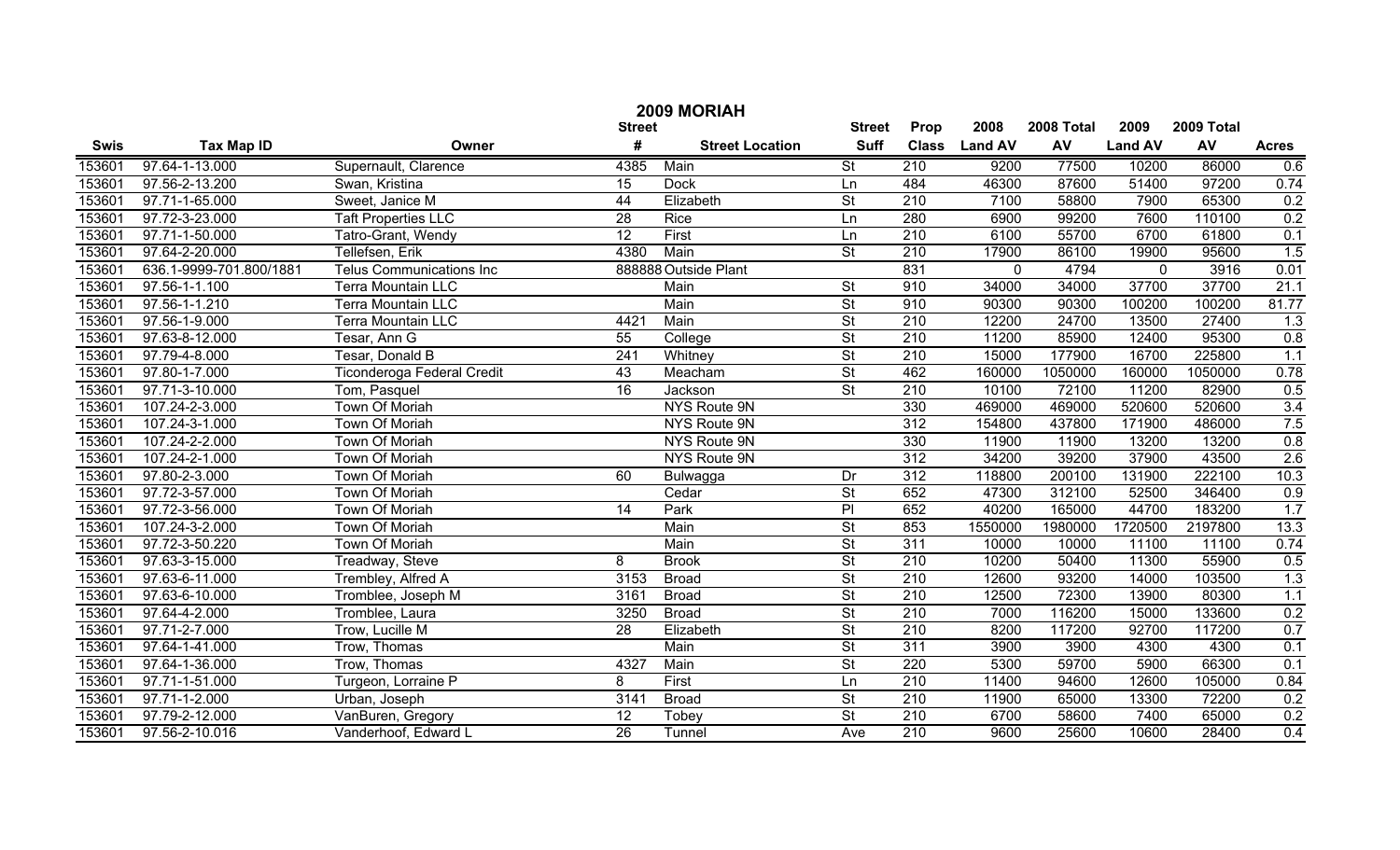|             | 2009 MORIAH             |                              |                 |                        |                          |                  |                |            |                |            |              |  |
|-------------|-------------------------|------------------------------|-----------------|------------------------|--------------------------|------------------|----------------|------------|----------------|------------|--------------|--|
|             |                         |                              | <b>Street</b>   |                        | <b>Street</b>            | Prop             | 2008           | 2008 Total | 2009           | 2009 Total |              |  |
| <b>Swis</b> | <b>Tax Map ID</b>       | Owner                        | #               | <b>Street Location</b> | <b>Suff</b>              | <b>Class</b>     | <b>Land AV</b> | AV         | <b>Land AV</b> | AV         | <b>Acres</b> |  |
| 153601      | 97.56-2-14.000          | Vanderhoof, Joseph A         | $\overline{20}$ | Tunnel                 | Ave                      | 311              | 8300           | 8300       | 9200           | 9200       | 0.3          |  |
| 153601      | 97.56-2-11.010          | Vanderhoof, Joseph A         | 17              | Tunnel                 | Ave                      | 210              | 9400           | 90600      | 10500          | 100600     | 1.3          |  |
| 153601      | 97.56-2-9.100           | Vanderhoof, Rosemarie        | 29              | Tunnel                 | Ave                      | 210              | 10200          | 89700      | 14500          | 102300     | 1.28         |  |
| 153601      | 97.63-4-7.000           | Vanderhoof, Thomas           | $\overline{27}$ | Spring                 | St                       | 210              | 7900           | 116500     | 12000          | 120000     | 0.3          |  |
| 153601      | 97.63-2-8.000           | Vargo, Philip                | 39              | <b>Brook</b>           | $\overline{\mathsf{St}}$ | 210              | 4900           | 29700      | 5500           | 33000      | 0.1          |  |
| 153601      | 97.79-4-7.000           | Vargo, Preston               | $\overline{11}$ | <b>Bridge</b>          | St                       | 210              | 9300           | 82000      | 10300          | 91000      | 0.5          |  |
| 153601      | 97.72-1-11.000          | Vaughan, Richard A           | 4293            | Main                   | St                       | 220              | 6500           | 64200      | 7300           | 71300      | 0.3          |  |
| 153601      | 97.56-5-1.004           | <b>Velez Marina LLC</b>      | 40              | Velez                  | Ln                       | 570              | 443200         | 550000     | 492000         | 610500     | 10.07        |  |
| 153601      | 97.71-1-3.000           | Velsini, Maria R             | 3147            | <b>Broad</b>           | St                       | 210              | 12100          | 99800      | 13500          | 110800     | 1.1          |  |
| 153601      | 97.63-3-16.000          | Veneto, Joseph               | $\overline{12}$ | <b>Brook</b>           | $\overline{\mathsf{St}}$ | 210              | 3600           | 35600      | 4000           | 39500      | 0.2          |  |
| 153601      | 97.64-1-55.120          | Venne, Brian J               | $\overline{19}$ | Lewald                 | $\overline{\mathsf{St}}$ | $\overline{210}$ | 7200           | 64300      | 8000           | 71400      | 0.55         |  |
| 153601      | 97.63-7-5.000           | Venne, Laura                 | $\overline{22}$ | William                | $\overline{\mathsf{St}}$ | $\overline{210}$ | 7400           | 80100      | 8200           | 88900      | 0.3          |  |
| 153601      | 97.64-1-52.000          | <b>VER-NY Properties LLC</b> | 3259            | <b>Broad</b>           | $\overline{\mathsf{St}}$ | 483              | 12300          | 104900     | 15000          | 116400     | 0.1          |  |
| 153601      | 636.1-9999-631.900/1881 | Verizon New York Inc         |                 | <b>Outside Plant</b>   |                          | 836              | 0              | 28843      | $\mathbf 0$    | 25757      | $\mathbf 0$  |  |
| 153601      | 97.72-3-31.000          | Verizon New York Inc         | 4278            | Main                   | $\overline{\mathsf{St}}$ | 831              | 9000           | 51776      | 9000           | 51776      | 0.4          |  |
| 153601      | 97.79-2-13.100          | Vickner, Michael             | $\overline{7}$  | Tobey                  | $\overline{\mathsf{St}}$ | $\overline{210}$ | 8400           | 53900      | 9300           | 59800      | 0.25         |  |
| 153601      | 97.64-1-7.000           | Viestenz, Jacqueline A       | $\overline{38}$ | Spring                 | $\overline{\mathsf{St}}$ | $\overline{210}$ | 33700          | 161400     | 44000          | 185600     |              |  |
| 153601      | 97.56-1-20.000          | Village Of Port Henry        |                 | Main                   | $\overline{\mathsf{St}}$ | 311              | 8100           | 8100       | 9000           | 9000       | 0.14         |  |
| 153601      | 97.72-3-4.000           | Village of Port Henry        | 4290            | Main                   | $\overline{\mathsf{St}}$ | 210              | 5900           | 39600      | 6600           | 44000      | 0.13         |  |
| 153601      | 97.56-1-21.000          | <b>Village Of Port Henry</b> |                 | NYS Route 9N           |                          | 330              | 13900          | 13900      | 15400          | 15400      | 1.55         |  |
| 153601      | 97.64-1-19.000          | Village of Port Henry        | $\overline{12}$ | Locke                  | $\overline{\mathsf{St}}$ | $\overline{210}$ | 8600           | 28900      | 9600           | 32100      | 0.3          |  |
| 153601      | 97.64-2-4.001           | Village Of Port Henry        |                 | Champlain              | Dr                       | 330              | 11900          | 11900      | 13200          | 13200      | 1.52         |  |
| 153601      | 97.64-4-10.000          | Village Of Port Henry        |                 | Main                   | $\overline{\mathsf{St}}$ | 330              | 15600          | 15600      | 20000          | 20000      | 0.1          |  |
| 153601      | 97.64-2-5.000           | Village Of Port Henry        |                 | Main                   | $\overline{\mathsf{St}}$ | 720              | 6300           | 6300       | 7000           | 7000       | 2.2          |  |
| 153601      | 97.64-5-11.000          | Village Of Port Henry        | 4303            | Main                   | $\overline{\mathsf{St}}$ | 652              | 24400          | 116600     | 33000          | 139900     | 0.4          |  |
| 153601      | 97.80-2-2.000           | Village of Port Henry        | $\overline{27}$ | Bulwagga               | Dr                       | 853              | 257900         | 8500000    | 286300         | 9435000    | 3.25         |  |
| 153601      | 97.64-2-2.200           | Village Of Port Henry        |                 | <b>Dock</b>            | Ln                       | 312              | 9700           | 11600      | 10800          | 12900      | 0.2          |  |
| 153601      | 97.64-4-4.000           | Village Of Port Henry        |                 | <b>Broad</b>           | $\overline{\mathsf{St}}$ | 311              | 11600          | 11600      | 16400          | 16400      | 0.3          |  |
| 153601      | 97.79-1-12.000          | Wagstaff, Gerald             | 24              | Haven                  | Ln                       | 210              | 14160          | 109200     | 15700          | 121200     | 0.6          |  |
| 153601      | 97.71-2-4.000           | Waldron, John T              | 5               | Oak                    | Ln                       | 210              | 7200           | 36900      | 8000           | 41000      | 0.2          |  |
| 153601      | 97.64-2-19.000          | Waldron, Richard             | 4374            | Main                   | St                       | 311              | 7900           | 7900       | 8800           | 8800       | 0.2          |  |
| 153601      | 97.63-4-18.000          | Wallingford, James F         | 3231            | <b>Broad</b>           | St                       | 210              | 7100           | 50300      | 7800           | 55800      | 0.2          |  |
| 153601      | 97.64-1-57.000          | Wang, Xian Ji                | $\overline{10}$ | Lewald                 | $\overline{\mathsf{St}}$ | 210              | 7900           | 106300     | 8800           | 118000     | 0.3          |  |
| 153601      | 97.64-4-9.000           | Wang, Xian JI                | 3266            | <b>Broad</b>           | $\overline{\mathsf{St}}$ | 482              | 15000          | 177100     | 16700          | 196600     | 0.2          |  |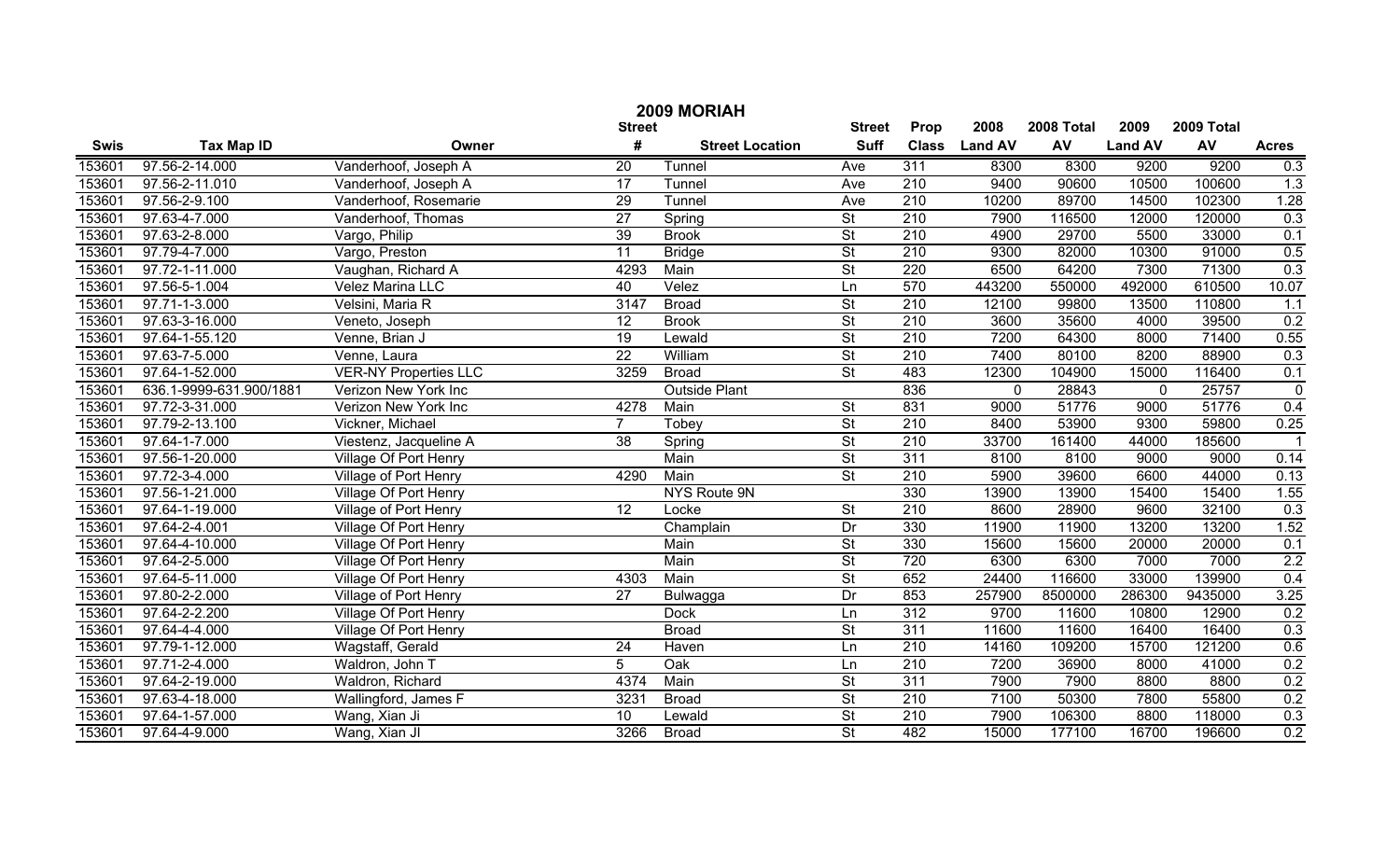|        | 2009 MORIAH       |                      |                 |                        |                          |                  |                |            |                |            |                |  |
|--------|-------------------|----------------------|-----------------|------------------------|--------------------------|------------------|----------------|------------|----------------|------------|----------------|--|
|        |                   |                      | <b>Street</b>   |                        | <b>Street</b>            | Prop             | 2008           | 2008 Total | 2009           | 2009 Total |                |  |
| Swis   | <b>Tax Map ID</b> | Owner                | #               | <b>Street Location</b> | <b>Suff</b>              | <b>Class</b>     | <b>Land AV</b> | AV         | <b>Land AV</b> | AV         | <b>Acres</b>   |  |
| 153601 | 97.63-2-6.000     | Ward, Kristy L       | 31              | <b>Brook</b>           | $\overline{\mathsf{St}}$ | 210              | 7700           | 85000      | 8600           | 87600      | 0.2            |  |
| 153601 | 97.79-2-18.000    | Warner, Clayton M    | $\overline{23}$ | Tobey                  | $\overline{\mathsf{St}}$ | 210              | 7400           | 118200     | 8200           | 131200     | 0.3            |  |
| 153601 | 97.63-4-23.000    | Weston, Monica       | $\overline{15}$ | Prospect               | Ave                      | 210              | 8200           | 54800      | 9100           | 60800      | 0.3            |  |
| 153601 | 97.63-5-6.100     | Whitcomb, Audra      | 8               | Spring                 | $\overline{\mathsf{St}}$ | 210              | 7300           | 91800      | 8100           | 97300      | 0.18           |  |
| 153601 | 97.63-4-16.000    | Wilber, Dorothy M    | $\overline{5}$  | Spring                 | $\overline{\mathsf{St}}$ | 220              | 6900           | 56600      | 7600           | 62800      | 0.2            |  |
| 153601 | 97.64-3-18.000    | Williams, Thomas J   | 4340            | Main                   | $\overline{\mathsf{St}}$ | 210              | 4300           | 12000      | 4800           | 13300      | 0.1            |  |
| 153601 | 97.64-3-19.000    | Williams, Thomas J   | 4342            | Main                   | $\overline{\mathsf{St}}$ | 210              | 4200           | 7500       | 4600           | 8300       | 0.1            |  |
| 153601 | 97.64-1-28.000    | Williams, Thomas L   | 5               | Secluded               | Way                      | 210              | 5300           | 55600      | 5900           | 61700      | 0.1            |  |
| 153601 | 97.64-1-26.000    | Williams, Thomas L   | 4351            | Main                   | $\overline{\mathsf{St}}$ | 210              | 49400          | 95400      | 54800          | 105900     | 1.1            |  |
| 153601 | 97.64-2-11.000    | Williams, Thomas L   | 4348            | Main                   | $\overline{\mathsf{St}}$ | 210              | 48200          | 75700      | 53500          | 84000      | 1.06           |  |
| 153601 | 97.56-2-6.000     | Wilson, Norman       | 4456            | Main                   | $\overline{\mathsf{St}}$ | 210              | 12800          | 84000      | 14200          | 93200      | 1.6            |  |
| 153601 | 97.63-5-7.100     | Wisell, Jack         |                 | Spring                 | $\overline{\mathsf{St}}$ | 311              | 9200           | 9200       | 10200          | 10200      | 0.11           |  |
| 153601 | 97.72-2-17.000    | Witherbee, Linda L   | 8               | Ridge                  | Ln                       | 210              | 4900           | 63000      | 5600           | 78400      | 0.1            |  |
| 153601 | 97.79-2-20.000    | Wojewodzic, Anna     | $\overline{15}$ | Meacham                | $\overline{\mathsf{St}}$ | $\overline{210}$ | 9500           | 67300      | 10500          | 74700      | 0.43           |  |
| 153601 | 97.79-3-3.120     | Wojewodzic, Daniel   |                 | Meacham                | $\overline{\mathsf{St}}$ | 311              | 1000           | 1000       | 1100           | 1100       | 0.1            |  |
| 153601 | 97.79-3-10.000    | Wojewodzic, Daniel M | 277             | Whitney                | $\overline{\mathsf{St}}$ | 210              | 9200           | 54200      | 10200          | 70500      | 0.4            |  |
| 153601 | 97.79-2-14.000    | Wojewodzic, Frank P  | 9               | Tobey                  | $\overline{\mathsf{St}}$ | $\overline{210}$ | 10400          | 43100      | 11500          | 47800      | 0.6            |  |
| 153601 | 97.79-2-22.002    | Wojewodzic, Jamie    | $\overline{31}$ | Tobey                  | $\overline{\mathsf{St}}$ | $\overline{210}$ | 11900          | 102300     | 13300          | 113600     |                |  |
| 153601 | 97.71-3-6.000     | Wojewodzic, Julia    | 21              | Jackson                | $\overline{\mathsf{St}}$ | 210              | 9400           | 57800      | 10500          | 64200      | 0.4            |  |
| 153601 | 97.71-3-19.000    | Wojewodzic, Thomas   | 77              | <b>Bridge</b>          | $\overline{\mathsf{St}}$ | 210              | 9900           | 78800      | 11000          | 87500      | 0.55           |  |
| 153601 | 97.71-3-20.000    | Wojewodzic, Thomas M | 79              | <b>Bridge</b>          | $\overline{\mathsf{St}}$ | 210              | 5700           | 60800      | 6300           | 67500      | 0.11           |  |
| 153601 | 97.71-3-21.300    | Wojewodzic, Thomas M |                 | Jackson                | $\overline{\mathsf{St}}$ | 311              | 1900           | 1900       | 2100           | 2100       | 0.3            |  |
| 153601 | 97.80-1-1.000     | Wolson, Charles      | $\overline{36}$ | Jackson                | $\overline{\mathsf{St}}$ | 210              | 8000           | 72300      | 8900           | 80300      | 0.3            |  |
| 153601 | 97.72-1-13.000    | Woods, Alden W       | $\overline{21}$ | Grove                  | $\overline{\mathsf{St}}$ | 210              | 6800           | 76800      | 7500           | 85200      | 0.2            |  |
| 153601 | 97.72-3-18.000    | Wyant, Cheryl A      |                 | Rice                   | Ln                       | 311              | 4400           | 4400       | 4900           | 4900       | 0.1            |  |
| 153601 | 97.72-3-19.000    | Wyant, Cheryl A      | $\overline{38}$ | Rice                   | Ln                       | $\overline{210}$ | 17000          | 75000      | 22000          | 86200      | 0.1            |  |
| 153601 | 97.63-2-7.000     | Young, Walter C      | $\overline{37}$ | <b>Brook</b>           | $\overline{\mathsf{St}}$ | 210              | 9400           | 63000      | 10400          | 69900      | 0.4            |  |
| 153689 | 86.3-1-50.000     | A Johnson Co         |                 | Silver Hill            | Rd                       | 912              | 73900          | 73900      | 82000          | 82000      | 150            |  |
| 153689 | 86.3-1-51.000     | A Johnson Co         |                 | Silver Hill            | Rd                       | 912              | 2000           | 2000       | 2200           | 2200       | $\overline{5}$ |  |
| 153689 | 86.3-1-52.000     | A Johnson Co         |                 | <b>Silver Hill</b>     | Rd                       | 912              | 18800          | 18800      | 20900          | 20900      | 44.9           |  |
| 153689 | 86.3-1-54.120     | A Johnson Co         |                 | <b>Silver Hill</b>     | Rd                       | 912              | 21200          | 21200      | 23500          | 23500      | 16.5           |  |
| 153689 | 86.3-1-54.200     | A Johnson Co         |                 | <b>Silver Hill</b>     | Rd                       | 912              | 29600          | 29600      | 32900          | 32900      | 47             |  |
| 153689 | 86.3-1-60.000     | A Johnson Co         |                 | Tracy                  | Rd                       | 912              | 29500          | 29500      | 32700          | 32700      | 74.6           |  |
| 153689 | 86.3-1-55.000     | A Johnson Co         |                 | <b>Silver Hill</b>     | Rd                       | 912              | 26900          | 26900      | 29900          | 29900      | 66.6           |  |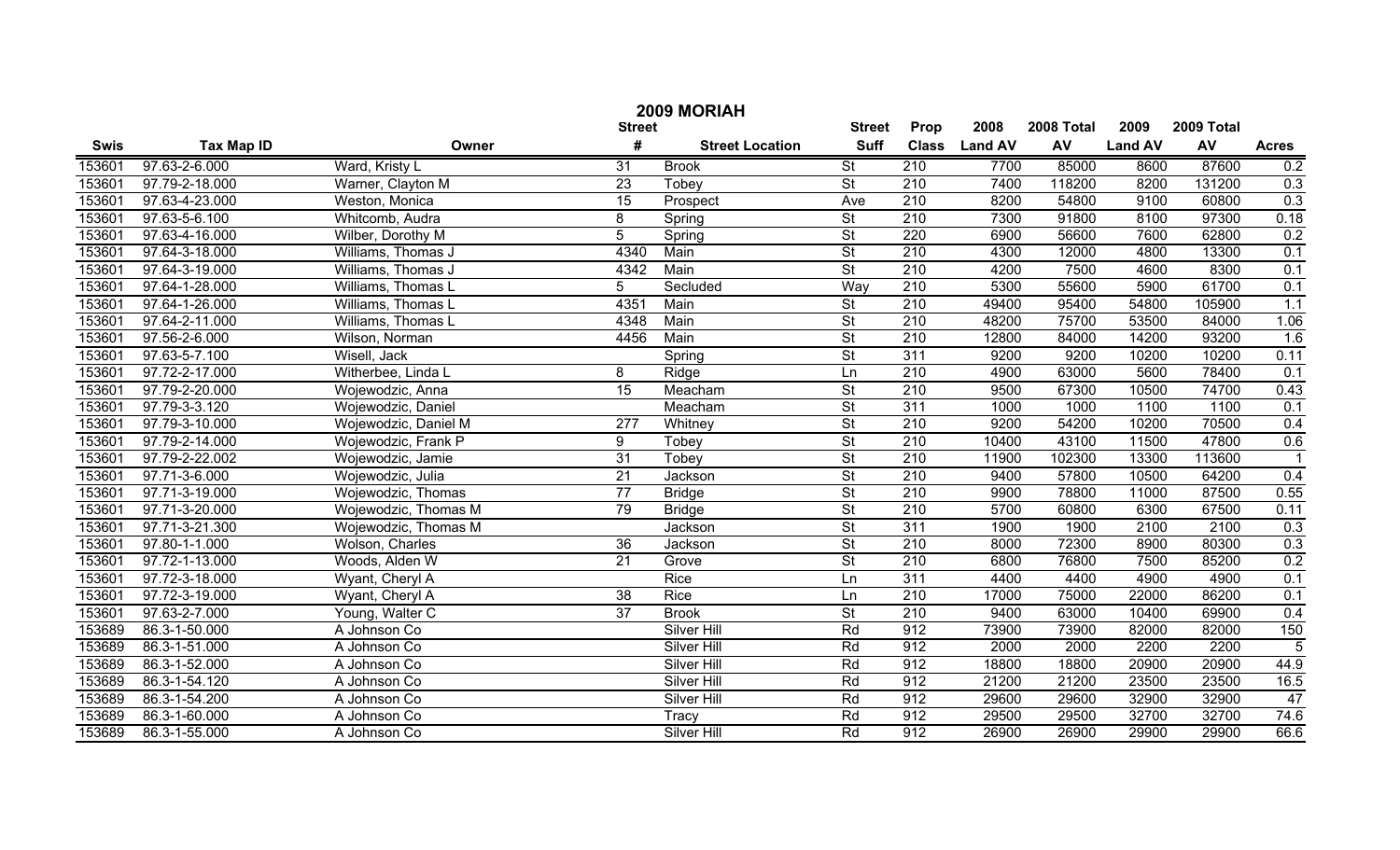|             | 2009 MORIAH        |                    |                 |                        |                          |                  |                |            |                |            |                |  |
|-------------|--------------------|--------------------|-----------------|------------------------|--------------------------|------------------|----------------|------------|----------------|------------|----------------|--|
|             |                    |                    | <b>Street</b>   |                        | <b>Street</b>            | Prop             | 2008           | 2008 Total | 2009           | 2009 Total |                |  |
| <b>Swis</b> | <b>Tax Map ID</b>  | Owner              | #               | <b>Street Location</b> | <b>Suff</b>              | <b>Class</b>     | <b>Land AV</b> | AV         | <b>Land AV</b> | AV         | <b>Acres</b>   |  |
| 153689      | 96.1-1-35.000      | A Johnson Co       |                 | Crowfoot               | Rd                       | 912              | 28400          | 28400      | 31500          | 31500      | 71.7           |  |
| 153689      | $96.1 - 1 - 4.000$ | A Johnson Co       |                 | <b>Silver Hill</b>     | Rd                       | 912              | 83700          | 83700      | 92900          | 92900      | 109.8          |  |
| 153689      | 96.1-1-22.001      | A Johnson Co       |                 | Chipmunk               | Ln                       | 912              | 24200          | 24200      | 26900          | 26900      | 20             |  |
| 153689      | 96.1-1-23.000      | A Johnson Co       |                 | Chipmunk               | Ln                       | 912              | 17200          | 17200      | 19100          | 19100      | 22.55          |  |
| 153689      | $96.1 - 1 - 3.000$ | A Johnson Co       |                 | <b>Silver Hill</b>     | Rd                       | 912              | 42400          | 42400      | 47100          | 47100      | 107.8          |  |
| 153689      | 96.1-1-25.000      | A Johnson Co       |                 | Chipmunk               | Ln                       | 912              | 34800          | 34800      | 38600          | 38600      | 59.03          |  |
| 153689      | 96.1-1-26.000      | A Johnson Co       |                 | Chipmunk               | Ln                       | 912              | 80100          | 80100      | 88900          | 88900      | 166.3          |  |
| 153689      | 96.1-1-28.000      | A Johnson Co       |                 | Crowfoot               | Rd                       | 912              | 27400          | 27400      | 30400          | 30400      | 36.1           |  |
| 153689      | 96.3-1-15.000      | A Johnson Co       |                 | Crowfoot               | Rd                       | 912              | 83100          | 83100      | 92200          | 92200      | 109.4          |  |
| 153689      | 96.1-1-29.000      | A Johnson Co       |                 | Crowfoot               | Rd                       | 912              | 14200          | 14200      | 15800          | 15800      | 17.5           |  |
| 153689      | 96.1-1-31.000      | A Johnson Co       |                 | Crowfoot               | Rd                       | 912              | 15800          | 15800      | 17500          | 17500      | 20             |  |
| 153689      | 96.3-1-60.000      | A Johnson Co       |                 | <b>Ensign Pond</b>     | Rd                       | 910              | 85600          | 85600      | 95000          | 95000      | 217.1          |  |
| 153689      | 96.1-1-20.000      | A Johnson Co       |                 | Chipmunk               | Ln                       | 912              | 18200          | 18200      | 20200          | 20200      | 48.5           |  |
| 153689      | 96.3-1-62.210      | A Johnson Co       |                 | <b>Ensign Pond</b>     | Rd                       | 912              | 46600          | 46600      | 51700          | 51700      | 29.57          |  |
| 153689      | 96.1-1-32.100      | A Johnson Co       |                 | Crowfoot               | Rd                       | 912              | 12500          | 12500      | 13900          | 13900      | 5              |  |
| 153689      | 96.1-1-32.200      | A Johnson Co       |                 | Crowfoot               | Rd                       | 912              | 12500          | 12500      | 13900          | 13900      | $\overline{5}$ |  |
| 153689      | 96.3-1-14.000      | A Johnson Co       |                 | Crowfoot               | Rd                       | 912              | 43400          | 43400      | 48200          | 48200      | 110.1          |  |
| 153689      | 96.1-1-33.000      | A Johnson Co       |                 | Crowfoot               | Rd                       | 912              | 19000          | 19000      | 21100          | 21100      | 25             |  |
| 153689      | 96.1-1-34.000      | A Johnson Co       |                 | Crowfoot               | Rd                       | 912              | 91400          | 91400      | 101500         | 101500     | 120.8          |  |
| 153689      | 96.3-1-61.000      | A Johnson Co       |                 | <b>Ensign Pond</b>     | Rd                       | 912              | 53900          | 53900      | 59800          | 59800      | 70.6           |  |
| 153689      | 106.-1-19.000      | A Johnson Co       |                 | <b>Mutton Hollow</b>   | Rd                       | 322              | 33900          | 33900      | 37600          | 37600      | 86.1           |  |
| 153689      | 106.-1-17.120      | A Johnson Co       |                 | <b>Mutton Hollow</b>   | Rd                       | 314              | 5300           | 5300       | 5900           | 5900       | 6.1            |  |
| 153689      | 96.27-5-4.000      | Abare, Elizabeth J | 32              | Harmony                | Rd                       | 210              | 6200           | 75000      | 6900           | 83300      | 0.2            |  |
| 153689      | 87.15-3-12.000     | Acevedo, Alfred    | 61              | Woodall                | Way                      | 260              | 104000         | 185400     | 124800         | 222500     | 0.75           |  |
| 153689      | 87.15-3-5.000      | Acevedo, Steven    | 49              | Woodall                | Way                      | 260              | 75000          | 106300     | 90000          | 127600     | 0.16           |  |
| 153689      | 97.5-6-11.200      | Addis, Howard C II | 156             | Cheney                 | Rd                       | 322              | 24000          | 24000      | 26600          | 26600      | 11.84          |  |
| 153689      | 96.51-1-21.000     | Adkins, George     | 2795            | Center                 | Rd                       | 210              | 11600          | 84300      | 12900          | 93600      | 0.92           |  |
| 153689      | 96.19-1-16.001     | Adkins, Isabel     | 372             | <b>Mutton Hollow</b>   | Rd                       | 210              | 14600          | 33500      | 16200          | 37200      | 3.3            |  |
| 153689      | 97.14-1-22.100     | Aitner, Michael J  | 90              | Stone                  | $\overline{\mathsf{St}}$ | 210              | 20600          | 82600      | 22900          | 91700      | 8.41           |  |
| 153689      | 96.28-2-6.000      | Aitner, Michael J  |                 | Champlain              | Dr                       | $\overline{311}$ | 8500           | 8500       | 9400           | 9400       | 0.2            |  |
| 153689      | 96.27-2-24.000     | Alexander, Bonita  | $\overline{12}$ | Harmony                | Rd                       | $\overline{210}$ | 6700           | 65800      | 7400           | 73000      | 0.2            |  |
| 153689      | 96.19-1-1.120      | Alger, Dianna J    | 311             | <b>Windy Hill</b>      | Rd                       | 210              | 20800          | 116700     | 29000          | 137700     | 8.51           |  |
| 153689      | 96.20-4-32.200     | Alia, Kim M        | 2554            | Moriah                 | Rd                       | $\overline{270}$ | 12300          | 25400      | 13700          | 28200      | 1.14           |  |
| 153689      | 96.20-2-7.000      | Allen Jay          | 657             | <b>Tarbell Hill</b>    | Rd                       | $\overline{210}$ | 9300           | 68800      | 10400          | 82500      | 0.54           |  |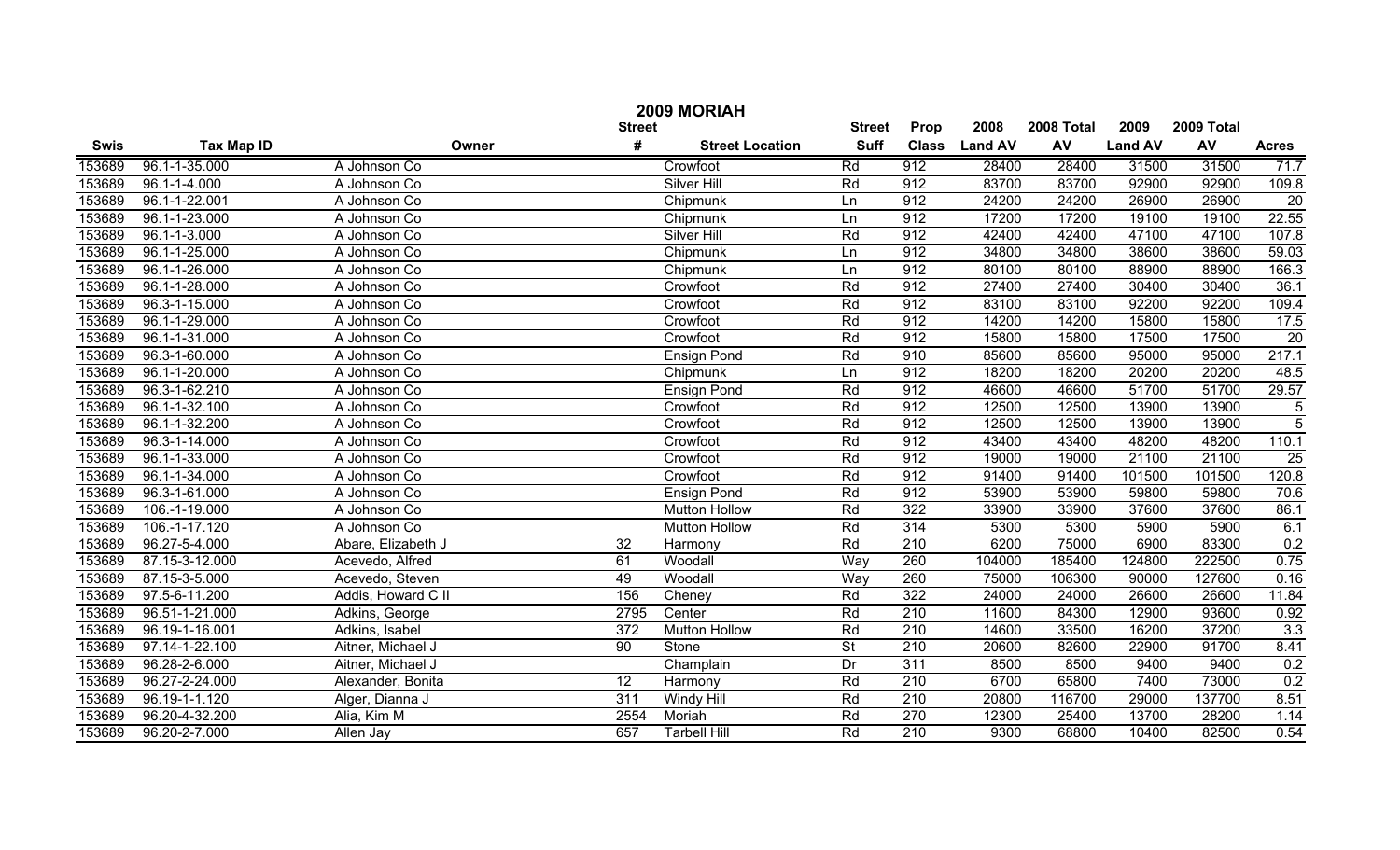|             | 2009 MORIAH        |                        |                  |                        |                          |                  |                |            |                |            |                |  |
|-------------|--------------------|------------------------|------------------|------------------------|--------------------------|------------------|----------------|------------|----------------|------------|----------------|--|
|             |                    |                        | <b>Street</b>    |                        | <b>Street</b>            | Prop             | 2008           | 2008 Total | 2009           | 2009 Total |                |  |
| <b>Swis</b> | <b>Tax Map ID</b>  | Owner                  | #                | <b>Street Location</b> | <b>Suff</b>              | <b>Class</b>     | <b>Land AV</b> | AV         | <b>Land AV</b> | AV         | <b>Acres</b>   |  |
| 153689      | 86.73-2-1.000      | Allen, Adel A          | $\overline{523}$ | Dalton Hill            | Rd                       | 210              | 12000          | 94200      | 13400          | 104600     | 1.37           |  |
| 153689      | 96.20-3-7.120      | Allen, Daryl W         | 584              | Windy Hill             | Rd                       | $\overline{210}$ | 10200          | 39300      | 11300          | 43600      | 0.58           |  |
| 153689      | 96.2-1-66.122      | Allen, David J         | 228              | Witherbee              | Rd                       | $\overline{210}$ | 22900          | 170500     | 27400          | 175600     | 15.69          |  |
| 153689      | 96.2-1-66.121      | Allen, David L         | 232              | Witherbee              | Rd                       | 240              | 23700          | 175000     | 28440          | 189500     | 17.26          |  |
| 153689      | 96.20-4-5.000      | Allen, Douglas S       | 624              | <b>Tarbell Hill</b>    | Rd                       | 210              | 9800           | 38500      | 10800          | 42700      | 0.44           |  |
| 153689      | 86.3-1-37.000      | Allen, Douglas S       | 543              | <b>Silver Hill</b>     | Rd                       | 210              | 13800          | 105500     | 15300          | 117100     | 2.7            |  |
| 153689      | 97.17-6-41.100     | Allen, Edward D        | 293              | <b>Fisk</b>            | Rd                       | 322              | 22700          | 22700      | 25200          | 25200      | 24.5           |  |
| 153689      | 97.17-6-40.000     | Allen, Edward F        | 285              | <b>Fisk</b>            | Rd                       | 210              | 15600          | 106800     | 17300          | 118500     | 4.25           |  |
| 153689      | 86.82-5-17.001     | Allen, Gary            | $\overline{8}$   | Foote                  | $\overline{\mathsf{St}}$ | 210              | 8800           | 84700      | 9800           | 94000      | 0.4            |  |
| 153689      | 86.82-6-4.100      | Allen, Gary E Jr       | 86               | Joyce                  | Rd                       | 240              | 40100          | 115600     | 44500          | 119000     | 27.52          |  |
| 153689      | 86.66-1-9.000/1    | Allen, John            | 3285             | <b>Fisher Hill</b>     | Rd                       | 210              | $\mathbf 0$    | 55000      | $\mathbf 0$    | 61100      | 0.01           |  |
| 153689      | 86.66-1-9.000      | Allen, John F          | 3293             | <b>Fisher Hill</b>     | Rd                       | 280              | 11500          | 69300      | 12700          | 76900      | 1.6            |  |
| 153689      | 96.2-1-10.400      | Allen, Michael P       | 28               | Silver Hill            | Rd                       | 210              | 11900          | 70100      | 13200          | 77800      | $\overline{1}$ |  |
| 153689      | 86.82-5-3.000      | Allen, Michael P       | 40               | Wall                   | St                       | 210              | 8500           | 54500      | 9400           | 60500      | 0.4            |  |
| 153689      | 86.75-1-1.000      | Allen, Patricia        | 3239             | <b>Fisher Hill</b>     | Rd                       | 210              | 15100          | 53300      | 16800          | 59200      | 3.7            |  |
| 153689      | 86.74-5-3.000      | Allen, Robert J        |                  | Maple                  | Ln                       | 311              | 4000           | 4000       | 4400           | 4400       | 0.3            |  |
| 153689      | 86.74-5-4.000      | Allen, Robert J        | 3245             | <b>Fisher Hill</b>     | Rd                       | 210              | 9500           | 101200     | 10500          | 112300     | 0.4            |  |
| 153689      | 87.15-3-3.000      | Allen, Ruth            | 43               | Woodall                | Way                      | 260              | 97000          | 126800     | 116400         | 152200     | 0.26           |  |
| 153689      | 96.3-1-59.000      | Allen, Sandra A        | 1845             | Ensign Pond            | Rd                       | 210              | 12600          | 36100      | 14000          | 40100      | 1.3            |  |
| 153689      | 86.82-4-6.000      | Allen, Shirley T       | 5                | Foote                  | $\overline{\mathsf{St}}$ | 210              | 7800           | 46500      | 8600           | 51600      | 0.2            |  |
| 153689      | $96.1 - 1 - 5.200$ | Allen, Steven          | 327              | Silver Hill            | Rd                       | 210              | 18500          | 96400      | 20500          | 107000     | 9.9            |  |
| 153689      | 97.17-2-12.000     | Allen, Terry L         | 3126             | <b>Broad</b>           | $\overline{\mathsf{St}}$ | 210              | 8600           | 47900      | 9600           | 53200      | 0.4            |  |
| 153689      | 96.20-3-17.000     | Allen, Thomas A        | 2569             | Moriah                 | Rd                       | 210              | 13500          | 64100      | 15000          | 71200      | 2.3            |  |
| 153689      | 96.2-1-2.120       | Allen, Tony J          | 82               | Silver Hill            | Rd                       | 210              | 20600          | 125000     | 22900          | 138800     | 8.06           |  |
| 153689      | 96.2-1-19.310      | Allen, William         | 582              | Switchback             | Rd                       | 210              | 7500           | 68900      | 8300           | 72300      | 0.82           |  |
| 153689      | 86.74-6-6.000      | Allen, William         | 39               | Wall                   | $\overline{\mathsf{St}}$ | 210              | 7200           | 56300      | 8000           | 62500      | 0.2            |  |
| 153689      | 96.2-1-19.320      | Allen, William Jr      | 94               | Pilfershire            | Rd                       | 210              | 9700           | 102900     | 10700          | 107000     | 0.82           |  |
| 153689      | 96.3-1-50.100      | Amy Hill LLC           |                  | <b>Ensign Pond</b>     | Rd                       | 322              | 90000          | 90000      | 99900          | 99900      | 130.76         |  |
| 153689      | 106.2-1-42.000     | Anderson Charles R Jr  | 194              | <b>Fairy Lake</b>      | Rd                       | 240              | 31500          | 119500     | 34900          | 132600     | 16.8           |  |
| 153689      | 97.17-6-12.000     | Anderson, George       | $\overline{222}$ | <b>Fisk</b>            | Rd                       | $\overline{210}$ | 14800          | 250900     | 19300          | 255900     | 2.76           |  |
| 153689      | 96.51-1-15.000     | Anderson, Kenneth L Jr | 2624             | <b>Ensign Pond</b>     | Rd                       | $\overline{210}$ | 12800          | 73900      | 14200          | 82000      | 1.4            |  |
| 153689      | 96.15-1-9.110      | Anderson, Robert W     |                  | <b>Ensign Pond</b>     | Rd                       | 322              | 10500          | 10500      | 11700          | 11700      | 10.7           |  |
| 153689      | 87.49-1-24.000     | Anderson, Thomas D     | 153              | Mullen Bay             | Ln                       | $\overline{210}$ | 128700         | 300800     | 154500         | 305000     | 0.47           |  |
| 153689      | 96.19-1-25.033     | Anderson, Thomas D     | 304              | Windy Hill             | Rd                       | $\overline{210}$ | 11900          | 53000      | 13200          | 55000      | $\overline{1}$ |  |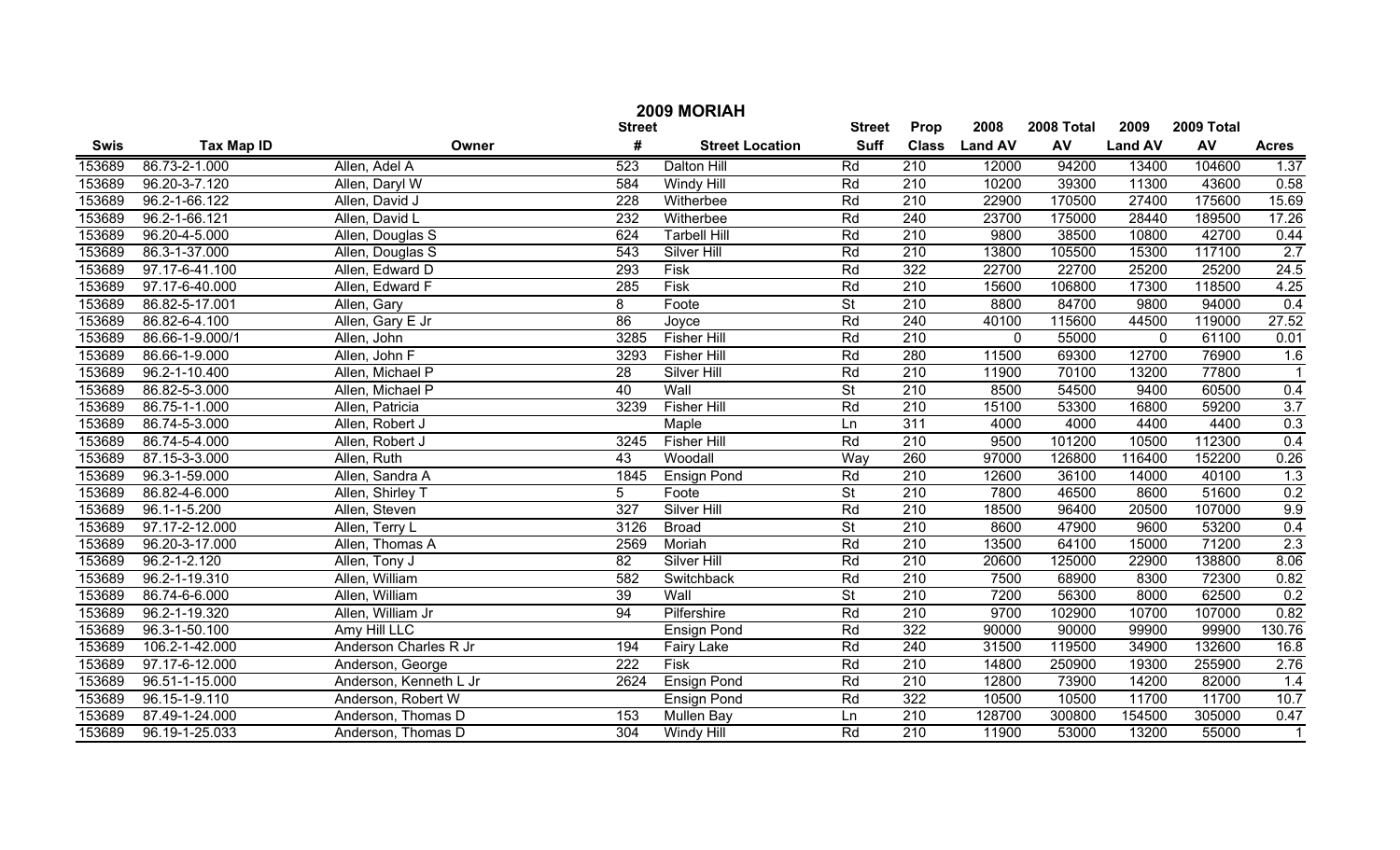|             | 2009 MORIAH              |                                    |                 |                        |                          |                  |                |            |                |            |                      |  |
|-------------|--------------------------|------------------------------------|-----------------|------------------------|--------------------------|------------------|----------------|------------|----------------|------------|----------------------|--|
|             |                          |                                    | <b>Street</b>   |                        | <b>Street</b>            | Prop             | 2008           | 2008 Total | 2009           | 2009 Total |                      |  |
| <b>Swis</b> | <b>Tax Map ID</b>        | Owner                              | #               | <b>Street Location</b> | <b>Suff</b>              | <b>Class</b>     | <b>Land AV</b> | <b>AV</b>  | <b>Land AV</b> | AV         | <b>Acres</b>         |  |
| 153689      | 97.14-1-11.000           | Anderson, Willard                  | $\overline{16}$ | Pumphouse              | Ln                       | 210              | 12100          | 42400      | 13500          | 47100      |                      |  |
| 153689      | 96.20-2-14.000           | Angier, Phillip                    | 631             | <b>Tarbell Hill</b>    | Rd                       | 220              | 8200           | 50000      | 9100           | 90000      | 0.3                  |  |
| 153689      | 86.58-1-10.000           | Anson Danielle M                   | 3389            | <b>Fisher Hill</b>     | Rd                       | 210              | 11900          | 120000     | 13200          | 133200     |                      |  |
| 153689      | 86.58-1-12.200           | Anson Danielle M                   | 3384            | <b>Fisher Hill</b>     | Rd                       | 220              | 6900           | 80700      | 7700           | 89600      | 0.15                 |  |
| 153689      | 86.66-1-5.100            | Anson Danielle M                   |                 | <b>Fisher Hill</b>     | Rd                       | 314              | 1700           | 1700       | 1900           | 1900       | 0.27                 |  |
| 153689      | 86.58-1-1.000            | Anson, Jamie F                     |                 | <b>Fisher Hill</b>     | Rd                       | 330              | 700            | 700        | 800            | 800        | 0.3                  |  |
| 153689      | 86.58-1-2.000            | Anson, Jamie F                     | 3379            | <b>Fisher Hill</b>     | Rd                       | 210              | 8000           | 58200      | 8900           | 64600      | 0.3                  |  |
| 153689      | 86.58-1-8.300            | Anson, Jamie F                     |                 | <b>Fisher Hill</b>     | Rd                       | 322              | 19900          | 19900      | 22100          | 22100      | $\overline{15}$      |  |
| 153689      | 96.52-1-2.100            | Antonetti, Jeffrey                 | 46              | <b>Titus</b>           | Rd                       | 240              | 48900          | 98600      | 54200          | 109400     | 68.4                 |  |
| 153689      | 86.81-1-22.000           | Anwar, Khurshid                    | 33              | Wasson                 | $\overline{\mathsf{St}}$ | 210              | 7800           | 27700      | 8600           | 30700      | 0.3                  |  |
| 153689      | 86.82-1-6.000            | Armstrong, Amy                     | 371             | Witherbee              | Rd                       | 210              | 4800           | 28900      | 5300           | 32100      | 0.2                  |  |
| 153689      | 86.75-4-6.300            | Armstrong, Matthew                 |                 | <b>Broad</b>           | $\overline{\mathsf{St}}$ | 311              | 2600           | 2600       | 2900           | 2900       | 0.46                 |  |
| 153689      | 86.66-1-1.000            | Armstrong, Robert S                | 3371            | <b>Fisher Hill</b>     | Rd                       | 210              | 15100          | 65500      | 16800          | 72700      | 3.8                  |  |
| 153689      | 96.28-3-14.003           | Armstrong, William F               | 52              | Champlain              | Dr                       | 210              | 17800          | 74800      | 19700          | 83000      | 1.3                  |  |
| 153689      | 86.74-4-4.000            | Arno, Charles R                    | 56              | Curtis                 | Ln                       | 210              | 12400          | 87300      | 13800          | 89900      | $\blacktriangleleft$ |  |
| 153689      | 86.74-6-10.000           | Arno, Charles R Sr                 | 57              | Wall                   | $\overline{\mathsf{St}}$ | 210              | 12600          | 68600      | 13900          | 76100      | 1.2                  |  |
| 153689      | 96.16-2-59.000           | Arthur, Paul J                     | 226             | Furnace                | Rd                       | 270              | 10300          | 31400      | 11500          | 34900      | 0.7                  |  |
| 153689      | 96.16-2-8.302            | Arthur, Paul J                     | 20              | Spruce                 | Way                      | 210              | 19700          | 104400     | 21900          | 115900     | 4.32                 |  |
| 153689      | 86.83-1-8.000            | Artus, Gertrude                    | 144             | Joyce                  | Rd                       | 210              | 10900          | 52400      | 12100          | 58200      | 0.7                  |  |
| 153689      | 87.49-1-23.000           | Asciutto, Gary                     | 8               | Association            | Way                      | 260              | 1300           | 37500      | 11500          | 43200      | 0.04                 |  |
| 153689      | 97.17-5-5.000            | Ashline, Michael                   | 139             | Whitney                | $\overline{\mathsf{St}}$ | 210              | 13800          | 147100     | 15300          | 163300     | 2.66                 |  |
| 153689      | 86.81-3-7.000            | Ashline, Sally M                   | 32              | Lamos                  | Ln                       | 210              | 6000           | 28300      | 6600           | 31400      | 0.1                  |  |
| 153689      | 636.89-9999-601.700/1881 | <b>AT&amp;T</b> Communications Inc |                 | <b>Outside Plant</b>   |                          | 836              | 0              | 116982     | $\mathbf{0}$   | 106264     | 0.01                 |  |
| 153689      | 636.89-9999-601.700/1882 | <b>AT&amp;T Communications Inc</b> |                 | <b>Outside Plant</b>   |                          | 836              | $\mathbf 0$    | 1182       | $\Omega$       | 1073       | 0.01                 |  |
| 153689      | 96.15-1-17.000           | Atchley, Ted M Sr                  | 60              | Furnace                | Rd                       | 210              | 11800          | 67500      | 13100          | 74900      |                      |  |
| 153689      | 97.17-6-26.000           | Aurilio, John T                    |                 | Fisk                   | Rd                       | 314              | 11000          | 11000      | 12200          | 12200      | 2.31                 |  |
| 153689      | 97.17-6-25.000           | Aurilio, John T                    | 147             | Fisk                   | Rd                       | 270              | 11900          | 21900      | 13200          | 24300      | $\mathbf{1}$         |  |
| 153689      | 96.3-1-25.000            | Aurilio, Thomas E                  | 6               | Crowfoot               | Rd                       | 210              | 11900          | 49700      | 13200          | 55200      | $\overline{1}$       |  |
| 153689      | 96.16-2-25.000           | Aurilio, Thomas M                  |                 | Plank                  | Rd                       | 311              | 26600          | 26600      | 29500          | 29500      | 25.5                 |  |
| 153689      | 96.20-3-15.000           | Austin, Scott J                    | 2577            | Moriah                 | Rd                       | 210              | 8400           | 52500      | 9300           | 58300      | 0.3                  |  |
| 153689      | 86.3-1-42.000            | Avery, Edward N                    | 490             | Silver Hill            | Rd                       | $\overline{210}$ | 13000          | 20100      | 16000          | 40000      | 1.6                  |  |
| 153689      | 96.2-1-66.110            | <b>Azaert Douglas</b>              |                 | Witherbee              | Rd                       | 322              | 51900          | 51900      | 57600          | 57600      | 63.7                 |  |
| 153689      | 86.73-6-11.000           | Bachand, Dean J                    | 81              | Wasson                 | $\overline{\mathsf{St}}$ | $\overline{210}$ | 3900           | 32200      | 4300           | 35700      | 0.1                  |  |
| 153689      | 86.73-6-10.000           | Bachand, Dean J                    | $\overline{83}$ | Wasson                 | $\overline{\mathsf{St}}$ | $\overline{210}$ | 8300           | 39300      | 9200           | 43600      | 0.3                  |  |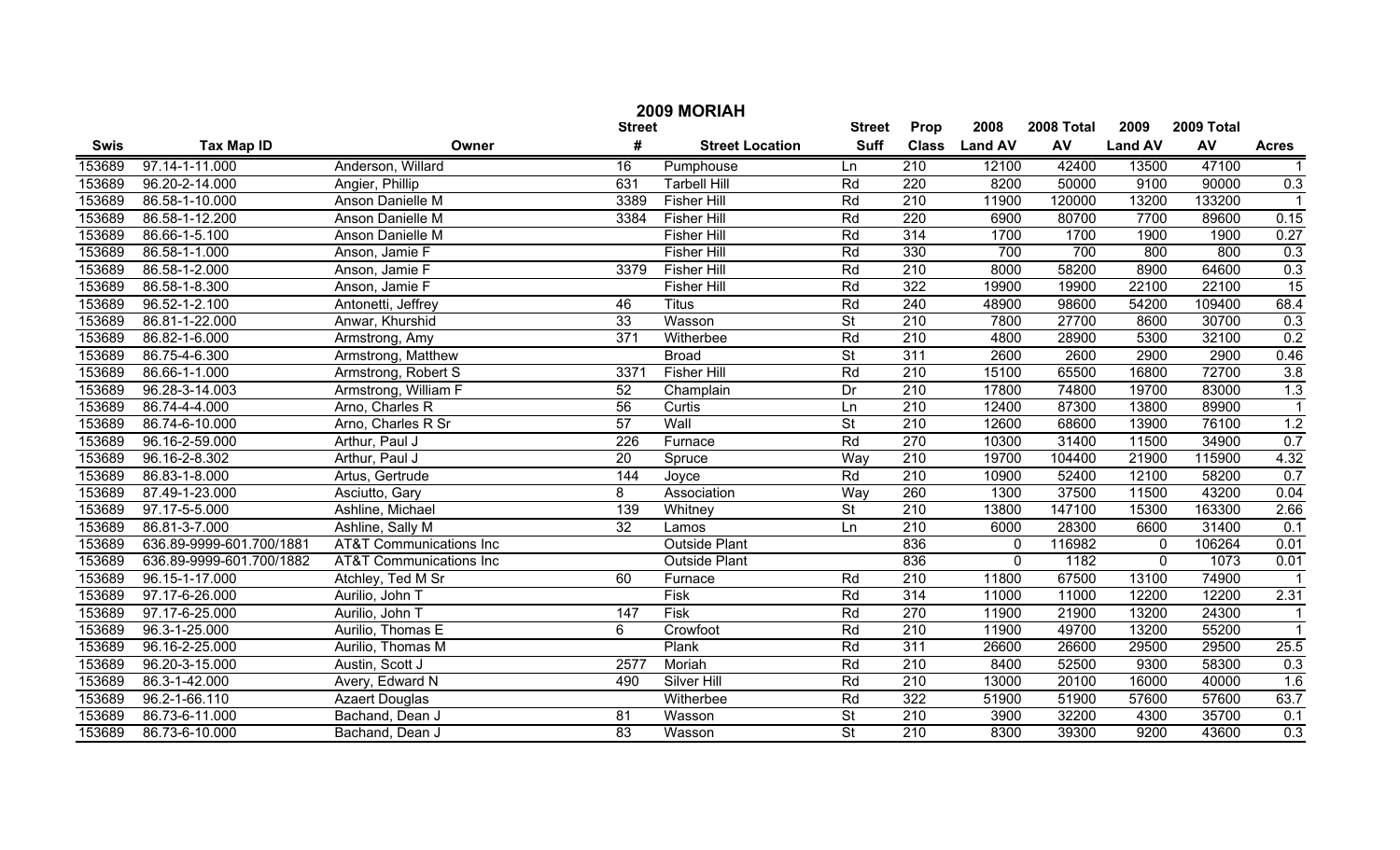|             | 2009 MORIAH        |                        |                 |                        |               |                  |                |            |                |            |                |  |
|-------------|--------------------|------------------------|-----------------|------------------------|---------------|------------------|----------------|------------|----------------|------------|----------------|--|
|             |                    |                        | <b>Street</b>   |                        | <b>Street</b> | Prop             | 2008           | 2008 Total | 2009           | 2009 Total |                |  |
| <b>Swis</b> | <b>Tax Map ID</b>  | Owner                  | #               | <b>Street Location</b> | <b>Suff</b>   | <b>Class</b>     | <b>Land AV</b> | <b>AV</b>  | <b>Land AV</b> | AV         | <b>Acres</b>   |  |
| 153689      | 97.17-6-33.000     | Badger, Michael D      | 231             | <b>Fisk</b>            | Rd            | 210              | 25800          | 145000     | 29900          | 149400     | 19.33          |  |
| 153689      | 106.-1-26.000      | Bailey, Henry H Jr     |                 | <b>Mutton Hollow</b>   | Rd            | 322              | 35200          | 35200      | 39100          | 39100      | 89.4           |  |
| 153689      | 106.-1-27.000      | Bailey, Henry H Jr     |                 | <b>Mutton Hollow</b>   | Rd            | 322              | 23200          | 23200      | 25800          | 25800      | 59             |  |
| 153689      | 96.28-2-12.000     | <b>Baird M William</b> | 63              | Champlain              | Dr            | $\overline{210}$ | 8500           | 90000      | 9400           | 102600     | 0.3            |  |
| 153689      | 97.10-1-5.000      | Baird, William J       |                 | NYS Route 9N           |               | 314              | 8100           | 8100       | 9000           | 9000       | 0.3            |  |
| 153689      | 97.10-1-12.000     | Baird, William J       | 258             | Elk Inn                | Rd            | 240              | 37700          | 146000     | 41900          | 162100     | 37.5           |  |
| 153689      | 97.10-1-7.000      | Baird, William J       |                 | NYS Route 9N           |               | 314              | 22500          | 22500      | 25000          | 25000      | 7.6            |  |
| 153689      | 87.11-2-12.000     | Baird, William J       |                 | NYS Route 9N           |               | 312              | 55000          | 64700      | 66000          | 77600      | 0.2            |  |
| 153689      | 96.16-2-34.000     | Baird, William M       | 2618            | Center                 | Rd            | $\overline{210}$ | 8800           | 74900      | 10400          | 83100      | 0.47           |  |
| 153689      | 96.1-1-13.000      | Baker, Adele L         | 272             | Chipmunk               | Ln            | 270              | 27700          | 37800      | 30800          | 42000      | 23.4           |  |
| 153689      | 96.20-1-6.000      | Baker, Donald          | 2589            | Center                 | Rd            | 210              | 7900           | 78000      | 8800           | 86600      | 0.3            |  |
| 153689      | 96.16-2-19.000     | Baker, Donald          |                 | Center                 | Rd            | 311              | 7200           | 7200       | 8000           | 8000       | 0.4            |  |
| 153689      | 96.15-1-20.110     | Baker, Eric            | 52              | <b>Turner Hill</b>     | Way           | 240              | 25500          | 117900     | 28300          | 130900     | 18.8           |  |
| 153689      | 97.13-4-3.200      | Baker, George A Jr     |                 | Dugway                 | Rd            | 311              |                |            | 8000           | 8000       | 0.35           |  |
| 153689      | 96.3-1-2.200       | Baker, James M         | 454             | Crowfoot               | Rd            | 312              | 8600           | 19100      | 9500           | 21200      | 0.1            |  |
| 153689      | 96.16-2-20.000     | Baker, James M         | 2688            | Center                 | Rd            | $\overline{210}$ | 9500           | 88400      | 10500          | 98100      | 0.4            |  |
| 153689      | 97.13-4-3.100      | Baker, Michael         | 2974            | Dugway                 | Rd            | 210              |                |            | 23000          | 82900      | $\mathbf 1$    |  |
| 153689      | 96.20-3-6.210      | Baker, Rebecca J       | 556             | Windy Hill             | Rd            | 210              | 16500          | 83900      | 18300          | 93100      | $\overline{5}$ |  |
| 153689      | 96.20-3-6.100      | Baker, Rebecca J       |                 | Windy Hill             | Rd            | 311              | 3500           | 3500       | 3900           | 3900       | 5.48           |  |
| 153689      | 96.1-1-15.000      | Baker, Rebecca J       | 279             | Chipmunk               | Ln            | 270              | 7900           | 12500      | 8800           | 13900      | 0.63           |  |
| 153689      | 87.15-1-10.000     | Baker, Rexford W C     |                 | NYS Route 9N           |               | $\overline{314}$ | 14600          | 14600      | 7000           | 7000       | 0.68           |  |
| 153689      | 87.4-1-2.300       | Baker, Rexford W C     |                 | NYS Route 9N           |               | 322              | 12200          | 12200      | 10000          | 10000      | 12.04          |  |
| 153689      | $96.3 - 1 - 5.003$ | Baker, Rexford WC      | 438             | Crowfoot               | Rd            | 210              | 42700          | 77500      | 47400          | 86000      | 1.44           |  |
| 153689      | 97.10-1-6.400      | Baker, Rexford WC      |                 | NYS Route 9N           |               | 910              | 900            | 900        | 1000           | 1000       | 0.42           |  |
| 153689      | 97.10-1-6.300      | Baker, Rexford WC      |                 | NYS Route 9N           |               | 910              | 1300           | 1300       | 1400           | 1400       | 1.1            |  |
| 153689      | 96.3-1-3.000       | Baker, Rhonda          | 464             | Crowfoot               | Rd            | 260              | 26400          | 63500      | 29300          | 70500      | 0.4            |  |
| 153689      | 96.3-1-11.000      | Baker, Richard         | 413             | Crowfoot               | Rd            | 260              | 53600          | 70700      | 59500          | 78500      | 0.7            |  |
| 153689      | 96.3-1-52.000      | Baker, Richard L       | 2123            | <b>Ensign Pond</b>     | Rd            | 240              | 91000          | 136300     | 101000         | 151300     | 105            |  |
| 153689      | 106.4-2-20.100     | Baker, Rita A          | 1953            | Moriah                 | Rd            | 240              | 33300          | 117300     | 37000          | 130200     | 28.9           |  |
| 153689      | 96.15-1-20.220     | Baker, Ronald          |                 | Furnace                | Rd            | 910              | 2000           | 2000       | 2200           | 2200       | $\overline{5}$ |  |
| 153689      | 96.15-1-18.000     | Baker, Ronald          | $\overline{74}$ | Furnace                | Rd            | 240              | 21000          | 100200     | 23300          | 111200     | 12.9           |  |
| 153689      | $96.3 - 1 - 6.001$ | Baker, Ronald F        | 408             | Crowfoot               | Rd            | $\overline{312}$ | 7000           | 54800      | 7700           | 60800      | 0.22           |  |
| 153689      | $96.3 - 1 - 2.111$ | Baker, Ronald F        | 450             | Crowfoot               | Rd            | $\overline{312}$ | 37700          | 58900      | 41900          | 65400      | 25.56          |  |
| 153689      | 96.3-1-7.000       | Baker, Ronald F        | 436             | Crowfoot               | Rd            | 260              | 34700          | 49200      | 38500          | 54600      | 0.4            |  |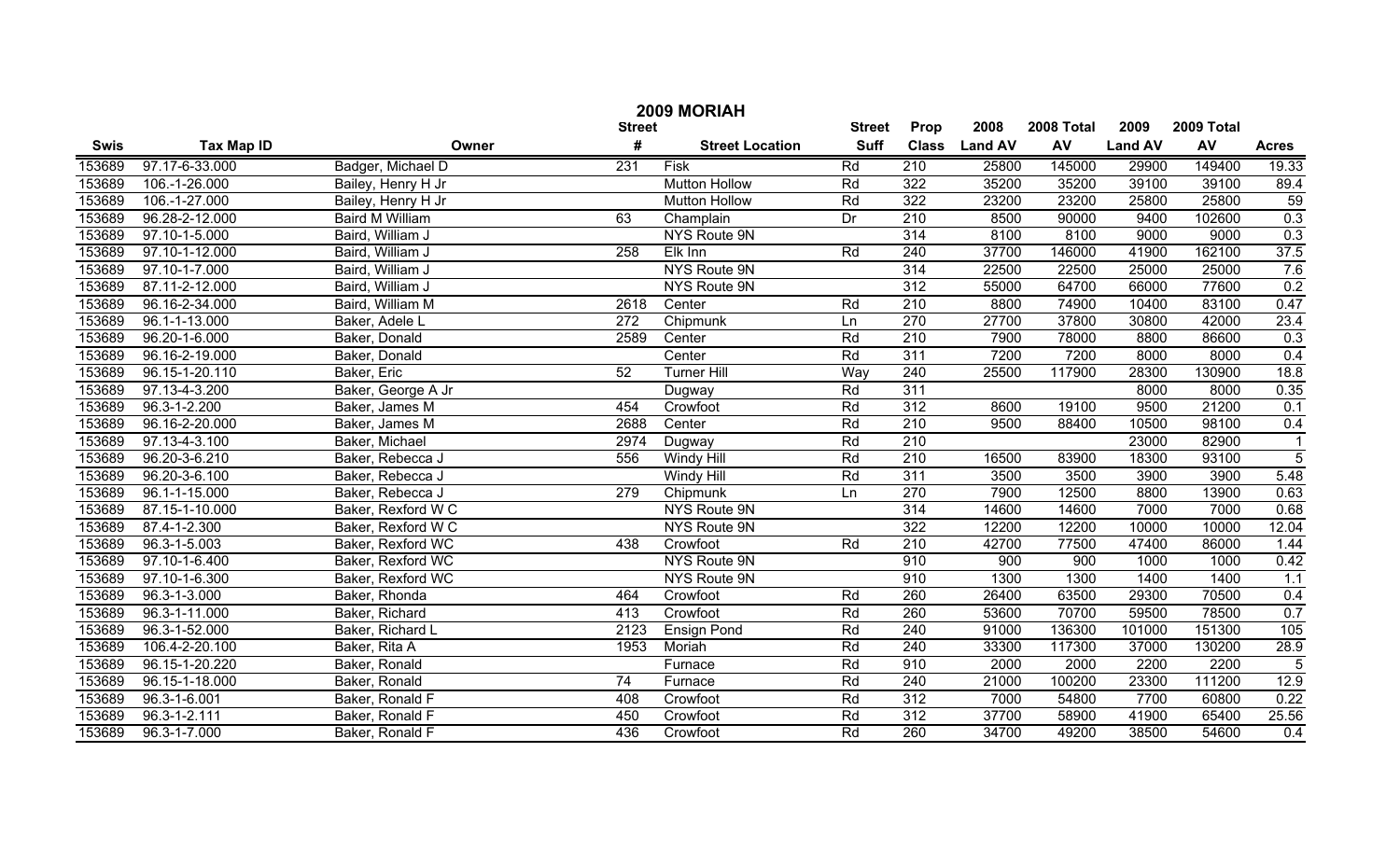|             | 2009 MORIAH                    |                               |                 |                        |                          |                  |                |            |                |            |                 |  |
|-------------|--------------------------------|-------------------------------|-----------------|------------------------|--------------------------|------------------|----------------|------------|----------------|------------|-----------------|--|
|             |                                |                               | <b>Street</b>   |                        | <b>Street</b>            | Prop             | 2008           | 2008 Total | 2009           | 2009 Total |                 |  |
| <b>Swis</b> | <b>Tax Map ID</b>              | Owner                         | #               | <b>Street Location</b> | <b>Suff</b>              | <b>Class</b>     | <b>Land AV</b> | AV         | <b>Land AV</b> | AV         | <b>Acres</b>    |  |
| 153689      | 96.2-1-59.000                  | Baker, Ronald J               | 66              | Witherbee              | Rd                       | 210              | 4800           | 23200      | 5400           | 25800      | 0.1             |  |
| 153689      | 96.2-1-60.000                  | Baker, Ronald J               | $\overline{70}$ | Witherbee              | Rd                       | $\overline{210}$ | 10300          | 58600      | 11400          | 65000      | 0.7             |  |
| 153689      | 96.15-1-20.140                 | Baker, Ronald R               | $\overline{42}$ | Furnace                | Rd                       | 240              | 23800          | 159900     | 26400          | 177500     | $\overline{20}$ |  |
| 153689      | 96.3-1-46.100                  | Baker, Russell J              | 63              | <b>Windy Hill</b>      | Rd                       | 240              | 40200          | 79400      | 44600          | 88100      | 42.13           |  |
| 153689      | 107.3-1-4.000                  | Baker, Thomas                 | 125             | Lang                   | Rd                       | 210              | 5900           | 99400      | 10000          | 102400     | 0.5             |  |
| 153689      | 97.17-4-3.002                  | Baker, Thomas A               | 17              | <b>Lake View</b>       | Ave                      | 210              | 18100          | 59600      | 20100          | 66200      | 5.8             |  |
| 153689      | 97.17-4-4.000                  | Baker, Thomas A               | 19              | <b>Lake View</b>       | Ave                      | $\overline{210}$ | 5100           | 68700      | 5700           | 76300      | 0.1             |  |
| 153689      | 107.3-1-3.000                  | Baker, Thomas R               | 117             | Lang                   | Rd                       | 210              | 14600          | 47400      | 16200          | 52600      | 3.3             |  |
| 153689      | 97.17-2-10.000                 | Baldwin, John R               | 3134            | <b>Broad</b>           | $\overline{\mathsf{St}}$ | 210              | 9600           | 100800     | 10700          | 111900     | 0.5             |  |
| 153689      | $\overline{86.82 - 2 - 7.000}$ | Baldwin, Michelle             | 352             | Witherbee              | Rd                       | 210              | 6900           | 38900      | 7700           | 43200      | 0.2             |  |
| 153689      | 86.83-1-4.000                  | Baldwin, William              | 78              | Wall                   | $\overline{St}$          | 210              | 12000          | 54600      | 13300          | 60600      | 0.9             |  |
| 153689      | 86.83-1-3.000                  | Baldwin, William              |                 | Wall                   | $\overline{\mathsf{St}}$ | 312              | 4500           | 10400      | 5000           | 11500      | 0.1             |  |
| 153689      | 97.6-1-19.000                  | Bame, Ronald                  |                 | NYS Route 9N           |                          | 314              | 4000           | 4000       | 4400           | 4400       | 2.3             |  |
| 153689      | 87.49-1-20.000                 | Baran, Michael E              | 14              | Association            | Way                      | 260              | 1500           | 27300      | 12300          | 43900      | 0.05            |  |
| 153689      | 87.49-1-19.000                 | Baran, Stephen G              | 16              | Association            | Way                      | 260              | 1500           | 26000      | 11000          | 39300      | 0.05            |  |
| 153689      | 96.16-2-15.000                 | Barrows, Steven J             | 2714            | Center                 | Rd                       | 210              | 8000           | 110000     | 8900           | 122100     | 0.3             |  |
| 153689      | 96.20-3-31.000                 | Barton, Joan E                | 2517            | Moriah                 | Rd                       | 210              | 11700          | 77300      | 13000          | 85800      | 0.88            |  |
| 153689      | 86.83-4-4.000                  | Batterson, Jonnie             | 3126            | Plank                  | Rd                       | 210              | 8200           | 73500      | 9100           | 81600      | 0.2             |  |
| 153689      | 96.27-3-10.000                 | Bauer Kevin L                 | 5               | Liberty                | $\overline{\mathsf{St}}$ | 220              | 6800           | 60400      | 7500           | 67000      | 0.2             |  |
| 153689      | 97.14-1-20.000                 | Bautista, Ramon               | 109             | Stone                  | $\overline{\mathsf{St}}$ | 210              | 8400           | 24300      | 9400           | 27000      | 0.4             |  |
| 153689      | 87.15-1-5.000                  | Baxter, Loretta               | 5068            | NYS Route 9N           |                          | 210              | 20300          | 104100     | 22600          | 115600     | 4.6             |  |
| 153689      | 636.89-9999-713.000/1881       | <b>BCE Nexxia Corporation</b> |                 | 888888 Outside Plant   |                          | 836              | 0              | 147055     | $\mathbf 0$    | 143366     | 0.01            |  |
| 153689      | 636.89-9999-713.000/1883       | <b>BCE Nexxia Corporation</b> |                 | 888888 Outside Plant   |                          | 836              | $\mathbf 0$    | 4595       | $\Omega$       | 4480       | 0.01            |  |
| 153689      | 636.89-9999-713.000/1882       | <b>BCE Nexxia Corporation</b> |                 | 888888 Outside Plant   |                          | 836              | $\mathbf 0$    | 1532       | $\mathbf 0$    | 1493       | 0.01            |  |
| 153689      | 107.6-2-21.000                 | Beaubriand, James             | 4017            | NYS Route 9N           |                          | 210              | 14100          | 67400      | 22000          | 77500      | 0.2             |  |
| 153689      | 107.6-2-20.000                 | Beaubriand, James             | 4021            | <b>NYS Route 9N</b>    |                          | 260              | 19200          | 47700      | 34900          | 54900      | 0.6             |  |
| 153689      | 86.3-1-63.000                  | Bednarz, Michael J            | 1495            | Tracy                  | Rd                       | 270              | 12300          | 24100      | 13700          | 26800      | 1.4             |  |
| 153689      | 86.74-6-9.100                  | Bednarz, Pamela               | 51              | Wall                   | $\overline{\mathsf{St}}$ | 210              | 10100          | 58400      | 11200          | 64800      | 0.55            |  |
| 153689      | 107.3-1-14.000                 | Bedneau, Lawrence             |                 | Lang                   | Rd                       | 322              | 52400          | 52400      | 58200          | 58200      | 37.9            |  |
| 153689      | 107.5-1-7.000                  | Beebe, Anna                   |                 | Edgemont               | Rd                       | $\overline{312}$ | 11600          | 13000      | 12800          | 14400      | 12.6            |  |
| 153689      | 106.2-1-25.100                 | Beebe, Anna                   |                 | Moriah                 | Rd                       | $\overline{120}$ | 34100          | 34100      | 37900          | 37900      | 33.39           |  |
| 153689      | 107.5-1-10.000                 | Beebe, Anna                   |                 | <b>Fisk</b>            | Rd                       | 322              | 8000           | 8000       | 8900           | 8900       | 12.2            |  |
| 153689      | 107.5-1-9.000                  | Beebe, Anna                   |                 | Edgemont               | Rd                       | 120              | 33000          | 33000      | 36600          | 36600      | 40.3            |  |
| 153689      | 107.5-1-6.000                  | Beebe, Anna                   | 139             | Edgemont               | Rd                       | 314              | 2400           | 2400       | 2700           | 2700       | 0.2             |  |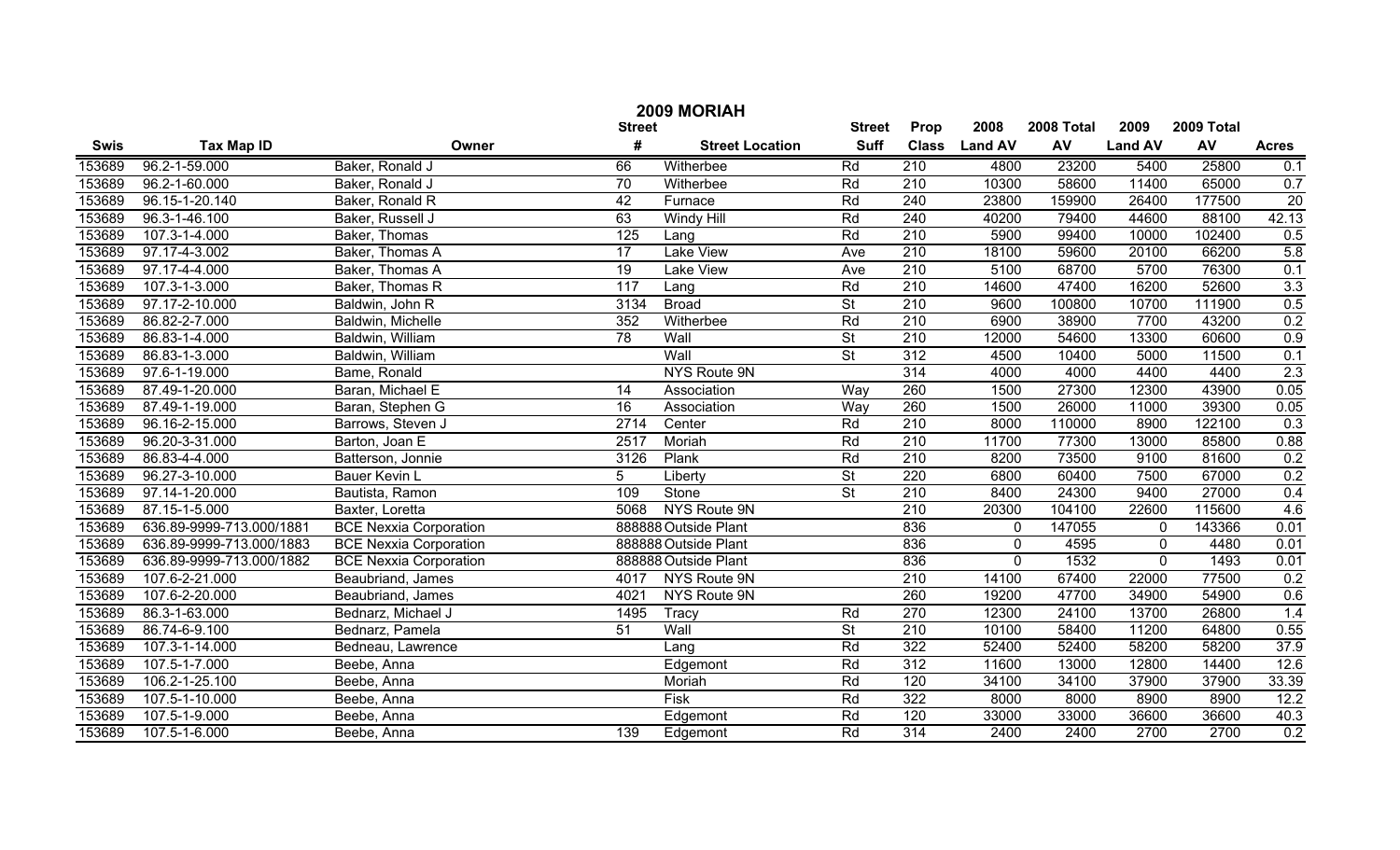|             |                   |                           |                 | 2009 MORIAH            |                          |                  |                |            |                |            |                         |
|-------------|-------------------|---------------------------|-----------------|------------------------|--------------------------|------------------|----------------|------------|----------------|------------|-------------------------|
|             |                   |                           | <b>Street</b>   |                        | <b>Street</b>            | Prop             | 2008           | 2008 Total | 2009           | 2009 Total |                         |
| <b>Swis</b> | <b>Tax Map ID</b> | Owner                     | #               | <b>Street Location</b> | <b>Suff</b>              | <b>Class</b>     | <b>Land AV</b> | <b>AV</b>  | <b>Land AV</b> | AV         | <b>Acres</b>            |
| 153689      | 107.10-2-14.000   | Beebe, Bernard            |                 | NYS Route 9N           |                          | 314              | 1200           | 1200       | 1300           | 1300       | 9.2                     |
| 153689      | 107.5-2-16.000    | Beebe, Bernard            |                 | Edgemont               | Rd                       | 314              | 400            | 400        | 400            | 400        | 0.4                     |
| 153689      | 107.3-1-7.000     | Beebe, Bernard            |                 | Lang                   | Rd                       | 322              | 20200          | 20200      | 22400          | 22400      | 40.7                    |
| 153689      | 107.3-1-8.000     | Beebe, Bernard            |                 | <b>NYS Route 9N</b>    |                          | 910              | 46700          | 46700      | 51800          | 51800      | 127.4                   |
| 153689      | 107.5-2-20.000    | Beebe, Bernard C          |                 | Edgemont               | Rd                       | 120              | 2400           | 2400       | 2700           | 2700       | 3.3                     |
| 153689      | 107.1-1-9.100     | Beebe, Bernard C          |                 | Edgemont               | Rd                       | 322              | 146200         | 146200     | 162300         | 162300     | 125.21                  |
| 153689      | 106.2-1-30.000    | Beebe, Bernard C          |                 | Moriah                 | Rd                       | 322              | 29500          | 29500      | 32700          | 32700      | 32.53                   |
| 153689      | 107.1-1-12.000    | Beebe, Bernard C          |                 | Edgemont               | Rd                       | 110              | 42200          | 71700      | 46900          | 79600      | 59.6                    |
| 153689      | 107.3-1-16.000    | Beebe, Bernard C          |                 | Lang                   | Rd                       | 910              | 76000          | 76000      | 84400          | 84400      | 192.3                   |
| 153689      | 107.5-2-10.023    | Beebe, Bernard C          | 169             | Edgemont               | Rd                       | $\overline{113}$ | 54600          | 94800      | 60600          | 105200     | 57.3                    |
| 153689      | 107.5-2-19.000    | Beebe, Bernard C          |                 | Edgemont               | Rd                       | 120              | 2240           | 2240       | 2500           | 2500       | $\mathbf{3}$            |
| 153689      | 107.5-2-14.000    | Beebe, Bernard C          | 251             | Edgemont               | Rd                       | $\overline{113}$ | 62200          | 283400     | 69100          | 304600     | 45.6                    |
| 153689      | 107.5-1-5.120     | Beebe, Freeman            | 71              | Fisk                   | Rd                       | 240              | 34700          | 114100     | 38600          | 126700     | 31.5                    |
| 153689      | 107.5-1-1.111     | Beebe, Freeman            |                 | Fisk                   | Rd                       | 322              | 25500          | 25500      | 28300          | 28300      | 37.37                   |
| 153689      | 97.9-2-4.100      | Beebe, Myrtle S           |                 | Elk Inn                | Rd                       | 322              | 25400          | 25400      | 28200          | 28200      | 30                      |
| 153689      | 97.17-2-6.000     | Beebe, Nelson             | 3117            | <b>Broad</b>           | $\overline{\mathsf{St}}$ | 210              | 6600           | 74700      | 7700           | 85900      | 0.2                     |
| 153689      | 96.2-1-63.100     | Beeman, Charles           | 159             | Witherbee              | Rd                       | 210              | 13600          | 73500      | 15100          | 81600      | 2.5                     |
| 153689      | 86.4-2-6.000      | Beeman, John E            | 72              | <b>Bartlett Pond</b>   | Rd                       | 210              | 16000          | 47300      | 17800          | 52500      | 4.6                     |
| 153689      | 86.74-5-11.000    | Beeman, Mary C            | 20              | Maple                  | Ln                       | 271              | 8800           | 37800      | 9800           | 42000      | 0.45                    |
| 153689      | 86.74-1-3.002     | Beeman, Randy C           | 44              | Hospital               | Rd                       | 312              | 12500          | 33900      | 13800          | 37600      | 1.6                     |
| 153689      | 86.73-6-6.012     | Bergeron, Robert E        | 79              | Wasson                 | $\overline{\mathsf{St}}$ | 210              | 8400           | 56300      | 9300           | 62500      | 0.3                     |
| 153689      | 96.16-2-54.000    | Bessette, Lola            | 254             | Furnace                | Rd                       | 210              | 15300          | 107600     | 16900          | 119436     | 0.5                     |
| 153689      | 96.16-2-44.000    | Beveridge, Michael J      | 2631            | Center                 | Rd                       | 210              | 11800          | 90400      | 13100          | 149900     | $\overline{\mathbf{1}}$ |
| 153689      | 107.6-1-2.200     | Bigalow, Jan              | 69              | Lake View              | Ave                      | 210              | 16500          | 102100     | 18300          | 113300     | 1.34                    |
| 153689      | 87.3-1-7.100      | <b>Bigelow Farms LLC</b>  | 41              | <b>Bigelow</b>         | Rd                       | 240              | 52400          | 74600      | 58200          | 82800      | 65.8                    |
| 153689      | 87.3-1-9.000      | Bigelow, Galen E          | 5               | <b>Bigelow</b>         | Rd                       | 210              | 8900           | 77300      | 9900           | 85800      | 0.26                    |
| 153689      | 87.3-1-8.000      | Bigelow, Thomas G         |                 | NYS Route 9N           |                          | $\overline{314}$ | 8500           | 8500       | 9400           | 9400       | -1                      |
| 153689      | 86.81-3-14.001    | Binninger, Charles        | 426             | Witherbee              | Rd                       | 210              | 6200           | 14800      | 6900           | 16400      | 0.2                     |
| 153689      | 86.81-3-1.001     | Binninger, Charles        | 424             | Witherbee              | Rd                       | 210              | 6700           | 23500      | 7500           | 26100      | 0.2                     |
| 153689      | 107.6-1-8.002     | Bishop, Amy M             | 321             | Edgemont               | Rd                       | $\overline{210}$ | 20000          | 130300     | 22200          | 144600     | 0.83                    |
| 153689      | 87.11-2-6.200     | Black, John C             | $\overline{77}$ | Mullen Bay             | Ln                       | $\overline{210}$ | 147600         | 273000     | 177100         | 327600     | 2.1                     |
| 153689      | 86.81-1-19.002    | Blahut, Henry             | $\overline{39}$ | Wasson                 | $\overline{\mathsf{St}}$ | 210              | 9900           | 45300      | 11000          | 50300      | 0.7                     |
| 153689      | 86.83-3-9.000     | <b>Blaise Christopher</b> | 3139            | Plank                  | Rd                       | $\overline{210}$ | 9800           | 80000      | 10900          | 82500      | 0.5                     |
| 153689      | 96.16-2-52.000    | Blaise, Michael D         | 2679            | Center                 | Rd                       | $\overline{210}$ | 29000          | 127100     | 32200          | 141100     | 11.58                   |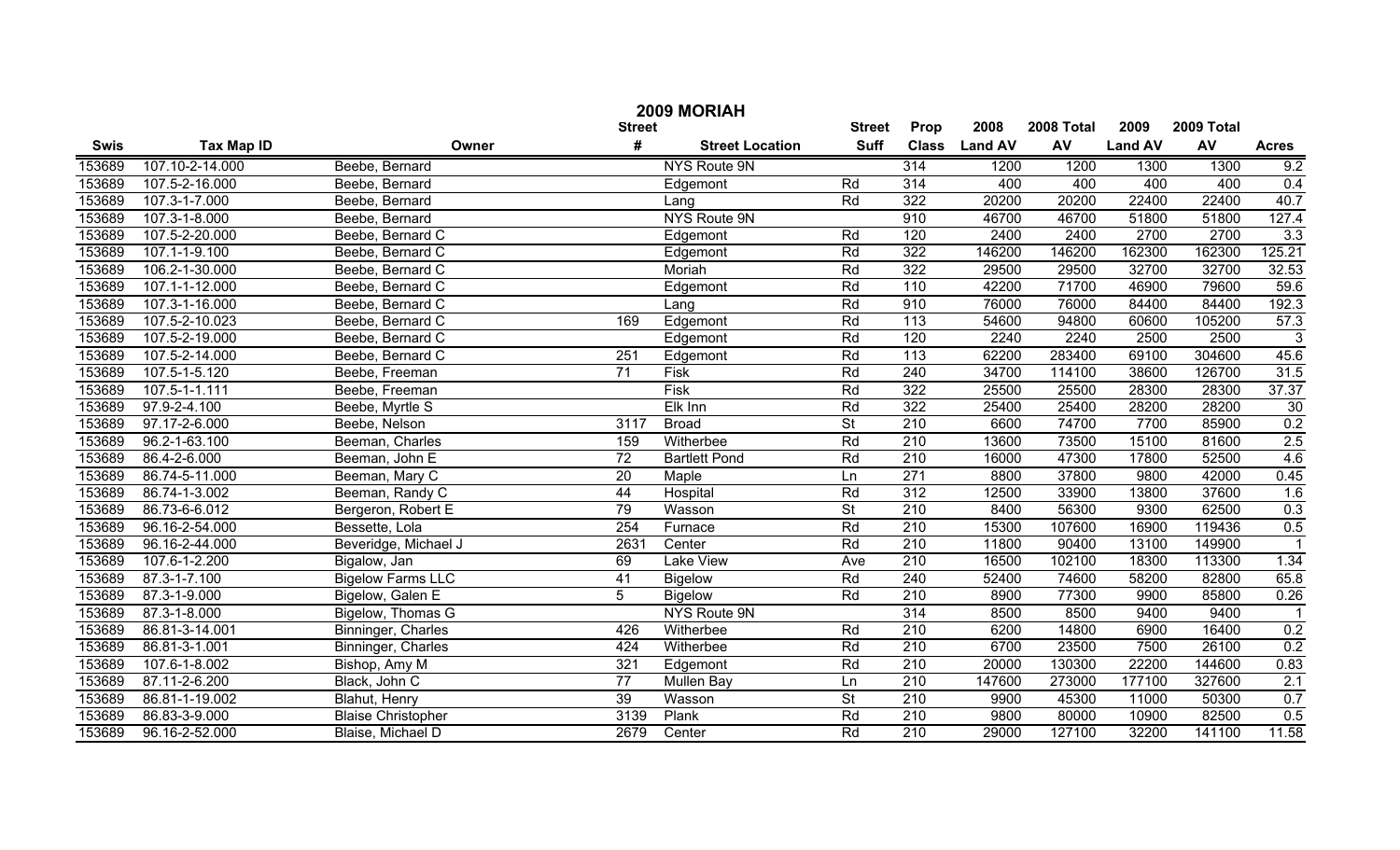|             | 2009 MORIAH         |                             |                 |                        |                          |                  |                |            |                |            |              |  |
|-------------|---------------------|-----------------------------|-----------------|------------------------|--------------------------|------------------|----------------|------------|----------------|------------|--------------|--|
|             |                     |                             | <b>Street</b>   |                        | <b>Street</b>            | Prop             | 2008           | 2008 Total | 2009           | 2009 Total |              |  |
| <b>Swis</b> | <b>Tax Map ID</b>   | Owner                       | #               | <b>Street Location</b> | <b>Suff</b>              | <b>Class</b>     | <b>Land AV</b> | <b>AV</b>  | <b>Land AV</b> | AV         | <b>Acres</b> |  |
| 153689      | 107.5-3-4.000       | Blaise, Michael F           | $\overline{37}$ | Whitney                | $\overline{\mathsf{St}}$ | 210              | 14200          | 100900     | 15800          | 112000     | 4.19         |  |
| 153689      | 96.28-2-25.000      | Blaise, Norman H            | 46              | Mineville              | Rd                       | 270              | 8500           | 26800      | 9400           | 29700      | 0.3          |  |
| 153689      | 96.16-2-50.000      | Blaise, Paul O              | 2667            | Center                 | Rd                       | 210              | 9300           | 75300      | 10300          | 83600      | 0.5          |  |
| 153689      | 96.2-1-28.200       | Blaise, Robert              | 2896            | Plank                  | Rd                       | 210              | 45000          | 85800      | 49900          | 204700     | 34.4         |  |
| 153689      | 86.81-1-24.000      | Blaise, Robert G Sr         | $\overline{29}$ | Wasson                 | $\overline{\mathsf{St}}$ | 210              | 8500           | 43000      | 8800           | 39000      | 0.3          |  |
| 153689      | 96.15-1-14.120      | Blaise, Ronda               | 98              | Furnace                | Rd                       | 210              | 17100          | 85200      | 19000          | 94600      | 5.4          |  |
| 153689      | 86.82-5-8.000       | Blodgett, Mark S            | 52              | Wall                   | $\overline{\mathsf{St}}$ | 210              | 8900           | 72000      | 9900           | 79900      | 0.8          |  |
| 153689      | 96.2-1-17.100       | <b>Board Of Cooperative</b> |                 | Pilfershire            | Rd                       | 615              | 31700          | 50200      | 35200          | 55700      | 12.49        |  |
| 153689      | 96.2-1-20.071       | <b>Board Of Cooperative</b> | 3092            | Plank                  | Rd                       | 615              | 47700          | 1739800    | 53000          | 1931200    | 18.5         |  |
| 153689      | $86.82 - 4 - 2.000$ | Bobbie, Kenneth             | 19              | Foote                  | $\overline{\mathsf{St}}$ | 210              | 7600           | 67800      | 8500           | 75300      | 0.2          |  |
| 153689      | 86.73-5-1.000       | Bobbie, Robert Jr           | 575             | <b>Silver Hill</b>     | Rd                       | 210              | 8700           | 81300      | 9600           | 90200      | 0.4          |  |
| 153689      | 87.15-4-2.000       | Bodnar, Marc W              | 43              | <b>Train Trestle</b>   | Way                      | 260              | 90200          | 110800     | 108300         | 133000     | 0.4          |  |
| 153689      | 96.16-1-30.000      | Bogdanowicz, Joseph M       | 157             | Furnace                | Rd                       | 270              | 11000          | 39000      | 12200          | 43300      | 0.7          |  |
| 153689      | 86.2-4-1.034        | Bogdanowicz, Joseph M       | 140             | <b>Bartlett Pond</b>   | Rd                       | 270              | 27300          | 80500      | 30300          | 82000      | 1.7          |  |
| 153689      | 86.81-2-14.000      | Boisvert, James             | 393             | Witherbee              | Rd                       | 210              | 10300          | 62300      | 11500          | 69200      | 0.8          |  |
| 153689      | 96.20-2-5.000       | Bordeau, Michael            | 625             | <b>Tarbell Hill</b>    | Rd                       | 210              | 8000           | 72900      | 8900           | 80900      | 0.3          |  |
| 153689      | 96.2-1-49.100       | <b>Bosarge Michael</b>      | 3009            | Plank                  | Rd                       | 210              | 18400          | 79600      | 20500          | 88400      | 1.1          |  |
| 153689      | 107.6-2-23.300      | Bosarge, Michael A          |                 | NYS Route 9N           |                          | 311              | 33600          | 33600      | 49500          | 49500      | 1.5          |  |
| 153689      | 96.28-2-1.000       | Boucher, Michael            | 80              | Mineville              | Rd                       | 270              | 8500           | 38800      | 9500           | 58300      | 0.2          |  |
| 153689      | 97.5-6-4.000        | Bourgon, Clement P          |                 | Pilfershire            | Rd                       | 314              | 13700          | 13700      | 15200          | 15200      | 4.5          |  |
| 153689      | 97.13-1-2.000       | Bovee, Carl H               | 2813            | Dugway                 | Rd                       | 210              | 5300           | 18800      | 5900           | 20900      | 0.3          |  |
| 153689      | 97.9-1-12.000       | Bovee, Carl H               |                 | Switchback             | Rd                       | $\overline{311}$ | 2400           | 2400       | 2700           | 2700       | 1.04         |  |
| 153689      | 96.27-3-7.000       | Bowen, Everett E            | 17              | Liberty                | $\overline{\mathsf{St}}$ | 210              | 6600           | 59100      | 7300           | 65600      | 0.2          |  |
| 153689      | 96.51-1-1.100       | Boyea Lloyd J Sr            | 53              | Witherbee              | Rd                       | 210              | 9000           | 94200      | 10000          | 104600     | 0.4          |  |
| 153689      | 96.28-3-3.000       | Boyea, Donald R             | 96              | Champlain              | Dr                       | 270              | 9400           | 39300      | 10400          | 43600      | 0.6          |  |
| 153689      | 96.16-1-28.000      | Boyea, James                | 167             | Furnace                | Rd                       | 210              | 8800           | 63100      | 9700           | 70000      | 0.7          |  |
| 153689      | 96.20-4-24.000      | Boyea, James W Jr           | 2506            | Moriah                 | Rd                       | 210              | 12600          | 97900      | 14000          | 108700     | 1.3          |  |
| 153689      | 96.51-3-6.000       | Boyea, John A               | 2819            | Plank                  | Rd                       | 482              | 8700           | 131800     | 9700           | 167000     | 0.2          |  |
| 153689      | 96.51-1-1.200       | Boyea, Lloyd J Sr           |                 | Witherbee              | Rd                       | $\overline{311}$ | 8500           | 8500       | 9400           | 9400       | 0.34         |  |
| 153689      | 86.82-4-4.000       | Boyea, Peter E              | 11              | Foote                  | $\overline{\mathsf{St}}$ | $\overline{210}$ | 7400           | 59700      | 8200           | 66300      | 0.2          |  |
| 153689      | 96.27-1-9.002       | Boyle, Edward               | 3017            | Plank                  | Rd                       | $\overline{210}$ | 14400          | 111900     | 15900          | 124200     | 1.05         |  |
| 153689      | 106.2-1-25.800      | Brace, Ann                  | 45              | Edgemont               | Rd                       | 210              | 18400          | 111700     | 20400          | 115100     | 3.3          |  |
| 153689      | 86.83-3-24.000      | Brace, Arthur               | 42              | Republic               | $\overline{\mathsf{St}}$ | $\overline{210}$ | 10500          | 97200      | 11700          | 107900     | 0.6          |  |
| 153689      | 97.13-4-1.000       | Brace, Stephen J            | 815             | <b>Tarbell Hill</b>    | Rd                       | $\overline{210}$ | 18700          | 100200     | 17000          | 103200     | 0.66         |  |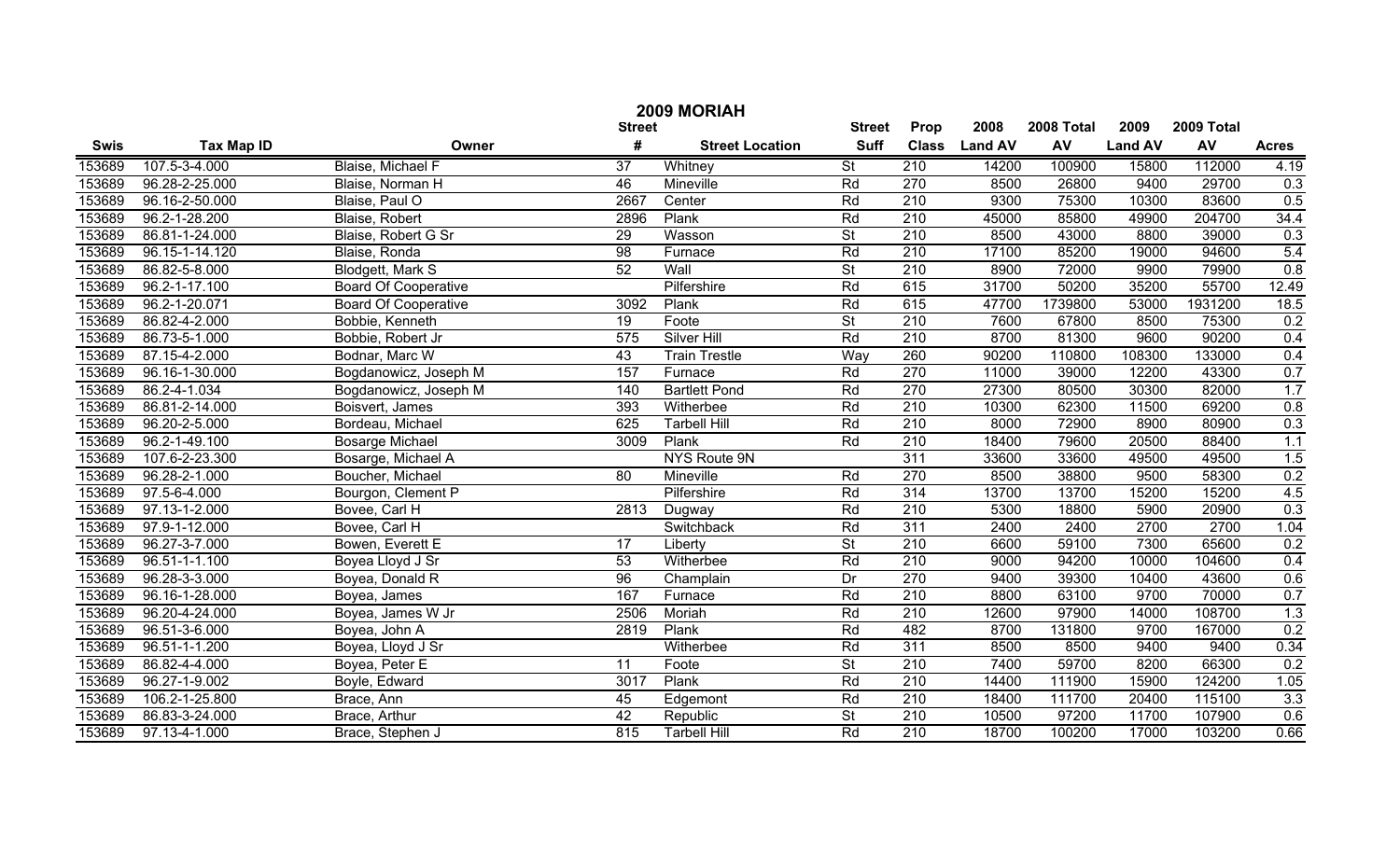| 2009 MORIAH |                   |                          |                 |                        |                          |                  |                |            |                |            |                         |
|-------------|-------------------|--------------------------|-----------------|------------------------|--------------------------|------------------|----------------|------------|----------------|------------|-------------------------|
|             |                   |                          | <b>Street</b>   |                        | <b>Street</b>            | Prop             | 2008           | 2008 Total | 2009           | 2009 Total |                         |
| <b>Swis</b> | <b>Tax Map ID</b> | Owner                    | #               | <b>Street Location</b> | <b>Suff</b>              | <b>Class</b>     | <b>Land AV</b> | AV         | <b>Land AV</b> | AV         | <b>Acres</b>            |
| 153689      | 86.82-5-1.000     | Brace, Thomas P          | 34              | Wall                   | $\overline{\mathsf{St}}$ | 210              | 9000           | 78000      | 10000          | 86600      | 0.4                     |
| 153689      | 96.51-1-10.000    | Brackenbury, David A     |                 | <b>Ensign Pond</b>     | Rd                       | 311              | 900            | 900        | 1000           | 1000       | 0.1                     |
| 153689      | 96.51-1-9.000     | Brackenbury, David A     | 2807            | Plank                  | Rd                       | 483              | 7800           | 42500      | 8700           | 47200      | 0.2                     |
| 153689      | 96.27-2-32.000    | Bradley, Janice M        | 3020            | Plank                  | Rd                       | 220              | 6800           | 69500      | 7500           | 77100      | 0.2                     |
| 153689      | 96.19-1-29.200    | Bradley, Robert          | 382             | <b>Windy Hill</b>      | Rd                       | 210              | 35000          | 160500     | 33900          | 165300     | 5.1                     |
| 153689      | 106.2-1-14.002    | Brady, James F           | 494             | <b>Fairy Lake</b>      | Rd                       | 240              | 38800          | 196400     | 43100          | 218000     | 20.1                    |
| 153689      | 96.3-1-28.005     | Brancato, Ann            | 136             | Crowfoot               | Rd                       | 240              | 125300         | 452200     | 139000         | 501900     | 212.35                  |
| 153689      | 107.5-1-1.120     | <b>Brassard Stacey A</b> | 125             | <b>Fisk</b>            | Rd                       | 210              | 13900          | 74600      | 15400          | 82800      | 2.75                    |
| 153689      | 87.3-1-20.000     | Brassard, Aaron J        | 550             | Pilfershire            | Rd                       | 210              | 14200          | 86300      | 15800          | 119300     | $\overline{5}$          |
| 153689      | 107.5-2-1.000     | Brassard, Andrew J       | 148             | Fisk                   | Rd                       | 210              | 16300          | 89800      | 18100          | 99700      | 2.2                     |
| 153689      | 86.83-1-19.000    | Brassard, Anthony J      | 3173            | Plank                  | Rd                       | 210              | 11900          | 87400      | 13200          | 99100      | 1.35                    |
| 153689      | 86.75-3-2.000     | Brassard, Arthur J       | 3262            | <b>Fisher Hill</b>     | Rd                       | 220              | 11800          | 90400      | 13100          | 100300     | $\overline{\mathbf{1}}$ |
| 153689      | 107.5-2-17.100    | Brassard, Barbara        | 281             | Edgemont               | Rd                       | 311              | 30000          | 30000      | 33300          | 33300      | 7.6                     |
| 153689      | 107.1-1-11.000    | Brassard, Barbara J      | 226             | Edgemont               | Rd                       | 210              | 11100          | 100900     | 12300          | 112000     | 0.7                     |
| 153689      | 86.4-2-7.000      | Brassard, Jerome         | 46              | <b>Bartlett Pond</b>   | Rd                       | 210              | 21000          | 48800      | 23300          | 54200      | 4.8                     |
| 153689      | 97.17-2-5.000     | Brassard, Thomas         | 3113            | <b>Broad</b>           | $\overline{\mathsf{St}}$ | $\overline{210}$ | 7700           | 110000     | 7700           | 110000     | 0.2                     |
| 153689      | 107.1-1-9.200     | Brassard, Thomas G       |                 | Edgemont               | Rd                       | 311              | 8700           | 8700       | 9700           | 9700       | 0.69                    |
| 153689      | 97.10-1-10.000    | Breen, James L           |                 | NYS Route 9N           |                          | 322              | 47600          | 47600      | 52800          | 52800      | 11.45                   |
| 153689      | 97.10-1-11.000    | Breen, James L           | 262             | Elk Inn                | Rd                       | 210              | 38800          | 169300     | 43000          | 187900     | 2.2                     |
| 153689      | 106.4-2-21.200    | Breeyear, Thomas         | 1983            | Moriah                 | Rd                       | 210              | 19000          | 140700     | 21100          | 156200     | 7.12                    |
| 153689      | 107.3-1-1.000     | Breeyear, Timothy        | 1964            | Moriah                 | Rd                       | 240              | 18600          | 114700     | 20600          | 127300     | 10                      |
| 153689      | 96.28-3-4.000     | Brenish, Michael         | 88              | Champlain              | Dr                       | 210              | 7900           | 75000      | 8800           | 77300      | 0.2                     |
| 153689      | 97.14-1-2.002     | Brennan, Bernadette      | 110             | Stone                  | $\overline{\mathsf{St}}$ | 210              | 12500          | 73000      | 13800          | 81000      | 0.9                     |
| 153689      | 97.13-2-27.120    | Brennan, John            | 79              | Forge Hollow           | Rd                       | 210              | 11100          | 39500      | 12300          | 43800      | 0.76                    |
| 153689      | 87.15-3-14.000    | Brennan, Vaugh J         | 19              | <b>Train Trestle</b>   | Wav                      | 260              | 69800          | 100400     | 83800          | 120500     | 0.2                     |
| 153689      | 87.15-1-9.000     | Brennan, Vaugh J         |                 | NYS Route 9N           |                          | 314              | 12900          | 12900      | 14300          | 14300      | 3.86                    |
| 153689      | 96.2-1-23.000     | Brennan, William J       |                 | Plank                  | Rd                       | 322              | 26200          | 26200      | 29100          | 29100      | 40                      |
| 153689      | 96.2-1-25.000     | Brennan, William J       | 2978            | Plank                  | Rd                       | 210              | 17400          | 95000      | 19400          | 105500     | 5.6                     |
| 153689      | 86.3-1-58.000     | Brewster, Ann            |                 | Tracy                  | Rd                       | 322              | 31400          | 31400      | 30600          | 30600      | 68.3                    |
| 153689      | 86.2-4-20.113     | Briggs, Brandon J        | $\overline{72}$ | Riddle                 | Rd                       | $\overline{210}$ | 13200          | 111300     | 14600          | 123500     | 2.24                    |
| 153689      | 96.3-1-32.200     | Briggs, Glenn A          | 2232            | <b>Ensign Pond</b>     | Rd                       | $\overline{210}$ | 39500          | 118400     | 43800          | 122000     | 47.96                   |
| 153689      | 86.2-4-20.131     | Briggs, Kimberly         | 118             | Riddle                 | Rd                       | 260              | 6000           | 22900      | 6600           | 25400      | 1.08                    |
| 153689      | 86.3-1-47.000     | Briggs, Lawrence R       | 419             | <b>Silver Hill</b>     | Rd                       | $\overline{210}$ | 13800          | 109200     | 15300          | 121200     | 2.8                     |
| 153689      | 86.73-5-7.000     | Briggs, Raymond L        | $\overline{25}$ | <b>Bridal</b>          | Row                      | $\overline{210}$ | 9300           | 53200      | 10400          | 59100      | 0.5                     |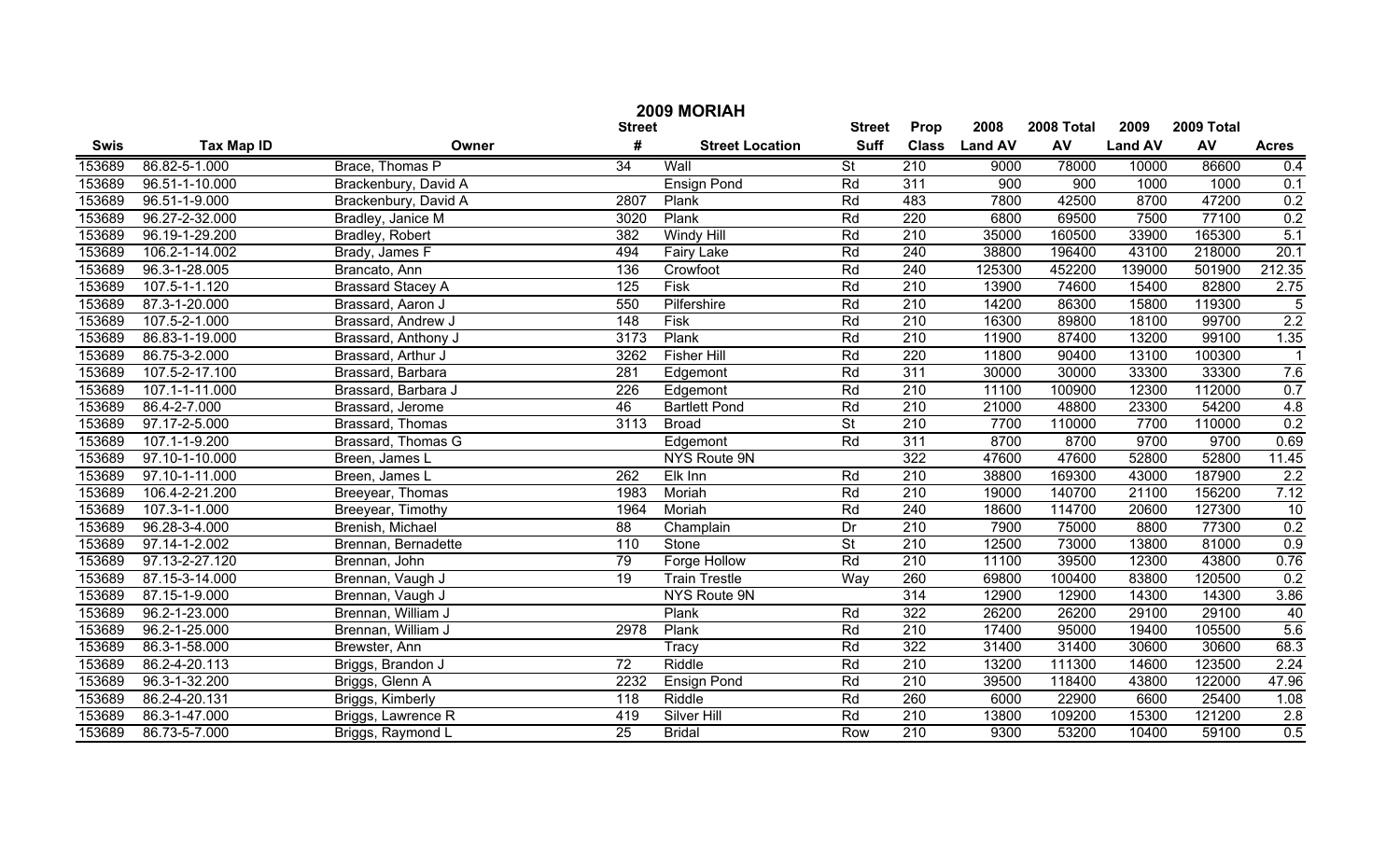|             | 2009 MORIAH         |                        |                   |                        |                 |                  |                |            |                |            |                |  |
|-------------|---------------------|------------------------|-------------------|------------------------|-----------------|------------------|----------------|------------|----------------|------------|----------------|--|
|             |                     |                        | <b>Street</b>     |                        | <b>Street</b>   | Prop             | 2008           | 2008 Total | 2009           | 2009 Total |                |  |
| <b>Swis</b> | <b>Tax Map ID</b>   | Owner                  | #                 | <b>Street Location</b> | <b>Suff</b>     | <b>Class</b>     | <b>Land AV</b> | AV         | <b>Land AV</b> | AV         | <b>Acres</b>   |  |
| 153689      | 96.2-1-57.100       | Briggs, Thomas D       | 42                | Witherbee              | Rd              | 210              | 17300          | 99000      | 19200          | 109900     | 7.5            |  |
| 153689      | 107.5-2-5.121       | Brileya, Richard L     | $\overline{38}$   | Timber                 | Way             | 280              | 69500          | 163200     | 77200          | 168100     | 45.24          |  |
| 153689      | 96.28-2-19.000      | Britt, Dennis          | $\overline{35}$   | Champlain              | Dr              | 311              | 8000           | 8000       | 8900           | 8900       | 0.2            |  |
| 153689      | 96.3-1-13.000       | Brod, Yvonne J         | 405               | Crowfoot               | Rd              | 260              | 28000          | 46500      | 31100          | 51600      | 0.26           |  |
| 153689      | 97.17-6-1.000       | Brooks, Charles A      | 730               | <b>Tarbell Hill</b>    | Rd              | 210              | 12700          | 74300      | 19000          | 82500      | 1.4            |  |
| 153689      | 107.6-1-13.000      | Brooks, John E         | 181               | <b>Lake View</b>       | Ave             | 210              | 6300           | 71300      | 6900           | 79100      | 0.2            |  |
| 153689      | 107.6-1-12.000      | Brooks, John E         | 183               | <b>Lake View</b>       | Ave             | 210              | 13000          | 73500      | 14400          | 81600      | $\overline{2}$ |  |
| 153689      | 87.15-1-8.000       | Brooks, Thomas W       |                   | NYS Route 9N           |                 | 322              | 26900          | 26900      | 29900          | 29900      | 19.29          |  |
| 153689      | 87.4-1-2.200        | Brooks, Thomas W       | 5006              | NYS Route 9N           |                 | 312              | 67900          | 118500     | 75300          | 131500     | 141.8          |  |
| 153689      | 96.2-1-46.000       | Brown, Cheryl A        | 2989              | Plank                  | Rd              | $\overline{210}$ | 15000          | 146300     | 16700          | 162400     | 2.5            |  |
| 153689      | 107.10-1-2.000      | Brown, Rebecca         | 195               | <b>Lake View</b>       | Ave             | $\overline{210}$ | 8600           | 71400      | 9600           | 79300      | 0.3            |  |
| 153689      | 86.74-4-1.000       | Brown, William         | 76                | Curtis                 | Ln              | $\overline{210}$ | 11000          | 32600      | 12200          | 36200      | 0.7            |  |
| 153689      | $106.-1-1.200$      | Bruce, Anna C          | 1679              | <b>Ensign Pond</b>     | Rd              | 240              | 70800          | 99200      | 78600          | 110100     | 97.23          |  |
| 153689      | 97.13-2-19.000      | Bruce, David           | $\overline{92}$   | Forge Hollow           | Rd              | 240              | 21000          | 78800      | 23300          | 87500      | 16.2           |  |
| 153689      | 97.13-2-18.100      | Bruce, David           | $\overline{20}$   | Pumphouse              | Ln              | 322              |                |            | 35000          | 35000      | 34.6           |  |
| 153689      | 96.2-1-66.202       | Bruce, Richard N       | $\overline{96}$   | Chipmunk               | Ln              | 240              | 33800          | 135000     | 37500          | 163900     | 26.6           |  |
| 153689      | 97.9-2-9.000        | Bruce, Robert          |                   | Elk Inn                | Rd              | $\overline{322}$ | 27100          | 27100      | 30100          | 30100      | 23.3           |  |
| 153689      | $96.1 - 1 - 2.000$  | Bruel, Robert          |                   | Silver Hill            | Rd              | 322              | 30700          | 30700      | 34100          | 34100      | 77.7           |  |
| 153689      | 96.3-1-31.200       | Bryan, William J       | 2250              | <b>Ensign Pond</b>     | Rd              | $\overline{210}$ | 14100          | 57900      | 15700          | 64300      | 3.04           |  |
| 153689      | 96.3-1-31.100       | Bryan, William J       |                   | <b>Ensign Pond</b>     | Rd              | 311              | 8500           | 8500       | 9400           | 9400       | 7.26           |  |
| 153689      | 97.13-4-4.000       | Bryant, Charles M      |                   | <b>Broad</b>           | $\overline{St}$ | $\overline{210}$ | 9700           | 68300      | 10800          | 75800      | 0.5            |  |
| 153689      | 87.11-2-15.000      | Bryant, Charles M Sr   | 119               | <b>Mullen Bay</b>      | Ln              | 260              | 53800          | 70300      | 64600          | 84400      | 0.15           |  |
| 153689      | 97.13-4-5.000       | Bryant, Charles Sr     | 3004              | <b>Broad</b>           | $\overline{St}$ | 444              | 44300          | 136800     | 49100          | 151800     | 2.8            |  |
| 153689      | 87.11-2-14.000      | Bryant, Daniel         | $\frac{115}{115}$ | <b>Mullen Bay</b>      | Ln              | 260              | 58000          | 103200     | 69600          | 123800     | 0.2            |  |
| 153689      | 107.6-1-11.200      | Bryant, Daniel J       | 339               | Edgemont               | Rd              | 280              | 14700          | 255100     | 16400          | 275500     | 4.9            |  |
| 153689      | 96.20-4-16.140      | Bryant, Marie L        | 724               | <b>Tarbell Hill</b>    | Rd              | $\overline{210}$ | 10500          | 119400     | 17600          | 132500     | 0.43           |  |
| 153689      | 87.3-1-16.120       | Bryant, Timothy        |                   | NYS Route 9N           |                 | 322              | 32900          | 32900      | 35650          | 35650      | 62             |  |
| 153689      | 87.11-2-16.000      | Bryant, Timothy M      | 125               | Mullen Bay             | Ln              | 260              | 14100          | 109100     | 70000          | 130900     | 0.4            |  |
| 153689      | 106.2-1-37.200      | Bryant, William C      | 2277              | Moriah                 | Rd              | 240              | 43000          | 156800     | 47700          | 174000     | 35.5           |  |
| 153689      | 96.16-2-13.000      | Buchanan, Bruce J      | 2724              | Center                 | Rd              | 210              | 12200          | 90200      | 16500          | 100100     | 1.1            |  |
| 153689      | 96.2-1-32.000       | Budwick, Donald L Jr   | $\overline{31}$   | <b>Titus</b>           | Rd              | 210              | 14300          | 58900      | 15900          | 65400      | 3.1            |  |
| 153689      | 87.15-3-1.000       | <b>Buell Richard E</b> |                   | <b>NYS Route 9N</b>    |                 | 314              | 29500          | 29500      | 35400          | 35400      | 0.04           |  |
| 153689      | 87.15-1-6.000       | Buell, Richard E       | 5058              | NYS Route 9N           |                 | $\overline{210}$ | 28000          | 103800     | 31100          | 115200     | 6.6            |  |
| 153689      | $107.6 - 1 - 5.000$ | Burbank, Michael B     | 42                | Lake View              | Ave             | $\overline{210}$ | 13000          | 90400      | 14400          | 100300     | 1.7            |  |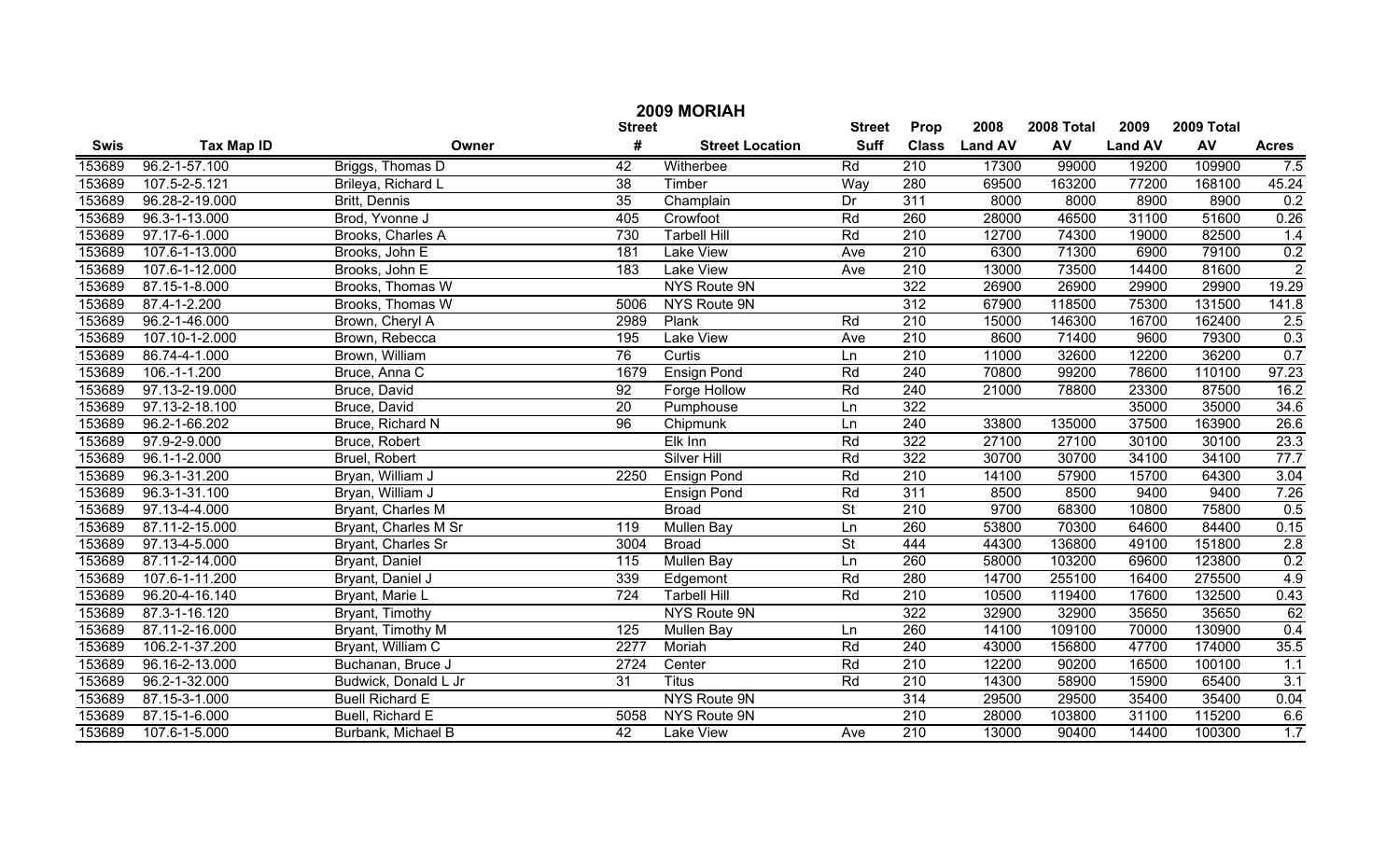|             | 2009 MORIAH              |                               |                 |                        |                          |                  |                |                 |                |            |                |  |
|-------------|--------------------------|-------------------------------|-----------------|------------------------|--------------------------|------------------|----------------|-----------------|----------------|------------|----------------|--|
|             |                          |                               | <b>Street</b>   |                        | <b>Street</b>            | Prop             | 2008           | 2008 Total      | 2009           | 2009 Total |                |  |
| <b>Swis</b> | <b>Tax Map ID</b>        | Owner                         | #               | <b>Street Location</b> | <b>Suff</b>              | <b>Class</b>     | <b>Land AV</b> | AV              | <b>Land AV</b> | AV         | <b>Acres</b>   |  |
| 153689      | 86.75-3-1.100            | Burgelin, Jane W              |                 | <b>Fisher Hill</b>     | Rd                       | 311              | 8300           | 8300            | 9200           | 9200       | 0.6            |  |
| 153689      | 107.6-1-9.000            | Burger, Duane                 | 326             | Edgemont               | Rd                       | $\overline{210}$ | 21300          | 118700          | 29800          | 131800     | 0.6            |  |
| 153689      | 86.83-4-3.000            | Burgey, Dawn M                | 3130            | Plank                  | Rd                       | 210              | 10100          | 85100           | 11200          | 94500      | 0.7            |  |
| 153689      | 86.83-4-8.000            | Burgey, Raymond               |                 | Teft                   | Ln                       | 311              | 8000           | 8000            | 8900           | 8900       | 0.5            |  |
| 153689      | 106.2-1-15.000           | Burgey, Raymond D             | 2427            | Moriah                 | Rd                       | 210              | 14600          | 84600           | 16200          | 93900      | 3.3            |  |
| 153689      | 96.28-1-12.019           | Burhart, Thomas J             | $\overline{20}$ | Liberty                | $\overline{\mathsf{St}}$ | 210              | 6100           | 59100           | 6800           | 63600      | 0.2            |  |
| 153689      | 96.16-1-10.000           | Burke, Daniel O               | 2729            | Center                 | Rd                       | 210              | 17000          | 85300           | 17000          | 89500      | 0.7            |  |
| 153689      | 86.81-1-26.000           | Burke, William                | 25              | Wasson                 | $\overline{\mathsf{St}}$ | 270              | 5300           | 20500           | 5300           | 8000       | 0.2            |  |
| 153689      | 96.20-1-15.000           | Burkett, Joni S               | 541             | <b>Windy Hill</b>      | Rd                       | 210              | 8600           | 62900           | 9500           | 69800      | 0.4            |  |
| 153689      | 86.73-5-8.000            | Burkey, Holly R               | 34              | <b>Bridal</b>          | Row                      | $\overline{210}$ | 6700           | 50000           | 7400           | 55500      | 0.2            |  |
| 153689      | 86.2-4-12.000            | Burlingame, Steven J          | 82              | Mountain Spring        | Rd                       | $\overline{210}$ | 5300           | 63000           | 5900           | 69900      | 0.3            |  |
| 153689      | 97.6-1-5.000             | Burt, Rodney W                | 4763            | NYS Route 9N           |                          | $\overline{210}$ | 16800          | 63400           | 18700          | 70400      | 4.08           |  |
| 153689      | 97.13-2-27.200           | Busby, Wayne                  | 83              | Forge Hollow           | Rd                       | 314              | 4000           | 4000            | 4400           | 4400       | 0.15           |  |
| 153689      | 96.2-1-49.200            | Bush, Dana L                  | 3005            | Plank                  | Rd                       | 270              | 16400          | 66100           | 18200          | 73400      | 1.14           |  |
| 153689      | 86.81-1-1.000            | Bush, Jeanne M                | $\overline{77}$ | Wasson                 | $\overline{\mathsf{St}}$ | $\overline{210}$ | 8300           | 37000           | 9200           | 41100      | 0.3            |  |
| 153689      | 97.13-3-1.110            | Bush, John                    | 3097            | <b>Broad</b>           | $\overline{\mathsf{St}}$ | $\overline{210}$ | 8200           | 62500           | 9100           | 69400      | 0.3            |  |
| 153689      | 97.13-3-4.000            | Bush, John                    |                 | <b>Broad</b>           | $\overline{\mathsf{St}}$ | 311              | 3800           | 3800            | 4200           | 4200       | 0.08           |  |
| 153689      | 97.13-3-3.000            | Bush, Louise                  |                 | <b>Broad</b>           | $\overline{\mathsf{St}}$ | 311              | 5500           | 5500            | 6100           | 6100       | 0.1            |  |
| 153689      | 636.89-9999-705.820/1882 | Cable & Wireless Inc          |                 | <b>Outside Plant</b>   |                          | 836              | $\mathbf 0$    | $\overline{98}$ | $\mathbf{0}$   | 97         | 0.01           |  |
| 153689      | 636.89-9999-705.820/1881 | Cable & Wireless Inc          |                 | <b>Outside Plant</b>   |                          | 836              | $\mathbf 0$    | 9423            | $\Omega$       | 9316       | 0.01           |  |
| 153689      | 97.9-1-11.000            | <b>Cablevision Industries</b> | 155             | Switchback             | Rd                       | 835              | 6500           | 36500           | 6500           | 36500      | 0.17           |  |
| 153689      | 96.2-1-58.000            | Cadmus, Susan M               | 54              | Witherbee              | Rd                       | 210              | 12900          | 102500          | 14300          | 113800     | $\overline{2}$ |  |
| 153689      | 97.13-1-21.300           | Calabrese, Carlo A            | 751             | <b>Tarbell Hill</b>    | Rd                       | 210              | 19200          | 125800          | 19900          | 139600     | 1.25           |  |
| 153689      | 96.2-1-3.122             | Calabrese, Charles C          | 99              | Silver Hill            | Rd                       | 210              | 15400          | 135900          | 17000          | 150800     | 4.08           |  |
| 153689      | 86.83-3-26.000           | Callahan, Edward              | 3115            | Plank                  | Rd                       | 210              | 10500          | 96500           | 11600          | 107100     | 0.6            |  |
| 153689      | 96.51-2-16.200           | Callahan, Michael             | 2784            | Center                 | Rd                       | 311              | 1200           | 1200            | 1300           | 1300       | 0.2            |  |
| 153689      | 96.51-2-16.100           | Callahan, Michael             | 2780            | Center                 | Rd                       | 280              | 16600          | 224900          | 19900          | 239600     | $\overline{5}$ |  |
| 153689      | 96.16-2-24.000           | Callahan, Thomas R            | 2702            | Dugway                 | Rd                       | 210              | 12400          | 107100          | 18000          | 119900     | 6              |  |
| 153689      | 96.51-2-14.000           | Callahan, Thomas W            | 2790            | Center                 | Rd                       | 210              | 10100          | 72100           | 11200          | 80000      | 0.5            |  |
| 153689      | 86.83-1-14.000           | Callockio, Evelyn             | 3187            | Plank                  | Rd                       | $\overline{220}$ | 14300          | 77200           | 15900          | 85700      | 0.5            |  |
| 153689      | 97.14-1-13.000           | Capuano, Susan C              | $\overline{75}$ | Stone                  | $\overline{\mathsf{St}}$ | $\overline{210}$ | 10400          | 58300           | 11500          | 64700      | 0.6            |  |
| 153689      | 96.28-1-14.000           | Carlson, Gerald               | 51              | Harmony                | Rd                       | $\overline{210}$ | 6300           | 65400           | 7000           | 72600      | 0.2            |  |
| 153689      | 96.1-1-37.000            | Carniglia, Matthew X          |                 | Chipmunk               | Ln                       | 912              | 16800          | 16800           | 18600          | 18600      | 22.48          |  |
| 153689      | 96.1-1-24.000            | Carniglia, Matthew X          |                 | Crowfoot               | Rd                       | 912              | 47300          | 47300           | 52500          | 52500      | 61.93          |  |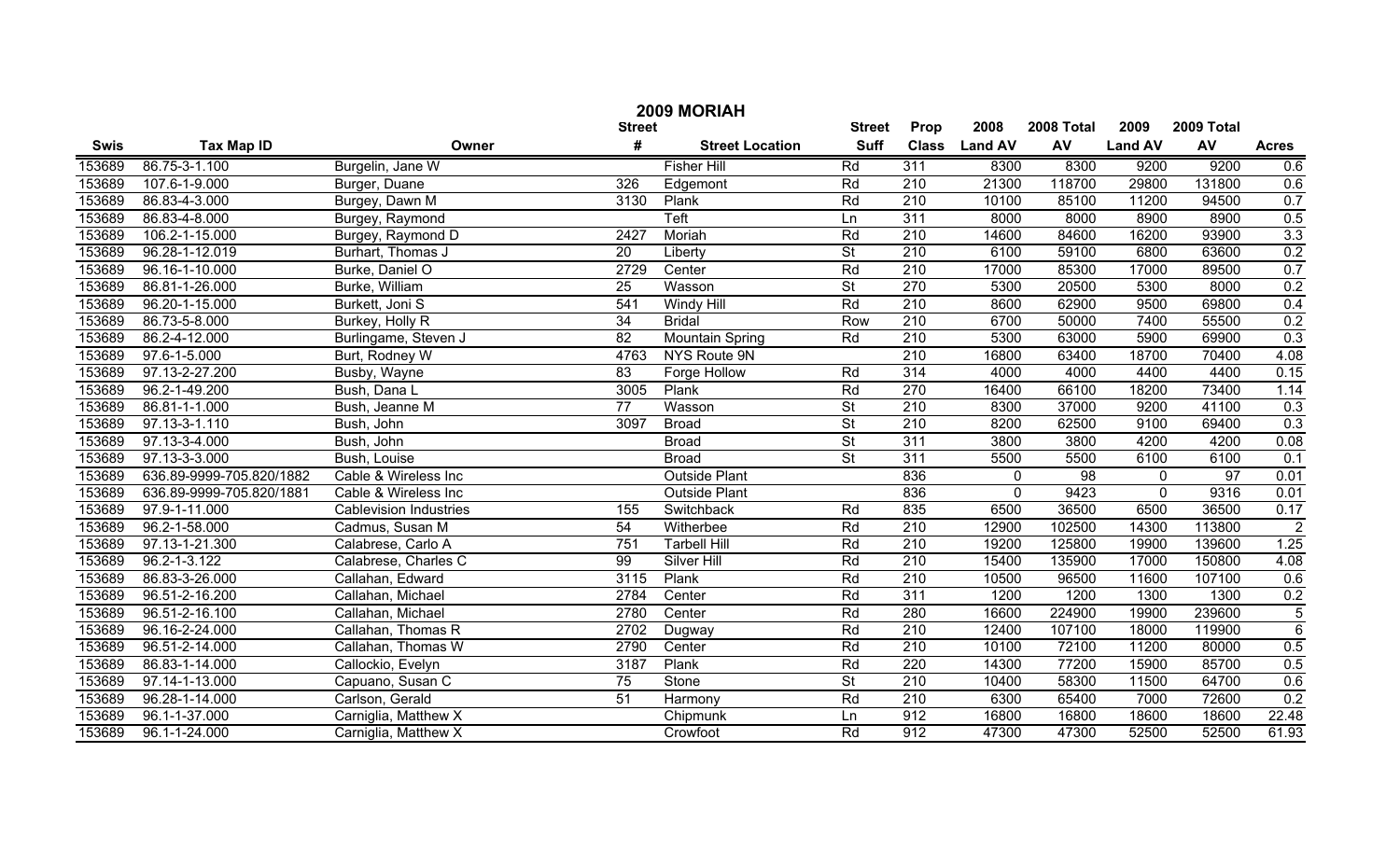|        | 2009 MORIAH         |                              |                  |                            |                 |                  |               |            |                |            |                  |  |
|--------|---------------------|------------------------------|------------------|----------------------------|-----------------|------------------|---------------|------------|----------------|------------|------------------|--|
|        |                     |                              | <b>Street</b>    |                            | <b>Street</b>   | Prop             | 2008          | 2008 Total | 2009           | 2009 Total |                  |  |
| Swis   | <b>Tax Map ID</b>   | Owner                        | #                | <b>Street Location</b>     | <b>Suff</b>     |                  | Class Land AV | AV         | <b>Land AV</b> | AV         | <b>Acres</b>     |  |
| 153689 | 107.3-1-10.000      | Caron, Geriann R             |                  | NYS Route 9N               |                 | 322              | 5700          | 5700       | 6300           | 6300       | 14.3             |  |
| 153689 | 107.3-5-2.000       | Caron, Geriann R             | 3705             | NYS Route 9N               |                 | 271              | 15200         | 35800      | 16800          | 34800      | 3.8              |  |
| 153689 | 107.3-5-3.000       | Caron, William L             | 3695             | NYS Route 9N               |                 | $\overline{210}$ | 10300         | 46600      | 11400          | 51700      | 0.5              |  |
| 153689 | 96.28-3-12.000      | Carpenter, Edward B Jr       | 60               | Champlain                  | Dr              | $\overline{210}$ | 10200         | 60700      | 11300          | 67400      | 0.8              |  |
| 153689 | 86.83-3-13.000      | Carpenter, Richard J         | 3125             | Plank                      | Rd              | 210              | 7800          | 69400      | 8600           | 77000      | 0.2              |  |
| 153689 | 107.5-2-11.010      | Carpenter, Thomas C          | $\overline{48}$  | <b>Lake View</b>           | Ave             | 210              | 15000         | 97700      | 16600          | 108400     | 4.7              |  |
| 153689 | 96.15-1-6.000       | Carr Kimberly M              | 2459             | <b>Ensign Pond</b>         | Rd              | 210              | 13000         | 55800      | 14400          | 61900      | 1.8              |  |
| 153689 | 96.15-1-7.100       | Carr Kimberly M              |                  | <b>Ensign Pond</b>         | Rd              | 314              | 2200          | 2200       | 2400           | 2400       | 1.9              |  |
| 153689 | 96.16-2-6.001       | Carr, Michael R              | 162              | Furnace                    | Rd              | 210              | 15000         | 161950     | 19800          | 166800     | 2.4              |  |
| 153689 | 106.2-1-26.000      | Carr, Nancy                  | 18               | Edgemont                   | Rd              | 210              | 13800         | 47800      | 15400          | 53100      | 2.7              |  |
| 153689 | 86.73-1-5.000       | Carr, Rollin                 | 560              | Dalton Hill                | Rd              | 210              | 6000          | 25400      | 6700           | 28200      | 0.1              |  |
| 153689 | 86.73-1-4.000       | Carr, Rollin E               | 562              | Dalton Hill                | Rd              | 210              | 5000          | 28000      | 5600           | 31100      | 0.1              |  |
| 153689 | 106.2-1-25.700      | Carr, Rollin E               |                  | Moriah                     | Rd              | 311              | 19700         | 19700      | 21900          | 21900      | 3.2              |  |
| 153689 | 96.28-3-9.000       | Carr, Rollin E Jr            | $\overline{70}$  | Champlain                  | $\overline{Dr}$ | $\overline{270}$ | 8900          | 31400      | 9900           | 34900      | 0.4              |  |
| 153689 | $96.2 - 1 - 42.000$ | Carr, Rollin E Jr            | 2935             | Plank                      | Rd              | 210              | 9300          | 29600      | 10400          | 32900      | 0.4              |  |
| 153689 | 97.5-6-12.001       | Carrow, Larry                |                  | Cheney                     | Rd              | 322              | 12400         | 12400      | 13800          | 13800      | 25               |  |
| 153689 | 96.16-2-33.200      | Carrow, Larry                | 2624             | Center                     | Rd              | $\overline{210}$ | 12500         | 90600      | 15100          | 100600     | 1.1              |  |
| 153689 | 96.28-3-5.000       | Carson, Carol                | 84               | Champlain                  | Dr              | 270              | 7900          | 51100      | 8700           | 61100      | 0.2              |  |
| 153689 | 86.75-4-23.100      | Carson, Eric                 | 3193             | Plank                      | Rd              | 483              | 9100          | 39100      | 10100          | 43400      | 0.34             |  |
| 153689 | 86.4-2-5.000        | Carson, George Jr            | 102              | <b>Bartlett Pond</b>       | Rd              | $\overline{210}$ | 22600         | 100400     | 25000          | 111400     | 10.1             |  |
| 153689 | 86.4-2-3.100        | Carson, Ruth I               |                  | <b>Bartlett Pond</b>       | Rd              | 322              | 8600          | 8600       | 9500           | 9500       | 19.98            |  |
| 153689 | 96.51-2-15.000      | Carson, William              | 2786             | Center                     | Rd              | 210              | 8500          | 34200      | 9500           | 38000      | 0.3              |  |
| 153689 | 96.3-1-27.000       | Carter, Elliery W            | 2215             | Ensign Pond                | Rd              | 312              | 15300         | 20400      | 16900          | 22600      | 4.55             |  |
| 153689 | 86.3-1-41.000       | Casey, John M                | 524              | <b>Silver Hill</b>         | Rd              | $\overline{210}$ | 13000         | 52300      | 14500          | 58100      | $\overline{1.9}$ |  |
| 153689 | 107.5-2-3.000       | Caswell, James L             | $\overline{122}$ | Fisk                       | Rd              | 270              | 8900          | 57500      | 9900           | 63800      | 0.4              |  |
| 153689 | 96.16-2-26.000      | <b>Catholic Cemetery</b>     |                  | Plank                      | Rd              | 695              | 25500         | 25500      | 28300          | 28300      | 17               |  |
| 153689 | 96.2-2-8.300        | Cawley, Sean C               |                  | Chipmunk                   | Ln              | 322              | 15000         | 15000      | 16600          | 16600      | 38               |  |
| 153689 | $96.2 - 2 - 6.000$  | Cawley, Sean C               |                  | Chipmunk                   | Ln              | 322              | 25800         | 25800      | 28600          | 28600      | 22.5             |  |
| 153689 | $96.1 - 1 - 6.000$  | Celotti, Dylan T             | 226              | Silver Hill                | Rd              | 240              | 34500         | 167000     | 42200          | 110000     | $\overline{27}$  |  |
| 153689 | 96.2-1-24.000       | Celotti, George T            | 2984             | Plank                      | Rd              | 210              | 16600         | 135700     | 18400          | 144200     | 5.1              |  |
| 153689 | 97.17-5-1.000       | <b>Central School Dist 1</b> | $\overline{39}$  | Viking                     | Ln              | 612              | 162100        | 15768000   | 180000         | 17502500   | 61.5             |  |
| 153689 | 96.16-1-24.000      | Chaab Hill Assoc LLC         | 219              | Furnace                    | Rd              | 210              | 8900          | 52400      | 9900           | 35000      | 0.37             |  |
| 153689 | 96.20-1-3.000       | Chamberlain, Alfred J        | 2601             | Center                     | Rd              | $\overline{210}$ | 10800         | 61400      | 12000          | 68200      | 0.68             |  |
| 153689 | 95.-2-21.000        | Chang, Elain MV              |                  | $\overline{\text{Tr}}$ acy | Rd              | 322              | 49100         | 49100      | 54500          | 54500      | 124.4            |  |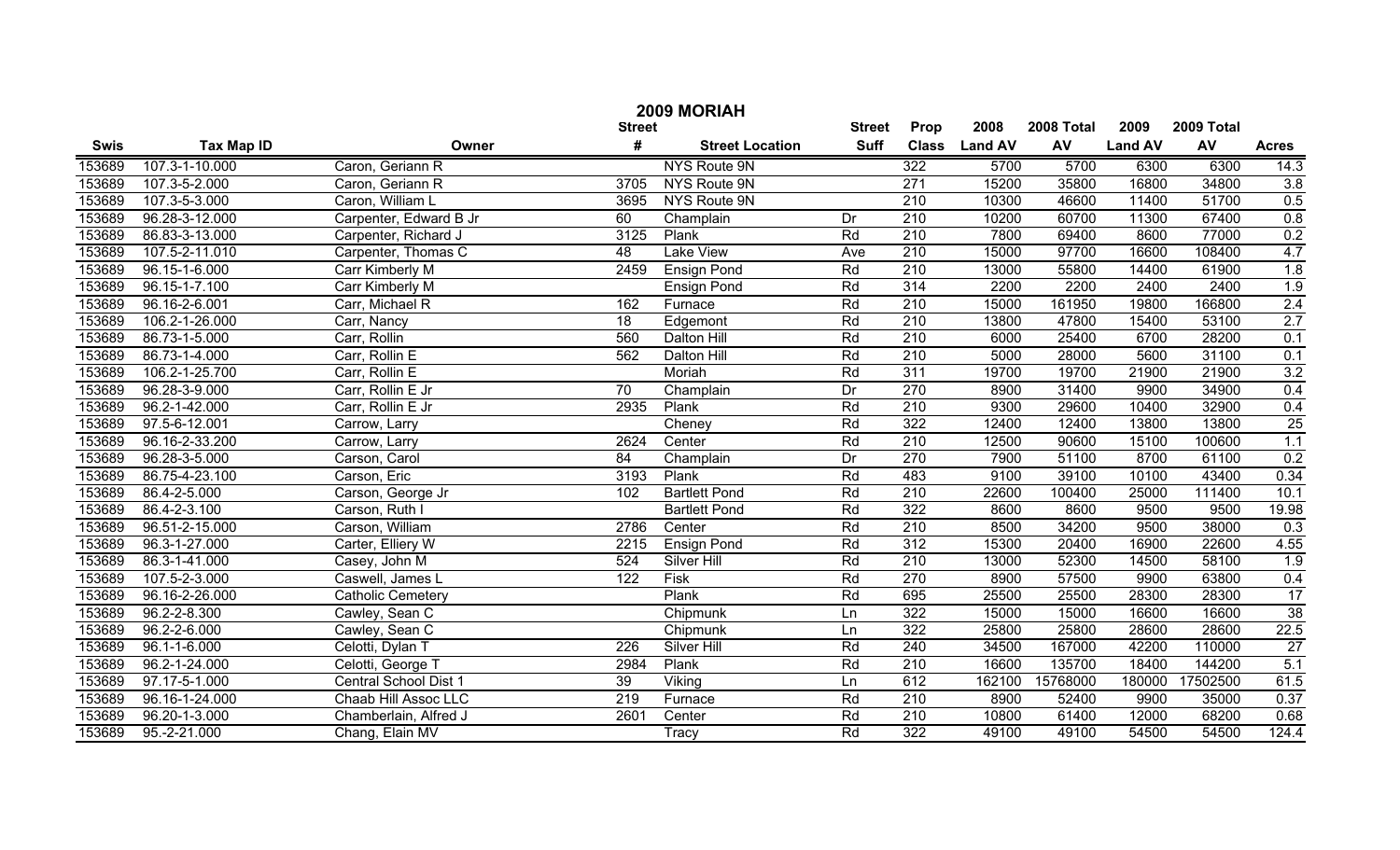| 2009 MORIAH |                   |                            |                 |                        |                          |                  |                |            |                |            |                 |  |
|-------------|-------------------|----------------------------|-----------------|------------------------|--------------------------|------------------|----------------|------------|----------------|------------|-----------------|--|
|             |                   |                            | <b>Street</b>   |                        | <b>Street</b>            | Prop             | 2008           | 2008 Total | 2009           | 2009 Total |                 |  |
| <b>Swis</b> | <b>Tax Map ID</b> | Owner                      | #               | <b>Street Location</b> | <b>Suff</b>              | <b>Class</b>     | <b>Land AV</b> | AV         | <b>Land AV</b> | AV         | <b>Acres</b>    |  |
| 153689      | 96.27-4-4.000     | Chappell, James R          | 49              | Harmony                | Rd                       | 210              | 5100           | 50200      | 5600           | 55700      | 0.1             |  |
| 153689      | 86.73-7-4.000     | Chappell, Ronald N Jr      | 473             | Witherbee              | Rd                       | 210              | 17900          | 67300      | 19900          | 74700      | 0.7             |  |
| 153689      | 96.19-1-30.000    | Chapuk, Martin W Jr        | 348             | <b>Windy Hill</b>      | Rd                       | 120              | 60500          | 100400     | 67100          | 111400     | 69.3            |  |
| 153689      | 96.19-1-30.000/1  | Chapuk, Martin W Jr        | 360             | <b>Windy Hill</b>      | Rd                       | 210              | 300            | 58200      | 300            | 64600      | 0.01            |  |
| 153689      | 86.75-3-9.111     | Charbonneau, Jean M        | 38              | Dynamite               | Way                      | 210              | 21000          | 87100      | 35000          | 110000     | 14              |  |
| 153689      | 97.9-2-2.210      | Cheney, Fay A              | 132             | Cheney                 | Rd                       | 240              |                |            | 58000          | 168000     | 55.2            |  |
| 153689      | 97.17-6-27.000    | Cheney, Jamie J            | 167             | <b>Fisk</b>            | Rd                       | 270              | 7400           | 17500      | 8200           | 19400      | 0.2             |  |
| 153689      | 97.9-2-2.220      | Cheney, Kasey F            |                 | Cheney                 | Rd                       | 240              |                |            | 32000          | 62000      | 33              |  |
| 153689      | 97.5-7-1.000      | Cheney, Walter             | 146             | Cheney                 | Rd                       | 210              | 16900          | 56300      | 18800          | 62500      | 6.2             |  |
| 153689      | 86.3-1-17.000     | Chiarella Christina M      | 637             | Dalton Hill            | Rd                       | 270              | 8200           | 40100      | 9100           | 44500      | 0.3             |  |
| 153689      | 86.83-3-7.000     | Childs, John A             | 3149            | Plank                  | Rd                       | 210              | 8900           | 88000      | 9900           | 90600      | 0.5             |  |
| 153689      | 106.4-2-16.000    | Childs, Lisa A             | 2034            | Moriah                 | Rd                       | 240              | 28700          | 104200     | 31900          | 57900      | $\overline{23}$ |  |
| 153689      | 96.27-5-6.000     | Christian, Arthur          | 14              | Federal                | $\overline{\mathsf{St}}$ | 210              | 6800           | 47700      | 7500           | 52900      | 0.2             |  |
| 153689      | 96.16-1-32.300    | Christian, Francis         | 131             | Furnace                | Rd                       | 210              | 16000          | 25200      | 17800          | 28000      | 3.47            |  |
| 153689      | 96.16-1-32.100    | Christian, Francis A       | 143             | Furnace                | Rd                       | 271              | 20000          | 37700      | 22200          | 41800      | 21.05           |  |
| 153689      | 96.20-4-12.000    | Christian, Francis A       | 658             | <b>Tarbell Hill</b>    | Rd                       | 210              | 11500          | 86300      | 12800          | 95800      | 0.9             |  |
| 153689      | 96.28-2-28.000    | Christian, Shawna A        | 58              | Mineville              | Rd                       | 270              | 8500           | 43700      | 9400           | 48500      | 0.3             |  |
| 153689      | 96.27-5-2.000     | Christian, Shawna A        | 24              | Harmony                | Rd                       | 210              | 6800           | 71500      | 7600           | 79400      | 0.2             |  |
| 153689      | 96.52-1-3.000     | Church Saints Peter & Paul | 2754            | Dugway                 | Rd                       | 695              | 13900          | 13900      | 15400          | 15400      | 0.9             |  |
| 153689      | 86.81-1-4.000     | Cifrian, Lena              | 71              | Wasson                 | $\overline{\mathsf{St}}$ | 210              | 3400           | 26800      | 3700           | 29700      | 0.1             |  |
| 153689      | 106.4-2-13.000    | Clark Jeanette             | 2128            | Moriah                 | Rd                       | 210              | 10900          | 35600      | 12100          | 39500      | 0.6             |  |
| 153689      | 96.2-2-9.000      | Clark, Allan D             | 77              | Witherbee              | Rd                       | 210              | 15500          | 104500     | 23500          | 110000     | 3.1             |  |
| 153689      | 86.81-4-4.000     | Clark, Allen               | 23              | Lamos                  | Ln                       | 210              | 2700           | 13200      | 3000           | 14700      | 0.1             |  |
| 153689      | 107.6-2-13.000    | Clark, Charles             | 4063            | NYS Route 9N           |                          | $\overline{210}$ | 23600          | 129800     | 40000          | 149300     | 0.8             |  |
| 153689      | 86.81-4-5.000     | Clark, George S            | 25              | Lamos                  | Ln                       | 210              | 10800          | 37100      | 12000          | 41200      | 0.7             |  |
| 153689      | 86.74-6-9.200     | Clark, Harry W III         | $\overline{53}$ | Wall                   | $\overline{\mathsf{St}}$ | 270              | 10300          | 36600      | 11400          | 40600      | 0.58            |  |
| 153689      | 86.75-4-23.200    | Clark, Lawrence E          | $\overline{95}$ | Wall                   | $\overline{\mathsf{St}}$ | 210              | 7400           | 49200      | 8200           | 54600      | 0.41            |  |
| 153689      | 96.3-1-30.000     | Clark, Michael W           | 2245            | <b>Ensign Pond</b>     | Rd                       | 210              | 15200          | 38200      | 16900          | 42400      | 3.86            |  |
| 153689      | 86.73-1-17.000    | Clarke, Todd M             | 547             | Dalton Hill            | Rd                       | 210              | 2800           | 29700      | 3100           | 33000      | 0.1             |  |
| 153689      | 107.5-3-2.000     | Clarke, Todd M             | 11              | Whitney                | $\overline{\mathsf{St}}$ | $\overline{210}$ | 27100          | 216400     | 30100          | 222900     | 4.74            |  |
| 153689      | 96.27-2-20.000    | Coburn, Daniel             | 21              | Harmony                | Rd                       | $\overline{210}$ | 6200           | 48600      | 6800           | 53900      | 0.2             |  |
| 153689      | 86.3-1-22.000     | Coburn, Timothy            | 588             | Dalton Hill            | Rd                       | $\overline{210}$ | 11800          | 46600      | 13100          | 51700      | $\overline{1}$  |  |
| 153689      | 86.3-1-21.000     | Coburn, Timothy            | 602             | Dalton Hill            | Rd                       | 270              | 18900          | 24800      | 21000          | 27500      | $\overline{7}$  |  |
| 153689      | 97.14-1-21.000    | Cochran, Rachel            | 111             | Stone                  | $\overline{\mathsf{St}}$ | $\overline{210}$ | 10800          | 62400      | 12000          | 69300      | 0.6             |  |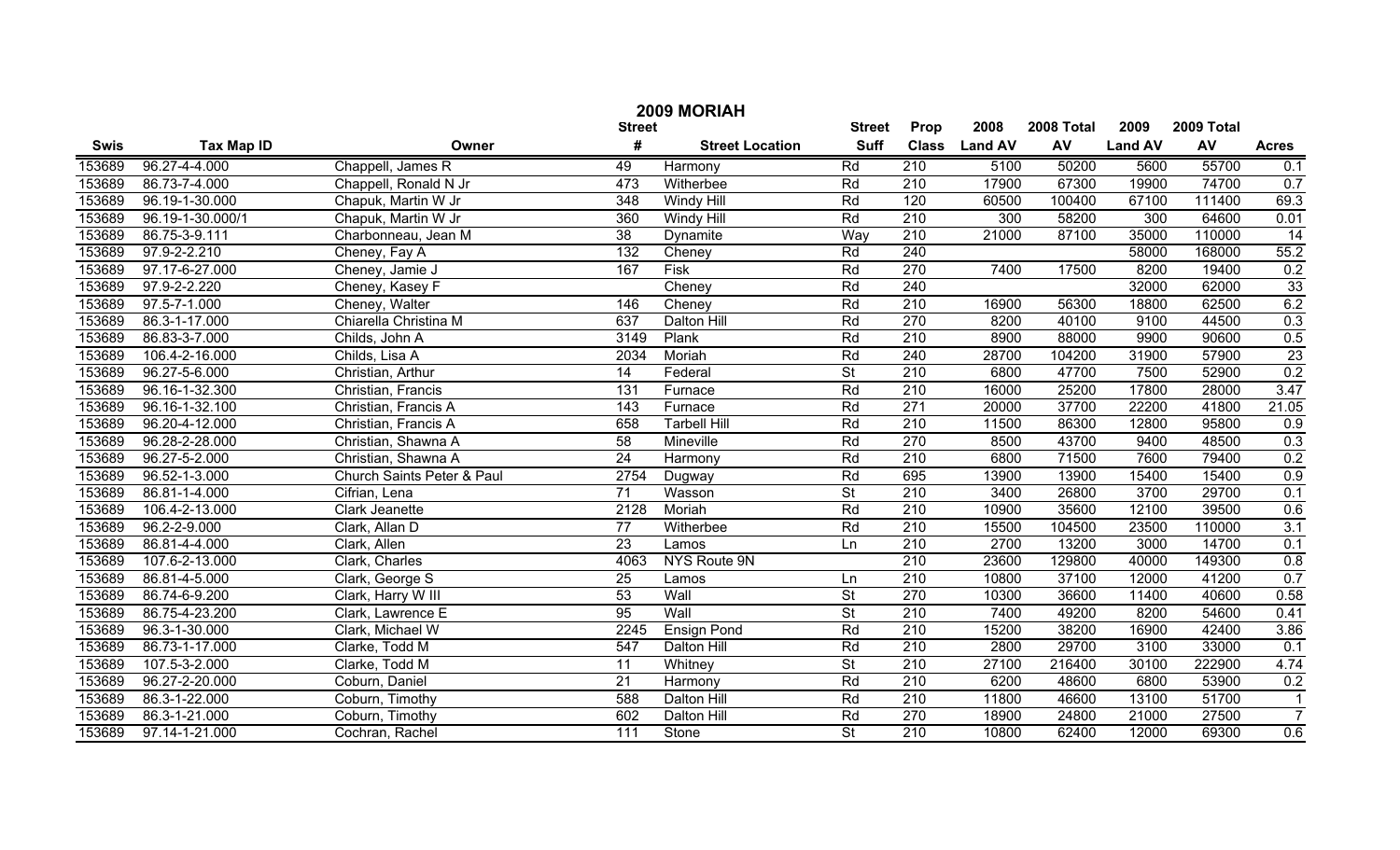|        | 2009 MORIAH         |                       |                  |                        |                          |                  |                |            |                |            |                         |  |  |
|--------|---------------------|-----------------------|------------------|------------------------|--------------------------|------------------|----------------|------------|----------------|------------|-------------------------|--|--|
|        |                     |                       | <b>Street</b>    |                        | <b>Street</b>            | Prop             | 2008           | 2008 Total | 2009           | 2009 Total |                         |  |  |
| Swis   | <b>Tax Map ID</b>   | Owner                 | #                | <b>Street Location</b> | <b>Suff</b>              | <b>Class</b>     | <b>Land AV</b> | AV         | <b>Land AV</b> | AV         | <b>Acres</b>            |  |  |
| 153689 | 96.27-2-33.000      | Cogswell, Phillip     | 3024             | Plank                  | Rd                       | 210              | 6300           | 69000      | 7500           | 86600      | 0.2                     |  |  |
| 153689 | 86.83-4-1.000       | Cogswell, William D   | 3138             | Plank                  | Rd                       | $\overline{210}$ | 10400          | 74200      | 11600          | 82400      | 0.7                     |  |  |
| 153689 | 86.4-2-1.000        | Cohen, Tanya K        | $\overline{212}$ | <b>Bartlett Pond</b>   | Rd                       | 240              | 27600          | 116400     | 30600          | 129200     | 24.6                    |  |  |
| 153689 | 86.2-4-13.000       | Cohen, Tanya K        | $\overline{216}$ | <b>Bartlett Pond</b>   | Rd                       | 240              | 26300          | 46000      | 29200          | 51100      | 44.5                    |  |  |
| 153689 | 86.75-4-8.000       | Cohen, William M      | 3215             | <b>Fisher Hill</b>     | Rd                       | 311              | 4000           | 4000       | 4400           | 4400       | 0.1                     |  |  |
| 153689 | 96.27-5-22.000      | <b>Colburn Robert</b> | 19               | Champlain              | Dr                       | 220              | 7400           | 114700     | 8200           | 127300     | 0.3                     |  |  |
| 153689 | 97.10-1-6.213       | Colburn, Harold       | $\overline{17}$  | Coyote Ridge           | Way                      | 210              | 24500          | 138100     | 28200          | 157400     | 5.35                    |  |  |
| 153689 | 86.3-1-44.000       | Colburn, Janice M     | 476              | Silver Hill            | Rd                       | 210              | 11300          | 52500      | 12600          | 58300      | 0.8                     |  |  |
| 153689 | 86.2-4-18.100       | Colburn, Mary W       | 107              | <b>Bartlett Pond</b>   | Rd                       | 240              | 23000          | 66600      | 25500          | 73900      | 10.4                    |  |  |
| 153689 | 86.66-1-15.000      | Collier, Gail         | 13               | <b>Mountain Spring</b> | Rd                       | 210              | 12600          | 37300      | 16000          | 52900      | 1.3                     |  |  |
| 153689 | 86.4-2-8.100        | Collins, Gail E       |                  | <b>Bartlett Pond</b>   | Rd                       | 314              | 10900          | 10900      | 12100          | 12100      | 2.52                    |  |  |
| 153689 | 107.6-2-12.000      | Collins, Terry M      | 4069             | NYS Route 9N           |                          | 483              | 25300          | 152500     | 38900          | 169300     | 2.67                    |  |  |
| 153689 | 107.6-2-3.000       | Collupy, Amy          | 363              | Edgemont               | Rd                       | 210              | 19000          | 90300      | 21100          | 100200     | 1.1                     |  |  |
| 153689 | 107.6-2-4.000       | Collupy, Raymond W    | 361              | Edgemont               | Rd                       | $\overline{210}$ | 17700          | 101500     | 19700          | 112700     | 3.4                     |  |  |
| 153689 | $86.3 - 1 - 12.000$ | Com-Net Ericsson Inc  | 729              | Dalton Hill            | Rd                       | 833              | 10500          | 14425      | 10500          | 14425      | 2.8                     |  |  |
| 153689 | 107.6-2-6.000       | Conley, Lincoln H     | 419              | Edgemont               | Rd                       | 210              | 21500          | 61000      | 23900          | 67700      | 3.1                     |  |  |
| 153689 | 97.13-4-6.000       | Conn, William W       | 2990             | <b>Broad</b>           | $\overline{\mathsf{St}}$ | $\overline{210}$ | 16100          | 87400      | 17900          | 97000      | 4.7                     |  |  |
| 153689 | 96.27-4-6.000       | Connery Nancy A       | 41               | Harmony                | Rd                       | $\overline{210}$ | 5800           | 69500      | 6400           | 72150      | 0.1                     |  |  |
| 153689 | 96.51-3-1.000       | Conway, William A     | $\overline{30}$  | Witherbee              | Rd                       | $\overline{210}$ | 10900          | 88700      | 12100          | 98500      | 0.8                     |  |  |
| 153689 | 96.2-1-53.103       | Coogan, Arthur R      | 198              | Witherbee              | Rd                       | $\overline{210}$ | 13600          | 81300      | 15100          | 90200      | 2.5                     |  |  |
| 153689 | 96.16-2-51.000      | Cook, Nicole          | 2671             | Center                 | Rd                       | $\overline{210}$ | 9800           | 54000      | 9800           | 54000      | 0.5                     |  |  |
| 153689 | 96.3-1-37.000       | Coonrod, Elizabeth    | 152              | <b>Windy Hill</b>      | Rd                       | 322              | 28000          | 28000      | 31100          | 31100      | 23.9                    |  |  |
| 153689 | 106.-1-11.000       | Coonrod, Elizabeth    |                  | <b>Mutton Hollow</b>   | Rd                       | 322              | 40400          | 40400      | 44800          | 44800      | 60                      |  |  |
| 153689 | 86.75-5-3.000       | Corbo, Robert         |                  | Plank                  | Rd                       | 311              | 10600          | 10600      | 11800          | 11800      | 0.8                     |  |  |
| 153689 | 86.75-5-2.000       | Corbo, Robert         | 3208             | Plank                  | Rd                       | 483              | 9900           | 101800     | 11000          | 113000     | 0.1                     |  |  |
| 153689 | 96.27-5-20.000      | Corbo, Robert J       | $\overline{2}$   | Federal                | $\overline{\mathsf{St}}$ | 210              | 7100           | 69400      | 7800           | 77000      | 0.2                     |  |  |
| 153689 | 96.16-2-16.000      | Cornwell, Michael D   | 2708             | Center                 | Rd                       | $\overline{210}$ | 8200           | 95200      | 9100           | 105700     | 0.3                     |  |  |
| 153689 | 87.4-1-2.110        | Coughlin, Colleen A   | 5004             | NYS Route 9N           |                          | 280              | 12900          | 63800      | 14300          | 70800      | 1.53                    |  |  |
| 153689 | 97.6-1-15.000       | Cowin, Ralph          | 4760             | NYS Route 9N           |                          | $\overline{210}$ | 10000          | 54600      | 11100          | 60600      | 0.7                     |  |  |
| 153689 | 97.6-1-16.000       | Cowin, Ralph          |                  | NYS Route 9N           |                          | 314              | 1200           | 1200       | 1300           | 1300       | $\overline{\mathbf{1}}$ |  |  |
| 153689 | 97.10-1-15.110      | Cox, Bruce            | 96               | Elk Inn                | Rd                       | 270              | 12400          | 16300      | 13800          | 18100      | 1.44                    |  |  |
| 153689 | 86.81-2-11.000      | Cox, Robert           | 399              | Witherbee              | Rd                       | 210              | 6100           | 29000      | 6800           | 32200      | 0.1                     |  |  |
| 153689 | 96.20-4-11.000      | Cox, Wanda            | 650              | <b>Tarbell Hill</b>    | Rd                       | 210              | 8800           | 58100      | 9800           | 64500      | 0.3                     |  |  |
| 153689 | 86.73-5-11.000      | Crammond, Nancy L     |                  | <b>Bridal</b>          | Row                      | 210              | 7800           | 37900      | 8700           | 42100      | 0.2                     |  |  |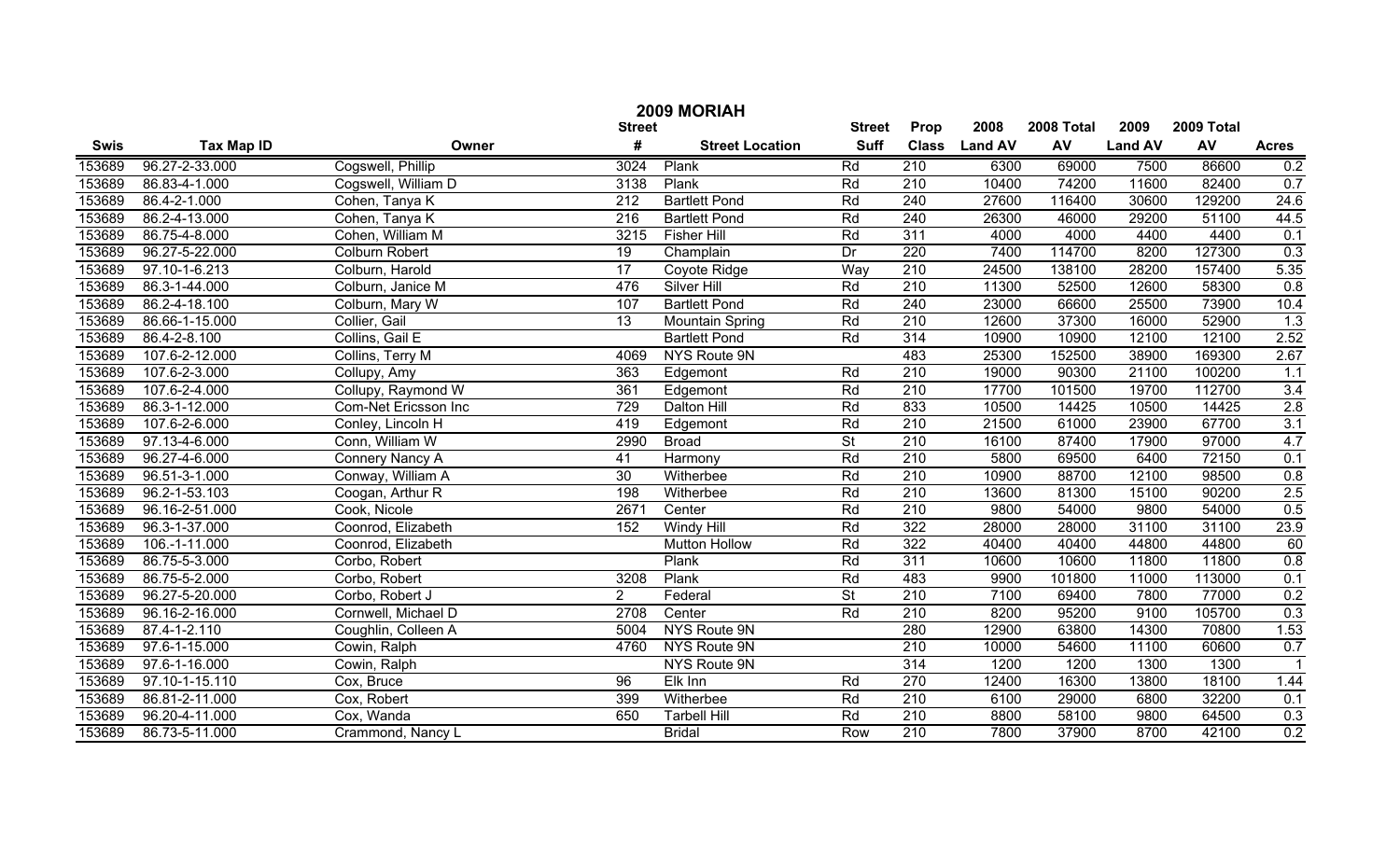|             | 2009 MORIAH        |                        |                 |                        |                          |              |                |            |                |            |                |  |
|-------------|--------------------|------------------------|-----------------|------------------------|--------------------------|--------------|----------------|------------|----------------|------------|----------------|--|
|             |                    |                        | <b>Street</b>   |                        | <b>Street</b>            | Prop         | 2008           | 2008 Total | 2009           | 2009 Total |                |  |
| <b>Swis</b> | <b>Tax Map ID</b>  | Owner                  | #               | <b>Street Location</b> | <b>Suff</b>              | <b>Class</b> | <b>Land AV</b> | <b>AV</b>  | <b>Land AV</b> | AV         | <b>Acres</b>   |  |
| 153689      | $96.2 - 2 - 8.120$ | Cross, Brian R         | 61              | Witherbee              | Rd                       | 210          | 18400          | 161700     | 20400          | 168200     | 2.84           |  |
| 153689      | 96.27-3-14.000     | Cross, Catherine O     | $\overline{10}$ | Liberty                | $\overline{St}$          | 220          | 6300           | 58800      | 7000           | 65300      | 0.2            |  |
| 153689      | 86.83-1-9.000      | Cross, Kelly A         | 143             | Joyce                  | Rd                       | 210          | 9800           | 90400      | 10800          | 100300     | 0.7            |  |
| 153689      | 96.27-4-8.000      | Cross, Robert          | $\overline{24}$ | Federal                | $\overline{\mathsf{St}}$ | 210          | 7800           | 76500      | 8600           | 84900      | 0.3            |  |
| 153689      | 96.28-1-6.000      | Cross, Thurman         | 64              | Harmony                | Rd                       | 210          | 10300          | 101000     | 11400          | 112100     | 0.5            |  |
| 153689      | 97.13-2-9.000      | Crossman, Jack M       | $\overline{16}$ | Switchback             | Rd                       | 210          | 13800          | 43200      | 15400          | 48000      | 2.67           |  |
| 153689      | 97.9-2-1.120       | <b>Croteau Trust</b>   | 106             | Cheney                 | Rd                       | 260          | 16400          | 57800      | 18200          | 64200      |                |  |
| 153689      | 86.83-4-10.100     | Crowe, Ernestine I     | 33              | <b>Teft</b>            | Ln                       | 210          | 9900           | 58200      | 11000          | 64600      | 0.4            |  |
| 153689      | 96.2-1-19.200      | Crowe, Myrtle          | 574             | Switchback             | Rd                       | 210          | 9900           | 136500     | 11000          | 151500     | $\overline{2}$ |  |
| 153689      | 86.83-4-10.200     | Crowe, Sherman Jr      | $\overline{37}$ | Teft                   | Ln                       | 210          | 9300           | 110300     | 10300          | 113600     | 0.28           |  |
| 153689      | 96.19-1-24.032     | Cummings, George B III | 388             | <b>Mutton Hollow</b>   | Rd                       | 210          | 8700           | 76800      | 9600           | 85200      | 0.7            |  |
| 153689      | 97.13-1-6.200      | Cunningham, James      | 2923            | Dugway                 | Rd                       | 283          | 17500          | 81000      | 19400          | 89900      | 5.94           |  |
| 153689      | 97.13-1-6.100      | Cunningham, Ronnie     |                 | Dugway                 | Rd                       | 312          | 10500          | 11900      | 11600          | 13200      | 1.03           |  |
| 153689      | 106.4-2-20.200     | Curran, Ann F          | 1953            | Moriah                 | Rd                       | 210          | 16000          | 129800     | 17800          | 133700     | 7.2            |  |
| 153689      | 107.6-2-7.000      | Curran, Richard J      | 427             | Edgemont               | Rd                       | 210          | 7000           | 68900      | 7800           | 76500      | 0.2            |  |
| 153689      | 96.51-1-8.000      | Cutting, Albert        | 3 <sup>1</sup>  | Witherbee              | Rd                       | 210          | 7000           | 51000      | 7800           | 56600      | 0.2            |  |
| 153689      | 96.28-2-26.000     | Cutting, Albert F Jr   |                 | Mineville              | Rd                       | 270          | 8500           | 48500      | 9400           | 53800      | 0.3            |  |
| 153689      | 107.5-3-1.000      | Cutting, Broderick     | 96              | Fisk                   | Rd                       | 311          | 13000          | 13000      | 14400          | 14400      | $\overline{2}$ |  |
| 153689      | 97.17-6-34.000     | Cutting, Daniel A Jr   | 239             | Fisk                   | Rd                       | 210          | 11800          | 72000      | 13100          | 79900      | $\overline{1}$ |  |
| 153689      | 86.2-5-3.000       | Cutting, Gary A        | 167             | <b>Mountain Spring</b> | Rd                       | 210          | 16700          | 41000      | 18500          | 45500      | 5.12           |  |
| 153689      | 106.2-1-34.120     | Cutting, Joseph M      |                 | <b>Breed Hill</b>      | Rd                       | 314          |                |            | 15000          | 15000      | 8.33           |  |
| 153689      | 106.-1-10.200      | Cutting, Larry         | $\overline{72}$ | <b>Mutton Hollow</b>   | Rd                       | 210          | 14800          | 93300      | 16500          | 103600     | 4.99           |  |
| 153689      | 86.73-2-2.000      | Cutting, Rebecca       | 1645            | Powerhouse             | Rd                       | 210          | 10700          | 74000      | 10700          | 74000      | 0.7            |  |
| 153689      | 106.4-2-8.120      | Cutting, Scott D       | 1436            | <b>Breed Hill</b>      | Rd                       | 210          | 12500          | 61200      | 19500          | 67900      | 4.98           |  |
| 153689      | 86.74-5-1.000      | Cyphers, Joseph        | 3275            | <b>Fisher Hill</b>     | Rd                       | 210          | 11400          | 69600      | 12700          | 77300      | 0.8            |  |
| 153689      | 86.74-5-5.000      | Cyphers, Joseph G Sr   | 29              | Maple                  | Ln                       | 270          | 6400           | 26300      | 7100           | 29200      | 0.7            |  |
| 153689      | 86.74-7-8.000      | Cyphers, Melanie L     | $\overline{29}$ | King                   | Ln                       | 270          | 10500          | 31900      | 11600          | 35400      | 0.75           |  |
| 153689      | 86.81-3-13.002     | Cyphers, Tammy M       | 420             | Witherbee              | Rd                       | 220          | 7200           | 44000      | 8000           | 48800      | 0.4            |  |
| 153689      | 107.3-5-4.000/5    | D&H Railway            |                 | Island                 | Way                      | 260          | 0              | 38700      | $\mathbf 0$    | 38700      | 0.01           |  |
| 153689      | 107.3-5-4.000/3    | D&H Railway Co         |                 | Island                 | Way                      | 260          | $\mathbf 0$    | 37500      | $\mathbf 0$    | 37500      | 0.01           |  |
| 153689      | 107.3-5-4.000/4    | D&H Railway Co         |                 | Island                 | Way                      | 260          | $\mathbf 0$    | 62500      | $\mathbf 0$    | 62500      | 0.01           |  |
| 153689      | 107.3-5-4.000/2    | D&H Railway Co         |                 | Island                 | Way                      | 260          | $\mathbf 0$    | 46100      | $\mathbf 0$    | 46100      | 0.01           |  |
| 153689      | 107.3-5-4.000/6    | D&H Railway Co         |                 | Island                 | Way                      | 260          | $\mathbf 0$    | 30000      | $\mathbf 0$    | 30000      | 0.01           |  |
| 153689      | 107.3-5-4.000/1    | D&H Railway Co         |                 | Island                 | Way                      | 260          | $\mathbf 0$    | 35000      | $\mathbf 0$    | 35000      | 0.01           |  |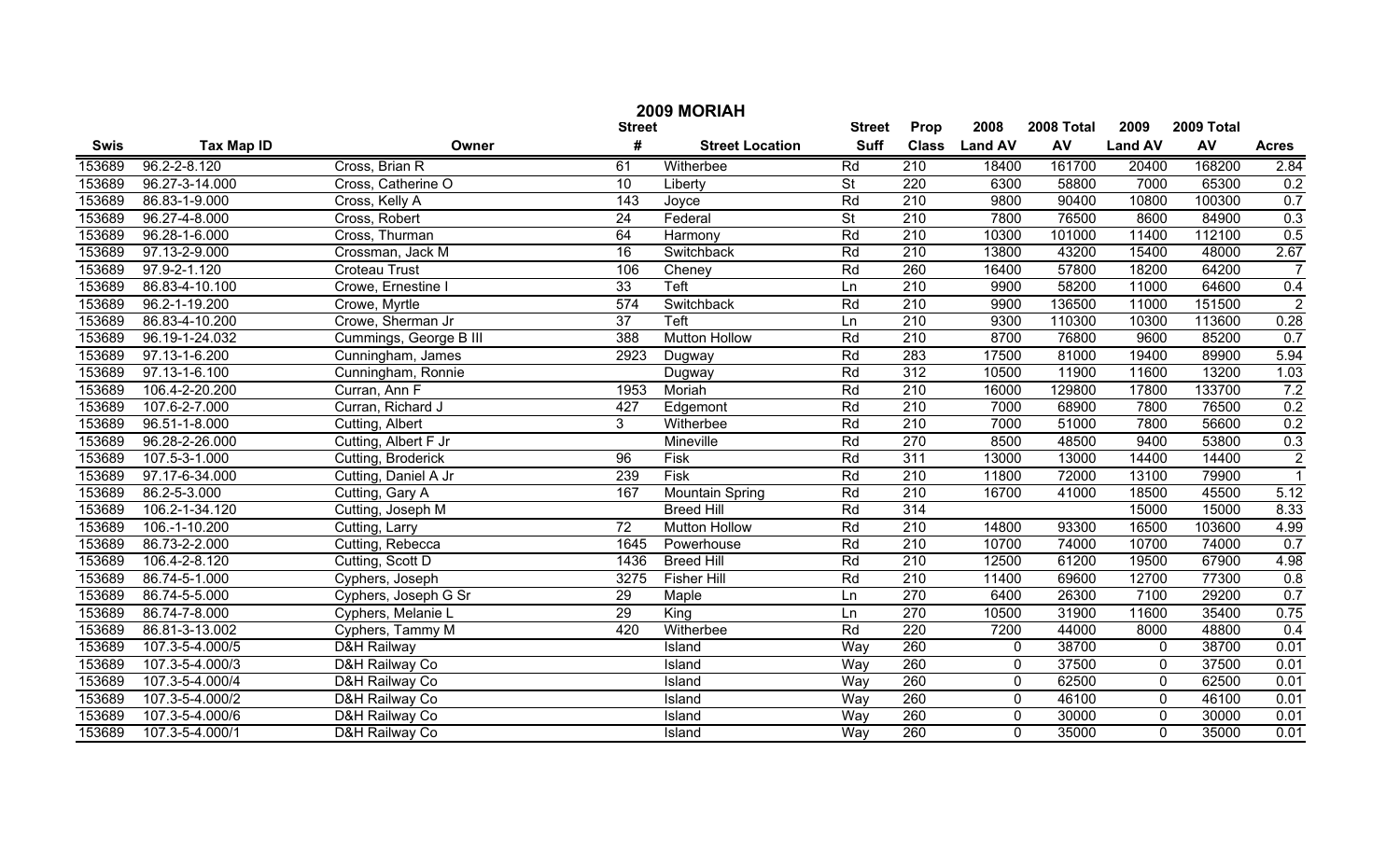|        | 2009 MORIAH        |                             |                  |                        |                          |                  |                |            |                |            |              |  |  |
|--------|--------------------|-----------------------------|------------------|------------------------|--------------------------|------------------|----------------|------------|----------------|------------|--------------|--|--|
|        |                    |                             | <b>Street</b>    |                        | <b>Street</b>            | Prop             | 2008           | 2008 Total | 2009           | 2009 Total |              |  |  |
| Swis   | <b>Tax Map ID</b>  | Owner                       | #                | <b>Street Location</b> | <b>Suff</b>              | <b>Class</b>     | <b>Land AV</b> | AV         | <b>Land AV</b> | AV         | <b>Acres</b> |  |  |
| 153689 | 86.82-2-1.000      | DAgostino, Kathleen M       | 366              | Witherbee              | Rd                       | 210              | 9300           | 68400      | 10300          | 75900      | 0.4          |  |  |
| 153689 | 96.52-1-4.100      | Daha, Mary J                | 2726             | Dugway                 | Rd                       | $\overline{210}$ | 16100          | 41500      | 17900          | 46100      | 4.63         |  |  |
| 153689 | 96.16-2-35.000     | Danforth, Toby W            | 2612             | Center                 | Rd                       | 210              | 9800           | 32900      | 10900          | 36500      | 0.5          |  |  |
| 153689 | 96.27-2-23.000     | Daniels, Raymond C          | $\overline{13}$  | Harmony                | Rd                       | 210              | 6200           | 47700      | 6800           | 52900      | 0.2          |  |  |
| 153689 | $95.-2-14.000$     | Datri, James A              |                  | Tracy                  | Rd                       | 260              | 30100          | 39300      | 33400          | 43600      | 25           |  |  |
| 153689 | 87.3-1-14.000      | Davis, James J              | 649              | Pilfershire            | Rd                       | 210              | 17100          | 104400     | 19000          | 115900     | 7.5          |  |  |
| 153689 | 96.2-1-64.000      | Davis, Theodore R           | $\overline{20}$  | Chipmunk               | Ln                       | 260              | 8400           | 20200      | 9300           | 22400      | 0.9          |  |  |
| 153689 | 86.75-4-12.000     | Decker, David               | 196              | Raymond Wright         | Ave                      | 210              | 8500           | 32700      | 9400           | 36300      | 0.3          |  |  |
| 153689 | 96.16-1-4.000      | Decker, Edward              | 2773             | Center                 | Rd                       | 270              | 13000          | 36600      | 16000          | 40600      | 1.5          |  |  |
| 153689 | 96.28-1-13.000     | Decker, Michael E           | 50               | Harmony                | Rd                       | $\overline{210}$ | 8800           | 60400      | 9700           | 67000      | 0.5          |  |  |
| 153689 | 86.58-1-8.110      | Decker, Ray A Jr            |                  | <b>Fisher Hill</b>     | Rd                       | 322              | 25000          | 25000      | 27800          | 27800      | 22.2         |  |  |
| 153689 | 86.58-1-8.120      | Decker, Ray A Jr            | 3417             | <b>Fisher Hill</b>     | Rd                       | 210              | 44000          | 44000      | 29500          | 81700      | 10           |  |  |
| 153689 | 86.74-4-3.000      | Decker, Ray A Jr            | 64               | Curtis                 | Ln                       | 311              | 5800           | 5800       | 6400           | 6400       | 0.2          |  |  |
| 153689 | 86.74-3-5.000      | Decker, Ray A Jr            | 69               | Curtis                 | Ln                       | 312              | 6100           | 43500      | 6800           | 48300      | 0.4          |  |  |
| 153689 | 97.10-1-15.120     | Defelice, Gasper            | $\overline{90}$  | Elk Inn                | Rd                       | 270              | 13700          | 25700      | 15200          | 28500      | 2.51         |  |  |
| 153689 | 107.5-2-12.200     | DeFelice, Mary E            |                  | Edgemont               | Rd                       | 314              | 9000           | 9000       | 10000          | 10000      | 0.86         |  |  |
| 153689 | 97.10-1-4.110      | Delaire, Peter J            | 4572             | NYS Route 9N           |                          | 312              | 66100          | 94300      | 73400          | 104700     | 12.72        |  |  |
| 153689 | 106.4-2-14.210     | Demarais, Elise M           | 6                | Harry Allen            | Rd                       | $\overline{210}$ | 21000          | 166500     | 23300          | 184800     | 7.9          |  |  |
| 153689 | $96.3 - 1 - 4.000$ | Demarais, Elise M           | 458              | Crowfoot               | Rd                       | 260              | 20800          | 49800      | 23100          | 55300      | 0.3          |  |  |
| 153689 | 86.81-2-1.100      | Demarais, Gary P            | 431              | Witherbee              | Rd                       | $\overline{210}$ | 11200          | 73000      | 12400          | 81000      | 1.2          |  |  |
| 153689 | 86.74-6-3.000      | Demarais, Kenneth           | $\overline{29}$  | Foote                  | $\overline{\mathsf{St}}$ | $\overline{210}$ | 8800           | 35200      | 9800           | 39100      | 0.4          |  |  |
| 153689 | 87.11-2-9.000      | Demaso, Terrence            |                  | NYS Route 9N           |                          | 314              | 44400          | 44400      | 53300          | 53300      | 0.54         |  |  |
| 153689 | 87.11-2-8.000      | Demaso, Terrence            | 89               | Mullen Bay             | Ln                       | 210              | 52200          | 159300     | 91000          | 250900     | 0.57         |  |  |
| 153689 | 87.11-2-7.000      | Demaso, Terrence            | 85               | Mullen Bay             | Ln                       | 210              | 245200         | 308200     | 294200         | 394800     | 2.94         |  |  |
| 153689 | 87.15-3-8.000      | Demaso, William             | $\overline{51}$  | Woodall                | Way                      | 260              | 70000          | 105700     | 84000          | 126800     | 0.22         |  |  |
| 153689 | 107.5-2-17.200     | Denney, Michael J           | $\overline{277}$ | Edgemont               | Rd                       | $\overline{210}$ | 30100          | 193600     | 33400          | 196900     | 2.75         |  |  |
| 153689 | 96.28-3-11.000     | Depew, Robert L             | 66               | Champlain              | Dr                       | 312              | 7900           | 30300      | 8700           | 33600      | 0.6          |  |  |
| 153689 | 96.28-3-10.000     | Depew, Robert L             |                  | Champlain              | Dr                       | 210              | 10500          | 103400     | 11700          | 114800     | 0.6          |  |  |
| 153689 | 86.73-5-16.000     | Depolito, Robert            |                  | <b>Silver Hill</b>     | Rd                       | $\overline{210}$ | 9200           | 77500      | 10200          | 86000      | 0.4          |  |  |
| 153689 | 86.83-4-2.000      | Deresky, John M             | 3136             | Plank                  | Rd                       | 210              | 10700          | 88700      | 11900          | 98500      | 0.6          |  |  |
| 153689 | 96.20-1-4.000      | Design Directors JAW LLC    | 2597             | Center                 | Rd                       | 411              | 14300          | 185000     | 15900          | 190900     | 0.8          |  |  |
| 153689 | 96.27-5-16.000     | Deskin, Kathleen            | 14               | Mineville              | Rd                       | $\overline{210}$ | 6400           | 53000      | 7100           | 58800      | 0.2          |  |  |
| 153689 | 86.75-4-17.000     | Destito, Anne M             | 3209             | Plank                  | Rd                       | $\overline{210}$ | 7900           | 49000      | 8800           | 54400      | 0.4          |  |  |
| 153689 | 86.81-1-18.000     | Deutsche Bank Natl Trust Co | 41               | Wasson                 | $\overline{\mathsf{St}}$ | $\overline{210}$ | 8000           | 48000      | 8900           | 53300      | 0.3          |  |  |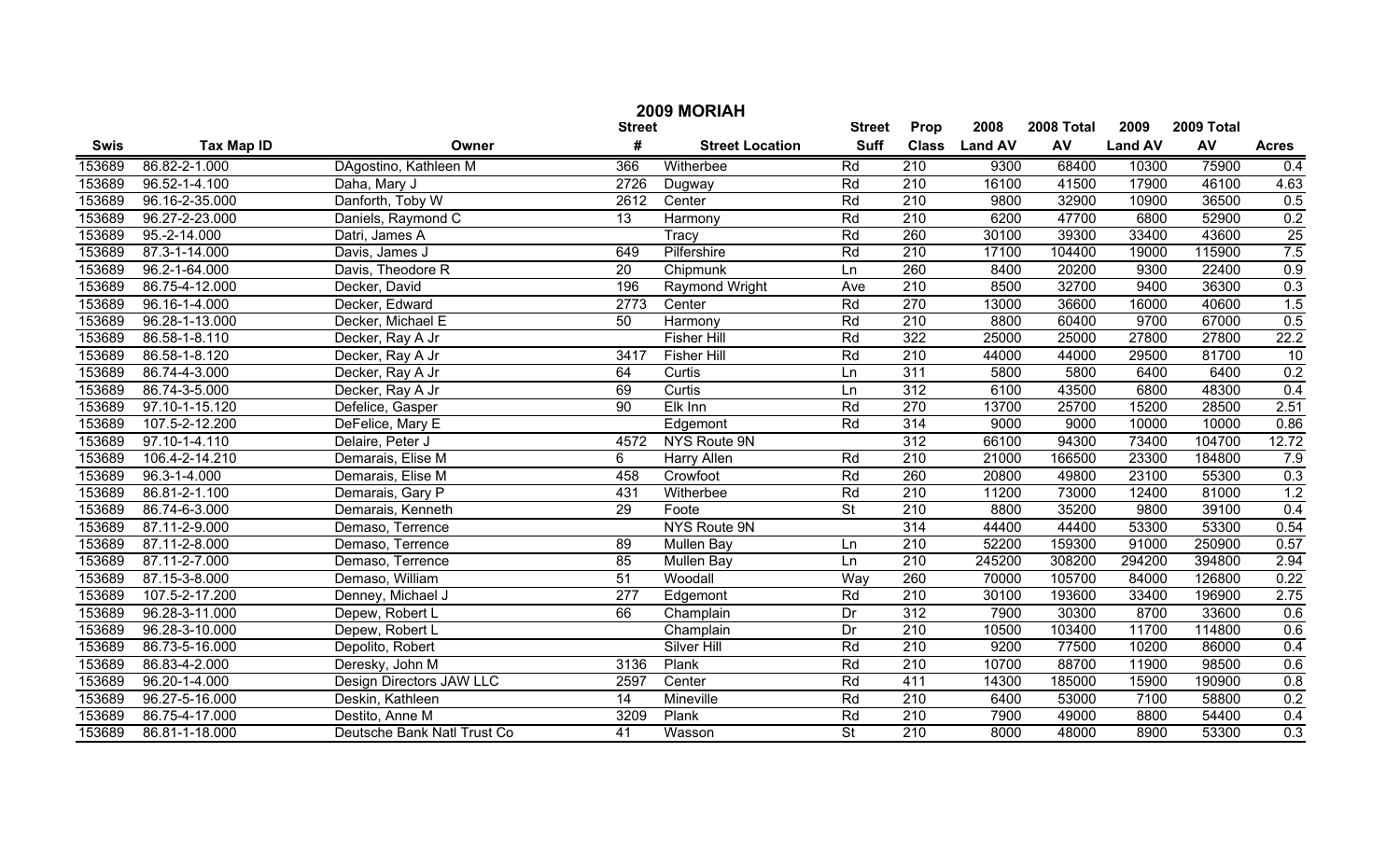|             | 2009 MORIAH       |                          |                 |                        |                          |                  |                |            |                |            |                  |  |
|-------------|-------------------|--------------------------|-----------------|------------------------|--------------------------|------------------|----------------|------------|----------------|------------|------------------|--|
|             |                   |                          | <b>Street</b>   |                        | <b>Street</b>            | Prop             | 2008           | 2008 Total | 2009           | 2009 Total |                  |  |
| <b>Swis</b> | <b>Tax Map ID</b> | Owner                    | #               | <b>Street Location</b> | <b>Suff</b>              | <b>Class</b>     | <b>Land AV</b> | AV         | <b>Land AV</b> | AV         | <b>Acres</b>     |  |
| 153689      | 86.81-1-20.001    | DeZalia, Beverly         | $\overline{13}$ | Wasson                 | $\overline{\mathsf{St}}$ | $\overline{220}$ | 10400          | 58400      | 11500          | 64800      | 0.6              |  |
| 153689      | 107.3-5-1.200     | Dezalia, James W         | 3719            | NYS Route 9N           |                          | $\overline{210}$ | 14800          | 107000     | 16500          | 110200     | 3.3              |  |
| 153689      | 86.81-1-30.000    | Dezalia, Laurie A        | $\overline{15}$ | Wasson                 | $\overline{St}$          | $\overline{210}$ | 3300           | 22500      | 3700           | 25000      | 0.1              |  |
| 153689      | 97.17-2-11.000    | Diehl, James D           | 3130            | <b>Broad</b>           | $\overline{\mathsf{St}}$ | 210              | 12800          | 68300      | 14200          | 75800      | 0.6              |  |
| 153689      | 87.11-2-5.000     | Dikovics, Ernest J       | $\overline{37}$ | <b>Mullen Bay</b>      | Ln                       | 210              | 73300          | 215500     | 88000          | 258600     | 0.3              |  |
| 153689      | 97.6-1-13.000     | Disorda, Judith          | 4780            | NYS Route 9N           |                          | 210              | 11400          | 35800      | 12600          | 39700      | 0.9              |  |
| 153689      | 97.6-1-14.000     | Disorda, Judy            | 4764            | <b>NYS Route 9N</b>    |                          | 210              | 11300          | 58900      | 12600          | 65400      | 0.8              |  |
| 153689      | 86.83-5-1.000     | Donaldson, Arthur L Jr   | 42              | Meadows                | Way                      | 270              | 12400          | 20400      | 13700          | 22600      | 5.9              |  |
| 153689      | 86.4-2-13.100     | Donaldson, Arthur L Jr   | $\overline{72}$ | <b>Meadows</b>         | Way                      | 271              | 31000          | 95800      | 34400          | 106300     | 35.2             |  |
| 153689      | 87.49-1-27.000    | Dorgler, Frederick J     | 139             | Mullen Bay             | Ln                       | 210              | 72800          | 124500     | 87400          | 149400     | 0.4              |  |
| 153689      | 96.16-1-6.120     | Douglas, David M Sr      | 2757            | Center                 | Rd                       | 210              | 10000          | 89900      | 12500          | 99800      | 0.5              |  |
| 153689      | 97.14-1-4.000     | Drake, Daniel            | 80              | Stone                  | $\overline{\mathsf{St}}$ | 210              | 29600          | 97900      | 32900          | 108700     | 24.56            |  |
| 153689      | 96.28-1-5.200     | Drake, Joseph            | $\overline{77}$ | Mineville              | Rd                       | 270              | 6400           | 24800      | 7100           | 27500      | 0.24             |  |
| 153689      | 96.2-1-41.000     | Drake, Kevin L           | 2931            | Plank                  | Rd                       | 210              | 13000          | 157300     | 14400          | 162000     | $\overline{1.9}$ |  |
| 153689      | 87.3-1-18.110     | Drake, Robert            | 510             | Pilfershire            | Rd                       | 240              | 58600          | 92600      | 51500          | 85500      | 33.32            |  |
| 153689      | 86.4-2-8.400      | Drake, Ronald W          |                 | <b>Bartlett Pond</b>   | Rd                       | 312              | 2600           | 4700       | 2900           | 5200       | 3.49             |  |
| 153689      | 86.66-1-12.001    | Drake, Ronald W          | $2^{\circ}$     | <b>Bartlett Pond</b>   | Rd                       | 210              | 7200           | 65300      | 8000           | 72500      | 0.4              |  |
| 153689      | 86.2-4-32.000     | Drinkwine, Howard C      | 116             | <b>Bartlett Pond</b>   | Rd                       | 210              | 8400           | 55100      | 9400           | 61200      | 0.4              |  |
| 153689      | 107.3-5-1.100     | Ducatti of Manhatten Inc | 3749            | NYS Route 9N           |                          | 483              | 47200          | 293000     | 52400          | 325200     | 21.16            |  |
| 153689      | 107.3-5-7.000     | Ducatti of Manhatten Inc |                 | NYS Route 9N           |                          | 322              | 9600           | 9600       | 10700          | 10700      | 28.21            |  |
| 153689      | 107.3-1-9.000     | Ducatti of Manhatten Inc |                 | NYS Route 9N           |                          | 910              | 47700          | 47700      | 52900          | 52900      | 121.4            |  |
| 153689      | 96.15-1-9.210     | Dudley, Felicia L        | 17              | Forest                 | Way                      | 210              | 25000          | 127500     | 27700          | 141500     | 3.52             |  |
| 153689      | 97.6-1-26.000     | Dufrane, David           | 4681            | <b>NYS Route 9N</b>    |                          | 210              | 14700          | 57200      | 16300          | 63500      | 3.4              |  |
| 153689      | 86.83-4-5.000     | Dukette, William A       | 3124            | Plank                  | Rd                       | 210              | 10000          | 84900      | 11100          | 94200      | 0.56             |  |
| 153689      | 86.83-3-25.000    | Dunbar, Cassandra J      | 46              | Republic               | $\overline{\mathsf{St}}$ | 210              | 10000          | 91300      | 11100          | 101300     | 0.5              |  |
| 153689      | 96.20-4-4.000     | Duncan Hermanson Corp    | 2574            | Moriah                 | Rd                       | 210              | 11200          | 36200      | 12400          | 25000      | 0.78             |  |
| 153689      | 86.73-7-1.000     | Dunn, Judy               |                 | Wasson                 | $\overline{\mathsf{St}}$ | 311              | 3200           | 3200       | 3600           | 3600       | 0.1              |  |
| 153689      | 86.2-5-2.000      | Dunning, Leigh R         | 189             | <b>Mountain Spring</b> | Rd                       | 210              | 22600          | 95000      | 25100          | 105500     | 11.47            |  |
| 153689      | 86.2-5-1.100      | Dunning, Leigh R         |                 | <b>Mountain Spring</b> | Rd                       | 322              |                |            | 10400          | 10400      | 17.3             |  |
| 153689      | 96.2-2-7.100      | Dunning, Leigh S         | 113             | Chipmunk               | Ln                       | 240              | 23600          | 103100     | 26200          | 114400     | 24.2             |  |
| 153689      | 97.17-4-5.100     | Durfee, Glen E           | 158             | Whitney                | $\overline{\mathsf{St}}$ | $\overline{210}$ | 13800          | 118800     | 19400          | 128300     | $\overline{4}$   |  |
| 153689      | 86.73-5-13.000    | Duross, Bradford W       | 4               | <b>Bridal</b>          | Row                      | 210              | 9900           | 86800      | 10900          | 96300      | 0.5              |  |
| 153689      | 86.73-3-2.120     | Duross, Bradford W       |                 | Silver Hill            | Rd                       | $\overline{311}$ | 5300           | 5300       | 5900           | 5900       | 0.44             |  |
| 153689      | 86.3-1-28.000     | Duross, Brian            | 1620            | Tracy                  | Rd                       | $\overline{270}$ | 28400          | 43900      | 31500          | 48700      | 13.4             |  |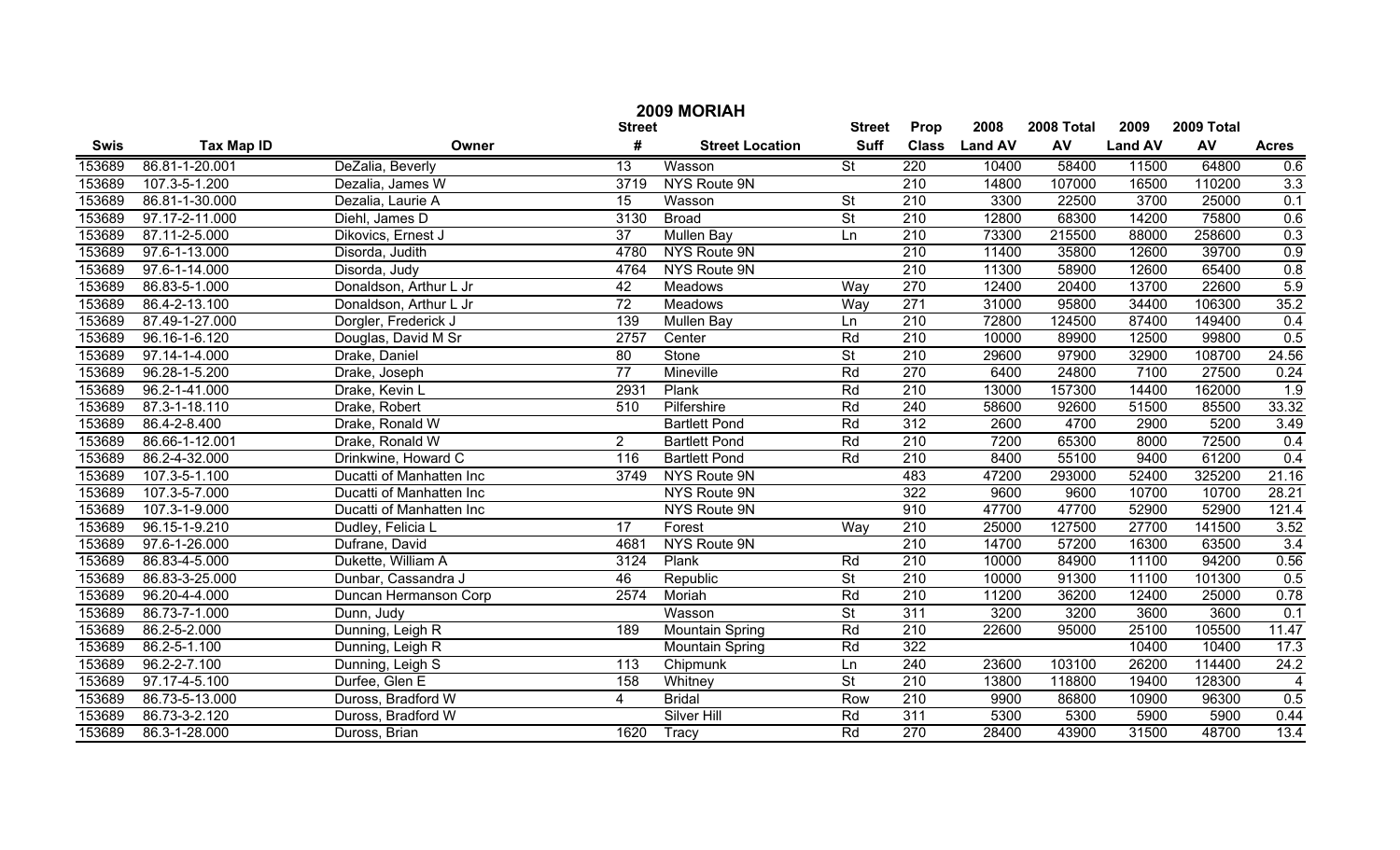| 2009 MORIAH |                   |                        |                 |                        |                              |                  |                |            |                |            |                  |
|-------------|-------------------|------------------------|-----------------|------------------------|------------------------------|------------------|----------------|------------|----------------|------------|------------------|
|             |                   |                        | <b>Street</b>   |                        | <b>Street</b><br><b>Suff</b> | Prop             | 2008           | 2008 Total | 2009           | 2009 Total |                  |
| <b>Swis</b> | <b>Tax Map ID</b> | Owner                  | #               | <b>Street Location</b> |                              | <b>Class</b>     | <b>Land AV</b> | AV         | <b>Land AV</b> | AV         | <b>Acres</b>     |
| 153689      | 97.6-1-12.000     | Duross, Corinne A      | 4796            | NYS Route 9N           |                              | 210              | 13000          | 76800      | 14400          | 85200      | 1.7              |
| 153689      | 86.82-2-12.000    | Dwyer Brian            | 336             | Witherbee              | Rd                           | $\overline{312}$ | 12000          | 27300      | 13300          | 30300      | $\mathbf{1}$     |
| 153689      | 87.11-2-3.000     | Eaton, Maxwell E Jr    | 31              | <b>Mullen Bay</b>      | Ln                           | 260              | 139400         | 167800     | 167300         | 201400     | 1.2              |
| 153689      | $105.-2-3.000$    | <b>Eddy Foundation</b> |                 | <b>Ensign Pond</b>     | Rd                           | 912              | 90200          | 90200      | 100100         | 100100     | 143              |
| 153689      | $105.-2-2.000$    | <b>Eddy Foundation</b> |                 | <b>Ensign Pond</b>     | Rd                           | 912              | 96800          | 96800      | 107400         | 107400     | 154.2            |
| 153689      | 96.16-2-56.000    | Edwards-Rich, Carol    | 244             | Furnace                | Rd                           | 270              | 9800           | 29600      | 10900          | 32900      | 0.5              |
| 153689      | 86.58-2-8.200     | Edwards, Wallace M     |                 | <b>Mountain Spring</b> | Rd                           | 314              | 10600          | 10600      | 11800          | 11800      | 2.05             |
| 153689      | 86.73-6-4.000     | Edwards, Wallace M     | 93              | Wasson                 | $\overline{\mathsf{St}}$     | 210              | 7500           | 27800      | 8400           | 30900      | 0.2              |
| 153689      | 97.17-2-21.000    | Edwards, Wallace M     | 100             | <b>Golf Course</b>     | Way                          | 210              | 18500          | 66900      | 20600          | 74300      | 9.72             |
| 153689      | 96.20-3-10.000    | Eichen, Marcy J        | 598             | <b>Windy Hill</b>      | Rd                           | $\overline{210}$ | 9200           | 84500      | 10200          | 93800      | 0.4              |
| 153689      | 107.6-2-9.000     | Eisenberg, John H      | 4096            | NYS Route 9N           |                              | 432              | 39900          | 96500      | 44300          | 107100     | 1.4              |
| 153689      | 86.83-3-20.000    | Elmer, Bryan J         | $\overline{26}$ | Republic               | $\overline{\mathsf{St}}$     | 210              | 20000          | 116000     | 22200          | 119000     | $\overline{1.3}$ |
| 153689      | 87.49-1-2.000     | End Of Road Assoc Inc  |                 | NYS Route 9N           |                              | 314              | 162400         | 162400     | 194900         | 194900     | 3.2              |
| 153689      | 87.49-1-12.000    | End Of Road Assoc Inc  |                 | NYS Route 9N           |                              | 314              | 126700         | 126700     | 152000         | 152000     | 0.4              |
| 153689      | 87.49-1-16.000    | End Of Road Assoc Inc  | 163             | Mullen Bay             | Ln                           | 312              | 137100         | 149300     | 164600         | 179200     | $\overline{3}$   |
| 153689      | 86.75-4-9.000     | Endres, Mary           | 3213            | Plank                  | Rd                           | 421              | 11700          | 108300     | 13000          | 89000      | 0.4              |
| 153689      | 86.75-3-7.000     | Endres, William        | 3234            | <b>Fisher Hill</b>     | Rd                           | 271              | 9500           | 43400      | 10600          | 48200      | 0.4              |
| 153689      | 96.2-1-63.200     | Erickson, Timothy      | 153             | Witherbee              | Rd                           | 270              | 13000          | 49000      | 14400          | 54400      | $\overline{2}$   |
| 153689      | 86.83-4-14.008    | Erwin, Marcia          |                 | Plank                  | Rd                           | 311              | 6000           | 6000       | 6700           | 6700       | 1.91             |
| 153689      | 86.83-4-15.000    | Erwin, Marcia          |                 | Plank                  | Rd                           | 311              | 4000           | 4000       | 4400           | 4400       | 0.54             |
| 153689      | 86.83-4-16.000    | Erwin, Marcia          |                 | Plank                  | Rd                           | 311              | 4000           | 4000       | 4400           | 4400       | 0.33             |
| 153689      | 86.83-4-17.000    | Erwin, Marcia          |                 | Plank                  | Rd                           | 311              | 4000           | 4000       | 4400           | 4400       | 0.36             |
| 153689      | 86.83-4-18.000    | Erwin, Marcia          |                 | Plank                  | Rd                           | 311              | 4000           | 4000       | 4400           | 4400       | 0.39             |
| 153689      | 86.75-5-15.000    | Erwin, Marcia          |                 | Plank                  | Rd                           | 311              | 4000           | 4000       | 4400           | 4400       | 0.39             |
| 153689      | 86.83-4-19.000    | Erwin, Marcia          |                 | Plank                  | Rd                           | 311              | 4000           | 4000       | 4400           | 4400       | 0.38             |
| 153689      | 86.83-4-20.000    | Erwin, Marcia          |                 | Plank                  | Rd                           | 311              | 5000           | 5000       | 5600           | 5600       | 0.73             |
| 153689      | 86.83-4-21.000    | Erwin, Marcia          |                 | Plank                  | Rd                           | 311              | 6000           | 6000       | 6700           | 6700       | $\overline{1.1}$ |
| 153689      | 86.75-5-14.000    | Erwin, Marcia          |                 | Plank                  | Rd                           | 311              | 4000           | 4000       | 4400           | 4400       | 0.43             |
| 153689      | 86.83-4-22.000    | Erwin, Marcia          |                 | Plank                  | Rd                           | 311              | 4000           | 4000       | 4400           | 4400       | 0.47             |
| 153689      | 86.75-5-13.000    | Erwin, Marcia          |                 | Plank                  | Rd                           | 311              | 4000           | 4000       | 4400           | 4400       | 0.5              |
| 153689      | 86.83-4-24.000    | Erwin, Marcia          |                 | Plank                  | Rd                           | 311              | 4000           | 4000       | 4400           | 4400       | 0.51             |
| 153689      | 86.83-4-25.000    | Erwin, Marcia          |                 | Plank                  | Rd                           | 311              | 4000           | 4000       | 4400           | 4400       | 0.52             |
| 153689      | 86.83-4-26.000    | Erwin, Marcia          |                 | Plank                  | Rd                           | 311              | 4000           | 4000       | 4400           | 4400       | 0.46             |
| 153689      | 86.75-5-12.000    | Erwin, Marcia          |                 | Plank                  | Rd                           | 311              | 4000           | 4000       | 4400           | 4400       | 0.57             |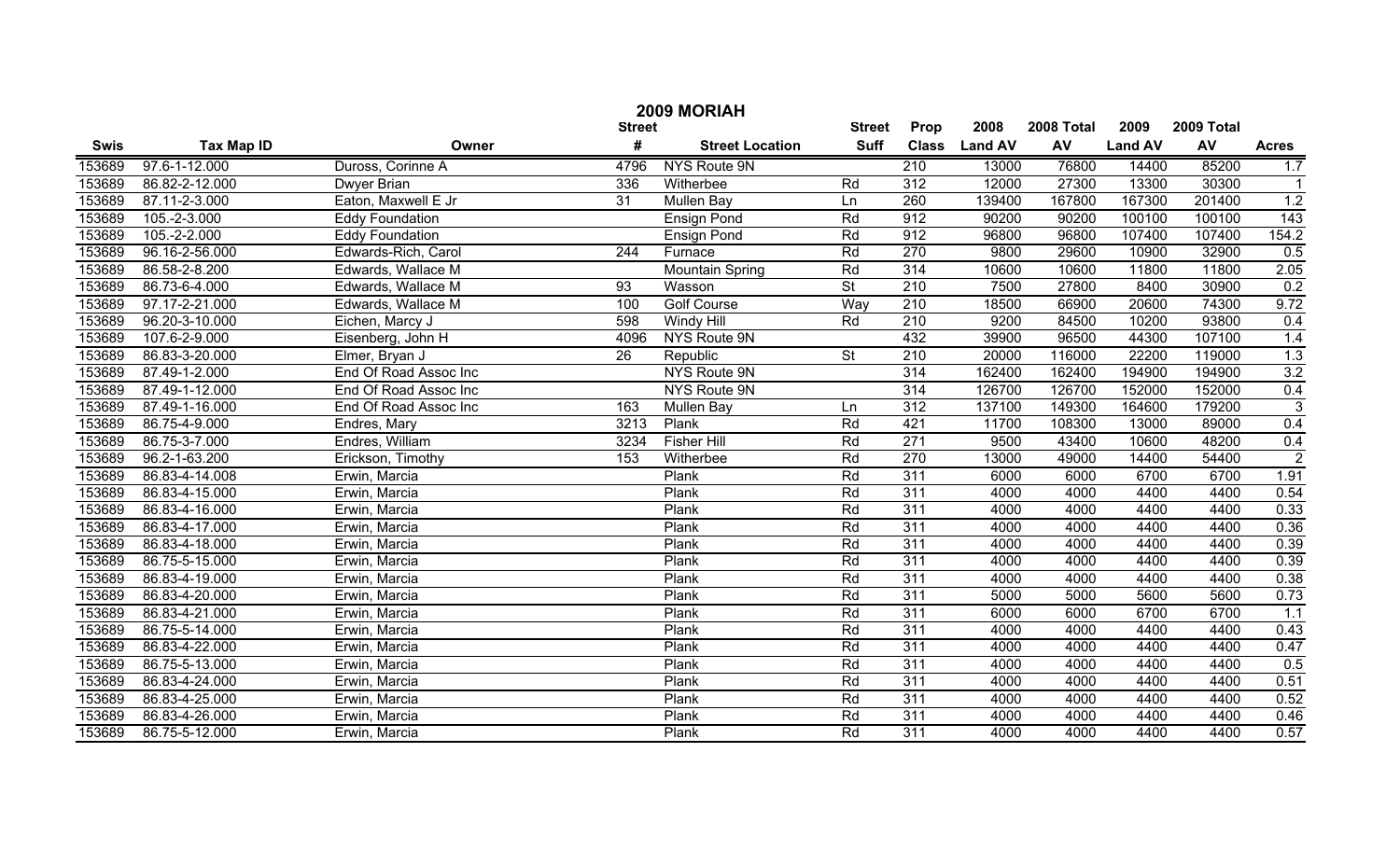|             | 2009 MORIAH       |                                    |                  |                        |                          |                  |                |            |                |            |              |  |
|-------------|-------------------|------------------------------------|------------------|------------------------|--------------------------|------------------|----------------|------------|----------------|------------|--------------|--|
|             |                   |                                    | <b>Street</b>    |                        | <b>Street</b>            | Prop             | 2008           | 2008 Total | 2009           | 2009 Total |              |  |
| <b>Swis</b> | <b>Tax Map ID</b> | Owner                              | #                | <b>Street Location</b> | <b>Suff</b>              | <b>Class</b>     | <b>Land AV</b> | AV         | <b>Land AV</b> | AV         | <b>Acres</b> |  |
| 153689      | 86.75-5-11.000    | Erwin, Marcia                      |                  | Plank                  | Rd                       | $\overline{311}$ | 4000           | 4000       | 4400           | 4400       | 0.65         |  |
| 153689      | 86.75-5-10.000    | Erwin, Marcia                      |                  | Plank                  | Rd                       | 311              | 4000           | 4000       | 4400           | 4400       | 0.68         |  |
| 153689      | 86.75-5-9.000     | Erwin, Marcia                      |                  | Plank                  | Rd                       | 311              | 4000           | 4000       | 4400           | 4400       | 1.03         |  |
| 153689      | 86.75-5-8.000     | Erwin, Marcia                      |                  | Plank                  | Rd                       | 330              | 4000           | 4000       | 4400           | 4400       | 0.41         |  |
| 153689      | 86.83-4-23.000    | Erwin, Marcia                      |                  | Plank                  | Rd                       | 311              | 4000           | 4000       | 4400           | 4400       | 0.48         |  |
| 153689      | 86.75-3-10.000    | Erwin, Marcia                      | $\overline{8}$   | <b>Dynamite</b>        | Way                      | 330              | 24400          | 24400      | 27100          | 27100      | 30.6         |  |
| 153689      | 97.5-6-11.100     | Erwin, Marcia                      | 157              | Cheney                 | Rd                       | 311              | 11600          | 11600      | 12900          | 12900      | 8.8          |  |
| 153689      | 97.5-6-8.000      | Erwin, Marcia M                    |                  | Cheney                 | Rd                       | 720              | 51000          | 51000      | 56600          | 56600      | 67           |  |
| 153689      | 97.5-6-3.000      | Erwin, Marcia M                    | $\overline{218}$ | Cheney                 | Rd                       | 720              | 12500          | 12500      | 13900          | 13900      | 3.5          |  |
| 153689      | 87.15-3-11.000    | Espey, Daniel A                    | 59               | Woodall                | Way                      | 260              | 85000          | 180800     | 102000         | 217000     | 0.2          |  |
| 153689      | 96.2-1-67.000     | Esposito Michael A                 | 148              | Chipmunk               | Ln                       | 240              | 55600          | 92400      | 61800          | 102600     | 59.2         |  |
| 153689      | 96.16-1-3.120     | <b>Essex Co ARC Facilities Inc</b> | 2779             | Center                 | Rd                       | 614              | 28000          | 644400     | 55000          | 715300     | 10.1         |  |
| 153689      | 97.6-1-23.000     | <b>Essex Co ARC Facilities Inc</b> | 4654             | NYS Route 9N           |                          | $\overline{210}$ | 15000          | 103900     | 26600          | 228300     | 2.7          |  |
| 153689      | 86.58-2-8.160     | Essex Co ARC Facilities Inc        | 65               | <b>Mountain Spring</b> | Rd                       | 210              | 13100          | 115000     | 14600          | 127700     | 2.07         |  |
| 153689      | 96.27-2-2.000     | Essex Co Facilities Inc            |                  | Plank                  | Rd                       | 311              | 11300          | 11300      | 12500          | 12500      | 0.4          |  |
| 153689      | 96.27-2-1.000     | <b>Essex Co Facilities Inc</b>     | $\overline{17}$  | Pilfershire            | Rd                       | 710              | 64400          | 751400     | 71500          | 834100     | 8.2          |  |
| 153689      | 86.81-2-10.000    | <b>Essex County</b>                | 399              | Witherbee              | Rd                       | $\overline{210}$ | 5900           | 27600      | 6500           | 30600      | 0.1          |  |
| 153689      | 96.16-2-8.102     | <b>Essex County</b>                |                  | Spruce                 | Way                      | 311              | 3000           | 3000       | 3300           | 3300       | 0.87         |  |
| 153689      | 86.4-1-5.112      | <b>Essex County</b>                |                  | <b>Barton Hill</b>     | Ln                       | 322              | 46000          | 46000      | 51100          | 51100      | 35           |  |
| 153689      | 86.4-1-7.000      | <b>Essex County</b>                |                  | <b>Barton Hill</b>     | Ln                       | 330              | 125100         | 125100     | 138900         | 138900     | 19.7         |  |
| 153689      | 86.74-1-10.012    | <b>Essex County</b>                | 27               | Hospital               | Rd                       | 464              | 13800          | 327800     | 15400          | 363900     | 0.9          |  |
| 153689      | 86.73-5-18.026    | <b>Essex County</b>                |                  | <b>Silver Hill</b>     | Rd                       | 311              | 32900          | 32900      | 36500          | 36500      | 41.9         |  |
| 153689      | 86.4-1-5.111      | <b>Essex County</b>                |                  | <b>Barton Hill</b>     | Ln                       | 322              | 15800          | 15800      | 17500          | 17500      | 17.33        |  |
| 153689      | 86.74-3-2.000     | <b>Essex County</b>                |                  | <b>Broad</b>           | <b>St</b>                | 330              | 2200           | 2200       | 2400           | 2400       | 1.64         |  |
| 153689      | 106.2-1-6.000     | <b>Essex County</b>                |                  | Fairy Lake             | Rd                       | 322              | 116600         | 116600     | 129400         | 129400     | 190          |  |
| 153689      | 106.2-1-2.000     | <b>Essex County</b>                | 266              | <b>Mutton Hollow</b>   | Rd                       | 322              | 18800          | 37900      | 20900          | 20900      | 11.61        |  |
| 153689      | 96.2-1-14.210     | <b>Essex County IDA</b>            | 12               | <b>Tom Phelps</b>      | Ln                       | 710              | 148900         | 753700     | 165300         | 836600     | 32.12        |  |
| 153689      | 86.81-1-17.000    | Estes, Richard                     | 43               | Wasson                 | $\overline{\mathsf{St}}$ | $\overline{210}$ | 7300           | 30900      | 8100           | 34300      | 0.2          |  |
| 153689      | 86.73-1-7.000     | Estes, Richard W                   | 556              | Dalton Hill            | Rd                       | $\overline{210}$ | 2600           | 29500      | 2800           | 32700      | 0.1          |  |
| 153689      | 107.10-1-3.000    | Evans, Dawn J                      | 201              | <b>Lake View</b>       | Ave                      | 210              | 10300          | 82000      | 11400          | 91000      | 0.6          |  |
| 153689      | 86.73-2-3.120     | Evens, Donna                       | 1641             | Powerhouse             | Rd                       | 270              | 10000          | 36200      | 11100          | 40200      | 0.67         |  |
| 153689      | 107.10-1-1.100    | Evens, Earl L                      | $\overline{218}$ | <b>Lake View</b>       | Ave                      | 210              | 11900          | 63700      | 13200          | 70700      | 0.91         |  |
| 153689      | 97.17-6-22.000    | Evens, George A                    | 164              | Fisk                   | Rd                       | 210              | 12200          | 86800      | 13500          | 96300      | 1.1          |  |
| 153689      | 97.17-6-20.000    | Evens, George Jr                   | 170              | Fisk                   | Rd                       | $\overline{210}$ | 15800          | 81400      | 17600          | 84700      | 5.2          |  |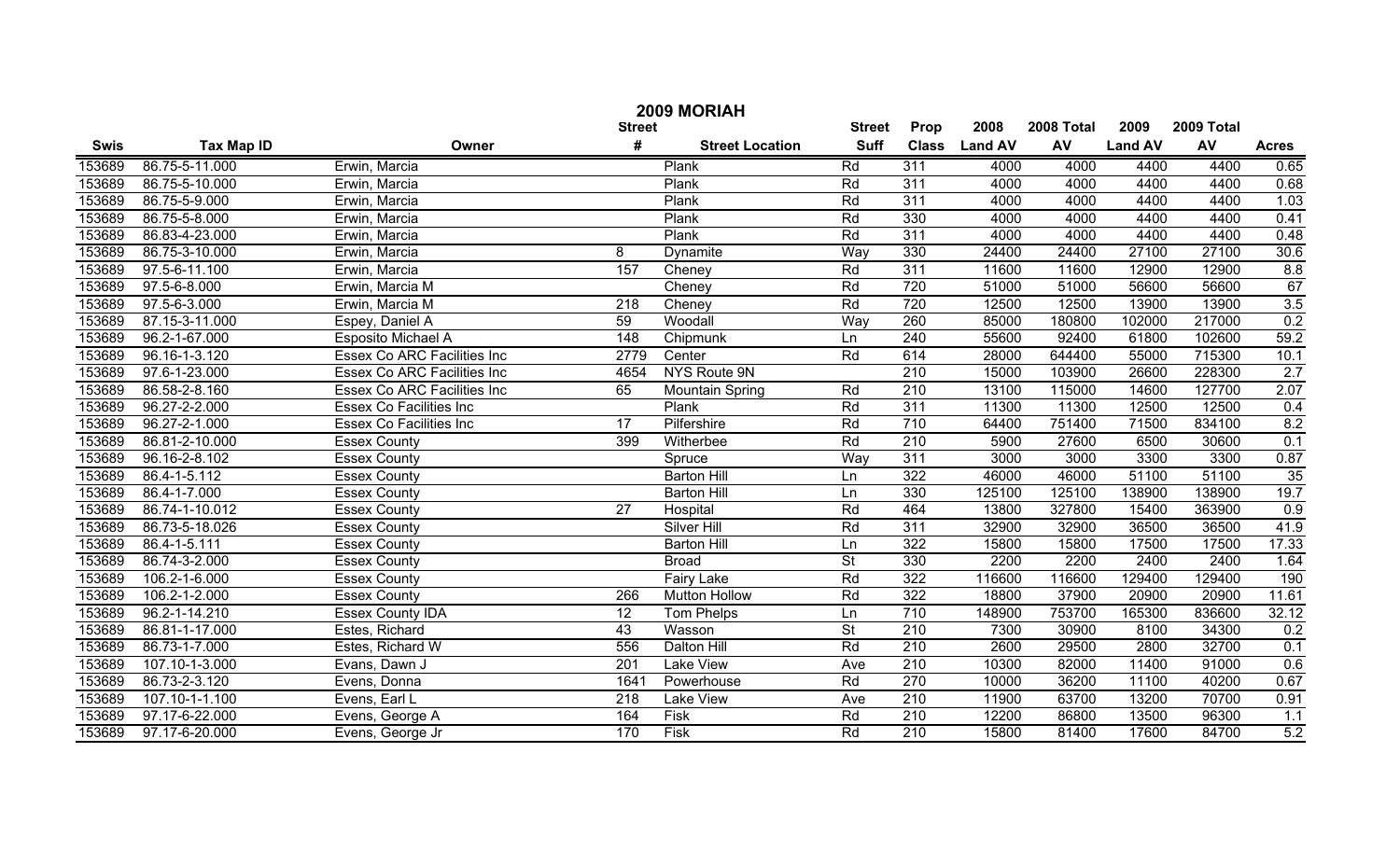|             | 2009 MORIAH       |                               |               |                        |                          |                  |                |            |                |            |                         |  |
|-------------|-------------------|-------------------------------|---------------|------------------------|--------------------------|------------------|----------------|------------|----------------|------------|-------------------------|--|
|             |                   |                               | <b>Street</b> |                        | <b>Street</b>            | Prop             | 2008           | 2008 Total | 2009           | 2009 Total |                         |  |
| <b>Swis</b> | <b>Tax Map ID</b> | Owner                         | #             | <b>Street Location</b> | <b>Suff</b>              | <b>Class</b>     | <b>Land AV</b> | AV         | <b>Land AV</b> | AV         | <b>Acres</b>            |  |
| 153689      | 97.17-6-18.000    | Evens, George Jr              |               | Fisk                   | Rd                       | 322              | 15800          | 15800      | 17500          | 17500      | 16.26                   |  |
| 153689      | 107.10-1-1.210    | Evens, John F                 | 230           | Lake View              | Ave                      | $\frac{11}{2}$   | 69100          | 174200     | 76700          | 193400     | 70.3                    |  |
| 153689      | 107.10-2-1.111    | Evens, John F                 |               | <b>Lake View</b>       | Ave                      | 322              | 20200          | 20200      | 22400          | 22400      | 12.7                    |  |
| 153689      | 107.10-2-1.113    | Evens, John F                 |               | <b>Lake View</b>       | Ave                      | 314              | 6300           | 6300       | 7000           | 7000       | $\overline{2}$          |  |
| 153689      | 96.20-3-26.000    | Evens, Thomas R Sr            | 2535          | Moriah                 | Rd                       | 210              | 8000           | 72100      | 8800           | 80000      | 0.3                     |  |
| 153689      | 107.6-2-27.000    | Ezzo, Bosco                   | 408           | Edgemont               | Rd                       | 210              | 14100          | 56200      | 15700          | 62400      | 0.4                     |  |
| 153689      | 86.82-1-18.000    | Ezzo, Samuel T Jr             | 341           | Witherbee              | Rd                       | 210              | 7700           | 22100      | 8500           | 24500      | 0.3                     |  |
| 153689      | 86.66-1-21.001    | Fairbanks, John G             | 3302          | <b>Fisher Hill</b>     | Rd                       | 210              | 11100          | 146000     | 12400          | 162100     | 0.94                    |  |
| 153689      | 97.14-1-6.000     | Fairbrother, Cindy A          | 52            | Stone                  | $\overline{\mathsf{St}}$ | 210              | 10500          | 52900      | 11600          | 58700      | 0.6                     |  |
| 153689      | 86.81-1-13.000    | Farnsworth, Jeanne M          | 51            | Wasson                 | $\overline{\mathsf{St}}$ | 220              | 7700           | 46000      | 8600           | 51100      | 0.2                     |  |
| 153689      | 86.66-1-8.200     | Farnsworth, Kelly J           | 3299          | <b>Fisher Hill</b>     | Rd                       | $\overline{210}$ | 8700           | 87400      | 9600           | 97000      | 0.37                    |  |
| 153689      | 86.83-3-14.000    | Farrell, Flora S              | 3121          | Plank                  | Rd                       | $\overline{210}$ | 9000           | 94400      | 10000          | 104800     | 0.4                     |  |
| 153689      | 86.73-1-6.000     | Farrell, Mary L               | 558           | Dalton Hill            | Rd                       | $\overline{210}$ | 5400           | 25600      | 6000           | 28400      | 0.1                     |  |
| 153689      | 86.73-7-16.000    | Farrell, Patricia             | 453           | Witherbee              | Rd                       | $\overline{210}$ | 7900           | 85000      | 8800           | 101900     | 0.3                     |  |
| 153689      | 96.20-3-33.000    | <b>Federal Natl Mtg Assoc</b> | 2495          | Moriah                 | Rd                       | $\overline{210}$ | 10200          | 56900      | 11400          | 47000      | 0.6                     |  |
| 153689      | 96.16-1-12.000    | Feith, Lois                   |               | Center                 | Rd                       | 311              | 7800           | 7800       | 8700           | 8700       | 0.7                     |  |
| 153689      | 96.16-1-11.000    | Feith, Lois                   | 2727          | Center                 | Rd                       | 210              | 8300           | 72100      | 11500          | 80000      | 0.3                     |  |
| 153689      | 97.14-1-7.200     | Ferguson, Harold J            | 59            | Stone                  | $\overline{\mathsf{St}}$ | $\overline{210}$ | 12400          | 68700      | 13800          | 76300      | 0.9                     |  |
| 153689      | 97.17-6-31.000    | Fernadez, Anthony             | 195           | <b>Fisk</b>            | Rd                       | $\overline{210}$ | 10300          | 147100     | 11500          | 163300     | 0.55                    |  |
| 153689      | 86.73-5-19.000    | Fernandez, Anthony            | 584           | Silver Hill            | Rd                       | 210              | 15400          | 83000      | 17100          | 92100      | 0.6                     |  |
| 153689      | 97.17-6-28.200    | Fernandez, Anthony M          |               | Fisk                   | Rd                       | 311              | 21000          | 21000      | 23300          | 23300      | 7.3                     |  |
| 153689      | 86.3-1-19.000     | Fernandez, Chris R            | 625           | Dalton Hill            | Rd                       | 210              | 13500          | 60200      | 15000          | 66800      | 2.3                     |  |
| 153689      | 96.16-2-32.000    | Fernandez, James              | 2634          | Center                 | Rd                       | 210              | 11900          | 88700      | 14900          | 98500      | $\overline{\mathbf{1}}$ |  |
| 153689      | 97.17-5-4.000     | Fernandez, James A            | 149           | Whitney                | $\overline{\mathsf{St}}$ | 210              | 13200          | 128000     | 14700          | 134400     | 2.2                     |  |
| 153689      | 106.4-2-5.200     | Fernandez, Michael D          | 172           | <b>Fairy Lake</b>      | Rd                       | 322              | 22100          | 22100      | 24500          | 24500      | 17.5                    |  |
| 153689      | 96.20-3-3.200     | Fernandez, Sandra             | 498           | Windy Hill             | Rd                       | 210              | 8600           | 75200      | 9600           | 83500      | 0.35                    |  |
| 153689      | 96.16-2-48.001    | Fernandez, Timothy M          | 689           | <b>Tarbell Hill</b>    | Rd                       | 210              | 36700          | 167100     | 40800          | 185500     | 8.5                     |  |
| 153689      | 87.11-2-2.000     | Fidd, Anthony J               | 25            | <b>Mullen Bay</b>      | Ln                       | 260              | 97500          | 152600     | 117000         | 183100     | 0.7                     |  |
| 153689      | 96.2-1-69.000     | Fields, Josephine             | 2872          | Plank                  | Rd                       | 210              | 16800          | 145300     | 18700          | 161300     | 4.5                     |  |
| 153689      | 96.2-1-56.000     | Fields, Josephine F           |               | Witherbee              | Rd                       | $\overline{311}$ | 4200           | 4200       | 4700           | 4700       | 4.7                     |  |
| 153689      | 97.17-2-2.000     | Finguerra, Maureen            | 3103          | <b>Broad</b>           | $\overline{\mathsf{St}}$ | $\overline{210}$ | 9900           | 115400     | 11000          | 133200     | 0.6                     |  |
| 153689      | 86.3-1-23.120     | Finkbeiner, Russell R         | 611           | Dalton Hill            | Rd                       | 240              | 28500          | 103500     | 31600          | 114900     | 14.9                    |  |
| 153689      | 86.2-4-5.100      | Finnessey, Richard            | 178           | Riddle                 | Rd                       | $\overline{210}$ | 23300          | 118800     | 25900          | 131900     | 8.88                    |  |
| 153689      | 86.58-2-5.000     | Fish, Deborah                 | 19            | <b>Mountain Spring</b> | Rd                       | $\overline{210}$ | 11900          | 26300      | 13200          | 29200      | 0.9                     |  |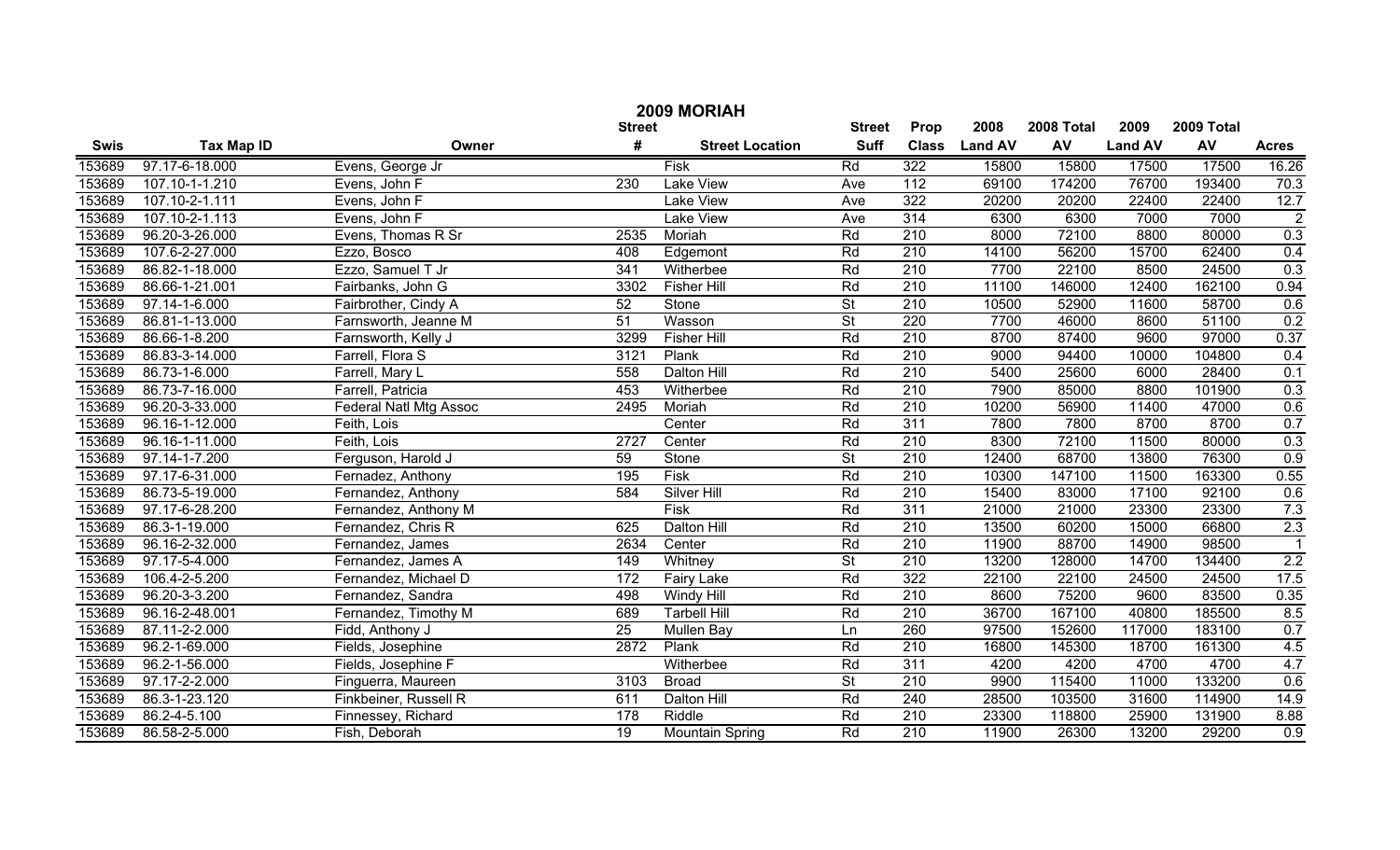|             | 2009 MORIAH                    |                   |                 |                        |                          |                  |                |            |                |            |                  |  |
|-------------|--------------------------------|-------------------|-----------------|------------------------|--------------------------|------------------|----------------|------------|----------------|------------|------------------|--|
|             |                                |                   | <b>Street</b>   |                        | <b>Street</b>            | Prop             | 2008           | 2008 Total | 2009           | 2009 Total |                  |  |
| <b>Swis</b> | <b>Tax Map ID</b>              | Owner             | #               | <b>Street Location</b> | <b>Suff</b>              | <b>Class</b>     | <b>Land AV</b> | AV         | <b>Land AV</b> | AV         | <b>Acres</b>     |  |
| 153689      | 96.2-2-10.000                  | Fish, Orlie       | 2591            | <b>Ensign Pond</b>     | Rd                       | 210              | 8700           | 56300      | 9700           | 62500      | 0.5              |  |
| 153689      | 96.19-1-3.000                  | Flack, Michael L  | 295             | Windy Hill             | Rd                       | $\overline{210}$ | 12600          | 79200      | 14000          | 87900      | 1.3              |  |
| 153689      | 86.83-1-21.000                 | Flack, Todd       | 3167            | Plank                  | Rd                       | $\overline{210}$ | 12500          | 80800      | 13900          | 89700      | 3.1              |  |
| 153689      | 96.28-2-4.002                  | Fleming, Dean     |                 | Witherbee              | Rd                       | 311              | 11900          | 11900      | 13200          | 13200      | 0.4              |  |
| 153689      | 96.28-2-3.002                  | Fleming, Dean S   | 101             | Champlain              | Dr                       | 210              | 9300           | 91400      | 10400          | 101500     | 0.4              |  |
| 153689      | 96.16-1-31.000                 | Fleming, Gary     | 151             | Furnace                | Rd                       | 210              | 11100          | 69700      | 12400          | 77400      | 0.6              |  |
| 153689      | 95.-2-30.000                   | Fleming, Gary S   |                 | Tracy                  | Rd                       | 312              | 3300           | 5900       | 3600           | 6500       | $\overline{1}$   |  |
| 153689      | 96.28-2-2.000                  | Fleming, Percy D  | 107             | Champlain              | Dr                       | 210              | 7900           | 70300      | 8700           | 78000      | 0.2              |  |
| 153689      | 96.51-1-13.000                 | Fleming, Randy    | 2787            | Center                 | Rd                       | 484              | 16100          | 57900      | 17900          | 64300      | 1.3              |  |
| 153689      | 96.15-1-12.100                 | Fleming, Randy    |                 | Furnace                | Rd                       | 314              | 6400           | 6400       | 7100           | 7100       | 0.3              |  |
| 153689      | 96.15-1-11.100                 | Fleming, Randy    |                 | Furnace                | Rd                       | $\overline{312}$ | 7600           | 15500      | 8400           | 17200      | 0.46             |  |
| 153689      | 96.15-1-12.200                 | Fleming, Randy    | 105             | Furnace                | Rd                       | 210              | 10400          | 101800     | 11500          | 113000     | 0.77             |  |
| 153689      | 96.20-4-15.200                 | Fleury John E     | 690             | <b>Tarbell Hill</b>    | Rd                       | 210              | 23600          | 144000     | 23600          | 144000     | 1.5              |  |
| 153689      | 96.2-1-71.200                  | Fleury, Corey     |                 | Witherbee              | Rd                       | 322              |                |            | 23500          | 23500      | 18.4             |  |
| 153689      | 96.2-1-15.001                  | Fleury, Corey S   | 136             | Witherbee              | Rd                       | $\overline{210}$ | 15700          | 150100     | 17400          | 156100     | 1.33             |  |
| 153689      | 97.17-6-32.000                 | Fleury, Laurie    | 203             | Fisk                   | Rd                       | 270              | 11300          | 25500      | 12500          | 28300      | 0.9              |  |
| 153689      | 86.75-4-25.000                 | Flippo, Timothy M | 79              | Wall                   | $\overline{\mathsf{St}}$ | 210              | 10500          | 47100      | 11700          | 52300      | 0.6              |  |
| 153689      | 96.51-3-2.000                  | Forand, Claude M  | 22              | Witherbee              | Rd                       | 210              | 13300          | 60500      | 14800          | 67200      | 0.4              |  |
| 153689      | 96.27-4-3.000                  | Forbes, Cynthia   | 16              | Community              | PI                       | 210              | 5700           | 61400      | 6400           | 68200      | 0.2              |  |
| 153689      | 86.83-2-3.000                  | Forgette, Agnes   | 3180            | Plank                  | Rd                       | 210              | 7300           | 55800      | 8100           | 61900      | 0.16             |  |
| 153689      | 86.66-1-22.000                 | Foster, Brandon P | 47              | <b>Bartlett Pond</b>   | Rd                       | 210              | 13000          | 26700      | 14400          | 29600      | 1.9              |  |
| 153689      | 86.83-3-4.000                  | Foster, Tammy L   | 3160            | Plank                  | Rd                       | 210              | 12800          | 71600      | 14200          | 79500      | 1.5              |  |
| 153689      | 96.15-1-3.300                  | Fowlkes, James C  |                 | Furnace                | Rd                       | 314              | 11200          | 11200      | 12400          | 12400      | 2.99             |  |
| 153689      | 97.17-6-37.000                 | French, Charles R | 265             | Fisk                   | Rd                       | 210              | 12900          | 89400      | 14300          | 99200      | $\overline{2}$   |  |
| 153689      | 97.13-2-11.000                 | French, James E   | 28              | Elk Inn                | Rd                       | 210              | 9500           | 45400      | 10600          | 50400      | 0.46             |  |
| 153689      | 86.73-7-11.000/2009            | French, Steven    | 78              | Wasson                 | $\overline{\mathsf{St}}$ | 270              |                |            | 11100          | 22500      |                  |  |
| 153689      | 86.73-7-11.000                 | French, Steven    | 78              | Wasson                 | $\overline{\mathsf{St}}$ | 270              | 10000          | 20300      | 11100          | 22500      | 1.3              |  |
| 153689      | 96.3-1-20.000                  | French, Steven H  | 53              | Crowfoot               | Rd                       | 210              | 13900          | 92400      | 18000          | 98700      | 7.9              |  |
| 153689      | $\overline{86.82 - 1 - 7.000}$ | French, Thomas N  | 369             | Witherbee              | Rd                       | 270              | 11800          | 21700      | 13100          | 24100      | $\mathbf{1}$     |  |
| 153689      | 86.81-2-8.000                  | French, Thomas N  | 401             | Witherbee              | Rd                       | $\overline{210}$ | 11900          | 70900      | 13200          | 94700      | $\mathbf{1}$     |  |
| 153689      | 96.51-3-3.000                  | French, Thomas N  | $\overline{12}$ | Witherbee              | Rd                       | 220              | 12900          | 68400      | 14300          | 75900      | 1.9              |  |
| 153689      | 96.20-4-29.000                 | Frost, Rodney     | 2526            | Moriah                 | Rd                       | 210              | 13000          | 24800      | 14400          | 72600      | $\overline{2}$   |  |
| 153689      | 96.27-6-9.000                  | Fuller, Lori A    | 30              | Champlain              | Dr                       | $\overline{210}$ | 7500           | 49900      | 8300           | 55400      | 0.2              |  |
| 153689      | 96.2-1-27.000                  | Furness, Gregory  | 2918            | Plank                  | Rd                       | $\overline{210}$ | 13200          | 93900      | 14600          | 104200     | $\overline{2.2}$ |  |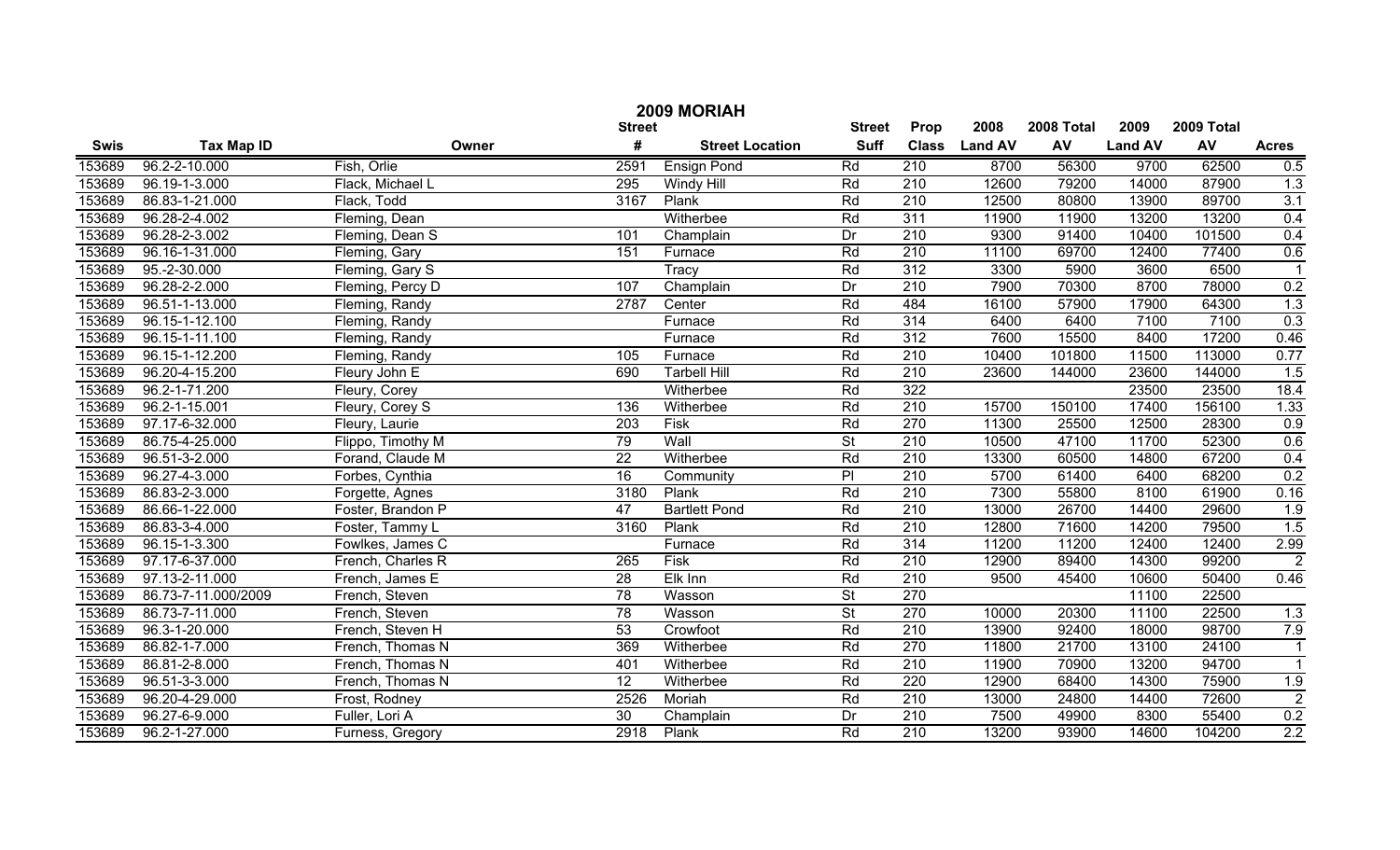|             | 2009 MORIAH         |                     |                  |                        |                          |                  |                |            |                |            |                           |  |
|-------------|---------------------|---------------------|------------------|------------------------|--------------------------|------------------|----------------|------------|----------------|------------|---------------------------|--|
|             |                     |                     | <b>Street</b>    |                        | <b>Street</b>            | Prop             | 2008           | 2008 Total | 2009           | 2009 Total |                           |  |
| <b>Swis</b> | <b>Tax Map ID</b>   | Owner               | #                | <b>Street Location</b> | <b>Suff</b>              | <b>Class</b>     | <b>Land AV</b> | AV         | <b>Land AV</b> | AV         | <b>Acres</b>              |  |
| 153689      | 96.27-6-7.000       | <b>Furnia Kelly</b> | $\overline{24}$  | Champlain              | Dr                       | 220              | 7900           | 50300      | 8700           | 55800      | 0.2                       |  |
| 153689      | $86.74 - 2 - 1.000$ | Gaal, Adam          | $\overline{54}$  | Raymond Wright         | Ave                      | $\overline{210}$ | 4000           | 90000      | 4400           | 99900      | 0.3                       |  |
| 153689      | 87.15-1-2.000       | Gabel, Alice M      |                  | NYS Route 9N           |                          | 314              | 23600          | 23600      | 26200          | 26200      | 4.5                       |  |
| 153689      | 87.3-1-6.000        | Gabel, Alice M      | 5109             | NYS Route 9N           |                          | 210              | 14800          | 56300      | 16400          | 62500      | 2.3                       |  |
| 153689      | 96.16-1-19.000      | Gaddor, Marie E     | $\overline{245}$ | Furnace                | Rd                       | 210              | 8000           | 113700     | 9500           | 117100     | 0.4                       |  |
| 153689      | 86.83-3-21.000      | Gaddor, Marissa C   | 30               | Republic               | $\overline{\mathsf{St}}$ | 210              | 15000          | 115000     | 16700          | 115000     | 0.9                       |  |
| 153689      | 86.73-6-3.000       | Gadway, Gilbert     | 95               | Wasson                 | $\overline{\mathsf{St}}$ | 210              | 7600           | 33300      | 8500           | 55000      | 0.2                       |  |
| 153689      | 86.73-6-7.000       | Gadway, Gilbert     | 89               | Wasson                 | $\overline{\mathsf{St}}$ | 210              | 7000           | 40900      | 7800           | 45400      | 0.2                       |  |
| 153689      | 86.82-5-13.000      | Gadway, Kenneth A   | 109              | Joyce                  | Rd                       | 210              | 9600           | 56200      | 10700          | 62400      | 0.5                       |  |
| 153689      | 86.73-6-5.006       | Gadway, Theresa     | 91               | Wasson                 | $\overline{\mathsf{St}}$ | $\overline{210}$ | 8600           | 50500      | 9600           | 56100      | 0.33                      |  |
| 153689      | 86.82-1-2.100       | Gagnon, Ronald G    | 379              | Witherbee              | Rd                       | $\overline{210}$ | 3000           | 26200      | 3300           | 29100      | 0.1                       |  |
| 153689      | 96.20-1-16.000      | Gallo, Kathleen     | 491              | Windy Hill             | Rd                       | $\overline{210}$ | 8700           | 72100      | 9500           | 78000      | 0.4                       |  |
| 153689      | 87.49-1-21.000      | Gandron, Patrick V  | 12               | Association            | Way                      | 260              | 1300           | 24700      | 10800          | 38700      | 0.05                      |  |
| 153689      | 87.3-1-16.111       | Gangi, Samuel       | 4988             | NYS Route 9N           |                          | 240              |                |            | 32300          | 113600     | 22.6                      |  |
| 153689      | 86.73-3-3.000       | Gangi, Samuel       | 1658             | Powerhouse             | Rd                       | 210              | 12800          | 75800      | 14200          | 84100      | 1.5                       |  |
| 153689      | 87.4-1-1.004        | Gangi, Samuel M     |                  | NYS Route 9N           |                          | 417              | 16600          | 93200      | 18500          | 103500     | $\overline{2}$            |  |
| 153689      | 97.17-2-3.000       | Garcia, Joseph J Jr | 3107             | <b>Broad</b>           | $\overline{\mathsf{St}}$ | 210              | 8100           | 93800      | 9000           | 104100     | 0.3                       |  |
| 153689      | 86.66-1-14.120      | Garnica, Louis      |                  | <b>Mountain Spring</b> | Rd                       | 311              | 9400           | 9400       | 10400          | 10400      | 1.73                      |  |
| 153689      | 95.-2-24.000        | Garrett, David W    |                  | Tracy                  | Rd                       | 260              | 75200          | 88300      | 83500          | 98000      | 166.9                     |  |
| 153689      | 96.2-1-29.000       | Garrison, Judith A  | 2888             | Plank                  | Rd                       | 210              | 14200          | 75200      | 15800          | 83500      | $\ensuremath{\mathsf{3}}$ |  |
| 153689      | 86.4-1-6.001        | Garrow, Joseph J    | 93               | <b>Barton Hill</b>     | Ln                       | 210              | 11900          | 26300      | 13200          | 29200      | $\overline{1}$            |  |
| 153689      | 96.3-1-47.000       | Gebo, Justin D      | 100              | Windy Hill             | Rd                       | 240              | 55500          | 152900     | 61600          | 169700     | 73                        |  |
| 153689      | 86.82-6-1.000       | Gebo, Thomas        | 400              | Witherbee              | Rd                       | 449              | 19400          | 66100      | 21600          | 66100      | 1.8                       |  |
| 153689      | 87.15-1-4.000       | Genier, Chris J     | 5090             | NYS Route 9N           |                          | $\overline{210}$ | 18600          | 106300     | 20700          | 118000     | 0.7                       |  |
| 153689      | 86.81-2-12.000      | Genier, Edwin       | 397              | Witherbee              | Rd                       | 210              | 5600           | 26700      | 6200           | 29600      | 0.1                       |  |
| 153689      | 86.73-8-3.000       | Genier, Elizabeth S | 456              | Witherbee              | Rd                       | 210              | 8000           | 38800      | 8900           | 43100      | 0.3                       |  |
| 153689      | 96.27-2-8.000       | Genier, Francis W   | 47               | Federal                | $\overline{\mathsf{St}}$ | 210              | 7200           | 52900      | 8000           | 58700      | 0.2                       |  |
| 153689      | 96.15-1-14.112      | Genier, George E    | 112              | Furnace                | Rd                       | 210              | 16000          | 114200     | 17800          | 119600     | 4.5                       |  |
| 153689      | 86.83-4-13.000      | Genier, James       | 3144             | Plank                  | Rd                       | 240              | 24000          | 115300     | 26700          | 128000     | 11.3                      |  |
| 153689      | 86.83-5-2.000       | Genier, James       |                  | Plank                  | Rd                       | 322              | 1500           | 1500       | 1700           | 1700       | 10.7                      |  |
| 153689      | 86.4-2-14.000       | Genier, James       |                  | Plank                  | Rd                       | 322              | 36600          | 36600      | 40600          | 40600      | 40.3                      |  |
| 153689      | 86.66-1-28.000      | Genier, John        | 3310             | <b>Fisher Hill</b>     | Rd                       | $\overline{210}$ | 11900          | 67800      | 13300          | 75300      | $\mathbf{1}$              |  |
| 153689      | 96.28-1-1.000       | Genier, Loretta     | 82               | Harmony                | Rd                       | 220              | 8500           | 57200      | 9400           | 63500      | 0.3                       |  |
| 153689      | 86.82-4-3.000       | Genier, Michael     | $\overline{13}$  | Foote                  | $\overline{\mathsf{St}}$ | $\overline{210}$ | 7600           | 50700      | 8500           | 56300      | 0.3                       |  |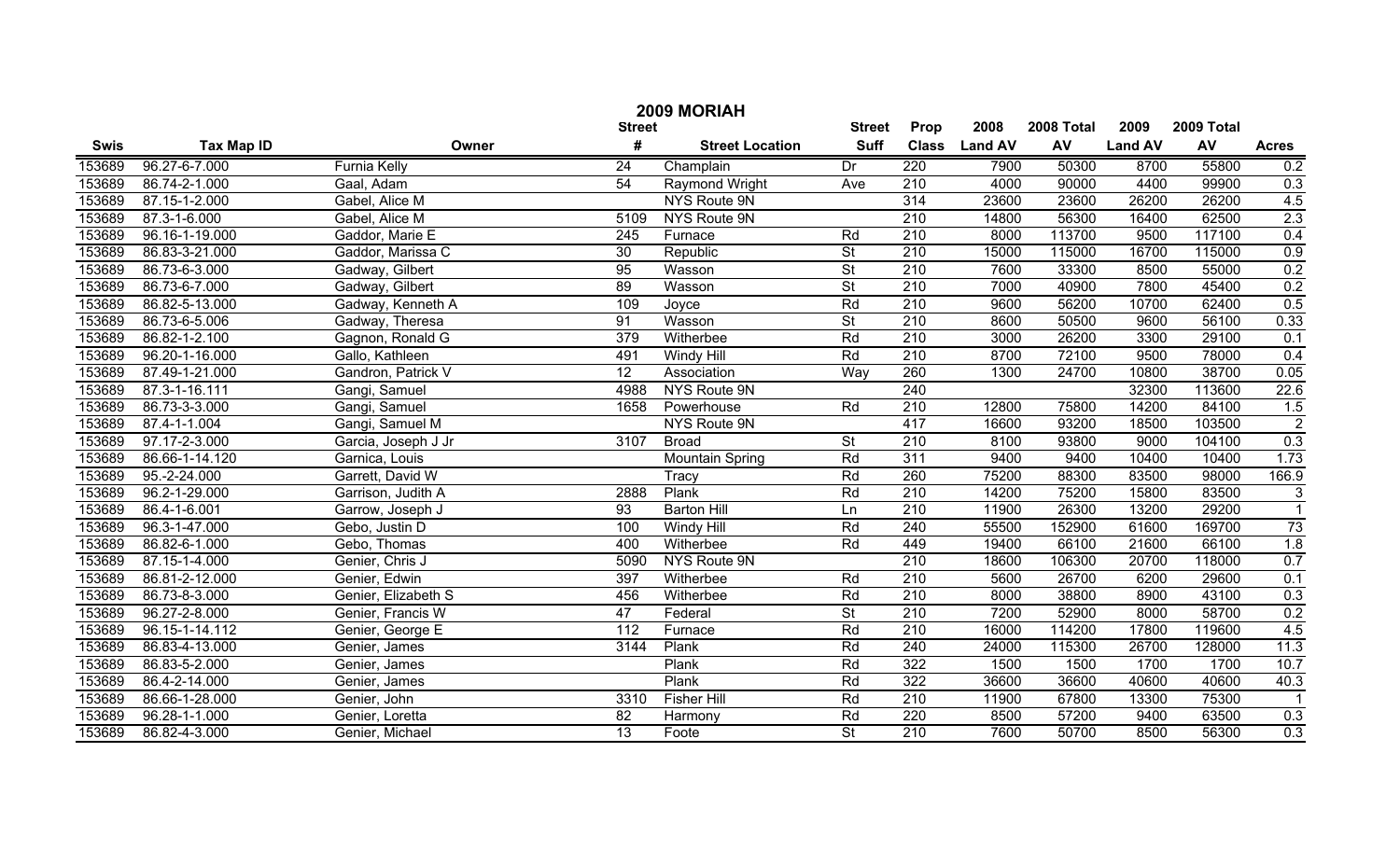| 2009 MORIAH |                   |                          |                 |                        |                          |                  |                |            |                |        |                 |
|-------------|-------------------|--------------------------|-----------------|------------------------|--------------------------|------------------|----------------|------------|----------------|--------|-----------------|
|             |                   | <b>Street</b>            | <b>Street</b>   | Prop                   | 2008                     | 2008 Total       | 2009           | 2009 Total |                |        |                 |
| <b>Swis</b> | <b>Tax Map ID</b> | Owner                    | #               | <b>Street Location</b> | <b>Suff</b>              | <b>Class</b>     | <b>Land AV</b> | <b>AV</b>  | <b>Land AV</b> | AV     | <b>Acres</b>    |
| 153689      | 96.51-2-17.000    | Genier, Thomas           | 2774            | Center                 | Rd                       | 210              | 12800          | 77900      | 14200          | 86500  | 1.4             |
| 153689      | 86.75-4-24.000    | Genier, Wendy            | $\overline{87}$ | Wall                   | $\overline{St}$          | $\overline{210}$ | 11300          | 89900      | 12600          | 99800  | 0.78            |
| 153689      | 96.19-1-11.000    | Gevry, Roger             | 457             | <b>Windy Hill</b>      | Rd                       | 270              | 9000           | 30700      | 10000          | 34100  | 0.3             |
| 153689      | 96.19-1-29.100    | Gibbs, Christopher A     | 368             | <b>Windy Hill</b>      | Rd                       | 240              | 36000          | 157000     | 45400          | 148000 | 33.7            |
| 153689      | 107.6-1-15.000    | Gibbs, Donald M          | 308             | Edgemont               | Rd                       | 210              | 39400          | 162500     | 43800          | 180400 | 3.7             |
| 153689      | 106.2-1-25.300    | Gilbert, Frederick       | 2292            | Moriah                 | Rd                       | 220              | 25000          | 46000      | 27800          | 80800  | 5.62            |
| 153689      | 97.17-2-19.002    | Gilbo, Rebecca           | 159             | Whitney                | $\overline{\mathsf{St}}$ | 210              | 15400          | 113200     | 17100          | 125700 | 2.33            |
| 153689      | 96.2-1-36.000     | Gilbo, Walter H          | 2889            | Plank                  | Rd                       | 210              | 13700          | 91700      | 15200          | 101800 | 2.5             |
| 153689      | 107.5-2-8.000     | Gilmore, James Q         |                 | Whitney                | $\overline{\mathsf{St}}$ | 322              | 13800          | 13800      | 15300          | 15300  | 19.7            |
| 153689      | 107.5-2-9.000     | Gilmore, James Q         | 118             | Whitney                | $\overline{\mathsf{St}}$ | $\overline{210}$ | 25600          | 63700      | 28400          | 70700  | 18.5            |
| 153689      | 86.74-7-11.200    | Gingras, Heather J       | 153             | Raymond Wright         | Ave                      | 210              | 10000          | 107500     | 11100          | 119300 | 0.58            |
| 153689      | 96.51-2-1.000     | Giovazzino Christopher M | 2826            | Plank                  | Rd                       | 210              | 9600           | 110000     | 10700          | 122100 | 0.45            |
| 153689      | 107.6-2-16.000    | Glavin, Joseph C         |                 | NYS Route 9N           |                          | 314              | 24800          | 24800      | 32200          | 32200  |                 |
| 153689      | 87.11-2-6.120     | Gleason, Virginia A      | 73              | Mullen Bay             | Ln                       | 210              | 150300         | 269200     | 180300         | 323000 | 2.04            |
| 153689      | 86.73-5-20.000    | Glebus, Anthony J        | 576             | <b>Silver Hill</b>     | Rd                       | 210              | 11800          | 82200      | 13100          | 91200  |                 |
| 153689      | 96.3-1-33.100     | Glebus, Brian J          |                 | Windy Hill             | Rd                       | 322              | 37600          | 37600      | 41700          | 41700  | 40.42           |
| 153689      | 107.6-2-14.000    | Glebus, Brian J          | 4055            | NYS Route 9N           |                          | $\overline{210}$ | 20200          | 91200      | 34000          | 104900 | 0.7             |
| 153689      | 86.81-1-15.000    | Glebus, Gary P           | 47              | Wasson                 | $\overline{\mathsf{St}}$ | 210              | 3800           | 16800      | 4200           | 18600  | 0.1             |
| 153689      | 86.81-1-3.000     | Glebus, Gary P           | $\overline{73}$ | Wasson                 | $\overline{\mathsf{St}}$ | $\overline{210}$ | 7700           | 32600      | 8600           | 36200  | 0.2             |
| 153689      | 96.27-2-34.100    | Goggins, James           |                 | Plank                  | Rd                       | 311              | 4600           | 4600       | 5100           | 5100   | 0.5             |
| 153689      | 96.3-1-50.200     | Good, Michael J TRUST    | 1983            | <b>Ensign Pond</b>     | Rd                       | 240              | 49900          | 182700     | 55400          | 79500  | 50.94           |
| 153689      | 87.49-1-13.000    | Goodspeed, Francis       | 169             | Mullen Bay             | Ln                       | 210              | 74500          | 171300     | 103000         | 205600 | 0.2             |
| 153689      | 86.3-1-39.002     | Goodspeed, Kenneth       | 532             | Silver Hill            | Rd                       | 240              | 28800          | 88900      | 32000          | 98700  | 34.2            |
| 153689      | 86.3-1-36.000     | Goodspeed, Kenneth L     | 531             | Silver Hill            | Rd                       | 210              | 15500          | 65500      | 17200          | 72700  | 3.3             |
| 153689      | 86.3-1-54.110     | Goodspeed, Kenneth L     | 436             | Silver Hill            | Rd                       | 240              | 34600          | 46500      | 38400          | 93300  | $\overline{31}$ |
| 153689      | 96.27-2-30.000    | Goralczyk, Edward W      | 3012            | Plank                  | Rd                       | 210              | 6900           | 68700      | 7700           | 76300  | 0.2             |
| 153689      | 96.27-5-17.000    | Goralczyk, James D       | 20              | Mineville              | Rd                       | 270              | 15100          | 52800      | 16800          | 58600  | 0.86            |
| 153689      | 96.28-1-11.000    | Goralczyk, William E     | 33              | Mineville              | Rd                       | 210              | 8700           | 52500      | 9700           | 58300  | 0.4             |
| 153689      | 96.20-4-16.130    | Gordon, Gary L           | 706             | <b>Tarbell Hill</b>    | Rd                       | 210              | 15900          | 108600     | 17600          | 120500 | 0.43            |
| 153689      | 86.81-2-7.000     | Gorman, Kathy            | 40              | Wasson                 | $\overline{\mathsf{St}}$ | 483              | 13500          | 200000     | 15000          | 222000 | $\overline{2}$  |
| 153689      | 106.4-2-3.000     | Gorthey, Thomas          |                 | <b>Breed Hill</b>      | Rd                       | 314              | 10400          | 10400      | 11500          | 11500  | 2.8             |
| 153689      | 106.4-2-4.000     | Gorthey, Thomas          |                 | Fairy Lake             | Rd                       | $\overline{322}$ | 55600          | 55600      | 61700          | 61700  | 73              |
| 153689      | 86.81-1-23.000    | Goyette, Sherry          | 31              | Wasson                 | $\overline{\mathsf{St}}$ | $\overline{210}$ | 7900           | 32400      | 8800           | 36000  | 0.3             |
| 153689      | 96.16-2-14.000    | Grant, Harold            | 2716            | Center                 | Rd                       | $\overline{210}$ | 8500           | 109300     | 10900          | 121300 | 0.3             |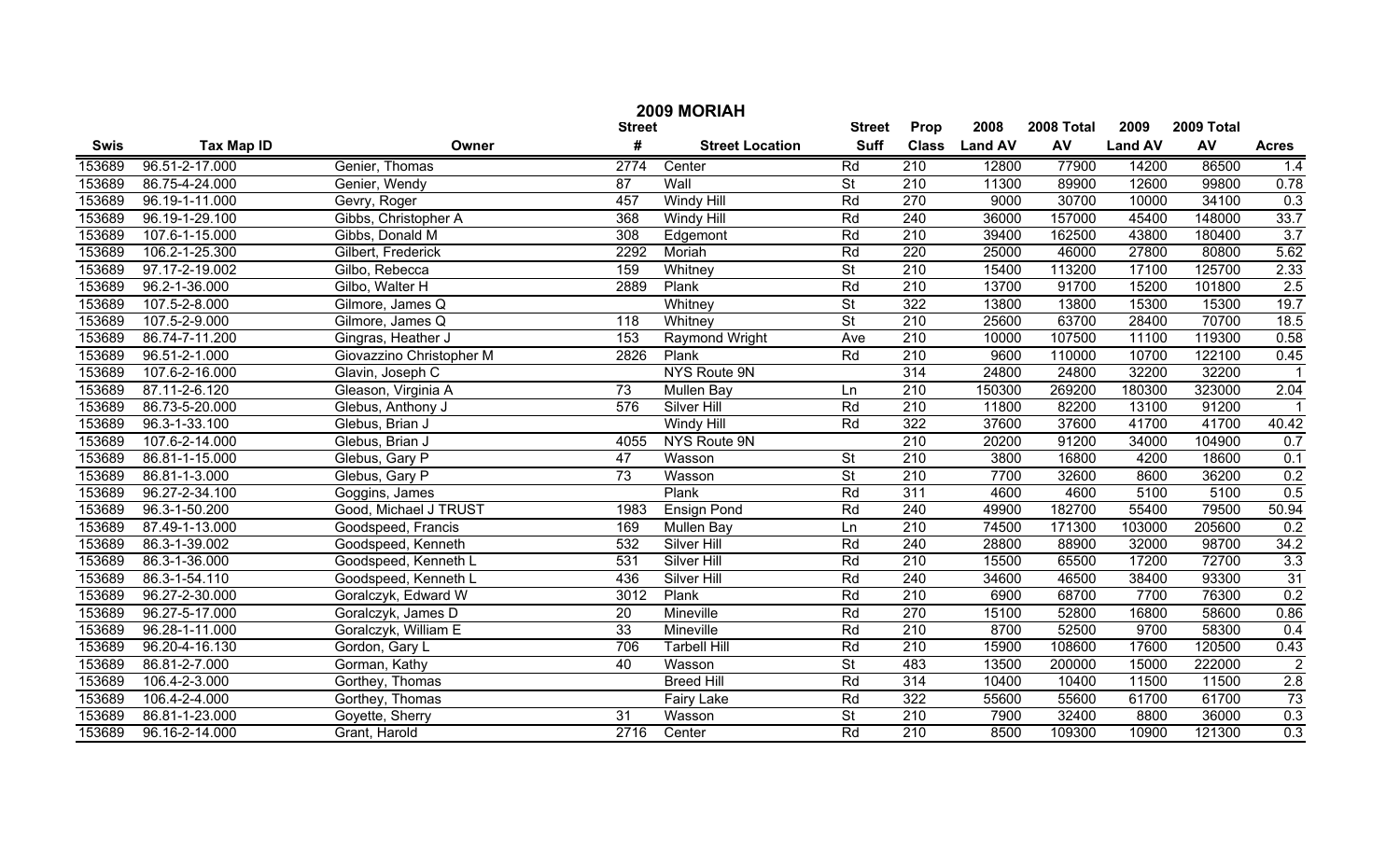|             | 2009 MORIAH        |                      |                   |                        |                 |                  |                |            |                |            |                 |  |
|-------------|--------------------|----------------------|-------------------|------------------------|-----------------|------------------|----------------|------------|----------------|------------|-----------------|--|
|             |                    |                      | <b>Street</b>     |                        | <b>Street</b>   | Prop             | 2008           | 2008 Total | 2009           | 2009 Total |                 |  |
| <b>Swis</b> | <b>Tax Map ID</b>  | Owner                | #                 | <b>Street Location</b> | <b>Suff</b>     | <b>Class</b>     | <b>Land AV</b> | AV         | <b>Land AV</b> | AV         | <b>Acres</b>    |  |
| 153689      | 106.2-1-40.000     | Grass, Debra L       | 226               | Fairy Lake             | Rd              | 210              | 11500          | 99400      | 12700          | 110300     | 0.9             |  |
| 153689      | 106.2-1-44.000     | Grass, Derrald S     | 238               | <b>Fairy Lake</b>      | Rd              | 210              | 14200          | 64800      | 15700          | 71900      | $\overline{3}$  |  |
| 153689      | 106.2-1-41.000     | Grass, Derrald S     | 220               | <b>Fairy Lake</b>      | Rd              | 240              | 27900          | 74200      | 31000          | 82400      | 22.6            |  |
| 153689      | 86.82-5-11.000     | Gray CW & Sons Inc   | $\overline{113}$  | Joyce                  | Rd              | 210              | 9700           | 87700      | 10700          | 97300      | 0.5             |  |
| 153689      | $96.2 - 1 - 3.121$ | Gray, Dennis         | 119               | <b>Silver Hill</b>     | Rd              | 240              | 28800          | 170900     | 32000          | 189700     | 13.8            |  |
| 153689      | 96.2-1-50.001      | Gray, Gary K         | 140               | Witherbee              | Rd              | 210              | 12500          | 80500      | 13900          | 102800     | 1.58            |  |
| 153689      | 97.13-2-20.000     | Gray, William A Jr   | 100               | <b>Forge Hollow</b>    | Rd              | $\overline{210}$ | 9300           | 100400     | 10300          | 111400     | 0.4             |  |
| 153689      | 86.82-1-16.000     | Green Mercedes D     | 345               | Witherbee              | Rd              | 210              | 7400           | 28000      | 8200           | 31100      | 0.2             |  |
| 153689      | 86.73-1-19.000     | Green, Alice P       |                   | <b>Dalton Hill</b>     | Rd              | 210              | 6400           | 32600      | 7100           | 36200      | 0.2             |  |
| 153689      | 86.73-1-18.000     | Green, Alice P       | 549               | Dalton Hill            | Rd              | 210              | 2800           | 29700      | 3100           | 33000      | 0.1             |  |
| 153689      | 96.16-2-22.000     | Green, Percy         | 2680              | Center                 | Rd              | 210              | 10100          | 100700     | 12900          | 111800     | 0.5             |  |
| 153689      | 96.2-1-65.110      | Green, Peter H       | 173               | Witherbee              | Rd              | 240              | 21600          | 120200     | 28400          | 127400     | 13.8            |  |
| 153689      | 97.10-1-1.112      | Green, Peter J       | $\frac{115}{115}$ | Elk Inn                | Rd              | 210              | 17500          | 99500      | 19400          | 110400     | 12.7            |  |
| 153689      | 96.52-1-2.200      | Greene, Kelly C      | 130               | <b>Titus</b>           | Rd              | 210              | 12500          | 93000      | 14800          | 95800      | 1.3             |  |
| 153689      | 97.17-2-13.000     | Greenough, Mary M    | 3124              | <b>Broad</b>           | $\overline{St}$ | 210              | 8600           | 64200      | 9600           | 71300      | 0.4             |  |
| 153689      | 97.13-2-21.000     | Gregory Joseph L     | 96                | Forge Hollow           | Rd              | 210              | 9100           | 128000     | 10100          | 142100     | 0.4             |  |
| 153689      | 97.10-1-2.200      | Gregory, Dawn C      | 261               | Elk Inn                | Rd              | 210              | 25400          | 99000      | 29000          | 112900     | 1.48            |  |
| 153689      | 96.3-1-42.000      | Gregory, Debbie      |                   | <b>Ensign Pond</b>     | Rd              | 314              | 10500          | 10500      | 11700          | 11700      | 2.2             |  |
| 153689      | 97.10-1-2.110      | Gregory, Maybelle E  | 259               | Elk Inn                | Rd              | 240              | 50000          | 143000     | 57000          | 163000     | 47.25           |  |
| 153689      | 97.6-1-10.000      | Gregory, Robin       | 4802              | NYS Route 9N           |                 | 210              | 10100          | 58200      | 11200          | 64600      | 0.6             |  |
| 153689      | 97.10-1-2.120      | Gregory, Todd M      | 285               | Elk Inn                | Rd              | 210              | 23700          | 132300     | 27500          | 150800     | 1.3             |  |
| 153689      | 96.27-6-6.000      | Grenon, Erik L       | 20                | Champlain              | Dr              | 210              | 7900           | 95000      | 8800           | 105500     | 0.3             |  |
| 153689      | 97.9-1-13.000      | Groshans, Dale N     | 154               | Switchback             | Rd              | 210              | 13100          | 73200      | 14600          | 81300      | 1.76            |  |
| 153689      | 96.20-1-17.000     | Groshans, Dale N     | 485               | Windy Hill             | Rd              | 210              | 12900          | 74600      | 14300          | 82800      | 1.5             |  |
| 153689      | 107.3-1-13.000     | Grover, Robert S     | 288               | Lang                   | Rd              | 322              | 22900          | 22900      | 25400          | 25400      | $\overline{34}$ |  |
| 153689      | 97.9-2-8.000       | Grundler, Elizabeth  | 67                | Elk Inn                | Rd              | 270              | 8800           | 33900      | 9700           | 37600      | 0.59            |  |
| 153689      | 87.49-1-10.000     | Guest, Frank N       | 197               | Mullen Bay             | Ln              | 260              | 1400           | 34200      | 12500          | 45300      | 0.05            |  |
| 153689      | 86.66-1-13.000     | Guffey, Frederick A  | 3364              | <b>Fisher Hill</b>     | Rd              | 210              | 14800          | 122400     | 16500          | 135900     | 3.5             |  |
| 153689      | 97.17-6-8.200      | Guffey, Frederick A  |                   | <b>Fisk</b>            | Rd              | 322              | 57600          | 57600      | 63900          | 63900      | 16.86           |  |
| 153689      | 96.15-1-10.002     | Guillette, Denis     | 87                | Furnace                | Rd              | $\overline{210}$ | 20000          | 124900     | 22200          | 138600     | 1.33            |  |
| 153689      | 96.3-1-26.000      | Gumlaw, Ralph        | 2201              | <b>Ensign Pond</b>     | Rd              | $\overline{270}$ | 13000          | 19500      | 14400          | 21600      | 1.76            |  |
| 153689      | 96.27-2-36.000     | Gumlaw, Roger F      | 3034              | Plank                  | Rd              | 210              | 9300           | 37500      | 10300          | 41600      | 0.4             |  |
| 153689      | 97.13-2-18.200     | Gunning, Bernadine M | 110               | Forge Hollow           | Rd              | $\overline{270}$ |                |            | 18000          | 46000      | 2.4             |  |
| 153689      | 97.13-2-24.000     | Gunning, Michael J   |                   | Forge Hollow           | Rd              | $\overline{314}$ | 6700           | 6700       | 7400           | 7400       | 0.3             |  |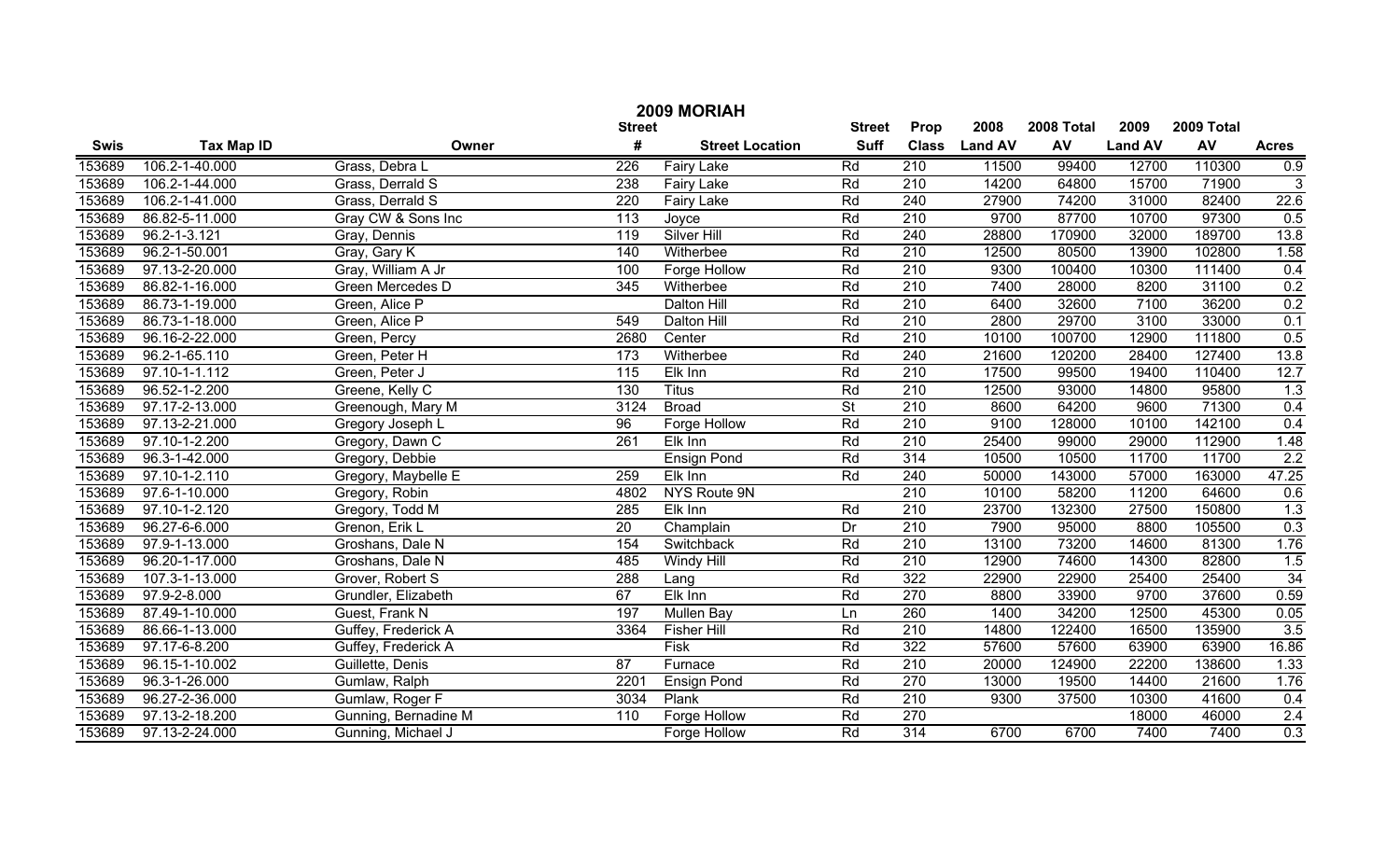|               | 2009 MORIAH       |                       |                 |                        |                          |                  |                |            |                |            |                  |  |
|---------------|-------------------|-----------------------|-----------------|------------------------|--------------------------|------------------|----------------|------------|----------------|------------|------------------|--|
| <b>Street</b> |                   |                       |                 |                        |                          | Prop             | 2008           | 2008 Total | 2009           | 2009 Total |                  |  |
| <b>Swis</b>   | <b>Tax Map ID</b> | Owner                 | #               | <b>Street Location</b> | <b>Suff</b>              | <b>Class</b>     | <b>Land AV</b> | AV         | <b>Land AV</b> | AV         | <b>Acres</b>     |  |
| 153689        | 96.51-1-14.000    | Hadd, Paul G          | 2630            | <b>Ensign Pond</b>     | Rd                       | 210              | 11900          | 80900      | 13200          | 89800      |                  |  |
| 153689        | 86.3-1-53.200     | Hagey, Carol          | 409             | Silver Hill            | Rd                       | $\overline{210}$ | 10600          | 126000     | 11800          | 139900     | 0.5              |  |
| 153689        | 86.3-1-53.100     | Hagey, Florence M     | 413             | <b>Silver Hill</b>     | Rd                       | $\overline{210}$ | 10600          | 56300      | 11800          | 62500      | 0.5              |  |
| 153689        | 86.3-1-16.000     | Haire, Michael        | 643             | Dalton Hill            | Rd                       | 210              | 35000          | 94400      | 38900          | 104800     | 49.5             |  |
| 153689        | 86.83-3-18.000    | Halaburda, John       | $\overline{20}$ | Republic               | $\overline{\mathsf{St}}$ | 210              | 9100           | 67300      | 10100          | 74700      | 0.4              |  |
| 153689        | 97.6-1-20.000     | Haley, George W Jr    | 4688            | NYS Route 9N           |                          | 210              | 9300           | 74200      | 10400          | 82400      | 0.4              |  |
| 153689        | 96.16-1-15.100    | Hall, Susan-Jo        | 2705            | Center                 | Rd                       | $\overline{210}$ | 32500          | 127600     | 63000          | 153200     | 25.2             |  |
| 153689        | 96.2-1-21.020     | <b>Hammond Yvonne</b> | 497             | Switchback             | Rd                       | 240              | 30900          | 70000      | 34300          | 77700      | 18.2             |  |
| 153689        | 96.3-1-33.200     | Hammond, Benjamin H   |                 | <b>Windy Hill</b>      | Rd                       | 322              | 35500          | 35500      | 39400          | 39400      | 40.27            |  |
| 153689        | 97.6-1-24.000     | Hammond, Julia F      | 4665            | NYS Route 9N           |                          | $\overline{210}$ | 15000          | 127000     | 16700          | 141000     | 3.7              |  |
| 153689        | 97.6-1-25.000     | Hammond, Julia F      | 4671            | NYS Route 9N           |                          | $\overline{210}$ | 12900          | 57900      | 14300          | 64300      | $\overline{2}$   |  |
| 153689        | 96.3-1-34.200     | Hammond, Kevin        | 175             | Windy Hill             | Rd                       | 210              | 14000          | 122200     | 15500          | 135600     | 2.83             |  |
| 153689        | 107.5-2-5.122     | Hammond, Sandra L     | 114             | Fisk                   | Rd                       | 270              | 15500          | 30400      | 17200          | 33700      | 5.9              |  |
| 153689        | 96.16-2-40.000    | Hamner, Joseph        | 2621            | Center                 | Rd                       | 270              | 8600           | 13100      | 9500           | 14500      | 0.4              |  |
| 153689        | 96.51-2-10.000    | Hanchett, Edward      | 2664            | Dugway                 | Rd                       | 210              | 11500          | 50200      | 12700          | 55700      | 0.9              |  |
| 153689        | 96.20-3-4.000     | Hanchett, John        | 502             | Windy Hill             | Rd                       | 210              | 8800           | 85650      | 9800           | 95100      | 0.3              |  |
| 153689        | 106.-1-16.000     | Hanchett, Thomas      | 109             | <b>Mutton Hollow</b>   | Rd                       | 270              | 12100          | 38100      | 13400          | 42300      | $\overline{2.2}$ |  |
| 153689        | 106.2-1-1.300     | Hanchett, Thomas W    | 313             | <b>Mutton Hollow</b>   | Rd                       | 322              | 28900          | 28900      | 32100          | 32100      | 25.4             |  |
| 153689        | 97.17-6-39.000    | Hanson, Donald F      | 277             | Fisk                   | Rd                       | 210              | 9700           | 45300      | 10800          | 50300      | 0.5              |  |
| 153689        | 86.83-3-17.000    | Hanson, Kay           | 16              | Republic               | $\overline{\mathsf{St}}$ | 210              | 9800           | 49800      | 10900          | 55300      | 0.5              |  |
| 153689        | 97.17-3-1.000     | Hanson, Peter         |                 | Whitney                | $\overline{\mathsf{St}}$ | $\overline{314}$ | 10900          | 10900      | 12100          | 12100      | 0.7              |  |
| 153689        | 96.16-1-22.000    | Hanson, Peter A       | 231             | Furnace                | Rd                       | 210              | 11900          | 50400      | 13200          | 55900      |                  |  |
| 153689        | 107.10-2-1.210    | Haran, Glen E         | 23              | Potter                 | Ln                       | 210              | 30700          | 124600     | 38100          | 143500     | 7.2              |  |
| 153689        | 86.73-1-2.000     | Haran, Paul           | 566             | Dalton Hill            | Rd                       | 210              | 9200           | 34100      | 10300          | 41900      | 0.4              |  |
| 153689        | 107.10-2-1.220    | Haran, Paul D         | 13              | Potter                 | Ln                       | 210              | 13800          | 155300     | 19400          | 172400     | 3.54             |  |
| 153689        | 96.27-2-9.000     | Hargett, Bradley J    | 41              | Federal                | $\overline{\mathsf{St}}$ | 220              | 7000           | 42600      | 7800           | 47300      | 0.2              |  |
| 153689        | 97.9-1-1.100      | Hargett, Donna        | 415             | Switchback             | Rd                       | 240              | 16100          | 51100      | 17900          | 56700      | 10.5             |  |
| 153689        | 97.17-6-8.110     | Hargett, Emmett       |                 | $\overline{F}$ isk     | Rd                       | 322              | 35400          | 35400      | 39300          | 39300      | 25.6             |  |
| 153689        | 97.17-6-36.000    | Hargett, Emmett       | 261             | <b>Fisk</b>            | Rd                       | 210              | 11900          | 119200     | 13200          | 132300     | 0.9              |  |
| 153689        | 86.2-4-28.000     | Hargett, Jean         | 106             | <b>Mountain Spring</b> | Rd                       | $\overline{312}$ | 5000           | 11000      | 5500           | 12200      | 0.2              |  |
| 153689        | 96.3-1-23.001     | Hargett, Kirk R       | 2186            | <b>Ensign Pond</b>     | Rd                       | 260              | 10000          | 27100      | 11100          | 30100      | -1               |  |
| 153689        | 97.9-1-1.200      | Hargett, Mark A       | 396             | Switchback             | Rd                       | 210              | 13800          | 23800      | 15300          | 45100      | 3.7              |  |
| 153689        | 86.2-4-30.000     | Hargett, Raymond      | $\overline{82}$ | <b>Bartlett Pond</b>   | Rd                       | $\overline{210}$ | 11900          | 60400      | 13200          | 67000      | $\mathbf{1}$     |  |
| 153689        | 86.2-4-27.000     | Hargett, Robert       | 108             | <b>Mountain Spring</b> | Rd                       | $\overline{210}$ | 11000          | 34200      | 12200          | 38000      | 0.8              |  |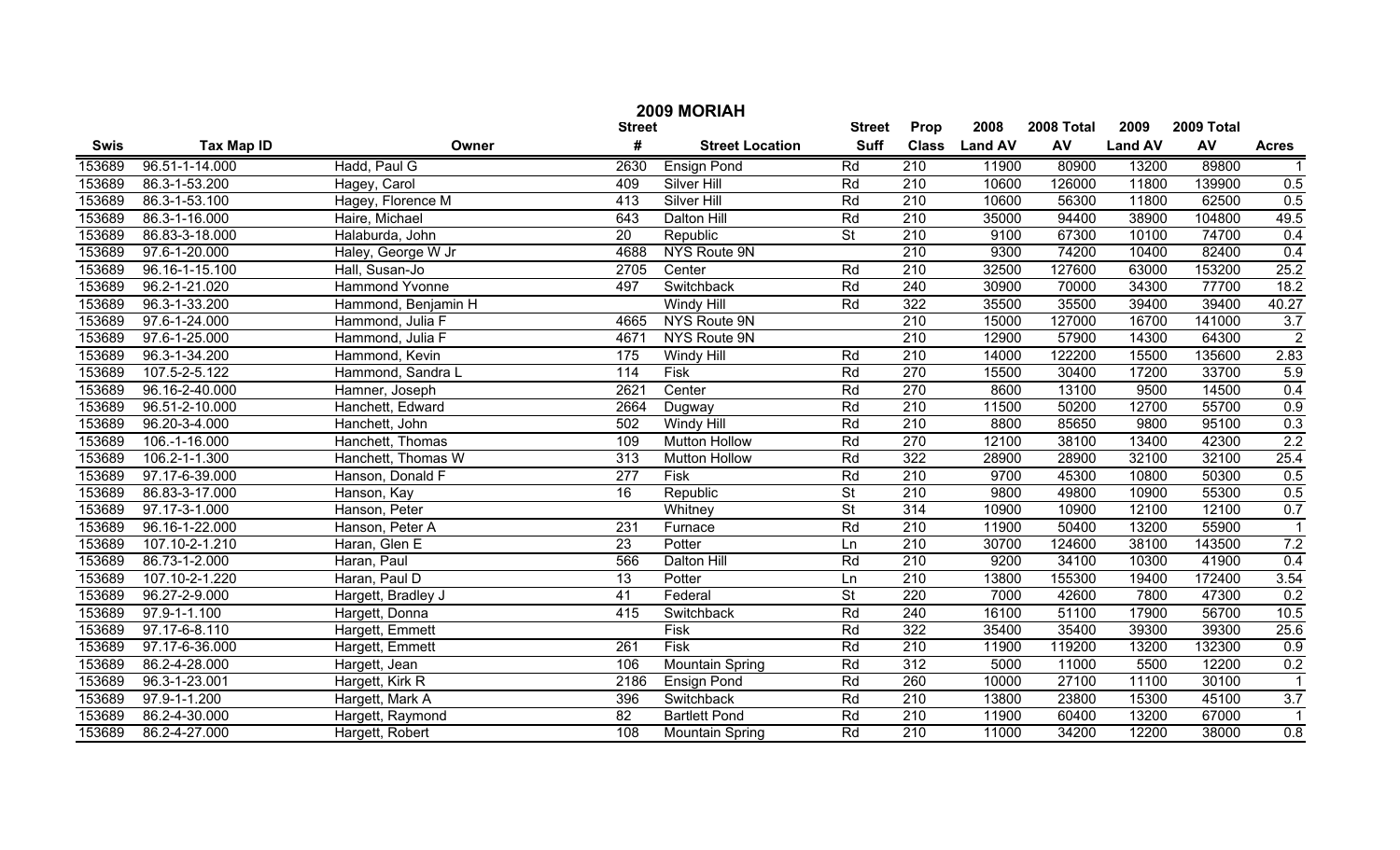|             | 2009 MORIAH       |                      |                  |                        |                          |                  |                |            |                |            |                |  |
|-------------|-------------------|----------------------|------------------|------------------------|--------------------------|------------------|----------------|------------|----------------|------------|----------------|--|
|             |                   |                      | <b>Street</b>    |                        | <b>Street</b>            | Prop             | 2008           | 2008 Total | 2009           | 2009 Total |                |  |
| <b>Swis</b> | <b>Tax Map ID</b> | Owner                | #                | <b>Street Location</b> | <b>Suff</b>              | <b>Class</b>     | <b>Land AV</b> | AV         | <b>Land AV</b> | AV         | <b>Acres</b>   |  |
| 153689      | 86.58-2-8.130     | Hargett, Robert L Sr | $\overline{95}$  | Mountain Spring        | Rd                       | 210              | 12900          | 78900      | 14300          | 87600      | 1.75           |  |
| 153689      | 97.13-1-14.100    | Harker, Richard D    | 2997             | <b>Broad</b>           | $\overline{St}$          | 455              | 48900          | 136300     | 39000          | 135000     | 3.4            |  |
| 153689      | 97.17-2-14.000    | Harland, Timothy     | 3098             | <b>Broad</b>           | $\overline{St}$          | 210              | 14000          | 57900      | 15600          | 64300      | 2.9            |  |
| 153689      | 96.52-1-4.220     | Harper, Wanda        | 2708             | Dugway                 | Rd                       | 270              | 8500           | 36800      | 9400           | 40800      | 0.51           |  |
| 153689      | 106.2-1-8.000     | Harrington, George R | 423              | <b>Fairy Lake</b>      | Rd                       | 210              | 14500          | 70800      | 16100          | 78600      | 3.2            |  |
| 153689      | 86.4-1-5.203      | Harris Jason         | 28               | <b>Barton Hill</b>     | Ln                       | 210              | 19800          | 76700      | 21900          | 85100      | 2.13           |  |
| 153689      | 96.16-2-23.120    | Harris, Christopher  |                  | Spruce                 | Way                      | 210              | 17200          | 111600     | 19100          | 123900     | 3.96           |  |
| 153689      | 97.13-2-17.000    | Harris, Egbert M     | $\overline{149}$ | Stone                  | $\overline{\mathsf{St}}$ | 210              | 14300          | 61600      | 15900          | 68400      | 3.1            |  |
| 153689      | 97.17-5-9.000     | Harris, John F Jr    | 70               | Viking                 | Ln                       | 210              | 13800          | 113400     | 15300          | 125900     | 2.85           |  |
| 153689      | 97.17-5-8.000     | Harris, John F Jr    |                  | $\overline{V}$ iking   | Ln                       | 311              | 5900           | 5900       | 6500           | 6500       | 1.57           |  |
| 153689      | 96.27-5-1.002     | Harris, Joyce        | 18               | Harmony                | Rd                       | 210              | 10000          | 72000      | 7000           | 59900      | 0.2            |  |
| 153689      | 86.2-5-9.000      | Harrison, Michael G  | 33               | Cookshaft              | Ln                       | 270              | 17100          | 34800      | 19000          | 38600      | 7.62           |  |
| 153689      | 86.2-4-26.200     | Hart, Stephen        | 96               | <b>Mountain Spring</b> | Rd                       | 270              | 13300          | 24200      | 14800          | 26900      | 2.23           |  |
| 153689      | 86.2-4-25.000     | Hart, Stephen M      | 76               | <b>Mountain Spring</b> | Rd                       | 210              | 14000          | 78900      | 15600          | 87600      | $\overline{2}$ |  |
| 153689      | 86.75-3-9.121     | Hart, Stephen M      |                  | Dynamite               | Way                      | 314              | 15000          | 15000      | 20000          | 20000      | 7.5            |  |
| 153689      | 86.73-8-6.000     | Harter, Edward R     | 442              | Witherbee              | Rd                       | $\overline{210}$ | 7800           | 32100      | 8600           | 35600      | 0.2            |  |
| 153689      | 87.15-4-1.000     | Hartman, David C     | 43               | <b>Train Trestle</b>   | Way                      | 260              | 75200          | 106400     | 90300          | 127700     | 0.3            |  |
| 153689      | 97.14-1-15.000    | Hartwell, Travis     | 81               | Stone                  | $\overline{\mathsf{St}}$ | 210              | 8600           | 46400      | 9500           | 51500      | 0.3            |  |
| 153689      | 96.15-1-4.200     | Harvish, Anthony J   | 57               | Furnace                | Rd                       | 210              | 13000          | 66700      | 14400          | 93400      | 1.35           |  |
| 153689      | 96.19-1-1.110     | Harvish, Anthony J   | 313              | Windy Hill             | Rd                       | 210              | 13800          | 72600      | 15300          | 80600      | 2.65           |  |
| 153689      | 96.15-1-3.200     | Harvish, Anthony J   |                  | Furnace                | Rd                       | 314              | 400            | 400        | 400            | 400        | 0.18           |  |
| 153689      | 96.2-1-38.000     | Harvish, John        | 2907             | Plank                  | Rd                       | 210              | 17900          | 103000     | 19800          | 114300     | 6.2            |  |
| 153689      | 106.-1-32.000     | Harvish, John S      |                  | <b>Mutton Hollow</b>   | Rd                       | 322              | 18500          | 18500      | 20500          | 20500      | 46.94          |  |
| 153689      | 96.19-1-1.200     | Harvish, Joseph      | 305              | Windy Hill             | Rd                       | 210              | 12600          | 51400      | 14000          | 57100      | 1.26           |  |
| 153689      | 96.19-1-1.130     | Harvish, Joseph      |                  | Windy Hill             | Rd                       | 910              | 33000          | 33000      | 36600          | 36600      | 96.1           |  |
| 153689      | 96.16-2-42.000    | Haseltine, Joan P    |                  | Center                 | Rd                       | 311              | 7700           | 7700       | 8500           | 8500       | 0.5            |  |
| 153689      | 86.2-4-18.200     | Haseltine, Ronald D  | 139              | <b>Bartlett Pond</b>   | Rd                       | 210              | 10400          | 69000      | 11600          | 76600      | 0.7            |  |
| 153689      | 86.58-1-9.000     | Haseltine, Todd      | 3399             | <b>Fisher Hill</b>     | Rd                       | 210              | 13000          | 47000      | 14500          | 52200      | 1.6            |  |
| 153689      | 86.75-5-4.000     | Hathaway, David      |                  | Plank                  | Rd                       | $\overline{311}$ | 2700           | 2700       | 3000           | 3000       | 0.2            |  |
| 153689      | 86.75-5-5.000     | Hathaway, David      |                  | Plank                  | Rd                       | $\overline{311}$ | 9600           | 9600       | 10700          | 10700      | 0.7            |  |
| 153689      | 96.20-4-16.110    | Hay, William         |                  | <b>Tarbell Hill</b>    | Rd                       | 322              | 57200          | 57200      | 63500          | 63500      | 76.11          |  |
| 153689      | 96.20-4-17.000    | Hay, William I       | 2436             | Moriah                 | Rd                       | 116              | 67400          | 107900     | 74800          | 119800     | 68.9           |  |
| 153689      | 96.2-1-13.000     | Hay, William I       |                  | Plank                  | Rd                       | 330              | 37800          | 37800      | 42000          | 42000      | 38.2           |  |
| 153689      | 96.2-1-10.100     | Hay, William I       |                  | Witherbee              | Rd                       | 322              | 50500          | 50500      | 56100          | 56100      | 53             |  |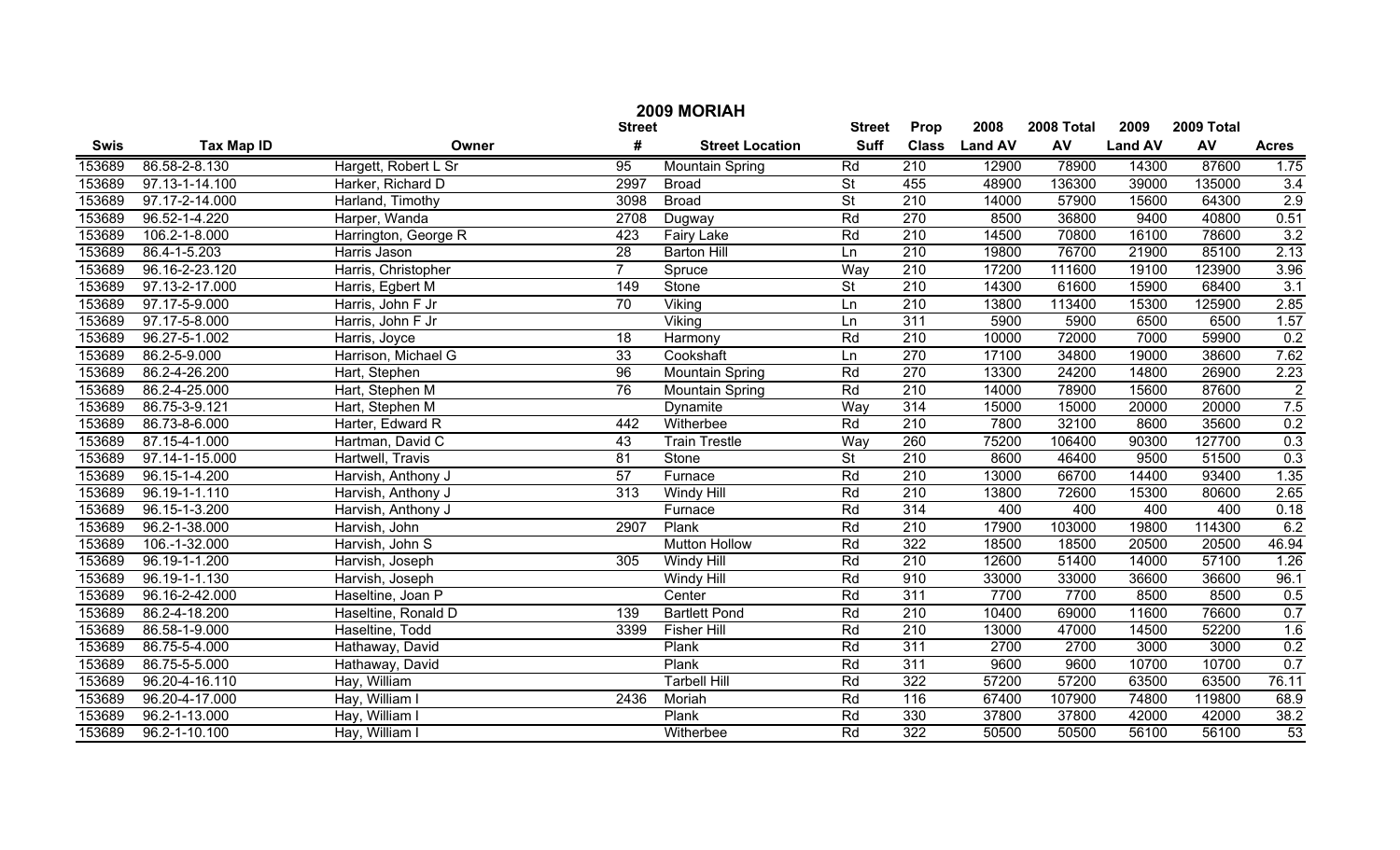|             | 2009 MORIAH       |                       |                  |                        |                          |                  |                |            |                |            |                 |  |
|-------------|-------------------|-----------------------|------------------|------------------------|--------------------------|------------------|----------------|------------|----------------|------------|-----------------|--|
|             |                   |                       | <b>Street</b>    |                        | <b>Street</b>            | Prop             | 2008           | 2008 Total | 2009           | 2009 Total |                 |  |
| <b>Swis</b> | <b>Tax Map ID</b> | Owner                 | #                | <b>Street Location</b> | <b>Suff</b>              | <b>Class</b>     | <b>Land AV</b> | AV         | <b>Land AV</b> | AV         | <b>Acres</b>    |  |
| 153689      | 86.82-6-7.000     | Hay, William I        |                  | Witherbee              | Rd                       | 322              | 36800          | 36800      | 40800          | 40800      | $\overline{27}$ |  |
| 153689      | 86.82-6-5.000     | Hay, William I        |                  | Republic               | $\overline{\mathsf{St}}$ | 322              | 49900          | 49900      | 55400          | 55400      | 31.3            |  |
| 153689      | 97.17-6-29.200    | Hay, William I        |                  | Fisk                   | Rd                       | 311              | 10000          | 10000      | 11100          | 11100      | 0.65            |  |
| 153689      | 97.17-6-28.100    | Hay, William I        | 185              | <b>Fisk</b>            | Rd                       | 322              | 33200          | 33200      | 36900          | 36900      | 36.3            |  |
| 153689      | 87.49-1-25.000    | Hayes, Amy            | 149              | <b>Mullen Bay</b>      | Ln                       | 210              | 126000         | 310100     | 100000         | 310000     | 0.5             |  |
| 153689      | 97.6-1-28.000     | Hayes, Carol          | 4709             | NYS Route 9N           |                          | 210              | 10300          | 57600      | 11400          | 63900      | 0.6             |  |
| 153689      | 86.66-1-23.100    | Haynes, Linda M       | 37               | <b>Bartlett Pond</b>   | Rd                       | 210              | 10000          | 159900     | 11100          | 164700     | 1.45            |  |
| 153689      | 86.81-2-1.200     | Haywood, Willis B     | 64               | Wasson                 | $\overline{\mathsf{St}}$ | 312              | 7300           | 9300       | 8100           | 10300      | 0.4             |  |
| 153689      | 96.16-1-1.000     | Heald, Belinda R      |                  | <b>Ensign Pond</b>     | Rd                       | 314              | 9700           | 9700       | 10800          | 10800      | 0.5             |  |
| 153689      | 96.16-2-37.000    | Heald, John C         |                  | Center                 | Rd                       | 311              | 1900           | 1900       | 2100           | 2100       | 0.1             |  |
| 153689      | 96.16-2-38.000    | Heald, John C         | 2611             | Center                 | Rd                       | $\overline{210}$ | 11500          | 62400      | 12800          | 69300      | 0.9             |  |
| 153689      | 86.3-1-29.000     | Heald, John C         | 1554             | Tracy                  | Rd                       | 210              | 20500          | 39400      | 22700          | 43700      | 8.3             |  |
| 153689      | 96.19-1-13.000    | Heald, Nathan         |                  | <b>Windy Hill</b>      | Rd                       | 314              | 4100           | 4100       | 4600           | 4600       | 0.3             |  |
| 153689      | 96.19-1-12.000    | Heald, Nathan         | 466              | <b>Windy Hill</b>      | Rd                       | $\overline{210}$ | 8000           | 41300      | 8800           | 45800      | 0.3             |  |
| 153689      | 96.15-1-22.110    | Heald, Thomas         |                  | <b>Ensign Pond</b>     | Rd                       | 322              | 28800          | 28800      | 32000          | 32000      | 26.33           |  |
| 153689      | 96.15-1-1.000     | Heald, Thomas         | 2307             | <b>Ensign Pond</b>     | Rd                       | 112              | 149300         | 299400     | 165700         | 332300     | 179.4           |  |
| 153689      | 96.16-1-3.200     | Heald, Thomas J       |                  | <b>Ensign Pond</b>     | Rd                       | 322              | 35900          | 35900      | 39800          | 39800      | 31              |  |
| 153689      | 96.15-1-2.001     | Heald, Thomas J       | 2277             | <b>Ensign Pond</b>     | Rd                       | $\overline{210}$ | 15700          | 81800      | 17400          | 90800      | 4.34            |  |
| 153689      | 96.3-1-29.000     | Heald, Thomas J       | 2275             | <b>Ensign Pond</b>     | Rd                       | $\overline{312}$ | 21200          | 26200      | 23500          | 29100      | 8.85            |  |
| 153689      | 107.5-2-18.200    | Hebert, Daniel A      | 232              | Edgemont               | Rd                       | $\overline{210}$ | 15300          | 101400     | 22000          | 107500     | 3.8             |  |
| 153689      | 96.2-1-22.000     | Henry, Faye           | 469              | Switchback             | Rd                       | 240              | 34500          | 170000     | 42400          | 175100     | 27.5            |  |
| 153689      | 86.73-4-2.000     | Herrick, Lee A        | $\overline{36}$  | Raymond Wright         | Ave                      | $\overline{210}$ | 4800           | 37500      | 5300           | 41600      | 0.2             |  |
| 153689      | 107.6-2-15.002    | Herrling, Louis       | 4049             | NYS Route 9N           |                          | 210              | 20800          | 151400     | 42000          | 174100     | 1.4             |  |
| 153689      | 97.6-1-17.000     | Heslop, Thomas K      | 4696             | NYS Route 9N           |                          | 240              | 70300          | 223000     | 78000          | 247500     | 39.5            |  |
| 153689      | 86.81-4-6.000     | Hess, Robert C        | $\overline{27}$  | Lamos                  | Ln                       | 311              | 4800           | 13900      | 5300           | 5300       | 0.2             |  |
| 153689      | 86.81-4-2.001     | Hess, Robert C        |                  | Lamos                  | Ln                       | 311              | 4100           | 4100       | 4600           | 4600       | 0.1             |  |
| 153689      | 106.-1-13.000     | Hickock, Oliver J Sr  | $\overline{201}$ | <b>Mutton Hollow</b>   | Rd                       | $\overline{210}$ | 16600          | 60500      | 18500          | 67200      | 10.8            |  |
| 153689      | 106.-1-15.002     | Hickock, Oliver J Sr  | 169              | <b>Mutton Hollow</b>   | Rd                       | 240              | 29500          | 108400     | 32700          | 120300     | 40              |  |
| 153689      | 106.-1-12.000     | Hickock, Oliver J Sr  | 207              | <b>Mutton Hollow</b>   | Rd                       | 210              | 14200          | 136600     | 15700          | 151600     | $\overline{5}$  |  |
| 153689      | 86.82-4-5.000     | Hickok, Larry R       | $\overline{7}$   | Foote                  | $\overline{\mathsf{St}}$ | 210              | 7400           | 40000      | 8200           | 44400      | 0.2             |  |
| 153689      | 96.3-1-56.000     | Hill, James           | 1904             | <b>Ensign Pond</b>     | Rd                       | 314              | 13100          | 13100      | 14500          | 14500      | 4.1             |  |
| 153689      | 96.16-2-12.000    | Hill, Richard D       | 2728             | Center                 | Rd                       | $\overline{210}$ | 16400          | 138000     | 13200          | 138000     | 0.76            |  |
| 153689      | 106.2-1-46.100    | Hillmann, Ruediger C  |                  | <b>Fairy Lake</b>      | Rd                       | 912              | 79300          | 79300      | 88000          | 88000      | 115.51          |  |
| 153689      | 87.49-1-5.000     | Hludzinski, Stephanie | 177              | Mullen Bay             | Ln                       | 260              | 1400           | 25800      | 11500          | 41200      | 0.05            |  |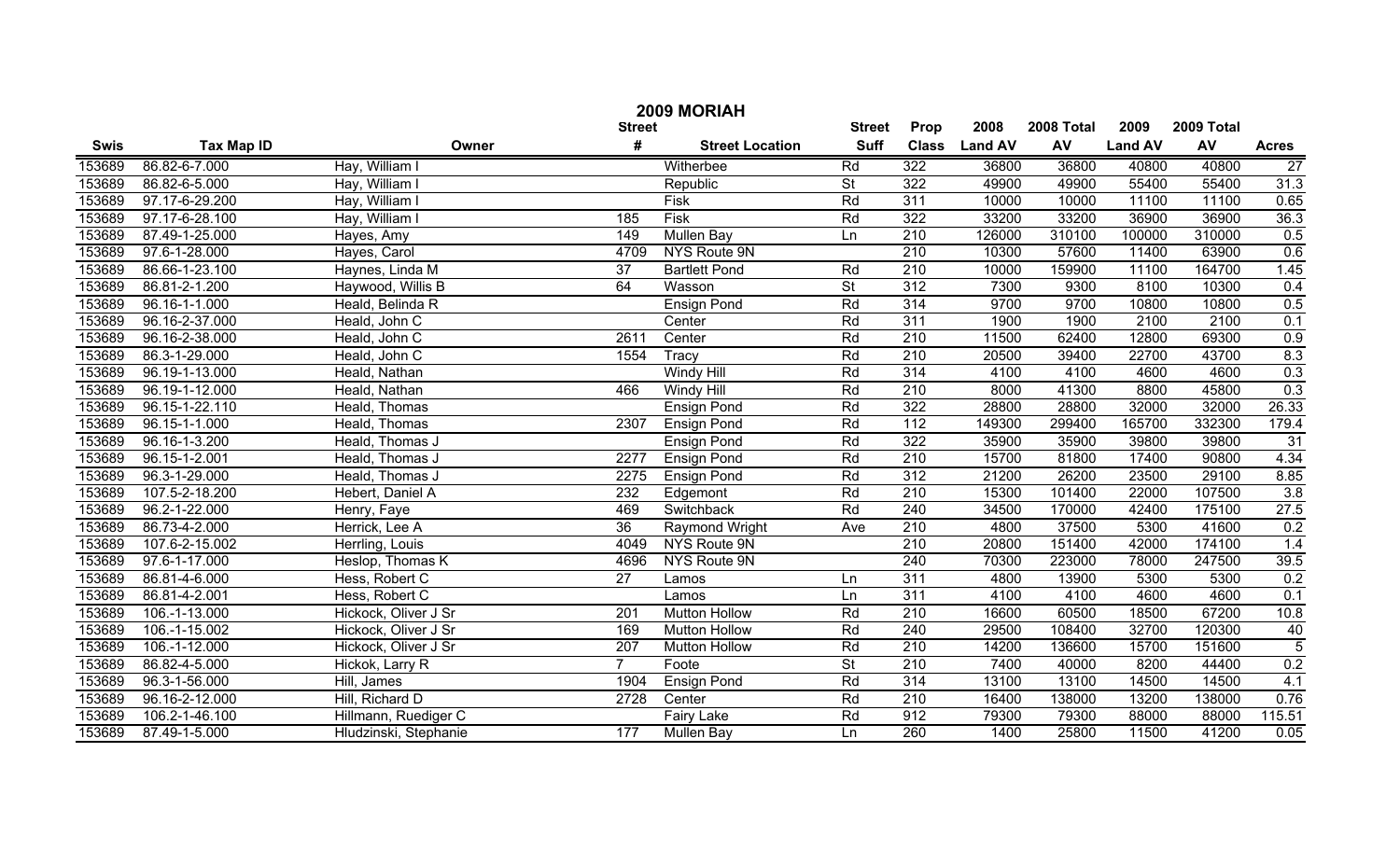|             | 2009 MORIAH       |                     |                 |                        |                          |                  |                |            |                |            |                 |
|-------------|-------------------|---------------------|-----------------|------------------------|--------------------------|------------------|----------------|------------|----------------|------------|-----------------|
|             |                   |                     | <b>Street</b>   |                        | <b>Street</b>            | Prop             | 2008           | 2008 Total | 2009           | 2009 Total |                 |
| <b>Swis</b> | <b>Tax Map ID</b> | Owner               | #               | <b>Street Location</b> | <b>Suff</b>              | <b>Class</b>     | <b>Land AV</b> | AV         | <b>Land AV</b> | AV         | <b>Acres</b>    |
| 153689      | 86.2-5-8.000      | Holland, Thomas Sr  | 11              | Cookshaft              | Ln                       | 210              | 16700          | 41800      | 18500          | 78400      | 5.25            |
| 153689      | 106.2-1-7.000     | Hollenbeck, Richard | 401             | <b>Fairy Lake</b>      | Rd                       | $\overline{210}$ | 14900          | 80200      | 16500          | 87700      | $\overline{8}$  |
| 153689      | 96.51-1-17.000    | Holmes, Deborah M   | 2590            | <b>Ensign Pond</b>     | Rd                       | $\overline{210}$ | 13000          | 57600      | 14400          | 63900      | 1.6             |
| 153689      | 96.3-1-45.000     | Horizny, Linda      | 2090            | <b>Ensign Pond</b>     | Rd                       | 210              | 11800          | 88300      | 13100          | 90900      | 0.9             |
| 153689      | 107.10-2-5.000    | Houle, Katherine M  | 34              | Potter                 | Ln                       | 210              | 32600          | 104700     | 36200          | 116200     | 16.2            |
| 153689      | 87.49-1-4.000     | Houston, William    | 179             | <b>Mullen Bay</b>      | Ln                       | 260              | 1400           | 27500      | 7700           | 27500      | 0.1             |
| 153689      | 97.17-5-3.000     | Huchro, Martin J    | 153             | Whitney                | $\overline{\mathsf{St}}$ | 210              | 6600           | 71600      | 7300           | 79500      |                 |
| 153689      | 97.17-6-21.000    | Huchro, Phillip     | 176             | Fisk                   | Rd                       | 270              | 10900          | 18900      | 12100          | 21000      | 0.7             |
| 153689      | 107.6-2-22.000    | Hughes, James A     | 4015            | NYS Route 9N           |                          | 210              | 25000          | 119700     | 40000          | 137700     | 0.5             |
| 153689      | 86.3-1-31.000     | Hunt, Silas         | 1530            | Tracy                  | Rd                       | 240              | 27000          | 64800      | 29900          | 71900      | $\overline{21}$ |
| 153689      | 96.28-3-17.000    | Hutchins, Daniel E  | 46              | Champlain              | Dr                       | $\overline{210}$ | 8500           | 106300     | 9400           | 118000     | 0.3             |
| 153689      | 86.82-5-19.000    | Hyatt, Melvin       | $\overline{97}$ | Joyce                  | Rd                       | 210              | 8600           | 37500      | 9500           | 41600      | 0.4             |
| 153689      | 97.10-1-15.200    | Hyatt, Patrick      | $\overline{72}$ | Elk Inn                | Rd                       | 210              | 12900          | 63500      | 14300          | 70500      | 1.6             |
| 153689      | 106.4-2-9.192     | Hyatt, Robert       | 2039            | Moriah                 | Rd                       | 240              | 34200          | 98600      | 37900          | 109400     | 29              |
| 153689      | 96.15-1-13.000    | Ida Edward          | 144             | Furnace                | Rd                       | 210              | 10800          | 121000     | 15000          | 124600     | 3.9             |
| 153689      | 96.28-1-3.000     | Ida, Brent          | 74              | Harmony                | Rd                       | 210              | 6300           | 73400      | 7000           | 81500      | 0.2             |
| 153689      | 96.16-1-3.112     | Ida, Christopher S  | 2564            | <b>Ensign Pond</b>     | Rd                       | 210              | 16400          | 163500     | 18200          | 181500     | $\overline{5}$  |
| 153689      | 86.83-3-12.000    | Ida, Dominick       | 3127            | Plank                  | Rd                       | 210              | 8400           | 62400      | 9400           | 69300      | 0.3             |
| 153689      | 86.74-7-14.000    | Ida, Dominick       | 137             | Raymond Wright         | Ave                      | 652              | 36300          | 205400     | 40300          | 305000     | 0.92            |
| 153689      | 96.27-3-1.000     | Ida, Patrick J      | 50              | Federal                | $\overline{\mathsf{St}}$ | 210              | 6800           | 71600      | 7600           | 79500      | 0.2             |
| 153689      | 96.15-1-7.302     | Ida, Thomas D       | 67              | Furnace                | Rd                       | 210              | 21100          | 117500     | 23400          | 130400     | 8.4             |
| 153689      | 96.28-1-8.200     | Ida, Thomas D Jr    | 55              | Mineville              | Rd                       | 210              | 9200           | 87600      | 10200          | 97200      | 0.35            |
| 153689      | 107.3-1-6.000     | Ireland, Florence W |                 | Lang                   | Rd                       | 322              | 26300          | 26300      | 29200          | 29200      | 22.8            |
| 153689      | 86.81-1-16.000    | Ives, Daniel        | 45              | Wasson                 | $\overline{\mathsf{St}}$ | 210              | 8300           | 31700      | 9200           | 46900      | 0.3             |
| 153689      | 106.2-1-35.000    | Ives, Frank         | 2171            | Moriah                 | Rd                       | 240              | 59500          | 118500     | 66000          | 131500     | 88.5            |
| 153689      | 106.2-1-29.100    | Ives, Jack B        | 2238            | Moriah                 | Rd                       | 210              | 11900          | 46000      | 13200          | 51100      | $\mathbf{1}$    |
| 153689      | 106.2-1-31.000    | Ives, Patricia      |                 | Moriah                 | Rd                       | 314              | 10600          | 10600      | 11800          | 11800      | $\overline{2}$  |
| 153689      | 86.3-1-35.000     | Jacobs, Alice A     | 513             | Silver Hill            | Rd                       | 210              | 13000          | 65400      | 14400          | 72600      | 1.7             |
| 153689      | 97.6-1-27.100     | Jacobs, George      | 4697            | NYS Route 9N           |                          | 417              | 25000          | 67500      | 27700          | 50500      | 5.1             |
| 153689      | 107.5-2-24.000    | Jacobsen, Erin      | $\overline{51}$ | Timber                 | Way                      | 210              | 19700          | 133600     | 21900          | 119000     | 7.39            |
| 153689      | $105.-2-7.000$    | James, Edward R     |                 | <b>Ensign Pond</b>     | Rd                       | 312              | 12600          | 13800      | 14000          | 15300      | 1.3             |
| 153689      | 97.10-1-4.120     | James, Melvin C     | 4602            | NYS Route 9N           |                          | 240              | 159200         | 313800     | 176700         | 332600     | 79.04           |
| 153689      | 96.28-3-1.200     | James, Richard      | 102             | Champlain              | Dr                       | $\overline{270}$ | 9100           | 36700      | 10100          | 40700      | 0.33            |
| 153689      | 96.16-1-13.000    | Jaquish, Donald S   | 2717            | Center                 | Rd                       | $\overline{210}$ | 11000          | 90900      | 14500          | 109100     | 0.9             |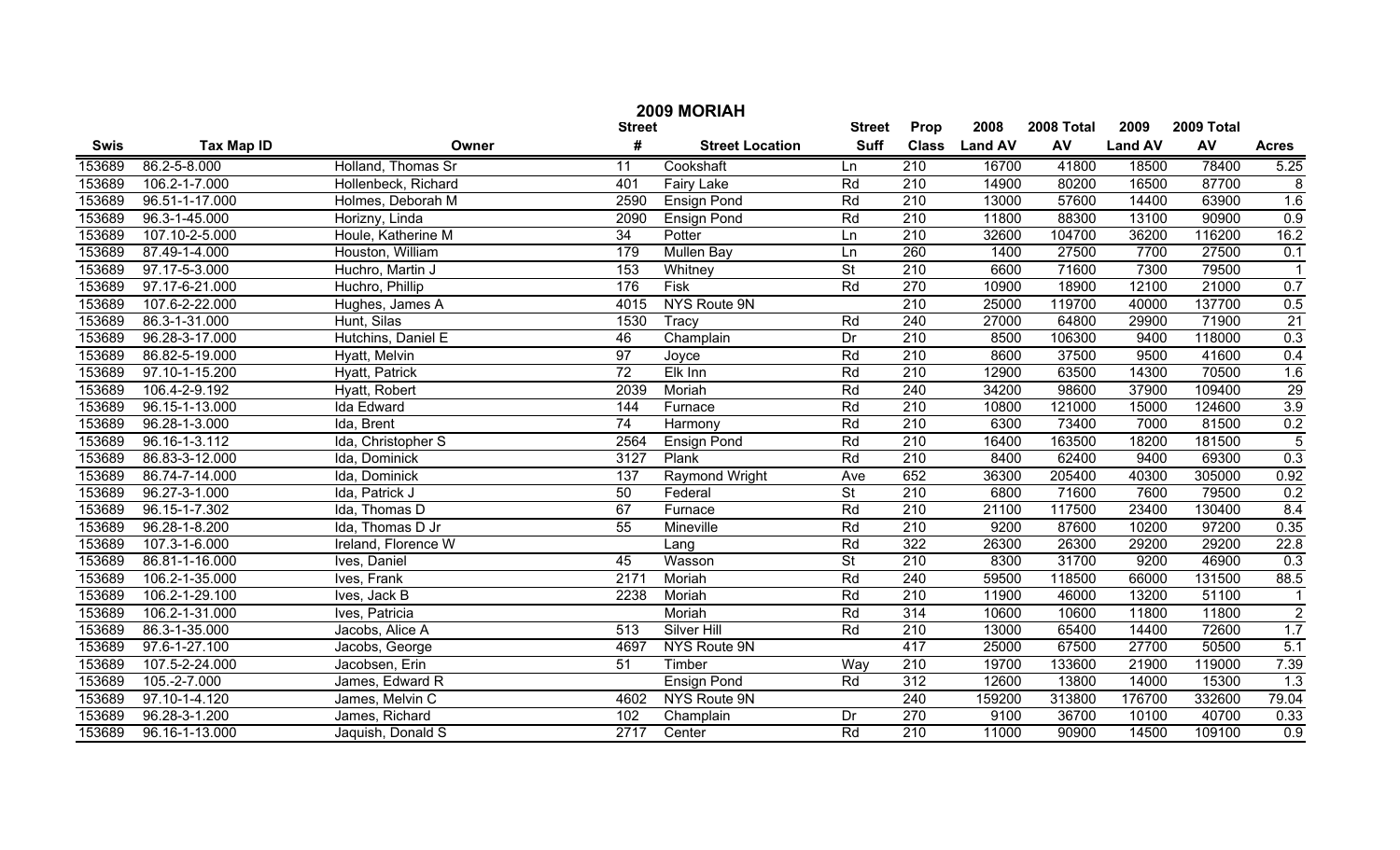| 2009 MORIAH |                   |                        |                 |                        |                          |                  |                |            |                |        |                |
|-------------|-------------------|------------------------|-----------------|------------------------|--------------------------|------------------|----------------|------------|----------------|--------|----------------|
|             |                   | <b>Street</b>          | <b>Street</b>   | Prop                   | 2008                     | 2008 Total       | 2009           | 2009 Total |                |        |                |
| <b>Swis</b> | <b>Tax Map ID</b> | Owner                  | #               | <b>Street Location</b> | <b>Suff</b>              | <b>Class</b>     | <b>Land AV</b> | AV         | <b>Land AV</b> | AV     | <b>Acres</b>   |
| 153689      | 106.2-1-17.002    | Jaquish, James         | 2439            | Moriah                 | Rd                       | 210              | 13200          | 91200      | 14600          | 101200 | 2.1            |
| 153689      | 106.2-1-11.200    | Jaquish, James H Jr    | 2437            | Moriah                 | Rd                       | $\overline{210}$ | 16700          | 65000      | 18600          | 72200  | 10             |
| 153689      | 96.20-4-23.000    | Jaquish, Ralph         | 2500            | Moriah                 | Rd                       | $\overline{210}$ | 9900           | 99800      | 11000          | 110800 | 0.5            |
| 153689      | 106.2-1-37.120    | Jaquish, Thomas R      | 2293            | Moriah                 | Rd                       | $\overline{210}$ | 12800          | 158900     | 14200          | 176400 | 1.6            |
| 153689      | 107.6-2-23.200    | Jarvis, George         | 4001            | <b>NYS Route 9N</b>    |                          | 210              | 28000          | 109200     | 42000          | 125600 | 0.7            |
| 153689      | 97.17-2-8.000     | Jarvis, George T Jr    | 3131            | <b>Broad</b>           | $\overline{\mathsf{St}}$ | 311              | 9900           | 9900       | 11000          | 11000  | 0.5            |
| 153689      | 97.17-5-6.000     | Jarvis, Marcy          |                 | Whitney                | $\overline{\mathsf{St}}$ | 322              | 79100          | 79100      | 87800          | 87800  | 89.34          |
| 153689      | 86.73-6-8.000     | Jarvis, Norman J       | 87              | Wasson                 | $\overline{\mathsf{St}}$ | 210              | 7900           | 30400      | 8700           | 33700  | 0.3            |
| 153689      | 86.73-5-14.000    | Java, Bonnie M         | 600             | <b>Silver Hill</b>     | Rd                       | 210              | 12000          | 62200      | 13300          | 69000  | 0.9            |
| 153689      | 96.27-2-28.000    | Java, George A         | 3004            | Plank                  | Rd                       | 210              | 7300           | 66300      | 8100           | 73600  | 0.2            |
| 153689      | 86.66-1-7.002     | Java, Nancy            | 3303            | <b>Fisher Hill</b>     | Rd                       | 210              | 6400           | 62900      | 7100           | 69800  | 0.25           |
| 153689      | 86.66-1-10.000    | Java, Nancy L          |                 | Maple                  | Ln                       | 312              | 29900          | 42800      | 33200          | 47500  | 29.8           |
| 153689      | 106.-1-44.000     | Jeffords, Allen L Jr   |                 | <b>Mutton Hollow</b>   | Rd                       | 314              | 7100           | 7100       | 7900           | 7900   | 0.4            |
| 153689      | 107.3-5-6.000     | Jeftic Luka            |                 | NYS Route 9N           |                          | 314              | 14500          | 14500      | 16100          | 16100  | $\overline{4}$ |
| 153689      | 96.19-1-28.002    | Jerdo, Stewart S       | 639             | <b>Fairy Lake</b>      | Rd                       | 210              | 11000          | 103300     | 12200          | 112500 | 0.7            |
| 153689      | 95.-2-28.000      | Johnson, Christopher   |                 | Tracy                  | Rd                       | 322              | 77500          | 77500      | 86000          | 86000  | 175.7          |
| 153689      | 95.-2-29.000      | Johnson, Christopher J |                 | Tracy                  | Rd                       | 322              | 125100         | 125100     | 138900         | 138900 | 180.7          |
| 153689      | 97.14-1-17.000    | Johnson, Gerald        | 87              | Stone                  | $\overline{St}$          | 210              | 7800           | 35600      | 8600           | 39500  | 0.3            |
| 153689      | 96.27-3-11.000    | Johnston, Edward P     | 3 <sup>1</sup>  | Liberty                | $\overline{\mathsf{St}}$ | 210              | 5800           | 69900      | 6400           | 74100  | 0.2            |
| 153689      | 86.81-3-9.000     | Joiner, Kim B          | 408             | Witherbee              | Rd                       | 210              | 6400           | 26000      | 7100           | 28900  | 0.2            |
| 153689      | 86.58-1-4.000     | Jordan, Ernest J       | 3449            | <b>Fisher Hill</b>     | Rd                       | 270              | 8700           | 21000      | 9600           | 23300  | 0.5            |
| 153689      | 86.58-1-6.000     | Jordan, Ernest Jr      | 3457            | <b>Fisher Hill</b>     | Rd                       | 270              | 11900          | 16400      | 13200          | 18200  |                |
| 153689      | 86.58-1-5.000     | Jordan, Ernest Jr      | 3455            | <b>Fisher Hill</b>     | Rd                       | 210              | 8700           | 20900      | 9700           | 23200  | 0.5            |
| 153689      | 86.58-1-3.000     | Jordan, William H      | 3447            | <b>Fisher Hill</b>     | Rd                       | 260              | 8700           | 13100      | 9600           | 14500  | 0.4            |
| 153689      | 97.14-1-12.000    | Joyce, William         | 10              | Pumphouse              | Ln                       | 210              | 9800           | 80500      | 10900          | 89400  | 0.7            |
| 153689      | 87.3-1-18.120     | Kadric, Mirzet         |                 | Pilfershire            | Rd                       | 260              | 45000          | 50000      | 45000          | 48000  | 33             |
| 153689      | 96.2-1-47.003     | Kalna, Joe             | 2997            | Plank                  | Rd                       | 210              | 30200          | 118900     | 33500          | 132000 | 24.48          |
| 153689      | 86.83-3-22.000    | Kantorcik, Scott       | 34              | Republic               | $\overline{\mathsf{St}}$ | 210              | 7500           | 55000      | 8400           | 61100  | 0.3            |
| 153689      | 96.27-3-21.000    | Karkoski, Elizabeth A  | $\overline{38}$ | Federal                | $\overline{\mathsf{St}}$ | 210              | 6700           | 72300      | 7500           | 80300  | 0.2            |
| 153689      | 86.73-2-3.200     | Karkoski, Jonathan J   | 526             | <b>Dalton Hill</b>     | Rd                       | $\overline{210}$ | 11300          | 86300      | 12500          | 95800  | 0.82           |
| 153689      | 96.16-2-23.200    | Karkoski, Steven       | 2738            | Center                 | Rd                       | $\overline{210}$ | 8400           | 80700      | 9300           | 89600  | 0.42           |
| 153689      | 96.16-2-11.000    | Karkoski, Steven F     | 2736            | Center                 | Rd                       | 210              | 12200          | 120500     | 19500          | 138500 | 1.1            |
| 153689      | 96.27-3-17.000    | Karkoski, Zigmund J    | 15              | Community              | $\overline{P}$           | $\overline{210}$ | 6800           | 65800      | 7500           | 73000  | 0.2            |
| 153689      | 86.2-4-5.200      | Kasack, Randall W      | 51              | <b>Hillcrest</b>       | Way                      | 260              | 20100          | 80000      | 32300          | 88800  | 2.62           |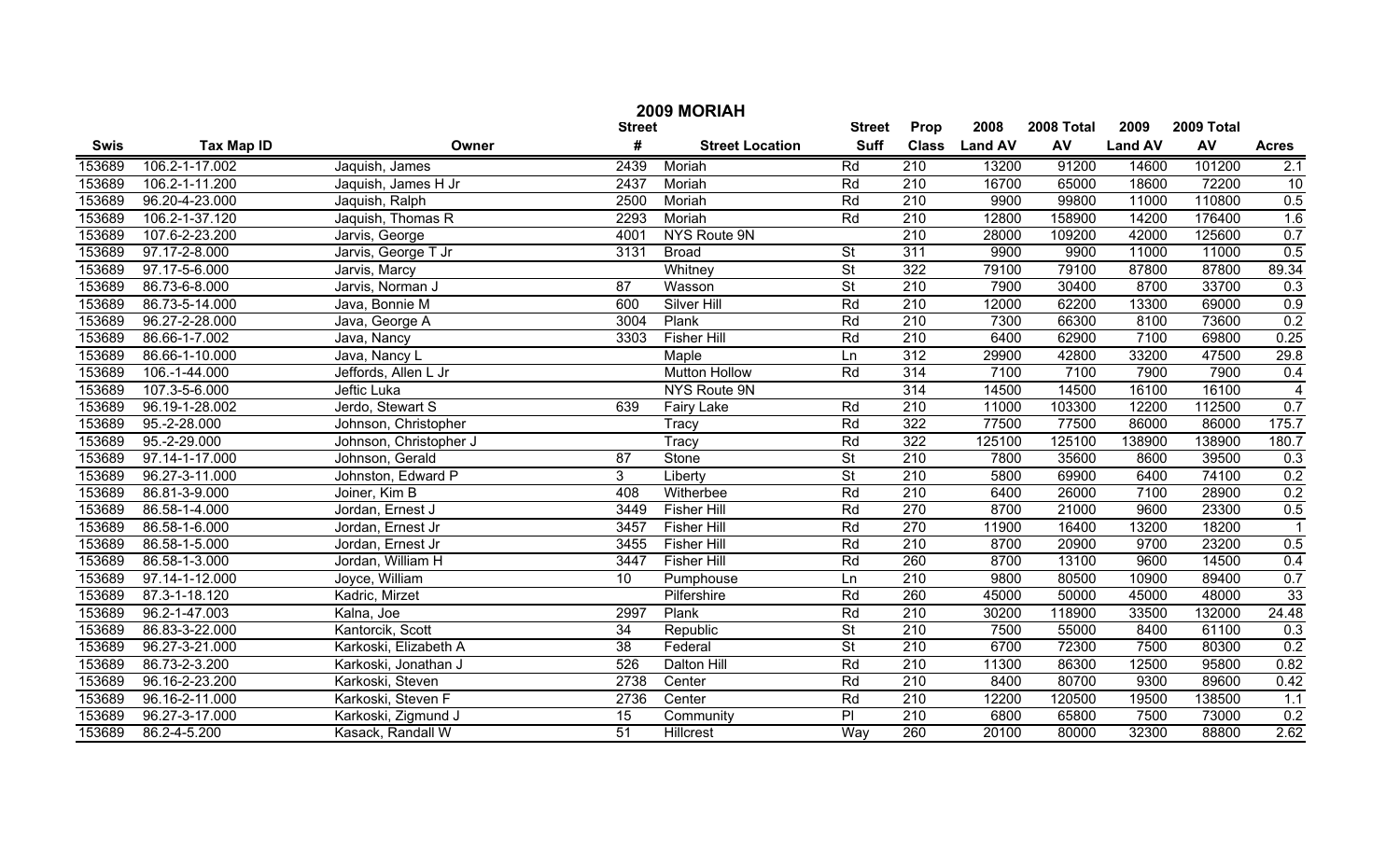|             | 2009 MORIAH       |                          |                 |                        |                          |                  |                |            |                |            |                  |  |
|-------------|-------------------|--------------------------|-----------------|------------------------|--------------------------|------------------|----------------|------------|----------------|------------|------------------|--|
|             |                   |                          | <b>Street</b>   |                        | <b>Street</b>            | Prop             | 2008           | 2008 Total | 2009           | 2009 Total |                  |  |
| <b>Swis</b> | <b>Tax Map ID</b> | Owner                    | #               | <b>Street Location</b> | <b>Suff</b>              | <b>Class</b>     | <b>Land AV</b> | AV         | <b>Land AV</b> | AV         | <b>Acres</b>     |  |
| 153689      | 97.17-2-16.100    | Kazlo, Ann M             | 21              | Evergreen              | Way                      | 220              | 10600          | 137600     | 11700          | 143100     | 0.9              |  |
| 153689      | 97.17-2-16.210    | Kazlo, Ann M             |                 | Evergreen              | Way                      | 322              | 25600          | 25600      | 28400          | 28400      | 22.3             |  |
| 153689      | 97.17-2-20.300    | Kazlo, Ann M             |                 | Whitney                | $\overline{\mathsf{St}}$ | 314              | 600            | 600        | 700            | 700        | 0.27             |  |
| 153689      | 97.17-2-9.002     | Kazlo, Joseph            | 171             | Whitney                | $\overline{\mathsf{St}}$ | 210              | 16800          | 138200     | 25400          | 176300     | 2.85             |  |
| 153689      | 97.17-2-16.220    | Kazlo, Joseph            | $\overline{10}$ | Evergreen              | Way                      | 210              | 13800          | 211700     | 25000          | 211700     | 3.5              |  |
| 153689      | 97.17-2-17.000    | Kazlo, Joseph D          |                 | Whitney                | $\overline{\mathsf{St}}$ | 311              | 600            | 600        | 700            | 700        | 0.35             |  |
| 153689      | 96.2-1-70.000     | Kazlo, Patricia          | 2983            | Plank                  | Rd                       | 210              | 12600          | 93800      | 14000          | 104100     | 1.26             |  |
| 153689      | 96.28-1-9.000     | Kazlo, Stephen P Jr      | 56              | Harmony                | Rd                       | 210              | 12100          | 62400      | 25000          | 81300      | 1.1              |  |
| 153689      | 86.73-8-5.002     | Kearns, Edward J         | 444             | Witherbee              | Rd                       | 210              | 7800           | 47000      | 8700           | 52200      | 0.8              |  |
| 153689      | 96.2-1-6.000      | Kedmenec, Stephen J      | 323             | Witherbee              | Rd                       | 210              | 13100          | 51300      | 14500          | 56900      | 1.9              |  |
| 153689      | 86.2-4-33.200     | Keesee, Arnold C Jr      | 136             | <b>Bartlett Pond</b>   | Rd                       | $\overline{210}$ | 14900          | 49900      | 16600          | 55400      | 3.3              |  |
| 153689      | 86.73-5-3.000     | Kehoe, Robert J          | 9               | <b>Bridal</b>          | Row                      | 210              | 7800           | 51800      | 8700           | 57500      | 0.3              |  |
| 153689      | 96.52-1-6.002     | Kelly, Edward F          | 2696            | Dugway                 | Rd                       | $\overline{210}$ | 13300          | 76200      | 14800          | 84600      | 2.3              |  |
| 153689      | 87.49-1-3.000     | Kelly, John M            | 181             | Mullen Bay             | Ln                       | 260              | 2000           | 28900      | 11500          | 41200      | 0.05             |  |
| 153689      | 96.27-1-7.002     | Kelly, Robert            | 3023            | Plank                  | Rd                       | 210              | 13700          | 114900     | 15200          | 127500     | 1.01             |  |
| 153689      | 96.2-1-31.200     | Kelly, Robert W          |                 | Stone                  | $\overline{\mathsf{St}}$ | 311              | 5300           | 5300       | 5900           | 5900       | 5.91             |  |
| 153689      | 86.73-6-2.018     | Kelly, Shirley A         | 97              | Wasson                 | $\overline{\mathsf{St}}$ | 210              | 12600          | 66300      | 14000          | 73600      | 1.15             |  |
| 153689      | 87.49-1-14.000    | Kelly, William Jr        | 165             | Mullen Bay             | Ln                       | 260              | 86400          | 115000     | 103700         | 138000     | 0.2              |  |
| 153689      | 95.-2-6.000       | Kerr, David W            | 842             | Tracy                  | Rd                       | 260              | 81600          | 247500     | 155000         | 247500     | 2.2              |  |
| 153689      | 96.51-1-12.000    | Keyes, Donna F           | 2638            | <b>Ensign Pond</b>     | Rd                       | 210              | 13400          | 157600     | 19500          | 181200     | 2.36             |  |
| 153689      | 96.19-1-32.000    | Kilburn, Lori A          | 399             | <b>Windy Hill</b>      | Rd                       | 210              | 11900          | 61700      | 13200          | 68500      | 1.12             |  |
| 153689      | 96.19-1-34.000    | Kilburn, Melissa         |                 | Windy Hill             | Rd                       | 314              | 14800          | 14800      | 16400          | 16400      | 8.65             |  |
| 153689      | 96.16-2-36.000    | Killeen, Lois B          | 2608            | Center                 | Rd                       | 210              | 9300           | 52700      | 10300          | 58500      | 0.4              |  |
| 153689      | 106.2-1-1.400     | <b>Kilventon Francis</b> | 301             | <b>Mutton Hollow</b>   | Rd                       | 260              | 28900          | 40200      | 32100          | 44600      | 25.4             |  |
| 153689      | 86.82-5-16.000    | Kimball James G          | 99              | Joyce                  | Rd                       | 210              | 9000           | 44500      | 10000          | 49400      | 0.4              |  |
| 153689      | 86.83-1-7.000     | Kimball Richard E        | 124             | Joyce                  | Rd                       | 210              | 9200           | 65000      | 10300          | 72200      | 0.5              |  |
| 153689      | 86.82-1-12.000    | Kimball, Jack F          | 351             | Witherbee              | Rd                       | 210              | 6900           | 23400      | 7700           | 26000      | 0.3              |  |
| 153689      | 86.66-1-20.002    | Kimball, Nancy           | 42              | <b>Bartlett Pond</b>   | Rd                       | 210              | 14100          | 51300      | 15600          | 56900      | 1.3              |  |
| 153689      | 86.75-4-19.000    | Kimball, Richard         | 3201            | Plank                  | Rd                       | 311              | 5000           | 5000       | 5600           | 5600       | 0.1              |  |
| 153689      | 86.75-4-14.000    | Kimball, Richard         | 190             | Raymond Wright         | Ave                      | $\overline{210}$ | 8700           | 27800      | 9700           | 30900      | 0.4              |  |
| 153689      | 86.75-4-15.000    | Kimball, Richard         | 184             | Raymond Wright         | Ave                      | 270              | 5400           | 17600      | 6000           | 19500      | $\overline{0.8}$ |  |
| 153689      | 86.75-4-13.000    | Kimball, Richard         |                 | <b>Broad</b>           | $\overline{\mathsf{St}}$ | $\overline{210}$ | 8400           | 27000      | 9400           | 30000      | 0.3              |  |
| 153689      | 86.74-6-12.000    | Kimball, Richard E       |                 | <b>Broad</b>           | $\overline{\mathsf{St}}$ | 311              | 6000           | 6000       | 6700           | 6700       | 5.07             |  |
| 153689      | 86.75-4-3.000     | Kimball, Richard E       | 189             | Raymond Wright         | Ave                      | $\overline{210}$ | 7300           | 57100      | 8100           | 63400      | 0.2              |  |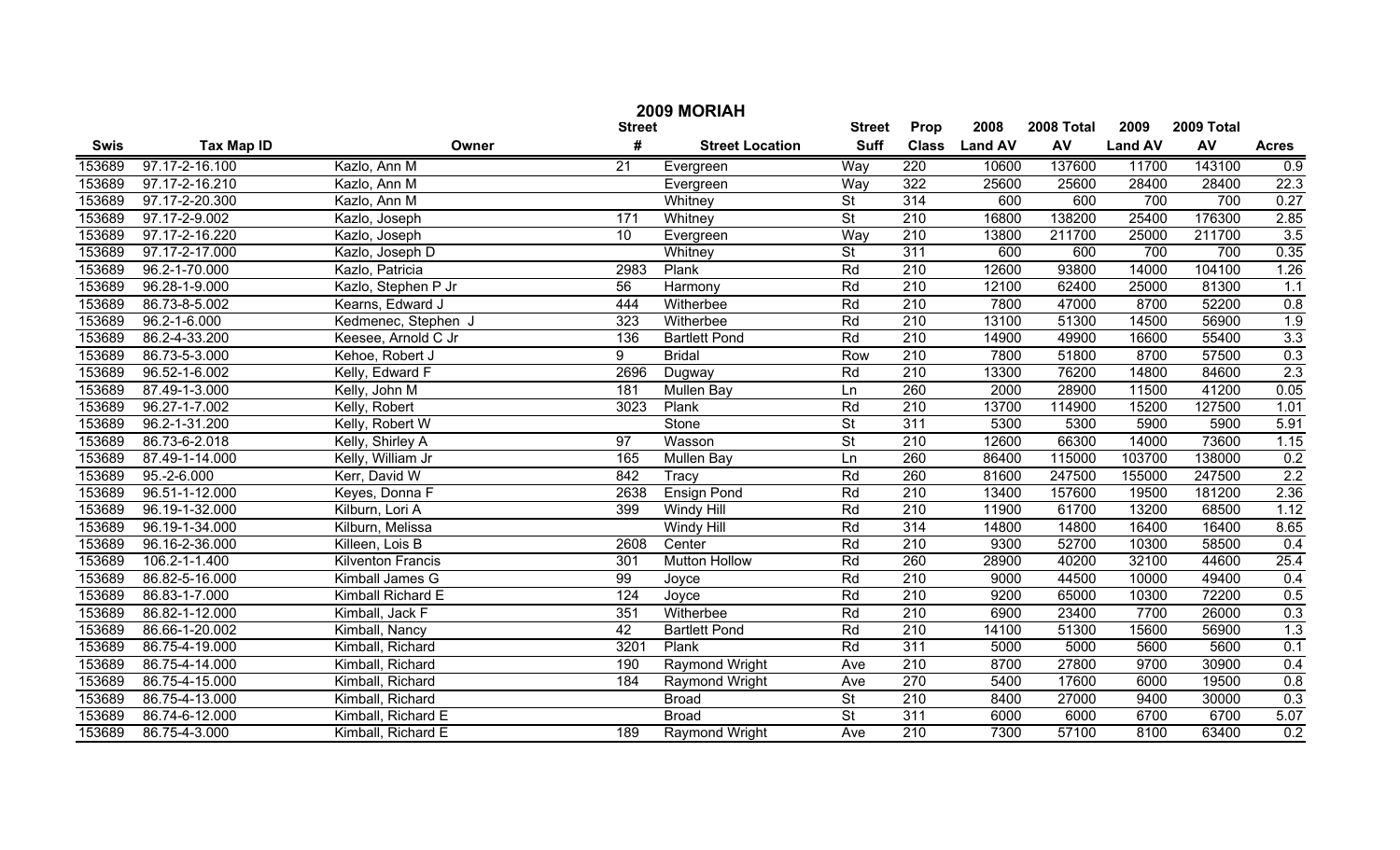|        | 2009 MORIAH       |                         |                 |                        |                          |                  |               |            |                |            |                |  |
|--------|-------------------|-------------------------|-----------------|------------------------|--------------------------|------------------|---------------|------------|----------------|------------|----------------|--|
|        |                   |                         | <b>Street</b>   |                        | <b>Street</b>            | Prop             | 2008          | 2008 Total | 2009           | 2009 Total |                |  |
| Swis   | <b>Tax Map ID</b> | Owner                   | #               | <b>Street Location</b> | <b>Suff</b>              |                  | Class Land AV | AV         | <b>Land AV</b> | AV         | <b>Acres</b>   |  |
| 153689 | 86.75-4-6.200     | Kimball, Richard E      |                 | <b>Broad</b>           | $\overline{\mathsf{St}}$ | 311              | 2000          | 2000       | 2200           | 2200       | 0.15           |  |
| 153689 | 86.75-4-20.000    | Kimball, Richard E      |                 | Plank                  | Rd                       | 311              | 7900          | 7900       | 8800           | 8800       | 0.4            |  |
| 153689 | 86.73-5-2.000     | Kimball, Richard E      | 3               | <b>Bridal</b>          | Row                      | $\overline{210}$ | 8200          | 52700      | 9100           | 58500      | 0.29           |  |
| 153689 | 86.75-3-4.000     | King Tricia             | 3256            | <b>Fisher Hill</b>     | Rd                       | 210              | 9100          | 63700      | 10100          | 70700      | 0.4            |  |
| 153689 | 86.2-4-26.100     | King, Arnold J          | 79              | Riddle                 | Rd                       | 210              | 14700         | 74800      | 16300          | 83000      | 2.4            |  |
| 153689 | 96.20-3-25.000    | Klingenberg, Clifford J | 2541            | Moriah                 | Rd                       | 210              | 9400          | 50600      | 10500          | 56200      | 0.4            |  |
| 153689 | 96.20-3-40.122    | Klingenberg, Clifford J |                 | Moriah                 | Rd                       | 311              | 600           | 600        | 700            | 700        | 0.2            |  |
| 153689 | 87.3-1-5.100      | Koch, Bruce             | 98              | <b>Bigelow</b>         | Rd                       | 210              | 10500         | 98900      | 11700          | 109800     | 2.1            |  |
| 153689 | 107.5-2-15.000    | Koch, Edward            | 284             | Edgemont               | Rd                       | 240              | 43800         | 272000     | 48600          | 301900     | 21.8           |  |
| 153689 | 87.15-1-1.000     | Koch, Stanley J         | 5130            | NYS Route 9N           |                          | 417              | 30500         | 178200     | 33900          | 197800     | 3.2            |  |
| 153689 | 87.15-2-1.000     | Koch, Stanley J         | 5134            | NYS Route 9N           |                          | 417              | 260000        | 330000     | 312000         | 396000     | 2.1            |  |
| 153689 | 87.3-1-4.000      | Koch, Stanley J         |                 | NYS Route 9N           |                          | 322              | 75400         | 75400      | 83700          | 83700      | 134.5          |  |
| 153689 | 97.13-2-14.000    | Koczur, Gasper          | 14              | Elk Inn                | Rd                       | 210              | 11100         | 75800      | 12300          | 84100      | 0.73           |  |
| 153689 | 96.3-1-36.000     | Kolodzey, David         | 146             | <b>Windy Hill</b>      | Rd                       | $\overline{210}$ | 10100         | 53000      | 11200          | 58800      | 0.6            |  |
| 153689 | 86.83-3-11.000    | Kolodzey, Joseph H      | 3131            | Plank                  | Rd                       | $\overline{210}$ | 9500          | 80800      | 10600          | 89700      | 0.5            |  |
| 153689 | 96.16-1-20.000    | Kolodzey, Margaret M    | 239             | Furnace                | Rd                       | $\overline{210}$ | 11100         | 73500      | 12300          | 81600      | 0.7            |  |
| 153689 | 106.-1-28.000     | Koopalethes, Alexander  |                 | <b>Mutton Hollow</b>   | Rd                       | 322              | 16900         | 16900      | 18800          | 18800      | 22.2           |  |
| 153689 | 96.28-1-18.000    | Kordziel, Dorothy M     | 69              | Harmony                | Rd                       | 210              | 6300          | 65400      | 7000           | 72600      | 0.2            |  |
| 153689 | 96.27-3-6.000     | Kordziel, James         | 79              | Harmony                | Rd                       | $\overline{210}$ | 6000          | 53900      | 6600           | 59800      | 0.2            |  |
| 153689 | 96.27-1-1.000     | Kordziel, Joseph M      | 3053            | Plank                  | Rd                       | $\overline{210}$ | 11800         | 82000      | 15200          | 91000      |                |  |
| 153689 | 97.13-2-22.000    | Kozma, Stephen A        |                 | Forge Hollow           | Rd                       | 311              | 4400          | 4400       | 4900           | 4900       | 0.1            |  |
| 153689 | 97.13-2-23.000    | Kozma, Stephen A        | 118             | Forge Hollow           | Rd                       | $\overline{210}$ | 6300          | 75600      | 7000           | 83900      | 0.2            |  |
| 153689 | 96.27-2-14.000    | Kramer Jerold           | 29              | Federal                | $\overline{St}$          | $\overline{210}$ | 7200          | 87000      | 8000           | 96600      | 0.2            |  |
| 153689 | 106.2-1-52.000    | Kroll, Beth Mari T      |                 | <b>Fairy Lake</b>      | Rd                       | 322              | 22900         | 22900      | 25400          | 25400      | 19.6           |  |
| 153689 | 97.9-2-7.000      | Kubik, Brian D          | 95              | Cheney                 | Rd                       | $\overline{210}$ | 11800         | 140700     | 13100          | 156200     | 0.9            |  |
| 153689 | 107.6-2-1.000     | Kudlacik, Edward        |                 | Edgemont               | Rd                       | 311              | 7600          | 7600       | 8400           | 8400       | $\overline{8}$ |  |
| 153689 | 96.27-5-14.000    | Kudlacik, Henry         | 6               | Mineville              | Rd                       | $\overline{210}$ | 7000          | 63000      | 7700           | 69900      | 0.2            |  |
| 153689 | 97.14-1-3.000     | Kull, Werner            | 78              | Stone                  | $\overline{St}$          | 312              | 214000        | 226000     | 237600         | 250900     | 115.2          |  |
| 153689 | 86.74-6-2.000     | LaBossiere, Michael D   | $\overline{27}$ | Foote                  | $\overline{\mathsf{St}}$ | $\overline{210}$ | 8200          | 60000      | 9100           | 63000      | 0.4            |  |
| 153689 | 96.20-4-16.200    | Lacey, Kathryn          | 696             | <b>Tarbell Hill</b>    | Rd                       | 240              | 22400         | 88500      | 35100          | 101000     | 10             |  |
| 153689 | 86.74-1-6.000     | LaChance, Geraldine     | 4               | <b>Valley View</b>     | Ln                       | $\overline{210}$ | 4600          | 15100      | 5100           | 16800      | 0.3            |  |
| 153689 | 106.4-2-2.000     | Lader, Kiva S           | 1295            | <b>Breed Hill</b>      | Rd                       | 270              | 17700         | 24200      | 19700          | 26900      | 7.5            |  |
| 153689 | 96.2-1-28.100     | LaFayette Victoria M    | 2908            | Plank                  | Rd                       | 210              | 12300         | 125000     | 13700          | 138800     | 1.56           |  |
| 153689 | 86.74-7-13.000    | LaFleche, Diane         | $\overline{24}$ | Curtis                 | Ln                       | 270              | 16200         | 38900      | 18000          | 43200      | 4.7            |  |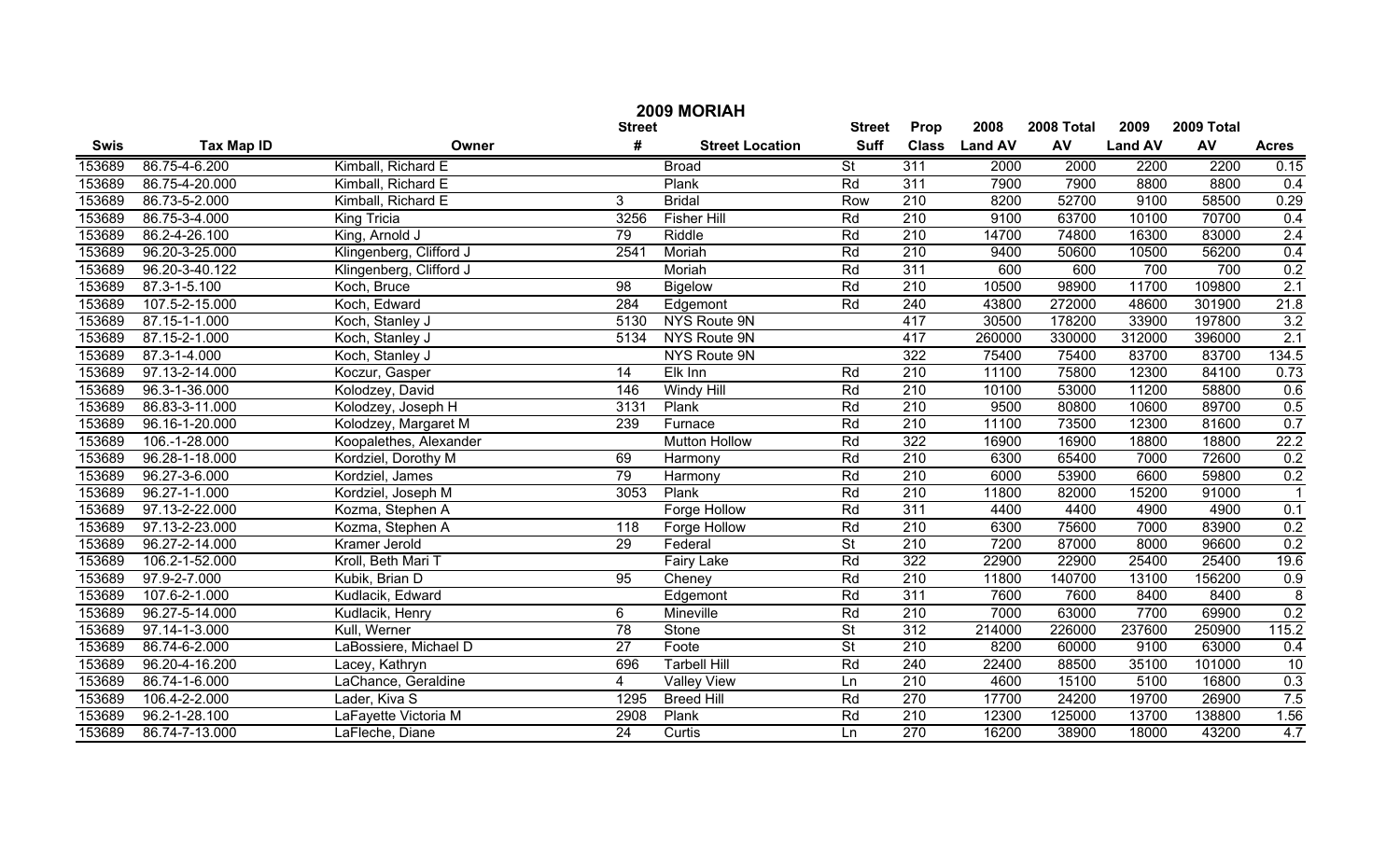| 2009 MORIAH |                     |                       |                  |                        |                          |                  |                |            |                |            |              |
|-------------|---------------------|-----------------------|------------------|------------------------|--------------------------|------------------|----------------|------------|----------------|------------|--------------|
|             |                     |                       | <b>Street</b>    |                        | <b>Street</b>            | Prop             | 2008           | 2008 Total | 2009           | 2009 Total |              |
| <b>Swis</b> | <b>Tax Map ID</b>   | Owner                 | #                | <b>Street Location</b> | <b>Suff</b>              | <b>Class</b>     | <b>Land AV</b> | AV         | <b>Land AV</b> | AV         | <b>Acres</b> |
| 153689      | 106.2-1-16.200      | LaFleche, Rheal J     | 2443             | Moriah                 | Rd                       | 210              | 13200          | 68900      | 14700          | 76500      | 2.2          |
| 153689      | 106.2-1-16.200/2009 | LaFleche, Rheal J     | 2443             | Moriah                 | Rd                       | $\overline{210}$ |                |            | 14700          | 76500      |              |
| 153689      | 86.75-3-9.122       | LaForest, John        | $\overline{73}$  | Dynamite               | Wav                      | $\overline{210}$ | 12500          | 42500      | 13000          | 85460      | 2.5          |
| 153689      | 96.28-1-15.000      | LaFountain, John E    | 55               | Harmony                | Rd                       | 210              | 6300           | 44100      | 7000           | 52900      | 0.2          |
| 153689      | 86.73-5-17.018      | LaFountain, Patrick W | 586              | <b>Silver Hill</b>     | Rd                       | 210              | 15300          | 109000     | 17000          | 121000     | 0.5          |
| 153689      | 96.15-1-9.220       | LaFountaine, John E   | 25               | Forest                 | Way                      | $\overline{210}$ | 14500          | 134500     | 16100          | 149300     | 3.52         |
| 153689      | 86.83-1-10.000      | LaHendro, Bruce M     | 90               | Wall                   | $\overline{\mathsf{St}}$ | 210              | 2100           | 24500      | 2300           | 27200      | 0.1          |
| 153689      | 96.27-3-16.000      | LaHendro, Michael     | $\overline{18}$  | Liberty                | <b>St</b>                | 210              | 6300           | 68700      | 7000           | 76300      | 0.2          |
| 153689      | 86.82-1-17.000      | LaHendro, Michael     | $\overline{343}$ | Witherbee              | Rd                       | 210              | 6800           | 25800      | 7500           | 28600      | 0.2          |
| 153689      | 86.82-1-9.000       | LaHendro, Paul        | 357              | Witherbee              | Rd                       | 210              | 8100           | 36700      | 9000           | 40700      | 0.3          |
| 153689      | 96.16-2-5.200       | Laing, Daniel J       | 152              | Furnace                | Rd                       | 210              | 13500          | 81700      | 19500          | 90700      | 4.38         |
| 153689      | 96.16-2-5.100       | Laing, David          | 150              | Furnace                | Rd                       | 240              | 25300          | 160100     | 34900          | 179800     | 19.44        |
| 153689      | 96.16-2-28.100      | Laing, Ervin          | 2656             | Center                 | Rd                       | 240              | 89800          | 137200     | 99700          | 152300     | 103.4        |
| 153689      | 96.20-3-19.000      | Laing, Freddie C      | 2563             | Moriah                 | Rd                       | 270              | 13000          | 38400      | 14400          | 42600      | 2.8          |
| 153689      | 96.16-2-28.210      | Laing, Richard        | 2649             | Center                 | Rd                       | 240              | 21000          | 127200     | 28000          | 131300     | 16.69        |
| 153689      | 96.27-2-19.000      | Lake, Robert L        | 23               | Harmony                | Rd                       | 210              | 6200           | 74200      | 6900           | 82400      | 0.2          |
| 153689      | 96.20-1-2.000       | Lake, William D Jr    | 2607             | Center                 | Rd                       | 210              | 11300          | 40900      | 12500          | 45400      | 0.8          |
| 153689      | 86.75-4-4.000       | Lamb, Bruce           | 193              | Raymond Wright         | Ave                      | 210              | 7400           | 49800      | 8200           | 55300      | 0.18         |
| 153689      | 86.74-7-9.000       | Lamb, Thurman W       | 161              | Raymond Wright         | Ave                      | 210              | 12200          | 72700      | 13500          | 80700      | 1.1          |
| 153689      | 96.19-1-6.000       | Lamoria, Paul         | 373              | Windy Hill             | Rd                       | 210              | 14500          | 65100      | 16100          | 72300      | 3.2          |
| 153689      | 96.19-1-5.120       | Landon, Mark          | 391              | Windy Hill             | Rd                       | 210              | 12900          | 51300      | 14300          | 56900      | 1.56         |
| 153689      | 107.3-5-5.000       | Lang, Elmer           |                  | NYS Route 9N           |                          | 314              | 900            | 900        | 1000           | 1000       | 0.5          |
| 153689      | 107.3-5-8.000       | Lang, Lillian         | 3683             | NYS Route 9N           |                          | 210              | 12000          | 58900      | 13300          | 60700      | 1.03         |
| 153689      | 96.20-4-20.000      | Lang, Raymond         | 2458             | Moriah                 | Rd                       | 210              | 9600           | 47700      | 10600          | 52900      | 0.4          |
| 153689      | 106.2-1-25.200      | Lang, Richard E       | 2304             | Moriah                 | Rd                       | 210              | 18500          | 148100     | 20500          | 164400     | 3.38         |
| 153689      | 96.15-1-7.210       | Lang, Ronnie R        |                  | Furnace                | Rd                       | 314              | 700            | 700        | 800            | 800        | 0.6          |
| 153689      | 96.15-1-8.000       | Lang, Ronnie R        | 79               | Furnace                | Rd                       | 210              | 6800           | 29000      | 7600           | 32200      | 0.3          |
| 153689      | 107.10-2-3.000      | Lang, Sandra          | 279              | Lake View              | Ave                      | 210              | 11400          | 74300      | 12700          | 82500      | 0.8          |
| 153689      | 96.20-4-16.120      | Langey, John R        | 714              | <b>Tarbell Hill</b>    | Rd                       | 210              | 21000          | 114600     | 23300          | 127400     | 1.03         |
| 153689      | 96.16-2-31.000      | Langey, Michael P     | 2600             | Center                 | Rd                       | 240              | 47300          | 215000     | 62600          | 238700     | 31.8         |
| 153689      | 96.16-2-33.100      | Langey, Michael P     |                  | Center                 | Rd                       | $\overline{311}$ | 8000           | 8000       | 8900           | 8900       | 0.34         |
| 153689      | 96.27-1-2.000       | Langey, Thomas P      | 3049             | Plank                  | Rd                       | 210              | 13700          | 73500      | 15200          | 81600      | $\mathbf 1$  |
| 153689      | 96.2-1-65.400       | Lansing, John         |                  | Chipmunk               | Ln                       | 314              | 2800           | 2800       | 3100           | 3100       | 0.3          |
| 153689      | 106.2-1-5.000       | Lansing, John H       | 336              | <b>Mutton Hollow</b>   | Rd                       | $\overline{270}$ | 15700          | 31500      | 17500          | 35000      | 5.8          |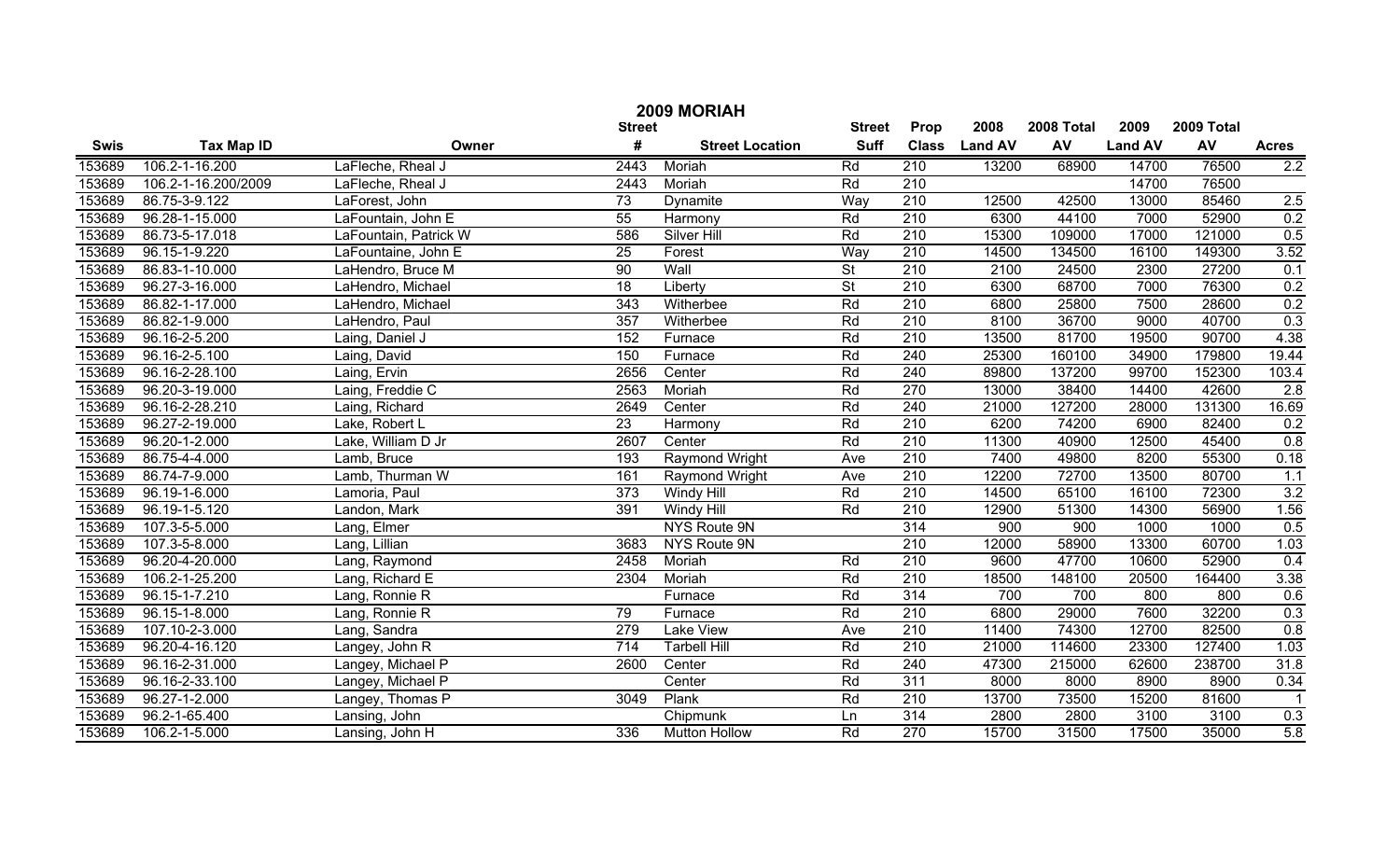|        | 2009 MORIAH       |                       |                  |                        |                          |                  |               |            |                |            |                |  |
|--------|-------------------|-----------------------|------------------|------------------------|--------------------------|------------------|---------------|------------|----------------|------------|----------------|--|
|        |                   |                       | <b>Street</b>    |                        | <b>Street</b>            | Prop             | 2008          | 2008 Total | 2009           | 2009 Total |                |  |
| Swis   | <b>Tax Map ID</b> | Owner                 | #                | <b>Street Location</b> | <b>Suff</b>              |                  | Class Land AV | AV         | <b>Land AV</b> | AV         | <b>Acres</b>   |  |
| 153689 | 86.81-1-21.000    | Lansing, John H Jr    | $\overline{37}$  | Wasson                 | $\overline{St}$          | 210              | 7900          | 32400      | 8800           | 36000      | 0.2            |  |
| 153689 | 86.75-4-7.000     | LaPier, Deborah       | 3217             | Plank                  | Rd                       | 482              | 14900         | 111300     | 16500          | 123500     | 0.1            |  |
| 153689 | 96.19-1-19.035    | LaPier, Harold        | 401              | <b>Mutton Hollow</b>   | Rd                       | 240              | 36000         | 88500      | 39900          | 98200      | 52.28          |  |
| 153689 | 106.2-1-1.200     | Lapier, Harold        |                  | <b>Mutton Hollow</b>   | Rd                       | 322              | 36200         | 36200      | 40200          | 40200      | 34.6           |  |
| 153689 | 86.73-7-8.200     | LaPier, Randolph W    | 465              | Witherbee              | Rd                       | 210              | 4600          | 44800      | 5100           | 49700      | 0.18           |  |
| 153689 | 96.27-3-4.000     | LaPier, Richard       | 40               | Pilfershire            | Rd                       | 210              | 6800          | 70200      | 7500           | 77900      | 0.2            |  |
| 153689 | 86.75-4-10.000    | LaPier, Richard       | 200              | <b>Raymond Wright</b>  | Ave                      | 210              | 8000          | 11100      | 8900           | 12300      | 0.3            |  |
| 153689 | 86.81-1-8.000     | LaPier, Richard       | 63               | Wasson                 | $\overline{\mathsf{St}}$ | 210              | 8000          | 28600      | 8800           | 31700      | 0.2            |  |
| 153689 | 86.73-1-8.000     | LaPier, Richard Jr    | 554              | <b>Dalton Hill</b>     | Rd                       | 210              | 2900          | 22400      | 3300           | 24900      | 0.1            |  |
| 153689 | 86.2-5-6.000      | LaPorte, Aloha        | 115              | Riddle                 | Rd                       | 483              | 19800         | 81800      | 22000          | 90800      | 9.76           |  |
| 153689 | 106.4-2-5.100     | Larkin, Neal R        | 114              | <b>Fairy Lake</b>      | Rd                       | 240              | 34700         | 152200     | 38500          | 168900     | 32.5           |  |
| 153689 | 96.20-4-9.000     | Larmore, Arthur L     | 638              | <b>Tarbell Hill</b>    | Rd                       | $\overline{210}$ | 12500         | 81200      | 13800          | 90100      | 1.18           |  |
| 153689 | 97.14-1-18.000    | Larmore, Michael S    | 89               | Stone                  | $\overline{\mathsf{St}}$ | $\overline{210}$ | 6600          | 85000      | 7400           | 94400      | 0.22           |  |
| 153689 | 96.2-2-7.200      | Larmore, Ralph        | $\overline{97}$  | Chipmunk               | Ln                       | $\overline{210}$ | 17400         | 65300      | 19300          | 72500      | 7.3            |  |
| 153689 | 96.51-3-5.000     | Larmore, Scott        | 2823             | Plank                  | Rd                       | $\overline{210}$ | 8900          | 44700      | 9900           | 49600      | 0.4            |  |
| 153689 | 86.75-4-6.100     | Larrow, William A     | $\overline{201}$ | Raymond Wright         | Ave                      | 483              | 18400         | 88400      | 20400          | 98100      | 0.69           |  |
| 153689 | 106.2-1-25.400    | Larrow, William J     | $\overline{7}$   | Edgemont               | Rd                       | 210              | 21200         | 210600     | 23600          | 216900     | 3.21           |  |
| 153689 | 96.20-1-12.000    | Lashway, Mark J       | 589              | <b>Windy Hill</b>      | Rd                       | $\overline{210}$ | 7800          | 106200     | 8700           | 117900     | 0.3            |  |
| 153689 | 96.20-1-14.000    | Lashway, Mark J       | 547              | Windy Hill             | Rd                       | $\overline{210}$ | 9000          | 136400     | 10000          | 140500     | 0.8            |  |
| 153689 | 107.5-2-2.000     | Latour, Mary J        | 130              | <b>Fisk</b>            | Rd                       | $\overline{210}$ | 14000         | 75000      | 15600          | 80000      | 2.61           |  |
| 153689 | 107.5-2-22.000    | LaVallee Bruce R      | 201              | Edgemont               | Rd                       | $\overline{210}$ | 12500         | 98000      | 13900          | 108800     | 1.2            |  |
| 153689 | 107.6-1-1.000     | Lavigne, Anthony      | 47               | <b>Lake View</b>       | Ave                      | 210              | 25300         | 222900     | 28100          | 175000     | $\overline{2}$ |  |
| 153689 | 107.6-1-3.000     | Lavigne, Anthony      |                  | <b>Bay View</b>        | Ln                       | 314              | 26800         | 26800      | 29700          | 29700      | 8.05           |  |
| 153689 | 86.83-1-11.000    | Lavigne, Jennie       | $\overline{92}$  | Wall                   | $\overline{St}$          | 210              | 2900          | 24500      | 3200           | 27200      | 0.1            |  |
| 153689 | 86.75-4-5.000     | Lavigne, Jennie       |                  | Wall                   | $\overline{\mathsf{St}}$ | 311              | 2700          | 2700       | 3000           | 3000       | 0.1            |  |
| 153689 | 87.11-1-1.100     | Lawaetz, Eric         | 5312             | NYS Route 9N           |                          | 240              | 95400         | 171000     | 105900         | 189800     | 50             |  |
| 153689 | 97.6-1-22.000     | LeClair, Kerry E      | 4664             | NYS Route 9N           |                          | $\overline{210}$ | 13000         | 102300     | 14500          | 113600     | 1.8            |  |
| 153689 | 86.73-5-15.000    | Lee, Robert           | 596              | Silver Hill            | Rd                       | $\overline{210}$ | 15000         | 116300     | 16700          | 129100     | 1.1            |  |
| 153689 | 96.20-4-15.100    | Lemmon, William P     | 674              | <b>Tarbell Hill</b>    | Rd                       | 425              | 35500         | 59100      | 39400          | 65600      | 14.5           |  |
| 153689 | 107.6-2-17.000    | Lemza, Eric M         | 4035             | NYS Route 9N           |                          | 210              | 24500         | 131200     | 41000          | 150900     | 0.6            |  |
| 153689 | 107.6-2-25.000    | Lemza, Paul           |                  | NYS Route 9N           |                          | 314              | 7800          | 7800       | 9400           | 9400       | 3.3            |  |
| 153689 | 107.6-2-24.000    | Lemza, Paul           | 3987             | NYS Route 9N           |                          | $\overline{210}$ | 24600         | 132800     | 49500          | 152700     | 2.8            |  |
| 153689 | 86.83-2-4.000     | Lennahan, Katherine E | 3178             | Plank                  | Rd                       | $\overline{210}$ | 8700          | 76500      | 9600           | 76500      | 0.38           |  |
| 153689 | 97.17-2-4.000     | Leone, John           | 3109             | <b>Broad</b>           | $\overline{\mathsf{St}}$ | 210              | 9600          | 104400     | 10700          | 119000     | 0.4            |  |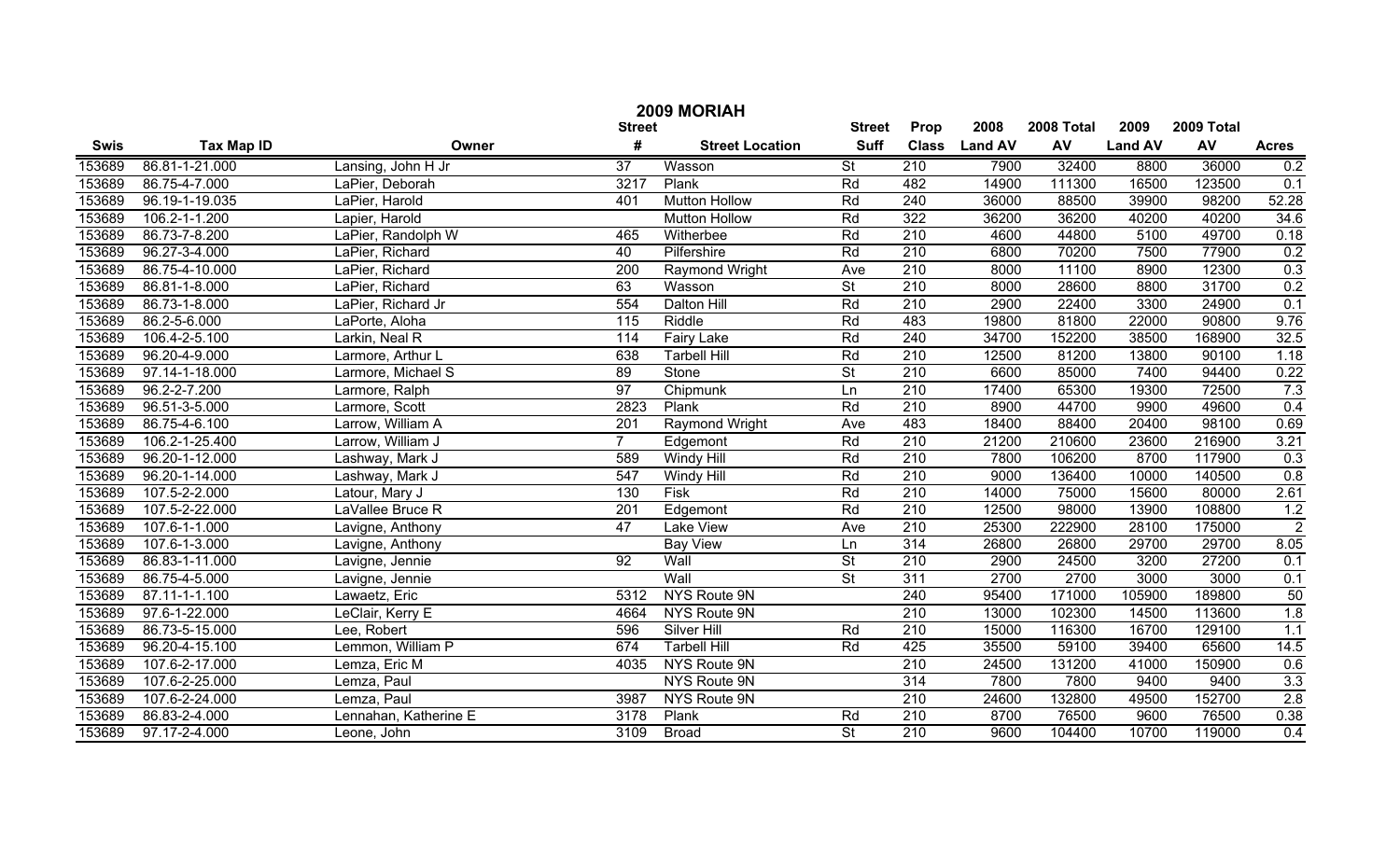|        |                          |                            |               | 2009 MORIAH            |               |                  |                |            |                |            |                 |
|--------|--------------------------|----------------------------|---------------|------------------------|---------------|------------------|----------------|------------|----------------|------------|-----------------|
|        |                          |                            | <b>Street</b> |                        | <b>Street</b> | Prop             | 2008           | 2008 Total | 2009           | 2009 Total |                 |
| Swis   | <b>Tax Map ID</b>        | Owner                      | #             | <b>Street Location</b> | <b>Suff</b>   | <b>Class</b>     | <b>Land AV</b> | AV         | <b>Land AV</b> | AV         | <b>Acres</b>    |
| 153689 | 636.89-9999-760.700/1882 | Level 3 Communications     |               | <b>Outside Plant</b>   |               | 836              | 0              | 4305       | $\Omega$       | 4352       | $\pmb{0}$       |
| 153689 | 636.89-9999-760.700/1883 | Level 3 Communications     |               | <b>Outside Plant</b>   |               | 836              | $\mathbf 0$    | 12915      | $\Omega$       | 13057      | $\overline{0}$  |
| 153689 | 636.89-9999-760.700/1881 | Level 3 Communications     |               | <b>Outside Plant</b>   |               | 836              | $\mathbf 0$    | 413283     | $\Omega$       | 417817     | $\overline{0}$  |
| 153689 | 96.1-1-16.000            | Lewis, John R              |               | Chipmunk               | Ln            | 314              | 8800           | 8800       | 9800           | 9800       | 0.72            |
| 153689 | $96.2 - 2 - 1.000$       | Lewis, Rosale M            | 261           | Chipmunk               | Ln            | 240              | 52400          | 194600     | 58200          | 216000     | 48.5            |
| 153689 | 86.74-1-5.000            | Lindberg, Carl             | 3             | <b>Valley View</b>     | Ln            | $\overline{210}$ | 10000          | 80000      | 11100          | 88800      | 0.7             |
| 153689 | 106.4-2-22.000           | Linder, Daniel R           | 2027          | Moriah                 | Rd            | 312              | 25300          | 30000      | 28100          | 33300      | $\overline{35}$ |
| 153689 | 96.27-2-31.000           | Litchfield, Richard P      | 3016          | Plank                  | Rd            | 210              | 8000           | 56900      | 8900           | 63200      | 0.2             |
| 153689 | 106.2-1-49.000           | Lobdell Christopher C      | 240           | <b>Mutton Hollow</b>   | Rd            | 210              | 18000          | 115700     | 16000          | 120300     | 0.5             |
| 153689 | 106.2-1-47.000           | Lobdell Christopher C      |               | <b>Mutton Hollow</b>   | Rd            | 322              | 54900          | 54900      | 60900          | 60900      | 89.4            |
| 153689 | 96.20-3-38.200           | Lord, Jean                 | 2479          | Moriah                 | Rd            | $\overline{210}$ | 16100          | 81200      | 17800          | 90100      | 4.5             |
| 153689 | 96.20-3-38.100           | Lord, Jean                 |               | Moriah                 | Rd            | 322              | 25100          | 25100      | 27900          | 27900      | 19              |
| 153689 | 87.15-3-10.000           | Lussier, William           | 55            | Woodall                | Wav           | 260              | 69000          | 170700     | 82800          | 204800     | 0.1             |
| 153689 | 87.1-2-4.000             | Lyme Adk Timberlands I LLC |               | NYS Route 9N           |               | 912              | 56600          | 56600      | 62800          | 62800      | 102.5           |
| 153689 | 87.1-2-2.000             | Lyme Adk Timberlands I LLC |               | NYS Route 9N           |               | 912              | 48700          | 48700      | 54100          | 54100      | 160.7           |
| 153689 | 87.1-2-3.000             | Lyme Adk Timberlands I LLC |               | NYS Route 9N           |               | 912              | 50400          | 50400      | 55900          | 55900      | 169.4           |
| 153689 | 87.3-1-25.000            | Lyme Adk Timberlands I LLC |               | Pilfershire            | Rd            | 260              | 129400         | 129400     | 143600         | 153600     | 258             |
| 153689 | 87.3-1-1.000             | Lyme Adk Timberlands I LLC |               | Pilfershire            | Rd            | 912              | 52000          | 52000      | 57700          | 57700      | 147.1           |
| 153689 | 87.1-2-10.000            | Lyme Adk Timberlands I LLC |               | NYS Route 9N           |               | 912              | 51700          | 51700      | 57400          | 57400      | 162.1           |
| 153689 | 87.1-2-1.000             | Lyme Adk Timberlands I LLC |               | <b>Bartlett Pond</b>   | Rd            | 912              | 73200          | 73200      | 81300          | 81300      | 160.7           |
| 153689 | 87.1-2-9.000             | Lyme Adk Timberlands I LLC |               | NYS Route 9N           |               | 912              | 76200          | 76200      | 84600          | 84600      | 234.8           |
| 153689 | 96.1-1-17.000            | Lyme Adk Timberlands I LLC |               | Chipmunk               | Ln            | 910              | 64000          | 64000      | 71000          | 71000      | 84.37           |
| 153689 | $95.-2-3.000$            | Lyme Adk Timberlands I LLC |               | <b>Tracy</b>           | Rd            | 912              | 121800         | 121800     | 135200         | 135200     | 165.9           |
| 153689 | 87.3-1-7.200             | Lyme Adk Timberlands I LLC |               | Pilfershire            | Rd            | 912              | 118200         | 122200     | 131200         | 135600     | 210.1           |
| 153689 | 95.-2-9.000              | Lyme Adk Timberlands I LLC |               | <b>Tracy</b>           | Rd            | 912              | 76500          | 76500      | 84900          | 84900      | 172             |
| 153689 | $95.-2-8.000$            | Lyme Adk Timberlands I LLC |               | Tracy                  | Rd            | 912              | 121800         | 125800     | 135200         | 139600     | 170             |
| 153689 | $95.-2-7.000$            | Lyme Adk Timberlands I LLC |               | <b>Tracy</b>           | Rd            | 912              | 107300         | 107300     | 119100         | 119100     | 171.5           |
| 153689 | 95.-2-5.000              | Lyme Adk Timberlands I LLC |               | <b>Tracy</b>           | Rd            | 912              | 120200         | 120200     | 133400         | 133400     | 163.1           |
| 153689 | $95.-2-4.000$            | Lyme Adk Timberlands I LLC |               | <b>Tracy</b>           | Rd            | 260              | 126400         | 136900     | 140300         | 152000     | 165.9           |
| 153689 | $96.1 - 1 - 1.000$       | Lyme Adk Timberlands I LLC |               | Silver Hill            | Rd            | 912              | 68700          | 68700      | 76300          | 76300      | 174.4           |
| 153689 | $95.-2-1.002$            | Lyme Adk Timberlands I LLC |               | Tracy                  | Rd            | 912              | 74700          | 81900      | 82900          | 90900      | 162.7           |
| 153689 | 96.1-1-27.000            | Lyme Adk Timberlands I LLC |               | Crowfoot               | Rd            | 912              | 13200          | 13200      | 14700          | 14700      | 35.4            |
| 153689 | 87.3-1-3.000             | Lyme Adk Timberlands I LLC |               | NYS Route 9N           |               | 912              | 37600          | 37600      | 41700          | 41700      | 106.4           |
| 153689 | 96.1-1-36.000            | Lyme Adk Timberlands I LLC |               | Crowfoot               | Rd            | 912              | 66300          | 66300      | 73600          | 73600      | 168.2           |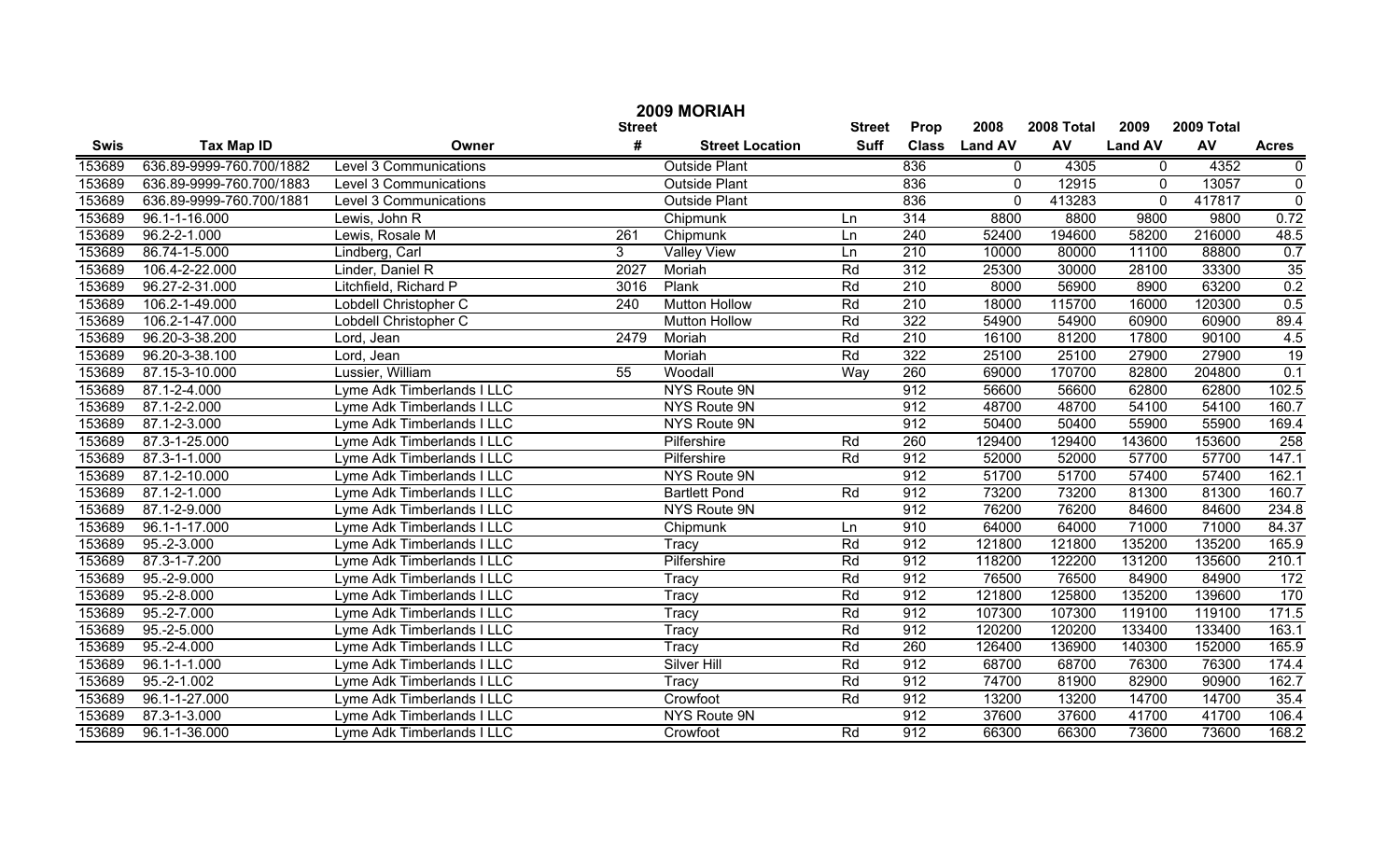|             |                    |                            | <b>Street</b>               | Street      | Prop         | 2008           | 2008 Total | 2009           | 2009 Total |                    |
|-------------|--------------------|----------------------------|-----------------------------|-------------|--------------|----------------|------------|----------------|------------|--------------------|
| <b>Swis</b> | <b>Tax Map ID</b>  | Owner                      | #<br><b>Street Location</b> | <b>Suff</b> | <b>Class</b> | <b>Land AV</b> | AV         | <b>Land AV</b> | AV         | <b>Acres</b>       |
| 153689      | 96.1-1-14.000      | Lyme Adk Timberlands I LLC | Chipmunk                    | Ln          | 910          | 15200          | 15200      | 16900          | 16900      | $\overline{20}$    |
| 153689      | 96.1-1-12.000      | Lyme Adk Timberlands I LLC | Chipmunk                    | Ln          | 910          | 23600          | 23600      | 26200          | 26200      | 59.9               |
| 153689      | 106.-1-14.001      | Lyme Adk Timberlands I LLC | <b>Mutton Hollow</b>        | Rd          | 912          | 3800           | 3800       | 4200           | 4200       | 10                 |
| 153689      | 106.-1-29.000      | Lyme Adk Timberlands I LLC | <b>Mutton Hollow</b>        | Rd          | 912          | 36200          | 36200      | 40200          | 40200      | 92.6               |
| 153689      | 96.1-1-10.200      | Lyme Adk Timberlands I LLC | <b>Silver Hill</b>          | Rd          | 910          | 30900          | 30900      | 34300          | 34300      | 44.16              |
| 153689      | 96.1-1-9.200       | Lyme Adk Timberlands I LLC | <b>Silver Hill</b>          | Rd          | 910          | 9500           | 9500       | 10500          | 10500      | 2.45               |
| 153689      | 106.-1-30.000      | Lyme Adk Timberlands I LLC | <b>Mutton Hollow</b>        | Rd          | 910          | 33500          | 33500      | 37200          | 37200      | 50                 |
| 153689      | $96.1 - 1 - 9.100$ | Lyme Adk Timberlands I LLC | <b>Silver Hill</b>          | Rd          | 910          | 12000          | 12000      | 13300          | 13300      | 3.42               |
| 153689      | 96.1-1-10.100      | Lyme Adk Timberlands I LLC | <b>Silver Hill</b>          | Rd          | 910          | 4000           | 4000       | 4400           | 4400       | 0.26               |
| 153689      | 85.-2-1.100        | Lyme Adk Timberlands I LLC | Tracy                       | Rd          | 912          | 16000          | 16000      | 17800          | 17800      | 36.38              |
| 153689      | 86.3-1-7.000       | Lyme Adk Timberlands I LLC | Tracy                       | Rd          | 912          | 105000         | 105000     | 116600         | 116600     | 137.9              |
| 153689      | 85.-2-12.000       | Lyme Adk Timberlands I LLC | Tracy                       | Rd          | 912          | 80600          | 80600      | 89500          | 89500      | 168.9              |
| 153689      | 86.4-1-1.000       | Lyme Adk Timberlands I LLC | <b>Barton Hill</b>          | Ln          | 910          | 70100          | 70100      | 77800          | 77800      | 155.08             |
| 153689      | 86.3-1-62.000      | Lyme Adk Timberlands I LLC | Tracy                       | Rd          | 912          | 50400          | 50400      | 55900          | 55900      | 169                |
| 153689      | 86.3-1-61.000      | Lyme Adk Timberlands I LLC | Tracy                       | Rd          | 912          | 76900          | 76900      | 85400          | 85400      | 170.3              |
| 153689      | 86.3-1-59.000      | Lyme Adk Timberlands I LLC | Tracy                       | Rd          | 912          | 35900          | 35900      | 39800          | 39800      | 75.8               |
| 153689      | 86.3-1-57.000      | Lyme Adk Timberlands I LLC | Tracy                       | Rd          | 912          | 29600          | 29600      | 32900          | 32900      | 75.2               |
| 153689      | 86.3-1-56.000      | Lyme Adk Timberlands I LLC | Silver Hill                 | Rd          | 912          | 27700          | 27700      | 30700          | 30700      | 69.7               |
| 153689      | 86.3-1-49.000      | Lyme Adk Timberlands I LLC | Silver Hill                 | Rd          | 912          | 17900          | 17900      | 19900          | 19900      | 23.8               |
| 153689      | 86.3-1-48.000      | Lyme Adk Timberlands I LLC | Silver Hill                 | Rd          | 910          | 27100          | 27100      | 30100          | 30100      | 39.8               |
| 153689      | 86.2-3-1.000       | Lyme Adk Timberlands I LLC | <b>Fisher Hill</b>          | Rd          | 910          | 82500          | 82500      | 91600          | 91600      | 109.8              |
| 153689      | 86.2-3-6.009       | Lyme Adk Timberlands I LLC | <b>Fisher Hill</b>          | Rd          | 910          | 50900          | 50900      | 56500          | 56500      | $\overline{67}$ .9 |
| 153689      | 86.3-1-40.000      | Lyme Adk Timberlands I LLC | Silver Hill                 | Rd          | 910          | 24300          | 24300      | 27000          | 27000      | $\overline{22}$    |
| 153689      | 86.3-1-33.000      | Lyme Adk Timberlands I LLC | Silver Hill                 | Rd          | 910          | 19900          | 19900      | 22100          | 22100      | 26.5               |
| 153689      | 86.3-1-32.000      | Lyme Adk Timberlands I LLC | Tracy                       | Rd          | 910          | 10600          | 10600      | 11800          | 11800      | 21.3               |
| 153689      | 85.-2-11.000       | Lyme Adk Timberlands I LLC | Tracy                       | Rd          | 912          | 60100          | 70700      | 66700          | 78500      | 167.4              |
| 153689      | 86.3-1-5.000       | Lyme Adk Timberlands I LLC | Tracy                       | Rd          | 912          | 9800           | 9800       | 10900          | 10900      | 23.4               |
| 153689      | 85.-2-10.000       | Lyme Adk Timberlands I LLC | Tracy                       | Rd          | 260          | 60100          | 71300      | 66700          | 79100      | 167.5              |
| 153689      | 85.-2-2.000        | Lyme Adk Timberlands I LLC | Tracy                       | Rd          | 912          | 21500          | 21500      | 23900          | 23900      | 54.8               |
| 153689      | 85.-2-4.000        | Lyme Adk Timberlands I LLC | Tracy                       | Rd          | 912          | 19000          | 19000      | 21100          | 21100      | 48.3               |
| 153689      | 86.3-1-8.000       | Lyme Adk Timberlands I LLC | Tracy                       | Rd          | 912          | 42600          | 42600      | 47300          | 47300      | 110.1              |
| 153689      | 86.3-1-4.000       | Lyme Adk Timberlands I LLC | Tracy                       | Rd          | 912          | 12900          | 12900      | 14300          | 14300      | 32                 |
| 153689      | 86.3-1-9.000       | Lyme Adk Timberlands I LLC | Dalton Hill                 | Rd          | 912          | 80800          | 80800      | 89700          | 89700      | 106                |
| 153689      | 85.-2-7.000        | Lyme Adk Timberlands I LLC | Tracy                       | Rd          | 912          | 58500          | 58500      | 64900          | 64900      | 161.2              |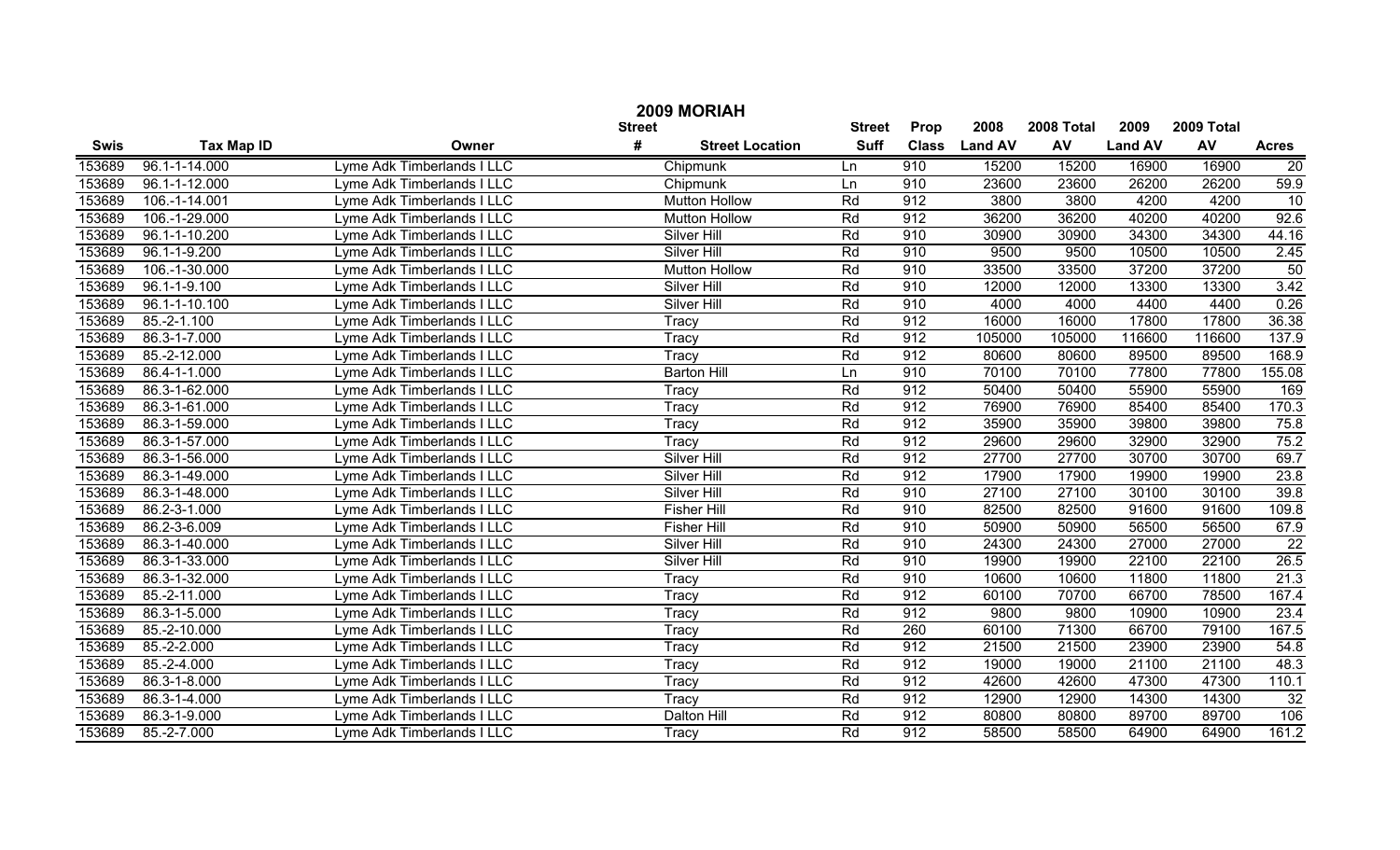| 2009 MORIAH |                   |                             |                 |                        |             |                  |                |        |                |        |              |
|-------------|-------------------|-----------------------------|-----------------|------------------------|-------------|------------------|----------------|--------|----------------|--------|--------------|
|             |                   |                             | <b>Street</b>   | <b>Street</b>          | Prop        | 2008             | 2008 Total     | 2009   | 2009 Total     |        |              |
| <b>Swis</b> | <b>Tax Map ID</b> | Owner                       | #               | <b>Street Location</b> | <b>Suff</b> | <b>Class</b>     | <b>Land AV</b> | AV     | <b>Land AV</b> | AV     | <b>Acres</b> |
| 153689      | 86.4-2-11.000     | Lyme Adk Timberlands I LLC  |                 | <b>Bartlett Pond</b>   | Rd          | 912              | 25000          | 25000  | 27800          | 27800  | 36.2         |
| 153689      | 86.4-2-12.000     | Lyme Adk Timberlands I LLC  |                 | <b>Bartlett Pond</b>   | Rd          | 912              | 101400         | 101400 | 112600         | 112600 | 202.7        |
| 153689      | 86.3-1-3.000      | Lyme Adk Timberlands I LLC  |                 | Tracy                  | Rd          | 912              | 89100          | 89100  | 98900          | 98900  | 116.9        |
| 153689      | 85.-2-3.000       | Lyme Adk Timberlands I LLC  |                 | Tracy                  | Rd          | 912              | 20300          | 20300  | 22500          | 22500  | 51.4         |
| 153689      | 85.-2-6.000       | Lyme Adk Timberlands I LLC  |                 | Tracy                  | Rd          | 912              | 58300          | 58300  | 64700          | 64700  | 160          |
| 153689      | 85.-2-8.000       | Lyme Adk Timberlands I LLC  |                 | Tracy                  | Rd          | 912              | 58300          | 58300  | 64700          | 64700  | 160          |
| 153689      | 86.3-1-14.000     | Lyme Adk Timberlands I LLC  |                 | Dalton Hill            | Rd          | 910              | 14300          | 14300  | 15900          | 15900  | 19           |
| 153689      | 85.-2-5.000       | Lyme Adk Timberlands I LLC  |                 | Tracy                  | Rd          | 912              | 59100          | 59100  | 65600          | 65600  | 163.1        |
| 153689      | 86.3-1-1.000      | Lyme Adk Timberlands I LLC  |                 | Tracy                  | Rd          | 912              | 17900          | 17900  | 19900          | 19900  | 47.3         |
| 153689      | 85.-2-9.000       | Lyme Adk Timberlands I LLC  |                 | Tracy                  | Rd          | 912              | 59600          | 59600  | 66200          | 66200  | 164.8        |
| 153689      | 86.3-1-20.000     | Lyme Adk Timberlands I LLC  |                 | Dalton Hill            | Rd          | 910              | 10500          | 10500  | 11700          | 11700  | 8.4          |
| 153689      | 86.3-1-2.000      | Lyme Adk Timberlands I LLC  |                 | Tracy                  | Rd          | 912              | 130000         | 130000 | 144300         | 144300 | 170.7        |
| 153689      | 86.3-1-6.000      | Lyme Adk Timberlands I LLC  |                 | Tracy                  | Rd          | 912              | 64800          | 64800  | 71900          | 71900  | 85           |
| 153689      | 106.-1-41.000     | Lyme Adk Timberlands II LLC |                 | <b>Mutton Hollow</b>   | Rd          | 912              | 72500          | 72500  | 80500          | 80500  | 183.9        |
| 153689      | 106.-1-39.000     | Lyme Adk Timberlands II LLC |                 | <b>Mutton Hollow</b>   | Rd          | 912              | 55900          | 55900  | 62000          | 62000  | 142.5        |
| 153689      | 106.-1-38.000     | Lyme Adk Timberlands II LLC |                 | <b>Mutton Hollow</b>   | Rd          | 912              | 49100          | 49100  | 54500          | 54500  | 124.4        |
| 153689      | 106.-1-42.000     | Lyme Adk Timberlands II LLC |                 | <b>Mutton Hollow</b>   | Rd          | 912              | 48000          | 48000  | 53300          | 53300  | 122.7        |
| 153689      | 106.-1-34.000     | Lyme Adk Timberlands II LLC |                 | <b>Mutton Hollow</b>   | Rd          | 912              | 67000          | 67000  | 74400          | 74400  | 170.1        |
| 153689      | 106.-1-33.000     | Lyme Adk Timberlands II LLC |                 | <b>Mutton Hollow</b>   | Rd          | 912              | 68600          | 68600  | 76100          | 76100  | 174.7        |
| 153689      | 106.-1-23.000     | Lyme Adk Timberlands II LLC |                 | <b>Mutton Hollow</b>   | Rd          | 912              | 67400          | 67400  | 74800          | 74800  | 170.9        |
| 153689      | 106.-1-31.000     | Lyme Adk Timberlands II LLC |                 | <b>Mutton Hollow</b>   | Rd          | 912              | 44700          | 44700  | 49600          | 49600  | 113.77       |
| 153689      | 106.-1-43.000     | Lyme Adk Timberlands II LLC |                 | <b>Mutton Hollow</b>   | Rd          | 912              | 48200          | 48200  | 53500          | 53500  | 122.4        |
| 153689      | 107.3-1-15.000    | Lyme Adk Timberlands II LLC |                 | Lang                   | Rd          | 912              | 47900          | 47900  | 53200          | 53200  | 71.2         |
| 153689      | 106.4-2-1.000     | Lyme Adk Timberlands II LLC |                 | <b>Breed Hill</b>      | Rd          | 260              | 251000         | 261500 | 278600         | 290300 | 455.6        |
| 153689      | 106.-1-20.000     | Lyme Adk Timberlands II LLC |                 | <b>Mutton Hollow</b>   | Rd          | 912              | 33700          | 33700  | 37400          | 37400  | 85.6         |
| 153689      | 106.-1-35.000     | Lyme Adk Timberlands II LLC |                 | <b>Mutton Hollow</b>   | Rd          | 260              | 74100          | 85000  | 82300          | 94400  | 188.1        |
| 153689      | 86.2-5-5.000      | MacDougal, James            | 161             | Riddle                 | Rd          | 314              | 16500          | 16500  | 18300          | 18300  | 5            |
| 153689      | 86.74-7-16.000    | MacDougal, Rayshel          | 12              | Curtis                 | Ln          | 210              | 7500           | 36100  | 8400           | 40100  | 0.3          |
| 153689      | 96.28-3-1.100     | Mace, Rodney                | 106             | Champlain              | Dr          | 270              | 9900           | 45200  | 11000          | 50200  | 0.36         |
| 153689      | 87.11-2-13.000    | Mace, Stuart                | 113             | Mullen Bay             | Ln          | $\overline{210}$ | 60900          | 128900 | 73100          | 154700 | 0.2          |
| 153689      | 86.82-5-2.000     | Mace, Susan                 | $\overline{38}$ | Wall                   | <b>St</b>   | $\overline{210}$ | 8500           | 56300  | 9400           | 62500  | 0.3          |
| 153689      | 107.5-2-18.100    | Maffey, George E            |                 | Edgemont               | Rd          | 312              | 26300          | 28900  | 29200          | 32100  | 23.4         |
| 153689      | 96.2-1-34.120     | <b>Malbon David</b>         | 2842            | Plank                  | Rd          | $\overline{210}$ | 15000          | 186300 | 19900          | 180000 | 2.99         |
| 153689      | 96.2-1-37.000     | <b>Malbon David</b>         | 2899            | Plank                  | Rd          | 210              | 11900          | 73800  | 13200          | 81900  | $\mathbf{1}$ |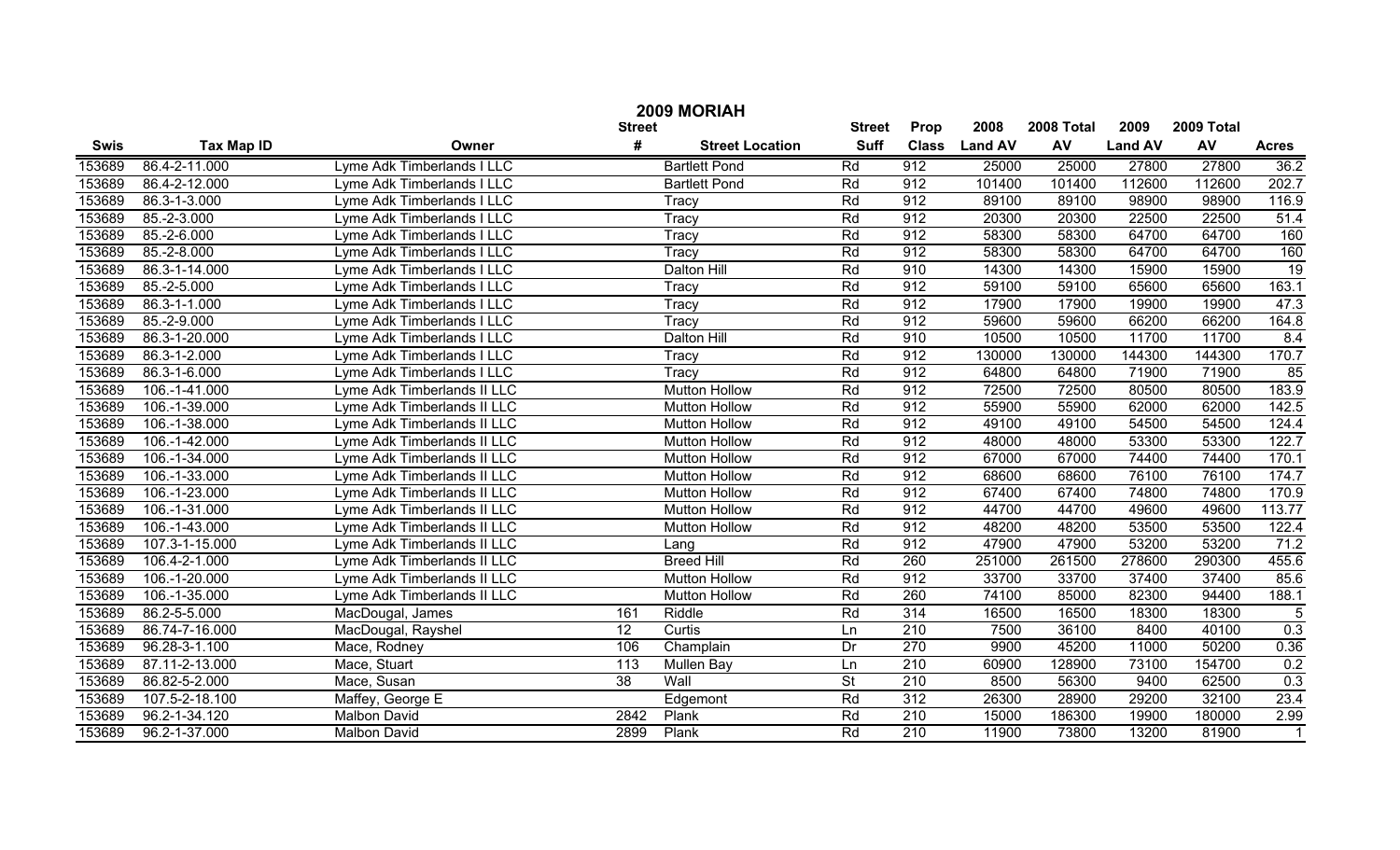|             | 2009 MORIAH       |                      |                  |                        |                          |                  |                |            |                |            |                   |
|-------------|-------------------|----------------------|------------------|------------------------|--------------------------|------------------|----------------|------------|----------------|------------|-------------------|
|             |                   |                      | <b>Street</b>    |                        | <b>Street</b>            | Prop             | 2008           | 2008 Total | 2009           | 2009 Total |                   |
| <b>Swis</b> | <b>Tax Map ID</b> | Owner                | #                | <b>Street Location</b> | <b>Suff</b>              | <b>Class</b>     | <b>Land AV</b> | AV         | <b>Land AV</b> | AV         | <b>Acres</b>      |
| 153689      | 96.15-1-22.120    | <b>Malbon David</b>  |                  | <b>Ensign Pond</b>     | Rd                       | 322              | 19200          | 19200      | 21300          | 21300      | 39                |
| 153689      | 96.20-2-17.000    | Malbon, David        |                  | <b>Tarbell Hill</b>    | Rd                       | 311              | 4800           | 4800       | 5300           | 5300       | 0.1               |
| 153689      | 96.20-2-18.000    | Malbon, David        | 619              | <b>Tarbell Hill</b>    | Rd                       | 483              | 8000           | 78800      | 8900           | 87500      | 0.2               |
| 153689      | 86.73-6-9.000     | Malbon, David        | 85               | Wasson                 | $\overline{\mathsf{St}}$ | 210              | 6100           | 38100      | 6800           | 42300      | 0.2               |
| 153689      | 96.28-2-22.000    | Malbon, Tammy        | 36               | <b>Mineville</b>       | Rd                       | 210              | 13500          | 69400      | 15000          | 77000      | 0.47              |
| 153689      | 97.13-2-5.000     | Malone, Martin J     | $\overline{19}$  | Switchback             | Rd                       | 270              | 16500          | 30500      | 18400          | 33900      | 11.1              |
| 153689      | 97.13-2-25.000    | Malone, Martin J     | 89               | Forge Hollow           | Rd                       | 270              | 9000           | 35000      | 9900           | 38800      | 0.64              |
| 153689      | 97.13-2-27.110    | Malone, Martin J     | 75               | Switchback             | Rd                       | 271              | 39800          | 99000      | 44200          | 109900     | 32.1              |
| 153689      | 96.3-1-18.000     | Manco, Dominick      |                  | Crowfoot               | Rd                       | 314              | 19700          | 19700      | 21900          | 21900      | 9.11              |
| 153689      | 96.3-1-19.000     | Manco, Dominick      | 13               | Military               | Ln                       | 260              | 17100          | 31700      | 19000          | 35200      | 7                 |
| 153689      | 86.66-1-6.003     | Mandy, David C       | 3313             | <b>Fisher Hill</b>     | Rd                       | 210              | 24700          | 113900     | 27400          | 126400     | 16.42             |
| 153689      | 96.3-1-41.000     | Mandy, Debbie A      | 2156             | <b>Ensign Pond</b>     | Rd                       | 210              | 12900          | 51400      | 14400          | 57100      | 1.6               |
| 153689      | 86.81-1-11.000    | Mandy, Gary          | 55               | Wasson                 | $\overline{\mathsf{St}}$ | 210              | 7800           | 23000      | 8600           | 25500      | 0.2               |
| 153689      | 86.81-1-7.000     | Mandy, Gary Jr       | 65               | Wasson                 | $\overline{\mathsf{St}}$ | 210              | 7700           | 19200      | 8500           | 21300      | 0.2               |
| 153689      | 86.73-7-7.605     | Mandy, James J       | 468              | Witherbee              | Rd                       | 220              | 16700          | 46000      | 18600          | 51100      | 0.9               |
| 153689      | 86.81-1-2.000     | Mandy, Joseph G      | 75               | Wasson                 | $\overline{\mathsf{St}}$ | 210              | 7900           | 70800      | 8800           | 78600      | 0.2               |
| 153689      | 86.81-1-10.000    | Mandy, Theresa R     | 59               | Wasson                 | $\overline{\mathsf{St}}$ | 210              | 5900           | 33700      | 6500           | 37400      | 0.2               |
| 153689      | 86.73-5-23.100    | Mandy, Theresa R     | 570              | <b>Silver Hill</b>     | Rd                       | 210              | 15900          | 35600      | 17600          | 39500      | 1.59              |
| 153689      | 96.20-2-13.000    | Mandy, Victor C      | 633              | <b>Tarbell Hill</b>    | Rd                       | 270              | 8300           | 30000      | 9200           | 33300      | 0.3               |
| 153689      | 96.2-1-9.000      | Mandy, Victor C      | 248              | Witherbee              | Rd                       | 210              | 15500          | 41800      | 17200          | 46400      | 4.5               |
| 153689      | 87.15-3-2.000     | Manfred, Charles B   | 39               | Woodall                | Way                      | 260              | 89900          | 172000     | 127900         | 189200     | 0.12              |
| 153689      | 106.4-2-21.120    | Manfred, Charles B   |                  | Moriah                 | Rd                       | 314              | 400            | 400        | 400            | 400        |                   |
| 153689      | 106.4-2-11.000    | Manfred, Charles B   |                  | Moriah                 | Rd                       | 314              | 2600           | 2600       | 2900           | 2900       | $\overline{0.3}$  |
| 153689      | 96.3-1-16.000     | Manfred, Marc A      | 62               | Military               | Ln                       | 240              | 71900          | 212400     | 79800          | 235800     | 89.66             |
| 153689      | 106.4-2-23.000    | Manfred, Maria K     | 2027             | Moriah                 | Rd                       | 210              | 14200          | 133600     | 15800          | 148300     | $\overline{7}$    |
| 153689      | 96.2-1-26.200     | Manfred, Thomas W    | 2928             | Plank                  | Rd                       | 210              | 12100          | 147700     | 13400          | 152100     | $\overline{1.24}$ |
| 153689      | 97.10-1-6.214     | Manning, Ann M       | 25               | Coyote Ridge           | Way                      | 210              | 30100          | 163100     | 38100          | 187600     | 5.27              |
| 153689      | 87.49-1-18.000    | Many, Floyd B        | 157              | <b>Mullen Bay</b>      | Ln                       | 260              | 1300           | 37500      | 16800          | 60100      | 0.07              |
| 153689      | 96.2-1-26.120     | Marcil, Thomas R     | 2962             | Plank                  | Rd                       | 210              | 15700          | 142700     | 17400          | 147000     | 5.67              |
| 153689      | 96.2-1-26.110     | Marcil, Thomas R     | 2940             | Plank                  | Rd                       | 240              | 59500          | 176300     | 66100          | 195700     | 62.69             |
| 153689      | 96.16-2-60.200    | Marcotte, Joseph H   | $\overline{216}$ | Furnace                | Rd                       | $\overline{210}$ | 9700           | 98600      | 10700          | 109400     | 0.63              |
| 153689      | 96.16-2-60.100    | Marcotte, Napoleon A | 220              | Furnace                | Rd                       | 210              | 13000          | 95800      | 14400          | 106300     | 1.1               |
| 153689      | 96.16-1-21.000    | Marinello, Joseph    | 123              | Furnace                | Rd                       | 210              | 12900          | 112700     | 16000          | 120000     | 1.51              |
| 153689      | 97.13-1-3.000     | Martin James W Jr    | 2823             | Dugway                 | Rd                       | $\overline{210}$ | 11400          | 52000      | 12600          | 57700      | 0.99              |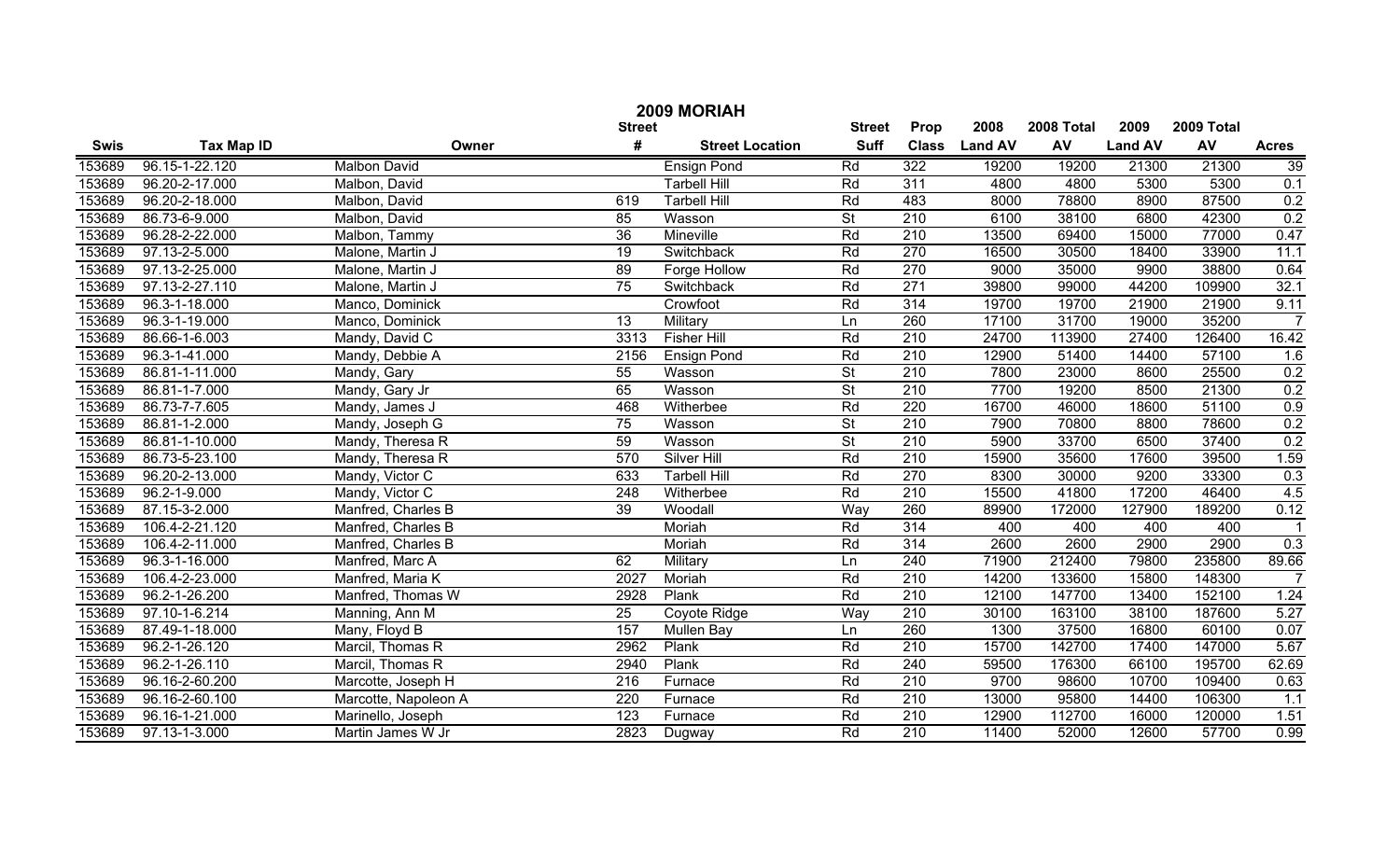|             | 2009 MORIAH        |                          |                 |                        |                          |                  |                |            |                |            |                  |  |
|-------------|--------------------|--------------------------|-----------------|------------------------|--------------------------|------------------|----------------|------------|----------------|------------|------------------|--|
|             |                    |                          | <b>Street</b>   |                        | <b>Street</b>            | Prop             | 2008           | 2008 Total | 2009           | 2009 Total |                  |  |
| <b>Swis</b> | <b>Tax Map ID</b>  | Owner                    | #               | <b>Street Location</b> | <b>Suff</b>              | <b>Class</b>     | <b>Land AV</b> | <b>AV</b>  | <b>Land AV</b> | AV         | <b>Acres</b>     |  |
| 153689      | 96.20-4-2.000      | Martin, Christopher      | 622             | <b>Tarbell Hill</b>    | Rd                       | 411              | 11900          | 153300     | 13200          | 170200     | 0.18             |  |
| 153689      | 86.73-1-3.000      | Martinez, John N         | 564             | <b>Dalton Hill</b>     | Rd                       | 210              | 1700           | 24400      | 1900           | 27100      | 0.1              |  |
| 153689      | 86.2-4-9.000       | Marvin, Walter S III     | 322             | <b>Bartlett Pond</b>   | Rd                       | 322              | 46100          | 46100      | 51200          | 51200      | 68.5             |  |
| 153689      | 96.27-2-26.000     | Marx, Bernard L          | 3               | Harmony                | Rd                       | 270              | 7000           | 41700      | 7800           | 46300      | 0.2              |  |
| 153689      | 96.27-5-3.000      | Mascarenas, John R       | 28              | Harmony                | Rd                       | 210              | 6300           | 58500      | 7000           | 64900      | 0.2              |  |
| 153689      | 86.75-3-6.000      | <b>Masterson William</b> | 3240            | <b>Fisher Hill</b>     | Rd                       | 312              | 12500          | 16000      | 13900          | 17800      | 0.5              |  |
| 153689      | 86.4-2-10.000      | Masterson William        |                 | <b>Fisher Hill</b>     | Rd                       | 322              | 52000          | 52000      | 57700          | 57700      | 53.1             |  |
| 153689      | 107.6-1-21.000     | Masterson, Thomas A      | 94              | <b>Lake View</b>       | Ave                      | 210              | 10000          | 68800      | 11100          | 76400      | 0.5              |  |
| 153689      | 106.-1-6.000       | Mauran, Douglas L        |                 | <b>Mutton Hollow</b>   | Rd                       | 322              | 36200          | 36200      | 40200          | 40200      | 47.6             |  |
| 153689      | $106.-1-8.000$     | Mauran, Douglas L        | 108             | <b>Mutton Hollow</b>   | Rd                       | 210              | 12500          | 85500      | 13900          | 94900      | 2.2              |  |
| 153689      | 86.83-4-11.200     | Mauran, Kurstin          | 6               | Teft                   | Ln                       | 270              | 7900           | 34500      | 8800           | 38300      | 0.4              |  |
| 153689      | 86.82-1-4.200      | Maye, Dwayne S           |                 | Witherbee              | Rd                       | 210              | 3100           | 24900      | 3400           | 27600      | 0.09             |  |
| 153689      | 97.6-1-3.000       | Maye, Dwayne S           | 4745            | NYS Route 9N           |                          | 210              | 12600          | 151600     | 14500          | 156100     | 2.11             |  |
| 153689      | $97.2 - 1 - 2.000$ | Maye, John               | 4772            | NYS Route 9N           |                          | $\overline{312}$ | 9400           | 10100      | 10400          | 11200      | 0.6              |  |
| 153689      | 97.6-1-29.000      | Maye, John E             | 4771            | NYS Route 9N           |                          | 240              | 26200          | 95000      | 29100          | 126100     | 22.9             |  |
| 153689      | 97.6-1-11.000      | Maye, Mark A             | 4800            | NYS Route 9N           |                          | 210              | 9600           | 54900      | 10600          | 60900      | 0.6              |  |
| 153689      | 97.6-1-9.000       | Maye, Mark A             |                 | NYS Route 9N           |                          | 314              | 7100           | 7100       | 7900           | 7900       |                  |  |
| 153689      | 96.16-1-7.000      | Maye, Richard            | 2737            | Center                 | Rd                       | 210              | 10000          | 79200      | 12500          | 81600      | 0.5              |  |
| 153689      | 97.17-6-3.000      | Mayer, David J           | 774             | <b>Tarbell Hill</b>    | Rd                       | 210              | 30900          | 106700     | 29500          | 118400     | 6.85             |  |
| 153689      | 86.66-1-25.000     | Mayhood, James R         | 3338            | <b>Fisher Hill</b>     | Rd                       | 210              | 13000          | 64900      | 14400          | 72000      | 1.9              |  |
| 153689      | 86.66-1-26.000     | Mayhood, James R         | 3332            | <b>Fisher Hill</b>     | Rd                       | 314              | 7100           | 7100       | 7900           | 7900       | 0.9              |  |
| 153689      | 86.66-1-24.000     | Mayhood, James R Sr      | 3344            | <b>Fisher Hill</b>     | Rd                       | 210              | 13000          | 60800      | 14400          | 67500      | 1.9              |  |
| 153689      | 96.27-3-3.000      | Mayville, Anna L         | 36              | Pilfershire            | Rd                       | 210              | 6700           | 53100      | 7400           | 58900      | 0.2              |  |
| 153689      | 86.81-1-9.000      | Mayville, Anna L         | 61              | Wasson                 | $\overline{\mathsf{St}}$ | 210              | 3700           | 24800      | 4100           | 27500      | 0.1              |  |
| 153689      | 86.58-2-8.122      | Mazarian, Carl S         | 87              | Mountain Spring        | Rd                       | 210              | 13000          | 33500      | 14400          | 37200      | 1.81             |  |
| 153689      | 96.16-1-5.000      | Mazzotte, Bruno P        | 2765            | Center                 | Rd                       | 210              | 12100          | 105222     | 14900          | 119900     | -1               |  |
| 153689      | 87.3-1-12.000      | Mazzotte, Christopher P  | 4995            | NYS Route 9N           |                          | 240              | 18600          | 161100     | 20600          | 166000     | 10.1             |  |
| 153689      | 86.73-3-12.000     | Mazzotte, Michael        | 5               | Maiden                 | Way                      | 210              | 9800           | 32500      | 10900          | 34900      | 0.4              |  |
| 153689      | 97.13-2-26.282     | Mazzotte, Michael        | 63              | Forge Hollow           | Rd                       | 270              | 13900          | 35300      | 15400          | 39200      | 3.85             |  |
| 153689      | 86.75-3-12.000     | Mazzotte, Paul           | 3280            | <b>Fisher Hill</b>     | Rd                       | $\overline{210}$ | 12700          | 104400     | 14100          | 115900     | $\overline{1.3}$ |  |
| 153689      | 97.13-2-12.000     | Mazzotte, Peter          | $\overline{34}$ | Elk Inn                | Rd                       | $\overline{210}$ | 7500           | 112500     | 8300           | 123000     | 0.26             |  |
| 153689      | 86.73-3-10.001     | Mazzotti, David J        | 7               | Maiden                 | Way                      | 210              | 10300          | 82000      | 11400          | 91000      | 0.7              |  |
| 153689      | 96.16-2-30.000     | McBride, Michael J       | 721             | <b>Tarbell Hill</b>    | Rd                       | $\overline{210}$ | 8700           | 60100      | 9600           | 66700      | 0.3              |  |
| 153689      | 107.5-2-13.000     | McCabe, Douglas          | $\overline{74}$ | Lake View              | Ave                      | $\overline{210}$ | 11100          | 74500      | 12300          | 82700      | 0.5              |  |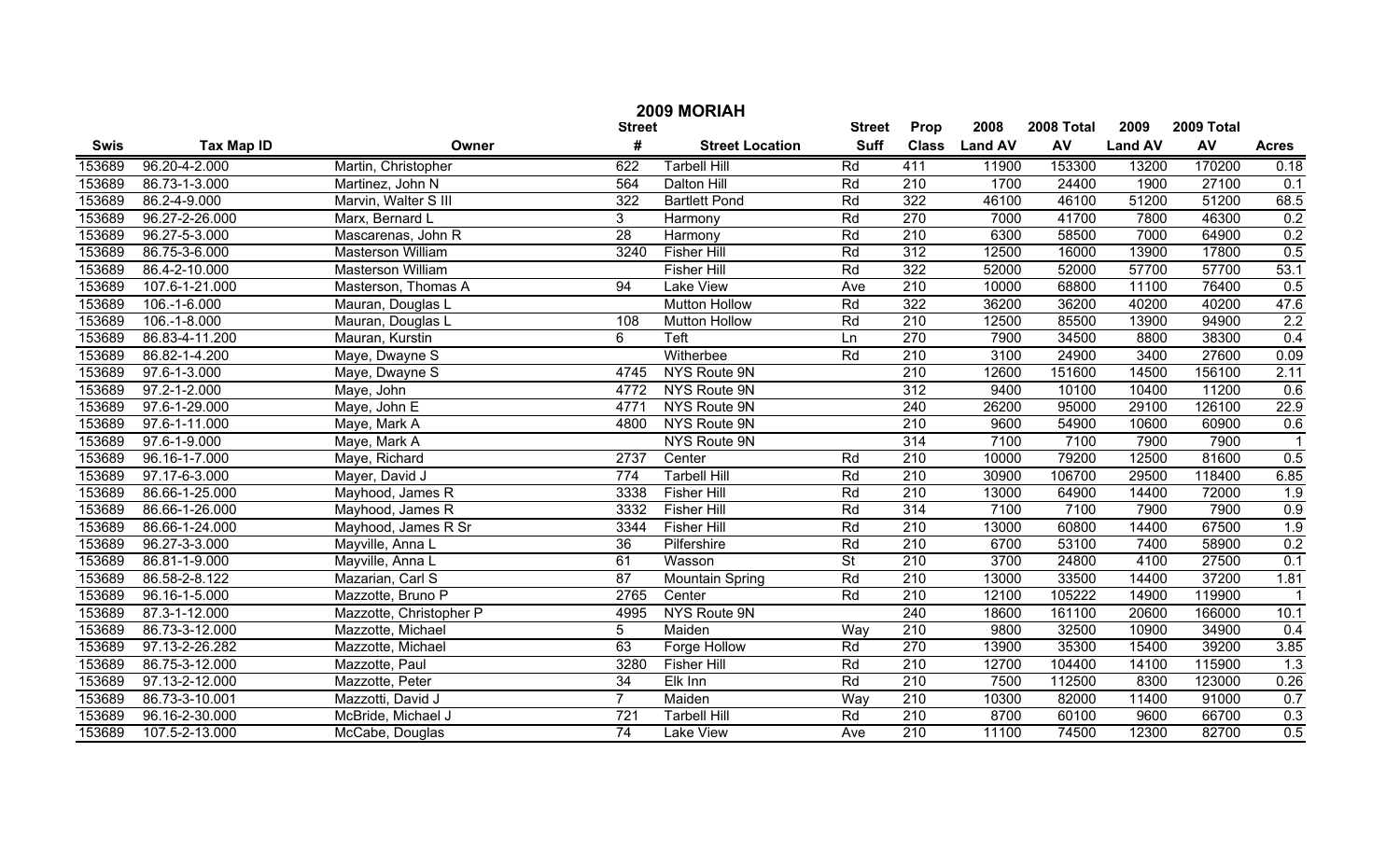|             | 2009 MORIAH        |                      |                  |                        |                          |                  |                |            |                |            |                |
|-------------|--------------------|----------------------|------------------|------------------------|--------------------------|------------------|----------------|------------|----------------|------------|----------------|
|             |                    |                      | <b>Street</b>    |                        | <b>Street</b>            | Prop             | 2008           | 2008 Total | 2009           | 2009 Total |                |
| <b>Swis</b> | <b>Tax Map ID</b>  | Owner                | #                | <b>Street Location</b> | <b>Suff</b>              | <b>Class</b>     | <b>Land AV</b> | <b>AV</b>  | <b>Land AV</b> | AV         | <b>Acres</b>   |
| 153689      | 87.15-1-3.000      | McCabe, Gerald J     | 5094             | NYS Route 9N           |                          | 210              | 21200          | 109000     | 23500          | 121000     | 0.55           |
| 153689      | 96.2-1-2.200       | McCabe, Tracy R      | 108              | Silver Hill            | Rd                       | $\overline{210}$ | 13000          | 121400     | 14500          | 134800     | $\overline{2}$ |
| 153689      | $96.2 - 1 - 2.110$ | McCabe, Tracy R      | $\overline{82}$  | Silver Hill            | Rd                       | 322              | 21000          | 21000      | 23300          | 23300      | 10.5           |
| 153689      | 96.16-1-16.000     | McCardell, Diane C   | 2701             | Center                 | Rd                       | 210              | 10500          | 107500     | 12900          | 124700     | 0.6            |
| 153689      | 97.6-1-7.000       | McCardell, George S  | 4789             | NYS Route 9N           |                          | 210              | 12200          | 93100      | 13500          | 103300     | 1.7            |
| 153689      | 97.13-2-2.000      | McCaughin, Charles A | 34               | Switchback             | Rd                       | $\overline{210}$ | 9800           | 59700      | 10900          | 40900      | 1.3            |
| 153689      | 107.10-2-9.000     | McCauley, Walter J   | 45               | Potter                 | Ln                       | 260              | 11400          | 50500      | 12700          | 56100      | 0.3            |
| 153689      | 86.4-2-2.100       | McConley, John       | 174              | <b>Bartlett Pond</b>   | Rd                       | 240              |                |            | 86700          | 118400     | 130            |
| 153689      | 86.2-4-29.000      | McConley, John       | 83               | <b>Bartlett Pond</b>   | Rd                       | 240              | 22800          | 49100      | 25300          | 54500      | 10.25          |
| 153689      | 86.2-4-15.000      | McConley, Theodore   | 249              | <b>Bartlett Pond</b>   | Rd                       | 240              | 60000          | 113600     | 66600          | 126100     | 65.5           |
| 153689      | 106.-1-17.110      | McCormack, Brian     | 148              | <b>Mutton Hollow</b>   | Rd                       | 240              | 65000          | 173300     | 72200          | 173300     | 117.2          |
| 153689      | 86.73-5-10.000     | McCormick, John P    | 24               | <b>Bridal</b>          | Row                      | 210              | 6300           | 45000      | 7000           | 50000      | 0.1            |
| 153689      | 86.74-6-5.000      | McCoury, Charles R   | $\overline{37}$  | Wall                   | $\overline{\mathsf{St}}$ | 210              | 7100           | 75000      | 7900           | 62500      | 0.2            |
| 153689      | 86.2-3-7.008       | McCray, Edward       | 3473             | <b>Fisher Hill</b>     | Rd                       | 270              | 6800           | 32600      | 7600           | 36200      | 0.82           |
| 153689      | 96.20-1-11.000     | McCray, Francis      | 593              | Windy Hill             | Rd                       | 210              | 7600           | 48100      | 8400           | 53400      | 0.2            |
| 153689      | 87.3-1-19.002      | McCray, James        | 580              | Pilfershire            | Rd                       | 210              | 12000          | 31700      | 13300          | 35200      | $\overline{3}$ |
| 153689      | 96.27-2-39.000     | McDonough, John F    | 3040             | Plank                  | Rd                       | 270              | 12000          | 16600      | 13300          | 18400      | $\overline{1}$ |
| 153689      | 97.5-3-1.000       | McDonough, William A | 451              | Switchback             | Rd                       | 240              | 24300          | 124800     | 26900          | 138500     | 12.6           |
| 153689      | 86.81-3-11.000     | McEneaney, Barbara   | 414              | Witherbee              | Rd                       | 210              | 6200           | 24100      | 6900           | 26800      | 0.2            |
| 153689      | 86.81-3-12.000     | McEneaney, Barbara   | 416              | Witherbee              | Rd                       | 210              | 6300           | 24100      | 7000           | 26800      | 0.2            |
| 153689      | 96.51-1-2.000      | McFerran, Robert C   | 45               | Witherbee              | Rd                       | 210              | 11800          | 46700      | 13100          | 51800      |                |
| 153689      | 96.16-2-39.000     | McGinnes, John       | 2615             | Center                 | Rd                       | 210              | 12500          | 64200      | 13900          | 71300      | 1.2            |
| 153689      | 106.4-2-6.000      | McGinness, Donald J  | 1375             | <b>Breed Hill</b>      | Rd                       | 270              | 66000          | 89000      | 73300          | 91200      | 94.5           |
| 153689      | 86.73-7-10.000     | McKay, Georgina L    | 441              | Witherbee              | Rd                       | 220              | 11700          | 120000     | 13000          | 133200     | 0.4            |
| 153689      | 86.66-1-2.000      | McKenney, Richard J  | 3359             | <b>Fisher Hill</b>     | Rd                       | 210              | 8000           | 19000      | 8900           | 21100      | 0.3            |
| 153689      | 96.2-1-57.200      | McKiernan, Adam D    | 38               | Witherbee              | Rd                       | 210              | 12400          | 144800     | 13700          | 149100     | 0.94           |
| 153689      | 96.3-1-51.000      | McKiernan, Calvin J  | 2081             | Ensign Pond            | Rd                       | 210              | 12900          | 60700      | 14300          | 67400      | 1.5            |
| 153689      | 96.16-1-2.000      | McKiernan, James     | 2546             | <b>Ensign Pond</b>     | Rd                       | 210              | 9700           | 72200      | 10700          | 80100      | 0.4            |
| 153689      | 106.2-1-32.000     | McKiernan, Joshua A  |                  | Moriah                 | Rd                       | 314              | 8100           | 8100       | 9000           | 9000       | 0.6            |
| 153689      | 106.2-1-33.000     | McKiernan, Joshua A  | 2133             | Moriah                 | Rd                       | $\overline{210}$ | 13100          | 69300      | 14500          | 76900      | 1.9            |
| 153689      | 96.16-1-17.000     | McKown, Peter        | 119              | Furnace                | Rd                       | $\overline{210}$ | 12100          | 75600      | 14900          | 83900      | 1.1            |
| 153689      | 96.15-1-15.000     | McKown, Philip A     | 90               | Furnace                | Rd                       | 210              | 10900          | 97000      | 12100          | 107700     | 0.6            |
| 153689      | 96.16-1-23.100     | McKown, Philip H     | $\overline{223}$ | Furnace                | Rd                       | 280              | 11300          | 105100     | 12600          | 116700     | 1.1            |
| 153689      | 97.10-1-6.216      | McLaughlin, Dean E   | $\overline{35}$  | Coyote Ridge           | Way                      | $\overline{312}$ | 28300          | 36300      | 37200          | 41700      | 5.44           |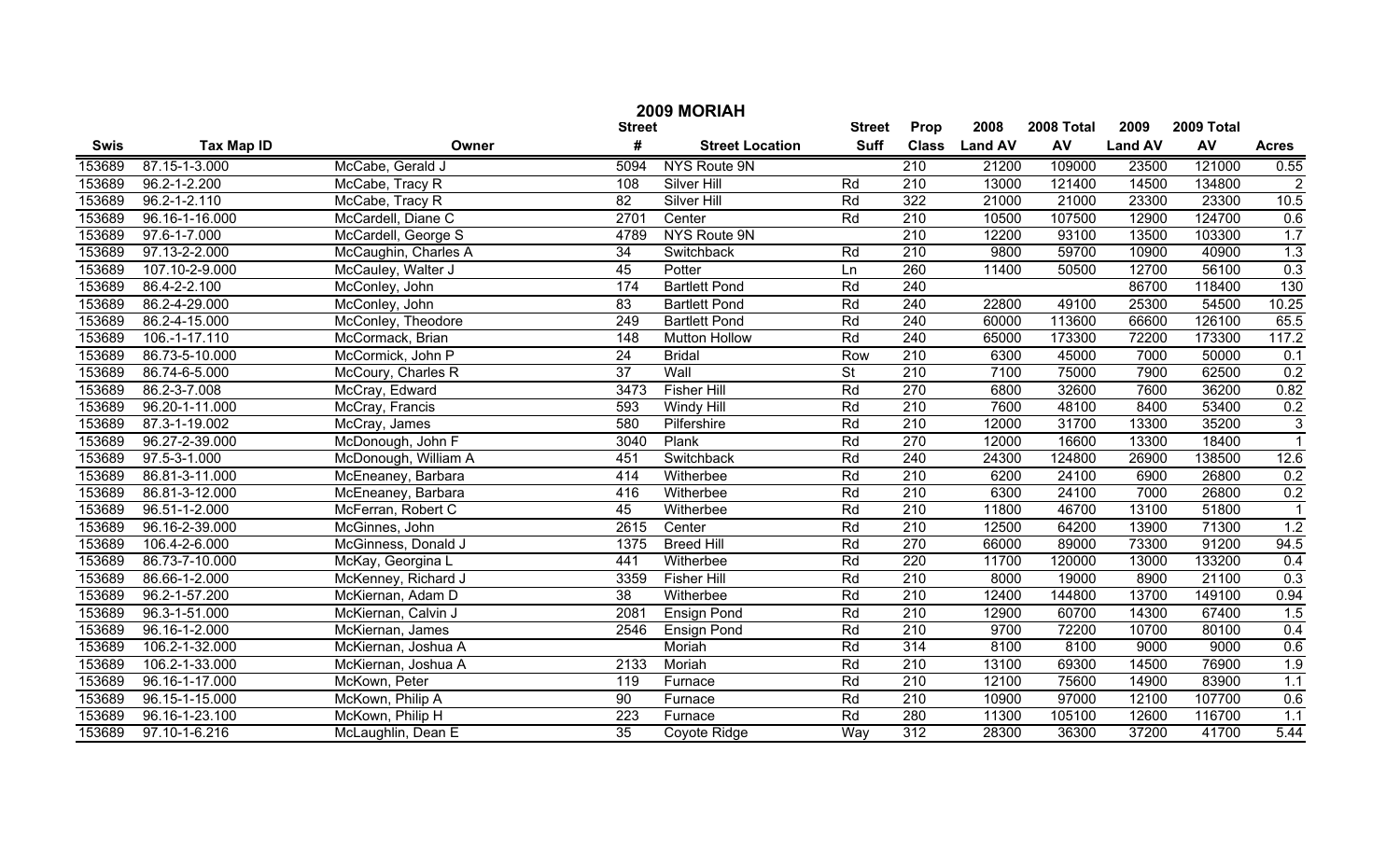| 2009 MORIAH                    |                    |                         |                 |                        |                          |                  |                |            |                |            |              |
|--------------------------------|--------------------|-------------------------|-----------------|------------------------|--------------------------|------------------|----------------|------------|----------------|------------|--------------|
| <b>Street</b><br><b>Street</b> |                    |                         |                 |                        |                          |                  | 2008           | 2008 Total | 2009           | 2009 Total |              |
| <b>Swis</b>                    | <b>Tax Map ID</b>  | Owner                   | #               | <b>Street Location</b> | <b>Suff</b>              | <b>Class</b>     | <b>Land AV</b> | AV         | <b>Land AV</b> | AV         | <b>Acres</b> |
| 153689                         | $96.2 - 1 - 8.000$ | <b>McMurtry Holland</b> | 266             | Witherbee              | Rd                       | 270              | 12900          | 35900      | 14300          | 39800      | 1.6          |
| 153689                         | 86.83-1-2.000      | McMurtry, Arnold        |                 | Wall                   | $\overline{St}$          | 311              | 3000           | 3000       | 3300           | 3300       | 0.1          |
| 153689                         | 86.74-6-11.000     | McMurtry, Arnold        | $\overline{71}$ | Wall                   | $\overline{St}$          | $\overline{210}$ | 12500          | 45400      | 13900          | 50400      | 2.1          |
| 153689                         | 86.83-1-1.000      | McMurtry, Arnold        | 70              | Wall                   | $\overline{\mathsf{St}}$ | 439              | 13000          | 118700     | 14500          | 131800     | 0.4          |
| 153689                         | 86.82-5-9.120      | McMurtry, Arnold J      | 58              | Wall                   | $\overline{\mathsf{St}}$ | 270              | 4000           | 14200      | 4500           | 15800      | 0.6          |
| 153689                         | 96.28-2-13.000     | Meachem, Bonnie M       |                 | Champlain              | Dr                       | 311              | 8500           | 8500       | 9400           | 9400       | 0.3          |
| 153689                         | 96.28-2-15.000     | Meachem, Bonnie M       |                 | Champlain              | Dr                       | 311              | 8500           | 8500       | 9400           | 9400       | 0.3          |
| 153689                         | 96.28-2-14.000     | Meachem, Bonnie M       |                 | Champlain              | Dr                       | 311              | 7900           | 7900       | 8800           | 8800       | 0.2          |
| 153689                         | 96.28-2-8.000      | Meachem, Bonnie M       |                 | Champlain              | Dr                       | 311              | 7900           | 7900       | 8800           | 8800       | 0.26         |
| 153689                         | 96.28-2-30.000     | Meachem, Joseph R       | 68              | Mineville              | Rd                       | 270              | 9100           | 61600      | 10100          | 68400      | 0.4          |
| 153689                         | 106.2-1-18.000     | Meachem, Richard        | 2431            | Moriah                 | Rd                       | 210              | 13200          | 133800     | 14600          | 130000     | 2.3          |
| 153689                         | 106.4-2-8.110      | Meachem, Samuel         | 1492            | <b>Breed Hill</b>      | Rd                       | 240              | 58400          | 252300     | 64900          | 224900     | 66           |
| 153689                         | 106.4-2-8.110/1    | Meachem, Samuel         |                 | <b>Breed Hill</b>      | Rd                       | 210              | 0              | 42000      | $\mathbf 0$    | 46600      | 0.01         |
| 153689                         | 106.4-2-19.000     | Meachem, Samuel K       |                 | Moriah                 | Rd                       | 314              | 10000          | 10000      | 11100          | 11100      | 1.1          |
| 153689                         | 97.6-1-27.200      | Meader, Stephen         | 4703            | NYS Route 9N           |                          | 210              | 12600          | 74900      | 13900          | 83100      | 1.3          |
| 153689                         | 97.13-1-7.000      | Meaker, Thomas W        | 2951            | Dugway                 | Rd                       | 271              | 10000          | 40100      | 11100          | 44500      | 0.5          |
| 153689                         | 96.27-5-11.001     | Meaker, Thomas W        | 11              | Champlain              | Dr                       | 220              | 7700           | 65600      | 8500           | 72800      | 0.2          |
| 153689                         | 86.82-1-10.000     | Meaker, Thomas W        | 355             | Witherbee              | Rd                       | 210              | 7000           | 41300      | 7700           | 45800      | 0.2          |
| 153689                         | 86.82-1-11.000     | Meaker, Thomas W        | 353             | Witherbee              | Rd                       | 210              | 6900           | 24800      | 7600           | 27500      | 0.2          |
| 153689                         | 107.5-1-5.202      | Melick, Joel W          | 89              | Fisk                   | Rd                       | 210              | 14500          | 103400     | 16100          | 114800     | 3.2          |
| 153689                         | 97.6-1-4.000       | Mends, Marcelline A     | 4759            | NYS Route 9N           |                          | 210              | 13100          | 40400      | 14500          | 44800      | 2.53         |
| 153689                         | 86.3-1-64.000      | Mends, Peter R          | 435             | Silver Hill            | Rd                       | 210              | 12700          | 96600      | 14100          | 107200     | 1.4          |
| 153689                         | 86.4-2-13.200      | Merchant Kenneth G Jr   |                 | Pilfershire            | Rd                       | 312              | 23600          | 36100      | 26200          | 40100      | 32           |
| 153689                         | 86.2-4-20.112      | Mero Donald             | 80              | Riddle                 | Rd                       | 210              | 27000          | 122000     | 29900          | 135400     | 3.2          |
| 153689                         | 86.73-5-21.003     | Mero, Keith A           | 574             | Silver Hill            | Rd                       | 210              | 11200          | 124100     | 12500          | 137800     | 0.67         |
| 153689                         | 96.20-2-16.000     | Merrill, Carl           | 627             | <b>Tarbell Hill</b>    | Rd                       | 210              | 5800           | 39200      | 6400           | 43500      | 0.1          |
| 153689                         | 86.2-5-4.100       | Merrill, Joseph J       | 164             | <b>Mountain Spring</b> | Rd                       | 270              | 12000          | 33500      | 13300          | 37200      | 0.89         |
| 153689                         | 96.27-5-10.000     | Messenger, Barry        | 5               | Mineville              | Rd                       | 210              | 6800           | 67300      | 7500           | 74700      | 0.2          |
| 153689                         | 96.20-2-11.000     | <b>Methodist Church</b> | 639             | <b>Tarbell Hill</b>    | Rd                       | 620              | 11100          | 190300     | 12300          | 211200     | 0.4          |
| 153689                         | 96.20-2-10.000     | <b>Methodist Church</b> | 643             | <b>Tarbell Hill</b>    | Rd                       | 620              | 12300          | 99900      | 13700          | 110900     | 0.6          |
| 153689                         | 96.20-4-8.000      | Methodist Church        | 634             | <b>Tarbell Hill</b>    | Rd                       | 620              | 11900          | 72600      | 13200          | 80600      | 0.5          |
| 153689                         | 106.4-2-12.002     | Michener, James J       | 2097            | Moriah                 | Rd                       | 240              | 20000          | 57400      | 22200          | 63700      | 10.27        |
| 153689                         | 96.16-1-32.200     | Mildon, Robert P        | 5               | Christian              | Way                      | 210              | 15000          | 82000      | 16600          | 165300     | 3.47         |
| 153689                         | 96.16-2-41.000     | Mildon, Valerie L       | 2625            | Center                 | Rd                       | $\overline{210}$ | 9300           | 37900      | 10400          | 87900      | 0.5          |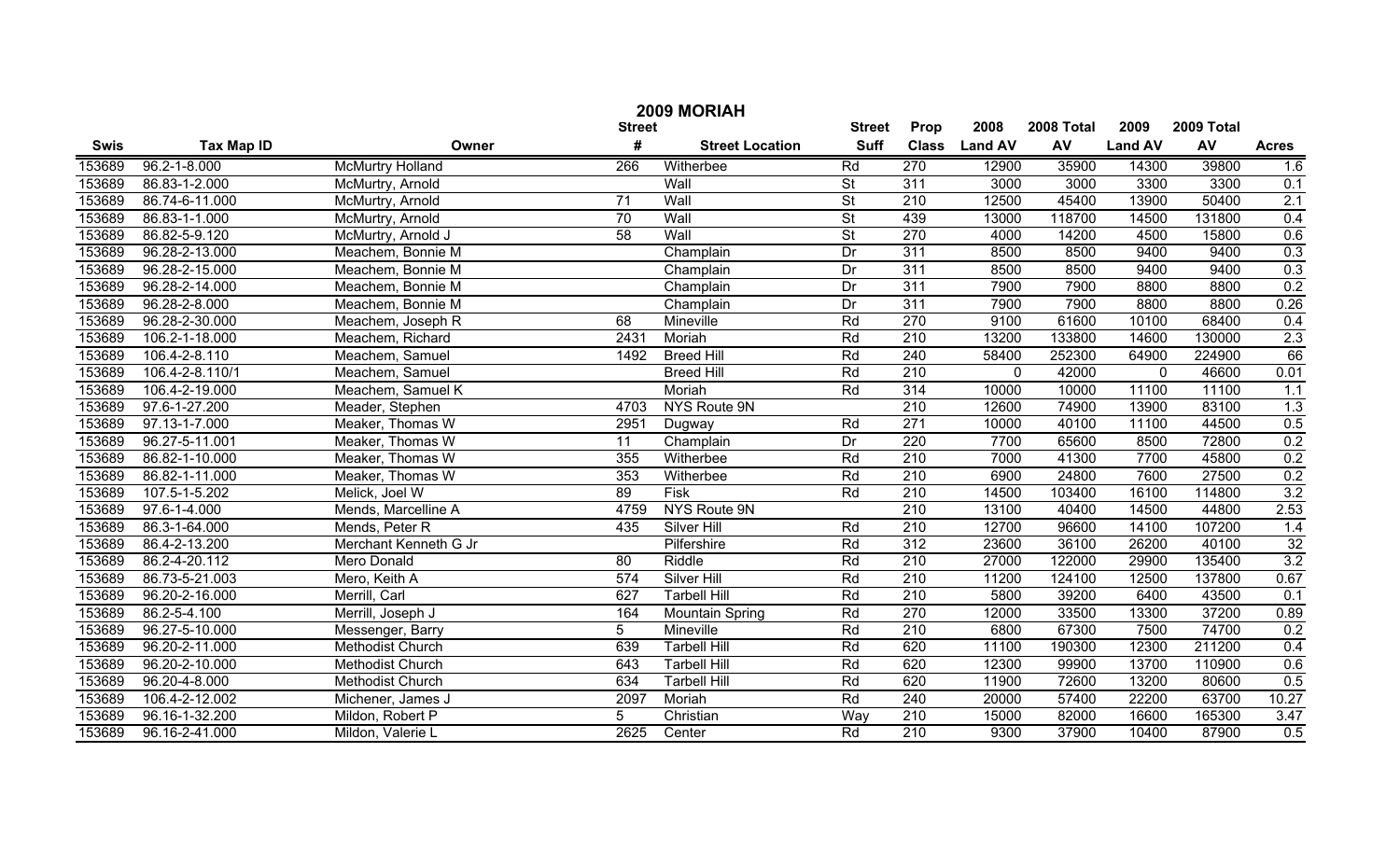| 2009 MORIAH |                   |                                |               |                        |                          |                  |                |            |                |        |                |
|-------------|-------------------|--------------------------------|---------------|------------------------|--------------------------|------------------|----------------|------------|----------------|--------|----------------|
|             |                   | <b>Street</b>                  | <b>Street</b> | Prop                   | 2008                     | 2008 Total       | 2009           | 2009 Total |                |        |                |
| <b>Swis</b> | <b>Tax Map ID</b> | Owner                          | #             | <b>Street Location</b> | <b>Suff</b>              | <b>Class</b>     | <b>Land AV</b> | AV         | <b>Land AV</b> | AV     | <b>Acres</b>   |
| 153689      | 106.2-1-29.200    | Miles, Delora J                |               | Moriah                 | Rd                       | 695              | 400            | 400        | 400            | 400    | 0.02           |
| 153689      | 86.2-4-24.000     | Milicia, Joyce                 | 37            | Riddle                 | Rd                       | 210              | 22200          | 68200      | 24600          | 75700  | 9.73           |
| 153689      | 86.2-4-24.000/2   | Milicia, Joyce                 |               | Riddle                 | Rd                       | 210              | $\mathbf 0$    | 50900      | $\mathbf 0$    | 56500  | 0.01           |
| 153689      | 96.16-1-6.200     | Milicia, Peter                 | 2761          | Center                 | Rd                       | 210              | 12000          | 69600      | 15100          | 77300  | 1.1            |
| 153689      | 86.2-4-22.000     | <b>Miller Wayne</b>            | 56            | Riddle                 | Rd                       | 210              | 15000          | 108500     | 16600          | 120400 | 1.9            |
| 153689      | 86.75-5-1.000     | <b>Mineville Cemetery</b>      | 3216          | Plank                  | Rd                       | 695              | 20100          | 20100      | 50000          | 50000  | 1.3            |
| 153689      | 86.3-1-25.000     | Mineville Rod & Gun Club       | 1515          | Tracy                  | Rd                       | 557              | 15700          | 18200      | 17400          | 20200  | 4.9            |
| 153689      | 86.74-3-1.000     | Mineville-Witherbee            | 112           | <b>Raymond Wright</b>  | Ave                      | 662              | 15500          | 142500     | 17200          | 158200 | 1.46           |
| 153689      | 86.83-4-12.000    | Miron, Michael C               | 3098          | Plank                  | Rd                       | 210              | 8100           | 73400      | 9000           | 81500  | 0.3            |
| 153689      | 86.83-3-19.000    | Mischenko, John                | 22            | Republic               | $\overline{\mathsf{St}}$ | $\overline{210}$ | 9100           | 62700      | 10100          | 69600  | 0.4            |
| 153689      | 96.28-1-16.000    | Mischenko, Martin T            | 59            | Harmony                | Rd                       | $\overline{210}$ | 5500           | 58800      | 6100           | 62300  | 0.1            |
| 153689      | 86.82-5-18.002    | Mitchell Steven J              | 98            | Joyce                  | Rd                       | 220              | 9700           | 91000      | 10800          | 101000 | 0.7            |
| 153689      | 86.3-1-43.000     | Mitchell, Lisa A               | 482           | <b>Silver Hill</b>     | Rd                       | 210              | 7800           | 87400      | 8600           | 97000  | 0.3            |
| 153689      | 96.27-4-1.000     | Mitchell, Preston              | 4             | Community              | PI                       | 220              | 13200          | 183600     | 14700          | 203800 | 2.1            |
| 153689      | 87.49-1-28.000    | Mitchell, Ronald               | 135           | Mullen Bay             | Ln                       | 210              | 55400          | 160000     | 66500          | 192000 | 0.2            |
| 153689      | 86.82-4-1.000     | Molfetta, Katherine            | 18            | Wall                   | $\overline{\mathsf{St}}$ | $\overline{210}$ | 9400           | 77600      | 10400          | 86100  | 0.5            |
| 153689      | 87.3-1-24.000     | Monaco, Pasquale J             |               | Pilfershire            | Rd                       | 322              | 53600          | 53600      | 59500          | 59500  | 90.4           |
| 153689      | 96.20-3-8.002     | Monette, Paula J               | 588           | Windy Hill             | Rd                       | $\overline{210}$ | 9300           | 34800      | 10300          | 38600  | 0.86           |
| 153689      | 96.16-2-57.000    | Monette, Shirley M             | 238           | Furnace                | Rd                       | $\overline{210}$ | 12800          | 55000      | 14300          | 61100  | 1.4            |
| 153689      | 87.15-3-4.000     | Monroe, Beth C                 | 45            | Woodall                | Way                      | 260              | 96000          | 330000     | 115200         | 396000 | 0.24           |
| 153689      | 107.5-2-7.000     | Montagnola, Stephen            | 84            | Whitney                | $\overline{\mathsf{St}}$ | 240              | 30700          | 116000     | 34100          | 128800 | 28.4           |
| 153689      | 107.5-2-6.000     | Montagnola, Stephen            |               | Whitney                | $\overline{\mathsf{St}}$ | 322              | 19200          | 19200      | 21300          | 21300  | 17             |
| 153689      | 107.3-1-12.000    | <b>Moon Hill Cemetery</b>      |               | Lang                   | Rd                       | 695              | 5700           | 5700       | 6300           | 6300   | 0.5            |
| 153689      | 96.3-1-8.000      | Moore, Charles S               | 428           | Crowfoot               | Rd                       | 260              | 27000          | 38900      | 30000          | 43200  | 0.4            |
| 153689      | 95.-2-15.000      | Moore, Charles S               |               | Tracy                  | Rd                       | 322              | 24800          | 24800      | 27500          | 27500  | 38.7           |
| 153689      | 87.1-2-5.000      | Moore, Gregory                 |               | Stevenson              | Rd                       | 322              | 17300          | 17300      | 19200          | 19200  | 21             |
| 153689      | 86.4-2-9.000      | Moore, Michael                 | 3288          | <b>Fisher Hill</b>     | Rd                       | 210              | 17600          | 72500      | 19600          | 80500  | 5.8            |
| 153689      | 96.3-1-48.000     | Morash, Julie A                |               | <b>Mutton Hollow</b>   | Rd                       | 322              | 16400          | 16400      | 18200          | 18200  | 37.38          |
| 153689      | 96.3-1-38.000     | Morash, Julie A                | 126           | Windy Hill             | Rd                       | 210              | 17700          | 41300      | 19600          | 45800  | 5.88           |
| 153689      | 96.2-1-19.120     | Morgan, Arthur K               | 102           | Pilfershire            | Rd                       | $\overline{210}$ | 11900          | 106400     | 13900          | 109600 | $\overline{2}$ |
| 153689      | 96.16-2-47.000    | Morgan, Elliott R              | 2643          | Center                 | Rd                       | $\overline{210}$ | 8200           | 75000      | 9200           | 83300  | 0.3            |
| 153689      | 96.51-2-2.000     | Moriah Ambulance Squad Inc     | 2820          | Plank                  | Rd                       | 439              | 6700           | 93800      | 7400           | 104100 | 0.1            |
| 153689      | 96.20-4-22.000    | <b>Moriah Cemetery</b>         | 2490          | Moriah                 | Rd                       | 695              | 12500          | 12500      | 13900          | 13900  | 8.3            |
| 153689      | 96.2-1-17.200     | Moriah Central School District | 35            | Pilfershire            | Rd                       | 330              | 28400          | 28400      | 31500          | 31500  | 10.31          |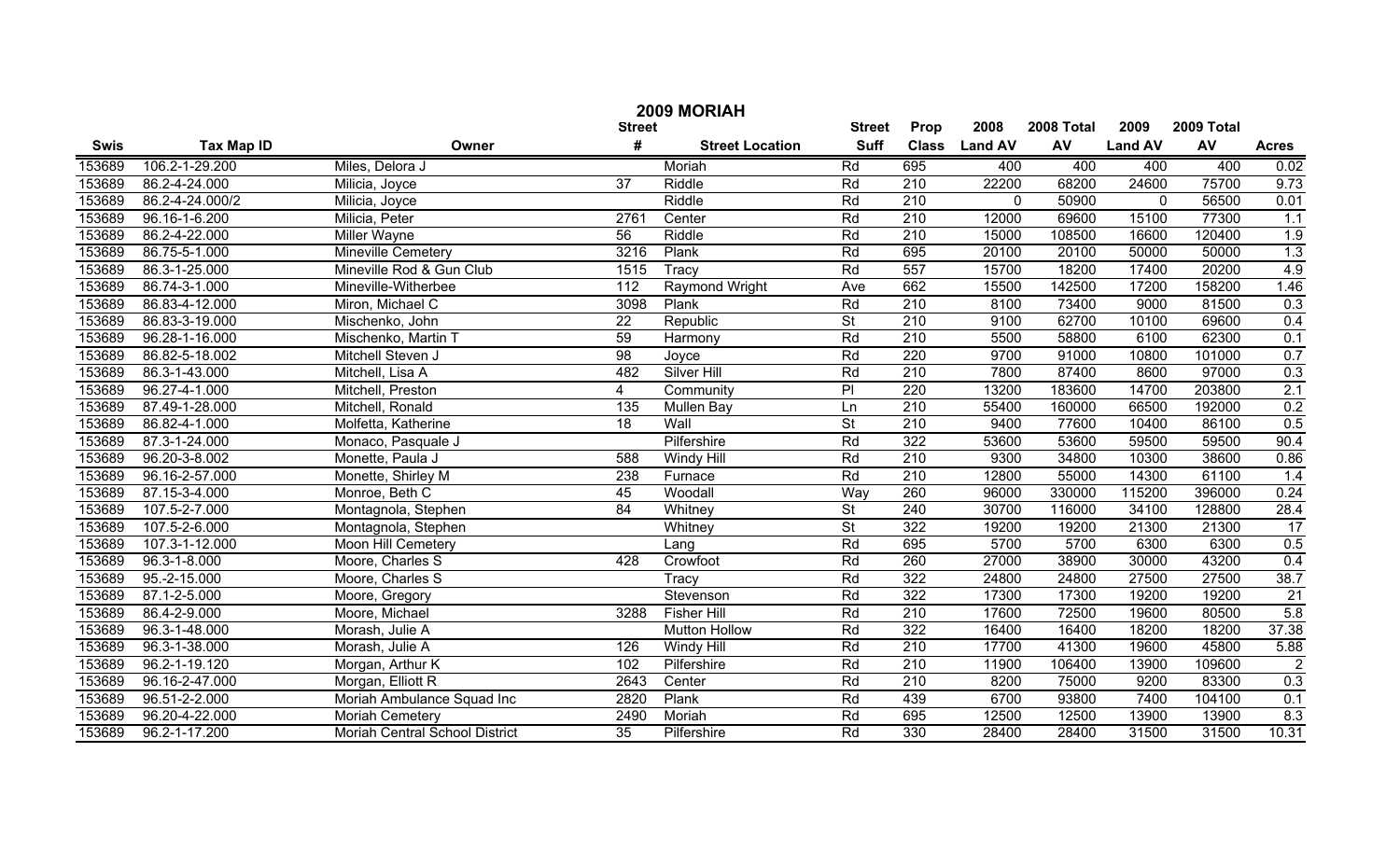| 2009 MORIAH   |                   |                         |                 |                        |                          |                  |                |            |                |            |              |
|---------------|-------------------|-------------------------|-----------------|------------------------|--------------------------|------------------|----------------|------------|----------------|------------|--------------|
| <b>Street</b> |                   |                         |                 |                        |                          | Prop             | 2008           | 2008 Total | 2009           | 2009 Total |              |
| <b>Swis</b>   | <b>Tax Map ID</b> | Owner                   | #               | <b>Street Location</b> | <b>Suff</b>              | <b>Class</b>     | <b>Land AV</b> | AV         | <b>Land AV</b> | AV         | <b>Acres</b> |
| 153689        | 96.20-4-6.000     | Moriah Fire District 1  | 630             | <b>Tarbell Hill</b>    | Rd                       | 662              | 35000          | 304000     | 38800          | 337400     | 3.1          |
| 153689        | 86.81-3-10.000    | Morin, Cheyenne         | 410             | Witherbee              | Rd                       | 210              | 5600           | 22400      | 6300           | 24900      | 0.2          |
| 153689        | 86.82-3-4.000     | Morin, Emile D Jr       | 9               | Wall                   | $\overline{\mathsf{St}}$ | $\overline{210}$ | 8000           | 26200      | 8900           | 29100      | 0.3          |
| 153689        | 86.81-2-13.000    | Morin, Joann            | 395             | Witherbee              | Rd                       | 210              | 5600           | 26700      | 6200           | 29600      | 0.1          |
| 153689        | 86.82-3-2.001     | Morin, Rocky A          | $\overline{3}$  | Wall                   | $\overline{\mathsf{St}}$ | 220              | 10300          | 50400      | 11400          | 55900      | 0.6          |
| 153689        | 106.2-1-3.000     | Morrell, Douglas A      |                 | <b>Mutton Hollow</b>   | Rd                       | 311              | 600            | 600        | 700            | 700        | 1.2          |
| 153689        | 106.2-1-4.000     | Morrell, Douglas A      | 263             | <b>Mutton Hollow</b>   | Rd                       | $\overline{210}$ | 13500          | 47200      | 15000          | 52400      | 1.72         |
| 153689        | 106.2-1-9.000     | Morrell, Richard        | 443             | <b>Fairy Lake</b>      | Rd                       | 210              | 27600          | 76900      | 30700          | 85400      | 9.7          |
| 153689        | 106.2-1-10.200    | Morrell, Richard        |                 | <b>Fairy Lake</b>      | Rd                       | 314              | 10500          | 10500      | 11700          | 11700      | 1.6          |
| 153689        | 97.13-2-8.000     | Morris, David D         | 10              | Switchback             | Rd                       | 210              | 9200           | 70900      | 10200          | 78700      | 0.4          |
| 153689        | 86.74-5-7.000     | Morse, Thomas E         | 15              | Maple                  | Ln                       | 210              | 24100          | 85800      | 26700          | 95200      | 1.56         |
| 153689        | 96.19-1-8.000     | Mosman, Herbert H       | 423             | <b>Windy Hill</b>      | Rd                       | 210              | 12900          | 65600      | 14300          | 72800      | 1.5          |
| 153689        | 87.11-2-11.000    | Moss, Darren            |                 | NYS Route 9N           |                          | 312              | 61400          | 62100      | 73700          | 74500      | 0.4          |
| 153689        | 87.11-2-10.000    | Moss, Darren            | 103             | Mullen Bay             | Ln                       | 270              | 44800          | 56000      | 53800          | 67200      | 0.46         |
| 153689        | 106.2-1-37.110    | Moulton Daniel C        |                 | Moriah                 | Rd                       | 322              | 206500         | 206500     | 229200         | 229200     | 238.6        |
| 153689        | 106.2-1-53.000    | Moulton Daniel C        |                 | Fairy Lake             | Rd                       | 322              | 41300          | 41300      | 45800          | 45800      | 59.5         |
| 153689        | 106.2-1-37.300    | Moulton Daniel C        |                 | Moriah                 | Rd                       | 322              | 89700          | 89700      | 99600          | 99600      | 95.5         |
| 153689        | 106.2-1-38.000    | Moulton Daniel C        |                 | <b>Fairy Lake</b>      | Rd                       | 322              | 9400           | 9400       | 10400          | 10400      | 25           |
| 153689        | 86.75-4-21.002    | Mt Vista Properties LLC | 3197            | Plank                  | Rd                       | 220              | 9200           | 52500      | 10200          | 58300      | 0.3          |
| 153689        | 87.15-3-13.000    | Mucciolo, Peter         | 62              | Woodall                | Way                      | 260              | 91400          | 124700     | 109600         | 149600     | 0.3          |
| 153689        | 96.27-4-2.000     | Mullen, Barbara         | 14              | Community              | $\overline{P}$           | 210              | 6100           | 58500      | 6700           | 64900      | 0.2          |
| 153689        | 86.83-4-14.000    | Mullen, Dennis D        |                 | Plank                  | Rd                       | $\overline{311}$ | 100            | 100        | 100            | 100        | 0.22         |
| 153689        | 86.83-3-5.000     | Mullen, Dennis D        | 3150            | Plank                  | Rd                       | 210              | 12600          | 85200      | 14000          | 94600      | 1.3          |
| 153689        | 107.6-2-30.001    | Mullen, William J       |                 | NYS Route 9N           |                          | 314              | 25000          | 25000      | 27800          | 27800      | 2.1          |
| 153689        | 96.20-2-15.000    | Munson, Douglas         | 629             | <b>Tarbell Hill</b>    | Rd                       | 270              | 8900           | 21100      | 9900           | 23400      | 0.4          |
| 153689        | 86.4-1-5.120      | Munson, Douglas H Jr    |                 | <b>Fisher Hill</b>     | Rd                       | 322              | 9900           | 9900       | 11000          | 11000      | 14.2         |
| 153689        | 86.66-1-5.200     | Munson, Douglas H Jr    |                 | <b>Fisher Hill</b>     | Rd                       | 314              | 2600           | 2600       | 2900           | 2900       | 1.3          |
| 153689        | 96.20-1-5.000     | Munson, Ford            | 2591            | Center                 | Rd                       | 210              | 7700           | 50500      | 8600           | 56100      | 0.2          |
| 153689        | 86.66-1-4.203     | Munson, Susan A         | 3343            | <b>Fisher Hill</b>     | Rd                       | 210              | 18100          | 157900     | 20100          | 175300     | 12.27        |
| 153689        | 107.10-1-1.220    | Murcray, Gerald         |                 | <b>Lake View</b>       | Ave                      | 314              | 100            | 100        | 100            | 100        | 0.68         |
| 153689        | 107.10-2-1.112    | Murcray, Gerald         | 278             | <b>Lake View</b>       | Ave                      | $\overline{210}$ | 11700          | 91200      | 13000          | 101200     | 1.8          |
| 153689        | 96.20-3-27.000    | Murdock, Donald C       | 2531            | Moriah                 | Rd                       | $\overline{270}$ | 7200           | 13800      | 8000           | 15300      | 0.2          |
| 153689        | 96.20-4-32.112    | Murdock, William        |                 | Moriah                 | Rd                       | 311              | 4600           | 4600       | 5100           | 5100       | $\mathbf{1}$ |
| 153689        | 86.81-3-6.000     | Murdock, William S      | $\overline{28}$ | Lamos                  | Ln                       | $\overline{210}$ | 7500           | 51000      | 8300           | 56600      | 0.3          |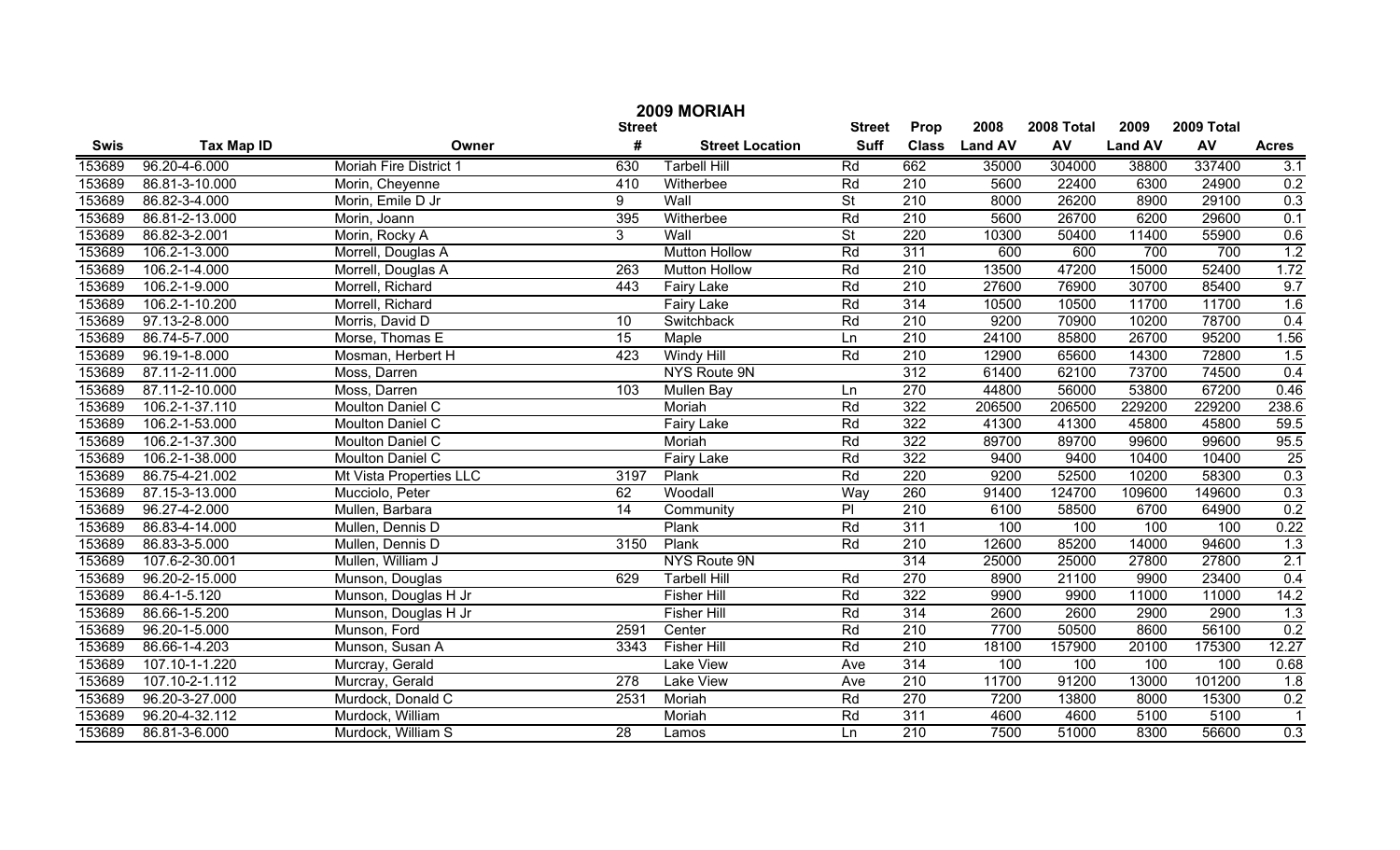| 2009 MORIAH |                          |                                   |                 |                            |                          |                  |                |            |                |            |                         |
|-------------|--------------------------|-----------------------------------|-----------------|----------------------------|--------------------------|------------------|----------------|------------|----------------|------------|-------------------------|
|             |                          |                                   | <b>Street</b>   |                            | <b>Street</b>            | Prop             | 2008           | 2008 Total | 2009           | 2009 Total |                         |
| <b>Swis</b> | <b>Tax Map ID</b>        | Owner                             | #               | <b>Street Location</b>     | <b>Suff</b>              | <b>Class</b>     | <b>Land AV</b> | <b>AV</b>  | <b>Land AV</b> | AV         | <b>Acres</b>            |
| 153689      | 87.3-1-21.000            | Muro, John                        | 534             | Pilfershire                | Rd                       | 270              | 15400          | 35500      | 17100          | 39400      |                         |
| 153689      | 87.3-1-18.200            | Muro, John A                      |                 | Pilfershire                | Rd                       | 322              | 94400          | 94400      | 94400          | 94400      | 54.8                    |
| 153689      | 96.19-1-27.034           | Murphy, Patrick                   | 367             | <b>Mutton Hollow</b>       | Rd                       | 210              | 25000          | 125000     | 27800          | 138800     | 3.4                     |
| 153689      | 86.75-3-3.000            | Murphy, Robert J                  | 3258            | <b>Fisher Hill</b>         | Rd                       | 210              | 12700          | 95200      | 14100          | 105700     | 1.4                     |
| 153689      | 96.16-2-1.002            | Muth, Sylvia A                    | 2768            | Center                     | Rd                       | 210              | 9900           | 100000     | 11000          | 111000     | 0.4                     |
| 153689      | 86.73-7-6.019            | <b>MVE Property Solutions LLC</b> |                 | <b>Bridge</b>              | $\overline{\mathsf{St}}$ | 311              | 900            | 900        | 2000           | 2000       | 0.07                    |
| 153689      | 106.2-1-10.110           | Mydlarz, Dianne M                 | 458             | <b>Fairy Lake</b>          | Rd                       | 240              | 25900          | 64450      | 28700          | 71500      | 31.79                   |
| 153689      | 106.2-1-10.120           | Mydlarz, Michael E                |                 | <b>Fairy Lake</b>          | Rd                       | 312              | 12500          | 15400      | 13900          | 17100      | 8.5                     |
| 153689      | 96.19-1-17.000           | Mydlarz, Michael E                | 428             | Windy Hill                 | Rd                       | 210              | 8300           | 47700      | 9200           | 52900      | 0.3                     |
| 153689      | 86.73-5-24.000           | Myers, William                    | 553             | Silver Hill                | Rd                       | 210              | 16900          | 89100      | 18800          | 98900      | 5.3                     |
| 153689      | 86.66-1-23.200           | Nailor, John J                    | 33              | <b>Bartlett Pond</b>       | Rd                       | 210              | 12400          | 95000      | 13800          | 105500     | 1.05                    |
| 153689      | 636.89-9999-132.350/1882 | <b>National Grid</b>              |                 | <b>Total Electric Dist</b> |                          | 884              | 0              | 6922       | $\mathbf 0$    | 8255       | $\pmb{0}$               |
| 153689      | 107.3-8-1.000            | <b>National Grid</b>              |                 | <b>Bay View</b>            | Ln                       | 870              | 15000          | 15000      | 15000          | 15000      | 7.4                     |
| 153689      | 636.89-9999-132.350/1021 | <b>National Grid</b>              |                 | Ticonderoga Republic 2     |                          | 882              | 0              | 58042      | $\mathbf 0$    | 193617     | $\pmb{0}$               |
| 153689      | 636.89-9999-132.350/1022 | <b>National Grid</b>              |                 | Ticonderoga Republic 2     |                          | 882              | $\mathbf 0$    | 586        | $\mathbf 0$    | 1956       | $\overline{0}$          |
| 153689      | 97.13-2-4.000            | <b>National Grid</b>              |                 | Stone                      | $\overline{\mathsf{St}}$ | 870              | 90000          | 90000      | 90000          | 90000      | 45.1                    |
| 153689      | 97.13-2-3.000            | <b>National Grid</b>              | 59              | Switchback                 | Rd                       | 872              | 16000          | 169430     | 16000          | 168682     | 1.7                     |
| 153689      | 97.17-2-18.000           | <b>National Grid</b>              |                 | Whitney                    | $\overline{St}$          | 872              | 14400          | 150689     | 14400          | 154986     | 3.6                     |
| 153689      | 97.17-5-2.000            | <b>National Grid</b>              |                 | Whitney                    | $\overline{St}$          | 870              | 13400          | 13400      | 13400          | 13400      | 6.7                     |
| 153689      | 107.1-2-1.000            | <b>National Grid</b>              |                 | <b>Bay View</b>            | Ln                       | 870              | 44000          | 44000      | 44000          | 44000      | 22.2                    |
| 153689      | 636.89-9999-132.350/1883 | <b>National Grid</b>              |                 | <b>Total Electric Dist</b> |                          | 884              | 0              | 20766      | $\mathbf{0}$   | 24766      | $\boldsymbol{0}$        |
| 153689      | 636.89-9999-132.350/1881 | <b>National Grid</b>              |                 | <b>Total Electric Dist</b> |                          | 884              | $\mathbf 0$    | 664503     | $\mathbf 0$    | 792524     | $\overline{0}$          |
| 153689      | 96.20-3-23.024           | Neaves, Robert                    | 2543            | Moriah                     | Rd                       | 210              | 11400          | 55800      | 12600          | 61900      | 0.81                    |
| 153689      | 87.49-1-9.000            | Neissen, Ronald                   | 195             | <b>Mullen Bay</b>          | Ln                       | 260              | 1300           | 24500      | 10400          | 37200      | 0.05                    |
| 153689      | 96.20-3-5.002            | Nels, Frances E                   | 506             | Windy Hill                 | Rd                       | 270              | 10800          | 47400      | 12000          | 52600      | 0.71                    |
| 153689      | 86.83-1-20.000           | Nels, John                        |                 | Joyce                      | Rd                       | $\overline{311}$ | 9600           | 9600       | 10700          | 10700      | $\overline{\mathbf{1}}$ |
| 153689      | 87.15-1-7.000            | Nelson, Ben W                     | 5046            | NYS Route 9N               |                          | 417              | 43000          | 201000     | 55900          | 223100     | 9.18                    |
| 153689      | 96.27-2-18.000           | Nephew, Calvin W                  | 25              | Harmony                    | Rd                       | 210              | 6400           | 75200      | 7100           | 83500      | 0.2                     |
| 153689      | 97.17-6-41.200           | Nephew, Casey D                   | 303             | <b>Fisk</b>                | Rd                       | 210              | 17200          | 155600     | 24500          | 163000     | 5.5                     |
| 153689      | 96.16-2-7.002            | Nephew, Cledas J                  | 2752            | Center                     | Rd                       | $\overline{210}$ | 10900          | 99200      | 12100          | 115100     | 0.41                    |
| 153689      | 96.27-2-22.000           | Nephew, Harold J                  | $\overline{17}$ | Harmony                    | Rd                       | $\overline{210}$ | 5600           | 58100      | 6200           | 64500      | 0.2                     |
| 153689      | 96.2-1-51.100            | Nephew, Martin J                  | 224             | Witherbee                  | Rd                       | 322              | 39000          | 39000      | 43300          | 43300      | 51.5                    |
| 153689      | 96.3-1-35.000            | Nephew, Martin J                  | 123             | Windy Hill                 | Rd                       | $\overline{210}$ | 13100          | 95000      | 14600          | 105500     | 1.87                    |
| 153689      | 96.27-2-29.000           | Nephew, Rita                      | 3008            | Plank                      | Rd                       | $\overline{210}$ | 6800           | 59100      | 7500           | 65600      | 0.2                     |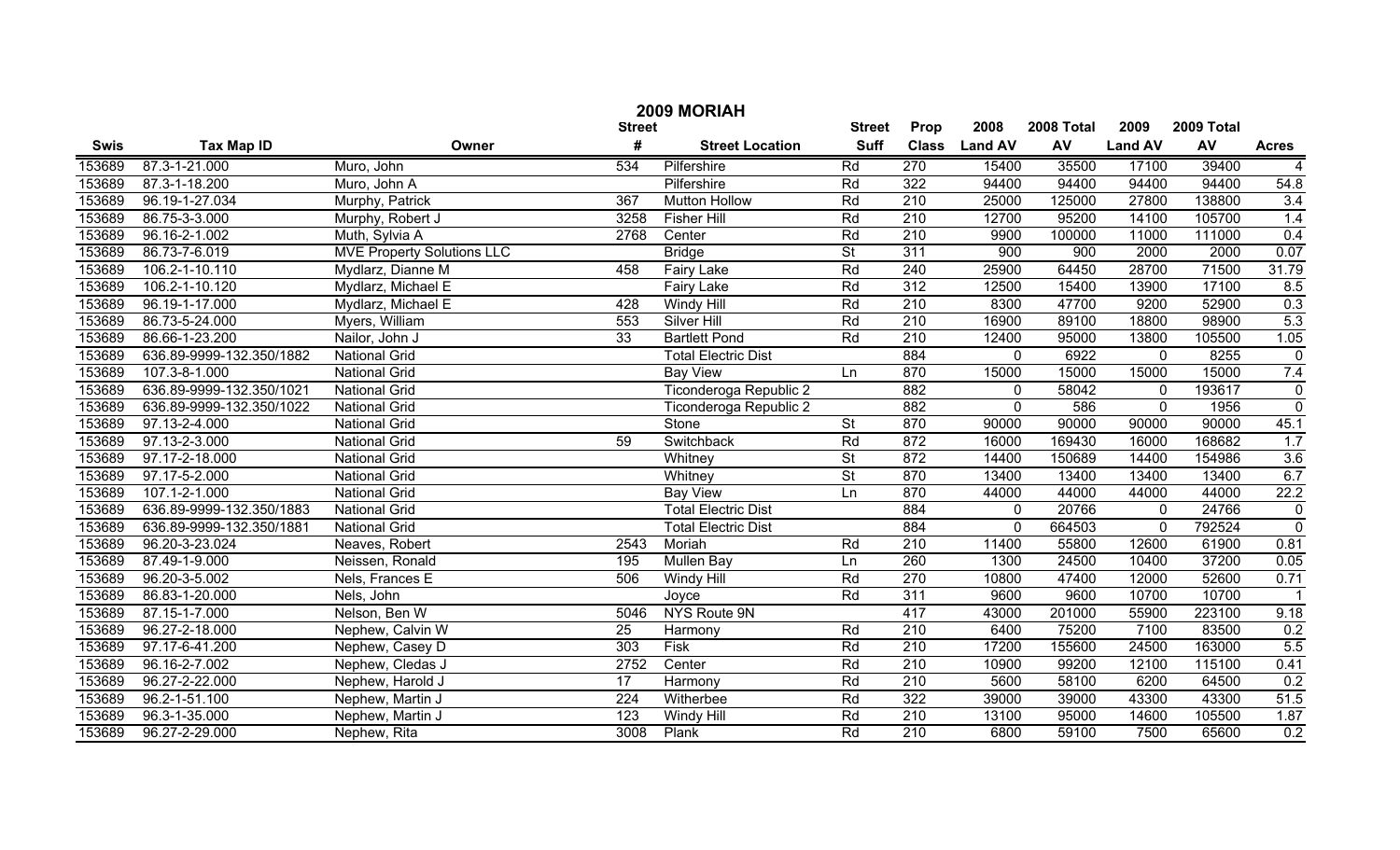|             | 2009 MORIAH              |                     |                  |                        |                          |                  |                |            |                |            |                  |  |
|-------------|--------------------------|---------------------|------------------|------------------------|--------------------------|------------------|----------------|------------|----------------|------------|------------------|--|
|             |                          |                     | <b>Street</b>    |                        | <b>Street</b>            | Prop             | 2008           | 2008 Total | 2009           | 2009 Total |                  |  |
| <b>Swis</b> | <b>Tax Map ID</b>        | Owner               | #                | <b>Street Location</b> | <b>Suff</b>              | <b>Class</b>     | <b>Land AV</b> | AV         | <b>Land AV</b> | AV         | <b>Acres</b>     |  |
| 153689      | 96.27-2-17.000           | Nephew, Scott L     | $\overline{27}$  | Harmony                | Rd                       | 210              | 6800           | 50500      | 7600           | 56100      | 0.2              |  |
| 153689      | 97.14-1-10.000           | Newhall, Patricia A | 63               | Stone                  | $\overline{St}$          | $\overline{210}$ | 13100          | 72000      | 14500          | 79900      | 1.9              |  |
| 153689      | 86.4-1-2.009             | Nji, Winifred Ayuk  |                  | <b>Barton Hill</b>     | Ln                       | 720              | 22400          | 22400      | 24900          | 24900      | 1.8              |  |
| 153689      | 107.6-1-18.100           | Nolan, Brian J      | $\overline{118}$ | <b>Lake View</b>       | Ave                      | $\overline{210}$ | 24100          | 110700     | 26800          | 122900     | 1.5              |  |
| 153689      | 107.6-1-7.100            | Nolan, Brian J      |                  | Edgemont               | Rd                       | 314              | 1500           | 1500       | 1700           | 1700       | 0.9              |  |
| 153689      | 96.16-1-36.000           | Norris, William K   |                  | <b>Ensign Pond</b>     | Rd                       | 314              | 6000           | 6000       | 6700           | 6700       | 8.49             |  |
| 153689      | 96.16-1-35.000           | Norris, William K   | 2556             | <b>Ensign Pond</b>     | Rd                       | 210              | 36000          | 61000      | 39900          | 67700      | 32.5             |  |
| 153689      | 86.4-2-8.200             | Northup, John K     |                  | <b>Bartlett Pond</b>   | Rd                       | 314              | 4600           | 4600       | 5100           | 5100       | 0.87             |  |
| 153689      | 86.4-2-8.300             | Northup, John K     | $\overline{24}$  | <b>Bartlett Pond</b>   | Rd                       | 210              | 21800          | 160400     | 24200          | 178000     | 9.47             |  |
| 153689      | 86.66-1-30.000           | Northup, John K     | 8                | <b>Bartlett Pond</b>   | Rd                       | $\overline{210}$ | 12100          | 87600      | 13400          | 97200      |                  |  |
| 153689      | 86.66-1-11.001           | Northup, John K     |                  | <b>Bartlett Pond</b>   | Rd                       | 314              | 2700           | 2700       | 3000           | 3000       | 0.26             |  |
| 153689      | 86.82-3-3.000            | Norton Christine M  | 11               | Wall                   | $\overline{St}$          | 220              | 8100           | 67500      | 9000           | 74900      | 0.22             |  |
| 153689      | 96.51-2-3.200            | Norton, Pamela A    | 2814             | Plank                  | Rd                       | 422              | 10500          | 103300     | 11700          | 124700     | 0.31             |  |
| 153689      | 96.27-6-8.000            | Norton, Richard M   | $\overline{26}$  | Champlain              | Dr                       | 220              | 7400           | 61400      | 8300           | 68200      | 0.2              |  |
| 153689      | 87.49-1-6.000            | Novak, Edward       | 173              | <b>Mullen Bay</b>      | Ln                       | 260              | 1300           | 39300      | 14500          | 52000      | 0.11             |  |
| 153689      | 86.75-3-11.000           | <b>NYSEG Corp</b>   | $\overline{36}$  | Waterworks             | Ln                       | 872              | 7500           | 324471     | 7500           | 380633     | 0.5              |  |
| 153689      | 636.89-9999-131.600/1881 | <b>NYSEG Corp</b>   |                  | <b>Outside Plant</b>   |                          | 884              | $\mathbf 0$    | 6144       | $\mathbf 0$    | 6699       | 0.01             |  |
| 153689      | 636.89-9999-131.600/1011 | <b>NYSEG Corp</b>   |                  | Republic               | $\overline{St}$          | 882              | $\mathbf 0$    | 485228     | $\mathbf 0$    | 545492     | $\pmb{0}$        |  |
| 153689      | 96.27-6-3.000            | Oaksford, Garth     | 8                | Champlain              | Dr                       | 210              | 7000           | 59200      | 7800           | 65700      | 0.2              |  |
| 153689      | 96.19-1-5.112            | OBanion, Jennifer   | 337              | <b>Windy Hill</b>      | Rd                       | 314              | 14800          | 14800      | 16400          | 16400      | 8.58             |  |
| 153689      | 96.19-1-7.000            | OBanion, Robert     | 409              | <b>Windy Hill</b>      | Rd                       | $\overline{210}$ | 13100          | 87400      | 14500          | 97000      | $\overline{2.1}$ |  |
| 153689      | 96.19-1-5.111            | OBanion, Shiela V   |                  | <b>Windy Hill</b>      | Rd                       | 322              | 20300          | 20300      | 22500          | 22500      | 26.3             |  |
| 153689      | 96.19-1-5.210            | OBanion, Tim        | 396              | <b>Windy Hill</b>      | Rd                       | 312              | 18000          | 128000     | 20000          | 142100     | 2.07             |  |
| 153689      | 96.19-1-20.000           | OBanion, Timothy W  |                  | Fairy Lake             | Rd                       | 322              | 43800          | 43800      | 48600          | 48600      | 41.6             |  |
| 153689      | 96.20-4-33.000           | OBorn, Robert T     | 2562             | Moriah                 | Rd                       | $\overline{210}$ | 9500           | 91300      | 10500          | 101300     | 0.6              |  |
| 153689      | 96.3-1-43.000            | OBrien, Daniel J    | 2112             | <b>Ensign Pond</b>     | Rd                       | 240              | 19400          | 70000      | 21500          | 77700      | 12.5             |  |
| 153689      | 96.28-2-7.000            | OConnor, Jessica L  | $\overline{83}$  | Champlain              | Dr                       | $\overline{210}$ | 7900           | 68200      | 8800           | 77700      | 0.2              |  |
| 153689      | 86.73-5-6.000            | OConnor, Joseph P   | 21               | <b>Bridal</b>          | Row                      | 210              | 8100           | 75200      | 9000           | 83500      | 0.3              |  |
| 153689      | 86.66-1-19.000           | OConnor, Louise     | 49               | <b>Bartlett Pond</b>   | Rd                       | 210              | 10900          | 68800      | 12100          | 76400      | 0.69             |  |
| 153689      | 96.28-1-17.000           | OConnor, Sharon M   | 65               | Harmony                | Rd                       | 210              | 6000           | 51800      | 7000           | 59500      | 0.2              |  |
| 153689      | 86.73-7-5.002            | ODell, Carol C      | 449              | Witherbee              | Rd                       | $\overline{210}$ | 9300           | 73300      | 10400          | 81400      | 0.4              |  |
| 153689      | 86.74-6-8.000            | OHara, Barbara      | 45               | Wall                   | $\overline{\mathsf{St}}$ | $\overline{210}$ | 11400          | 62400      | 12700          | 69300      | 0.9              |  |
| 153689      | $96.1 - 1 - 5.110$       | OKusky, Carl        | 305              | <b>Silver Hill</b>     | Rd                       | 240              | 88700          | 153000     | 103000         | 169800     | 88.18            |  |
| 153689      | 96.19-1-15.027           | Olcott Gary G       | 440              | Windy Hill             | Rd                       | $\overline{240}$ | 32300          | 125800     | 35800          | 139600     | 21.21            |  |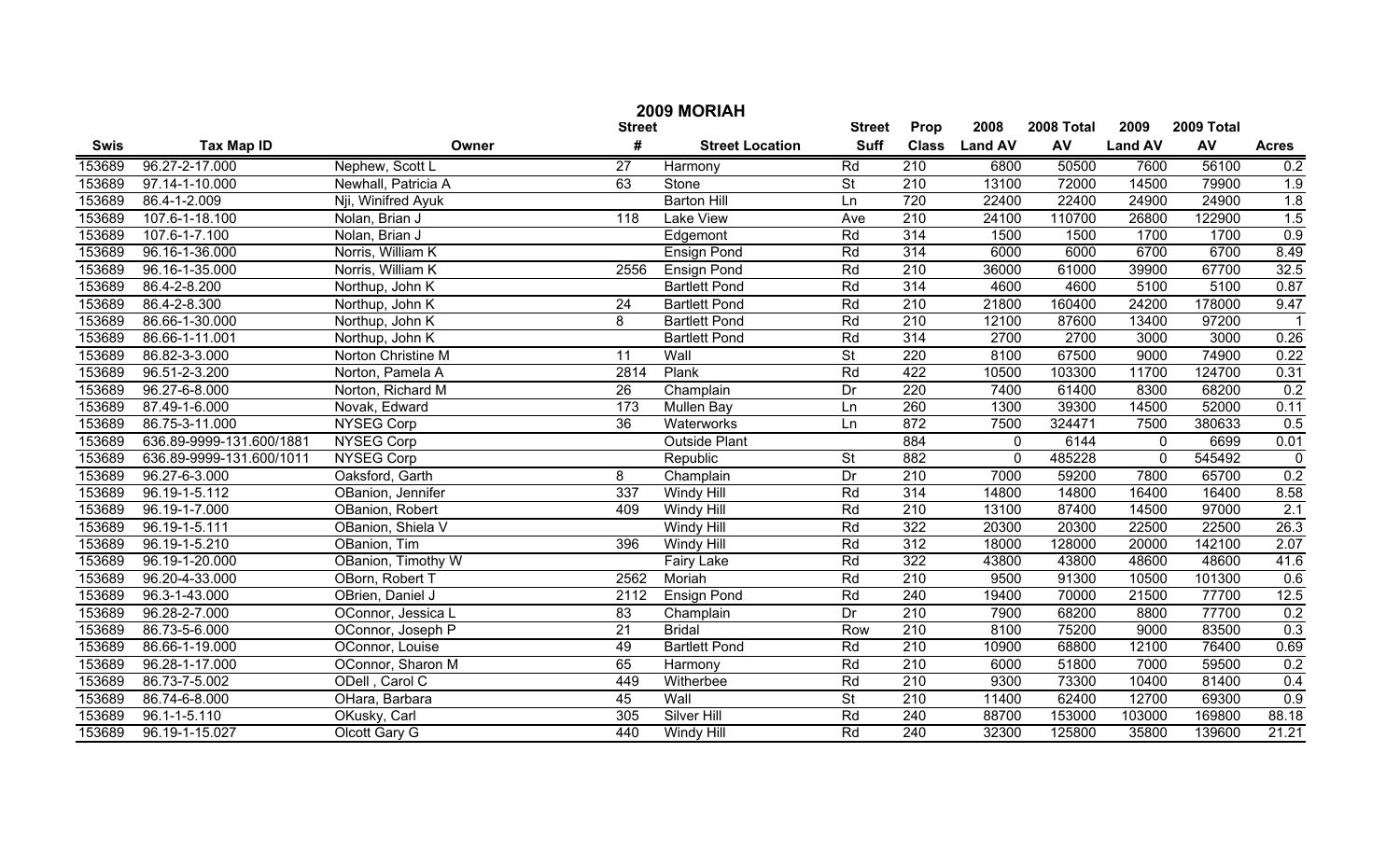|             | 2009 MORIAH       |                      |                 |                        |                          |                  |                |            |                |            |                      |  |  |
|-------------|-------------------|----------------------|-----------------|------------------------|--------------------------|------------------|----------------|------------|----------------|------------|----------------------|--|--|
|             |                   |                      | <b>Street</b>   |                        | <b>Street</b>            | Prop             | 2008           | 2008 Total | 2009           | 2009 Total |                      |  |  |
| <b>Swis</b> | <b>Tax Map ID</b> | Owner                | #               | <b>Street Location</b> | <b>Suff</b>              | <b>Class</b>     | <b>Land AV</b> | AV         | <b>Land AV</b> | AV         | <b>Acres</b>         |  |  |
| 153689      | 86.83-3-16.000    | Olcott, Christine    | 14              | Republic               | $\overline{\mathsf{St}}$ | 210              | 8400           | 49300      | 9300           | 54700      | 0.3                  |  |  |
| 153689      | 96.19-1-10.110    | Olcott, Gary         | $\overline{11}$ | Rocky Top              | Way                      | 312              | 48100          | 61200      | 53400          | 67900      | 58.3                 |  |  |
| 153689      | 96.3-1-10.000     | Olcott, Gary         | 419             | Crowfoot               | Rd                       | 260              | 22800          | 55800      | 25300          | 64200      | 0.3                  |  |  |
| 153689      | 96.15-1-19.100    | Olcott, Gary G       |                 | Furnace                | Rd                       | 322              | 15800          | 15800      | 17500          | 17500      | 40                   |  |  |
| 153689      | 96.19-1-10.230    | Olcott, Gary G       |                 | <b>Windy Hill</b>      | Rd                       | 311              | 400            | 400        | 400            | 400        | 0.2                  |  |  |
| 153689      | 96.19-1-10.110/1  | Olcott, Gary G       |                 | Rocky Top              | Way                      | 210              |                |            | $\overline{0}$ | 83900      | 0.01                 |  |  |
| 153689      | 96.19-1-10.210    | Olcott, Gary G       | 12              | Rocky Top              | Way                      | 210              | 12700          | 64100      | 14100          | 71200      | 1.77                 |  |  |
| 153689      | 96.19-1-4.000     | Olcott, Gary G Jr    |                 | <b>Windy Hill</b>      | Rd                       | 240              | 47100          | 190900     | 59500          | 197300     | 61.25                |  |  |
| 153689      | 96.19-1-10.120    | Olcott, Thomas M     | $\overline{5}$  | Rocky Top              | Way                      | 210              | 12700          | 123300     | 19100          | 127000     | 1.7                  |  |  |
| 153689      | 86.82-2-9.000     | Olsen, Beulah        | 348             | Witherbee              | Rd                       | 210              | 5800           | 47200      | 6400           | 52400      | 0.2                  |  |  |
| 153689      | 96.2-1-39.000     | ONeil, Charles M Jr  | 2917            | Plank                  | Rd                       | 210              | 15400          | 121000     | 17100          | 134300     | $\overline{4}$       |  |  |
| 153689      | 96.1-1-8.000      | Ordway, Mary         |                 | <b>Silver Hill</b>     | Rd                       | 322              | 19900          | 19900      | 22100          | 22100      | 26                   |  |  |
| 153689      | 86.73-5-22.100    | Ordway, Mary         |                 | Silver Hill            | Rd                       | 322              | 32700          | 32700      | 36300          | 36300      | 32.32                |  |  |
| 153689      | 86.2-3-3.000      | Orr, Chloe           | 3598            | <b>Fisher Hill</b>     | Rd                       | 210              | 11900          | 89700      | 13200          | 99600      |                      |  |  |
| 153689      | 86.81-4-3.000     | Orr, Michael D       | 21              | Lamos                  | Ln                       | 210              | 7900           | 17600      | 8700           | 19500      | 0.2                  |  |  |
| 153689      | 96.51-2-13.000    | Orr, Robert          | 2798            | Center                 | Rd                       | 210              | 11200          | 75900      | 12400          | 84200      | 0.8                  |  |  |
| 153689      | 86.2-3-4.000      | Orr, Robert J        |                 | <b>Fisher Hill</b>     | Rd                       | 322              | 14200          | 14200      | 15800          | 15800      | 11.83                |  |  |
| 153689      | 86.82-5-14.000    | Ouellette, Tina L    | 107             | Joyce                  | Rd                       | 210              | 9600           | 50900      | 10700          | 56500      | 0.5                  |  |  |
| 153689      | 96.2-1-43.000     | Overbeek, Hendrik    |                 | Plank                  | Rd                       | 311              | 10100          | 10100      | 11200          | 11200      | $\overline{1.1}$     |  |  |
| 153689      | 87.49-1-22.000    | Pappalardo, Nicholas | 10              | Association            | Way                      | 260              | 1400           | 25400      | 10800          | 38700      | 0.04                 |  |  |
| 153689      | 96.27-3-2.000     | Paquette, Lawrence   | 32              | Pilfershire            | Rd                       | 220              | 6700           | 62500      | 7500           | 69400      | 0.2                  |  |  |
| 153689      | 86.73-7-14.002    | Paris, Louis T Sr    | 86              | Wasson                 | $\overline{\mathsf{St}}$ | 210              | 9600           | 53500      | 10700          | 59400      | $\blacktriangleleft$ |  |  |
| 153689      | 96.51-1-7.110     | Parry, Griffith T    |                 | Witherbee              | Rd                       | 311              | 1200           | 1200       | 1300           | 1300       | 0.16                 |  |  |
| 153689      | 86.81-2-5.000     | Parry, Griffith T    |                 | <b>Bridge</b>          | $\overline{\mathsf{St}}$ | 312              | 2000           | 2500       | 2200           | 2800       | 0.1                  |  |  |
| 153689      | 86.81-2-6.000     | Parry, Griffith T    |                 | <b>Bridge</b>          | $\overline{\mathsf{St}}$ | 311              | 5300           | 5300       | 5900           | 5900       | 0.5                  |  |  |
| 153689      | 86.81-2-4.000     | Parry, Griffith T    | 6               | Middle                 | Rd                       | 312              | 5300           | 5500       | 5900           | 6100       | $\frac{0.2}{2}$      |  |  |
| 153689      | 107.3-7-2.000     | Parry, Robert J      |                 | NYS Route 9N           |                          | 260              | 55000          | 102000     | 77000          | 122400     |                      |  |  |
| 153689      | 86.82-4-8.000     | Patenaude, Kerry     | $\overline{4}$  | Wall                   | $\overline{\mathsf{St}}$ | 220              | 9600           | 52400      | 10700          | 58200      | 0.5                  |  |  |
| 153689      | 86.83-4-7.000     | Patnode, Brandy      | $\overline{7}$  | Teft                   | Ln                       | 210              | 11000          | 37500      | 12200          | 41600      | 0.8                  |  |  |
| 153689      | 87.11-2-4.000     | Patterson, James     | 33              | Mullen Bay             | Ln                       | 260              | 66800          | 98400      | 80200          | 118100     | 0.4                  |  |  |
| 153689      | 96.20-4-10.000    | Pattison, Alan E     | 644             | <b>Tarbell Hill</b>    | Rd                       | $\overline{210}$ | 10300          | 55300      | 11400          | 61400      | 0.6                  |  |  |
| 153689      | 106.-1-24.000     | Pattison, Lewis G    |                 | <b>Mutton Hollow</b>   | Rd                       | 311              | 16500          | 16500      | 18300          | 18300      | 41.97                |  |  |
| 153689      | 96.27-3-19.000    | Pattison, Sandra R   | 9               | Community              | $\overline{\mathsf{P}}$  | $\overline{210}$ | 6900           | 65400      | 7700           | 72600      | 0.2                  |  |  |
| 153689      | 107.5-2-23.000    | Pattison, Warren M   | 33              | Timber                 | Way                      | $\overline{210}$ | 16400          | 137600     | 18200          | 141700     | 8.58                 |  |  |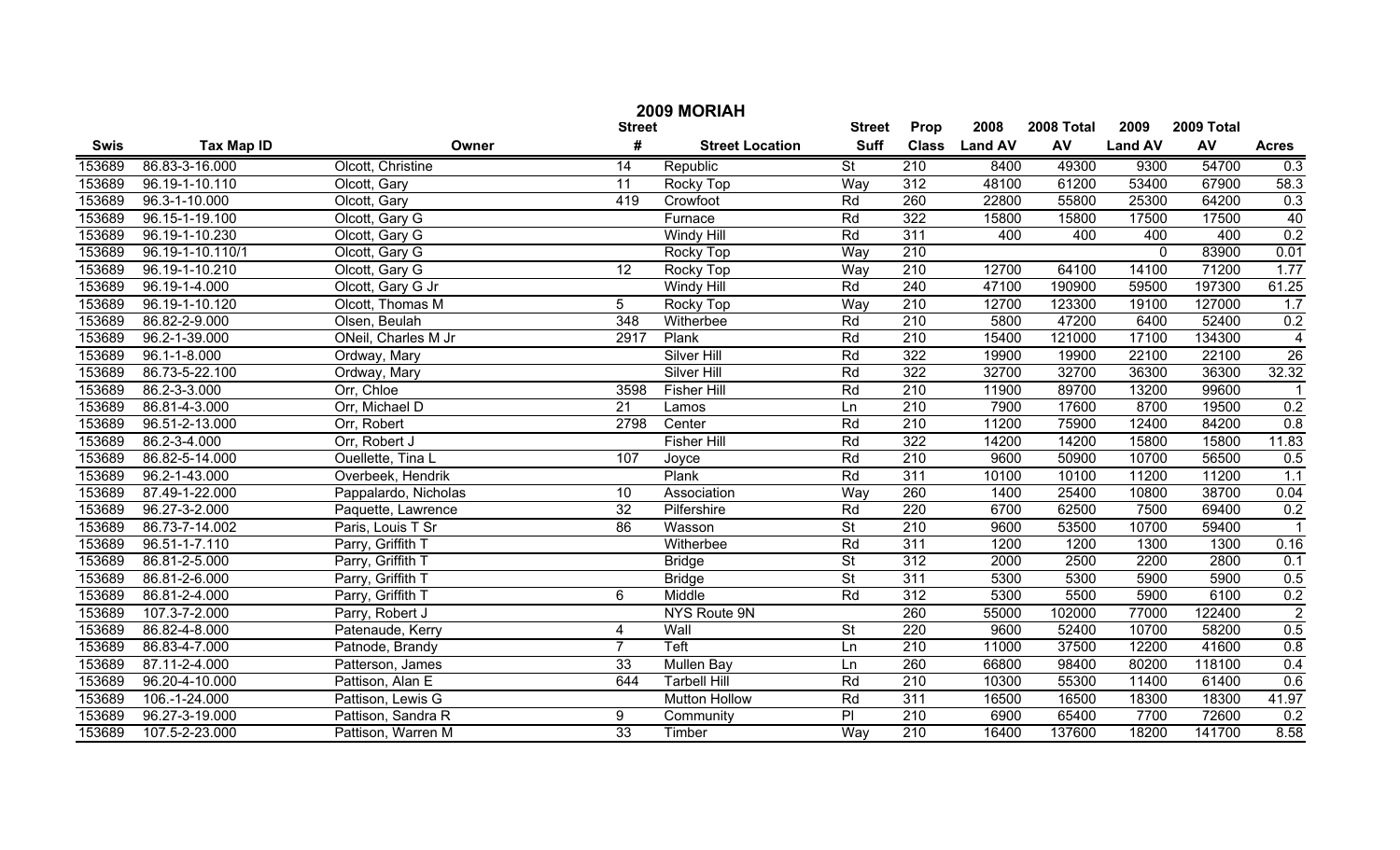|             | 2009 MORIAH       |                                |                  |                        |                          |                  |                |        |                |        |                |  |
|-------------|-------------------|--------------------------------|------------------|------------------------|--------------------------|------------------|----------------|--------|----------------|--------|----------------|--|
|             |                   |                                | <b>Street</b>    | <b>Street</b>          | Prop                     | 2008             | 2008 Total     | 2009   | 2009 Total     |        |                |  |
| <b>Swis</b> | <b>Tax Map ID</b> | Owner                          | #                | <b>Street Location</b> | <b>Suff</b>              | <b>Class</b>     | <b>Land AV</b> | AV     | <b>Land AV</b> | AV     | <b>Acres</b>   |  |
| 153689      | 97.17-6-41.300    | Pattison, Warren M Sr          | $\overline{311}$ | Fisk                   | Rd                       | 210              | 12400          | 78000  | 13800          | 86600  |                |  |
| 153689      | 86.82-1-1.000     | Pearl Property Investments Inc | 383              | Witherbee              | Rd                       | $\overline{210}$ | 7800           | 28100  | 7800           | 28100  | 0.3            |  |
| 153689      | 107.6-2-23.100    | Pelkey, Stephan R              | 4009             | NYS Route 9N           |                          | 210              | 28000          | 179800 | 40000          | 185200 | 0.5            |  |
| 153689      | 97.17-6-13.000    | Pelkey, Stephen R              | $\overline{212}$ | <b>Fisk</b>            | Rd                       | $\overline{210}$ | 19200          | 111400 | 21400          | 123700 | $\overline{3}$ |  |
| 153689      | 96.20-3-40.110    | Penrose, Wendy                 |                  | Moriah                 | Rd                       | 322              | 49900          | 49900  | 55400          | 55400  | 37.2           |  |
| 153689      | 96.20-3-6.220     | Penrose, Wendy                 |                  | <b>Windy Hill</b>      | Rd                       | 910              | 2500           | 3100   | 2700           | 3400   | 0.18           |  |
| 153689      | 86.83-4-6.200     | <b>PENSCO Trust Company</b>    | 3118             | Plank                  | Rd                       | 411              | 20000          | 127500 | 22200          | 95000  | 0.6            |  |
| 153689      | 97.10-1-1.200     | Pepper, Franklin               | 152              | Elk Inn                | Rd                       | 210              | 12600          | 65100  | 14000          | 72300  | 1.65           |  |
| 153689      | 97.17-6-9.000     | Pepper, Hilda                  | 290              | Fisk                   | Rd                       | 210              | 17400          | 70400  | 19300          | 78100  | 5.7            |  |
| 153689      | 96.16-2-43.000    | Pepper, Hilda                  | 2627             | Center                 | Rd                       | 322              | 5900           | 5900   | 6500           | 6500   | 14.2           |  |
| 153689      | 106.-1-10.110     | Pepper, James E                | 56               | <b>Mutton Hollow</b>   | Rd                       | 240              | 54000          | 87000  | 60000          | 96600  | 56.27          |  |
| 153689      | 106.-1-10.120     | Pepper, James E                | 62               | <b>Mutton Hollow</b>   | Rd                       | 210              | 8500           | 61000  | 9400           | 67700  | 0.73           |  |
| 153689      | 97.13-4-7.000     | Pepper, Leslie                 | 822              | <b>Tarbell Hill</b>    | Rd                       | 210              | 12500          | 79200  | 13900          | 87900  | 1.25           |  |
| 153689      | 97.6-1-2.000      | Pereau, Clarence               |                  | NYS Route 9N           |                          | 322              | 94000          | 94000  | 104300         | 104300 | 119.9          |  |
| 153689      | 107.6-2-26.000    | Pereau, Clarence               | 434              | Edgemont               | Rd                       | $\frac{11}{2}$   | 144000         | 253300 | 187200         | 281200 | 162.5          |  |
| 153689      | 107.6-1-11.100    | Pereau, Clarence               |                  | Edgemont               | Rd                       | 322              | 18800          | 18800  | 20900          | 20900  | 14.8           |  |
| 153689      | 97.17-6-16.000    | Pereau, Lowell                 | 192              | Fisk                   | Rd                       | 210              | 11600          | 55300  | 12900          | 61400  | 1.65           |  |
| 153689      | 97.17-6-19.000    | Perez, Manuel V                | 188              | Fisk                   | Rd                       | 210              | 11600          | 66100  | 12900          | 73400  | 0.9            |  |
| 153689      | 86.4-2-3.200      | Perry, Dennis                  | 6                | Kelsi                  | Way                      | 210              | 10200          | 56800  | 11300          | 63000  | 1.2            |  |
| 153689      | 86.3-1-18.000     | Perry, Joann                   | 631              | Dalton Hill            | Rd                       | 210              | 14900          | 61000  | 16500          | 67700  | 3.6            |  |
| 153689      | 96.51-2-12.000    | Perry, Linda J                 | 2802             | Center                 | Rd                       | 210              | 8700           | 63100  | 9600           | 70000  | 0.36           |  |
| 153689      | 86.82-6-2.200     | Persons Trust                  |                  | Joyce                  | Rd                       | $\overline{311}$ |                |        | 14000          | 14000  | 1.26           |  |
| 153689      | 86.82-6-2.100     | Persons Trust                  |                  | Joyce                  | Rd                       | $\overline{312}$ |                |        | 7000           | 7500   | 0.41           |  |
| 153689      | 86.82-6-8.000     | Persons Trust                  |                  | Joyce                  | Rd                       | 311              | 12500          | 12500  | 13900          | 13900  | 2.9            |  |
| 153689      | 86.73-2-4.100     | Persons Trust                  |                  | <b>Barton Hill</b>     | Ln                       | 311              | 23600          | 23600  | 26200          | 26200  | 2.89           |  |
| 153689      | 86.74-7-12.000    | Persons Trust                  | 32               | King                   | Ln                       | 270              | 9000           | 28000  | 10000          | 31100  | 0.26           |  |
| 153689      | 86.74-7-6.000     | Persons Trust                  | 27               | King                   | Ln                       | 270              | 12600          | 29500  | 13900          | 32700  | 2.71           |  |
| 153689      | 86.74-7-7.000     | Persons Trust                  | 171              | <b>Raymond Wright</b>  | Ave                      | 270              | 13800          | 50700  | 15300          | 56300  | 1.68           |  |
| 153689      | 86.73-2-3.111     | Persons, Maynard C             |                  | Powerhouse             | Rd                       | $\overline{311}$ | 4000           | 4000   | 4400           | 4400   | 0.37           |  |
| 153689      | 97.17-4-1.000     | Peters, Keith M                | $\overline{24}$  | <b>Lake View</b>       | Ave                      | $\overline{210}$ | 11700          | 127000 | 13000          | 158000 | 1.6            |  |
| 153689      | 96.16-2-29.120    | Peters, Scott                  | 707              | <b>Tarbell Hill</b>    | Rd                       | $\overline{210}$ | 11900          | 97000  | 13200          | 99900  | 1.02           |  |
| 153689      | 86.82-4-7.000     | Peterson, Donald A             | 3 <sup>1</sup>   | Foote                  | $\overline{\mathsf{St}}$ | 210              | 7500           | 63000  | 8300           | 69900  | 0.2            |  |
| 153689      | 86.58-1-11.000    | Petro-Wallingford, Donna J     | 3381             | <b>Fisher Hill</b>     | Rd                       | $\overline{210}$ | 9500           | 55300  | 10600          | 61400  | 0.4            |  |
| 153689      | 107.6-2-5.202     | Petro, Douglas E               | 379              | Edgemont               | Rd                       | $\overline{210}$ | 21200          | 123500 | 23500          | 137100 | 3.29           |  |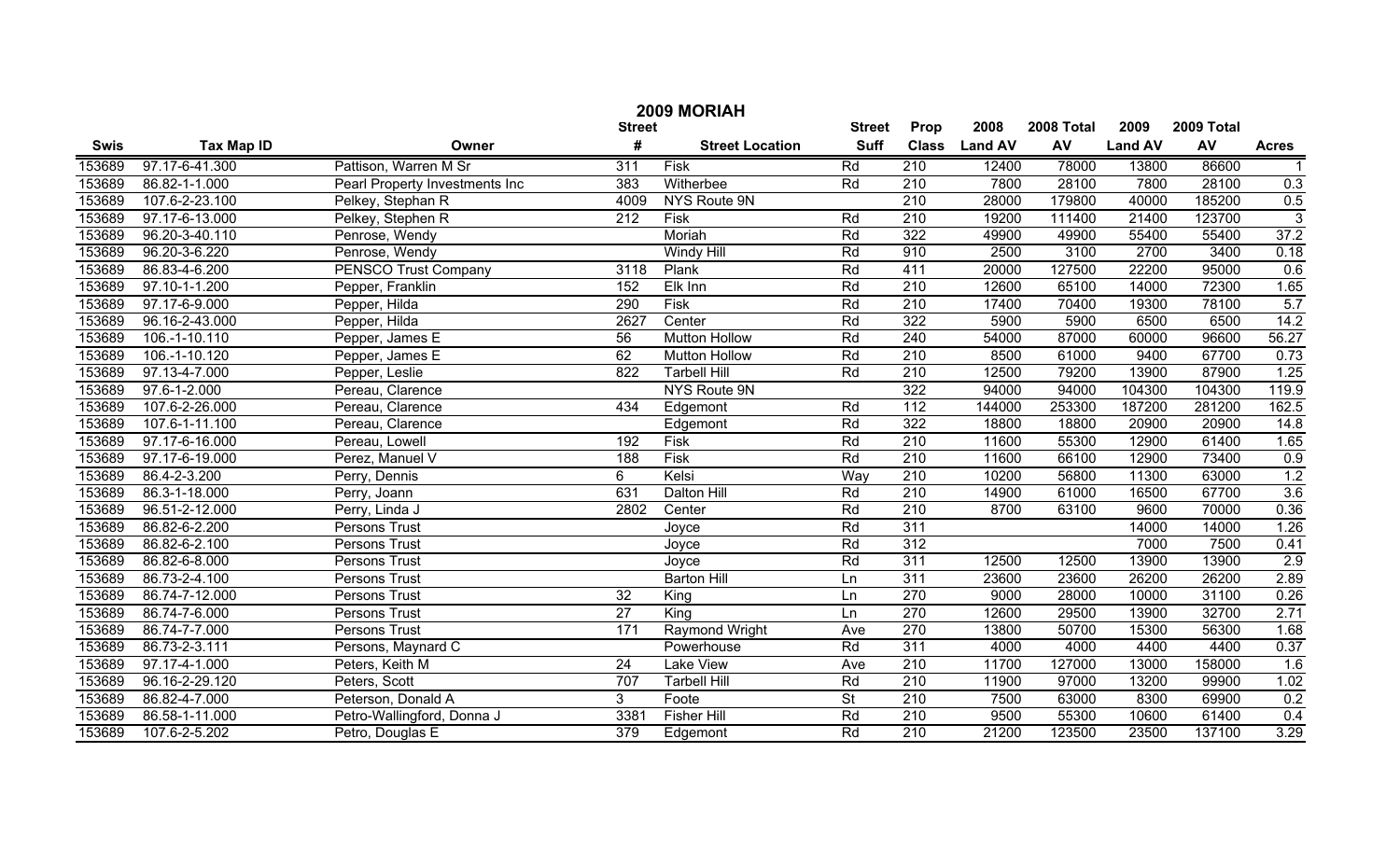|             | 2009 MORIAH        |                     |                 |                        |                          |                  |                |            |                |        |                 |  |
|-------------|--------------------|---------------------|-----------------|------------------------|--------------------------|------------------|----------------|------------|----------------|--------|-----------------|--|
|             |                    | <b>Street</b>       | <b>Street</b>   | Prop                   | 2008                     | 2008 Total       | 2009           | 2009 Total |                |        |                 |  |
| <b>Swis</b> | <b>Tax Map ID</b>  | Owner               | #               | <b>Street Location</b> | <b>Suff</b>              | <b>Class</b>     | <b>Land AV</b> | AV         | <b>Land AV</b> | AV     | <b>Acres</b>    |  |
| 153689      | 97.13-4-2.000      | Petro, Edward R     | 2962            | Dugway                 | Rd                       | 210              | 12500          | 149500     | 19000          | 145000 | 1.27            |  |
| 153689      | 86.58-2-2.008      | Petro, John J Jr    | 3390            | <b>Fisher Hill</b>     | Rd                       | 240              | 30500          | 178700     | 33900          | 198400 | 33.72           |  |
| 153689      | 86.58-2-9.000      | Petro, John Jr      |                 | <b>Fisher Hill</b>     | Rd                       | 882              | 2600           | 2600       | 2900           | 2900   | 1.4             |  |
| 153689      | 86.66-1-4.103      | Petro, Richard      |                 | <b>Fisher Hill</b>     | Rd                       | 322              | 18100          | 18100      | 20100          | 20100  | 12.27           |  |
| 153689      | 86.66-1-27.000     | Petro, Ronald       | 3320            | <b>Fisher Hill</b>     | Rd                       | 210              | 11800          | 115300     | 13100          | 128000 |                 |  |
| 153689      | 97.13-1-11.000     | Petro, William      | 66              | <b>Forge Hollow</b>    | Rd                       | 314              | 2700           | 2700       | 3000           | 3000   | 4.2             |  |
| 153689      | 97.13-2-28.100     | Petro, William      |                 | <b>Forge Hollow</b>    | Rd                       | 314              | 2600           | 2600       | 2900           | 2900   | 3.66            |  |
| 153689      | 96.27-2-10.000     | Petro, William      | 37              | Federal                | <b>St</b>                | 220              | 7000           | 55500      | 7800           | 61600  | 0.2             |  |
| 153689      | 97.13-3-1.202      | Petro, William H Jr | 3095            | <b>Broad</b>           | $\overline{\mathsf{St}}$ | 271              | 8500           | 23800      | 9400           | 26400  | 0.5             |  |
| 153689      | 97.13-1-16.001     | Petro, William Jr   | 38              | Forge Hollow           | Rd                       | 210              | 7900           | 115000     | 8800           | 127700 | 0.3             |  |
| 153689      | 97.13-1-12.000     | Petro, William Sr   |                 | <b>Broad</b>           | $\overline{St}$          | 322              | 15600          | 15600      | 17300          | 17300  | $\overline{25}$ |  |
| 153689      | 96.27-5-23.000     | Petro, William Sr   | 15              | Champlain              | Dr                       | 220              | 6900           | 49900      | 7700           | 55400  | 0.2             |  |
| 153689      | 97.14-1-8.200      | Petro, William Sr   |                 | Stone                  | $\overline{\mathsf{St}}$ | 311              | 800            | 800        | 900            | 900    | 1.6             |  |
| 153689      | 97.13-1-10.000     | Petro, William Sr   | 58              | Forge Hollow           | Rd                       | 210              | 13100          | 98400      | 14500          | 109200 | 1.9             |  |
| 153689      | 96.20-3-13.000     | Phelps, Thomas L    | 612             | Windy Hill             | Rd                       | 210              | 6700           | 31700      | 7400           | 35200  | 0.2             |  |
| 153689      | 96.3-1-49.000      | Phelps, Thomas L Jr |                 | <b>Ensign Pond</b>     | Rd                       | 314              | 6800           | 6800       | 7500           | 7500   | 0.3             |  |
| 153689      | 96.3-1-55.000      | Phelps, Thomas L Jr |                 | <b>Ensign Pond</b>     | Rd                       | 314              | 13000          | 13000      | 14400          | 14400  | $\overline{4}$  |  |
| 153689      | 96.20-3-12.000     | Phelps, Thomas L Jr |                 | Windy Hill             | Rd                       | 311              | 5000           | 5000       | 5600           | 5600   | 0.2             |  |
| 153689      | 96.2-1-12.000      | Phillpott, Norman T | 494             | Switchback             | Rd                       | 312              | 19600          | 32700      | 21800          | 36300  | 9.5             |  |
| 153689      | 96.2-2-4.000       | Phinney, James D    | 191             | Chipmunk               | Ln                       | 322              | 59100          | 59100      | 65600          | 65600  | 65              |  |
| 153689      | 96.2-2-2.002       | Phinney, James D    |                 | Chipmunk               | Ln                       | 322              | 23100          | 23100      | 25600          | 25600  | 58.5            |  |
| 153689      | 96.20-3-29.000     | Phinney, Jean       | 2525            | Moriah                 | Rd                       | 210              | 22000          | 88500      | 24400          | 98200  | $\overline{2}$  |  |
| 153689      | 96.2-2-5.000       | Phinney, Ned        |                 | Chipmunk               | Ln                       | 322              | 12300          | 12300      | 13700          | 13700  | 16              |  |
| 153689      | 106.-1-25.000      | Phinney, Ned        |                 | <b>Mutton Hollow</b>   | Rd                       | 322              | 16500          | 16500      | 18300          | 18300  | 41.97           |  |
| 153689      | 96.2-1-35.000      | Phinney, Ned M      | 2843            | Plank                  | Rd                       | 210              | 14700          | 104900     | 16300          | 116400 | 3.4             |  |
| 153689      | 96.16-1-6.110      | Phinney, Ned M      |                 | Center                 | Rd                       | 322              | 30400          | 30400      | 41200          | 41200  | 18.7            |  |
| 153689      | 86.74-1-2.000      | Pierce, Margaret    | 11              | Office                 | Rd                       | 210              | 8000           | 59000      | 8900           | 65500  | 0.3             |  |
| 153689      | 107.1-1-10.000     | Pierson, Bernadette | 200             | Edgemont               | Rd                       | 210              | 10700          | 75800      | 11800          | 84100  | 0.7             |  |
| 153689      | 96.20-3-14.000     | Pilger, Gail        | 2581            | Moriah                 | Rd                       | 210              | 6300           | 104700     | 7500           | 107000 | 0.2             |  |
| 153689      | 96.16-1-18.000     | Pilger, George O    | 251             | Furnace                | Rd                       | $\overline{210}$ | 17400          | 100200     | 24300          | 136000 | 1.1             |  |
| 153689      | 86.83-3-10.000     | Pittman, Donna W    | 3135            | Plank                  | Rd                       | $\overline{210}$ | 10400          | 96200      | 12500          | 168700 | 0.7             |  |
| 153689      | 86.81-1-25.000     | Plac, Larry L       | $\overline{27}$ | Wasson                 | $\overline{\mathsf{St}}$ | 311              | 3100           | 4000       | 4400           | 4400   | 0.1             |  |
| 153689      | $96.1 - 1 - 7.000$ | Platero, Tracy      | 196             | <b>Silver Hill</b>     | Rd                       | $\overline{210}$ | 33600          | 82100      | 41100          | 98500  | 24.7            |  |
| 153689      | 96.20-2-4.000      | Pliscofsky, Alex    | 2588            | Center                 | Rd                       | $\overline{210}$ | 7100           | 55800      | 7800           | 61900  | 0.2             |  |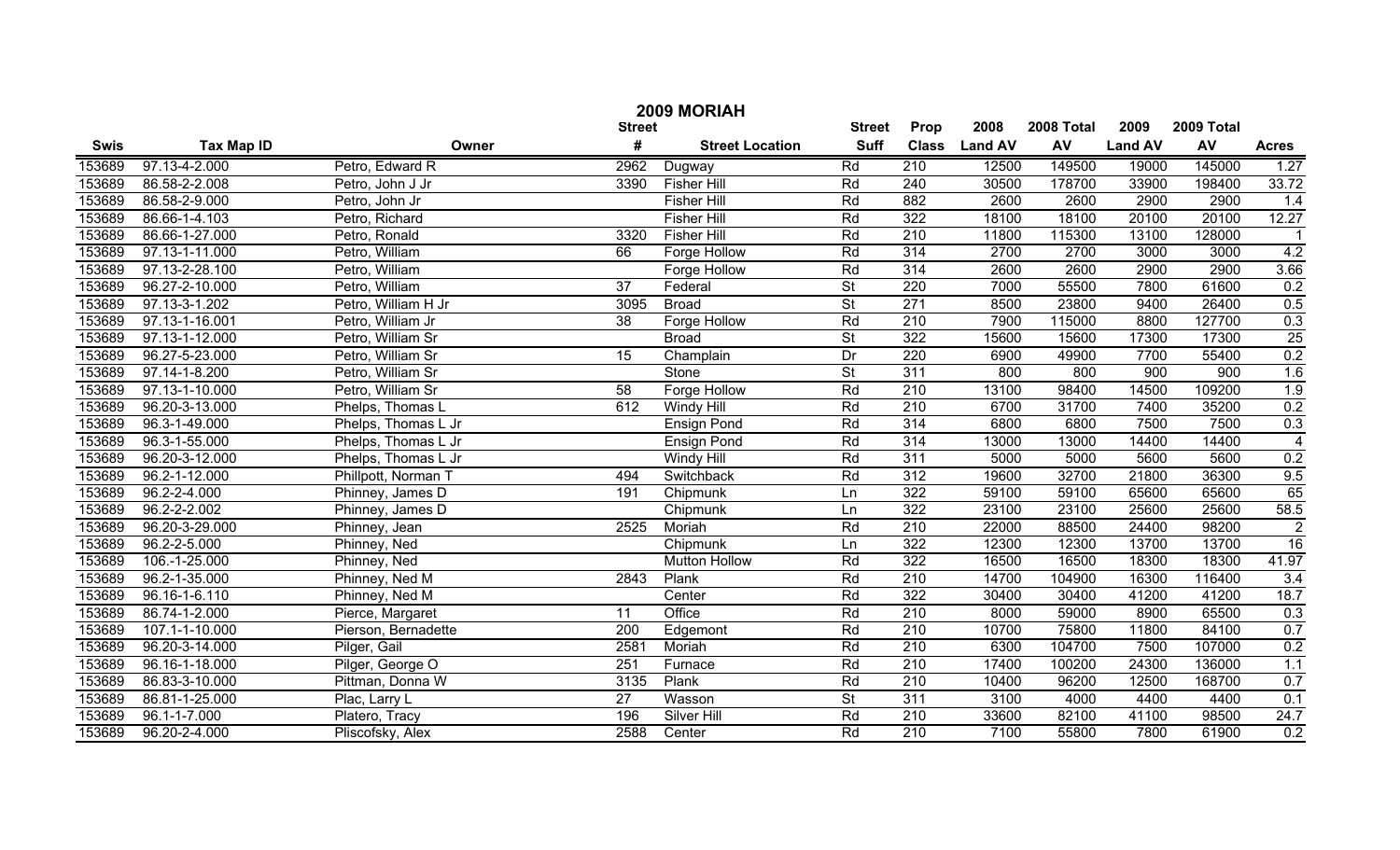|             | 2009 MORIAH       |                         |                 |                        |                          |                  |                |            |                |            |                |  |
|-------------|-------------------|-------------------------|-----------------|------------------------|--------------------------|------------------|----------------|------------|----------------|------------|----------------|--|
|             |                   |                         | <b>Street</b>   |                        | <b>Street</b>            | Prop             | 2008           | 2008 Total | 2009           | 2009 Total |                |  |
| <b>Swis</b> | <b>Tax Map ID</b> | Owner                   | #               | <b>Street Location</b> | <b>Suff</b>              | <b>Class</b>     | <b>Land AV</b> | AV         | <b>Land AV</b> | AV         | <b>Acres</b>   |  |
| 153689      | 96.27-6-2.000     | Ploufe, Amos J          | 6               | Champlain              | Dr                       | 210              | 8000           | 80600      | 8900           | 83900      | 0.3            |  |
| 153689      | 96.51-1-7.120     | Plouffe Gerard A        | $\overline{7}$  | Witherbee              | Rd                       | $\overline{210}$ | 7900           | 53100      | 8700           | 58900      | 0.24           |  |
| 153689      | 106.2-1-22.000    | Plumadore, David        |                 | Moriah                 | Rd                       | 322              | 46300          | 46300      | 51400          | 51400      | 52.65          |  |
| 153689      | 106.2-1-24.000    | Plumadore, David        | 2305            | Moriah                 | Rd                       | 210              | 13700          | 62900      | 15200          | 69800      | 2.5            |  |
| 153689      | 106.2-1-23.000    | Plumadore, Linda C      | 2323            | Moriah                 | Rd                       | 210              | 10400          | 65000      | 11600          | 72200      | 0.6            |  |
| 153689      | 86.3-1-46.000     | Podmore, Richard        |                 | <b>Silver Hill</b>     | Rd                       | 314              | 6500           | 6500       | 7200           | 7200       | 10             |  |
| 153689      | 86.81-3-4.000     | Podres, John            | $\overline{18}$ | Lamos                  | Ln                       | 210              | 7000           | 30700      | 8000           | 35300      | 0.2            |  |
| 153689      | 97.13-2-13.000    | Poirier, Mary V         | 24              | Elk Inn                | Rd                       | 210              | 12500          | 59100      | 13900          | 65600      | $\overline{1}$ |  |
| 153689      | 97.10-1-6.500     | Polinsky, Andrew Jr     | 25              | <b>Treble Cliff</b>    | Way                      | 210              | 41000          | 152700     | 45500          | 198000     | 7.7            |  |
| 153689      | 86.74-6-1.120     | Pollock, Barbara        | $\overline{23}$ | Foote                  | $\overline{\mathsf{St}}$ | $\overline{210}$ | 8000           | 84600      | 8900           | 88000      | 0.19           |  |
| 153689      | 96.3-1-44.000     | Pooler, Barbara A       | 2108            | <b>Ensign Pond</b>     | Rd                       | 220              | 8100           | 41800      | 9000           | 46400      | 0.4            |  |
| 153689      | 96.27-2-25.000    | Popitan, Maria          | 9               | Harmony                | Rd                       | 220              | 6700           | 67600      | 7400           | 75000      | 0.2            |  |
| 153689      | 96.27-3-20.000    | Popp, Elaine            | 5               | Community              | PI                       | $\overline{210}$ | 6700           | 56000      | 7500           | 62200      | 0.2            |  |
| 153689      | 97.17-2-15.000    | Port Henry Country Club | 3122            | <b>Broad</b>           | $\overline{\mathsf{St}}$ | 553              | 135000         | 172600     | 162000         | 198500     | 29.9           |  |
| 153689      | 86.73-3-11.000    | Posada, Joseph          | 3               | Maiden                 | Way                      | 210              | 8400           | 34800      | 9300           | 40000      | 0.2            |  |
| 153689      | 86.73-1-1.000     | Posada, Joseph E Sr     |                 | Dalton Hill            | Rd                       | 311              | 4000           | 4000       | 4400           | 4400       | 0.9            |  |
| 153689      | 86.73-1-13.021    | Posada, Joseph T        | 553             | Dalton Hill            | Rd                       | 210              | 9400           | 24400      | 10500          | 27100      | 0.4            |  |
| 153689      | 86.73-3-9.000     | Posada, Stefanie        | $\overline{7}$  | <b>Barton Hill</b>     | Ln                       | $\overline{210}$ | 8300           | 27800      | 9300           | 30900      | 0.2            |  |
| 153689      | 86.83-3-23.000    | Potskowski, Janice I    | 36              | Republic               | $\overline{\mathsf{St}}$ | $\overline{210}$ | 8800           | 50500      | 9800           | 56100      | 0.4            |  |
| 153689      | 107.10-2-10.000   | Potter, George          |                 | Potter                 | Ln                       | 314              | 4700           | 4700       | 5200           | 5200       | 0.1            |  |
| 153689      | 107.10-2-8.000    | Potter, George          |                 | Potter                 | Ln                       | 314              | 4700           | 4700       | 5200           | 5200       | 0.1            |  |
| 153689      | 107.6-2-5.100     | Potter, George A        | 393             | Edgemont               | Rd                       | 220              | 27400          | 108300     | 30400          | 123800     | 6.41           |  |
| 153689      | 107.10-2-11.016   | Potter, George A II     | 41              | Potter                 | Ln                       | 210              | 10600          | 64200      | 11800          | 71300      | 0.2            |  |
| 153689      | 107.10-2-12.100   | Potter, Marilyn         | 64              | Potter                 | Ln                       | 240              | 88300          | 127700     | 98000          | 141700     | 130.2          |  |
| 153689      | 107.6-2-28.000    | Potter, Roy             | 398             | Edgemont               | Rd                       | 270              | 9400           | 55300      | 10500          | 61400      | 0.5            |  |
| 153689      | 96.27-2-11.000    | Powalski, Janice A      | 35              | Federal                | $\overline{\mathsf{St}}$ | $\overline{210}$ | 6400           | 52200      | 7100           | 57900      | 0.2            |  |
| 153689      | 87.15-3-7.000     | <b>Pratt Sherry</b>     | 41              | Woodall                | Way                      | 260              | 66000          | 108000     | 79200          | 129600     | 0.1            |  |
| 153689      | 96.2-1-54.200     | Pratt, Arthur A         | 10              | Diamond                | Wav                      | 270              | 12800          | 46700      | 14200          | 51800      | 1.5            |  |
| 153689      | 86.82-1-14.001    | Pratt, Arthur R         | 337             | Witherbee              | Rd                       | $\overline{210}$ | 11700          | 47700      | 12900          | 52900      | 0.9            |  |
| 153689      | 97.14-1-19.000    | Pratt, Linda            | 95              | Stone                  | $\overline{\mathsf{St}}$ | $\overline{210}$ | 6000           | 50700      | 6700           | 56300      | 0.3            |  |
| 153689      | 97.10-1-4.220     | Pratt, Linda M          |                 | <b>NYS Route 9N</b>    |                          | 314              | 9400           | 9400       | 10400          | 10400      | 1.06           |  |
| 153689      | 96.2-1-48.001     | Pratt, Michael J        | 174             | Witherbee              | Rd                       | 210              | 13000          | 140300     | 14400          | 155700     | $\overline{2}$ |  |
| 153689      | 97.10-1-4.300     | Pratt, Roger T          | 4608            | <b>NYS Route 9N</b>    |                          | $\overline{210}$ | 13100          | 103500     | 14600          | 114900     | 1.79           |  |
| 153689      | 86.2-4-10.000     | Prentice, John          |                 | <b>Bartlett Pond</b>   | Rd                       | 314              | 5500           | 5500       | 6100           | 6100       | 0.9            |  |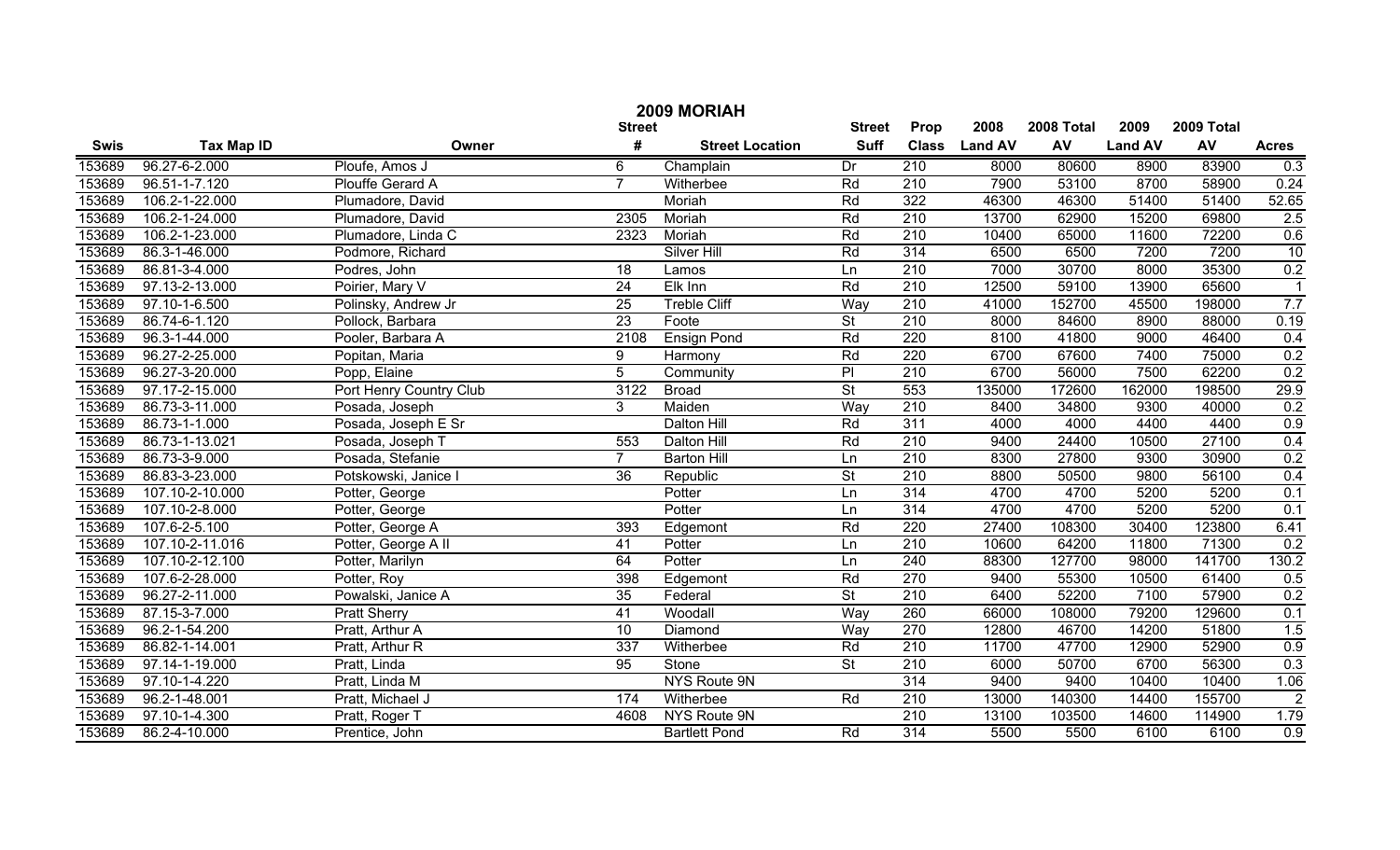|                                                | 2009 MORIAH                |                      |                  |                        |                          |                  |                |            |                |            |              |  |
|------------------------------------------------|----------------------------|----------------------|------------------|------------------------|--------------------------|------------------|----------------|------------|----------------|------------|--------------|--|
| 2008<br><b>Street</b><br><b>Street</b><br>Prop |                            |                      |                  |                        |                          |                  |                | 2008 Total | 2009           | 2009 Total |              |  |
| <b>Swis</b>                                    | <b>Tax Map ID</b>          | Owner                | #                | <b>Street Location</b> | <b>Suff</b>              | <b>Class</b>     | <b>Land AV</b> | AV         | <b>Land AV</b> | AV         | <b>Acres</b> |  |
| 153689                                         | 96.27-2-7.000              | Prew, Mera B         | 49               | Federal                | $\overline{\mathsf{St}}$ | 210              | 7500           | 62500      | 8300           | 69400      | 0.2          |  |
| 153689                                         | 97.17-6-38.000             | Prew, William        | $\overline{271}$ | Fisk                   | Rd                       | 210              | 13300          | 127100     | 14800          | 141100     | 2.3          |  |
| 153689                                         | 97.14-1-16.000             | Provoncha, Anthony R | $\overline{83}$  | Stone                  | $\overline{\mathsf{St}}$ | 210              | 7100           | 46000      | 7900           | 51100      | 0.2          |  |
| 153689                                         | 97.10-1-14.016             | Provoncha, Gerald    | 4535             | <b>NYS Route 9N</b>    |                          | 210              | 7100           | 82700      | 7900           | 91800      | 0.24         |  |
| 153689                                         | 97.9-2-5.000               | Putnam, Larry E      |                  | Cheney                 | Rd                       | 322              | 48900          | 48900      | 54300          | 54300      | 96.67        |  |
| 153689                                         | 97.13-2-1.000              | Putnam, Larry E      | $\overline{117}$ | Switchback             | Rd                       | 240              | 36500          | 102500     | 40500          | 113800     | 36           |  |
| 153689                                         | 97.13-2-28.210             | Putnam, Lawrence     |                  | Stone                  | $\overline{\mathsf{St}}$ | 322              | 8700           | 8700       | 9700           | 9700       | 11.55        |  |
| 153689                                         | 106.4-2-15.000             | Putnam, Ruth H       | 2090             | Moriah                 | Rd                       | 210              | 18100          | 70000      | 20100          | 77700      | 2.8          |  |
| 153689                                         | 86.83-2-1.000              | Putnam, Sheila       | 3186             | Plank                  | Rd                       | 210              | 8400           | 50000      | 9300           | 55500      | 0.22         |  |
| 153689                                         | 96.27-3-8.000              | Putnam, Thomas W     | $\overline{11}$  | Liberty                | $\overline{St}$          | 220              | 6700           | 49900      | 7400           | 55400      | 0.2          |  |
| 153689                                         | 96.27-5-19.000             | Quain, Gregory S     | 31               | Champlain              | Dr                       | 210              | 8500           | 74300      | 9500           | 85000      | 0.2          |  |
| 153689                                         | 96.1-1-30.000              | Quesnel, Dale        |                  | Crowfoot               | Rd                       | 314              | 5900           | 5900       | 6500           | 6500       | 9.9          |  |
| 153689                                         | 96.27-3-13.000             | Rabideau, Garry F    | 6                | Liberty                | $\overline{\mathsf{St}}$ | 210              | 6200           | 59200      | 6900           | 65700      | 0.2          |  |
| 153689                                         | 86.81-1-5.000              | Rafferty, Lorrie     | 69               | Wasson                 | $\overline{St}$          | $\overline{210}$ | 7800           | 32700      | 8700           | 36300      | 0.2          |  |
| 153689                                         | 87.49-1-7.000              | Rajkowski, Nancy F   | $\overline{171}$ | <b>Mullen Bay</b>      | Ln                       | 260              | 1400           | 28000      | 12400          | 44300      | 0.07         |  |
| 153689                                         | 96.16-1-33.000             | Rancour, Carol A     | $\overline{137}$ | Furnace                | Rd                       | $\overline{210}$ | 15000          | 62200      | 16600          | 69000      | 3.7          |  |
| 153689                                         | $96.\overline{15-1-3.100}$ | Rancour, Gary        | 45               | Furnace                | Rd                       | $\overline{210}$ | 15000          | 92000      | 16600          | 102100     | 4.94         |  |
| 153689                                         | 107.1-1-7.000              | Rancour, Gary        | 146              | Edgemont               | Rd                       | 240              | 56000          | 70000      | 62200          | 188400     | 62.3         |  |
| 153689                                         | 96.20-3-32.000             | Rancour, Neil F      | 2499             | Moriah                 | Rd                       | $\overline{210}$ | 10900          | 84700      | 12100          | 94000      | 0.9          |  |
| 153689                                         | 86.74-7-2.000              | Rand, Harvey A Jr    | $\overline{36}$  | Curtis                 | Ln                       | 270              | 11900          | 40800      | 13200          | 40000      | 0.74         |  |
| 153689                                         | 86.74-7-1.000              | Rand, Robert         |                  | Curtis                 | Ln                       | 311              | 8700           | 8700       | 9700           | 9700       | 0.58         |  |
| 153689                                         | 96.28-2-24.000             | Rasmussen, John      | 42               | Mineville              | Rd                       | 270              | 9000           | 9000       | 10000          | 69000      | 0.4          |  |
| 153689                                         | 86.74-1-9.010              | Raymond, Anne        | $\overline{12}$  | <b>Valley View</b>     | Ln                       | 210              | 10300          | 68400      | 11400          | 75900      | 0.7          |  |
| 153689                                         | 86.82-2-8.000              | Raymond, Guy         | 350              | Witherbee              | Rd                       | $\overline{210}$ | 6100           | 39300      | 6700           | 43600      | 0.2          |  |
| 153689                                         | $97.2 - 1 - 1.000$         | Reale, Anthony P     |                  | NYS Route 9N           |                          | 910              | 137500         | 137500     | 152600         | 152600     | 180.5        |  |
| 153689                                         | 96.2-2-11.100              | Redman, Richard      | 2531             | <b>Ensign Pond</b>     | Rd                       | $\overline{210}$ | 13000          | 47600      | 14400          | 52800      | 1.97         |  |
| 153689                                         | 96.2-2-11.200              | Redman, Richard      |                  | <b>Ensign Pond</b>     | Rd                       | 314              | 3000           | 3000       | 3300           | 3300       | 2.5          |  |
| 153689                                         | $96.2 - 2 - 3.001$         | Redman, Richard F    | 2515             | <b>Ensign Pond</b>     | Rd                       | 312              | 12900          | 13400      | 14300          | 14900      | 1.5          |  |
| 153689                                         | 87.3-1-17.000              | Reese, Paul A        | 4856             | NYS Route 9N           |                          | 240              | 28200          | 164100     | 31400          | 182200     | 12.9         |  |
| 153689                                         | 87.3-1-16.112              | Reese, Paul A        | 4978             | NYS Route 9N           |                          | 314              |                |            | 30000          | 30000      | 9.4          |  |
| 153689                                         | 86.75-5-7.300              | Renninger Benjamin J |                  | <b>Plank</b>           | Rd                       | $\overline{210}$ | 15000          | 115000     | 19000          | 118500     | 2.14         |  |
| 153689                                         | 96.15-1-5.023              | Reynolds, Patricia   | 2451             | <b>Ensign Pond</b>     | Rd                       | 240              | 31000          | 212800     | 34400          | 236200     | 26           |  |
| 153689                                         | 97.10-1-8.000              | Reyor, Kevin         | 4611             | NYS Route 9N           |                          | 210              | 21500          | 98000      | 23900          | 108800     | 10.1         |  |
| 153689                                         | 96.27-5-7.000              | Reyor, Kevin         | 12               | Federal                | $\overline{\mathsf{St}}$ | 210              | 8500           | 58300      | 9400           | 64700      | 0.3          |  |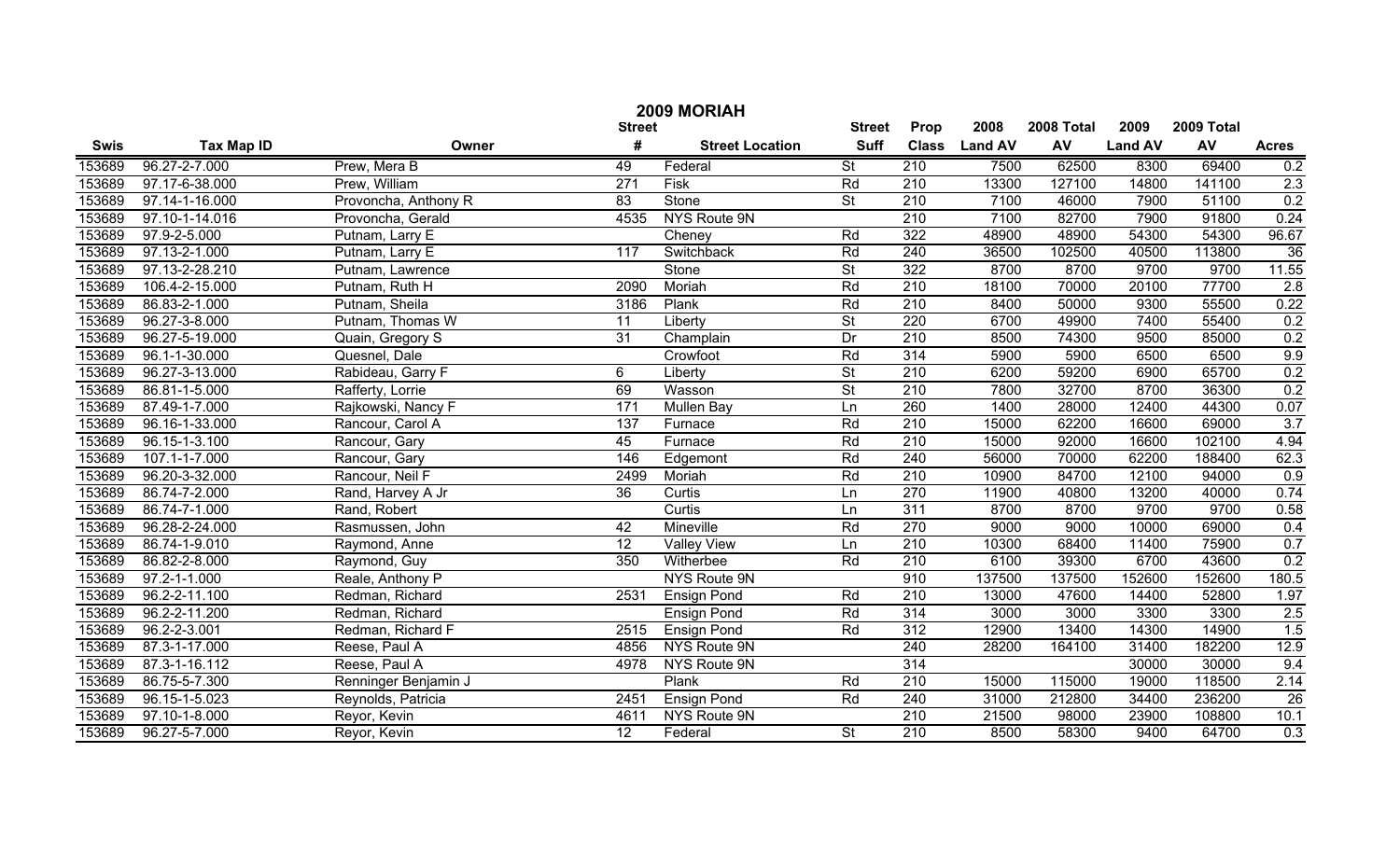|             |                   |                                      |               | 2009 MORIAH            |                          |                  |                |            |                |            |              |
|-------------|-------------------|--------------------------------------|---------------|------------------------|--------------------------|------------------|----------------|------------|----------------|------------|--------------|
|             |                   |                                      | <b>Street</b> |                        | <b>Street</b>            | Prop             | 2008           | 2008 Total | 2009           | 2009 Total |              |
| <b>Swis</b> | <b>Tax Map ID</b> | Owner                                | #             | <b>Street Location</b> | <b>Suff</b>              | <b>Class</b>     | <b>Land AV</b> | AV         | <b>Land AV</b> | AV         | <b>Acres</b> |
| 153689      | 97.5-6-2.000      | Rhodia Inc                           |               | Pilfershire            | Rd                       | 322              | 87400          | 87400      | 97000          | 97000      | 112.46       |
| 153689      | 97.9-1-2.000      | Rhodia Inc                           |               | Switchback             | Rd                       | 720              | 1400           | 1400       | 1600           | 1600       | 0.9          |
| 153689      | 97.9-1-4.000      | Rhodia Inc                           |               | Switchback             | Rd                       | 720              | 216900         | 216900     | 240800         | 240800     | 43.47        |
| 153689      | 97.9-1-5.000      | Rhodia Inc                           |               | Cheney                 | Rd                       | 720              | 82800          | 82800      | 91900          | 91900      | 52.5         |
| 153689      | 97.9-1-6.100      | Rhodia Inc                           |               | Cheney                 | Rd                       | 720              | 13100          | 13100      | 14500          | 14500      | 8.3          |
| 153689      | 97.9-1-7.000      | Rhodia Inc                           |               | Stone                  | $\overline{\mathsf{St}}$ | 720              | 27700          | 27700      | 30700          | 30700      | 17.6         |
| 153689      | 97.5-6-1.000      | Rhodia Inc                           | 156           | Cheney                 | Rd                       | 720              | 1400           | 1400       | 1600           | 1600       | 0.62         |
| 153689      | 97.9-1-8.000      | Rhodia Inc                           |               | Cheney                 | Rd                       | 720              | 11700          | 11700      | 13000          | 13000      | 7.4          |
| 153689      | 97.9-1-9.000      | Rhodia Inc                           |               | Stone                  | $\overline{\mathsf{St}}$ | 720              | 2400           | 2400       | 2700           | 2700       | 0.14         |
| 153689      | 97.5-5-1.000      | Rhodia Inc                           |               | Cheney                 | Rd                       | 322              | 13700          | 13700      | 15200          | 15200      | 14.67        |
| 153689      | 97.9-2-1.200      | Rhodia Inc                           |               | Cheney                 | Rd                       | 720              | 12900          | 12900      | 14300          | 14300      | 3.91         |
| 153689      | 97.5-4-1.000      | Rhodia Inc                           |               | Switchback             | Rd                       | 314              | 4200           | 4200       | 4700           | 4700       | 0.4          |
| 153689      | 97.9-2-6.000      | Rhodia Inc                           |               | Cheney                 | Rd                       | 720              | 600            | 600        | 700            | 700        | 0.6          |
| 153689      | 97.5-2-1.000      | Rhodia Inc                           |               | Pilfershire            | Rd                       | 322              | 27100          | 27100      | 30100          | 30100      | 25.43        |
| 153689      | 97.5-6-10.000     | Rhodia Inc                           |               | Cheney                 | Rd                       | 720              | 200            | 200        | 200            | 200        | 0.53         |
| 153689      | 97.13-1-4.000     | Rhodia Inc                           |               | Dugway                 | Rd                       | 720              | 15200          | 15200      | 16900          | 16900      | 9.7          |
| 153689      | 97.5-2-2.000      | Rhodia Inc                           |               | Switchback             | Rd                       | 720              | 4100           | 4100       | 4600           | 4600       | 2.6          |
| 153689      | 97.13-1-8.000     | Rhodia Inc                           |               | Dugway                 | Rd                       | 720              | 54900          | 54900      | 60900          | 60900      | 72           |
| 153689      | 96.52-1-5.001     | Rhodia Inc                           |               | Stone                  | $\overline{\mathsf{St}}$ | 314              | 2100           | 2100       | 2300           | 2300       | 1.8          |
| 153689      | 97.9-1-3.000      | Rhodia Inc                           | 382           | Switchback             | Rd                       | 720              | 726400         | 818300     | 806300         | 908300     | 170.1        |
| 153689      | 86.74-3-3.000     | Rhodia Inc                           |               | <b>Broad</b>           | St                       | 720              | 127500         | 144800     | 141500         | 160700     | 80.82        |
| 153689      | 86.74-3-4.000     | Rhodia Inc                           |               | Curtis                 | Ln                       | 330              | 14900          | 14900      | 16500          | 16500      | 0.96         |
| 153689      | 86.74-3-6.000     | Rhodia Inc                           |               | Curtis                 | Ln                       | 330              | 7200           | 7200       | 8000           | 8000       | 0.4          |
| 153689      | 96.51-1-3.000     | Rice, Rose M                         | 41            | Witherbee              | Rd                       | 210              | 14200          | 85900      | 15700          | 95300      | 3            |
| 153689      | 86.82-5-20.000    | Rice, Wayne D                        | 93            | Joyce                  | Rd                       | 210              | 9600           | 87500      | 10600          | 97100      | 0.5          |
| 153689      | 86.2-4-21.201     | Riddle, George                       | 64            | Riddle                 | Rd                       | 210              | 13800          | 65400      | 15300          | 72600      | 2.79         |
| 153689      | 86.2-4-20.200     | Riddle, Ronald J                     | 128           | Riddle                 | Rd                       | 210              | 13600          | 67400      | 15100          | 74800      | 3.9          |
| 153689      | 86.2-4-3.120      | Riddle, Ronald J                     |               | Riddle                 | Rd                       | 311              | 10100          | 10100      | 11200          | 11200      | 1.7          |
| 153689      | 86.73-5-4.000     | Rielly Jennifer E                    | 13            | <b>Bridal</b>          | Row                      | 210              | 8000           | 51800      | 8900           | 57500      | 0.3          |
| 153689      | 87.3-1-15.000     | Rielly, Kimberly L                   | 627           | Pilfershire            | Rd                       | $\overline{240}$ | 25800          | 106200     | 28700          | 117900     | 19.4         |
| 153689      | 86.81-3-3.002     | <b>RMS Residential Properties LL</b> | 432           | Witherbee              | Rd                       | $\overline{210}$ | 6300           | 52300      | 7000           | 58100      | 0.4          |
| 153689      | 97.17-3-2.000     | Robarge, Deba M                      |               | Whitney                | <b>St</b>                | 314              | 22500          | 22500      | 10000          | 10000      | 0.3          |
| 153689      | 86.2-5-7.000      | Robarts, Cathy A                     | 12            | Cookshaft              | Ln                       | $\overline{210}$ | 13700          | 36200      | 15200          | 40200      | 2.7          |
| 153689      | 106.2-1-39.000    | Roberts, Alonzo H                    | 293           | Fairy Lake             | Rd                       | 112              | 58300          | 123700     | 64700          | 137300     | 87           |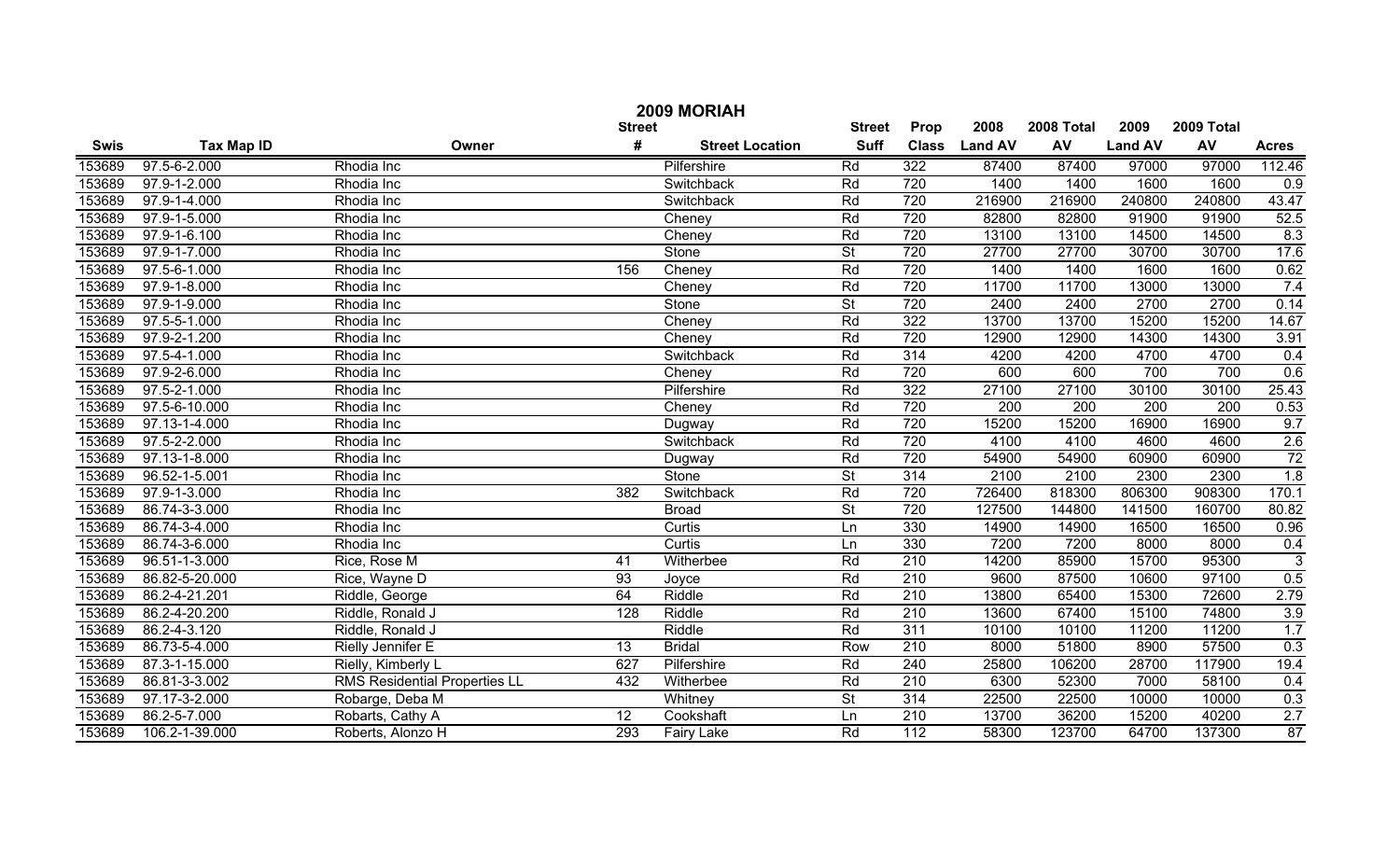|             | 2009 MORIAH       |                      |               |                        |                          |                  |                |        |                |                  |                  |  |
|-------------|-------------------|----------------------|---------------|------------------------|--------------------------|------------------|----------------|--------|----------------|------------------|------------------|--|
|             |                   |                      | <b>Street</b> | <b>Street</b>          | Prop                     | 2008             | 2008 Total     | 2009   | 2009 Total     |                  |                  |  |
| <b>Swis</b> | <b>Tax Map ID</b> | Owner                | #             | <b>Street Location</b> | <b>Suff</b>              | <b>Class</b>     | <b>Land AV</b> | AV     | <b>Land AV</b> | AV               | <b>Acres</b>     |  |
| 153689      | 96.27-2-15.000    | Roberts, Edward      | 307           | Federal                | $\overline{\mathsf{St}}$ | 210              | 11200          | 68000  | 12500          | 75500            | 0.8              |  |
| 153689      | 96.27-5-5.000     | Roberts, Marion E    | 42            | Harmony                | Rd                       | $\overline{210}$ | 8200           | 58400  | 9100           | 64800            | 0.4              |  |
| 153689      | 86.58-2-3.100     | Robertson Kathy      | 3380          | <b>Fisher Hill</b>     | Rd                       | 270              | 8600           | 19700  | 9600           | 21900            | 0.35             |  |
| 153689      | 86.58-1-12.100    | Robertson Kathy      |               | <b>Fisher Hill</b>     | Rd                       | 311              | 900            | 900    | 1000           | 1000             | 0.04             |  |
| 153689      | 97.17-5-7.000     | Robinson, Mark F     | 86            | Viking                 | Ln                       | 411              | 38800          | 148200 | 43100          | 164500           | $\overline{7}$   |  |
| 153689      | 96.20-2-12.000    | Rochon, Mary         | 637           | <b>Tarbell Hill</b>    | Rd                       | 210              | 7500           | 55000  | 8400           | 61100            | 0.4              |  |
| 153689      | 86.82-2-5.000     | Rodd, Melanie        | 356           | Witherbee              | Rd                       | 210              | 6800           | 74600  | 7500           | 82800            | 0.2              |  |
| 153689      | $105.-2-6.100$    | Roden, William M     |               | <b>Ensign Pond</b>     | Rd                       | 311              | 15000          | 15000  | 16600          | 16600            | 1.22             |  |
| 153689      | 105.-2-14.000     | Roden, William M     |               | <b>Ensign Pond</b>     | Rd                       | 911              | 65300          | 68600  | 78900          | 78900            | 165.8            |  |
| 153689      | 96.20-4-3.000     | Rodic, Jovan         | 2578          | Moriah                 | Rd                       | 210              | 7500           | 55600  | 8300           | 61700            | 0.2              |  |
| 153689      | 86.66-1-14.110    | Rodriguez Lisa M     | 55            | <b>Bartlett Pond</b>   | Rd                       | 240              | 21000          | 80000  | 20700          | 84700            | 12.46            |  |
| 153689      | 86.81-1-29.000    | Rodriguez, Ricardo J | 17            | Wasson                 | $\overline{St}$          | 210              | 8000           | 39400  | 8800           | 43700            | 0.3              |  |
| 153689      | 86.73-1-11.000    | Rodriguez, Thomas    | 542           | <b>Dalton Hill</b>     | Rd                       | 210              | 7700           | 27300  | 6500           | 28500            | 0.2              |  |
| 153689      | 96.28-2-11.000    | Rogers Randy S       | 67            | Champlain              | Dr                       | 210              | 8500           | 93000  | 9400           | 93000            | 0.3              |  |
| 153689      | 96.2-1-62.000     | Rogers, Eleanor H    | 8             | Chipmunk               | Ln                       | 270              | 12900          | 63800  | 14300          | 70800            | 1.6              |  |
| 153689      | 96.16-1-29.000    | Rogers, Joseph       | 163           | Furnace                | Rd                       | 210              | 12200          | 47600  | 13500          | 52800            | 1.1              |  |
| 153689      | 96.2-1-11.000     | Rogers, Kathleen A   | 298           | Witherbee              | Rd                       | 210              | 13000          | 104100 | 14500          | 115600           | 1.8              |  |
| 153689      | 86.73-3-7.000     | Rogers, Nicole       | 11            | <b>Barton Hill</b>     | Ln                       | 210              | 7900           | 41300  | 8700           | 45800            | 0.3              |  |
| 153689      | 96.2-1-65.320     | Rohrer, Danielle     | 54            | Chipmunk               | Ln                       | 210              | 12000          | 121400 | 13400          | 125000           | 1.81             |  |
| 153689      | 86.81-3-2.000     | Rosselli, Eric T     | 16            | Lamos                  | Ln                       | 210              | 8400           | 41300  | 9300           | 45800            | 0.3              |  |
| 153689      | 96.27-5-9.000     | Rosselli, Thomas     | 9             | Mineville              | Rd                       | 210              | 7000           | 68700  | 7800           | 76300            | 0.2              |  |
| 153689      | 86.83-4-11.100    | Rotella, David       | 3104          | Plank                  | Rd                       | 280              | 13600          | 128600 | 15000          | 142700           | 2.4              |  |
| 153689      | 96.20-1-13.000    | Rotella, Jason E     | 587           | Windy Hill             | Rd                       | 210              | 7500           | 61100  | 8300           | 67800            | 0.2              |  |
| 153689      | 96.27-3-18.000    | Rotella, Joseph      | 13            | Community              | PI                       | 210              | 6800           | 55900  | 7500           | 62000            | 0.2              |  |
| 153689      | 96.2-3-1.000      | Rotella, Joseph F    |               | Plank                  | Rd                       | $\overline{311}$ | 5700           | 5700   | 6300           | 6300             | 9.6              |  |
| 153689      | 86.4-2-15.000     | Rotella, Joseph F    |               | Plank                  | Rd                       | 314              | 200            | 200    | 200            | $\overline{200}$ | 0.8              |  |
| 153689      | 106.2-1-46.200    | Rotella, Rory        | 360           | <b>Fairy Lake</b>      | Rd                       | 240              | 21700          | 168800 | 24100          | 173900           | 14.49            |  |
| 153689      | 96.2-1-19.110     | Rule, Alfred         |               | Switchback             | Rd                       | $\overline{311}$ | 16800          | 16800  | 18600          | 18600            | 9                |  |
| 153689      | 96.27-2-6.000     | Rule, Alfred         | 3048          | Plank                  | Rd                       | 280              | 14600          | 111800 | 17900          | 124100           | $\overline{3.3}$ |  |
| 153689      | 97.10-1-6.211     | Rushby, Ruth         |               | NYS Route 9N           |                          | 314              | 31700          | 31700  | 39500          | 39500            | 6.1              |  |
| 153689      | 97.10-1-6.230     | Rushby, Ruth         | 46            | Coyote Ridge           | Way                      | 210              | 22500          | 115700 | 29000          | 133100           | 3.85             |  |
| 153689      | 97.10-1-6.212     | Rushby, Ruth E       |               | NYS Route 9N           |                          | 314              | 21100          | 21100  | 27400          | 27400            | 4.06             |  |
| 153689      | 106.4-2-18.000    | Rushby, Walter H     | 1967          | Moriah                 | Rd                       | $\overline{210}$ | 15400          | 63800  | 17100          | 70800            | $\overline{4}$   |  |
| 153689      | 96.3-1-32.100     | Rushby, Walter H     |               | <b>Ensign Pond</b>     | Rd                       | $\overline{314}$ | 16000          | 16000  | 17800          | 17800            | 9.76             |  |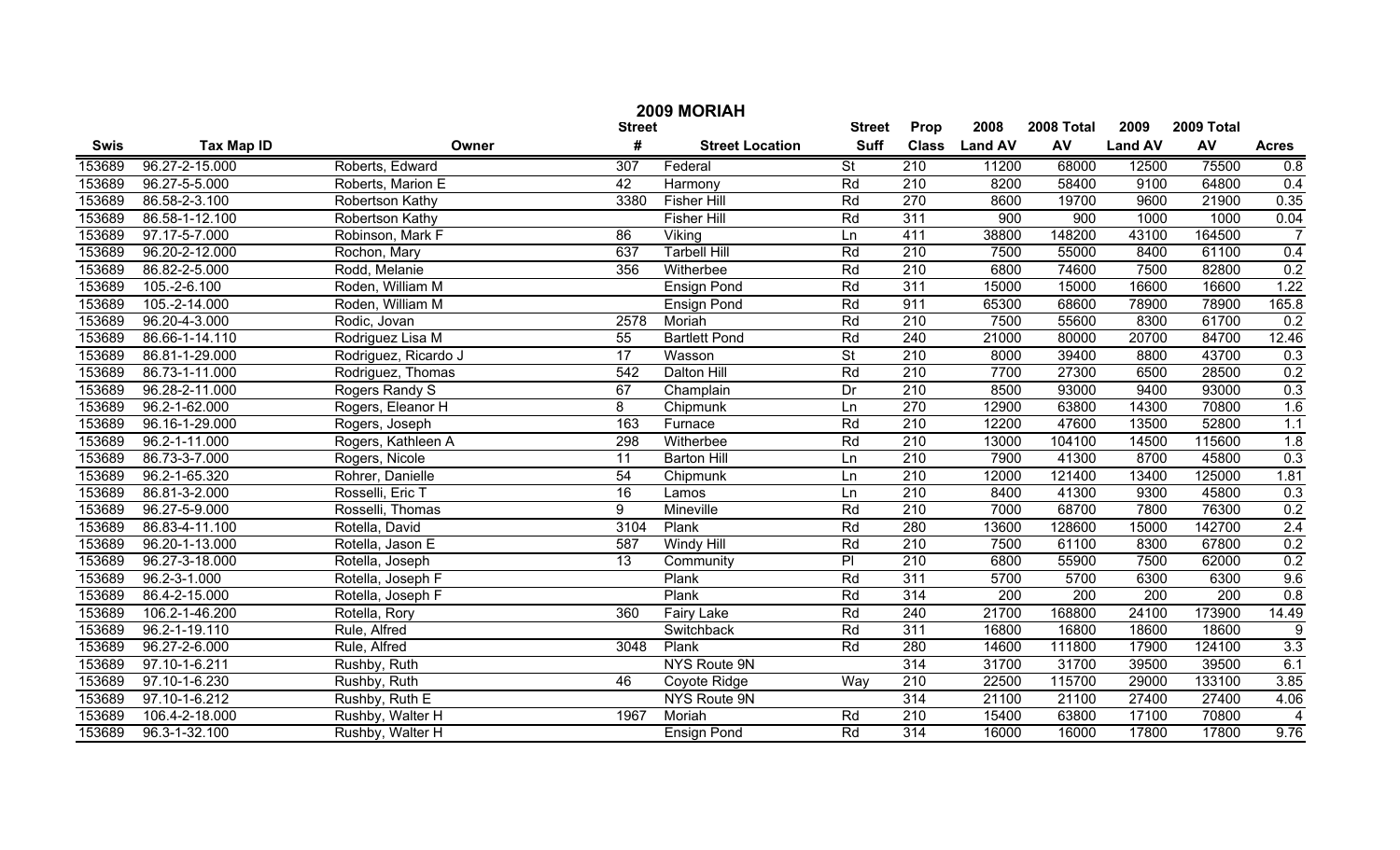|             | 2009 MORIAH       |                       |               |                        |                          |                  |                |            |                |            |                  |
|-------------|-------------------|-----------------------|---------------|------------------------|--------------------------|------------------|----------------|------------|----------------|------------|------------------|
|             |                   |                       | <b>Street</b> |                        | <b>Street</b>            | Prop             | 2008           | 2008 Total | 2009           | 2009 Total |                  |
| <b>Swis</b> | <b>Tax Map ID</b> | Owner                 | #             | <b>Street Location</b> | <b>Suff</b>              | <b>Class</b>     | <b>Land AV</b> | AV         | <b>Land AV</b> | AV         | <b>Acres</b>     |
| 153689      | 97.10-1-6.217     | Rushby, Walter T      |               | <b>NYS Route 9N</b>    |                          | 314              | 22400          | 22400      | 29100          | 29100      | 6.2              |
| 153689      | 97.10-1-6.215     | Rushby, Walter T      | 19            | Coyote Ridge           | Way                      | $\overline{210}$ | 25300          | 130500     | 38100          | 150100     | 4.87             |
| 153689      | 97.17-6-8.120     | Russo, Carlo F        |               | Fisk                   | Rd                       | 311              | 16500          | 16500      | 18300          | 18300      | 2.31             |
| 153689      | 97.17-6-11.000    | Russo, Carlo F        | 240           | Fisk                   | Rd                       | 210              | 30900          | 156500     | 30900          | 161200     | 6.03             |
| 153689      | 86.73-4-4.000     | Russo, Carlo J        | 44            | <b>Raymond Wright</b>  | Ave                      | 220              | 9700           | 64000      | 10700          | 71000      | 0.6              |
| 153689      | 86.2-4-16.000     | Russo, John           | 67            | Riddle                 | Rd                       | 210              | 15200          | 58400      | 16800          | 64800      | 3.9              |
| 153689      | 96.52-1-4.210     | Sadowski, Daniel E    | 2716          | Dugway                 | Rd                       | 210              | 10500          | 105000     | 11700          | 101200     | 0.56             |
| 153689      | 96.20-1-8.001     | Sadowski, Gary        | 583           | <b>Windy Hill</b>      | Rd                       | 210              | 8000           | 60300      | 8800           | 66900      | 0.2              |
| 153689      | 86.58-2-7.000     | Sadowski, Susan E     | 45            | <b>Mountain Spring</b> | Rd                       | 270              | 13700          | 32900      | 15200          | 36500      | 2.6              |
| 153689      | 86.82-1-3.000     | Safford, Joe          | 377           | Witherbee              | Rd                       | $\overline{210}$ | 4600           | 27600      | 5100           | 30600      | 0.2              |
| 153689      | 86.73-3-2.110     | Safford, Marlene E    | 484           | Witherbee              | Rd                       | 270              | 29000          | 55000      | 32200          | 61100      | 10.62            |
| 153689      | 86.2-4-19.000     | Salerno, Anthony      | 38            | Riddle                 | Rd                       | 312              | 30300          | 44200      | 33700          | 49100      | 14.5             |
| 153689      | 86.58-2-8.110     | Salerno, Anthony R    | 53            | <b>Mountain Spring</b> | Rd                       | $\overline{210}$ | 13000          | 136400     | 14400          | 151400     | $\overline{2}$   |
| 153689      | 86.2-4-20.132     | Salerno, Anthony R    | 108           | Riddle                 | Rd                       | 314              | 6000           | 6000       | 8000           | 8000       | 1.5              |
| 153689      | 107.6-1-17.000    | Salerno, Patrick S Jr | 124           | <b>Lake View</b>       | Ave                      | $\overline{210}$ | 31000          | 120000     | 34400          | 133200     | 0.9              |
| 153689      | 107.6-1-16.100    | Salerno, Patrick S Jr |               | Edgemont               | Rd                       | 311              | 1300           | 1300       | 1400           | 1400       | 0.19             |
| 153689      | 96.27-2-37.000    | Salerno, Paul J Jr    | 3038          | Plank                  | Rd                       | 270              | 9500           | 23400      | 10600          | 23400      | 0.5              |
| 153689      | 107.3-7-1.000     | Sample, Michael D     |               | NYS Route 9N           |                          | 260              | 55000          | 124700     | 77000          | 149600     | $\overline{2}$   |
| 153689      | 87.15-3-6.000     | Sanchez, Elizabeth K  | 47            | Woodall                | Way                      | 260              | 75000          | 129600     | 90000          | 155500     | 0.23             |
| 153689      | 96.28-1-8.100     | Santose, Nichol M     | 60            | Harmony                | Rd                       | $\overline{210}$ | 8500           | 73500      | 9400           | 76200      | 0.25             |
| 153689      | 97.9-2-1.110      | Sargent Richard N     | 105           | Cheney                 | Rd                       | 210              | 17300          | 88600      | 19200          | 98100      | 11.04            |
| 153689      | 106.2-1-21.000    | Sargent, Bernard      | 2351          | Moriah                 | Rd                       | 210              | 15700          | 121200     | 17400          | 134500     | 4.3              |
| 153689      | 96.20-3-2.000     | Sargent, Gary J       | 490           | Windy Hill             | Rd                       | 210              | 14600          | 81700      | 16200          | 90700      | $\overline{1.3}$ |
| 153689      | 96.20-3-24.100    | Sargent, Gary J Sr    | 484           | Windy Hill             | Rd                       | 280              | 59200          | 157660     | 65700          | 175000     | 63.56            |
| 153689      | 96.20-3-24.200    | Sargent, Gary Jr      | 468           | Windy Hill             | Rd                       | 210              | 18400          | 102600     | 20400          | 113900     | 9.04             |
| 153689      | 106.2-1-48.000    | Sargent, Jeremy W     | 244           | <b>Mutton Hollow</b>   | Rd                       | 210              | 18100          | 137500     | 27900          | 162600     | 9.44             |
| 153689      | 107.10-2-7.001    | Sargent, Richard      | 303           | Lake View              | Ave                      | 210              | 11800          | 63200      | 13100          | 70200      | $\mathbf{1}$     |
| 153689      | 97.9-1-6.200      | Sargent, Richard N    |               | Cheney                 | Rd                       | 314              | 2600           | 2600       | 2900           | 2900       | 2.29             |
| 153689      | 106.2-1-20.200    | Sargent, Ronald C     | 2353          | Moriah                 | Rd                       | 210              | 20200          | 80600      | 25000          | 94600      | 12.26            |
| 153689      | 86.82-5-5.000     | Savage, George        | 46            | Wall                   | $\overline{\mathsf{St}}$ | $\overline{210}$ | 7900           | 32200      | 8700           | 35700      | 0.4              |
| 153689      | 86.2-4-11.000     | Savage, Mary          | 101           | Riddle                 | Rd                       | $\overline{240}$ | 38200          | 146000     | 42400          | 162100     | 45.6             |
| 153689      | 96.28-3-7.000     | Savage, Paul J        |               | Champlain              | Dr                       | $\overline{311}$ | 6600           | 6600       | 7300           | 7300       | 0.2              |
| 153689      | 96.28-3-6.000     | Savage, Paul J        | 80            | Champlain              | Dr                       | 270              | 8000           | 18100      | 8900           | 20100      | 0.2              |
| 153689      | 97.5-6-9.000      | Savage, Peter W       | 126           | Pilfershire            | Rd                       | 210              | 10100          | 69100      | 11200          | 72100      | 1.23             |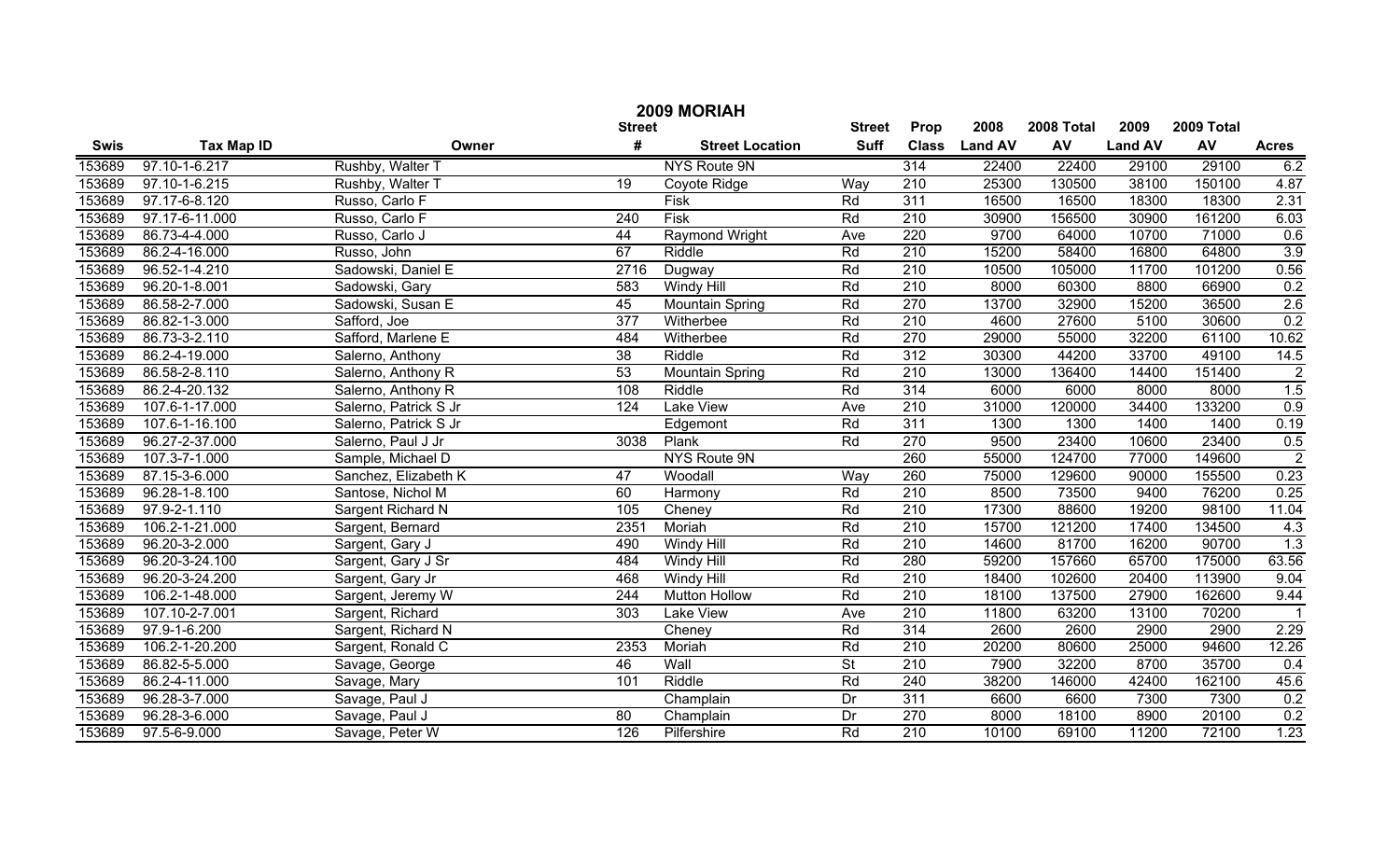|             | 2009 MORIAH              |                              |                 |                        |                          |                  |                |        |                |        |                         |  |
|-------------|--------------------------|------------------------------|-----------------|------------------------|--------------------------|------------------|----------------|--------|----------------|--------|-------------------------|--|
|             |                          |                              | <b>Street</b>   | <b>Street</b>          | Prop                     | 2008             | 2008 Total     | 2009   | 2009 Total     |        |                         |  |
| <b>Swis</b> | <b>Tax Map ID</b>        | Owner                        | #               | <b>Street Location</b> | <b>Suff</b>              | <b>Class</b>     | <b>Land AV</b> | AV     | <b>Land AV</b> | AV     | <b>Acres</b>            |  |
| 153689      | 96.27-2-16.000           | Savage, Roger K              | 21              | Federal                | $\overline{\mathsf{St}}$ | 210              | 6800           | 95000  | 7600           | 105500 | 0.2                     |  |
| 153689      | 86.73-8-2.000            | Savage, Theodore F           | 452             | Witherbee              | Rd                       | 210              | 8100           | 27600  | 9000           | 30600  | 0.4                     |  |
| 153689      | 86.4-2-16.000            | Savage, William P            | 123             | Pilfershire            | Rd                       | 270              | 49100          | 101000 | 54500          | 74500  | 70.2                    |  |
| 153689      | 96.2-3-2.000             | Savage, William P            |                 | Pilfershire            | Rd                       | 311              | 4500           | 4500   | 5000           | 5000   | $\overline{5}$          |  |
| 153689      | 636.89-9999-705.820/1883 | <b>SAVVIS Communications</b> |                 | <b>Outside Plant</b>   |                          | 836              | 0              | 294    | $\mathbf 0$    | 291    | 0.01                    |  |
| 153689      | 86.81-1-27.000           | Sayyeau, Frederick D         | $\overline{23}$ | Wasson                 | $\overline{\mathsf{St}}$ | 411              | 12600          | 65000  | 14000          | 72200  | 0.5                     |  |
| 153689      | 86.81-1-28.000           | Sayyeau, Sandra L            | $\overline{19}$ | Wasson                 | $\overline{\mathsf{St}}$ | 230              | 10600          | 89200  | 11800          | 99000  | 0.6                     |  |
| 153689      | 96.16-2-8.202            | Scalzo, Geneva               | $\overline{17}$ | Spruce                 | Way                      | 270              | 14600          | 60700  | 16200          | 67400  | $\overline{4}$          |  |
| 153689      | 96.15-1-16.000           | Scalzo, Thomas Jr            | 82              | Furnace                | Rd                       | 240              | 23700          | 90000  | 26300          | 120900 | 11.2                    |  |
| 153689      | 87.15-3-9.000            | Scauri, Ronald M             | 57              | Woodall                | Way                      | 260              | 65000          | 106000 | 78000          | 127200 | 0.22                    |  |
| 153689      | 86.73-7-3.000            | Scharpf, Craig W             | 477             | Witherbee              | Rd                       | 210              | 4700           | 32200  | 5200           | 35700  | 0.1                     |  |
| 153689      | 87.49-1-8.000            | Schmid, Edward               | 193             | Mullen Bay             | Ln                       | 260              | 1500           | 30600  | 15600          | 55900  | 0.01                    |  |
| 153689      | 96.19-1-26.200           | Schofield, Ralph J Jr        | 422             | Windy Hill             | Rd                       | 210              | 10400          | 46700  | 11500          | 51800  | 0.59                    |  |
| 153689      | 96.19-1-10.220           | Schofield, Ronald            | 447             | Windy Hill             | Rd                       | 210              | 12600          | 127900 | 14000          | 134000 | 1.19                    |  |
| 153689      | 105.-2-23.000            | School Dist 2                |                 | <b>Ensign Pond</b>     | Rd                       | 330              | 36800          | 36800  | 40800          | 40800  | 97.6                    |  |
| 153689      | 106.2-1-36.000           | Scollon, Edwin R             | 2249            | Moriah                 | Rd                       | 240              | 29500          | 115000 | 36700          | 125000 | 15.5                    |  |
| 153689      | 107.6-1-14.000           | Scorsome, James W            | 166             | Lake View              | Ave                      | 210              | 24100          | 146900 | 26800          | 146900 | $\mathbf 1$             |  |
| 153689      | 86.73-4-6.002            | Scozafava, Thomas J          | 5               | <b>Barton Hill</b>     | Ln                       | 210              | 15300          | 48100  | 17000          | 49900  | $\overline{\mathbf{4}}$ |  |
| 153689      | 96.16-1-34.000           | Scozzafava, James            | 2574            | <b>Ensign Pond</b>     | Rd                       | 210              | 16400          | 148900 | 18200          | 165300 | $\overline{5}$          |  |
| 153689      | 96.27-3-15.000           | Scozzafava, Joseph L         | 14              | Liberty                | $\overline{\mathsf{St}}$ | 210              | 6200           | 61200  | 6800           | 67900  | 0.2                     |  |
| 153689      | 97.13-2-16.000           | Searles, Craig               |                 | Stone                  | $\overline{\mathsf{St}}$ | 314              | 9200           | 9200   | 10200          | 10200  | 0.9                     |  |
| 153689      | 97.13-2-10.000           | Searles, Craig E             |                 | Elk Inn                | Rd                       | 210              | 12700          | 61400  | 14100          | 68200  | 1.3                     |  |
| 153689      | 96.20-3-9.100            | Seigler, Mary A              | 594             | Windy Hill             | Rd                       | 210              | 12500          | 78800  | 13900          | 87500  | 1.64                    |  |
| 153689      | 86.3-1-45.000            | Seow Lena                    | 466             | Silver Hill            | Rd                       | 240              | 43700          | 143000 | 49000          | 100300 | 41.1                    |  |
| 153689      | 105.-2-4.000             | Serina, Stephen J III        | 1560            | <b>Ensign Pond</b>     | Rd                       | 240              | 172600         | 217600 | 191500         | 241500 | 215.8                   |  |
| 153689      | 97.9-2-3.000             | Shappy, Floyd H              | 81              | Elk Inn                | Rd                       | 210              | 10000          | 24300  | 11100          | 27000  | 0.54                    |  |
| 153689      | 86.73-1-15.000           | Sharrow, Norman J            | 543             | Dalton Hill            | Rd                       | 210              | 4600           | 9900   | 5100           | 11000  | 0.2                     |  |
| 153689      | 96.1-1-5.120             | Shaw, Tammy L                | 252             | Silver Hill            | Rd                       | 210              | 17700          | 75300  | 19700          | 83600  | 8.5                     |  |
| 153689      | 86.83-3-15.000           | Shea, Robert W Jr            | 10              | Republic               | $\overline{\mathsf{St}}$ | 210              | 10300          | 108600 | 11400          | 120500 | 0.5                     |  |
| 153689      | 87.3-1-23.000            | Sheffer, Richard A           |                 | Pilfershire            | Rd                       | 910              | 44700          | 44700  | 49600          | 49600  | 89.2                    |  |
| 153689      | 96.3-1-24.000            | Sherman Cemetery             |                 | Crowfoot               | Rd                       | 695              | 12300          | 12300  | 13700          | 13700  | 0.59                    |  |
| 153689      | 86.74-4-2.000            | Sherman, Brenda              | $\overline{70}$ | Curtis                 | Ln                       | 210              | 9900           | 32700  | 11000          | 36300  | 0.7                     |  |
| 153689      | 86.58-2-8.121            | Sherman, Craig J             | $\overline{77}$ | <b>Mountain Spring</b> | Rd                       | $\overline{210}$ | 12900          | 98700  | 14400          | 128200 | 1.92                    |  |
| 153689      | 96.16-1-26.000           | Sherman, Donald              | 177             | Furnace                | Rd                       | $\overline{210}$ | 13800          | 70600  | 15400          | 78400  | 2.7                     |  |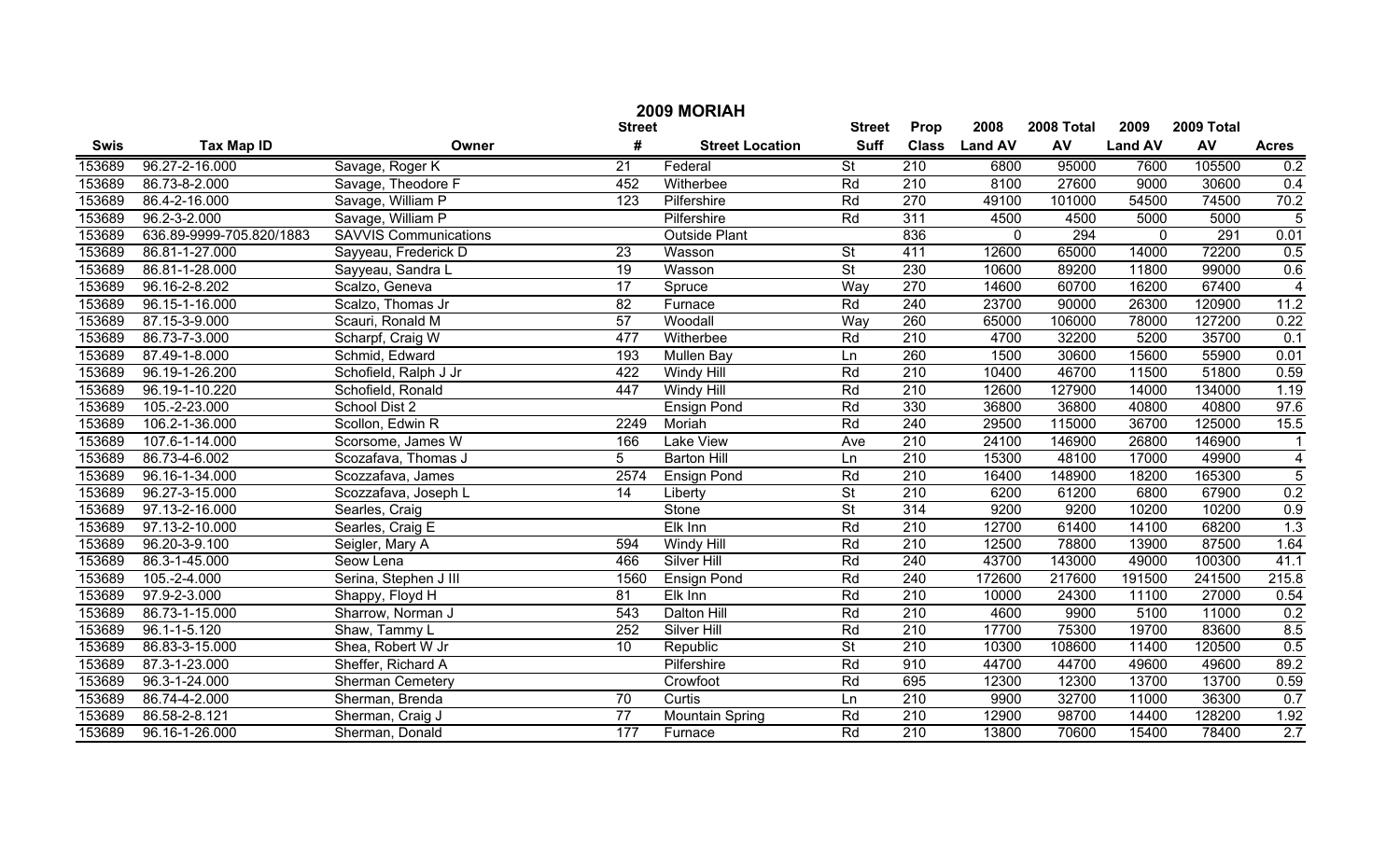|             | 2009 MORIAH       |                       |                 |                        |                          |                  |                |            |                |            |                |  |
|-------------|-------------------|-----------------------|-----------------|------------------------|--------------------------|------------------|----------------|------------|----------------|------------|----------------|--|
|             |                   |                       | <b>Street</b>   |                        | <b>Street</b>            | Prop             | 2008           | 2008 Total | 2009           | 2009 Total |                |  |
| <b>Swis</b> | <b>Tax Map ID</b> | Owner                 | #               | <b>Street Location</b> | <b>Suff</b>              | <b>Class</b>     | <b>Land AV</b> | AV         | <b>Land AV</b> | AV         | <b>Acres</b>   |  |
| 153689      | 86.66-1-17.000    | Sherman, Eleanor B    | $\overline{39}$ | <b>Mountain Spring</b> | Rd                       | 270              | 7600           | 28600      | 8400           | 31700      | 0.2            |  |
| 153689      | 96.16-1-27.000    | Sherman, Fayette      | 171             | Furnace                | Rd                       | 210              | 13000          | 50500      | 14500          | 56100      | $\overline{2}$ |  |
| 153689      | 86.58-2-6.100     | Sherman, James B      | 31              | <b>Mountain Spring</b> | Rd                       | $\overline{210}$ | 12800          | 100500     | 18900          | 106300     | 3.88           |  |
| 153689      | 86.58-2-8.124     | Sherman, James D      | 69              | <b>Mountain Spring</b> | Rd                       | 210              | 13100          | 95200      | 14600          | 105700     | 2.01           |  |
| 153689      | 96.27-2-4.000     | Sherman, Jody L       |                 | Pilfershire            | Rd                       | 311              | 4700           | 4700       | 5200           | 5200       | 0.1            |  |
| 153689      | 96.27-2-5.000     | Sherman, Jody L       | $\overline{23}$ | Pilfershire            | Rd                       | 484              | 15100          | 122200     | 16700          | 135600     | 0.1            |  |
| 153689      | 86.58-2-6.200     | Sherman, Richard F    | 35              | <b>Mountain Spring</b> | Rd                       | 210              | 14800          | 104400     | 16400          | 115900     | 3.57           |  |
| 153689      | 96.16-1-3.111     | Sherman, Richard F Jr | 2584            | <b>Ensign Pond</b>     | Rd                       | 210              | 13200          | 122400     | 14700          | 135900     | 3.68           |  |
| 153689      | 86.83-2-5.100     | Shirley, Sylvia       | 3174            | Plank                  | Rd                       | 210              | 12600          | 95000      | 14000          | 105500     | 0.39           |  |
| 153689      | 96.28-1-2.000     | Shova, Edward L       | 78              | Harmony                | Rd                       | 220              | 7100           | 42500      | 7900           | 47200      | 0.2            |  |
| 153689      | 96.2-1-65.310     | Shpur, Thomas J       | 40              | Chipmunk               | Ln                       | 210              | 15000          | 100500     | 16700          | 111600     | 4.27           |  |
| 153689      | 96.2-1-3.200      | Shpur, Timothy        | 91              | <b>Silver Hill</b>     | Rd                       | 210              | 16900          | 134400     | 18800          | 149200     | 5.29           |  |
| 153689      | 86.73-1-14.000    | Sim, Margaret M       | 543             | Dalton Hill            | Rd                       | 210              | 2900           | 24300      | 3200           | 27000      | 0.1            |  |
| 153689      | 86.73-1-16.000    | Sim, Margaret M       | 545             | Dalton Hill            | Rd                       | 210              | 5700           | 19900      | 6300           | 22100      | 0.2            |  |
| 153689      | 96.27-6-4.000     | Simard, Angela M      | 12              | Champlain              | Dr                       | 210              | 7200           | 55900      | 7900           | 62000      | 0.2            |  |
| 153689      | 86.58-2-8.140     | Simard, Lionel        | $\overline{57}$ | <b>Mountain Spring</b> | Rd                       | 210              | 13100          | 82000      | 14500          | 91000      | 2.1            |  |
| 153689      | 86.83-2-2.000     | Simard, Lionel R Jr   | 3182            | Plank                  | Rd                       | 210              | 8400           | 66600      | 9300           | 73900      | 0.29           |  |
| 153689      | 96.27-3-9.000     | Simard, Mona          | 9               | Liberty                | $\overline{\mathsf{St}}$ | $\overline{210}$ | 6800           | 71500      | 7600           | 79400      | 0.2            |  |
| 153689      | 86.82-1-8.000     | Simard, Wayne M       | 359             | Witherbee              | Rd                       | 210              | 10600          | 69500      | 11700          | 77100      | 0.7            |  |
| 153689      | 86.3-1-23.110     | Simard, Wayne M Sr    | 587             | Dalton Hill            | Rd                       | 240              | 40100          | 112700     | 44500          | 125100     | 48.4           |  |
| 153689      | 86.83-2-5.200     | Simpson, George Jr    | 3172            | Plank                  | Rd                       | 210              | 9000           | 58900      | 10000          | 65400      | 0.41           |  |
| 153689      | 86.75-3-9.200     | Simpson, Harvey       |                 | <b>Fisher Hill</b>     | Rd                       | 322              | 30000          | 30000      | 33300          | 33300      | 18.3           |  |
| 153689      | 86.83-1-6.000     | Simpson, Howard       | 139             | Joyce                  | Rd                       | 210              | 12600          | 30600      | 14000          | 34000      | 1.3            |  |
| 153689      | 86.83-1-17.000    | Simpson, James B      | 3181            | Plank                  | Rd                       | 210              | 10400          | 58400      | 11500          | 64800      | 0.5            |  |
| 153689      | 86.82-1-15.000    | Simpson, Johanna M    | 347             | Witherbee              | Rd                       | 210              | 7200           | 29300      | 8000           | 32500      | 0.2            |  |
| 153689      | 96.51-1-6.200     | Simpson, John E       | 11              | Witherbee              | Rd                       | 220              | 8100           | 60800      | 9000           | 67500      | 0.3            |  |
| 153689      | 86.75-4-1.000     | Simpson, Steven L Jr  | 183             | Raymond Wright         | Ave                      | $\overline{270}$ | 7400           | 22000      | 8200           | 24400      | 0.2            |  |
| 153689      | 86.75-4-2.000     | Simpson, Steven L Jr  |                 | <b>Broad</b>           | $\overline{\mathsf{St}}$ | $\overline{311}$ | 600            | 600        | 700            | 700        | 0.2            |  |
| 153689      | 96.20-3-16.000    | Slattery, Brian       | 2575            | Moriah                 | Rd                       | 210              | 7100           | 35800      | 7800           | 49800      | 0.2            |  |
| 153689      | 96.28-3-8.000     | Slattery, Christina E | $\overline{72}$ | Champlain              | Dr                       | $\overline{210}$ | 8500           | 69600      | 9500           | 77300      | 0.3            |  |
| 153689      | 96.16-1-9.000     | Slattery, Daniel J    | 2733            | Center                 | Rd                       | $\overline{210}$ | 9600           | 63100      | 12900          | 70000      | 0.6            |  |
| 153689      | 97.13-1-21.120    | Slattery, James P     | 759             | <b>Tarbell Hill</b>    | Rd                       | $\overline{210}$ | 19200          | 183400     | 19900          | 190700     | 1.25           |  |
| 153689      | 96.27-2-21.000    | Slattery, Joan A      | 19              | Harmony                | Rd                       | $\overline{210}$ | 7600           | 48700      | 8500           | 54100      | 0.3            |  |
| 153689      | 97.13-1-21.200    | Slattery, Mark A      | 745             | <b>Tarbell Hill</b>    | Rd                       | $\overline{210}$ | 19200          | 135300     | 19900          | 150200     | 1.25           |  |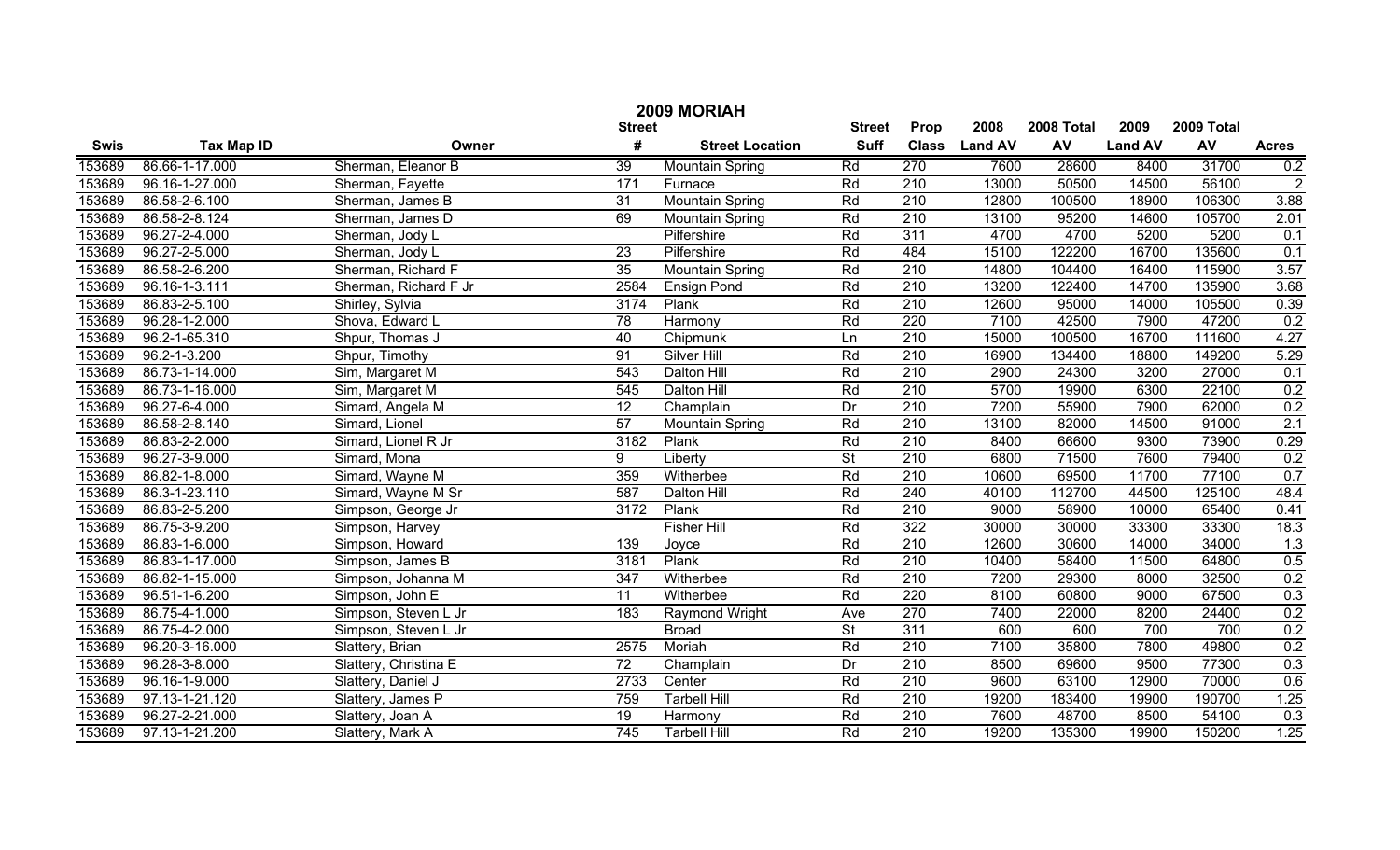|               | 2009 MORIAH       |                        |                  |                        |                          |                  |               |            |                |            |                  |  |
|---------------|-------------------|------------------------|------------------|------------------------|--------------------------|------------------|---------------|------------|----------------|------------|------------------|--|
| <b>Street</b> |                   |                        |                  |                        |                          | Prop             | 2008          | 2008 Total | 2009           | 2009 Total |                  |  |
| <b>Swis</b>   | <b>Tax Map ID</b> | Owner                  | #                | <b>Street Location</b> | <b>Suff</b>              |                  | Class Land AV | AV         | <b>Land AV</b> | AV         | <b>Acres</b>     |  |
| 153689        | 96.27-5-12.000    | Slattery, Michael F    | 3                | Mineville              | Rd                       | 210              | 6800          | 58500      | 7500           | 64900      | 0.2              |  |
| 153689        | 96.28-1-7.000     | Slattery, Thomas       | 29               | Mineville              | Rd                       | $\overline{210}$ | 9000          | 72000      | 10000          | 79900      | 0.4              |  |
| 153689        | 97.13-1-1.000     | Sleeper, Phillip       | 2822             | Dugway                 | Rd                       | $\overline{210}$ | 17200         | 83900      | 19100          | 93100      | 5.5              |  |
| 153689        | 96.2-1-7.000      | Sleeper, Phillip C Jr  | $\overline{275}$ | Witherbee              | Rd                       | $\overline{210}$ | 11900         | 58400      | 13200          | 64800      | 0.9              |  |
| 153689        | 96.51-2-11.000    | Sleeper, Richard E     | 2660             | Dugway                 | Rd                       | 433              | 7600          | 46700      | 8400           | 40800      | 0.6              |  |
| 153689        | 86.58-1-7.000     | Sleeper, Richard E     | 3420             | <b>Fisher Hill</b>     | Rd                       | 210              | 16300         | 53100      | 18100          | 53100      | 4.8              |  |
| 153689        | 86.58-2-1.000     | Sleeper, Richard E     |                  | <b>Fisher Hill</b>     | Rd                       | 322              | 14100         | 14100      | 15700          | 15700      | 21.4             |  |
| 153689        | 96.27-4-7.000     | Smith, Bernice J       | 37               | Harmony                | Rd                       | 210              | 5600          | 60700      | 6200           | 67400      | 0.2              |  |
| 153689        | 97.13-1-24.100    | Smith, Carol           | 727              | <b>Tarbell Hill</b>    | Rd                       | 210              | 11900         | 95200      | 16900          | 105700     | 0.98             |  |
| 153689        | 97.13-1-24.300    | Smith, Carol           |                  | <b>Tarbell Hill</b>    | Rd                       | 311              | 7600          | 7600       | 8400           | 8400       | 2.93             |  |
| 153689        | 86.75-3-9.112     | Smith, Craig A         | 10               | Dynamite               | Way                      | 270              | 19800         | 52000      | 22000          | 57700      | 10               |  |
| 153689        | 97.13-1-24.200    | Smith, Jami J          | 723              | <b>Tarbell Hill</b>    | Rd                       | 210              | 12200         | 78400      | 17500          | 87000      | 1.09             |  |
| 153689        | 86.2-4-20.120     | Smith, Karen J         | 92               | Riddle                 | Rd                       | 210              | 16100         | 78800      | 17900          | 87500      | 4.7              |  |
| 153689        | 106.-1-18.000     | Smith, Mark E          | 132              | <b>Mutton Hollow</b>   | Rd                       | 210              | 76000         | 127300     | 84400          | 141300     | 86.9             |  |
| 153689        | 106.-1-7.000      | Smith, Mark E          |                  | <b>Mutton Hollow</b>   | Rd                       | 314              | 3300          | 3300       | 3700           | 3700       | 0.1              |  |
| 153689        | 96.2-1-34.110     | Smith, Noel C          | 2850             | Plank                  | Rd                       | 210              | 17000         | 78300      | 18900          | 86900      | 4.74             |  |
| 153689        | 86.4-2-17.000     | Smith, Noel C          |                  | Pilfershire            | Rd                       | 910              | 39100         | 39100      | 43400          | 43400      | 51.1             |  |
| 153689        | 96.16-2-29.200    | Smith, Randy           | 713              | <b>Tarbell Hill</b>    | Rd                       | 210              | 11800         | 78000      | 13100          | 92000      | 0.76             |  |
| 153689        | 96.16-2-29.110    | Smith, Ricki           | 699              | <b>Tarbell Hill</b>    | Rd                       | 240              | 24600         | 113800     | 27300          | 126300     | 17.72            |  |
| 153689        | 97.17-6-23.000    | Smith, Ronald F        | 158              | Fisk                   | Rd                       | 210              | 14200         | 95600      | 15700          | 106100     | 3.89             |  |
| 153689        | 107.10-2-1.120    | Smith, Sherry A        | 292              | Lake View              | Ave                      | 210              | 13200         | 154100     | 14700          | 158700     | 2.07             |  |
| 153689        | 96.15-1-11.300    | Smith, William         | 95               | Furnace                | Rd                       | 210              | 11200         | 45400      | 12400          | 50400      | 0.93             |  |
| 153689        | 86.66-1-18.000    | Snide, Joseph E        | 54               | <b>Bartlett Pond</b>   | Rd                       | 210              | 9500          | 76700      | 10500          | 85100      | 0.4              |  |
| 153689        | 96.20-3-18.001    | Snow, Leroy K          |                  | Moriah                 | Rd                       | 314              | 3800          | 3800       | 4200           | 4200       | $\overline{3.2}$ |  |
| 153689        | 96.20-3-21.000    | Snow, Leroy K          | 2549             | Moriah                 | Rd                       | 484              | 16700         | 127100     | 18600          | 118800     | $\overline{2}$   |  |
| 153689        | 96.20-3-40.121    | Snow, Leroy K          |                  | Moriah                 | Rd                       | 314              | 6800          | 6800       | 7500           | 7500       | 5.6              |  |
| 153689        | 97.17-2-1.000     | Snow, LeRoy K          | 3093             | <b>Broad</b>           | $\overline{\mathsf{St}}$ | 483              | 39400         | 107000     | 43800          | 141100     | 1.05             |  |
| 153689        | 86.2-4-2.000      | <b>SNY Moriah Camp</b> | 75               | <b>Burhart</b>         | Ln                       | 670              | 2013800       | 16385500   | 2235300        | 18187900   | 53.68            |  |
| 153689        | 86.2-3-2.000      | Snyder, Allison L      | 3585             | <b>Fisher Hill</b>     | Rd                       | 210              | 14500         | 95100      | 16100          | 105600     | 3.2              |  |
| 153689        | 96.27-3-5.000     | Snyder, Ethan          | 42               | Pilfershire            | Rd                       | 220              | 7300          | 60300      | 8100           | 66900      | 0.3              |  |
| 153689        | 86.2-3-5.101      | Snyder, Herbert Jr     |                  | <b>Fisher Hill</b>     | Rd                       | 322              | 25800         | 25800      | 28600          | 28600      | 35.8             |  |
| 153689        | 107.1-1-3.000     | <b>Speer Cemetery</b>  | 90               | Harry Allen            | Rd                       | 695              | 5900          | 5900       | 6500           | 6500       | 0.4              |  |
| 153689        | 96.2-1-14.102     | Speshock, Michael      | 3059             | Plank                  | Rd                       | $\overline{210}$ | 14100         | 167400     | 15600          | 185800     | 2.94             |  |
| 153689        | 96.3-1-22.200     | Speshock, Michael Jr   |                  | <b>Ensign Pond</b>     | Rd                       | 314              | 2500          | 2500       | 2800           | 2800       | $\overline{2.1}$ |  |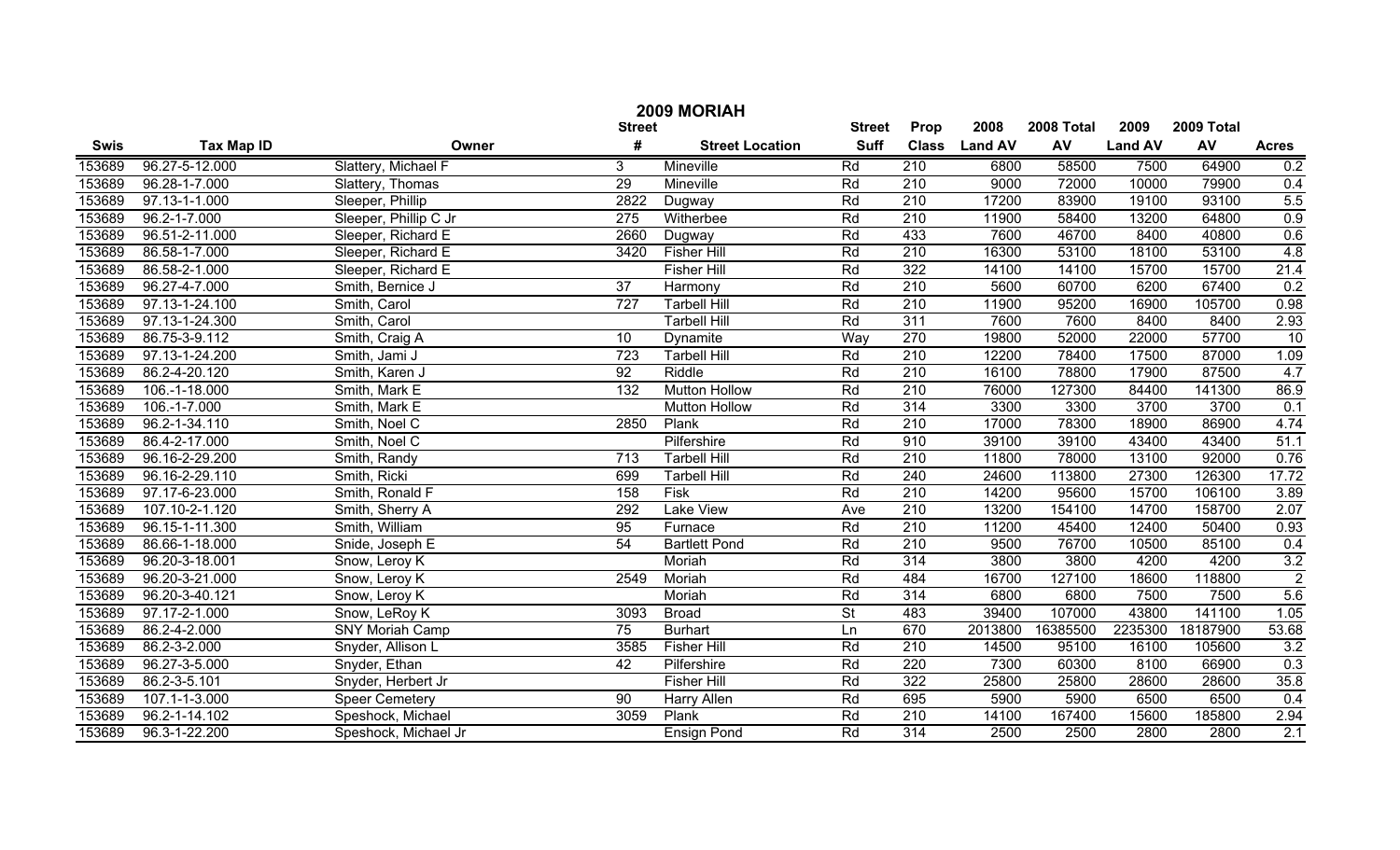| 2009 MORIAH |                     |                    |                 |                        |                          |                  |                |            |                |            |                 |
|-------------|---------------------|--------------------|-----------------|------------------------|--------------------------|------------------|----------------|------------|----------------|------------|-----------------|
|             |                     |                    | <b>Street</b>   |                        | <b>Street</b>            | Prop             | 2008           | 2008 Total | 2009           | 2009 Total |                 |
| <b>Swis</b> | <b>Tax Map ID</b>   | Owner              | #               | <b>Street Location</b> | <b>Suff</b>              | <b>Class</b>     | <b>Land AV</b> | AV         | <b>Land AV</b> | AV         | <b>Acres</b>    |
| 153689      | 86.83-1-5.000       | Speshock, Paul J   | 84              | Wall                   | St                       | 210              | 11800          | 90400      | 13100          | 100300     | 0.9             |
| 153689      | 87.4-1-2.120        | Spetla, Harold     | 5004            | NYS Route 9N           |                          | 260              | 15400          | 31700      | 17100          | 35200      | 4.1             |
| 153689      | 86.74-6-1.110       | Sprague, Alberta F | $\overline{25}$ | Wall                   | $\overline{\mathsf{St}}$ | 270              | 8500           | 55700      | 9400           | 61800      | 0.52            |
| 153689      | 86.73-2-4.200       | Sprague, Derek J   | $\overline{31}$ | <b>Barton Hill</b>     | Ln                       | 210              | 23600          | 110200     | 26200          | 91300      | 2.9             |
| 153689      | 96.15-1-20.210      | Sprague, Derek L   |                 | <b>Ensign Pond</b>     | Rd                       | 322              | 8300           | 8300       | 9200           | 9200       | $\overline{21}$ |
| 153689      | 96.15-1-21.000      | Sprague, Derek L   | 134             | <b>Turner Hill</b>     | Way                      | 240              | 48800          | 171200     | 54100          | 190000     | 48              |
| 153689      | 96.2-1-44.100       | Sprague, Donald    | 2969            | Plank                  | Rd                       | 210              | 14800          | 102800     | 19500          | 114100     | 3.4             |
| 153689      | 96.3-1-53.200       | Sprague, Howard    |                 | <b>Ensign Pond</b>     | Rd                       | 322              | 33700          | 33700      | 37400          | 37400      | 73.1            |
| 153689      | 106.-1-9.000        | Sprague, Howard    | $\overline{88}$ | <b>Mutton Hollow</b>   | Rd                       | 240              | 25400          | 134200     | 28200          | 149000     | 20              |
| 153689      | $106.-1-21.000$     | Sprague, Howard D  |                 | <b>Mutton Hollow</b>   | Rd                       | 322              | 33700          | 33700      | 37400          | 37400      | 85.7            |
| 153689      | 106.-1-5.000        | Sprague, Howard D  |                 | <b>Mutton Hollow</b>   | Rd                       | 910              | 67600          | 67600      | 75000          | 75000      | 171.6           |
| 153689      | 96.19-1-22.000      | Sprague, Howard D  | 624             | <b>Fairy Lake</b>      | Rd                       | 270              | 10100          | 17100      | 11200          | 19000      | 0.5             |
| 153689      | 96.1-1-21.000       | Sprague, Jadon J   |                 | Chipmunk               | Ln                       | 322              | 38100          | 38100      | 42300          | 42300      | 47.6            |
| 153689      | 106.4-2-14.220      | Sprague, Jadon J   |                 | Moriah                 | Rd                       | 314              | 12000          | 12000      | 13300          | 13300      | 1.2             |
| 153689      | 107.6-2-8.000       | Sprague, James E   |                 | NYS Route 9N           |                          | 312              | 1100           | 1800       | 1200           | 2000       | 0.3             |
| 153689      | 106.2-1-25.600      | Sprague, James III |                 | Moriah                 | Rd                       | 311              | 19700          | 19700      | 21900          | 21900      | 3.4             |
| 153689      | 106.2-1-25.500      | Sprague, James III |                 | Moriah                 | Rd                       | 311              | 19700          | 19700      | 21900          | 21900      | 3.2             |
| 153689      | 107.1-1-1.220       | Sprague, James III | 22              | Harry Allen            | Rd                       | 210              | 16400          | 93800      | 18200          | 104100     | $\bf 8$         |
| 153689      | 86.82-2-6.000       | Sprague, Jason     | 354             | Witherbee              | Rd                       | $\overline{210}$ | 6200           | 30400      | 6800           | 33700      | 0.2             |
| 153689      | 96.15-1-20.130      | Sprague, Jason S   | 88              | Hunter                 | Way                      | 240              | 47200          | 181400     | 52400          | 201400     | 40              |
| 153689      | 87.11-1-1.200       | Sprague, John B    | 5218            | NYS Route 9N           |                          | $\overline{312}$ | 56300          | 60000      | 62500          | 66600      | 43              |
| 153689      | 96.1-1-19.000       | Sprague, Kane J    |                 | Chipmunk               | Ln                       | 322              | 60900          | 60900      | 67600          | 67600      | $\overline{80}$ |
| 153689      | 96.2-1-44.200       | Sprague, Kevin A   | 2947            | Plank                  | Rd                       | 210              | 13100          | 74500      | 14500          | 79000      | 1.84            |
| 153689      | 96.3-1-58.000       | Sprague, Laura     | 1890            | <b>Ensign Pond</b>     | Rd                       | 240              | 20700          | 125600     | 23000          | 139400     | 12.5            |
| 153689      | $96.3 - 1 - 57.000$ | Sprague, Laura     | 1896            | <b>Ensign Pond</b>     | Rd                       | 270              | 9000           | 18400      | 10000          | 20400      | 0.4             |
| 153689      | 86.74-5-8.000       | Sprague, Leilani M | 25              | Maple                  | Ln                       | 210              | 11200          | 42600      | 12400          | 47300      | 0.8             |
| 153689      | 96.19-1-21.000      | Sprague, Margaret  | 610             | <b>Fairy Lake</b>      | Rd                       | 270              | 12800          | 24400      | 14200          | 27100      | 1.6             |
| 153689      | 96.16-2-18.000      | Sprague, Mary F    | 2698            | Center                 | Rd                       | 210              | 9000           | 48300      | 10000          | 53600      | 0.4             |
| 153689      | 96.19-1-23.242      | Sprague, Paul      | 630             | <b>Fairy Lake</b>      | Rd                       | 210              | 10900          | 36600      | 12100          | 40600      | 0.68            |
| 153689      | $107.1 - 1 - 1.210$ | Sprague, Terri A   |                 | <b>Harry Allen</b>     | Rd                       | 322              | 22500          | 22500      | 25000          | 25000      | 20.5            |
| 153689      | 106.4-2-14.100      | Sprague, Terri A   | 2100            | Moriah                 | Rd                       | $\overline{210}$ | 10600          | 118900     | 11800          | 132000     | 0.9             |
| 153689      | 97.10-1-3.000       | Sprague, Timothy W | 4644            | NYS Route 9N           |                          | $\overline{210}$ | 11900          | 72100      | 13200          | 80000      | -1              |
| 153689      | 86.83-1-12.000      | Sprague, Tracy     | 94              | Wall                   | $\overline{\mathsf{St}}$ | $\overline{210}$ | 6100           | 27800      | 6800           | 30900      | 0.1             |
| 153689      | 96.28-1-10.000      | Sprague, Wilbur    | 41              | Mineville              | Rd                       | 270              | 8400           | 46000      | 9400           | 51100      | 0.4             |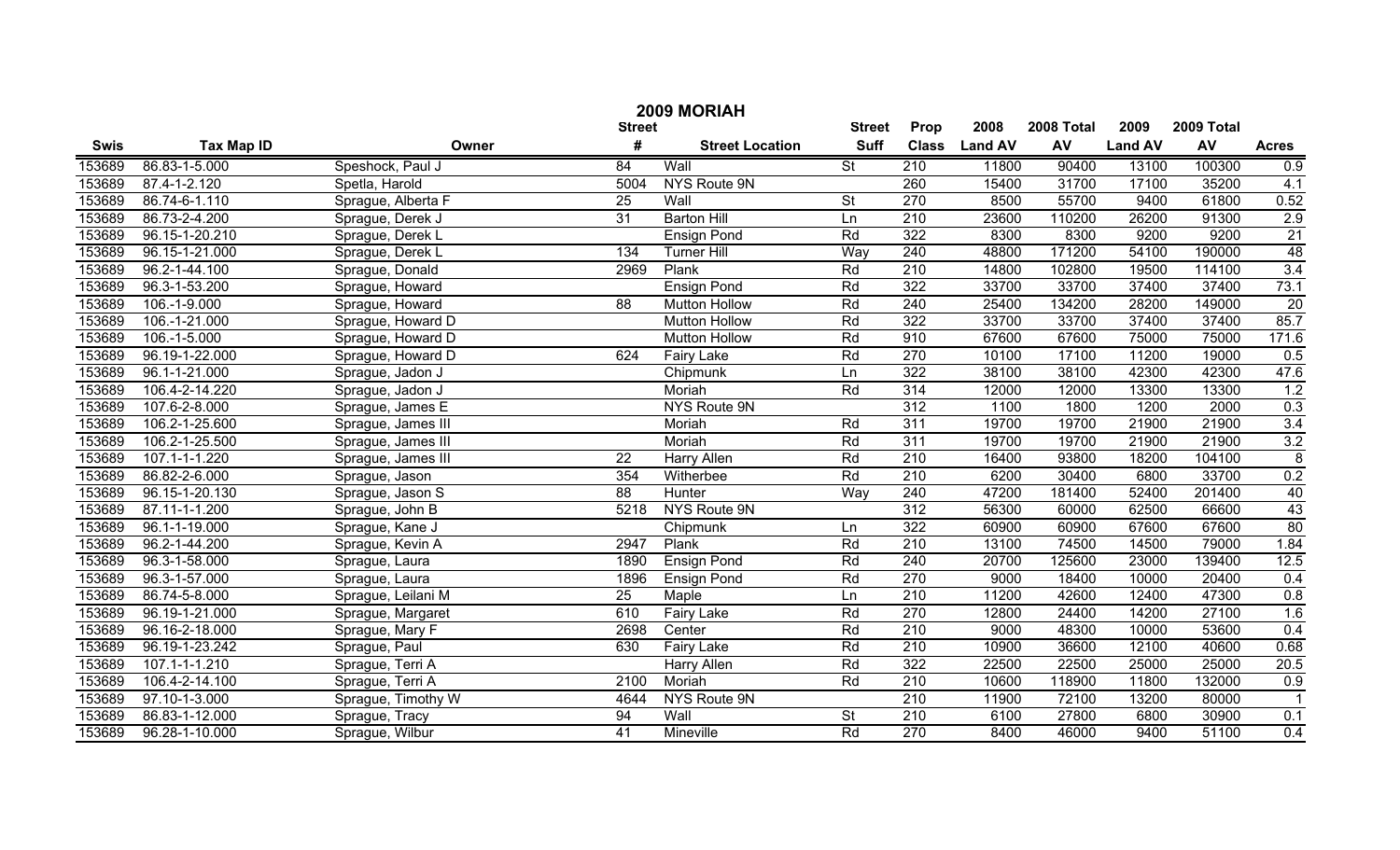|             | 2009 MORIAH                    |                                   |                  |                        |                          |                  |                |            |                |            |                         |  |
|-------------|--------------------------------|-----------------------------------|------------------|------------------------|--------------------------|------------------|----------------|------------|----------------|------------|-------------------------|--|
|             |                                |                                   | <b>Street</b>    |                        | <b>Street</b>            | Prop             | 2008           | 2008 Total | 2009           | 2009 Total |                         |  |
| <b>Swis</b> | <b>Tax Map ID</b>              | Owner                             | #                | <b>Street Location</b> | <b>Suff</b>              | <b>Class</b>     | <b>Land AV</b> | AV         | <b>Land AV</b> | AV         | <b>Acres</b>            |  |
| 153689      | 96.28-2-9.000                  | Sprague, Wilbur E Jr              | $\overline{75}$  | Champlain              | $\overline{Dr}$          | 210              | 12500          | 105600     | 13900          | 117200     | 0.6                     |  |
| 153689      | $\overline{97.6} - 1 - 21.000$ | Spring, Jessie L                  | 4682             | NYS Route 9N           |                          | 210              | 12500          | 76800      | 13800          | 85200      | 1.6                     |  |
| 153689      | 86.73-4-5.200                  | Sprouse, Steven                   | 50               | Raymond Wright         | Ave                      | $\overline{210}$ | 5900           | 53200      | 8000           | 69100      | 0.63                    |  |
| 153689      | 107.10-2-2.000                 | St Andrews, Donald                | 298              | <b>Lake View</b>       | Ave                      | 270              | 6300           | 29500      | 6900           | 32700      | 0.3                     |  |
| 153689      | 97.13-3-2.000                  | St Cyr, Daniel J Jr               | 3099             | <b>Broad</b>           | $\overline{\mathsf{St}}$ | 210              | 9700           | 58000      | 10800          | 64400      | 0.6                     |  |
| 153689      | 96.20-3-22.000                 | St George, Roger P                |                  | Moriah                 | Rd                       | 311              | 1200           | 1200       | 1300           | 1300       | 0.2                     |  |
| 153689      | 96.20-3-20.000                 | St George, Roger P                | 2553             | Moriah                 | Rd                       | 210              | 13500          | 86700      | 14900          | 96200      | 2.4                     |  |
| 153689      | 97.13-1-5.200                  | <b>St Patricks Cemetery Assoc</b> |                  | Dugway                 | Rd                       | 695              | 12500          | 12500      | 13900          | 13900      | 8.32                    |  |
| 153689      | 96.27-4-5.000                  | St Pierre, James W Jr             | 45               | Harmony                | Rd                       | 220              | 6200           | 63000      | 6900           | 69900      | 0.2                     |  |
| 153689      | 96.20-1-9.002                  | Staber, Richard                   | 601              | Windy Hill             | Rd                       | 210              | 12500          | 64800      | 13800          | 71900      | 0.8                     |  |
| 153689      | 97.17-6-5.000                  | Stahl, James                      | 800              | <b>Tarbell Hill</b>    | Rd                       | $\overline{210}$ | 31300          | 175700     | 29400          | 189400     | 6.65                    |  |
| 153689      | 107.6-1-19.000                 | Stahl, Michael T                  | 108              | <b>Lake View</b>       | Ave                      | $\overline{210}$ | 15200          | 142500     | 16900          | 158200     | 0.6                     |  |
| 153689      | 107.6-1-20.000                 | Stahl, Stephen                    | 100              | <b>Lake View</b>       | Ave                      | $\overline{210}$ | 11000          | 94200      | 12200          | 104600     | 0.8                     |  |
| 153689      | 86.74-1-1.000                  | Stansbery, Margaret               | 9                | Office                 | Rd                       | $\overline{210}$ | 9600           | 35000      | 9600           | 35000      | 0.4                     |  |
| 153689      | 96.19-1-9.000                  | Staples, Steven M                 | 3                | Rocky Top              | Way                      | 312              | 12900          | 13400      | 14300          | 14900      | 1.8                     |  |
| 153689      | $107.5 - 1 - 1.112$            | Staples, Steven M                 | 131              | <b>Fisk</b>            | Rd                       | $\overline{210}$ | 11400          | 135300     | 12700          | 150200     | 0.87                    |  |
| 153689      | 96.20-2-3.000                  | Staunches, Joan                   | 661              | <b>Tarbell Hill</b>    | Rd                       | $\overline{210}$ | 12800          | 115300     | 14200          | 118700     | 3.46                    |  |
| 153689      | 106.4-2-21.110                 | Stearns, Augusta                  | 2011             | Moriah                 | Rd                       | $\overline{210}$ | 46400          | 177700     | 59500          | 169000     | 49                      |  |
| 153689      | 87.49-1-17.000                 | Stephan, Arthur J                 | 161              | Mullen Bay             | Ln                       | 260              | 1400           | 30100      | 7700           | 36100      | 0.03                    |  |
| 153689      | 87.49-1-11.000                 | Stephan, William                  | 199              | Mullen Bay             | Ln                       | 260              | 1400           | 32300      | 13500          | 48400      | 0.05                    |  |
| 153689      | 87.49-1-1.000                  | Stephan, William                  | 186              | Mullen Bay             | Ln                       | 260              | 1400           | 52300      | 18500          | 66100      | 0.1                     |  |
| 153689      | 86.3-1-10.000                  | Sternbach, Sheldon                |                  | Dalton Hill            | Rd                       | 322              | 26900          | 26900      | 29900          | 29900      | 38.7                    |  |
| 153689      | 87.1-2-6.000                   | <b>Stevenson Cemetery</b>         | 5243             | NYS Route 9N           |                          | 695              | 21200          | 21200      | 23500          | 23500      | $\overline{\mathbf{1}}$ |  |
| 153689      | 87.3-1-11.000                  | Stevenson, Barbara A              | 11               | <b>Bigelow</b>         | Rd                       | 210              | 18400          | 108700     | 20500          | 120700     | 6.51                    |  |
| 153689      | 86.82-5-9.110                  | Stevenson, Duane M Jr             | 64               | Wall                   | $\overline{\mathsf{St}}$ | $\overline{210}$ | 9000           | 60100      | 10000          | 66700      | 0.59                    |  |
| 153689      | 86.74-7-3.000                  | Stevenson, Jacob D                | 13               | King                   | Ln                       | 270              | 11200          | 36800      | 12400          | 40800      | 0.47                    |  |
| 153689      | 86.2-4-7.000                   | Stevenson, Robert L               | 244              | Colby                  | Wav                      | 240              | 27000          | 57000      | 30000          | 63300      | 10.5                    |  |
| 153689      | 96.20-4-14.000                 | Stobierski, Joseph                | 668              | <b>Tarbell Hill</b>    | Rd                       | 270              | 12000          | 37800      | 13400          | 42000      | $\overline{1}$          |  |
| 153689      | 97.17-6-15.000                 | Stoddard, Gary A Sr               |                  | <b>Fisk</b>            | Rd                       | $\overline{311}$ | 13100          | 13100      | 14500          | 14500      | 5.86                    |  |
| 153689      | 97.17-6-14.000                 | Stoddard, Gary Sr                 | $\overline{200}$ | <b>Fisk</b>            | Rd                       | 220              | 9800           | 110200     | 10900          | 116800     | 0.4                     |  |
| 153689      | 96.27-5-13.000                 | Stoddard, Kenneth                 | 6                | Harmony                | Rd                       | $\overline{210}$ | 6900           | 26000      | 7800           | 92900      | 0.2                     |  |
| 153689      | 86.3-1-23.200                  | Stoddard, Kenneth                 | 1468             | Tracy                  | Rd                       | $\overline{210}$ | 14100          | 90700      | 15700          | 100700     | $\overline{4}$          |  |
| 153689      | 96.27-2-38.000                 | Stoddard, Michael                 |                  | Plank                  | Rd                       | $\overline{311}$ | 1200           | 1200       | 1300           | 1300       | $\overline{1}$          |  |
| 153689      | 96.27-2-12.000                 | Stoddard, Michael J               | $\overline{33}$  | Federal                | $\overline{\mathsf{St}}$ | $\overline{210}$ | 7200           | 84100      | 8000           | 93400      | 0.2                     |  |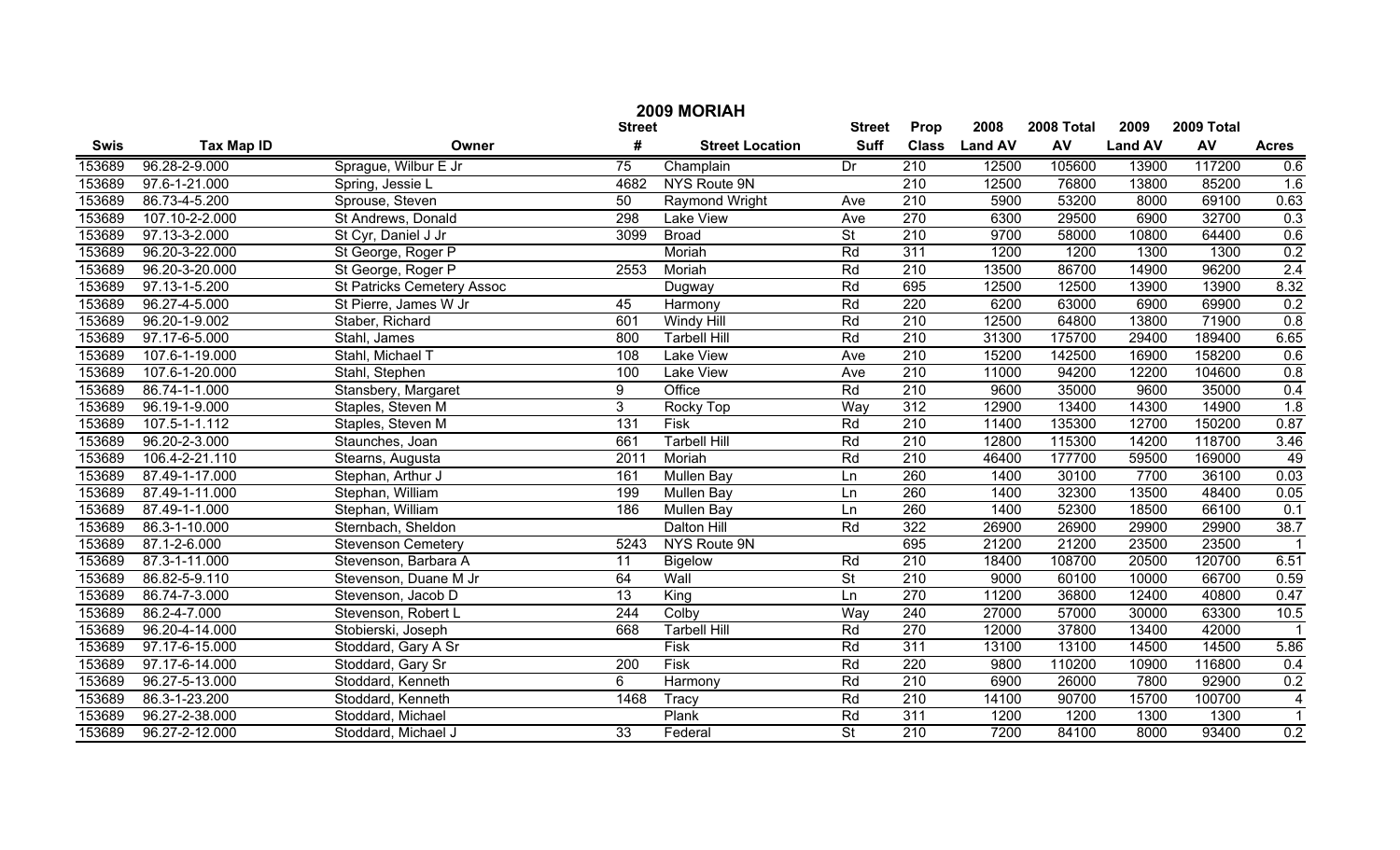| 2009 MORIAH |                   |                            |                 |                        |                          |                  |                |            |                |            |                  |
|-------------|-------------------|----------------------------|-----------------|------------------------|--------------------------|------------------|----------------|------------|----------------|------------|------------------|
|             |                   |                            | <b>Street</b>   |                        | <b>Street</b>            | Prop             | 2008           | 2008 Total | 2009           | 2009 Total |                  |
| <b>Swis</b> | <b>Tax Map ID</b> | Owner                      | #               | <b>Street Location</b> | <b>Suff</b>              | <b>Class</b>     | <b>Land AV</b> | AV         | <b>Land AV</b> | AV         | <b>Acres</b>     |
| 153689      | 96.20-3-35.000    | Stoddard, Randy            |                 | Moriah                 | Rd                       | 311              | 1900           | 1900       | 2100           | 2100       | 0.2              |
| 153689      | 96.20-3-36.000    | Stoddard, Randy            | 2565            | Moriah                 | Rd                       | $\overline{270}$ | 6200           | 40700      | 6900           | 45200      | 0.2              |
| 153689      | 106.2-1-34.110    | Stone, Robert              | 1489            | <b>Breed Hill</b>      | Rd                       | 314              |                |            | 15500          | 15500      | 9.2              |
| 153689      | 106.4-2-7.000     | Stone, Vernon              | 1405            | <b>Breed Hill</b>      | Rd                       | 240              | 15200          | 52700      | 16900          | 58500      | 13.4             |
| 153689      | 106.2-1-34.200    | Stone, Vernon              | 1410            | <b>Breed Hill</b>      | Rd                       | 210              | 7700           | 11600      | 16000          | 20300      | 10               |
| 153689      | 107.6-2-19.000    | Strack, Charles E          |                 | NYS Route 9N           |                          | 311              | 4500           | 4500       | 5900           | 5900       | 0.5              |
| 153689      | 107.6-2-18.000    | Strack, Charles E          | 4029            | NYS Route 9N           |                          | 210              | 24800          | 159000     | 40000          | 169500     | 0.5              |
| 153689      | 97.13-1-9.000     | Streibl, Mary M            | $\overline{17}$ | <b>Forge Hollow</b>    | Rd                       | 270              | 16900          | 36600      | 18700          | 40600      | 9.5              |
| 153689      | 96.19-1-14.000    | Streible, Ivan M Jr        | 454             | <b>Windy Hill</b>      | Rd                       | 210              | 11400          | 76800      | 12600          | 85200      | 0.9              |
| 153689      | 96.16-2-23.130    | Strieble, Jason M          | 37              | Spruce                 | Way                      | 210              | 18400          | 188400     | 25500          | 194100     | 6.42             |
| 153689      | 96.20-1-10.000    | Strieble, Joan A           | 597             | <b>Windy Hill</b>      | Rd                       | 210              | 7500           | 59100      | 8300           | 65600      | 0.23             |
| 153689      | 107.3-1-11.000    | Strong, Horton             |                 | Lang                   | Rd                       | 322              | 13000          | 13000      | 14400          | 14400      | 17.1             |
| 153689      | 86.66-1-29.000    | Sts Peter & Pauls Church   | $\overline{23}$ | <b>Bartlett Pond</b>   | Rd                       | 620              | 14400          | 381000     | 16000          | 422900     |                  |
| 153689      | 96.20-4-21.000    | Suddard, William H         | 2464            | Moriah                 | Rd                       | 210              | 12900          | 64100      | 14400          | 71200      | 1.5              |
| 153689      | 107.6-2-10.000    | Super Flame Gas Co Inc     | 4088            | NYS Route 9N           |                          | 441              | 6600           | 75600      | 7300           | 60100      | 0.1              |
| 153689      | 107.6-2-11.000    | Super Flame Gas Co Inc     | 4080            | NYS Route 9N           |                          | 441              | 23600          | 39400      | 19000          | 24000      | 1.1              |
| 153689      | 86.75-3-1.200     | Supernault, Allen C        | 3274            | <b>Fisher Hill</b>     | Rd                       | 210              | 13600          | 102500     | 15100          | 113000     | 2.6              |
| 153689      | 107.10-2-6.003    | Supernault, Alvin A        | 31              | Potter                 | Ln                       | 210              | 25300          | 46500      | 28100          | 51600      | 2.2              |
| 153689      | 107.6-1-23.000    | Surprenant, Laura J        | 80              | <b>Lake View</b>       | Ave                      | 210              | 12500          | 84700      | 13900          | 94000      | 1.6              |
| 153689      | 107.6-1-4.000     | Surprenant, Laura J        |                 | <b>Bay View</b>        | Ln                       | 314              | 6400           | 6400       | 7100           | 7100       | 0.27             |
| 153689      | 96.20-2-6.000     | Swan, Claudia N            | 671             | <b>Tarbell Hill</b>    | Rd                       | 210              | 9200           | 54400      | 10200          | 60400      | 0.4              |
| 153689      | 96.20-2-8.001     | Swan, Howard A Jr          | 663             | <b>Tarbell Hill</b>    | Rd                       | 270              | 10500          | 36700      | 11600          | 40700      | 0.53             |
| 153689      | 96.2-1-31.100     | Swan, Howard Jr            | 43              | <b>Titus</b>           | Rd                       | 240              | 54000          | 114800     | 59900          | 127400     | 56.4             |
| 153689      | 96.20-4-32.120    | Swan, Paul                 |                 | Moriah                 | Rd                       | $\overline{311}$ | 4600           | 4600       | 5100           | 5100       |                  |
| 153689      | 86.2-4-23.000     | Swartout, Cathleen         | 52              | Riddle                 | Rd                       | 210              | 6700           | 40600      | 7500           | 45100      | 0.2              |
| 153689      | 86.73-1-9.000     | Sweet, Susan               | 552             | Dalton Hill            | Rd                       | 210              | 11400          | 63300      | 12700          | 62000      | $\overline{0.8}$ |
| 153689      | 96.28-3-16.001    | Swenor, Kendra D           | 36              | Champlain              | Dr                       | 270              | 18900          | 32600      | 21000          | 36200      | 0.81             |
| 153689      | 97.10-1-13.000    | <b>Syre Cemetery</b>       |                 | Elk Inn                | Rd                       | 695              | 14400          | 14400      | 16000          | 16000      | -1               |
| 153689      | 96.28-2-16.000    | <b>Taft Properties LLC</b> | 49              | Champlain              | Dr                       | 270              | 8000           | 40000      | 8900           | 44400      | 0.2              |
| 153689      | 86.73-4-1.000     | <b>Taft Properties LLC</b> | $\overline{36}$ | Raymond Wright         | Ave                      | $\overline{210}$ | 5300           | 25000      | 5900           | 27800      | 0.2              |
| 153689      | 86.73-1-10.000    | <b>Taft Properties LLC</b> | 544             | Dalton Hill            | Rd                       | $\overline{210}$ | 9600           | 32500      | 10700          | 36100      | 0.5              |
| 153689      | 86.74-7-15.000    | <b>Taft Properties LLC</b> |                 | <b>Broad</b>           | $\overline{\mathsf{St}}$ | 311              | 9900           | 9900       | 11000          | 11000      | 0.5              |
| 153689      | 86.74-7-5.000     | <b>Taft Properties LLC</b> | $\overline{25}$ | King                   | Ln                       | $\overline{270}$ | 14500          | 24800      | 16100          | 27500      | 0.5              |
| 153689      | 86.2-4-33.100     | <b>Taft Properties LLC</b> | 132             | <b>Bartlett Pond</b>   | Rd                       | $\overline{270}$ | 4000           | 24500      | 4400           | 27200      | 0.3              |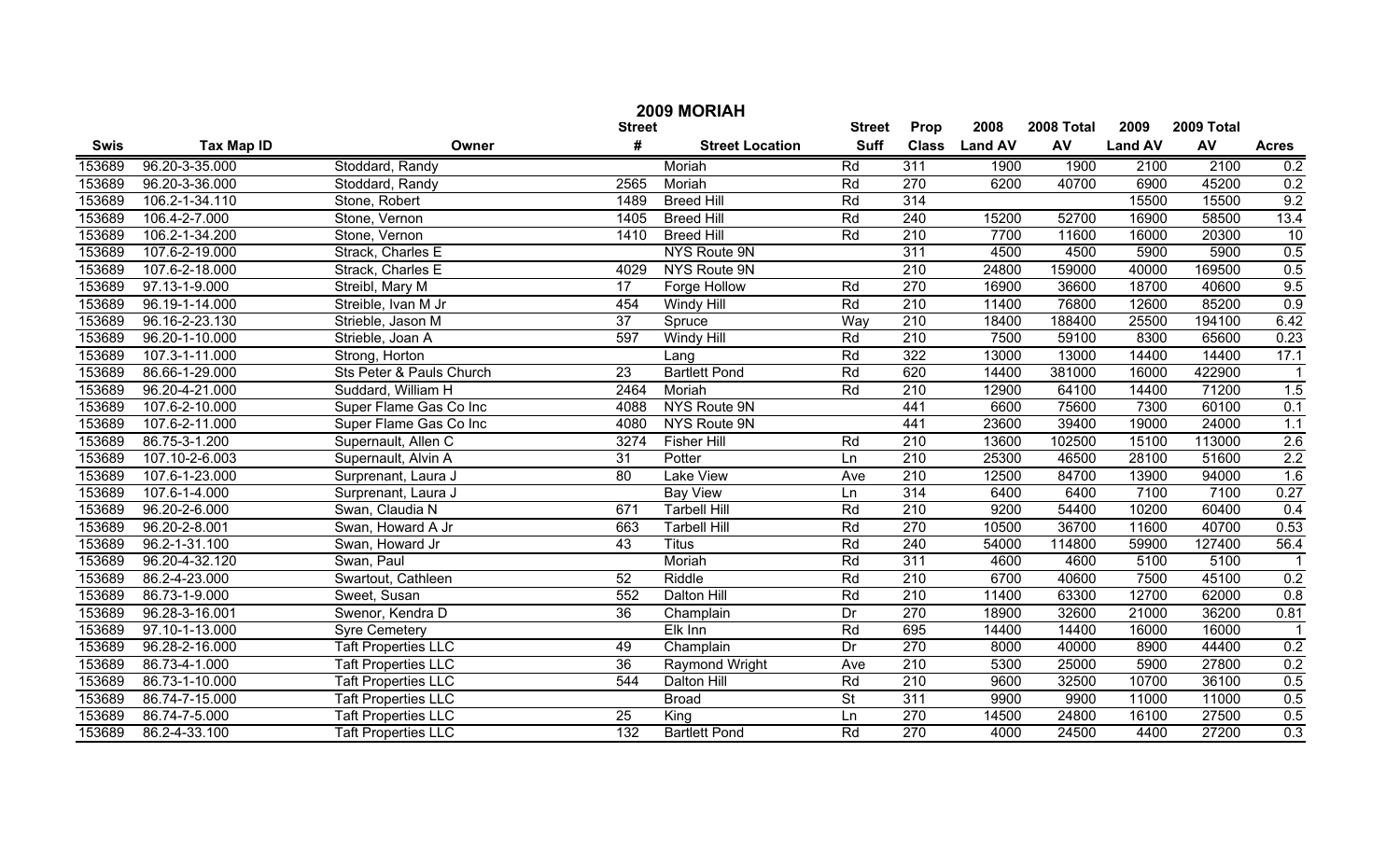|             | 2009 MORIAH              |                                 |                 |                        |                          |                  |                |            |                |                  |              |  |
|-------------|--------------------------|---------------------------------|-----------------|------------------------|--------------------------|------------------|----------------|------------|----------------|------------------|--------------|--|
|             |                          |                                 | <b>Street</b>   |                        | <b>Street</b>            | Prop             | 2008           | 2008 Total | 2009           | 2009 Total       |              |  |
| <b>Swis</b> | <b>Tax Map ID</b>        | Owner                           | #               | <b>Street Location</b> | <b>Suff</b>              | <b>Class</b>     | <b>Land AV</b> | AV         | <b>Land AV</b> | AV               | <b>Acres</b> |  |
| 153689      | 106.2-1-12.000           | Tansey, Donald                  | 506             | <b>Fairy Lake</b>      | Rd                       | 210              | 14700          | 52600      | 16300          | 58400            | 3.4          |  |
| 153689      | 96.51-2-9.000            | Tatro, Roger                    | 2659            | Dugway                 | Rd                       | 422              | 8500           | 71200      | 9400           | 79000            | 0.2          |  |
| 153689      | 97.13-2-15.000           | Tatro, Roger                    | 158             | Stone                  | $\overline{\mathsf{St}}$ | 210              | 11900          | 55800      | 13200          | 61900            |              |  |
| 153689      | 87.11-2-6.110            | Taylor, Donna A                 | 61              | <b>Mullen Bay</b>      | Ln                       | $\overline{210}$ | 260900         | 402000     | 313100         | 462400           | 4.11         |  |
| 153689      | 97.9-1-10.000            | Taylor, Leon                    | $\overline{2}$  | Cheney                 | Rd                       | 270              | 9400           | 29100      | 10400          | 32300            | 0.64         |  |
| 153689      | 96.2-1-3.300             | Taylor, Robert I                |                 | <b>Silver Hill</b>     | Rd                       | 314              | 16400          | 16400      | 18200          | 18200            | 6.92         |  |
| 153689      | 96.2-1-68.000            | Taylor, Robert I                | 253             | Witherbee              | Rd                       | 240              | 43900          | 111200     | 48700          | 123400           | 54.7         |  |
| 153689      | 96.27-2-35.000           | Taylor, Wayne E Jr              | 3032            | Plank                  | Rd                       | 210              | 9200           | 91900      | 10200          | 102000           | 0.5          |  |
| 153689      | 96.20-4-18.000           | Tedford, Fay A                  | 2452            | Moriah                 | Rd                       | 311              | 8600           | 8600       | 9500           | 9500             | 0.3          |  |
| 153689      | 96.20-4-19.100           | Tedford, Fay A                  |                 | Moriah                 | Rd                       | 311              | 13800          | 13800      | 15300          | 15300            | 2.5          |  |
| 153689      | 96.20-4-19.200           | Tedford, Fay A                  | 2454            | Moriah                 | Rd                       | 270              | 11000          | 20200      | 12200          | 22400            | 0.7          |  |
| 153689      | 106.2-1-13.200           | Tedford, James                  | 516             | Fairy Lake             | Rd                       | 210              | 10500          | 81200      | 11600          | 90100            | 0.7          |  |
| 153689      | 86.82-1-5.000            | Tefoe, Mary                     | 373             | Witherbee              | Rd                       | 210              | 2800           | 28500      | 3100           | 31600            | 0.1          |  |
| 153689      | 106.4-2-17.000           | Tefoe, William                  | 5               | Lang                   | Rd                       | 210              | 11800          | 44500      | 13100          | 49400            |              |  |
| 153689      | 636.89-9999-701.800/1883 | <b>Telus Communications Inc</b> |                 | 888888 Outside Plant   |                          | 831              | 0              | 451        | $\mathbf 0$    | 368              | 0.01         |  |
| 153689      | 636.89-9999-701.800/1882 | <b>Telus Communications Inc</b> |                 | 888888 Outside Plant   |                          | 831              | $\mathbf 0$    | 150        | $\Omega$       | $\overline{123}$ | 0.01         |  |
| 153689      | 636.89-9999-701.800/1881 | <b>Telus Communications Inc</b> |                 | 888888 Outside Plant   |                          | 831              | $\mathbf 0$    | 14434      | $\mathbf 0$    | 11791            | 0.01         |  |
| 153689      | 97.10-1-6.100            | Terra Mountain LLC              |                 | NYS Route 9N           |                          | 910              | 80000          | 80000      | 88800          | 88800            | 89.34        |  |
| 153689      | 87.49-1-26.000           | Terrasi, Charles P              | 147             | Mullen Bay             | Ln                       | 260              | 125500         | 160100     | 165000         | 254000           | 0.79         |  |
| 153689      | 96.20-4-25.000           | Tesar, David J                  | 2508            | Moriah                 | Rd                       | 210              | 13000          | 130300     | 14400          | 144600           | 1.6          |  |
| 153689      | 107.5-3-3.000            | Tesar, Donald B                 | 23              | Whitney                | $\overline{\mathsf{St}}$ | $\overline{311}$ | 18800          | 18800      | 20900          | 20900            | 5.08         |  |
| 153689      | 96.20-4-27.000           | Tesar, Tammy J                  |                 | Moriah                 | Rd                       | 311              | 3300           | 3300       | 3700           | 3700             | 0.2          |  |
| 153689      | 96.20-4-26.000           | Tesar, Tammy J                  | 2510            | Moriah                 | Rd                       | 210              | 6300           | 77100      | 7000           | 85600            | 0.2          |  |
| 153689      | 86.2-4-17.000            | Thelen, Karl E                  |                 | <b>Bartlett Pond</b>   | Rd                       | 322              | 31700          | 31700      | 35200          | 35200            | 14.5         |  |
| 153689      | 86.2-4-14.000            | Thelen, Karl E                  | 228             | <b>Bartlett Pond</b>   | Rd                       | 210              | 28000          | 134900     | 31000          | 149700           | 13.1         |  |
| 153689      | 96.2-1-54.111            | Thierry, Robert B               | 148             | Witherbee              | Rd                       | 240              | 12800          | 106300     | 43000          | 168000           | 32.8         |  |
| 153689      | 86.73-4-3.000            | Thomas Sweet Investments LL     | 40              | <b>Raymond Wright</b>  | Ave                      | 220              | 11400          | 35500      | 12600          | 39400            | 0.27         |  |
| 153689      | $96.2 - 1 - 16.002$      | <b>Thompson Family Trust</b>    | 3071            | Plank                  | Rd                       | 210              | 12500          | 129000     | 13900          | 143200           | 1.5          |  |
| 153689      | 96.27-5-8.000            | <b>Thompson Family Trust</b>    | 13              | Federal                | $\overline{\mathsf{St}}$ | 220              | 6300           | 51300      | 6900           | 56900            | 0.2          |  |
| 153689      | 97.17-6-2.000            | Thompson, Alan L                | 740             | <b>Tarbell Hill</b>    | Rd                       | $\overline{210}$ | 14600          | 119000     | 22000          | 123800           | 3.2          |  |
| 153689      | 107.1-1-2.000            | Thompson, Bradley               | $\overline{72}$ | Harry Allen            | Rd                       | $\overline{312}$ | 124200         | 124600     | 137900         | 138300           | 142.6        |  |
| 153689      | 107.1-1-4.000            | Thompson, Bradley               | 67              | Harry Allen            | Rd                       | 210              | 19100          | 105800     | 21200          | 117400           | 7.9          |  |
| 153689      | 96.2-1-30.000            | Thompson, Brett M               | 2881            | Plank                  | Rd                       | 240              | 45700          | 131100     | 50700          | 145500           | 45.5         |  |
| 153689      | 107.1-1-1.100            | Thompson, William               | 51              | Harry Allen            | Rd                       | 240              | 49700          | 98200      | 55200          | 109000           | 53           |  |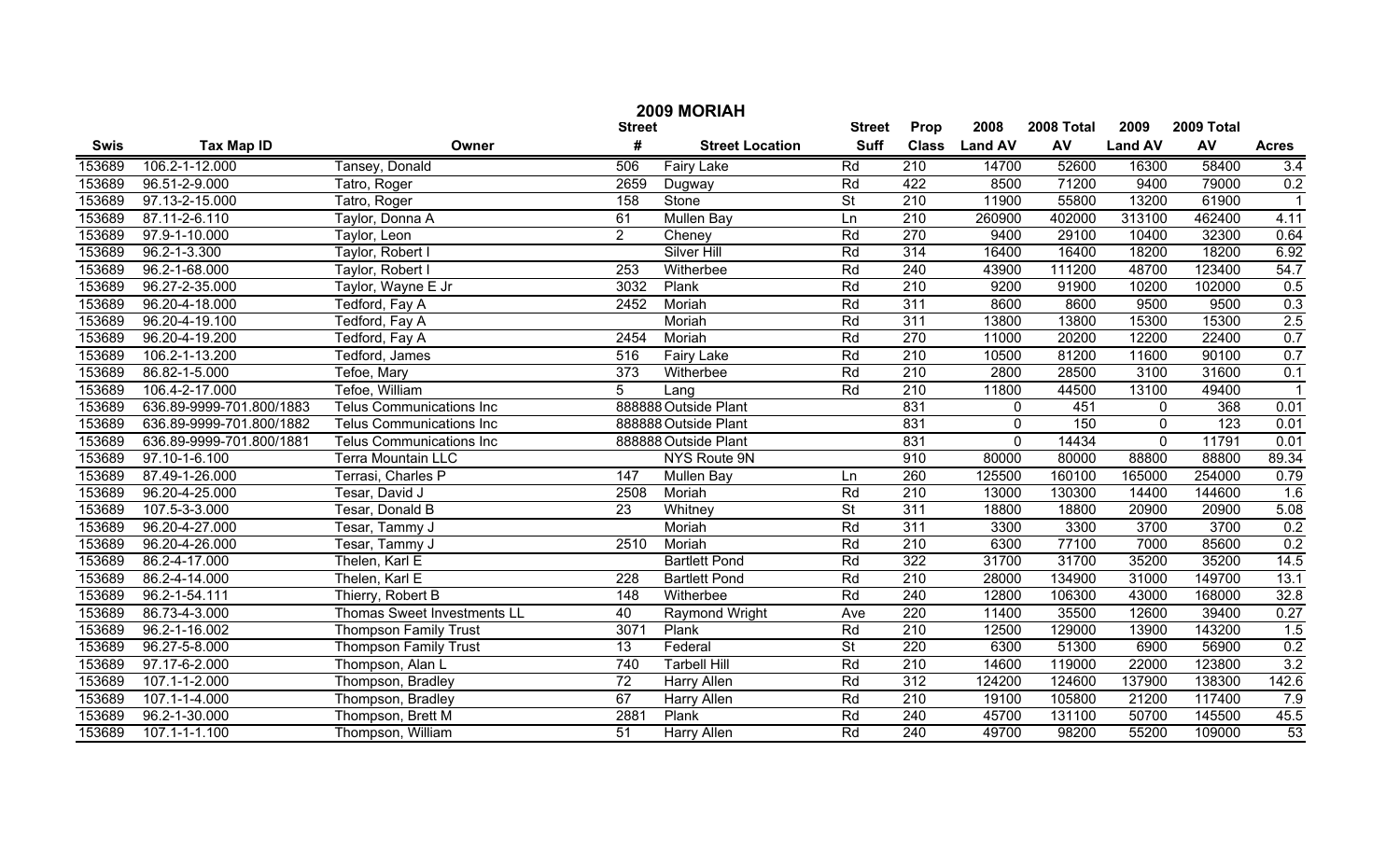| 2009 MORIAH |                   |                                |                 |                        |                          |                  |                |            |                |            |              |
|-------------|-------------------|--------------------------------|-----------------|------------------------|--------------------------|------------------|----------------|------------|----------------|------------|--------------|
|             |                   |                                | <b>Street</b>   |                        | <b>Street</b>            | Prop             | 2008           | 2008 Total | 2009           | 2009 Total |              |
| <b>Swis</b> | <b>Tax Map ID</b> | Owner                          | #               | <b>Street Location</b> | <b>Suff</b>              | <b>Class</b>     | <b>Land AV</b> | AV         | <b>Land AV</b> | AV         | <b>Acres</b> |
| 153689      | 86.81-2-9.000     | <b>Ti Federal Credit Union</b> |                 | Wasson                 | $\overline{\mathsf{St}}$ | 311              | 5100           | 5100       | 5700           | 5700       | 0.4          |
| 153689      | 97.13-2-7.000     | Tichonuk Erick L               | 26              | Switchback             | Rd                       | $\overline{210}$ | 12400          | 64300      | 13800          | 71400      |              |
| 153689      | 97.5-6-7.000      | <b>Tiger Ventures</b>          |                 | Cheney                 | Rd                       | 314              | 6500           | 6500       | 7200           | 7200       | 6.9          |
| 153689      | 97.6-1-1.000      | <b>Tiger Ventures</b>          |                 | NYS Route 9N           |                          | 322              | 302700         | 302700     | 264400         | 264400     | 311.9        |
| 153689      | 106.2-1-51.002    | Tilley, Carolyn P              | 526             | <b>Fairy Lake</b>      | Rd                       | 210              | 70200          | 99100      | 77900          | 110000     | 105.2        |
| 153689      | 96.16-2-49.002    | Tilley, Carolyn P              | 2661            | Center                 | Rd                       | 210              | 12500          | 75900      | 13800          | 84200      | 1.43         |
| 153689      | 96.3-1-12.000     | Tilley, Glenda A               | 407             | Crowfoot               | Rd                       | 260              | 13200          | 21900      | 14600          | 24300      | 0.34         |
| 153689      | 96.20-1-7.000     | Tolosky, Stephen               | 2585            | Center                 | Rd                       | 210              | 8300           | 84100      | 9300           | 96700      | 0.3          |
| 153689      | 86.74-1-7.000     | Tomas, Petrona                 | 8               | <b>Valley View</b>     | Ln                       | 210              | 2600           | 19700      | 2900           | 21900      | 0.2          |
| 153689      | 96.3-1-39.000     | Tompkins, Robert               | 2170            | <b>Ensign Pond</b>     | Rd                       | 240              | 52000          | 181000     | 57700          | 186400     | 57           |
| 153689      | 86.58-2-8.123     | Tonner, Niles D                | 89              | <b>Mountain Spring</b> | Rd                       | $\overline{210}$ | 13000          | 100900     | 14400          | 112000     | 1.97         |
| 153689      | 96.28-2-5.000     | Toohey, Michael P              | 93              | Champlain              | Dr                       | 270              | 7800           | 50500      | 8700           | 56100      | 0.2          |
| 153689      | 96.27-6-1.000     | Tougas, Gene R                 | 2994            | Plank                  | Rd                       | 210              | 7300           | 59100      | 8100           | 65600      | 0.2          |
| 153689      | 86.73-1-20.000    | Touhey, Charles L              | 551             | Dalton Hill            | Rd                       | $\overline{210}$ | 8100           | 25300      | 9000           | 28100      | 0.2          |
| 153689      | 86.3-1-27.000     | Town Of Moriah                 |                 | Tracy                  | Rd                       | 910              | 20600          | 20600      | 22900          | 22900      | 19.3         |
| 153689      | 86.73-3-1.000     | Town Of Moriah                 | 1644            | Powerhouse             | Rd                       | 652              | 16200          | 47100      | 18000          | 52300      | 2.2          |
| 153689      | 86.74-1-4.001     | Town Of Moriah                 | 26              | Hospital               | Rd                       | 652              | 16100          | 203800     | 17900          | 226200     | 2.1          |
| 153689      | 86.3-1-38.001     | Town Of Moriah                 |                 | Tracy                  | Rd                       | 822              | 2200           | 2200       | 2400           | 2400       | 1.47         |
| 153689      | 86.3-1-24.000     | Town Of Moriah                 |                 | Tracy                  | Rd                       | 330              | 15000          | 15000      | 16600          | 16600      | 21.3         |
| 153689      | 86.4-2-18.001     | Town Of Moriah                 |                 | <b>Bartlett Pond</b>   | Rd                       | 652              | 12400          | 12400      | 13800          | 13800      | 2.02         |
| 153689      | 86.4-2-4.000      | Town Of Moriah                 | 15              | Kelsi                  | Wav                      | 652              | 25000          | 5522300    | 27800          | 6129800    | 2.9          |
| 153689      | 96.20-4-1.000     | Town Of Moriah                 |                 | Moriah                 | Rd                       | $\overline{311}$ | 4200           | 4200       | 4700           | 4700       | 0.1          |
| 153689      | 86.82-6-6.000     | <b>Town Of Moriah</b>          | 30              | Joyce                  | Rd                       | 651              | 30300          | 344400     | 33600          | 382300     | 13.7         |
| 153689      | 86.75-3-8.000     | <b>Town Of Moriah</b>          | 3218            | Plank                  | Rd                       | 330              | 13900          | 13900      | 15400          | 15400      | 0.9          |
| 153689      | 96.2-1-33.000     | <b>Town Of Moriah</b>          | 9               | <b>Titus</b>           | Rd                       | 853              | 17300          | 37500      | 19200          | 41600      | ن            |
| 153689      | 86.82-6-3.000     | <b>Town Of Moriah</b>          | 31              | Joyce                  | Rd                       | 311              | 43800          | 43800      | 48600          | 48600      | 12.55        |
| 153689      | 96.51-2-4.000     | Town Of Moriah                 |                 | Stone                  | $\overline{\mathsf{St}}$ | 330              | 2500           | 2500       | 2800           | 2800       | 0.3          |
| 153689      | 96.52-1-1.000     | <b>Town Of Moriah</b>          |                 | Stone                  | $\overline{\mathsf{St}}$ | 330              | 15600          | 15600      | 17300          | 17300      | 2.6          |
| 153689      | 97.5-6-6.000      | Town Of Moriah                 |                 | Cheney                 | Rd                       | 312              | 64700          | 72700      | 71800          | 80700      | 104.5        |
| 153689      | 87.11-1-2.200     | <b>Town of Moriah</b>          |                 | NYS Route 9N           |                          | 311              | 11800          | 11800      | 13100          | 13100      | 0.14         |
| 153689      | 86.4-1-8.000      | <b>Town of Moriah</b>          |                 | Dalton Hill            | Rd                       | 822              | 12500          | 419000     | 13900          | 465100     | 4.91         |
| 153689      | 96.2-1-14.220     | <b>Town of Moriah</b>          | $\overline{33}$ | <b>Tom Phelps</b>      | Ln                       | 642              | 49000          | 1250000    | 54400          | 1387500    | 2.69         |
| 153689      | 97.5-6-5.000      | Town Of Moriah                 |                 | Cheney                 | Rd                       | 852              | 34800          | 34800      | 38600          | 38600      | 44.2         |
| 153689      | 96.51-2-3.100     | Town Of Moriah                 |                 | Moriah                 | Rd                       | 330              | 12500          | 12500      | 13900          | 13900      | 0.34         |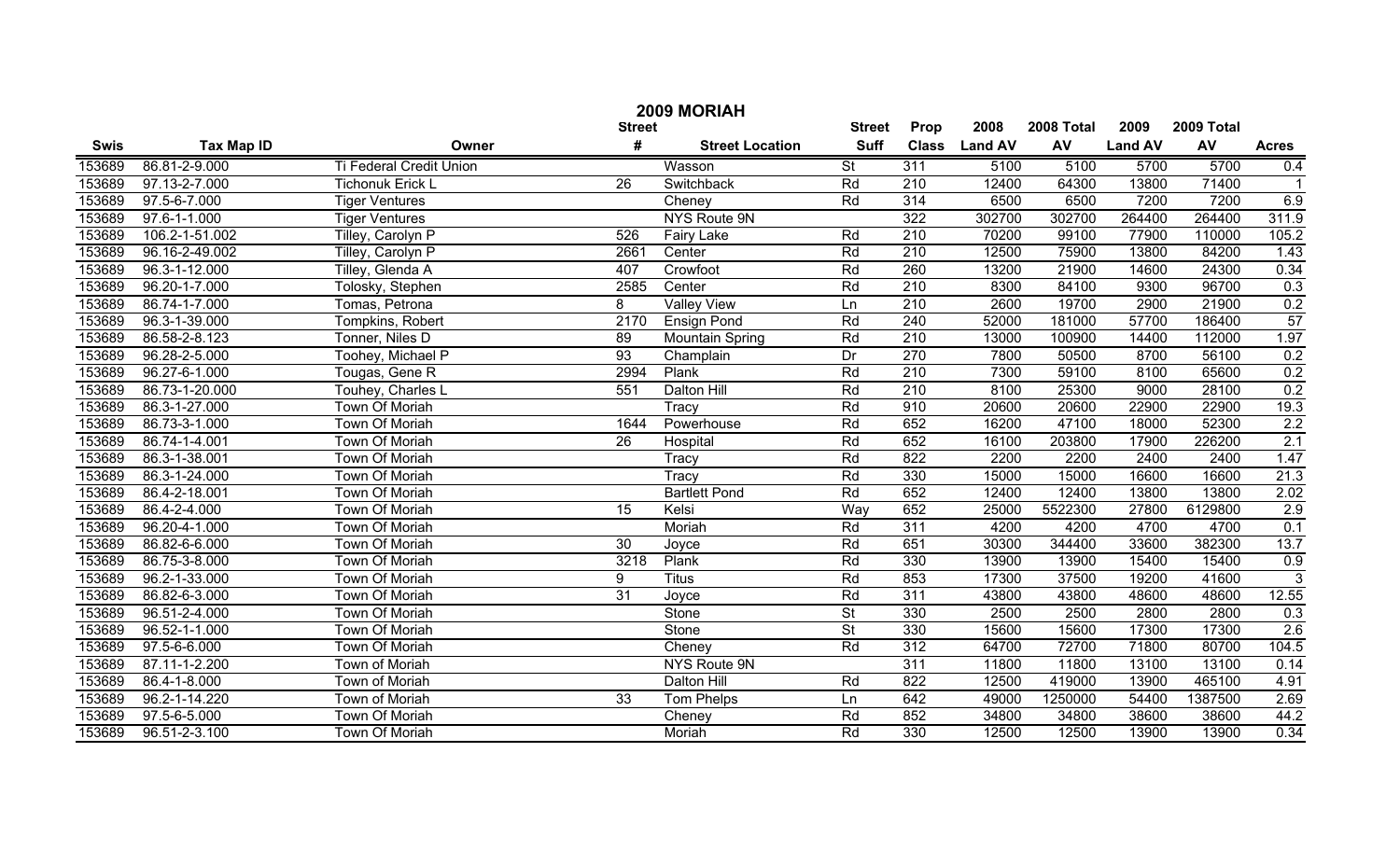| 2009 MORIAH |                   |                                |                  |                        |                          |                  |                |            |                |            |                |
|-------------|-------------------|--------------------------------|------------------|------------------------|--------------------------|------------------|----------------|------------|----------------|------------|----------------|
|             |                   |                                | <b>Street</b>    |                        | <b>Street</b>            | Prop             | 2008           | 2008 Total | 2009           | 2009 Total |                |
| <b>Swis</b> | <b>Tax Map ID</b> | Owner                          | #                | <b>Street Location</b> | <b>Suff</b>              | <b>Class</b>     | <b>Land AV</b> | AV         | <b>Land AV</b> | AV         | <b>Acres</b>   |
| 153689      | 97.17-6-6.000     | <b>Town Of Moriah</b>          |                  | <b>Tarbell Hill</b>    | Rd                       | 853              | 2900           | 4200       | 3300           | 4700       | 0.02           |
| 153689      | 86.73-7-13.200    | <b>Trans Global Realty Inc</b> | 459              | Witherbee              | Rd                       | 411              | 17700          | 152600     | 19700          | 169400     | 0.2            |
| 153689      | 96.20-4-30.000    | Trapasso, Lari                 | 2532             | Moriah                 | Rd                       | 270              | 10000          | 61200      | 11100          | 67900      | 0.5            |
| 153689      | 96.20-4-32.111    | Trapasso, Lari S               | 2560             | Moriah                 | Rd                       | 311              | 20100          | 20100      | 22300          | 22300      | 25.16          |
| 153689      | 96.20-4-31.000    | Trapasso, Lari S               | 2546             | Moriah                 | Rd                       | 210              | 11900          | 99100      | 13200          | 110000     |                |
| 153689      | 86.2-4-31.000     | Trapasso, Lisa A               | 108              | <b>Bartlett Pond</b>   | Rd                       | $\overline{210}$ | 8100           | 47400      | 9000           | 52600      | 0.4            |
| 153689      | 97.14-1-14.000    | Trapasso, Louis R Sr           |                  | Stone                  | $\overline{\mathsf{St}}$ | 210              | 10400          | 48300      | 11500          | 53600      | 0.6            |
| 153689      | 96.20-3-11.000    | Treadway, Lemuel A             | 602              | <b>Windy Hill</b>      | Rd                       | 210              | 9700           | 58400      | 10700          | 64800      | 0.4            |
| 153689      | 86.4-1-4.011      | Treadway, Steven J             | $\overline{80}$  | <b>Barton Hill</b>     | Ln                       | 210              | 9600           | 75000      | 9600           | 75000      | 0.6            |
| 153689      | 96.28-2-17.000    | Trepanier, Terry M             | 43               | Champlain              | Dr                       | $\overline{210}$ | 8500           | 62500      | 9500           | 69400      | 0.2            |
| 153689      | 96.51-1-16.000    | <b>Tromblee Richard</b>        | 2616             | <b>Ensign Pond</b>     | Rd                       | 312              | 10000          | 11500      | 11100          | 12800      |                |
| 153689      | 96.2-1-65.200     | Tromblee, Brian                | 68               | Chipmunk               | Ln                       | $\overline{210}$ | 14700          | 206500     | 16300          | 175000     | 3.3            |
| 153689      | 86.75-3-5.000     | Tromblee, Catherine            | 3250             | <b>Fisher Hill</b>     | Rd                       | $\overline{210}$ | 10700          | 130000     | 11900          | 130000     | 0.7            |
| 153689      | 87.1-2-11.000     | Tromblee, Gerald               |                  | NYS Route 9N           |                          | 910              | 44200          | 44200      | 49100          | 49100      | 75             |
| 153689      | 87.11-2-1.000     | Tromblee, Gerald               |                  | NYS Route 9N           |                          | 314              | 141100         | 141100     | 169300         | 169300     | 3.4            |
| 153689      | 87.11-1-2.100     | Tromblee, Gerald               | 5279             | NYS Route 9N           |                          | $\overline{113}$ | 53100          | 137500     | 58900          | 152600     | 37.86          |
| 153689      | 87.49-1-15.000    | Tromblee, James                |                  | NYS Route 9N           |                          | 314              | 43000          | 43000      | 51600          | 51600      | 0.1            |
| 153689      | 96.2-1-34.200     | Tromblee, John F III           | 2832             | Plank                  | Rd                       | $\overline{210}$ | 13000          | 58500      | 14400          | 64900      | $\overline{2}$ |
| 153689      | 97.17-6-35.000    | Tromblee, John III             | 251              | Fisk                   | Rd                       | 311              | 18000          | 18000      | 20000          | 20000      | $\overline{2}$ |
| 153689      | 96.51-1-19.000    | Tromblee, Patricia M           | 2623             | <b>Ensign Pond</b>     | Rd                       | 270              | 8800           | 33900      | 9700           | 37600      | 0.5            |
| 153689      | 96.28-1-4.000     | Tromblee, Paul W               | $\overline{70}$  | Harmony                | Rd                       | $\overline{210}$ | 11000          | 83500      | 12200          | 92700      | 0.96           |
| 153689      | 96.51-1-18.000    | Tromblee, Richard J            | 2617             | <b>Ensign Pond</b>     | Rd                       | $\overline{210}$ | 8800           | 75100      | 9800           | 83400      | 0.5            |
| 153689      | 97.17-6-29.100    | Tromblee, William J            | 173              | Fisk                   | Rd                       | $\overline{210}$ | 10000          | 62200      | 11100          | 69000      | 0.73           |
| 153689      | 86.83-1-16.151    | Trombley, Edmund               | $\overline{148}$ | Joyce                  | Rd                       | $\overline{210}$ | 9900           | 81200      | 11000          | 90100      | 0.47           |
| 153689      | 86.74-6-7.000     | Trombley, Edmund               | 41               | Wall                   | $\overline{\mathsf{St}}$ | $\overline{210}$ | 8100           | 42200      | 8900           | 46800      | 0.3            |
| 153689      | 86.82-5-4.000     | Trombley, Edmund D             | 42               | Wall                   | $\overline{\mathsf{St}}$ | $\overline{210}$ | 8700           | 13100      | 9600           | 14500      | 0.4            |
| 153689      | 86.83-3-6.000     | Trombley, Edmund D             | 3153             | Plank                  | Rd                       | 270              | 11900          | 20600      | 13200          | 22900      | 0.9            |
| 153689      | 86.75-4-11.000    | Trombley, Frederick J Sr       | 198              | Raymond Wright         | Ave                      | 210              | 7900           | 35000      | 8700           | 38800      | 0.2            |
| 153689      | 86.81-3-5.000     | Trombley, Jeanie L             | 24               | Lamos                  | Ln                       | 270              | 7400           | 24200      | 8300           | 26900      | 0.3            |
| 153689      | 86.81-3-8.000     | Trombley, Katrinka             | 36               | Lamos                  | Ln                       | 210              | 6200           | 31900      | 6900           | 35400      | 0.2            |
| 153689      | 86.66-1-16.000    | Trombley, Leo A                | $\overline{73}$  | <b>Bartlett Pond</b>   | Rd                       | 210              | 11000          | 70100      | 12200          | 77800      | 0.7            |
| 153689      | 86.82-1-2.200     | Trombley, Leonard              | 381              | Witherbee              | Rd                       | $\overline{210}$ | 3000           | 26200      | 3300           | 29100      | 0.1            |
| 153689      | 86.82-1-4.100     | Trombley, Rose                 | 375              | Witherbee              | Rd                       | $\overline{210}$ | 5000           | 26800      | 5500           | 29700      | 0.18           |
| 153689      | 86.82-5-6.002     | Trombley, Tina L               | 50               | Wall                   | $\overline{\mathsf{St}}$ | 210              | 8300           | 70400      | 9200           | 78100      | 0.41           |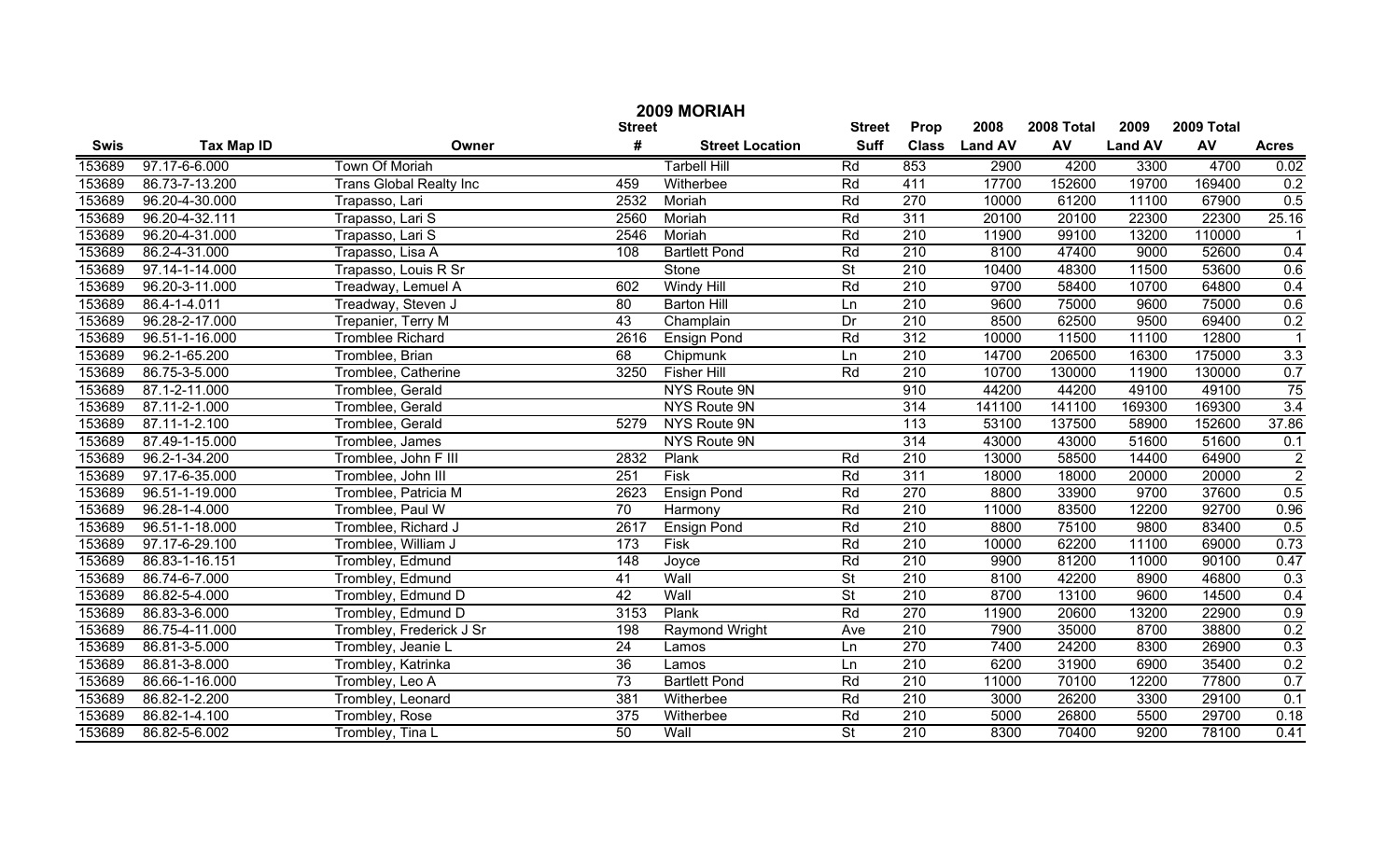|        | 2009 MORIAH        |                           |                  |                        |                          |                  |                |            |                |            |                  |  |
|--------|--------------------|---------------------------|------------------|------------------------|--------------------------|------------------|----------------|------------|----------------|------------|------------------|--|
|        |                    |                           | <b>Street</b>    |                        | <b>Street</b>            | Prop             | 2008           | 2008 Total | 2009           | 2009 Total |                  |  |
| Swis   | <b>Tax Map ID</b>  | Owner                     | #                | <b>Street Location</b> | <b>Suff</b>              | <b>Class</b>     | <b>Land AV</b> | AV         | <b>Land AV</b> | AV         | <b>Acres</b>     |  |
| 153689 | 107.6-1-10.000     | Trow, Thomas              | $\overline{135}$ | <b>Lake View</b>       | Ave                      | 210              | 21400          | 131600     | 29800          | 146100     | 0.6              |  |
| 153689 | 86.83-3-8.000      | Trybendis, Damon S        | 3143             | Plank                  | Rd                       | $\overline{210}$ | 11900          | 72300      | 13300          | 105900     |                  |  |
| 153689 | 96.16-2-46.000     | Trybendis, William        | 2637             | Center                 | Rd                       | $\overline{210}$ | 13000          | 156400     | 18500          | 161100     | $\overline{1.8}$ |  |
| 153689 | 96.3-1-21.001      | <b>Tubb Mill Pond LLC</b> |                  | <b>Ensign Pond</b>     | Rd                       | 912              | 96400          | 96400      | 154825         | 154825     | 62.93            |  |
| 153689 | $106.-1-1.100$     | <b>Tubb Mill Pond LLC</b> |                  | <b>Ensign Pond</b>     | Rd                       | 912              | 23100          | 23100      | 43100          | 43100      | 21.57            |  |
| 153689 | 106.-1-4.000       | <b>Tubb Mill Pond LLC</b> |                  | <b>Ensign Pond</b>     | Rd                       | 912              | 74300          | 74300      | 113220         | 113220     | 191.7            |  |
| 153689 | 106.-1-3.000       | <b>Tubb Mill Pond LLC</b> |                  | <b>Ensign Pond</b>     | Rd                       | 912              | 90300          | 90300      | 103200         | 103200     | 175              |  |
| 153689 | 106.-1-22.000      | <b>Tubb Mill Pond LLC</b> |                  | <b>Ensign Pond</b>     | Rd                       | 912              | 450800         | 450800     | 644310         | 644310     | 723.9            |  |
| 153689 | 106.-1-2.000       | <b>Tubb Mill Pond LLC</b> |                  | <b>Ensign Pond</b>     | Rd                       | 912              | 50300          | 50300      | 61600          | 61600      | 31.27            |  |
| 153689 | 86.81-1-6.000      | Tur, Ann Marie            | 67               | Wasson                 | $\overline{\mathsf{St}}$ | $\overline{210}$ | 7800           | 28900      | 8700           | 32100      | 0.2              |  |
| 153689 | 97.13-1-23.100     | Tur, June                 | 739              | <b>Tarbell Hill</b>    | Rd                       | $\overline{210}$ | 14800          | 40600      | 18200          | 45100      | 0.96             |  |
| 153689 | 97.13-1-23.200     | Tur, Robert F             |                  | <b>Tarbell Hill</b>    | Rd                       | 311              | 10400          | 10400      | 15000          | 15000      | 3.94             |  |
| 153689 | 97.13-1-22.000     | Tur, Robert F             | 733              | <b>Tarbell Hill</b>    | Rd                       | $\overline{210}$ | 14100          | 112200     | 19500          | 130200     |                  |  |
| 153689 | 107.6-1-16.200     | Turbini, Leonard L        | 309              | Edgemont               | Rd                       | $\overline{210}$ | 35000          | 118800     | 38900          | 131900     | 1.1              |  |
| 153689 | 86.73-1-12.013     | Turevich, Helen           | 541              | <b>Dalton Hill</b>     | Rd                       | $\overline{210}$ | 9200           | 52000      | 10200          | 57700      | 0.49             |  |
| 153689 | 96.16-2-10.000     | Turner, Lawrence          | 2744             | Center                 | Rd                       | $\overline{210}$ | 9100           | 95100      | 10100          | 105600     | 0.3              |  |
| 153689 | 96.16-2-9.000      | Turner, Lawrence          |                  | Center                 | Rd                       | 311              | 3800           | 3800       | 4200           | 4200       | 0.3              |  |
| 153689 | 96.27-1-5.000      | Tursky Sylvia             | 3037             | Plank                  | Rd                       | $\overline{210}$ | 12900          | 124200     | 15400          | 132900     | 1.59             |  |
| 153689 | 96.27-1-3.000      | Tursky, Joseph F II       | 3043             | Plank                  | Rd                       | $\overline{210}$ | 12000          | 12000      | 16900          | 160500     | 2.27             |  |
| 153689 | $96.2 - 1 - 1.000$ | <b>Ultan George S</b>     |                  | Joyce                  | Rd                       | 330              | 86100          | 86100      | 95600          | 95600      | 113.2            |  |
| 153689 | 97.13-1-13.000     | <b>Union Cemetery</b>     | 3033             | <b>Broad</b>           | $\overline{\mathsf{St}}$ | 695              | 29700          | 52400      | 33000          | 58200      | 19.8             |  |
| 153689 | 96.51-1-5.000      | Urban, Barbara            | 19               | Witherbee              | Rd                       | 210              | 10500          | 41200      | 11600          | 45700      | 0.7              |  |
| 153689 | 107.10-2-4.000     | Urban, Joseph A           | $\overline{275}$ | <b>Lake View</b>       | Ave                      | 210              | 9000           | 77000      | 10000          | 85500      | 0.4              |  |
| 153689 | 86.73-7-2.000      | Urban, Stephen            | 479              | Witherbee              | Rd                       | 210              | 6700           | 58600      | 7400           | 65000      | 0.2              |  |
| 153689 | 96.2-1-45.000      | Urban, Stephen            | 2977             | Plank                  | Rd                       | 210              | 28100          | 96600      | 31200          | 107200     | 12.5             |  |
| 153689 | 96.27-2-34.200     | Urban, Virginia A         | 3026             | Plank                  | Rd                       | $\overline{210}$ | 9700           | 51100      | 10700          | 56700      | 0.5              |  |
| 153689 | 106.2-1-50.200     | Uunila, Kristi E          | 238              | <b>Mutton Hollow</b>   | Rd                       | 314              | 21500          | 21500      | 23900          | 23900      | 6.3              |  |
| 153689 | 106.-1-17.200      | Uunila, Kristi E          |                  | <b>Mutton Hollow</b>   | Rd                       | 314              | 13900          | 13900      | 15400          | 15400      | 3.6              |  |
| 153689 | 96.15-1-9.120      | Valentine, Kellie         | 2496             | <b>Ensign Pond</b>     | Rd                       | $\overline{210}$ | 15700          | 89800      | 17400          | 99700      | 5.96             |  |
| 153689 | 96.3-1-62.100      | Valentine, Kellie         | 1800             | <b>Ensign Pond</b>     | Rd                       | $\overline{210}$ | 28300          | 165100     | 31500          | 183300     | 22.7             |  |
| 153689 | 96.20-2-9.000      | Vance, Linda              | 651              | <b>Tarbell Hill</b>    | Rd                       | 210              | 11500          | 54800      | 12700          | 60800      | 0.9              |  |
| 153689 | 97.17-6-8.130      | Vanier, Bernard           | $\overline{220}$ | <b>Fisk</b>            | Rd                       | $\overline{210}$ | 58000          | 135900     | 64300          | 140000     | $\overline{21}$  |  |
| 153689 | 86.73-5-9.000      | Vargo, Jason M            | $\overline{26}$  | <b>Bridal</b>          | Row                      | 210              | 6700           | 45200      | 7500           | 50200      | 0.2              |  |
| 153689 | 86.73-3-6.000      | Vargo, John               | 1689             | Powerhouse             | Rd                       | 210              | 8500           | 50000      | 9400           | 55500      | 0.3              |  |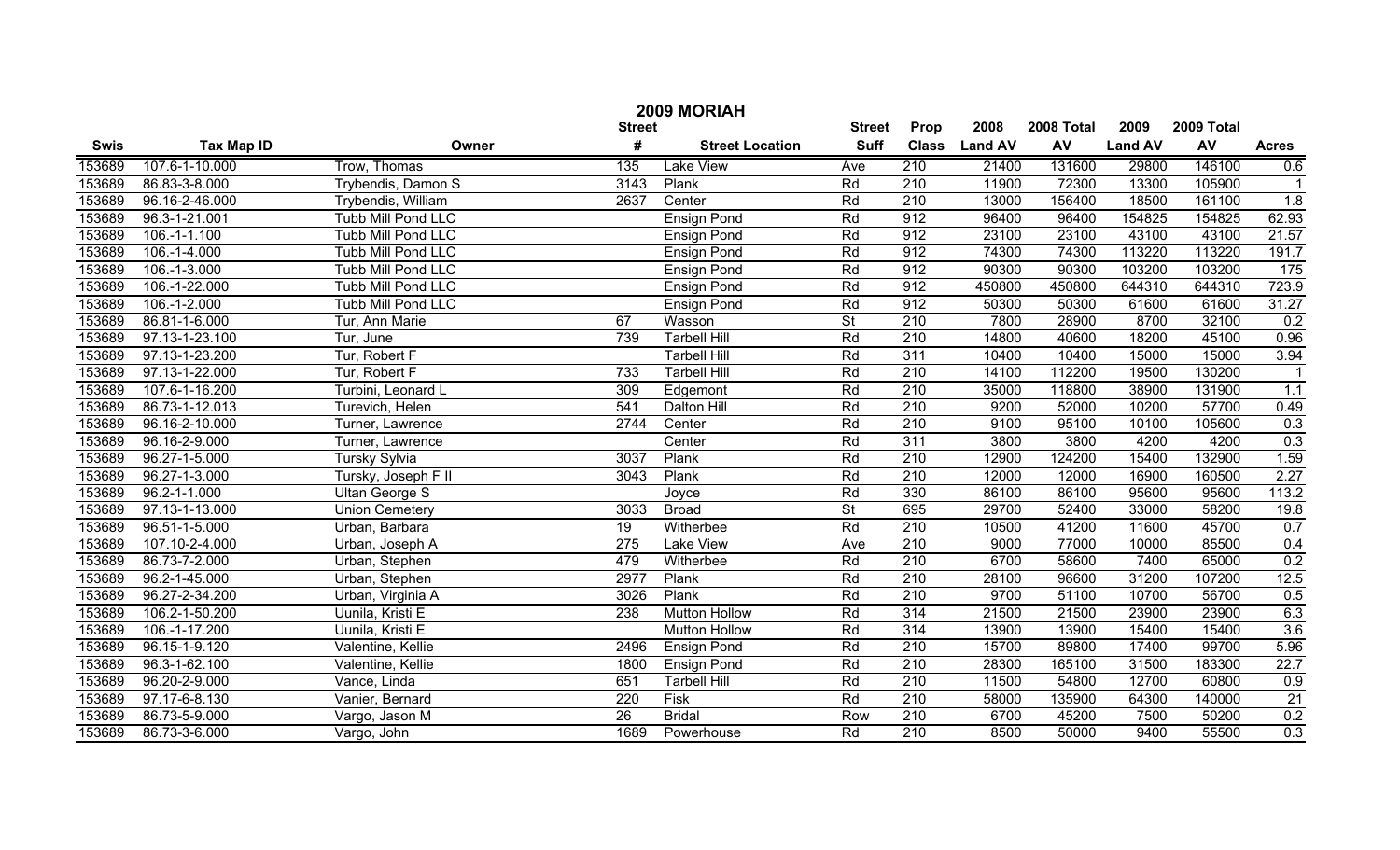| 2009 MORIAH |                          |                              |                 |                        |                          |                  |                  |                  |                |            |                  |
|-------------|--------------------------|------------------------------|-----------------|------------------------|--------------------------|------------------|------------------|------------------|----------------|------------|------------------|
|             |                          |                              | <b>Street</b>   |                        | <b>Street</b>            | Prop             | 2008             | 2008 Total       | 2009           | 2009 Total |                  |
| <b>Swis</b> | <b>Tax Map ID</b>        | Owner                        | #               | <b>Street Location</b> | <b>Suff</b>              | <b>Class</b>     | <b>Land AV</b>   | AV               | <b>Land AV</b> | AV         | <b>Acres</b>     |
| 153689      | 86.73-5-12.000           | Vargo, Michael T             | 16              | <b>Bridal</b>          | Row                      | 210              | 8200             | 37900            | 9100           | 42100      | 0.3              |
| 153689      | 96.27-2-27.000           | Varno, Regina                | 3               | Champlain              | Dr                       | 210              | 5900             | 55500            | 6500           | 61600      | 0.2              |
| 153689      | 86.73-3-5.000            | Vartuli, Joseph R            | 11              | Maiden                 | Way                      | $\overline{210}$ | 13000            | 68900            | 14500          | 76500      | 1.9              |
| 153689      | 96.28-3-13.000           | Vaughan, Bonita              | 58              | Champlain              | Dr                       | 270              | 9900             | 37400            | 11000          | 41500      | 0.6              |
| 153689      | 96.20-4-13.100           | Vaughan, John H              | 662             | <b>Tarbell Hill</b>    | Rd                       | 210              | 7400             | 39400            | 8200           | 43700      | 0.3              |
| 153689      | 96.20-4-13.200           | Vaughan, John H              | 660             | <b>Tarbell Hill</b>    | Rd                       | 210              | 6600             | 47900            | 7400           | 53200      | 0.2              |
| 153689      | 86.83-4-9.000            | Vaughan, Tracy               | 29              | Teft                   | Ln                       | 271              | 10600            | 27700            | 11700          | 30700      | 0.7              |
| 153689      | 96.27-3-12.000           | Velsini, Joanne              | $\overline{4}$  | Liberty                | $\overline{\mathsf{St}}$ | 210              | 6100             | 54200            | 6800           | 60200      | 0.2              |
| 153689      | 97.14-1-5.001            | Velsini, Joseph              |                 | Stone                  | $\overline{\mathsf{St}}$ | 311              | 100              | 100              | 100            | 100        | 0.02             |
| 153689      | 86.75-5-6.000            | Velsini, Vito J              | 3198            | Plank                  | Rd                       | $\overline{210}$ | 6200             | 76500            | 6900           | 84900      | 0.2              |
| 153689      | 96.27-1-6.000            | Venne, Mary K                | 3029            | Plank                  | Rd                       | 210              | 14600            | 78600            | 17900          | 87200      | 3.3              |
| 153689      | 96.27-1-8.001            | Venne, Vernon                |                 | Plank                  | Rd                       | 311              | $\overline{900}$ | 900              | 1000           | 1000       | 1.6              |
| 153689      | 86.83-3-27.000           | <b>Ver-NY Properties LLC</b> |                 | Plank                  | Rd                       | 311              | $\overline{200}$ | $\overline{200}$ | 300            | 300        | 0.1              |
| 153689      | 86.81-1-14.000           | Ver-NY Properties LLC        | 49              | Wasson                 | $\overline{\mathsf{St}}$ | 210              | 8300             | 28800            | 9200           | 32000      | 0.3              |
| 153689      | 86.81-1-12.000           | <b>Ver-NY Properties LLC</b> | 53              | Wasson                 | $\overline{\mathsf{St}}$ | 210              | 2800             | 20100            | 3100           | 22300      | 0.1              |
| 153689      | 86.83-3-2.000            | <b>Ver-NY Properties LLC</b> | 3163            | Plank                  | Rd                       | 270              | 7600             | 37200            | 8400           | 41300      | 0.2              |
| 153689      | 86.83-3-3.000            | <b>Ver-NY Properties LLC</b> | 3159            | Plank                  | Rd                       | 220              | 10000            | 75000            | 11100          | 83300      | 0.5              |
| 153689      | 86.83-3-1.000            | Verizon New York Inc         | 3165            | Plank                  | Rd                       | 831              | 7500             | 27297            | 7500           | 27297      | 0.2              |
| 153689      | 636.89-9999-631.900/1881 | Verizon New York Inc         |                 | <b>Outside Plant</b>   |                          | 884              | $\mathbf 0$      | 207526           | $\mathbf 0$    | 189832     | $\mathbf 0$      |
| 153689      | 636.89-9999-631.900/1882 | Verizon New York Inc         |                 | <b>Outside Plant</b>   |                          | 884              | $\mathbf 0$      | 2162             | $\mathbf 0$    | 1977       | $\mathbf 0$      |
| 153689      | 636.89-9999-631.900/1883 | Verizon New York Inc         |                 | <b>Outside Plant</b>   |                          | 884              | $\mathbf 0$      | 6485             | $\mathbf 0$    | 5932       | $\overline{0}$   |
| 153689      | 86.3-1-30.000            | Vernum, George               | 1530            | Tracy                  | Rd                       | $\overline{210}$ | 12500            | 57800            | 13900          | 64200      | $\overline{1.1}$ |
| 153689      | 96.2-1-61.000            | Vetter, Robert               |                 | Witherbee              | Rd                       | 314              | 18300            | 18300            | 20300          | 20300      | 3.45             |
| 153689      | 96.2-2-8.110             | Vetter, Robert M             | 105             | Witherbee              | Rd                       | 240              | 33500            | 156900           | 37200          | 174200     | 33.9             |
| 153689      | 96.2-1-55.000            | Vetter, Robert M             |                 | Witherbee              | Rd                       | 322              | 38900            | 38900            | 43200          | 43200      | 39.75            |
| 153689      | 86.74-2-3.000/1          | VFW Post 5802 Inc            |                 | Raymond Wright         | Ave                      | 541              | 100              | 30000            | 100            | 33300      | 0.01             |
| 153689      | 86.74-2-3.000            | VFW Post 5802 Inc            | 9               | Veterans               | Way                      | 534              | 20100            | 262700           | 22300          | 291600     | 4.3              |
| 153689      | 86.2-4-8.000             | Village Of Port Henry        |                 | <b>Bartlett Pond</b>   | Rd                       | 330              | 806800           | 806800           | 895500         | 895500     | 23.6             |
| 153689      | 86.2-4-6.000             | Village Of Port Henry        |                 | <b>Bartlett Pond</b>   | Rd                       | 330              | 900600           | 900600           | 999700         | 999700     | 26.4             |
| 153689      | 97.14-1-8.100            | <b>Village Of Port Henry</b> |                 | Stone                  | $\overline{\mathsf{St}}$ | 330              | 33600            | 33600            | 37300          | 37300      | 22.4             |
| 153689      | 97.14-1-9.000            | Village Of Port Henry        | $\overline{26}$ | Pumphouse              | Ln                       | 652              | 28300            | 50700            | 31400          | 56300      | $\overline{3.8}$ |
| 153689      | 106.2-1-1.100            | Vinciguerra, Melvin          | 306             | <b>Mutton Hollow</b>   | Rd                       | 210              | 23000            | 89700            | 25600          | 99600      | 18.7             |
| 153689      | 86.74-5-2.000            | Virmala, James               | 3261            | <b>Fisher Hill</b>     | Rd                       | 483              | 47100            | 240800           | 52300          | 225000     | $\overline{2}$   |
| 153689      | 86.74-5-10.000           | Virmala, James               | $\overline{10}$ | Maple                  | Ln                       | $\overline{210}$ | 11000            | 42600            | 12200          | 66500      | 1.2              |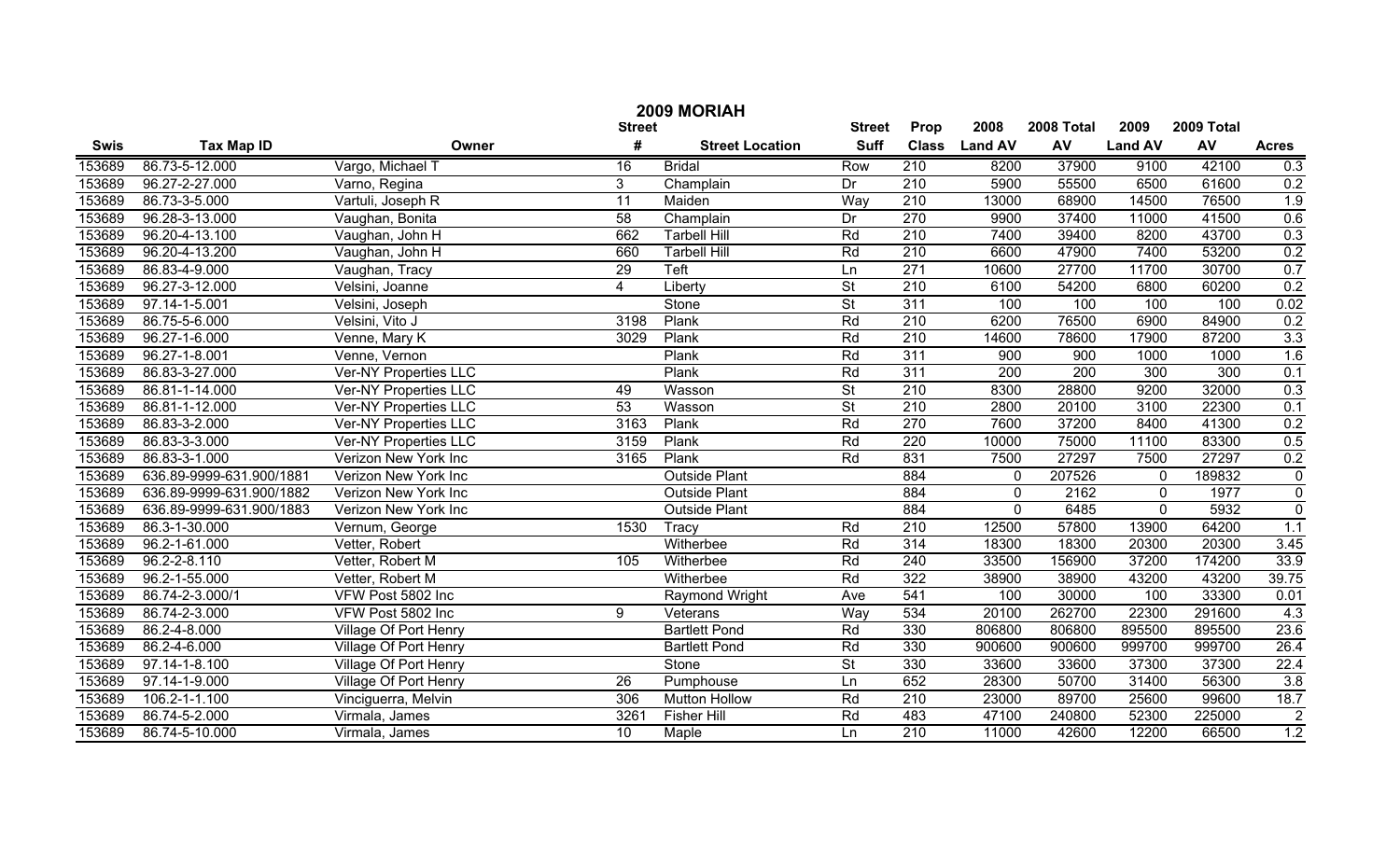| 2009 MORIAH |                     |                              |                  |                        |                          |                  |                |            |                |        |                |  |
|-------------|---------------------|------------------------------|------------------|------------------------|--------------------------|------------------|----------------|------------|----------------|--------|----------------|--|
|             |                     | <b>Street</b>                | <b>Street</b>    | Prop                   | 2008                     | 2008 Total       | 2009           | 2009 Total |                |        |                |  |
| <b>Swis</b> | <b>Tax Map ID</b>   | Owner                        | #                | <b>Street Location</b> | <b>Suff</b>              | <b>Class</b>     | <b>Land AV</b> | AV         | <b>Land AV</b> | AV     | <b>Acres</b>   |  |
| 153689      | 86.3-1-26.000       | Virmala, James               | 1565             | Tracy                  | Rd                       | 240              | 29600          | 85400      | 32900          | 94800  | 15.8           |  |
| 153689      | 86.73-8-1.000       | Vivarts Canada Dev Corp      | 458              | Witherbee              | Rd                       | 210              | 9900           | 20000      | 11000          | 20000  | 0.7            |  |
| 153689      | 96.1-1-18.000       | VonFelten, Jacques           |                  | Chipmunk               | Ln                       | 912              | 39400          | 39400      | 43700          | 43700  | 79.6           |  |
| 153689      | 96.3-1-17.002       | VonFelten, Jaques            | 104              | Crowfoot               | Rd                       | 240              | 32900          | 109500     | 36500          | 121500 | 23.17          |  |
| 153689      | 107.6-1-6.000       | Vosburg, David M             | 333              | Edgemont               | Rd                       | 210              | 19000          | 111400     | 21100          | 123700 | 0.91           |  |
| 153689      | 107.5-2-21.000      | Vox AM/FM LLC                | $\overline{205}$ | Edgemont               | Rd                       | 833              | 35400          | 107500     | 39900          | 360000 | -1             |  |
| 153689      | 107.10-2-13.000     | Wachter, Klaus               |                  | NYS Route 9N           |                          | 912              | 43300          | 43300      | 48100          | 48100  | 75             |  |
| 153689      | 107.3-1-2.000       | Wachter, Klaus               |                  | Lang                   | Rd                       | 912              | 76200          | 76200      | 84600          | 84600  | 100            |  |
| 153689      | 96.16-2-28.220      | Wachter, Klaus               |                  | Center                 | Rd                       | 314              | 5200           | 5200       | 5800           | 5800   | 8.8            |  |
| 153689      | 96.16-2-61.100      | Wachter, Klaus               | 182              | Furnace                | Rd                       | 311              | 23700          | 23700      | 26300          | 26300  | 27.1           |  |
| 153689      | 96.20-1-1.002       | Wachter, Klaus               |                  | Center                 | Rd                       | 912              | 52100          | 52700      | 57800          | 58500  | 69.24          |  |
| 153689      | 96.16-2-27.000      | Wachter, Klaus               |                  | Center                 | Rd                       | 322              | 36300          | 36300      | 40300          | 40300  | 47.8           |  |
| 153689      | 96.19-1-2.000       | Wachter, Klaus               |                  | <b>Windy Hill</b>      | Rd                       | 912              | 54600          | 54600      | 60600          | 60600  | 65             |  |
| 153689      | 96.3-1-40.000       | Wachter, Klaus               |                  | <b>Ensign Pond</b>     | Rd                       | 322              | 75300          | 75300      | 83600          | 83600  | 192.9          |  |
| 153689      | 96.16-2-45.000      | Wachter, Klaus               |                  | Center                 | Rd                       | 912              | 10000          | 10000      | 11100          | 11100  | 13.2           |  |
| 153689      | 96.16-2-4.002       | Waite, Bernard               | 2758             | Center                 | Rd                       | $\overline{210}$ | 9200           | 75500      | 12900          | 83800  | 0.5            |  |
| 153689      | 96.16-2-3.000       | Waite, William               |                  | Center                 | Rd                       | 311              | 8500           | 8500       | 9400           | 9400   | 0.6            |  |
| 153689      | 96.27-5-21.000      | Waite, William F             | 3 <sup>1</sup>   | Federal                | $\overline{\mathsf{St}}$ | 210              | 6200           | 55800      | 6800           | 61900  | 0.2            |  |
| 153689      | 107.6-2-29.000      | Waldron, John                | 350              | Edgemont               | Rd                       | $\overline{210}$ | 23000          | 136500     | 25500          | 151500 | 0.5            |  |
| 153689      | 107.6-2-2.000       | Waldron, Richard             | 351              | Edgemont               | Rd                       | $\overline{210}$ | 27400          | 117400     | 30400          | 130300 | 2.9            |  |
| 153689      | 106.2-1-54.000      | Waldron, Richard L Jr        |                  | Fairy Lake             | Rd                       | 314              | 5900           | 5900       | 6500           | 6500   | $\overline{4}$ |  |
| 153689      | 97.14-1-1.200       | Wallace, Michael F           | $\overline{56}$  | Elk Inn                | Rd                       | 240              | 66200          | 174600     | 73500          | 179000 | 57.3           |  |
| 153689      | 86.81-2-16.000      | Wallace, Thomas E            | 6                | Wasson                 | $\overline{\mathsf{St}}$ | $\overline{220}$ | 10000          | 71200      | 11100          | 79000  | 0.5            |  |
| 153689      | 86.58-1-8.200       | <b>Wallingford Richard E</b> |                  | <b>Fisher Hill</b>     | Rd                       | 322              | 11200          | 11200      | 12400          | 12400  | 15             |  |
| 153689      | 87.3-1-10.000       | Walsh, Arthur W              | 5053             | NYS Route 9N           |                          | 210              | 12100          | 101900     | 13400          | 113100 | 1.07           |  |
| 153689      | 96.16-2-58.000      | Ward, Gary K                 | $\overline{232}$ | Furnace                | Rd                       | $\overline{210}$ | 12600          | 66200      | 14000          | 73500  | 1.2            |  |
| 153689      | 86.82-2-3.000       | Ward, Matthew                | 360              | Witherbee              | Rd                       | 210              | 8300           | 29300      | 9200           | 32500  | 0.3            |  |
| 153689      | 86.82-2-2.000       | Ward, Matthew                | 360              | Witherbee              | Rd                       | 210              | 9700           | 32000      | 10700          | 35500  | 0.5            |  |
| 153689      | 86.66-1-3.000       | Waters, Dawn M               | 3357             | <b>Fisher Hill</b>     | Rd                       | 210              | 8600           | 52400      | 9600           | 58200  | 0.3            |  |
| 153689      | 96.16-2-21.000      | Webster, Franklin R          | 2684             | Center                 | Rd                       | 210              | 9500           | 104300     | 10600          | 119900 | 0.4            |  |
| 153689      | 86.82-2-4.000       | Welch, Helen                 | 358              | Witherbee              | Rd                       | $\overline{210}$ | 7300           | 54000      | 8100           | 59900  | 0.2            |  |
| 153689      | 97.6-1-18.000       | Welch, Randall E             | 4712             | NYS Route 9N           |                          | 210              | 12800          | 26000      | 14200          | 28900  | 1.4            |  |
| 153689      | 96.2-1-18.100       | Welch, Richard G             | 81               | Pilfershire            | Rd                       | 312              | 10400          | 14400      | 11600          | 16000  | 1.4            |  |
| 153689      | $96.2 - 1 - 18.200$ | Welch, Richard G             | $\overline{89}$  | Pilfershire            | Rd                       | 270              | 13200          | 24400      | 14700          | 27100  | 2.1            |  |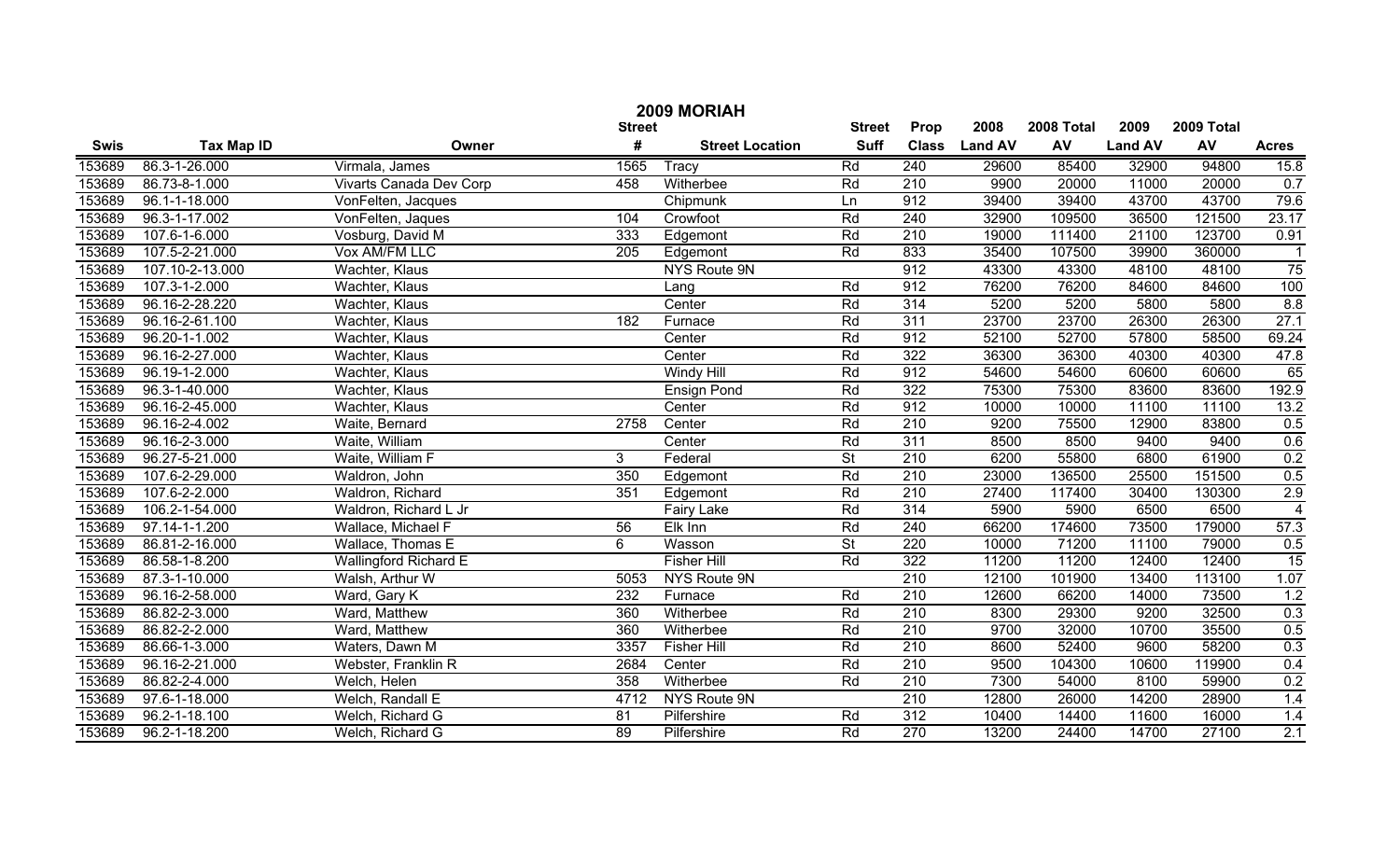| 2009 MORIAH |                   |                         |                 |                        |                          |                  |                |            |                |            |              |
|-------------|-------------------|-------------------------|-----------------|------------------------|--------------------------|------------------|----------------|------------|----------------|------------|--------------|
|             |                   |                         | <b>Street</b>   |                        | <b>Street</b>            | Prop             | 2008           | 2008 Total | 2009           | 2009 Total |              |
| <b>Swis</b> | <b>Tax Map ID</b> | Owner                   | #               | <b>Street Location</b> | <b>Suff</b>              | <b>Class</b>     | <b>Land AV</b> | AV         | <b>Land AV</b> | AV         | <b>Acres</b> |
| 153689      | 97.6-1-8.000      | Welch, Steven A         | 4818            | NYS Route 9N           |                          | 271              | 12500          | 40200      | 13900          | 44600      | 1.25         |
| 153689      | 96.28-2-18.000    | Welch, Walter E Jr      | $\overline{39}$ | Champlain              | Dr                       | 270              | 8600           | 19600      | 9600           | 21800      | 0.2          |
| 153689      | 86.83-1-15.200    | <b>Wells Fargo Bank</b> | 3185            | Plank                  | Rd                       | 230              | 9500           | 99000      | 10600          | 109900     | 0.38         |
| 153689      | 86.74-7-10.000    | Wells Fargo Bank N A    | 157             | <b>Raymond Wright</b>  | Ave                      | 210              | 7500           | 31000      | 8300           | 34400      | 0.3          |
| 153689      | 86.74-7-11.100    | Wells Fargo Bank N A    | 155             | Raymond Wright         | Ave                      | 210              | 7500           | 31000      | 8300           | 34400      | 0.25         |
| 153689      | 96.2-1-10.200     | Westover, Jason         |                 | <b>Silver Hill</b>     | Rd                       | 322              | 35000          | 35000      | 31800          | 31800      | 11.4         |
| 153689      | 96.2-1-54.120     | Westover, Jason         | 160             | Witherbee              | Rd                       | 270              | 12500          | 56300      | 13900          | 62500      | 1.28         |
| 153689      | 96.2-1-54.112     | Westover, Norman        | 43              | Diamond                | Way                      | 240              | 28900          | 116700     | 32000          | 129500     | 14.3         |
| 153689      | 96.51-2-8.000     | Westover, Norman        | 2651            | Dugway                 | Rd                       | 425              | 9300           | 129700     | 10400          | 129700     | 0.39         |
| 153689      | 86.81-4-1.002     | <b>Whalen Paul</b>      | 19              | Lamos                  | Ln                       | 210              | 7900           | 55700      | 8700           | 61800      | 0.8          |
| 153689      | 86.73-3-8.000     | Whalen, Joseph          | 9               | <b>Barton Hill</b>     | Ln                       | 210              | 5000           | 22900      | 5500           | 25400      | 0.1          |
| 153689      | 97.17-2-7.000     | Whalen, Joseph J        | 3119            | <b>Broad</b>           | $\overline{\mathsf{St}}$ | 210              | 6500           | 88700      | 7300           | 91400      | 0.1          |
| 153689      | 86.82-2-11.000    | Whalen, Joseph Jr       | 342             | Witherbee              | Rd                       | 210              | 11200          | 132300     | 12500          | 146900     | 0.7          |
| 153689      | 96.16-2-2.001     | Whalen, Paul            | 675             | <b>Tarbell Hill</b>    | Rd                       | 210              | 22000          | 117600     | 24400          | 130500     | 9.8          |
| 153689      | 96.28-2-29.000    | Whalen, Peter P II      | 62              | Mineville              | Rd                       | 210              | 8500           | 88100      | 9400           | 96500      | 0.3          |
| 153689      | 97.10-1-1.120     | Wheelock, Robert R Jr   | 108             | Elk Inn                | Rd                       | 210              | 20000          | 20000      | 20000          | 104800     | 1.3          |
| 153689      | 97.13-1-14.200    | Wheelock, Thomas J      | 2993            | <b>Broad</b>           | $\overline{\mathsf{St}}$ | 210              | 10300          | 95900      | 11400          | 106400     | 0.52         |
| 153689      | 86.73-3-2.200     | White David L           | 18              | Raymond Wright         | Ave                      | 280              | 26200          | 181600     | 29100          | 201600     | 14.1         |
| 153689      | 87.1-2-7.000      | White, Betty            |                 | NYS Route 9N           |                          | 322              | 16500          | 16500      | 18300          | 18300      | 31.8         |
| 153689      | 87.11-1-3.001     | White, Daniel J         | 5354            | NYS Route 9N           |                          | 439              | 20900          | 123600     | 23200          | 137200     | 4.7          |
| 153689      | 87.1-2-8.000      | White, Edward W         |                 | <b>NYS Route 9N</b>    |                          | $\overline{322}$ | 38200          | 38200      | 42400          | 42400      | 98.2         |
| 153689      | 86.81-2-15.000    | White, Kelly M          | 389             | Witherbee              | Rd                       | 210              | 10200          | 57800      | 11400          | 64200      | 0.8          |
| 153689      | 86.81-2-2.000     | White, Kelly M          |                 | <b>Bridge</b>          | $\overline{\mathsf{St}}$ | 210              | 7000           | 13500      | 7800           | 15000      | 0.6          |
| 153689      | 86.81-2-3.000     | White, Kelly M          | 5               | Middle                 | Rd                       | 210              | 7000           | 23500      | 7800           | 26100      | 0.3          |
| 153689      | 106.2-1-19.000    | Whitford, Charles       | 2415            | Moriah                 | Rd                       | 210              | 13100          | 94300      | 14600          | 104700     | 2.1          |
| 153689      | 106.2-1-20.130    | Whitford, Charles E     |                 | Moriah                 | Rd                       | 322              | 6600           | 6600       | 7300           | 7300       | 10           |
| 153689      | 87.49-1-29.000    | Whitford, David B       | 131             | <b>Mullen Bay</b>      | Ln                       | 210              | 55400          | 93600      | 66500          | 112300     | 0.17         |
| 153689      | 96.20-3-39.000    | Whitford, Lisa W        | 2511            | Moriah                 | Rd                       | 270              | 33400          | 76800      | 37000          | 85200      | 44           |
| 153689      | 96.20-4-28.000    | Whitford, Wilbur H      | 2520            | Moriah                 | Rd                       | 210              | 13000          | 65400      | 14400          | 72600      | 1.9          |
| 153689      | 96.27-6-5.000     | Whitman, Christopher S  | 14              | Champlain              | Dr                       | $\overline{210}$ | 7900           | 101500     | 8800           | 101500     | 0.3          |
| 153689      | 86.82-5-12.000    | Whitman, Daniel C       | 112             | Joyce                  | Rd                       | $\overline{210}$ | 7500           | 61400      | 8400           | 68200      | 0.3          |
| 153689      | 86.82-6-4.200     | Whitman, Daniel M       |                 | Joyce                  | Rd                       | 311              | 3500           | 3500       | 10500          | 10500      | 1.12         |
| 153689      | 86.83-1-13.002    | Whitman, Mary F         | 96              | Wall                   | $\overline{\mathsf{St}}$ | $\overline{210}$ | 7000           | 29500      | 7700           | 32700      | 0.14         |
| 153689      | 106.4-2-10.023    | Wilhelmson, Eric M      | 1170            | <b>Breed Hill</b>      | Rd                       | 240              | 62900          | 95500      | 69800          | 106000     | 68           |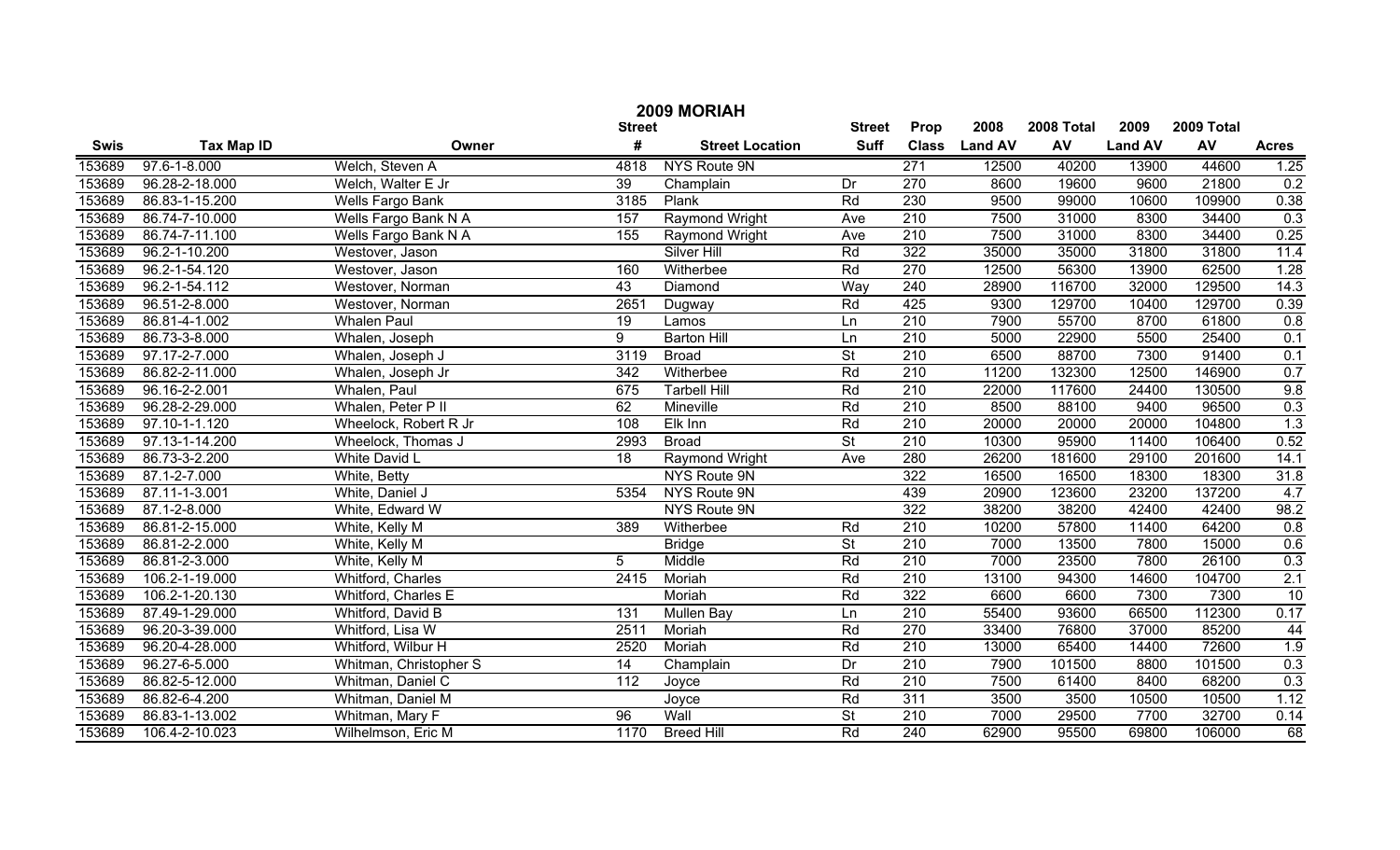| 2009 MORIAH |                    |                          |                 |                        |             |                  |                |            |                |        |                  |
|-------------|--------------------|--------------------------|-----------------|------------------------|-------------|------------------|----------------|------------|----------------|--------|------------------|
|             |                    | <b>Street</b>            | <b>Street</b>   | Prop                   | 2008        | 2008 Total       | 2009           | 2009 Total |                |        |                  |
| <b>Swis</b> | <b>Tax Map ID</b>  | Owner                    | #               | <b>Street Location</b> | <b>Suff</b> | <b>Class</b>     | <b>Land AV</b> | AV         | <b>Land AV</b> | AV     | <b>Acres</b>     |
| 153689      | 86.75-4-18.000     | Williams, April J        | 3205            | Plank                  | Rd          | 210              | 6100           | 45700      | 6700           | 50400  | 0.07             |
| 153689      | 97.17-6-4.000      | Williams, Dixon D        | 788             | <b>Tarbell Hill</b>    | Rd          | $\overline{210}$ | 32000          | 114900     | 29300          | 119500 | 6.48             |
| 153689      | 97.17-4-2.000      | Williams, Eugene         | $\overline{12}$ | Lake View              | Ave         | $\overline{210}$ | 8600           | 68900      | 9600           | 76500  | 0.77             |
| 153689      | 86.75-4-16.000     | Williams, Howard C       | 3203            | Plank                  | Rd          | 210              | 6600           | 77500      | 7300           | 86000  | 0.21             |
| 153689      | 97.13-2-6.000      | Williams, Thomas J       | 64              | Switchback             | Rd          | 210              | 13100          | 48500      | 14500          | 53800  | 2.1              |
| 153689      | 96.20-3-37.000     | <b>Wilsey, Phyllis</b>   |                 | Moriah                 | Rd          | 311              | 19400          | 19400      | 21500          | 21500  | 27               |
| 153689      | 96.20-3-34.000     | <b>Wilsey, Phyllis</b>   | 2473            | Moriah                 | Rd          | 210              | 9200           | 58300      | 10200          | 64700  | 0.4              |
| 153689      | 106.2-1-11.100     | Wilsey, Phyllis M        |                 | Moriah                 | Rd          | 322              | 21400          | 21400      | 23800          | 23800  | 36.4             |
| 153689      | 86.82-5-15.000     | Wilson, Jamie P          | 103             | Joyce                  | Rd          | 210              | 9400           | 70600      | 10500          | 78400  | 0.4              |
| 153689      | 97.17-6-10.000     | Winters, Benjamin        | 250             | <b>Fisk</b>            | Rd          | 210              | 21700          | 112300     | 24100          | 124700 | 2.75             |
| 153689      | 107.6-1-22.000     | Winters, Jamie K         |                 | Lake View              | Ave         | 311              | 10600          | 10600      | 11800          | 11800  | 0.3              |
| 153689      | 106.2-1-28.100     | Winters, Jeffrey F       | 80              | Edgemont               | Rd          | 240              | 33000          | 113900     | 36600          | 131000 | 22.73            |
| 153689      | 107.1-1-5.000      | Winters, Jeffrey F       | 98              | Edgemont               | Rd          | 210              | 14600          | 47400      | 16200          | 52600  | 5.7              |
| 153689      | 96.51-1-20.000     | Winters, Shelly A        | 2815            | Plank                  | Rd          | 441              | 24500          | 95500      | 29400          | 108900 | 7.4              |
| 153689      | 106.2-1-28.200     | Winters, Shelly A        | 54              | Edgemont               | Rd          | 210              | 12800          | 108300     | 14200          | 124500 | 1.47             |
| 153689      | 96.51-3-4.000      | Winters, William E       | 2831            | Plank                  | Rd          | 210              | 8700           | 41100      | 9600           | 75500  | 0.4              |
| 153689      | 106.2-1-45.000     | Wintle, Larry V Jr       |                 | <b>Fairy Lake</b>      | Rd          | 912              | 94400          | 94400      | 104800         | 104800 | 142.3            |
| 153689      | 106.2-1-43.000     | Wintle, Larry V Jr       | 225             | <b>Fairy Lake</b>      | Rd          | 240              | 59200          | 139000     | 65700          | 154300 | 63.3             |
| 153689      | 86.2-5-10.000      | Wisell, Jack             | 55              | Cookshaft              | Ln          | 210              | 13100          | 172900     | 14500          | 191900 | 2.06             |
| 153689      | 86.2-5-1.200       | Wisell, Jack S           |                 | <b>Mountain Spring</b> | Rd          | 322              |                |            | 9000           | 9000   | 15               |
| 153689      | 86.2-5-11.000      | Wisell, Michelle         | 65              | Cookshaft              | Ln          | $\overline{210}$ | 14400          | 52200      | 15900          | 57900  | 7.4              |
| 153689      | 96.20-2-1.000      | Wisnefski, Anna          | 2592            | Center                 | Rd          | 210              | 17200          | 125300     | 22000          | 150400 | 3.2              |
| 153689      | 86.74-7-4.000      | Witherbee, John D        | 19              | King                   | Ln          | 210              | 7300           | 42600      | 8100           | 47300  | 0.5              |
| 153689      | 96.3-1-9.000       | Witherbee, Theodore      | 423             | Crowfoot               | Rd          | 260              | 25300          | 38400      | 28100          | 42600  | 0.4              |
| 153689      | 96.19-1-18.002     | Witherbee, Theodore      | 434             | Windy Hill             | Rd          | 210              | 8200           | 68000      | 9100           | 75500  | 0.5              |
| 153689      | 107.5-1-2.000      | Wittreich, Katherine H   | 139             | <b>Fisk</b>            | Rd          | 210              | 11200          | 164900     | 12400          | 164900 | 0.8              |
| 153689      | 107.6-1-2.100      | Wojcik, John J           |                 | Lake View              | Ave         | 314              | 10000          | 10000      | 11100          | 11100  | 1.13             |
| 153689      | 107.5-2-12.100     | Wojcik, John J           | 58              | <b>Lake View</b>       | Ave         | 210              | 12500          | 68100      | 13900          | 75600  | 1.21             |
| 153689      | 96.3-1-34.110      | Wojcik, Nancy J          | 151             | Windy Hill             | Rd          | 210              | 14300          | 69300      | 15800          | 76900  | $\overline{3.1}$ |
| 153689      | $96.2 - 1 - 4.000$ | Wojciukiewicz, Anthony   |                 | <b>Silver Hill</b>     | Rd          | 322              | 15100          | 15100      | 16800          | 16800  | 11.9             |
| 153689      | 96.2-1-10.300      | Wojciukiewicz, Anthony   |                 | Witherbee              | Rd          | 322              | 17300          | 17300      | 19200          | 19200  | 11.3             |
| 153689      | 96.2-1-5.000       | Wojciukiewicz, Cecelia A | 50              | <b>Silver Hill</b>     | Rd          | 240              | 20000          | 66700      | 22200          | 74000  | 11.5             |
| 153689      | 107.5-1-4.000      | Wojewodzic, Gerald W     | $\overline{93}$ | <b>Fisk</b>            | Rd          | $\overline{210}$ | 12200          | 95700      | 13500          | 106200 | $\overline{1.1}$ |
| 153689      | 107.5-1-3.000      | Wojewodzic, Janet        | 103             | <b>Fisk</b>            | Rd          | $\overline{210}$ | 7000           | 46600      | 7700           | 51700  | 0.2              |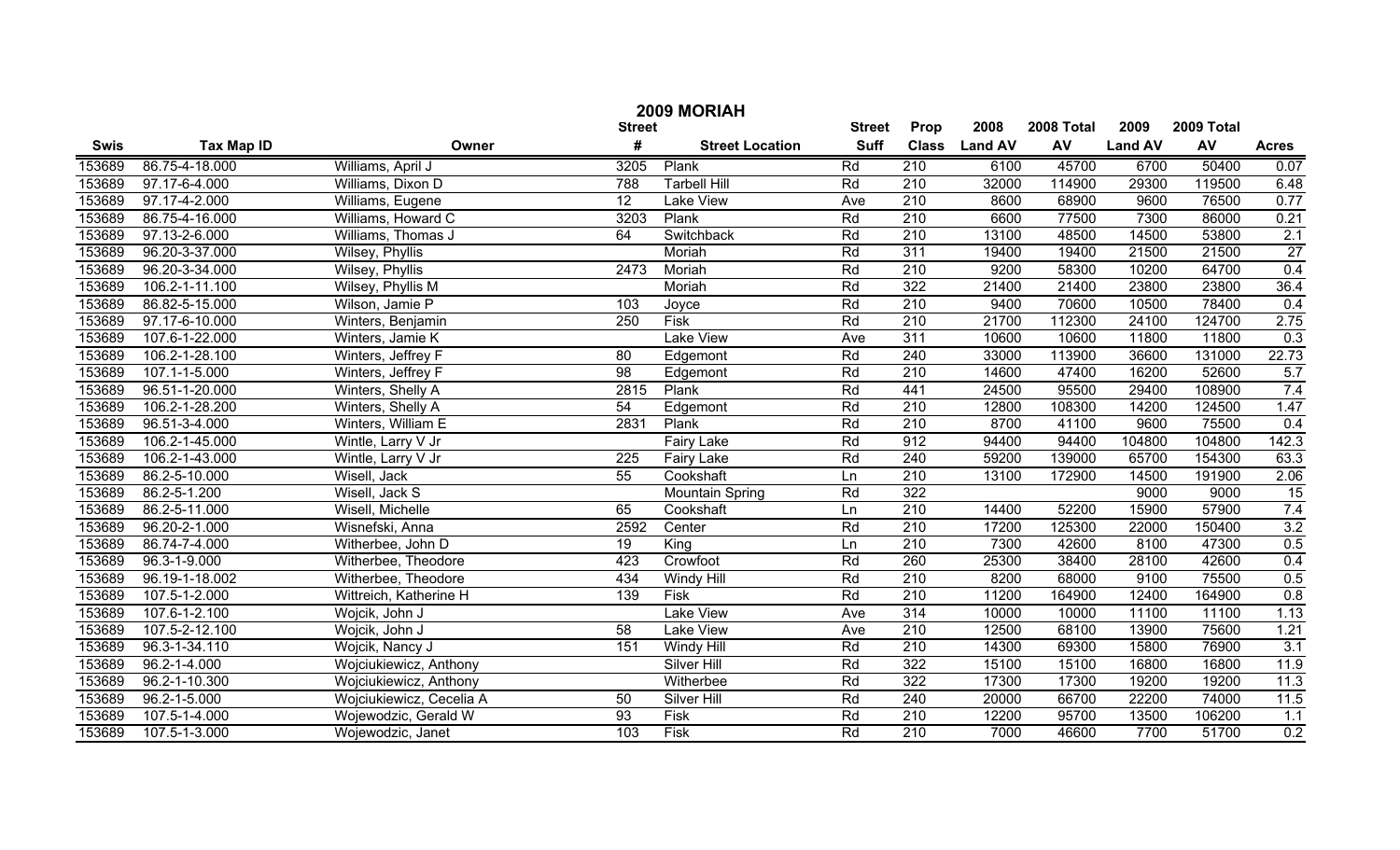| 2009 MORIAH |                   |                       |                 |                        |                          |                  |                |            |                |            |                |
|-------------|-------------------|-----------------------|-----------------|------------------------|--------------------------|------------------|----------------|------------|----------------|------------|----------------|
|             |                   |                       | <b>Street</b>   |                        | <b>Street</b>            | Prop             | 2008           | 2008 Total | 2009           | 2009 Total |                |
| <b>Swis</b> | <b>Tax Map ID</b> | Owner                 | #               | <b>Street Location</b> | <b>Suff</b>              | <b>Class</b>     | <b>Land AV</b> | <b>AV</b>  | <b>Land AV</b> | AV         | <b>Acres</b>   |
| 153689      | 96.16-2-17.000    | Wojewodzic, Janet     | 2702            | Center                 | Rd                       | 210              | 11100          | 111000     | 13900          | 123200     | 0.8            |
| 153689      | 107.5-1-5.110     | Wojewodzic, John J    | 85              | Fisk                   | Rd                       | 210              | 11500          | 70700      | 12800          | 78500      | 0.83           |
| 153689      | 96.3-1-34.120     | Wojewodzic, Lorraine  | 167             | Windy Hill             | Rd                       | $\overline{210}$ | 12900          | 95900      | 14300          | 106400     | $\overline{2}$ |
| 153689      | 86.82-3-1.002     | Wojewodzic, Michael   | $\overline{17}$ | Wall                   | $\overline{\mathsf{St}}$ | 270              | 8900           | 45500      | 9900           | 50500      | 0.7            |
| 153689      | 86.73-8-4.001     | Wojewodzic, Richard B | 440             | Witherbee              | Rd                       | 210              | 8800           | 29400      | 9700           | 32600      | 0.4            |
| 153689      | 96.2-2-8.200      | Wong, Francis J       |                 | Chipmunk               | Ln                       | 322              | 118000         | 118000     | 131000         | 131000     | 183.1          |
| 153689      | 96.2-1-40.000     | Wood, Thomas V        | 2923            | Plank                  | Rd                       | 210              | 15300          | 101200     | 17000          | 112300     | $\overline{4}$ |
| 153689      | 96.20-1-20.000    | Woodard, Clifford C   | 469             | <b>Windy Hill</b>      | Rd                       | 240              | 22800          | 60700      | 25300          | 67400      | 10.2           |
| 153689      | 96.20-1-19.000    | Woodard, Clifford C   | 461             | <b>Windy Hill</b>      | Rd                       | 210              | 7300           | 102800     | 8100           | 114100     | 0.2            |
| 153689      | 96.20-1-18.000    | Woodard, Clifford C   |                 | <b>Windy Hill</b>      | Rd                       | 311              | 600            | 600        | 700            | 700        | 0.1            |
| 153689      | 96.28-2-27.000    | Woodard, Michelle C   | 54              | Mineville              | Rd                       | 270              | 8500           | 38500      | 9400           | 42700      | 0.3            |
| 153689      | 86.74-1-8.000     | Woodruff, Frances     | 10              | <b>Valley View</b>     | Ln                       | 210              | 7900           | 32900      | 8700           | 36500      | 0.3            |
| 153689      | 86.74-6-4.000     | Woods, Chester L      | 33              | Wall                   | $\overline{\mathsf{St}}$ | 210              | 7200           | 51800      | 8000           | 57500      | 0.2            |
| 153689      | 86.73-5-5.000     | Woods, Marie C        | $\overline{17}$ | <b>Bridal</b>          | Row                      | 210              | 8000           | 51800      | 8900           | 57500      | 0.3            |
| 153689      | 107.3-1-5.000     | Woods, McKinley Jr    |                 | Lang                   | Rd                       | 322              | 47800          | 47800      | 53100          | 53100      | 62.7           |
| 153689      | 96.2-1-52.000     | Woods, Michelle       | 210             | Witherbee              | Rd                       | 210              | 10800          | 130500     | 12000          | 144900     | 0.7            |
| 153689      | 96.15-1-14.200    | Woods, Robert E       | 118             | Furnace                | Rd                       | 210              | 8500           | 114100     | 9500           | 126700     | 0.7            |
| 153689      | 96.15-1-14.111    | Woods, Robert E       | 128             | Furnace                | Rd                       | 210              | 16400          | 58400      | 18200          | 64800      | 4.9            |
| 153689      | 86.73-3-4.000     | Woods, William M      | 1674            | Powerhouse             | Rd                       | 210              | 13200          | 69400      | 14600          | 75000      | 2.2            |
| 153689      | 86.66-1-14.200    | Wright, Adam          | 3354            | <b>Fisher Hill</b>     | Rd                       | 210              | 20000          | 118000     | 22200          | 127700     | 1.74           |
| 153689      | 96.20-3-7.002     | Wright, Andrea L      | 574             | Windy Hill             | Rd                       | 210              | 17500          | 70600      | 19500          | 78400      | 5.62           |
| 153689      | 86.73-7-9.000     | Wright, Brian         | 445             | Witherbee              | Rd                       | 210              | 3400           | 23600      | 3800           | 26200      | 0.1            |
| 153689      | 86.82-5-10.200    | Wright, Ernest        | 117             | Joyce                  | Rd                       | 210              | 10400          | 47900      | 10400          | 47900      | 0.6            |
| 153689      | 86.83-1-18.000    | Wright, Gary          | 128             | Joyce                  | Rd                       | 210              | 7800           | 65300      | 8700           | 72500      | 0.5            |
| 153689      | 86.82-5-10.100    | Wright, James R       | 123             | Joyce                  | Rd                       | 210              | 11300          | 30900      | 12500          | 48200      | 0.8            |
| 153689      | 96.3-1-53.100     | Wright, John          | 1929            | <b>Ensign Pond</b>     | Rd                       | 240              | 48900          | 123000     | 54200          | 136500     | 65.9           |
| 153689      | 96.16-1-25.000    | Wright, Michael       | 185             | Furnace                | Rd                       | 210              | 12800          | 54600      | 14200          | 60600      | 1.6            |
| 153689      | 86.4-2-2.200      | Wright, Michael J     | 204             | <b>Bartlett Pond</b>   | Rd                       | $\overline{311}$ |                |            | 18000          | 18000      | 2.38           |
| 153689      | 86.82-4-9.000     | Wright, Norman B      | 10              | Wall                   | $\overline{\mathsf{St}}$ | 210              | 9400           | 44600      | 10400          | 49500      | 0.5            |
| 153689      | 96.27-5-15.000    | Wright, Ralph         | $\overline{10}$ | Mineville              | Rd                       | $\overline{210}$ | 6700           | 63200      | 7500           | 70200      | 0.2            |
| 153689      | 96.51-1-11.000    | Wright, Roger         | 2801            | Center                 | Rd                       | $\overline{210}$ | 8500           | 46000      | 9500           | 51100      | 0.4            |
| 153689      | 87.3-1-5.200      | Wright, Wayne R       | 64              | <b>Bigelow</b>         | Rd                       | $\overline{210}$ | 13000          | 116500     | 14400          | 129300     | 2.03           |
| 153689      | 96.3-1-54.000     | Wright, William       |                 | <b>Ensign Pond</b>     | Rd                       | 314              | 2500           | 2500       | 2800           | 2800       | $\sqrt{3}$     |
| 153689      | 96.51-1-4.000     | Wright, William W     | $\overline{27}$ | Witherbee              | Rd                       | $\overline{210}$ | 13000          | 83200      | 14500          | 92400      | 1.9            |